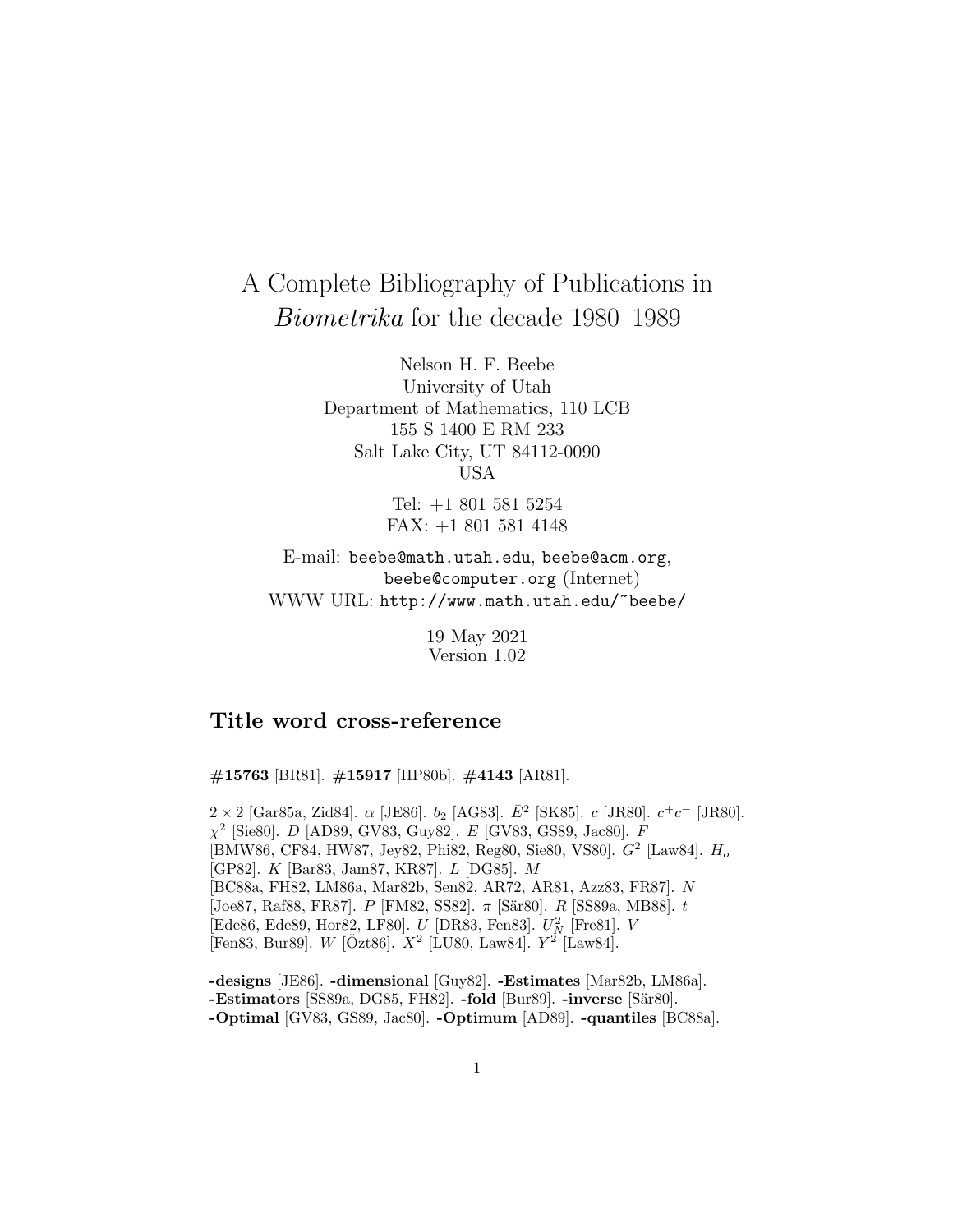**-sample** [KR87]. **-statistics** [DR83]. **-Values** [SS82]. **-way** [MB88].

**1** [AR72].

**49** [AR81].

**52** [BR81, HP80b]. **59** [AR81].

**62** [BR81, HP76, HP80b]. **65** [dBP81, Pre83]. **66** [CS82, JW81]. **67** [Fuj86, Hos82, Joh82, JM81, O'B82, WL84]. **68** [AO83, Hol82, WR82]. **69** [iA83, HR83, PS84, Pre84b, SL84, Ton83a, Wei83].

**70** [FL84, HW84a, MP84, SS85, TJ89, TP84, Tyl84]. **71** [Azz87, Le86, LSW89, Sol86]. **72** [DA87, Fra88, Har87, Sch87b]. **73** [Dav90, Fin90, Hou88b, Kot87, Mar88, Roc90]. **74** [Bro88, Mat88b, Pos90, Ros88a, WFBH88]. **75** [Sch89]. **76** [CP91, Hal90, TKK91].

**80a** [Pre83]. **80h** [dBP81]. **80i** [JW81]. **81f** [CS82]. **81h** [Fuj86, Hos82, Joh82]. **82b** [JM81]. **82c** [O'B82]. **82e** [WL84]. **82h** [AO83]. **82m** [Hol82]. **83b** [WR82]. **83d** [PS84, Wei83]. **83g** [Ton83a]. **83j** [Pre84b]. **84e** [HR83]. **84g** [iA83, SL84]. **84i** [TP84]. **84m** [MP84]. **85a** [FL84]. **85b** [HW84a]. **85c** [Azz87]. **85e** [Le86]. **85g** [TJ89]. **85j** [Sol86]. **86b** [SS85]. **86e** [LSW89]. **87a** [Har87]. **87b** [DA87]. **87c** [Sch87b]. **87i** [Dav90]. **87k** [Fra88]. **88a** [Mar88]. **88b** [Roc90]. **88c** [Hou88b, Ros88a]. **88e** [Fin90]. **88g** [Mat88b]. **88h** [Bro88]. **88i** [WFBH88]. **89c** [Sch89].

**90f** [CP91, Pos90]. **90g** [Hal90]. **91c** [TKK91].

**Accelerated** [CJ88, Lou81]. **Acceptance** [GP82]. **Adaptive** [BK83, Res89]. **Addendum** [Le86, dBP81]. **Additional** [JR80]. **Additive** [O'N82]. **Additivity** [AO81, DW85, WR80b, AO83]. **Adequacy** [Mar81, New80a]. **Adjusted** [Bed83]. **Adjusting** [TRT85]. **Adjustment** [BNH88]. **Adjustments** [DR89, FR89, Har86]. **Admissible** [Kem84]. **Affine** [MK85b]. **After** [BNH88]. **Against** [Bar83, Des83, GG80, KG87, LM80, LST88, McA83, Nai86]. **Aggregate** [LM84]. **Aggregated** [AK83, KA83, Sun86]. **Agreement** [Pet82]. **Agricultural** [Mar81]. **AIDS** [LBD88, SF89]. **Akaike** [Tay87]. **Albert** [SD86]. **algebraic** [Hol86]. **Algorithm** [AK82, KA89, Lon87, Lun85, Mur83, Pea80, Pet86, RS82, Ton88]. **Algorithms** [B¨oh89]. **Aligned** [Sch85, Sch87b]. **Alignment** [Gat86]. **Allocation** [Bro87a, Rob83]. **Allowing** [GP82]. **Alternative** [Bow84, Dav87b, Gof87, HLH88, Per84, Tut86, WGPB89]. **Alternatives** [Bar83, Des83, GG80, Hir82, KY82, LM80, McA83, Nai86, RW82, SW87].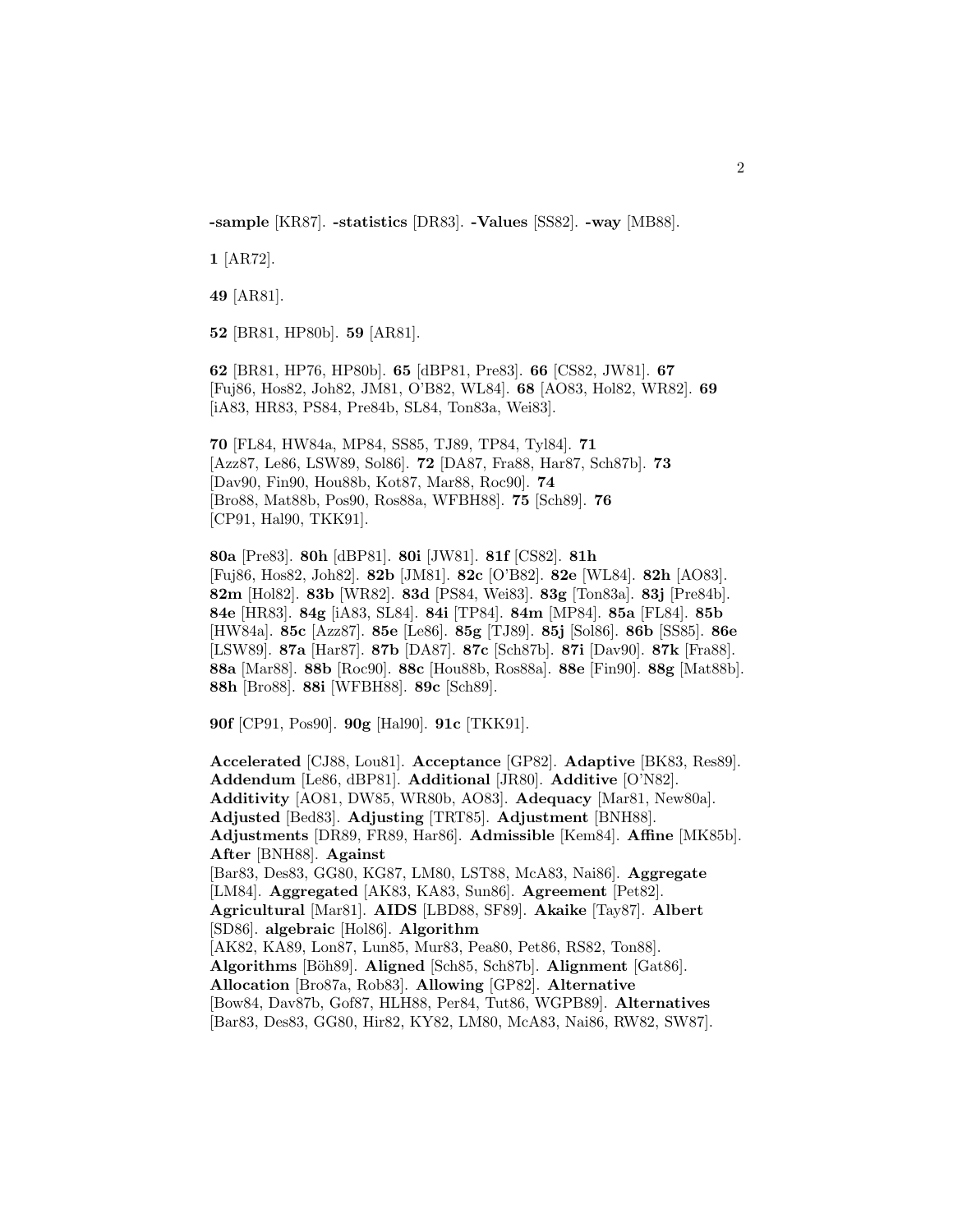#### **Amendments**

[iA83, Ano81a, AR81, AO83, Azz87, BR81, Bro88, Che84b, CP91, CS82, Dav90, DA87, Fin90, FL84, Fra88, Fuj86, HW84a, Hal90, HR83, Har87, Hol82, HP76, HP80b, Hos82, Hou88a, Hou88b, Joh82, JW81, JM81, Kee84, Ken82a, Kot87, LSW89, LSG83, Mar88, Mat88b, MP84, MK89, O'B82, Pos90, PS84, Pre83, Pre84b, Roc90, Ros88a, RO89, Sch87b, Sch89, Shi82, SL84, Sol86, TKK91, TJ89, TP84, Ton83a, Tyl84, Wei83, WFBH88, WL84, Yan80]. **Among** [Ano81a, BO78]. **Amongst** [Pet82]. **Amplitude** [HO81]. **Amplitude-Dependent** [HO81]. **Analyse** [Ste82]. **Analyses** [GPT85]. **analysing** [MB88]. **Analysis** [Abr80, Ait83, BW81, BP88b, Bar84, Bel86, Bes81, Bow80, BVJM84, BJV88, Bri80, Bro87b, Cas81, CB88, CV89, CS86b, Cri85, EK83, EGG89, Far82, Fri80, GAR85c, Gol86, Gre88, Hal81b, HCT83, Hug89, IO80, Jon83, KTK89, KD87, Kon81, KL83, Krz89, KY82, Kun85, LBD88, LZ86, Lou81, Lus80, MN81, MD89, Mar82a, Mar82c, Mat89, MT80, MW80, Nai86, OV81, Pat85b, Pat86, PWP81, QJ86, RA86, RRK87, Roc83, Ros87, Ros88b, SH80, SS83a, Sha85, SS84a, Sol84, Swe87, TT85, Tut86, Tyl87, Ver88, VS80, WR80a, ZLS85, Bro88, Ros88a, Sol86, WR82]. **Ancillarity**

[iA82, Cox80, FM81, God80a, God84a, Lia83, Rya81, Sko86, iA83]. **Ancillary** [CS89a]. **Anderson** [SD86]. **Angular** [FL81, FL82, Tyl87, WJ80, Wel85]. **Angular-Angular** [FL82]. **Angular-Linear** [FL81]. **Animal** [BT83, Por86]. **Animals** [Ano81a, BO78]. **Annealing** [Lun85]. **Antithetic** [Hal89b]. **Application** [AD89, BLE88, BHS85, BT83, Blæ81, Dau80, Daw81, HS80, KS81, LBD88, MT81, TGG89]. **Applications**

[Bas81b, CS89b, CFR88, Las82, Lun85, McC82, PS85, SCR86, Wor82]. **Applied** [SvW86]. **Approach** [BK87b, CB88, Dar80, Dea80, FR88, MN81, MOL86, O'N82, Per81, Pes84, Pet86, Raf88, Tho86, Wan87, Wel85, Yeh88]. **Approximate**

[But89, CRC89, Dav86, Dav90, Dur80a, Fuj80b, Gar85a, Gar87, Hin80, Kai83, KTK89, Lia87a, Pet83, Shi84, Swe87, TGG89, TKK89, TKK91, Upt86]. **Approximating** [WT85]. **Approximation**

[Ali84, Bau86, CS88a, DH85, FP80, Feu89, Gol89a, Hal82b, Joh80, Kim88, Lev84, Min83, MT80, RW83, Joh82, LU80]. **Approximations**

[Bin81, Dan80, Dan83, DH88, Dur80b, SK85, SW87]. **Arbitrary** [PW82].

**Arguing** [Pal81]. **Arising** [Jew85]. **Armed** [HT81a, HT81b]. **Arrays**

[GN87]. **Arrival** [PTF89]. **Aspects** [Mar82c]. **Assays** [DCS88]. **Assessing** [BE86, FS85, KTK89, Koz82, Min83, TC89, Yan84]. **Assessment** [Lau83]. **Associated** [CS89b, RW83]. **Association**

[Cuz82, Dal84, Dau80, FL81, FL82, Goo81, Hir83, Oak86, Wah80]. **Associations** [CS86a]. **Assumption** [GS87, MOL86]. **Assumptions** [Gol80]. **Asymmetric** [DW82, LM80]. **Asymmetrical** [Lig89]. **Asymmetry** [Mor87a]. **Asymptotic**

[iA82, BF88, CC88, Dav87c, Fuj80a, Fuj86, HM85, Har85a, HP85, Hil81, Hos80, Kai83, KR86, Kot86, Lar83, Lia84, LM85b, Moo86, MW80, Nur81,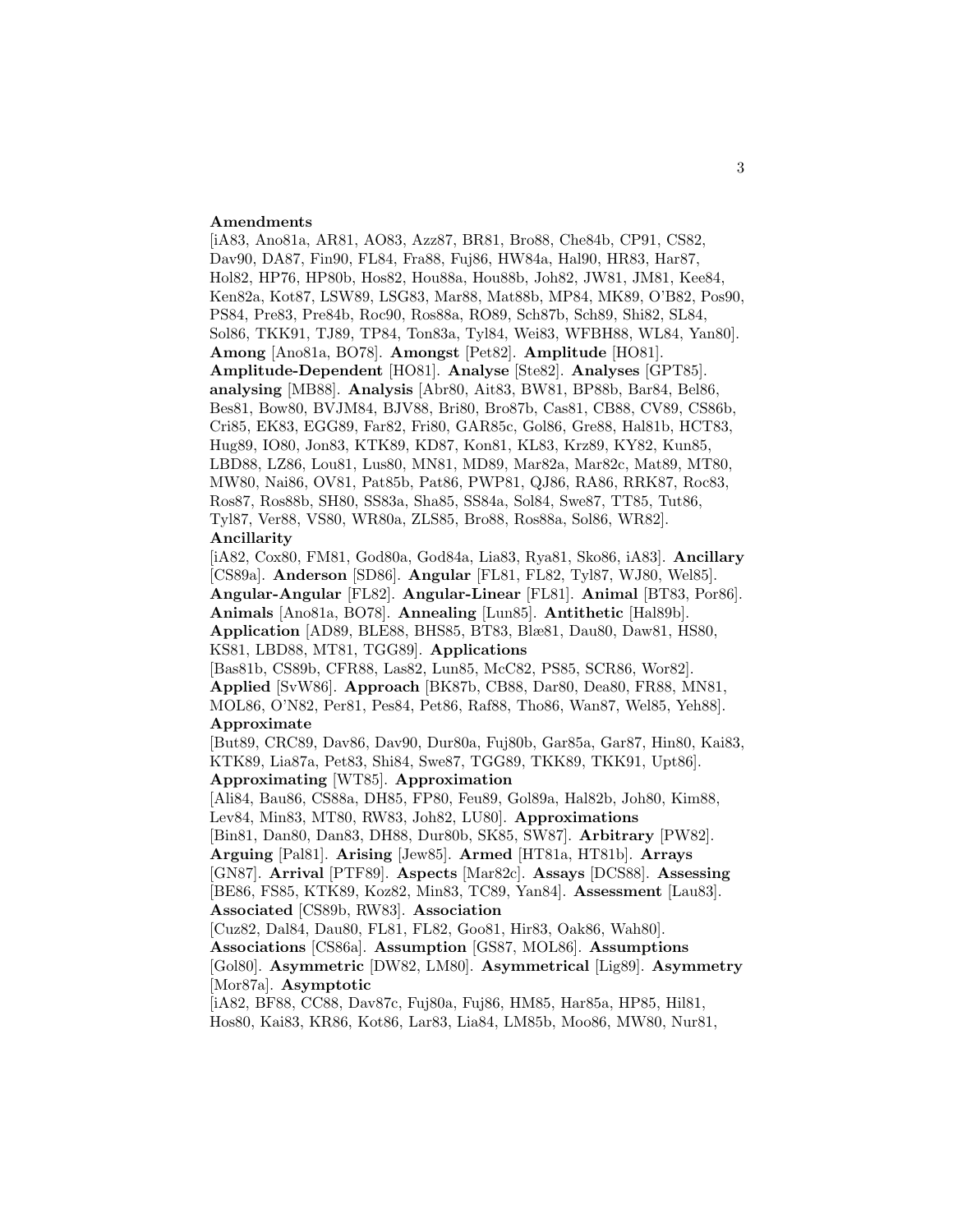Pes84, Phi87, PR87a, RW87, Roy89, Sch81a, Sch81b, Sha85, Sic82, TGH83, TT88, Tsi81, Win80, Wu85, iA83, FH82, Har87, Hos82, Kot87, Wil84]. **Asymptotically** [AL89, SE86, Tam88a]. **Autocorrelated** [BB89b, GG80, Mat87, Mat88b]. **Autocorrelation** [Bel84, DA85, Mar80, DA87]. **Autocorrelations** [AL84, Hos80, Li85, MP83, Hos82, MP84]. **Autocovariance** [DA85, DA87]. **Autocovariances** [Ahn88, New80b]. **Autoregression** [Phi87, SS83b]. **Autoregressions** [K¨un87b, Mar82b]. **Autoregressive** [Ahn88, AT84, AK83, Azz84, AG87, BHS85, Bha80, CW81b, EN88, Fra85, God80b, GU83, God84b, HO81, HR82, HK84a, Hos80, Kan87, Li85, Lju82, LST88, LT87, MP89, Mas87, McL84, Mon84, NP84, Pea80, PD86, Pie85, PT80, Pos87, Rei83, SD84, TG80, Ton82, Ton83b, Tsa86a, Yam81, Azz87, Fra88, HR83, Hos82, LM86a, Pos90, Ton83a]. **Autoregressive-** [McL84, Pea80]. **Autoregressive-Moving** [AK83, CW81b, Fra85, God80b, GU83, God84b, HR82, HK84a, Hos80, Lju82, Mas87, Mon84, PT80, Pos87, SD84, TG80, Yam81, Fra88, HR83, Hos82, LM86a, Pos90]. **Autoregressive-Type** [PD86]. **Auxiliary** [SJ81]. **Average** [AK83, AK85, CW81b, CL81, Des83, Fin86, Fra85, God80b, GD82, GU83, God84b, Hal89a, HLP88, HR82, HK84a, Hen86, Hos80, KP81, KA84, KA86, Lju82, Mas87, McL84, Mon84, New80b, Pea80, PT80, Pos87, SD84, TG80, Yam81, Fin90, Fra88, Hal90, HR83, Hos82, LM86a, Pos90]. **Averages** [Bro81, Dav85b]. **Axis** [Cla80].

**Back** [Ano80a, Ano80b, Ano80c, Ano81b, Ano81c, Ano81d, Ano82a, Ano82b, Ano82c, Ano83a, Ano83b, Ano83c, Ano84a, Ano84b, Ano84c, Ano85a, Ano85b, Ano85c, Ano86a, Ano86b, Ano86c, Ano87a, Ano87b, Ano87c, Ano87d, Ano88a, Ano88b, Ano88c, Ano88d, Ano89a, Ano89b, Ano89c, Ano89d, OS88]. **Bahadur** [Pes84]. **Balanced** [Afs83, AP82, CW81a, Che86, GS85, GJ83, Kun87a, MK85b, RP82, SE86, Sre89, SC85]. **Balancing** [Rus80, Ste80]. **Band** [Wyn84]. **Bandit** [HT81a]. **Bands** [HW80, NP84]. **Bandwidth** [HM85, MSS87]. **Bartlett** [BNH88, Gla80, Har86, Nag84]. **Based** [BN86, CFR88, DR89, ESP82, EP83, HW83, Hal87, Hom88, Hor82, Kam89, KD87, Kim85, Kot88, Kou80, MV82, MI81, Mat88a, MBBW81, PW80a, QJ86, SH80, Ski88, Tam86, Tar85, Tsa88, Tut86, Wei88, HW84a]. **Batches** [FS84]. **Bayes** [BW81, CS85, Dea80, GV83, Gol80, Kuo88, Raf88, Smi80b, SV80]. **Bayesian** [Ban88, Bes89, Bin81, BK87b, Bro87a, Cas81, CB88, CS89d, Dar80, Daw81, Eav83, EGG89, KTK89, Naz87, Per81, Per84, RA86, RP82, SS84a, Swe87, Tho86, Yeh88]. **be** [Jey82]. **Bean** [Blæ81]. **Behaviour** [BF88, Jen83, Vas81]. **Behrens** [Fen83, FR82, Smi80a]. **Bernoulli** [G¨un87, SS89b]. **Best** [Cur88, Tam86, S¨ar80]. **Beta** [Gla80]. **Between** [Don87, Fen83, Gil84, HM84, Kee82, Kee84, Krz83, MMM82, Per84, She82, Yan78, Yan80]. **Bias** [CTW86, Dav85a, GPT85, Mil84, Par83, PGT86, Ste80, TP83, TP84, Whi86]. **Biased** [Atk82, Bol88, GWP84]. **Binary**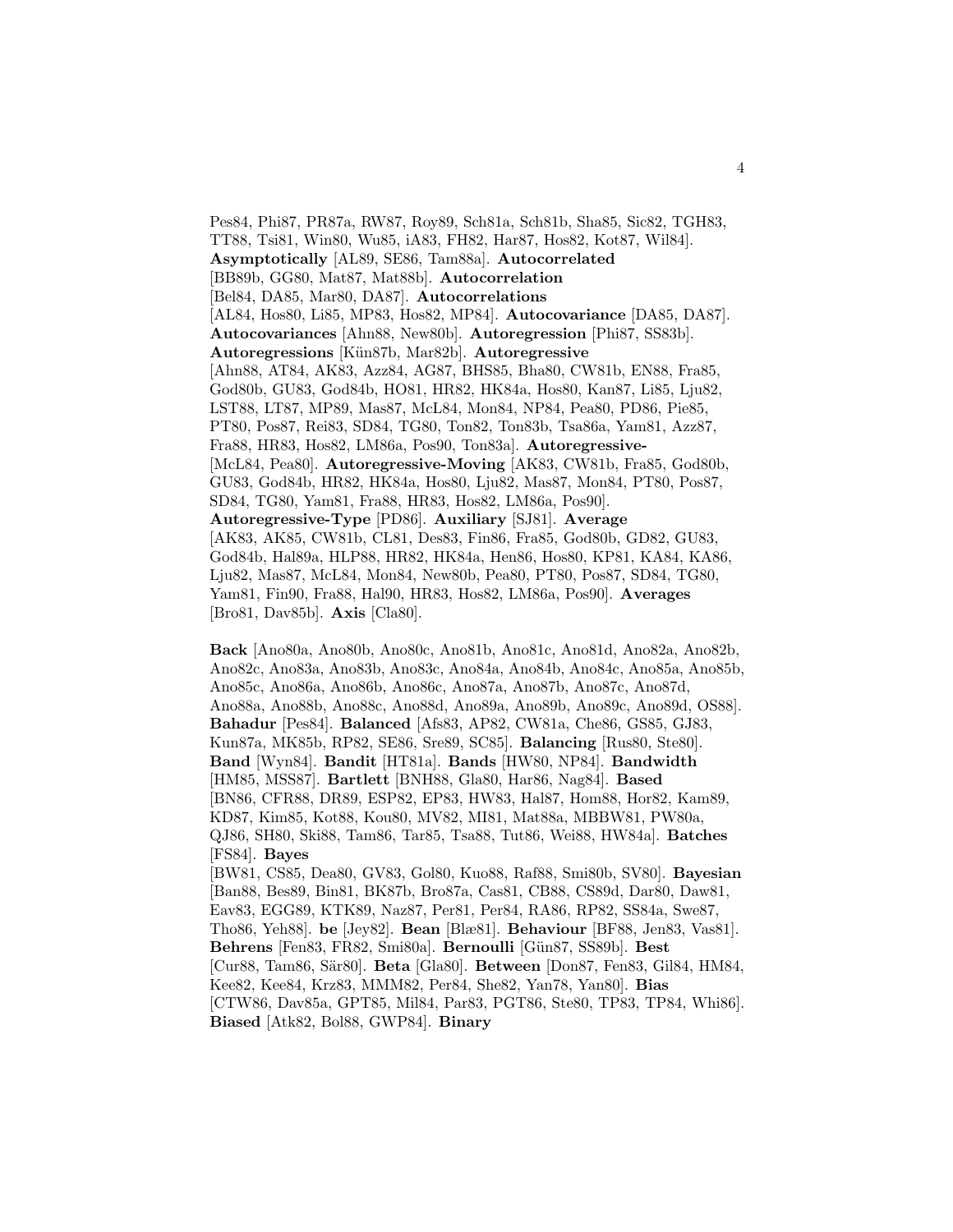[AO81, CSL<sup>+</sup>84, CL88, Fow87, GJ82, Hal81a, KL87, ZLS85, AO83]. **Binomial** [BP88b, Chi80, CS89d, Fuj80b, GAR85c, Hal82b, PGT86, Raf88, Ruk88, Wor83]. **Bioassay** [Dar80, Kuo88, MT83, MH80, RO88, RO89]. **Biometrika** [HP80b, dBP81, iA83, AR81, AO83, Azz87, BR81, Bro88, CP91, CS82, Dav90, DA87, Fin90, FL84, Fra88, Fuj86, HW84a, Hal90, HR83, Har87, Hol82, HP76, Hos82, Hou88b, Joh82, JW81, JM81, Kot87, Le86, LSW89, Mar88, Mat88b, MP84, O'B82, Pos90, PS84, Pre83, Pre84b, Roc90, Ros88a, Sch87b, SS85, Sch89, SL84, Sol86, TKK91, TJ89, TP84, Ton83a, Tyl84, WR82, Wei83, WFBH88, WL84]. **Biplots** [GH88]. **Birth** [AD80a, Bas81b]. **Bivariate**

[Bur88, CMH87, Cam81, Cla80, CS89d, D'E81, Dal84, DCS87, Gen87, Goo81, Leu83a, LKP86, Oak86, PKL83, Taw88, Wah80, Wan87, WJ80]. **Biweight** [MI81]. **Block** [AP82, CW81a, Che86, GS85, GV83, GJ83, HJ81, Kun87a, Pat83a, Pat83b, Sch85, SE86, Sre89, WL81, Yeh86, GS89, Jac80, Sch87b]. **Blocking** [AD89]. **Blocks** [Bai87, ML88b]. **Bonferroni** [Fal89, Hoc88, Hom88, Hom89, Sim86, Wor82]. **Bonferroni-Type** [Fal89]. **Bootstrap** [Ban88, BM86, DHS86, DJRT85, Efr81, Efr85, Hal87, HM88, Hal89b, Hal89c, HS87, HS89, Par83, SY87, SvW86, Tay89, Tib88]. **Bootstrapping** [You88]. **Boscovich** [Sti84]. **Both** [Won89]. **Bound** [BB86, Mar82b, Pat83b, PS82, PS84]. **Boundaries** [Bau86, DW82, LD83]. **Bounded** [Smi80b, SCR86]. **Bounds**

[Coo80, Ede86, GW80, Jar84, MV82, Sch84b, Van80]. **Box** [GJ82, Swe84]. **Brain** [TMKG87]. **Branching** [Bas81b]. **Brownian** [PS85]. **Buckley** [STV84]. **Buffon** [Hol82, Hol81]. **Building** [Lüt82].

**Calculated** [Dur80a, Tsi81]. **Calculation** [BG84, Mor80]. **Calculations** [GLR81, WGPB89]. **Calibration** [BS89]. **Candidata** [Ede89]. **Candidate** [Bes89]. **Canonical**

[BFR89, DM85, Gil84, HA87, Krz89, MW80, Pat83b, Ren88, TT85]. **Caps** [ME82]. **Capture** [Ano81a, BO78, Hug89, SC84]. **Capture-** [SC84]. **Carcinogenesis** [Por86]. **Carlo** [BC89]. **Carry** [Rus80]. **Carry-Over** [Rus80]. **Carryover** [Mat87, Mat88b]. **Case** [BG87, BF88, BC88b, CF85, Ekb82, FP80, GLR81, Gar85b, Hal80, Lub81, Pre86, SW89, Shu86, VM88, WGPB89, Yan84, FJ89]. **Case-Cohort** [Pre86, WGPB89]. **Case-Control** [BG87, BC88b, FP80, GLR81, Gar85b, Hal80, Lub81, SW89, Shu86, VM88, Yan84]. **Cases** [BG87, Smi85, KR87]. **Categorical** [Bow80, Gre88, Krz83, LS85b, Pet84, Por87]. **Categories** [Goo81, Wah80]. **Cauchy** [Gab82, Kou82]. **Causal** [RR83]. **Causes** [Gof87]. **Censored** [BLS<sup>+</sup>82, Cam81, Che84a, Cuz82, DL86, HW80, HF82, IR85,

Jam86, JW79, KO88, Koz80, LR81, Leu83b, MMM82, Meh81, MH82, Nai81, PW80a, Pet83, Pet86, Pre78, Reg80, Sch85, Sch84a, SW86, SL82, STV84,

Swe87, Tsa88, TRT85, Tur89, WL80, WL81, Zhe88, Jam87, JW81, Pre83, Sch87b, SL84, WL84]. **Censoring**

[Bro82a, Jen83, Jen84, Leu83b, Leu87, TJW87, Var89]. **Censorship**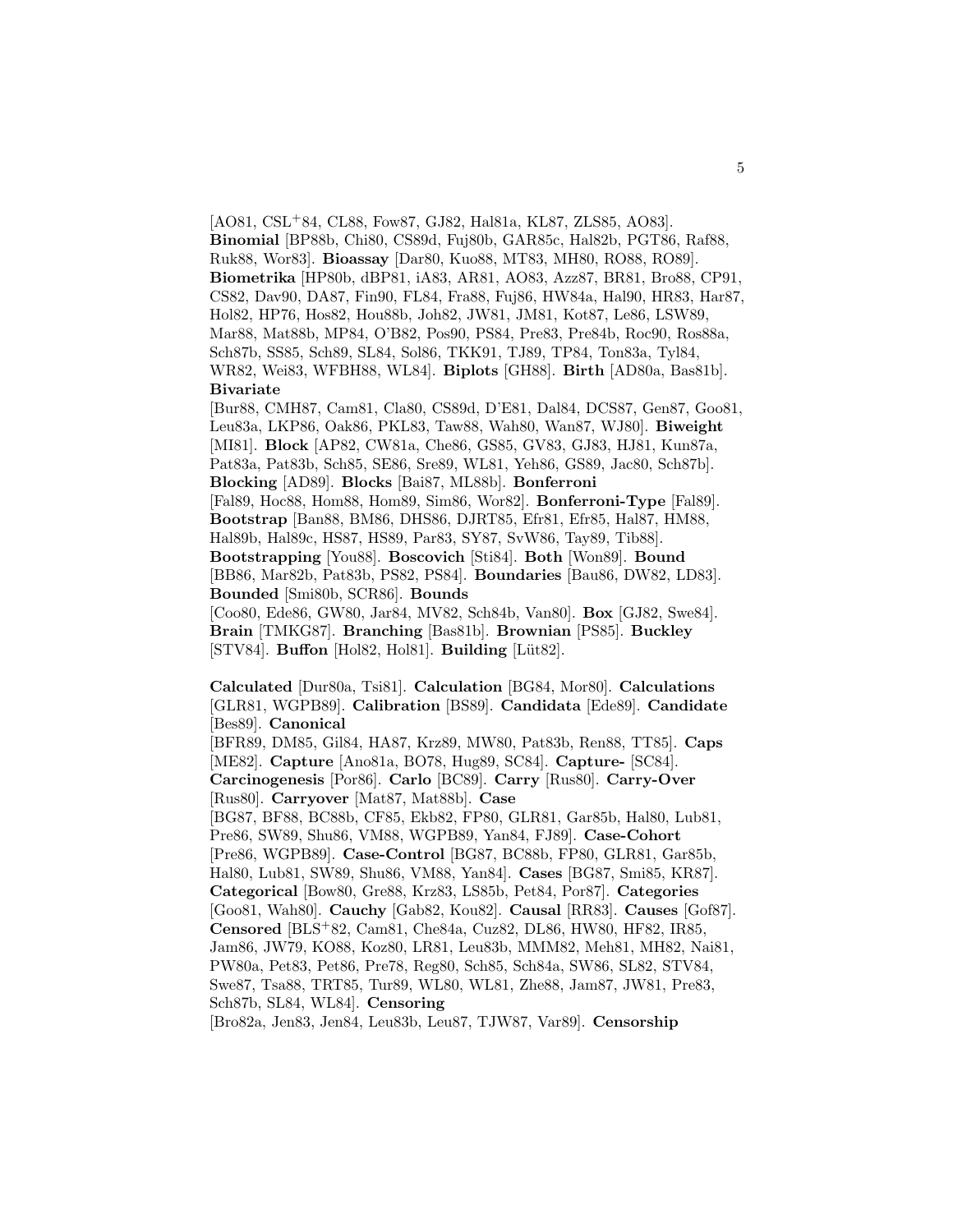[Bur88, CH81b, Kum87, PW82]. **Central** [RR83, Tyl87]. **Certain** [Ros87, TGH83, Ros88a]. **Chain** [Vas81]. **Chains** [LM84, Swa83, SS85]. **Change** [AR88, Fle87, JJS87, KS89, MF85, NRW84, Pet80b, Pet81, PS85, RA86, Wor83, Wor86]. **Change-Over** [Fle87]. **Change-Point** [JJS87, KS89, MF85, NRW84, Pet80b, Pet81, RA86, Wor86]. **Changepoint** [Lom87]. **Changes** [RZ87]. **Changing** [Pat86, Ver88]. **Chao** [Sen89]. **Characteristic** [EP83, HW83, Kou80, Kou82, MT81, Phi82, HW84a]. **Characterization** [Gla80, Tam86]. **Checking** [ABH89]. **Chi** [Bed83, FS85, Hir86, Kou86, LSW84, Sch80, TA83, LSW89]. **Chi-Plots** [FS85]. **Chi-Squared** [Bed83, Hir86, Kou86, LSW84, Sch80, TA83, LSW89]. **Choice** [Atk80, BLE88, Bro84, LG84, MSS87, Swe84, Tay89, Tut86]. **Circle** [HR85]. **Circuits** [Pat83a]. **Circular** [FL83a, FL83b, FL84]. **Class** [Des83, Efr85, EGG89, Fle87, Gil84, HF82, Hou86a, Hou88a, HHP82, Koz82, MBBW81, MM89, Smi85, SJ81, Vec85, WV81]. **Classes** [Gla86a, Leu83b]. **Classical** [BLE88, FS84]. **Classification** [Far82, Kee82, Kee84, Kok81, OV81, Shu82, WR82]. **Classified** [Bed83, BJV88]. **Clinical** [Atk82, DW82, DW80, GTP88, Gea88, GP82, HT81b, LD83, Pat85b, Pat86, Pet80a, TGG89, TSE88]. **Closed** [Ano81a, BO78, Cas81, Kim88, LOdBP88]. **Cluster** [Bri80, Mar82a]. **Clustering** [Bin81]. **Clusters** [WFBH87, WFBH88]. **Coefficient** [AD80a, FL83a, GL88, JM80, Jup87, LM89, Mal86, SK88, Wah80, You88, JM81]. **Coefficients** [Dur80a, FL86, Hil86, TC89]. **Cohort** [Pre86, WGPB89]. **Coin** [Atk82]. **Collapsibility** [AE83]. **Collections** [Azz84, Azz87]. **Column** [IJ85, JE86]. **Columns** [AP82, Che86, Sre89]. **combination** [Gar85a]. **Combinatorial** [Lun85]. **Combining** [WJ85]. **Comments** [Gab82, WR82]. **Common** [FL83b, Flu87, Nur81, Sch88a, Sch89, TGH83, FL84, Gar85a]. **Commonly** [TP83, TP84]. **Commonly-Used** [TP83, TP84]. **Community** [BH83]. **Comparative** [Pet80a, TSE88, Bur89]. **Comparing** [BCE83, DM88a, Ekb82, Gup89, Jen84, Pal87, PR87b, SO82, Sch81b, WGJJ89]. **Comparison** [AL89, CS86a, DDS89, Dav87a, DHR89, FD83, Fen83, Gab81, HLH88, Hom89, Lei88, MR87, Mat87, MB89, Meh81, NH80, Pet84, Rob83, RT88, Swa83, Mat88b, SS85]. **Comparisons** [Che82, Che84b, CW80, Law84, Pes84, SE86]. **Competing** [BDK89, HH89, SR83]. **Competitors** [KG87]. **Complex** [Por87]. **Complexity** [HH88]. **Component** [Ait83, DW85, Flu87, Gol87, Sch88a, Sch89]. **Components** [Cri85, DM85, FH83, MH88, Sol85, TGG89]. **Composite** [Sas80]. **Compositional** [Ait83, She82]. **Concentration** [DCS88]. **Concept** [FM81, Rya81]. **Conceptual** [CGKP82]. **Concordance** [Kra81]. **Condition** [Jey82]. **Conditional** [iA82, Bas81a, Bas81b, CL88, CRC89, FR88, Fri80, HS87, Lia84, Lia87a, Lin82, Lub81, SC87, iA83]. **Conditionality** [BN80]. **Conditionally** [Pal81]. **Conditioning** [Ski88, Ver86]. **Conditions** [BF88, BFR89, Gab84, Gof87, Yeh86, SD86]. **Cones** [DJRT85]. **Confidence** [AR72, Bas81a, Ber87, CT80, DD87, DM88a, Dav87c, DJRT85, Efr85, Fuj80b,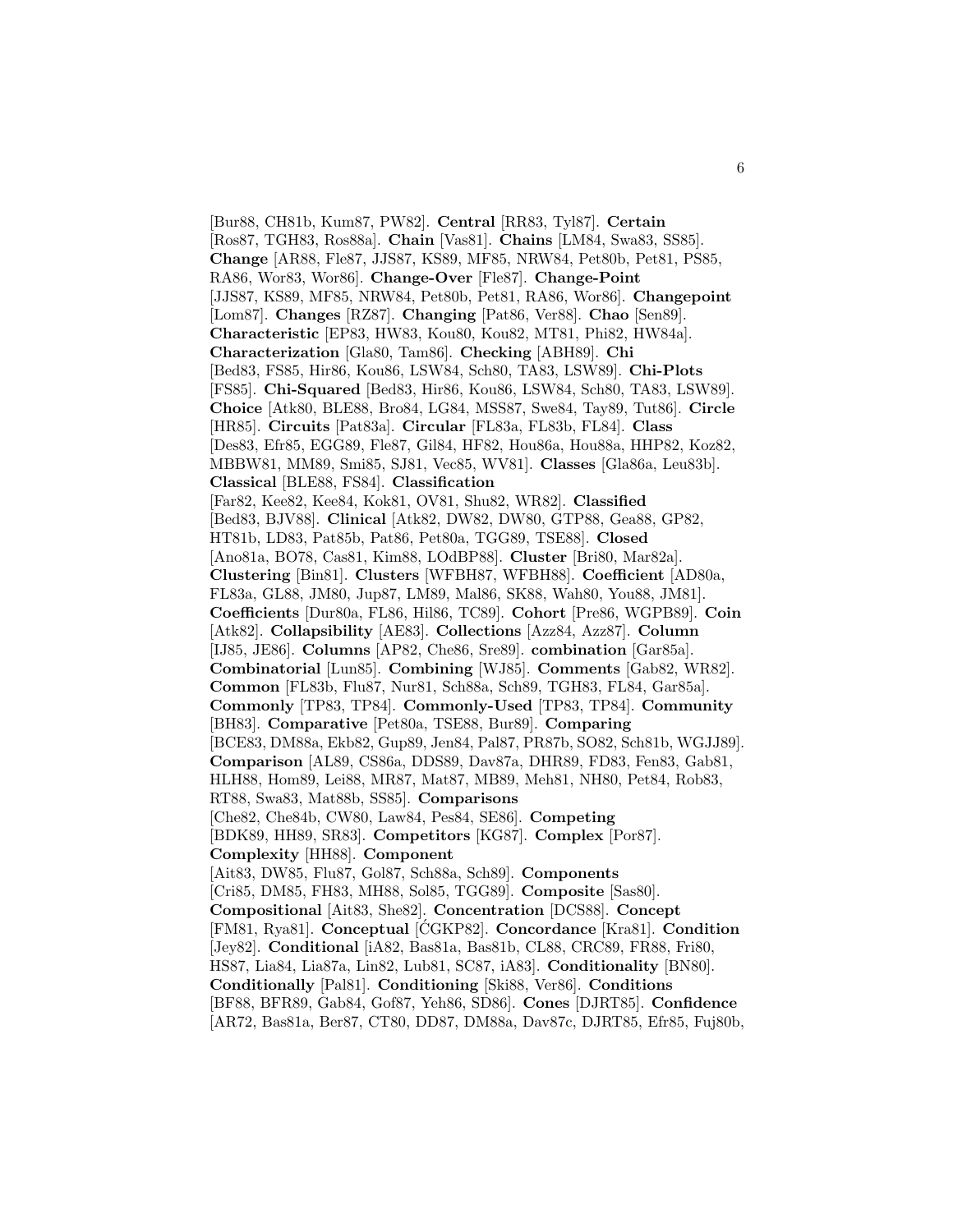HW80, Hal82b, Hal87, Ham86, HW84b, JT85, Krz89, Mat88a, MSS87, NP84, Owe88, RT88, Tab87, Upt86, Win80, Wor86, Wyn84, AR81, Sie80]. **Confined** [CS89a]. **Confounding** [Yan84]. **Conjecture** [Ste80]. **Consequences** [Fri80]. **Conservative** [DM88a, Gla86a]. **Considerations** [Daw81]. **Consistency** [Bow80, GL88, Mau83, Slu82]. **Consistent** [Bri89, JR81, Mas87, RW89]. **Constancy** [LM89]. **Constraints** [Las82, Lee85, Sha85]. **Construct** [Tab87]. **Constructed** [FS80]. **Constructing** [Che86, Hal82b, MPW88]. **Construction** [AP82, AD89, Sin87, Sre89, WW87, Jac80]. **Constructions** [Böh89]. **Contemporaneous** [CMH87]. **Contingency** [AE83, Bri80, CP80, EK83, EH85, EGG89, Fri80, Gar87, Gil84, Goo81, Hir83, Naz87, TA83, Wah80, Wan87, WL83, MB88]. **Continuous** [Krz83, LS85b, Pet84, Ste82, Ton83b]. **Contrast** [ABS84]. **Contrasts** [ZH89]. **Control** [BG87, BC88b, CW80, FP80, GLR81, Gar85b, Gup89, Hal80, Lub81, PR87b, SW89, Shu86, SE86, VM88, Yan84]. **Controls** [Ros88b]. **Convergence** [AK85]. **Convex** [PTF89]. **Convolutions** [LR81]. **Cornfield** [Lev84]. **Correct** [Dri88, Kok81]. **Correcting** [Hal85]. **Correction** [HW87, Kot88, Mil84]. **Corrections** [iA83, Ano81a, AO83, Azz87, Bro88, Che84b, Cor87, CP91, CS82, Dav90, DA87, FL84, Fra88, Gar87, HW84a, HR83, Har87, Hol82, HP76, Hos82, Hou88a, Hou88b, Joh82, Kee84, Ken82a, Kot87, LSW89, LSG83, Mar88, Mat88b, MP84, MK89, O'B82, Pos90, PS84, Pre83, Pre84b, Ros88a, RO89, Sch87b, Sch89, Shi82, SL84, TA83, TKK91, TJ89, TP84, Ton83a, Tyl84, Wei83, WFBH88, WL84, Yan80, AR81, BR81, Fin90, Fuj86, Hal90, HP80b, JW81, JM81, Roc90, Sol86]. **Correlated** [Bho84, CL88, Con89, Cur88, Fri80, GS85, Har85b, Kun85, Kun87a, Mar82c, MB89, MS89, Nag82, OP84, OV81, RGL85, WR82]. **Correlation** [BB81, Bha80, BVJM84, BJV88, BFR89, Che84a, CS88b, DK80, Dur80a, FL83a, FL86, Gil84, HK84b, JM80, Jup87, Ken83, Mar86, MW80, O'B80, Sch88b, SK88, You88, JM81, Mar88, O'B82]. **Correlations** [Ber89, BVJM84, BE86, Ren88, Roy89, Sri84]. **Correspondence** [Gre88]. **Costs** [GP82]. **Count** [BP88b]. **Counts** [Hal85, Moo86, Zeg88]. **Covariance** [Bel86, CF84, CF85, GU83, Gol87, GT84b, HP85, Jey82, MR87, MM84, Por85a, Roy89, RS82, Sol85, WR87]. **Covariances** [DM88b]. **Covariate** [Pre82, Pre84b, Sch87a]. **Covariates** [Fra84, GWP84, Hil81, Lag88, Lus80, Pat86, RO88, RO89, TT88, TRT85, Ver88, ZLS85]. **Cox** [AA86, GJ82, SP82, Swe84]. **Cram´er** [SL84, Bro82b, Mar82b, SL82]. **Criteria** [CL87, HP85, Sch84b]. **Criterion** [Atk80, Dav80, Hur88, SH80, Tay87, Wel83]. **Cross** [AK87, Bed83, Bow84, BHT84, BJV88, De 88a, FS84, Gre85, Hal82a, KA89, Le84a, Shu86, Bur89]. **Cross-Classified** [Bed83, BJV88]. **Cross-Over** [Le84a]. **Cross-Product** [Shu86]. **Cross-Validation** [AK87, Bow84, BHT84, De 88a, Gre85, Hal82a, KA89, Bur89]. **Cross-Validatory** [FS84]. **Crossings** [CL80, KS81, KR86]. **Crossover** [Mat87, Mat89, Pat85b, PR87b, Mat88b]. **Cubic** [MJ89]. **Cumulant**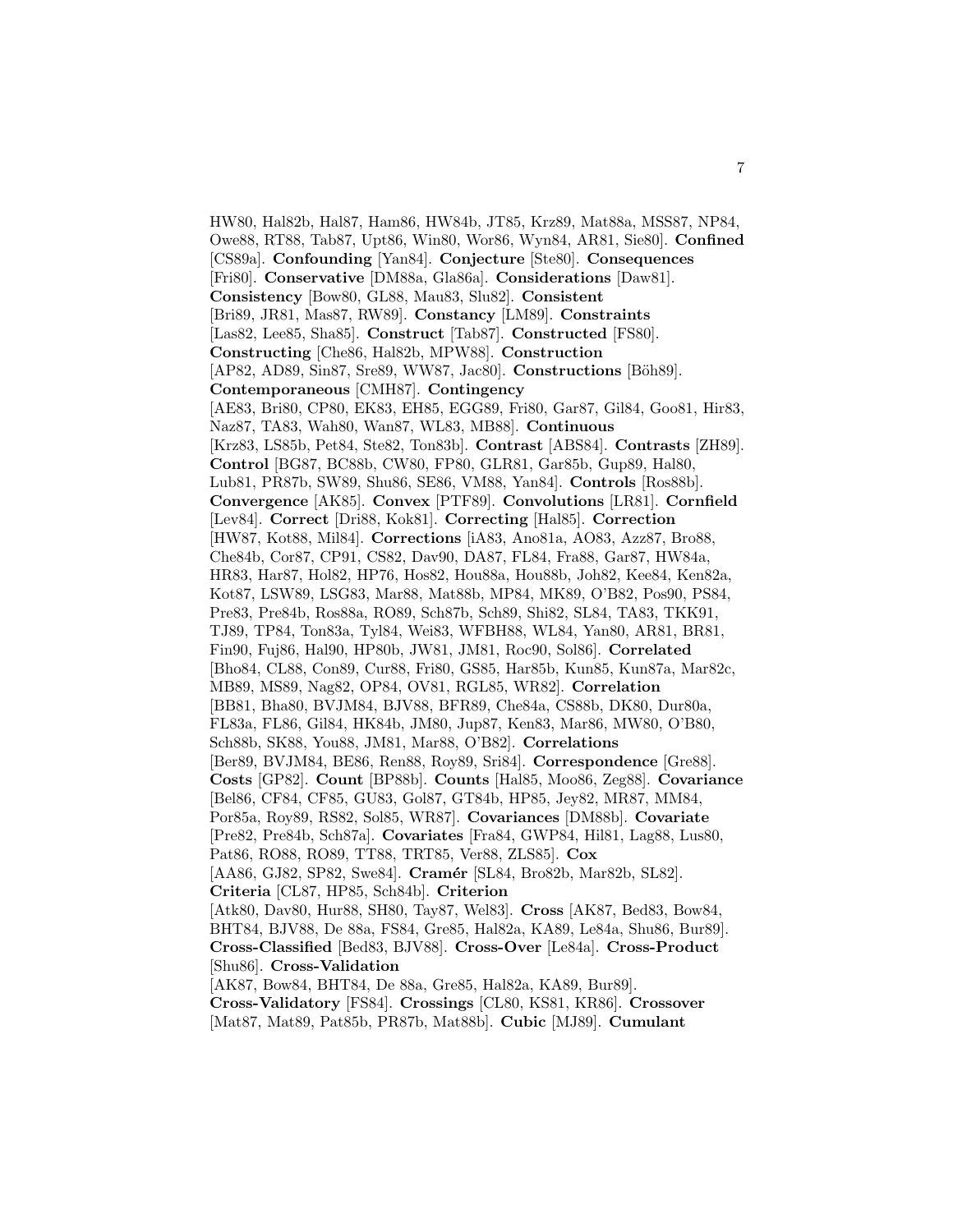[MB88, Tan82]. **Cumulants** [McC84b, PGT86]. **Cumulative** [DDS89, Hir82, Hir86, Kha81, Pet80b, Wor83]. **Curious** [Bes89]. **Curve** [HW80, Kuo88, Las82, Ver86, VV88, Whe80]. **Curves** [Cha87, FD83, Jen84, NH80, SR83, TJ82, WS81]. **Cusum** [Gol89a]. **Cyclic** [DK87b, IJ85]. **cycloid** [Hol81, Hol82].

**D** [Roc90]. **D.** [MOL86]. **Daniels** [Wil84]. **Data**

[Ait83, AK83, AO81, BP88b, Bed83, BLS<sup>+</sup>82, Ber89, Bho84, Blæ81, Bow80, Bre81, BC88b, Bur82, Cam81, CD86, Cha87, Che84a, CP81, CL88, Cox82, Cuz82, Dav87a, DP88, DL86, DCS87, Don87, DJRT85, DM87, Ekb82, Far82, FL83a, GAR85c, Gof87, Gre88, HW80, HWC87, HF82, Hur88, IR85, Jam86, Jew85, JW79, JM80, KL87, KO88, KA83, Koz80, LM85a, LR81, LBD88, LL83, LM84, Leu83b, Leu87, Lia85, LS85a, LZ86, LS85b, Lub81, MN81, MV82, MD89, Mar81, Mat89, MMM82, Meh81, MH82, Moo80, MSS87, Nai81, Oak86, Pat85b, Pet83, Por87, Pre78, PWP81, Pre84a, Reg80, RRK87, Sch85, SW86, ST87, She82, Sir82, Sol84, Sri84, SP82, SF89, Sun86, STV84, Swe87, TG80, TJ83, Tsa88, TRT85, TMKG87, Tur89, WS81]. **Data** [Wei82, Wel85, WGJJ89, Wil83, ZLS85, Zhe88, AO83, Jam87, JW81, JM81, MB88, Pet84, Pre83, Sch87b, Sol86, TJ89, Wei83]. **Death** [GLR81, GG81]. **Decaying** [Ber89]. **Decision** [Ton82, Ton83a]. **Decomposition** [FL89, Gla86b]. **Deconvolution** [Var89]. **Decreasing** [Var89]. **Defining** [Hir83]. **Definition** [HLH88, Kra81]. **Degeneration** [Bre84]. **Degrees** [Cox84, Kai83]. **Delay** [ZF89]. **Delayed** [DH85, Ton83b]. **Delta** [Par83]. **Densities** [BHT84, But89, Dur80b, TKK89, TKK91]. **Density** [BZ88, Bow84, ESSAH89, EN88, Hal82a, HWC87, HW88, HH88, Las82, Lig88, Lig89, Ng80, SvW86, Tan82, Tay89, Tho86, Tut86, Var89]. **Departure** [MI81]. **Dependence** [CGKP82, FS85, IS86, KO88, Kie82, KG87, PS81, TA83, WJ80]. **Dependencies** [MS88]. **Dependent** [Don87, HO81, Jew85, Lia85, Lus80, RZ87, SK81, Saw83, SS89b, Sir82, SR83, WJ85]. **Derivation** [AK82]. **Derivatives** [MSS87]. **Derived** [Bur82, Col89, Hou86b, Hou88b]. **Describing** [Hou84, She82]. **Description** [Fin80]. **Deshpande** [BB89a]. **Design** [CS86a, CT80, Cox88, FM82, FS80, FTW85, KD87, Mar82c, Mar86, MH88, Pat85b, Pre86, Sam81, SS84a, SW83, Tam88a, VS80, WGPB89, Wel83, Wu85, Mar88]. **Design-Unbiased** [Tam88a]. **Designs** [Afs83, AP82, Atk82, AD89, AG87, BT83, CW81a, Che86, Con89, FK86, Fle87, GS85, GV83, GJ83, Gup89, HJ81, IJ85, Kun85, Kun87a, Le84a, Mat87, ML88b, MH85, MK85b, OS88, Pat86, Pat83a, Pat83b, PR87b, RL84, Sch85, Sin87, SV80, SE86, Sre89, Ste85b, SC85, SS84b, TSE88, Ver88, Wel87, WW87, WR80a, WL81, Yeh86, FR87, GS89, Jac80, JE86, Mat88b, Sch87b]. **Destructive** [BT83]. **Detect** [WFBH87, WFBH88]. **Detectable** [DCS88]. **Detecting** [AR88, MS88, PS85, Tam82]. **Detection** [Bri89, CB88]. **Determination** [Hal80, Pos87, Yan78, Yan80, Jac80, Pos90]. **Determined** [Sas80]. **Determining** [PT87]. **Determinism** [BB87]. **Deterministic**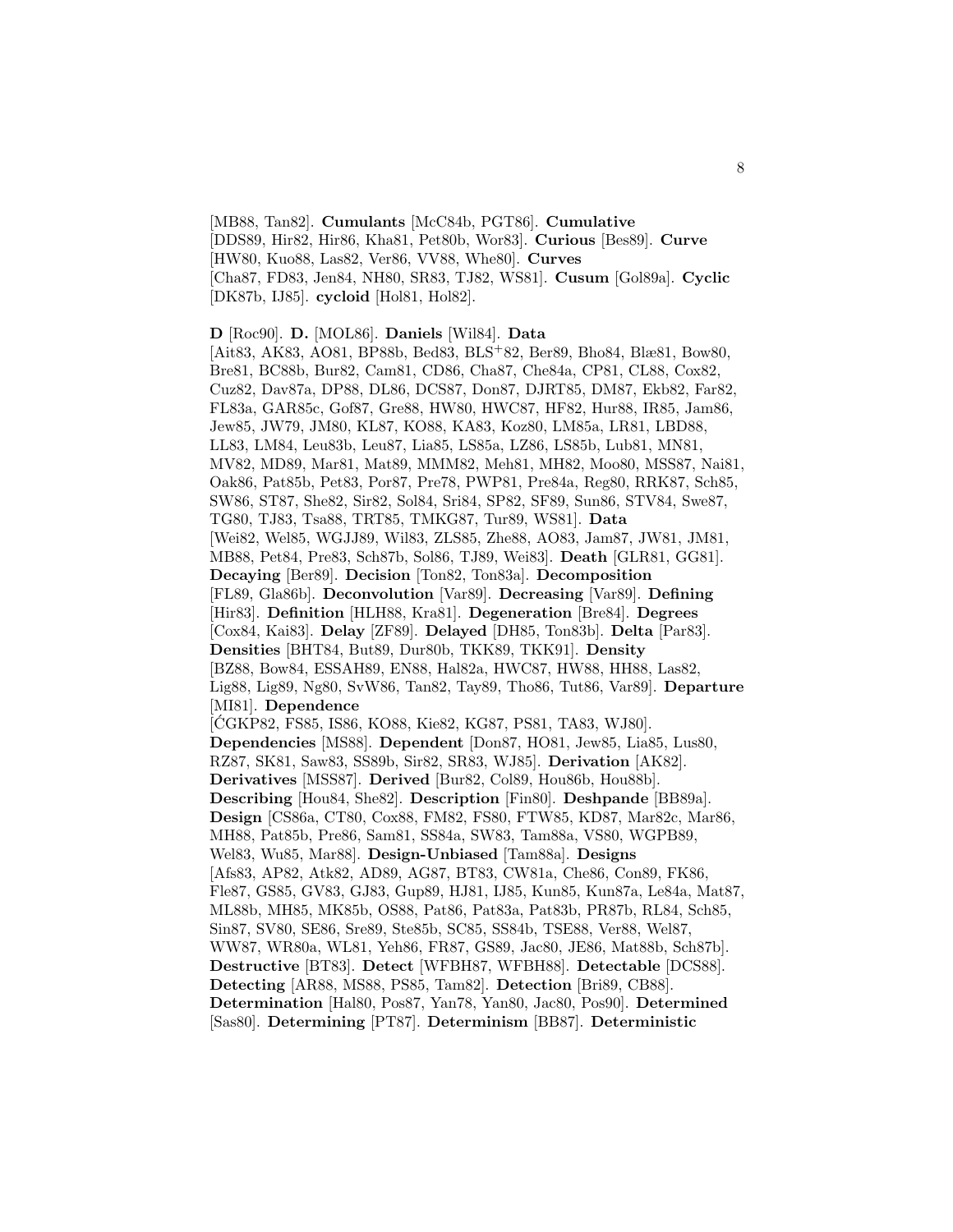[FH83]. **Deviance** [DG89]. **Diagnosis** [Lau81]. **Diagnostic** [BD87, Lau83, Lju86, Spi83, WGJJ89]. **Diagnostics** [BS89, CW83, Fow87, Hin85]. **Diagrams** [SG85]. **Did** [TE87]. **Difference** [HM84, Wei81, Wei82, Wei83]. **Differences** [DP88, HW88, MB89]. **Differencing** [Hos81]. **Different** [FS84]. **Differential** [FR88]. **Differing** [FL83b, FL84]. **Difficulties** [JR81]. **Diffusion** [AD80a, PS85]. **Dimensional** [Blæ81, DF85, K¨un87b, Las82, Vec85, Wyn84, Guy82]. **Dimensionality** [Sch84b]. **Direct** [God84b, Lau83]. **Direction** [FL83b, Upt86, FL84]. **Directional** [DJRT85, DM87, JM80, Pre84a, WS81, JM81]. **Directions** [Jup87]. **Dirichlet** [CJ88]. **disaggregations** [Zid84]. **Discontinuous** [Ton82, Ton83a]. **Discounted** [L¨ut82]. **Discovered** [TE87]. **Discrete** [Bau86, Hir82, LD83, Tut86, WV81, Fre81, FJ89]. **Discriminant** [CF84, Dav87c, Hal81b, Tut86]. **Discriminating** [She82]. **Discrimination** [AB82a, BMW86, CF85, CFR88, FK86, Hal81a, HW88, MS86, Per84]. **Discs** [Dup80]. **Disease** [AW80, Bec81, BH83, Pre86, WFBH87, WFBH88]. **Diseases** [WH89]. **Dispersion** [Mat89, SO82]. **Dispersions** [FL83b, FL84]. **Displays** [Atk81]. **Distance** [GW80, Krz83, MK85a, MK89]. **Distributed** [AW80, Fin86, Fin90]. **Distribution** [Ahn88, AH89, Ali84, AG83, AR72, AR88, Azz81, BDK89, BN83, Blæ81, Bre82, Bur88, CD86, Chi80, Col89, Cox88, CS89d, D'E81, DG82, Daw81, Dur80a, Gab82, GW80, Gol89a, GT84b, HD82, Har85a, Hin80, Hor82, Hos80, Hos84, Joh80, Koc81, Kou86, Kuk88, Leu83a, LM89, Li85, LS85c, LKP86, Mor80, MT80, MT81, Ozt86, PW80a, PKL83, Phi82, Por86, Pre84a, PW80b, ¨ RW87, SO82, SK85, Sha85, Sic82, Ste82, Swe84, Tsi81, Tyl87, Upt86, AR81, Fre81, Har87, Hos82, Joh82, LU80, Smi80a]. **Distribution-Free** [HD82, Koc81, Leu83a, Pre84a, SO82, Smi80a]. **Distributional** [Spi83]. **Distributions** [AS80, AD80b, Blæ81, Bro82b, DK87b, ESP82, FL83b, Fuj80a, Gen87, HJ82, HP85, Hou84, Hou86a, Hou86b, Hou88a, HK84b, Kee82, Kee84, Kim85, Kou82, ME82, Meh81, MK85a, MW80, Nag80, RW83, Sch81b, Sch84b, SG85, Wah80, WV81, Wan87, Wes87, DG85, FH82, FL84, Fuj86, Hou88b, MK89]. **Divisible** [Sin87]. **Dolby** [Gle85]. **Domain** [Mil84, PN85]. **Dose** [SM86]. **Dose-Response** [SM86]. **Doses** [SM86]. **Double** [AR88, Pal87]. **Downturns** [SM86]. **Drift** [PS85]. **Dual** [DF89, Sri80]. **Duality** [FK86, McL84, Wol88]. **Durbin** [Fra88, Ali84, Bha89, Fra85, JR80, MJ89, Ton88]. **Dynamic** [Bol88]. **Early** [GP82]. **Edge** [DK87a, Hal85]. **Edgeworth** [BZ88]. **Effect**

[BK87a, CS86a, DH87, EN88, GWP84, GTP88, GPT85, PS81, RZ87, Sol84, Sol86, Yan84, DG85]. **Effective** [BLS<sup>+</sup>82, Cox84]. **Effects** [Cur88, DK87a, Dav80, Hal85, KL83, Lon87, Mat87, Pet86, RR83, Rus80, Ste85a, Wer89, Mat88b]. **Efficiencies** [Sic82, dBP81]. **Efficiency** [Bas81a, BKB89, CA83, Fir87, GS85, GL88, Hil81, Lag88, Lia84, MV82, Mor81a, Nur81, Pat83a, Pat83b, PW86, Sam81, Shi84, Slu82, SP82, TT88,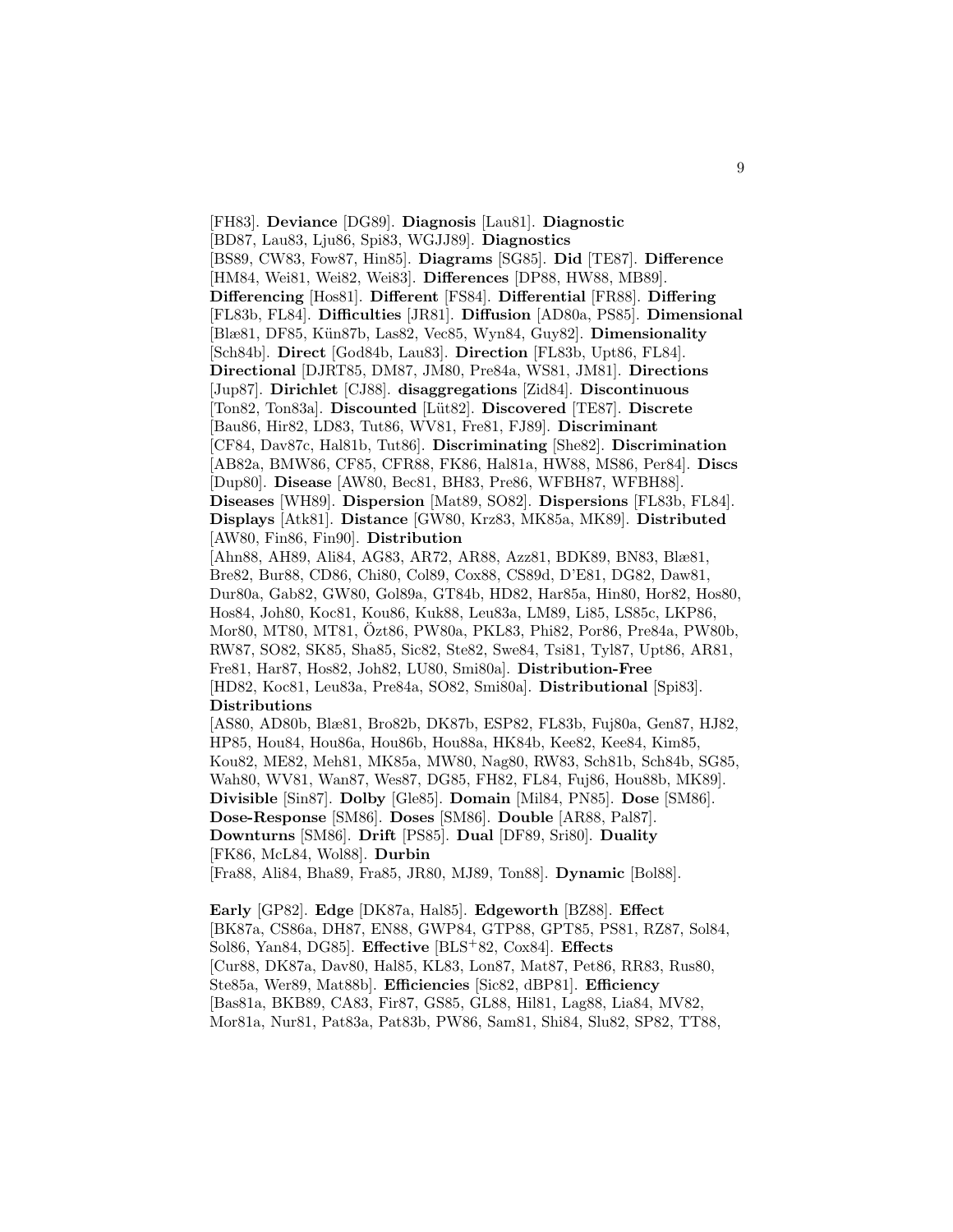[AK87, Bas81b, BT83, DK87a, DHS86, Gup89, Hal89c, HP80a, Har85a, Hir82, Jen87, KA85, New80b, RS80, Sch84a, Tar85, Tsi81, Har87]. **Efron** [Ste80]. **Egon** [BT81]. **Eliminating** [SM89]. **Elimination** [SC85]. **Elliptic** [MK85a, MK89]. **Elliptical** [BB86, HP85, Kou86]. **Emphasis** [FP80]. **Empirical** [CS85, Dav85a, Dea80, DR89, DHR89, ESP82, EP83, Feu89, GPT85, HW83, Jon83, Kou80, Kou82, Lub81, MT81, Owe88, HW84a]. **Enforcing** [Mon84]. **Entropy** [Lar83]. **Entry** [Gar87]. **Enzyme** [Eav83]. **Epidemic** [CS88a]. **Epidemiologic** [Pre86]. **Epidemiological** [Sam81]. **Equal** [BVJM84, CF85]. **Equality** [Bar83, Bho84, Che85, FD83, GT84b, Koc81, MM89, Nag80, Sch88b, WH89]. **Equation** [Lee85]. **Equations** [Dan83, Fer82, GT84a, Jam86, Mor81a, Mor81b, Hol86]. **Equilibrium** [DK87b]. **Equioverlapping** [Kam89]. **Equireplicate** [GJ83]. **Equivalence** [Gar87, Kai83, LM85a, New80a]. **Equivalent** [AL89]. **Error** [AK86, BNH88, BB87, Ber87, Cha82a, Efr81, Gla86a, Gla88, Hur88, KD87, LG84, Lig88, Sch87a, Sch81a, Ste85a, SC87, Toy82a, Toy82b, Wel83, Won89]. **Errors** [AG87, BB89b, CSL<sup>+</sup>84, CM84, CS79, Gla88, Hal89a, Kun87a, Mar82c, Mat87, ML88b, OV81, Pet86, PG82, Pre82, RGL85, Tam88b, WF82, Zam89, CS82, Hal90, Mat88b, Pre84b, WR82]. **Errors-in-Variables** [CSL<sup>+</sup>84, Zam89]. **Estimate** [MH85]. **Estimated** [AA86, AK86, CC88, CS89c, CF84, HM84, Toy82a, Toy82b]. **Estimates** [AA84, AD80b, Bha80, BF88, Bow84, DD87, DM88b, Efr81, GWP84, Gla86a, GL88, Lei88, MV82, Mar82b, Mas87, MJ83, Naz87, RS82, SH82, Smi80b, TP83, Tut86, Tyl82, LM86a, SD86, TP84]. **Estimating** [BE89, CD86, Cro87, Dan83, EN88, Fer82, FL83b, FL84, FS80, FS84, GT84a, Hal85, Jam86, LR81, Lia87a, ML88a, Mat89, Mor81a, Mor81b, Nay88, Por86, Rei81, Rit89, Ruk88, SSW89, SP82, ZF89]. **Estimation** [AD80a, AB82a, Ano81a, Azz81, Azz84, Azz87, BB80, BB87, BK87b, BHT84, Bre82, Bre84, BES88, Bur88, BO78, Cam81, CS89a, CH81a, CM83, Coo80, CW81b, CS79, CS85, CF85, CFR88, CL80, DK87a, DP88, DK87b, DiC84, Dup80, DF89, EM81, ESSAH89, EN88, FK86, Fir87, Fra80, GPT85, GT84a, God85, GD82, Gol89b, GG81, GN87, Hal82a, HJ82, HWC87, HH88, HR82, HK84a, HKM86, HT81a, HT81b, HS81, IR85, Joe87, Jør83, KP81, Kam89, Kan87, Kim88, KF83, KA83, KA85, Kou82, Kra81, Kuk88, KiA84, LG84, Le84b, LOdBP88, Lig88, Lig89, LS85b, Lon87, LKP86, LT87, MP89, Mak81, Mak85, Mal86, MM84, Mar80, Mat81, MT83, Mil84, MH88, MS89, New80b, Ng80, NRW84, OV81, PW80a, PW82, PTF89, PKL83, PS82, Pre82]. **Estimation** [Pre84a, PW80b, PN85, RL84, RGL85, RR88, SK81, SW86, Sic82, Smi85,

Tur89, Tyl83, WGPB89, Tyl84, Wil84]. **Efficient**

Spr80, Sri84, SK88, Ste85a, Ste87, SvW86, Tam84, Tam88b, Tan82, Taw88, Tay89, Tho86, TJ83, Tsa88, TMKG87, Van80, Var89, Wal88, WR87, Wei81, Wei82, WSM89, Whi86, Wil80, WF82, Won89, Wu82, Zam89, Azz83, CS82, Gar85a, Guy82, HR83, KR87, Le86, PS84, Pre84b, TJ89, WR82, Wei83].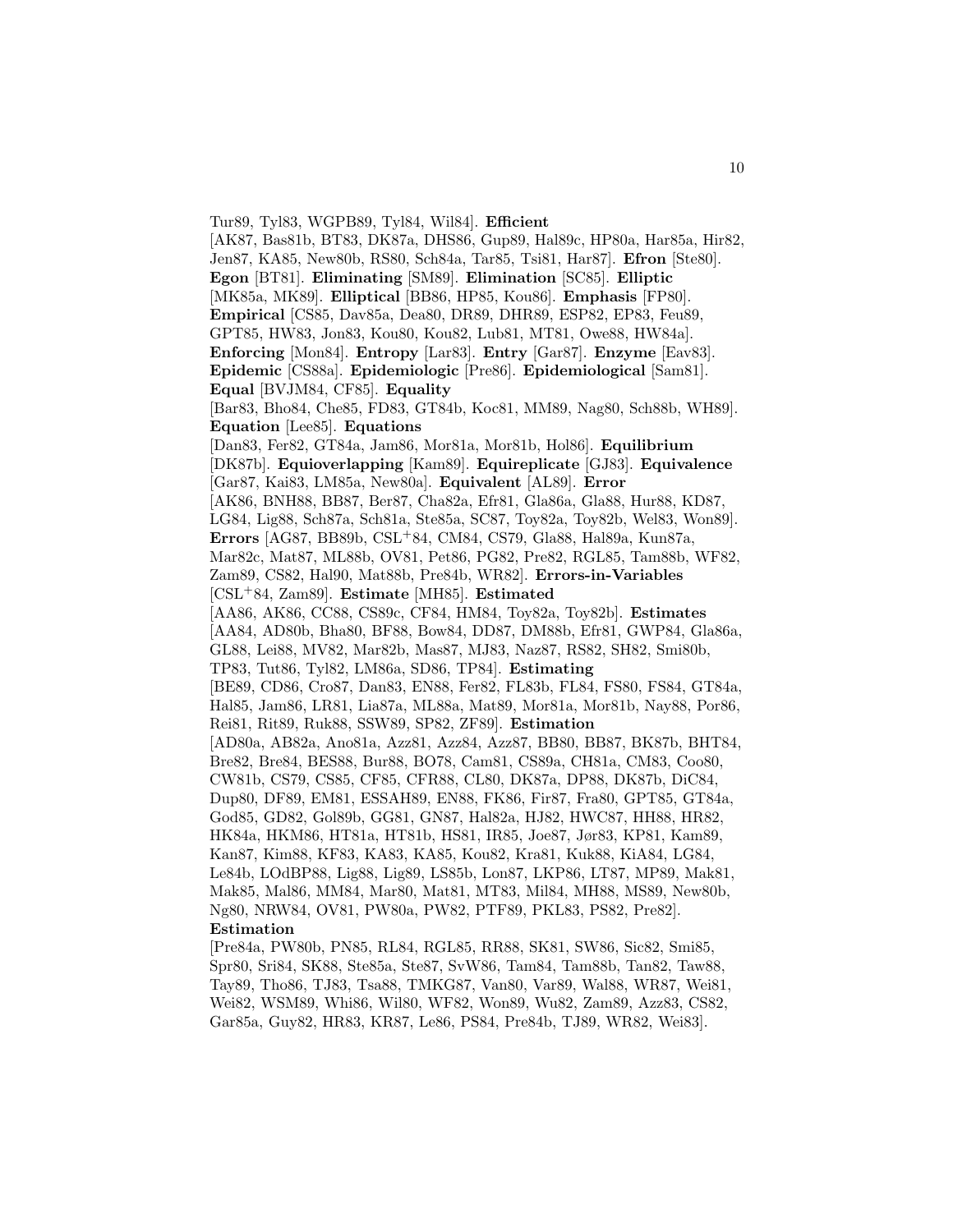**Estimator** [AJ89, BN83, BNJL89, CS88a, CL81, DGS87, DF85, GU83, God84b, Gol80, Hal81b, HD82, Kot88, Kum87, MI81, PS80, SSW89, Shu86, Sir82, Sri80, STV84, Toy82b, TJW87, Wu82, ZH89, Wil84]. **Estimators** [BW81, Bas81a, Bre81, Bro81, CA83, Dur80b, Gla86a, JR81, KY83, Kuo88, Mau83, MH80, Moo86, Mor87a, Nur81, Pal87, Par83, RZ87, RS80, RW87, Ruk88, Sch84a, SS89a, SS80, SJ81, TGH83, WV81, WS81, Whe80, ZH89, DG85, FH82]. **Evaluate** [SS82]. **Evaluation** [GU83, KY83, Lag81, Lub81]. **Even** [LKP86]. **Events** [Bar83]. **Evidence** [Gro80, Gün87]. **Exact** [AK83, AD89, Dan80, Jen84, LOdBP88, McA83, MPW88, Pea80, PR87a, RT88, Wei88, Wyn84]. **Example** [Eav83]. **Exciting** [PD86]. **Exclusive** [Bar83]. **Existence** [AA84, SD86]. **Expansion** [Har85a, Kai83, Toy82b, Har87]. **Expansions** [Fuj80a, Jar84, KF83, Sch81a, Win80, Fuj86]. **Expectancy** [Kum87]. **Expectation** [MP83, MP84]. **expectations** [LU80]. **Expected** [DG82, Kok81, LSW84, LSW89]. **Experiment** [SF81]. **Experimental** [AD89, Mar82c, VS80]. **Experiments** [ABS84, Bas81b, Bel84, BT83, BKB89, DW85, Fle87, GWP84, Hug89, Lei88, Mar86, Por86, RO88, RO89, SC84, Wel83, Wil86, ZH89, Mar88]. **Expert** [Tam88b]. **Explanatory** [KL87, Lag81, Pal81]. **Exponential** [BMW86, Bas81a, Che82, Che84b, CV89, CP89, Cox88, Har89, HT81b, IS86, Kim85, Mal88, Meh81, Nag80, Reg80, Wor86, CP91]. **Exponentiality** [BB89a, Des83, SL82, SL84]. **Extended** [NP87]. **Extending** [Fer81]. **Extension** [MJ89, VV88]. **Extensions** [Rya81]. **Extra** [Mor87b]. **Extra-Poisson** [Mor87b]. **Extraction** [KA87, KA89]. **Extreme** [AR72, HS80, Hos84, MT83, Özt86, PW80b, Taw88, AR81]. **Extreme-**[Hos84]. **Extreme-Value** [PW80b].

**Factor** [Bar84, Bro87b, IO80, Pat83b, Yan84, Bro88]. **Factorial** [Fle87, SC85]. **Factorially** [O'N82]. **Factorially-Structure** [O'N82]. **Factorials** [Ste85b]. **Factors** [BJV88, HW87, PW86, Atk82]. **Failure** [Che85, CJ88, Des83, Hou86a, Hou88a, Koc81, Lou81, PW80a, PWP81, Pre82, Tsa88, Wil83, Pre84b]. **Familial** [MN81, Sri84]. **Families** [AO81, Bas81a, ESP82, Har89, Pes84, RS80, RB86, AO83]. **Family** [CR81, CP89, Cox88, Gen87, GNK82, WGJJ89, Wor86, CP91]. **Farlie** [HK84b]. **Fast** [EH85, KR86, KA86, KA89, Lon87]. **Favour** [Gün87]. **Few** [HJ81]. **Field** [DF85, Dup80, Gre85, Wil86, ZH89]. **Field-Plot** [ZH89]. **Fields** [DK87a]. **Filter** [De 88a]. **Filtering** [KA84, KA86]. **Finding** [RS82]. **Finite** [Bre84, CS89a, God85, Hor82, KA87, Kot86, Kot88, LOdBP88, MS89, RP82, SSW89, Kot87]. **First** [AT84, BHS85, CL81, Kan87, Tsa86a]. **First-** [CL81]. **First-Order** [AT84, BHS85, Kan87, Tsa86a]. **Fish** [Lei88]. **Fisher** [Fen83, Fer81, FR82, God84a, Hos88, Jar84, Pal81, Smi80a]. **Fit** [Che84a, CS89c, Col89, Har89, Hir86, KS81, Kou80, Koz80, Li88, LS85c, Mar81, Mil81, Nai81, Oja81, SL80, Sch80, Tsi80, LU80, MB88]. **Fitted** [Jon83, PT80]. **Fitting** [DCS87, Kem84, Sti84]. **Fixed** [AK82, Jor87, KA83].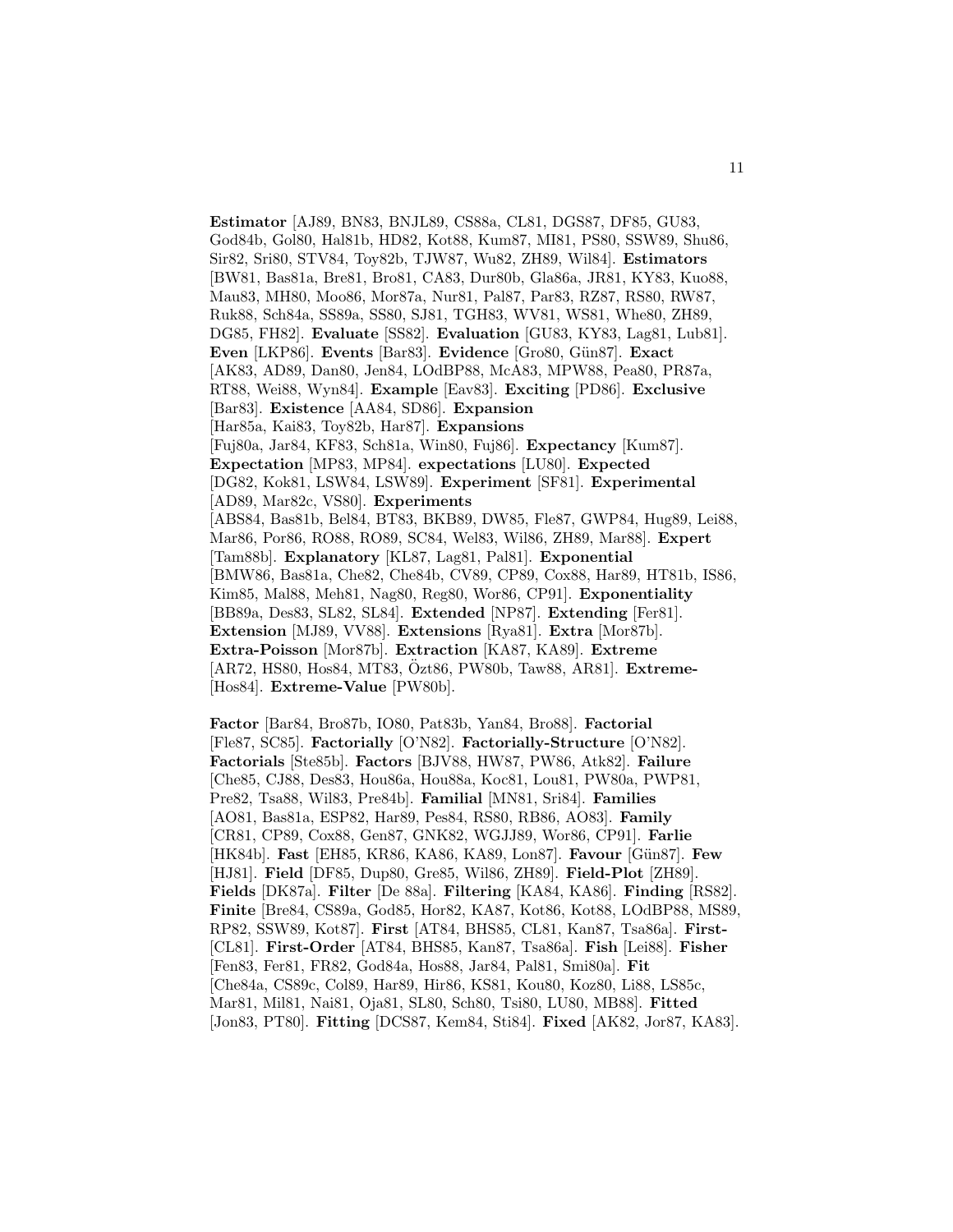**fold** [Bur89]. **Following** [Kim88, RT88, Whi86]. **Forensic** [Gro80]. **Form** [BM80]. **Forms** [JW79, MMM82, JW81]. **Formula** [BN83, Bes89]. **Foundations** [Bar84, God85]. **Fourier** [Dur80a]. **Fourth** [Tan82]. **Fractional** [Hos81, LM86b]. **Fragmentary** [Wei81]. **Frank** [Gen87]. **Free** [BDK89, HD82, Koc81, Leu83a, Oja81, Pre84a, SO82, Smi80a]. **Freedom** [Cox84, Kai83]. **Freeman** [Law84]. **Frequency** [CL80, EN88, MP89, Mil84, PN85, RR88, TJ82, MB88]. **Frequentist** [Pet80a]. **Front** [Ano80d, Ano80e, Ano80f, Ano81e, Ano81f, Ano81g, Ano82d, Ano82e, Ano82f, Ano83d, Ano83e, Ano83f, Ano84d, Ano84e, Ano84f, Ano85d, Ano85e, Ano85f, Ano86d, Ano86e, Ano86f, Ano87e, Ano87f, Ano87g, Ano87h, Ano88e, Ano88f, Ano88g, Ano88h, Ano89e, Ano89f, Ano89g, Ano89h]. **Full** [BN86]. **Function** [Azz81, Bha80, Bur88, CF84, DA85, ESP82, EP83, FS80, HW83, KD87, Kou80, Kou82, Lju82, Min83, Mor80, MT81, NP87, PW80a, Pat85a, Phi82, SvW86, Tsa88, DA87, HW84a]. **Functional** [CM83, CM84, DCS87, Lee85, Owe88]. **Functions** [BMW86, CD86, Cro87, DCS88, Dav87c, DHR89, DF89, Gla80, Kuk88, Lia87a, Lin82, Mat81, Mat88a, Nag82, Ng80, RC85, Ren88, SCR86, TKK89, VM88, WR87, TKK91]. **Further** [GW80]. **Future** [AR72, AR81].

**G** [Gle85]. **Gain** [IS86, Ken83]. **Gamma** [AW80, BB80, Ber81, D'E81, Kou86, SH88]. **Gaussian** [Fin90, Fin86, GD82, GU83, God84b, GT84b, HLP88, Lju82, Sic82, SS83b, Tam87, Tyl87, Wal88, WR87]. **General** [BF88, Cha82b, DF89, JM80, Ken83, MS89, Nur81, SSW89, Vec85, JM81]. **Generalization** [Ber88]. **Generalizations** [Flu87]. **Generalized** [AK87, Atk80, BC89, CS89a, FR82, GAR85c, Gol86, Gol89b, Gor80, Hos84, IJ85, Jør83, Kou86, LZ86, Mor87b, Por85b, PW80b, Sch87a, SCR86, SC87, TC89, TT88, Toy82b]. **Generated** [TJ82]. **Generating** [ESP82]. **Geometric** [Gol89a, MJ83]. **Geometrical** [iA82, iA83, AK82, Böh89]. **Global** [Dal84]. **Good** [Lam86]. **Goodness** [Che84a, CS89c, Col89, Hir86, KS81, Kou80, Koz80, Li88, Nai81, Oja81, SL80, Sch80, Tsi80, LU80, MB88]. **Goodness-Of-Fit** [CS89c, Che84a, Col89, Kou80, Koz80, Li88, Oja81, SL80, Sch80, Tsi80, LU80, MB88]. **Graphical** [Atk81, BE89, DDS89, EK83, FL89, Lag81, WL83]. **Greatest** [BB86]. **Green** [CH81b]. **Group** [DW82, DW80, GP82, Jen87, KD87, RT88, Sin87, TRT85, ZF89]. **Grouped** [Bur82, Pet84, SP82, Tur89]. **Groups** [Pet82, Sch88a, Sch89]. **Growth** [Bol88, Ver86, VV88]. **Gumbel** [HK84b, Kim85].

**H** [Sti80, Wil84]. **Haenszel** [LSG83, LSG79, Man85]. **Hannan** [Pos90, Pos87]. **Hazard** [DD87, KP81, KY83, Lag81, MF85, NRW84, SK86]. **Hazards**

[DDS89, GS87, Kuk84, Lag88, MOL86, RC85, Sch80, Sch82, SS83a, Tsi81]. **Hermite** [PKL83]. **Heterogeneity** [Hou84, SC85, Tar85]. **Heterogeneous**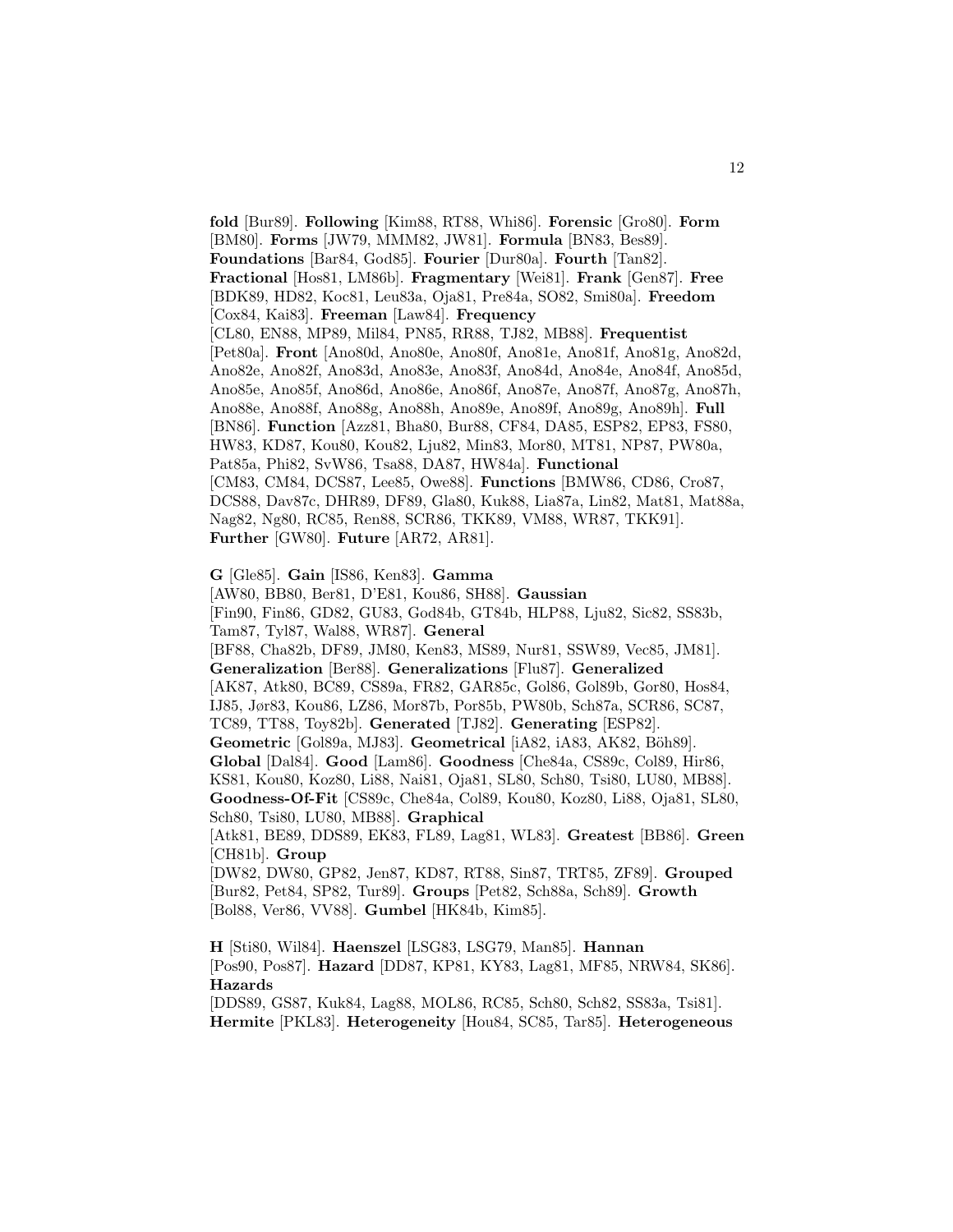[Hou84, Hou86b, Hou88b]. **Heteroscedastic** [CM84, DM88a]. **Heteroscedasticity** [CW83, Tsa86a]. **Hettmansperger** [Smi80a]. **Hidden** [TG80]. **Hierarchical** [Raf88, SV80]. **High** [Pea80, SM86]. **High-Order** [Pea80]. **Higher** [KS81, KR86, PGT86]. **Highly** [Sch84a, ST87]. **Histogram** [Tay87]. **history** [Hol81, Hol82, Hol86, Sti80, Sti84]. **Histospline** [Ban88]. **Hommel** [Fal89]. **Homogeneity** [BBS84, Chi80, EM84, Fir89, Har85b, Kee82, Kee84, LS85a, Lia87b, Nag84, O'N82, Shu82]. **Hormone** [Bol88]. **Horvitz** [Kot88, PS80]. **Households** [Bec81, BH83]. **Hurst** [DH87]. **Hyperbolic** [Blæ81]. **Hypergeometric** [Lev84]. **Hypersphere** [FL86]. **Hypotheses** [Kou80, Sas80, Tho85, Wol88, Zhe88]. **Hypothesis** [Azz84, Dav87b, DW80, Gün87, Ken86, Por87, SW89, Azz87].

**Identical** [BFR89]. **Identically** [Fin86, Fin90]. **Identifiability** [HH89]. **Identification** [CH81a, TT85]. **Ignorable** [SS84b]. **Ignoring** [Gof87]. **Illustration** [CRC89]. **Implications** [HLH88]. **Importance** [HS89]. **Improper** [CV89]. **Improve** [Win80]. **Improved** [CP89, CP91, Kim88, Mat81, Por85a, Por85b, Sim86, Wor82, FJ89, Law84]. **Improvement** [Sko86]. **Improvements** [HW84b, Lev84]. **Improving** [Hal82b]. **Incident** [Yan78, Yan80]. **Inclusion** [BS84, GNK82, SS81]. **Incomplete** [AP82, Bho84, CW81a, Che86, Ekb82, Gla80, HJ81, Pat85b, Pat83a, Pat83b, SE86, Sre89, Wei82, WJ85, Wei83]. **Incomplete-Block** [Che86]. **Incorporating** [GP82]. **Increased** [RW82]. **Increasing** [Des83, PW80a, SM89, Tsa88]. **Indecision** [O'H81]. **Independence** [KG87, Por87, Shi81b, MB88]. **Independent** [Fin86, ZLS85, Fin90]. **Index** [BB87, Li85, Rei83]. **Individualized** [BG84]. **Induced** [Kou86]. **Inefficiency** [BB81, TGH83]. **Inequalities** [Sas80]. **Inequality** [Fal89, Sha85, Wor82]. **Infection** [CS88a]. **Infectious** [AW80]. **Infectiousness** [Bec81, BH83]. **Inference** [AT84, iA82, BN86, BB89b, B¨oh89, Bro87a, Bro87b, CS89d, DiC88, Don87, FTW85, FR88, Fri80, Jør83, Lar83, Lia85, Mar84, Muk88, Oak86, OP84, PR87a, Raf88, RW83, RP82, SC84, SK85, SS84a, Ski88, SV80, SS84b, Wah80, WT85, Wu85, iA83, Bro88]. **Inferences** [Ros87, Slu82, Ros88a]. **Influence** [Cha87, Cri85, Joh85, KTK89, KA89, RC85, TC89, VS80, WS81]. **Influential** [Atk81]. **Information** [Ano80g, Ano81h, Ano82g, Ano83g, Ano84g, Ano85g, Ano86g, Ano87i, Ano87j, Ano88i, Ano88j, Ano89i, Ano89j, Atk80, BM86, Bro82a, Cur88, Fer81, God84a, Hos88, IS86, Jar84, JR80, Ken83, LM84, Lia83, Pal81, Pat85a, SJ81, Tay87]. **Informative** [HHP82, SS84b]. **Inhomogeneous** [Ber81]. **Initial** [GG81]. **Innovation** [AK85, PN85]. **Inspection** [CS85]. **Integrals** [Tan82, Wan87]. **Intensity** [Hal85]. **Interaction** [DW85, DGS87, FL89, Gar85b]. **Interactive** [KL83]. **Interclass** [Sri84, SK88]. **intercropping** [FR87]. **interested** [Sti80]. **Intergroup** [Kra81]. **Interlaboratory** [Roc83]. **Interpoint** [GW80]. **Interpolation** [BB87]. **Interpret** [Ren88]. **Interpretation** [Gro80, Hen86, Mak85]. **Interval** [AK82, CT80, CF85, CFR88, Dav87c,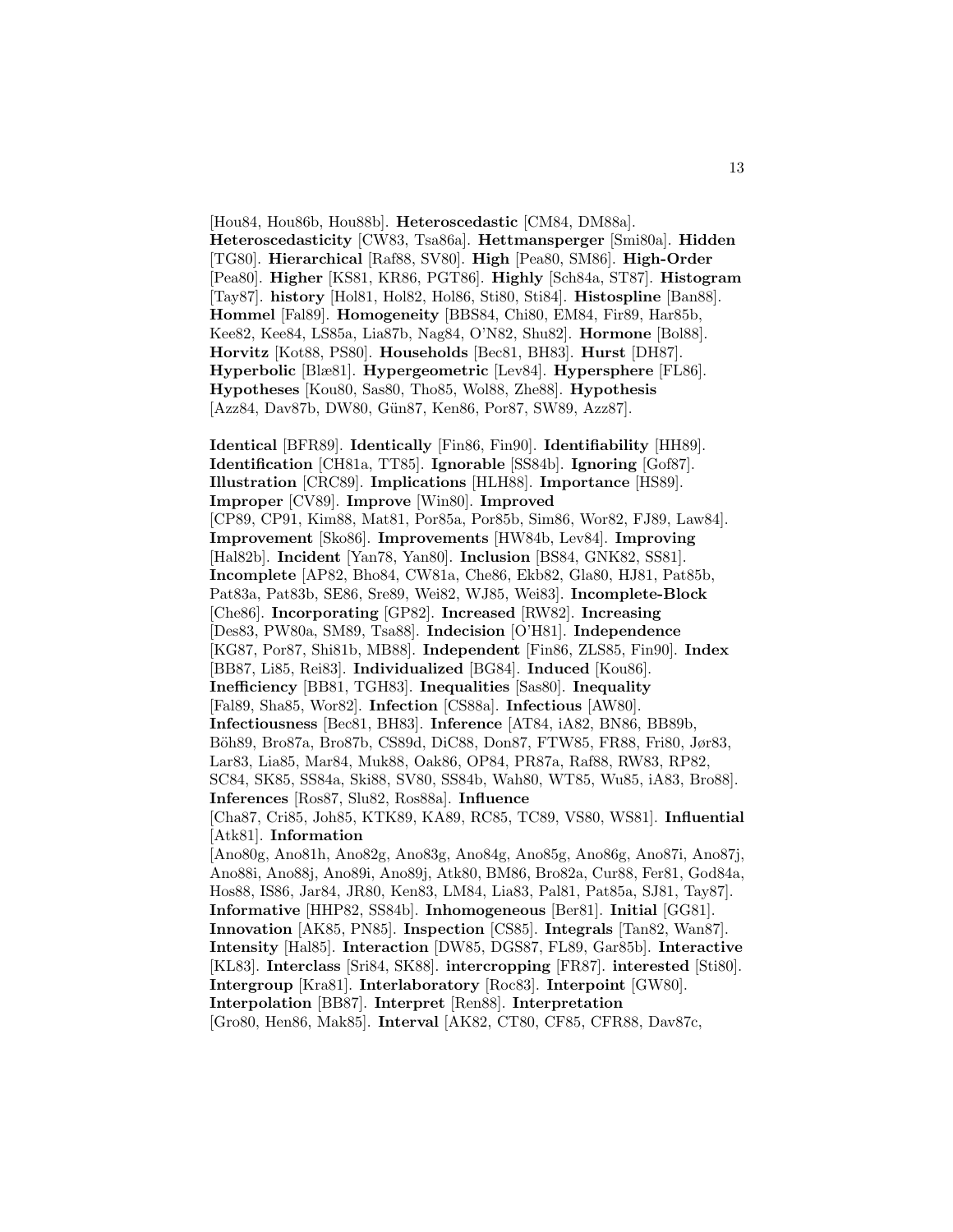DiC84, IR85, KA83, Pre84a, Tab87, Wei82, Wei83, WSM89, Gar85a]. **Intervals** [DD87, Efr85, Hal82b, JT85, Mat88a, MSS87, Owe88, RT88, Upt86, Win80, Sie80]. **Intervention** [Abr80]. **Intraclass** [DK80, Shi81b]. **Intrinsic** [K¨un87b]. **Invariant** [Koz82, VM88]. **Inverse** [AL84, Bha80, Hos80, PS82, Sic82, Hos82, PS84, Sär80]. **Invertibility** [BM80]. **investigations** [FR87]. **Involving** [CP81, Gla80]. **Isotonic** [NS88, SIK83]. **Items** [Lig88, FR87]. **Iterated** [HK84b]. **Iteration** [HM88]. **Iterations** [Jor87]. **Iterative** [Gol86, Gol89b].

**J** [SD86]. **Jackknife** [Efr81, Fra80, FS84, HW84b, KF83, Par83]. **Jackknifing** [Jor87, SS89a]. **Jacobi** [Ber88]. **James** [Joh82, Joh80, STV84]. **James-Type** [STV84]. **Johannsen** [Blæ81]. **Johnson** [Whe80]. **Joint** [Fli85, Hil86, Tsi81]. **Judgement** [Tam88b]. **Judges** [Pet82].

**Kalman** [KA84]. **Kaplan** [Mau83]. **Kendall** [KG87]. **Kernel** [Azz81, Bow80, HWC87, Lau83, Tay89, Tut86]. **Kernel-Based** [Tut86]. **Knowledge** [Fer82]. **Known** [Jar84]. **Kolmogorov** [SL80]. **Koziol** [CH81b]. **Kruskal** [Fli85]. **Kurtosis** [BB86, GPT85, AG83].

**Lag** [Wal88]. **Lagrangian** [CFR88]. **Large** [BBS84, BB89b, BCE83, BE86, CS86b, CS88b, Dav85b, DK80, God84b, Jør83, KiA84, Mak81, Win80]. **Large-Sample** [BBS84, BB89b, God84b, Jør83, Mak81]. **Largest** [CT80]. **Latencies** [TMKG87]. **Latent** [AW80, EGG89, Gil84, HP85, Lau81, Sch88b]. **Latin** [Fir89]. **Lattice** [K¨un87b, WR80a, Guy82]. **Law** [Kou86]. **Layout** [BP88b]. **Layouts** [Bai87]. **Leading** [TA83]. **learning** [Bur89]. **learning-testing** [Bur89]. **Least** [CC88, Fin80, GPT85, Gol86, Gol89b, Gre88, Jew85, Kem84, Kun85, Mau83, RZ87, Toy82b]. **Least-Squares** [CC88, Gol89b, Gre88, RZ87]. **Left** [SF89, TJW87, Tsa88]. **Length** [Böh89, DG82, Gol89a]. Level [BNH88, Ber87, Bol88, CL80, RW83, Ste85b, WT85]. **Level-Error** [BNH88]. **Levels** [Fal89]. **Levinson** [Fra88, Fra85, Ton88]. **Life** [BW81, BT83, DD87, HP75, Hou84, KL83, Kum87, HP76, HP80b]. **Lifetime** [Law86]. **Likelihood** [AD80a, AA84, AB82a, AK83, BN83, BN86, BNH88, Bas81a, BF88, Böh89, CS88a, Cor87, CP89, Cox84, CFR88, CRC89, CL81, Dav80, Dav86, De 88b, DiC88, DR89, DHR89, DF89, FP80, Fir87, FR89, FL89, Gab82, GLR81, GD82, GU83, God84b, Gro80, GT84b, Hal87, Har86, HP85, HA87, Hin80, Jen86, Jør83, Ken82b, KS89, Lar83, LOdBP88, Lia84, Lia87a, LS85b, Lju82, Lon87, Mal86, MR87, MM84, MW89, MF85, Mat88a, MJ83, MS86, Min83, MT80, NP87, O'B80, OP84, OV81, Owe88, PW80a, PTF89, Pat85a, Pea80, Por85a, Por85b, PW80b, RS82, SH80, Slu82, Smi85, Spr80, TGG89, WR87, Whi86, Won89, Wor83, Azz83, CP91, Dav90, FJ89, Ken82a, O'B82, SD86, WR82, Wil84]. **Likelihood-Based** [Hal87, Mat88a]. **Likelihoods** [Bur82, CS89b, HA87, Lub81]. **Limit**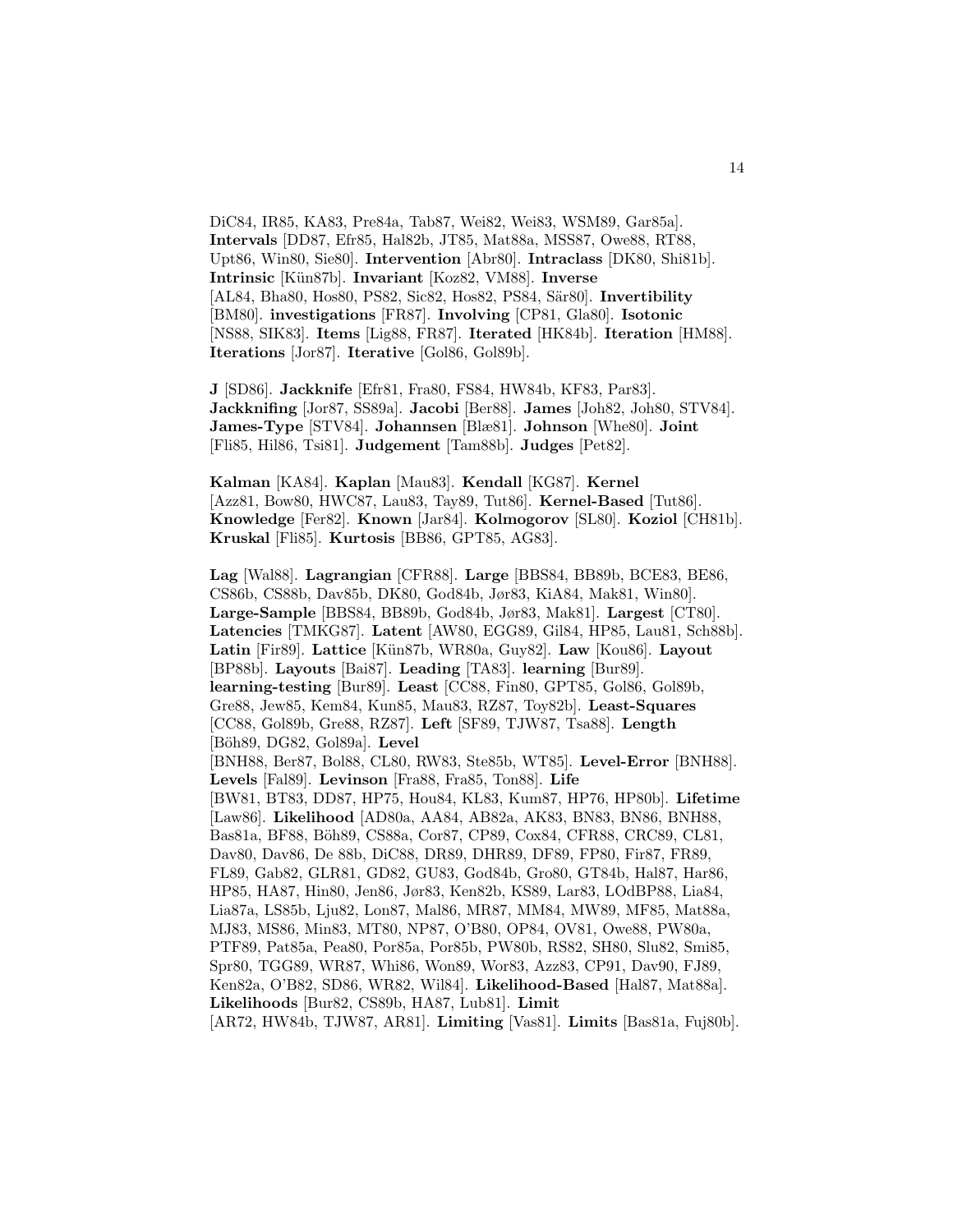**Line** [Dar80, Las82]. **Linear** [BB87, Bol88, CS89b, CH81a, Cha82a, CM83, CM84, Coo80, CF84, Cro87, Dav85a, Dav87c, DiC88, FL81, GAR85c, Gol80, Gol86, GG81, Gre85, HKM86, Hin85, IO80, Jey82, Joh80, Jør83, JL86, KS89, Kuo88, LG84, Leu87, LZ86, MN81, Mak81, MW89, Mar84, MMM82, Min83, Mor87b, Nag82, Naz87, Pal81, Per84, Por85b, PT87, Pre78, Pre83, Sas80, Sch87a, SW86, Sen82, SV80, SCR86, SC87, Swe84, Tam82, TC89, TT88, Toy82a, Wel85, Wer89, Won89, You82, Joh82, Sär80, Sti84]. Linear-Model [MN81]. **Linearity** [LST88]. **Local** [Cox80, Dal84, DG82, HP80a, McC84a, Rya81, Ton88]. **Locally** [Ede89, Gor80, Lia87b]. **Location** [Ber89, BGW82, CS89a, Che82, Che84b, GL88, HJ82, HS81, Kou82, Oja81, RZ87, RB86, Sir82, Wei81, Wei82, DG85, FH82, Jam87, LM86a, Wei83]. **Location-** [GL88]. **Location-Scale** [RB86]. **Log** [ABS84, AH89, BN86, Bro84, Dav87c, Fra84, Jen83, Jen86, JW79, Man85, Min83, Naz87, Pal81, Por85b, ST87, SH88, JW81]. **Logarithm** [PGT86]. **Logistic** [AS80, AA84, AB82a, BG84, BC88b, CL88, Dav85a, Fow87, Fra84, Joh85, KL87, Le84a, RRK87, SCR86, TJ82, Tsi80, SD86]. **Logistic-Normal** [AS80]. **Logit** [Dav85a, GPT85, MT83]. **Longitudinal** [LZ86, ZLS85]. **Look** [Fli85]. **Loss** [Bro82a, Lag88, LT87, Ruk88, SF81, Smi80b]. **Lower** [BB86]. **Lowered** [Cox82]. **M** [Roc90, WR82]. **Mahalanobis** [MK89, MK85a]. **Major** [Cla80]. **Malin** [Smi80a]. **Mann** [PS81]. **Manpower** [Vas81]. **Mantel** [LSG83, LSG79, Man85]. **manuscript** [Sti84]. **Many**

[Lia87b, Mat88a, ML88b, SS82, Tib89]. **Marginal**

[Fir89, Kee82, Kee84, TKK89, TKK91]. **Mark** [SF81]. **Mark-Recapture**

[SF81]. **Marked** [SK81]. **Markers** [WGJJ89]. **Markov**

[DK87b, DL86, LM84, SS85, SS89b, Swa83, Vas81, WJ80]. **Markovian**

[CW81b, Sun86]. **Masking** [Atk86, BK87a]. **Matched**

[GLR81, Gar85b, Ros87, Shu86, Wel87, Wil80, Wil83, WL80, Ros88a, WL84].

**Matched-Pairs** [Wel87]. **Matching**

[EM81, EM84, Le84b, Ros88b, Sam81, Le86]. **Matrices**

[BVJM84, BJV88, Gla86b, GT84b, MR87, RS82, Tyl83, Tyl84]. **Matrix**

[Daw81, GU83, HS80, HP85, Jey82, Pal81, Sch88b, Toy82b]. **Matrix-Variate**

[Daw81]. **Matter** [Ano80a, Ano80b, Ano80c, Ano80d, Ano80e, Ano80f,

Ano81b, Ano81c, Ano81d, Ano81e, Ano81f, Ano81g, Ano82a, Ano82b,

Ano82c, Ano82d, Ano82e, Ano82f, Ano83a, Ano83b, Ano83c, Ano83d, Ano83e,

Ano83f, Ano84a, Ano84b, Ano84c, Ano84d, Ano84e, Ano84f, Ano85a, Ano85b,

Ano85c, Ano85d, Ano85e, Ano85f, Ano86a, Ano86b, Ano86c, Ano86d, Ano86e,

Ano86f, Ano87a, Ano87b, Ano87c, Ano87d, Ano87e, Ano87f, Ano87g, Ano87h,

Ano88a, Ano88b, Ano88c, Ano88d, Ano88e, Ano88f, Ano88g, Ano88h,

Ano89a, Ano89b, Ano89c, Ano89d, Ano89e, Ano89f, Ano89g, Ano89h].

**Maximal** [Zid84]. **Maximization** [BFR89]. **Maximized** [Pat85a].

**Maximum** [AD80a, AA84, AB82a, AR72, Azz83, BN83, Bas81a, BF88,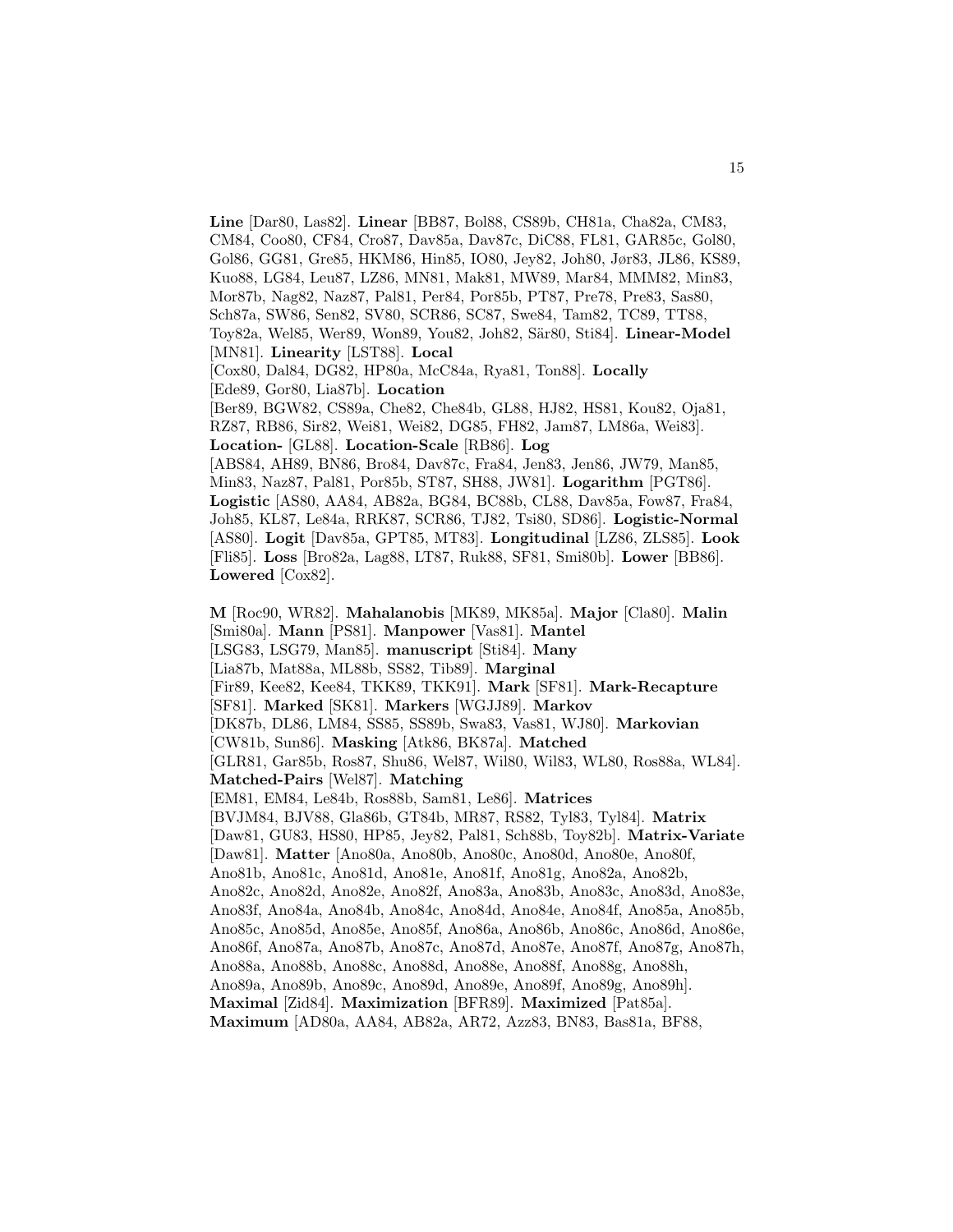CS88a, CL81, DF89, FL89, GD82, GU83, God84b, HM84, Joe87, Jør83, LOdBP88, LS85b, Lon87, Mal86, MM84, MJ83, OV81, PW80a, PTF89, PW80b, RS82, Smi85, Spr80, Whi86, AR81, SD86, Wil84, WR82]. **Mean** [AK86, BW81, CT80, DD87, FL83b, Gar87, HS81, HS87, HP75, Hur88, Lev84, Sas80, SJ81, STV84, TGG89, Toy82b, Upt86, Wel83, FL84, HP76, HP80b]. **Mean-Shift** [HS87]. **Means** [BK83, ML88a, Mat81, MM89, Sch81a, KR87]. **Measure** [Fer81, Ken83]. **Measurement** [Pre82, RGL85, Sch87a, Ste85a, SC87, Pre84b]. **Measurement-** [SC87]. **Measurements** [Afs83, AG87, CT80, Gea88, Kun85, Lig88, WJ85]. **Measures** [Dau80, DG82, FL81, FL82, Gat86, IS86, Joh85, KO88, Muk88, Pat86, Pet86, Ver88]. **Median** [DD87, DM87, FR82, JT85, LM85b, Rei81, Wel87]. **Medians** [Kuk88, Sie82]. **Medical** [CP81]. **Meier** [Mau83]. **Method** [Azz81, Bow80, Bow84, BE89, Che86, God80b, HK84a, ML88a, Mal86, Par83, Pre84a, She82, Sin87, SM89, Ste80]. **Methodology** [BG87]. **Methods** [AP82, BM86, DH88, DW80, Efr81, EGG89, FS84, GP82, HW84b, HS87, Hou84, KTK89, Lia84, Mar82a, MS86, PKL83, Pet83, RT88, Sic82, Bur89, MB88]. **Midzuno** [CA83, PS80]. **minimal** [FR87]. **Minimax** [MH85, Mur83]. **Minimizing** [HM84]. **Minimum** [DCS88, GW80, HS81, LSW84, Pat83b, LSW89]. **Misclassification** [ML88a]. **Mises** [SL84, Bro82b, KF83, LS85c, SL82, Ste82, Upt86]. **Misidentification** [DP88]. **Missing** [AK83, Bha89, Gof87, KA83, LS85b, Lju82, Mar80, TJ83, TJ89]. **Missing-Data** [TJ83, TJ89]. **Misspecification** [Gla88, HS81, Sol84, Sol86]. **Misspecified** [SK86]. **Misspecifying** [Lag88]. **Mixed** [FL89, GAR85c, Gol86, GN87, HR82, Krz83, LS85b, Lon87, Pet86, Pos87, HR83, Pos90]. **Mixture** [Bas81b, SF89]. **Mixtures** [ABS84, Bas81a, Böh89, DW85, KL83, Wes87, FR87]. Model [AT84, AA86, Atk80, ABH89, BDK89, BMW86, BB89b, Bol88, CA83, CW81b, CL81, DD87, De 88b, EH85, FK86, Flu87, Fra84, GAR85c, Gla86a, Gol86, HO81, HS81, HH89, HS87, HT89, IO80, JL86, KY83, KL87, KA84, Kot88, Kuk84, Lou81, Lüt82, MN81, Mal88, MW89, Mar81, MF85, McA83, Mor87b, Muk88, MS89, New80a, Oak86, OP84, PT80, Pre82, RW89, RGL85, Sch80, Sch82, SS83a, Ski88, SV80, Ste85b, SP82, SF89, Swe84, Tam84, Tam86, Tam87, TT88, Toy82a, Tsa86a, TT85, Tsi80, Tsi81, Vas81, Ver86, VV88, Wil86, WF82, Won89, Zam89, Zeg88, CH81b, Gle85, Pre84b]. **Model-Based** [Kot88, Ski88, Tam86]. **Modelling** [CJ88, HO81, LM86b, Li88, LH89, Ton82, Ton83a]. **Models** [Ahn88, ABS84, AA84, AK86, AK87, BBS84, BD87, Bro87b, CSL<sup>+</sup>84, CL88, CV89, CP89, DM88b, De 88a, DiC88, DL86, EK83, FH83, FL89, Gil84, Gol87, Goo81, GL88, Gre85, GJ82, GT84b, Hin85, Hir82, Hou86b, IS86, Jey82, Jon83, Jør83, KS81, Kem84, Kie82, KA83, KA85, KA86, KA89, Kün87b, LM85a, Lag81, Lag88, Lau81, Law86, Le84a, Lee85, Leu87, Li85, LZ86, Lju86, Lon87, LST88, Mal86, MM84, Mar84, McL84, Mil81, Mil84,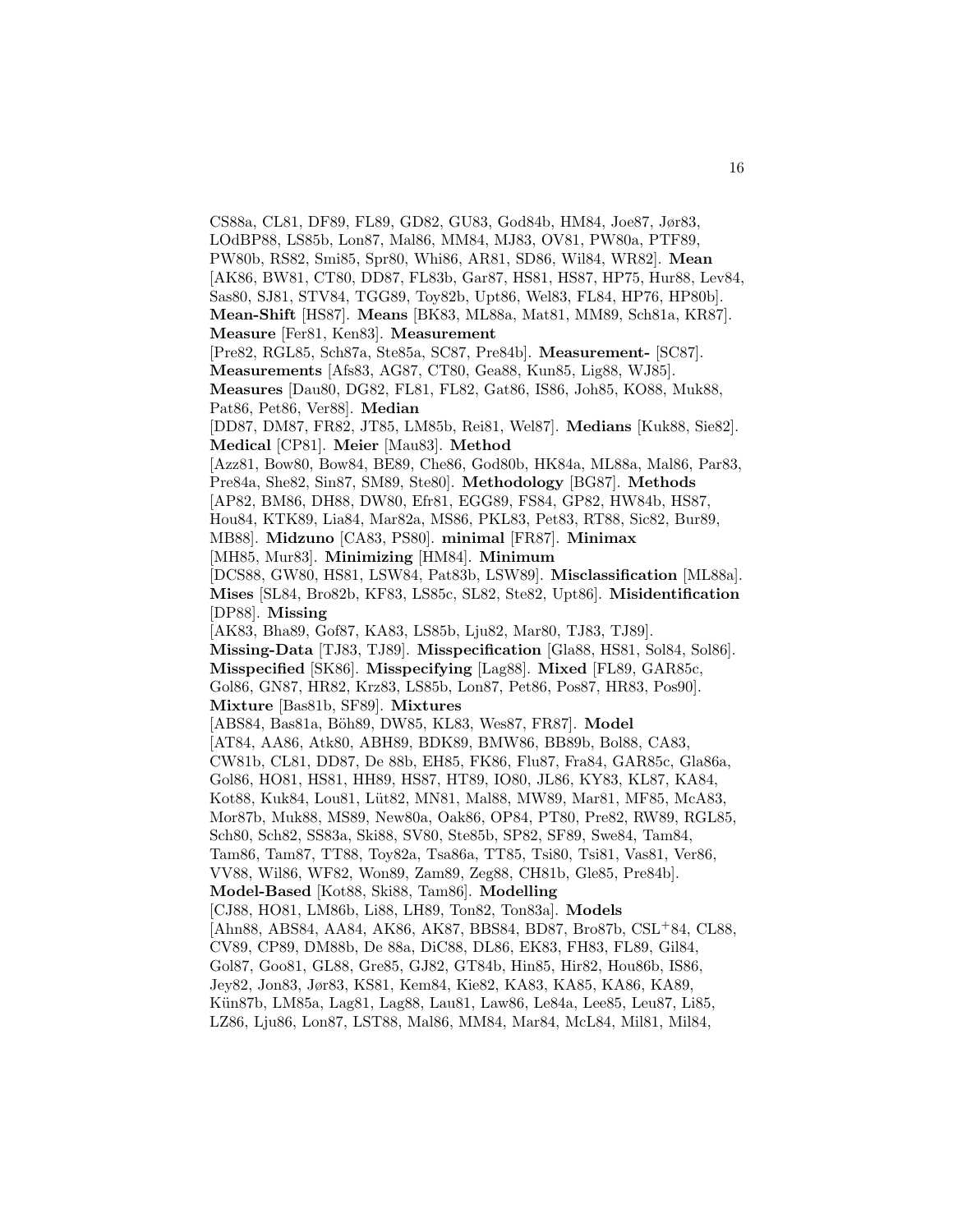Min83, Mon84, MS88, Nai86, NRW84, Pal81, Per84, Pet84, Pet86, PG82, Pie85, Por85a, Por85b, PT83, PT87, Rei83, SD84, SC84, Sch87a, SW86, Sen82, She82, SH82, Sol84, SCR86, SC87, SK86, Taw88, TC89, TG80, Vec85, VRW86, WJ80, WL83, Wer89, Wil83, Yam81, Bro88, CP91]. **models** [FR87, Hou88b, LM86a, dBP81, SD86, Sol86]. **Moderate** [Dav80]. **Moderating** [Wer89]. **Modification** [AB82b, Dav85a, FR82, Moo80, PS80]. **Modified** [BGW82, Hom88, Hom89, JW79, LL83, Pos87, ST87, JW81, Pos90]. **Modulated** [Ber81]. **Moment** [ESP82, Moo86, O'H81, Sha85]. **Moments** [Dav87c, DA85, DA87, Jar84, LSW84, LSW89]. **Monitoring** [DW82]. **Monotone** [B¨oh89, Las82]. **Monotonic** [Bri89, WR80b]. **Monte** [BC89]. **Mood** [FR82]. **Moran** [CS89c]. **Morgenstern** [D'E81, HK84b]. **Morgenstern-Type** [D'E81]. **Mortality** [BNJL89, Lei88]. **Most** [Ede89, Gor80, Lia87b]. **Motion** [PS85]. **Moving** [AK83, AK85, CW81b, CL81, Fin86, Fra85, God80b, GD82, GU83, God84b, Hal89a, HLP88, HR82, HK84a, Hos80, KA84, KA86, Lju82, Mas87, McL84, Mon84, New80b, Pea80, PT80, Pos87, SD84, TG80, DR83, Fin90, Fra88, Hal90, HR83, Hos82, LM86a, Pos90, Yam81]. **MR** [AR81, BR81, CS82, Hol82, HP80b, Hos82, Joh82, JW81, JM81, O'B82, dBP81]. **MR0497517** [Pre83]. **MR0570503** [Fuj86]. **MR0601097** [WL84]. **MR0626394** [AO83]. **MR0637784** [WR82]. **MR0655666** [iA83]. **MR0655673** [HR83]. **MR0655691** [Wei83]. **MR0655696** [Ton83a]. **MR0655698** [PS84]. **MR0671971** [Pre84b]. **MR0695210** [SL84]. **MR0712022** [FL84]. **MR0712026** [TP84]. **MR0712037** [HW84a]. **MR0712046** [MP84]. **MR0725375** [TJ89]. **MR0738329** [Azz87]. **MR0738342** [Le86]. **MR0743002** [SS85]. **MR0767157** [Sol86]. **MR0775397** [LSW89]. **MR0817571** [Fra88]. **MR0817575** [Sch87b]. **MR0817580** [Har87]. **MR0817585** [DA87]. **MR0836445** [Roc90]. **MR0855887** [Mar88]. **MR0855892** [Dav90]. **MR0855898** [Hou88b]. **MR0855914** [Fin90]. **MR0885915** [Ros88a]. **MR0903131** [Mat88b]. **MR0903138** [Bro88]. **MR0909368** [WFBH88]. **MR0919846** [Pos90]. **MR0946048** [Sch89]. **MR0991422** [Hal90]. **MR0991426** [CP91]. **MR1040637** [TKK91]. **Multidimensional** [EH85, SL80]. **Multilevel** [Gol86, Gol87]. **Multimodality** [MW89]. **Multinomial** [BK87b, MJ83, SC84]. **multinomials** [Law84]. **Multiple** [Abr80, Cas81, CW80, EM81, EM84, HLH88, Hoc88, Hom88, Le84b, LH89, Lüt82, NS88, Ros88b, Sim86, VRW86, Le86]. **Multiple-Recapture** [Cas81]. **Multiplicative** [McL84, Var89]. **Multiply** [Gar85b]. **Multiply-Matched** [Gar85b]. **Multiprocess** [Bol88]. **Multiresponse** [MBBW81, Ste87]. **Multistage** [RL84]. **Multistate** [HCT83]. **Multivariate** [Ahn88, AH89, BS89, CM83, CF85, Dav80, Gre88, GT84b, Hai87, Hal81a, Hou86a, Hou88a, Kie82, Kon81, Koz82, Li85, Mac83, MT80, MW80, New80b, O'B80, PWP81, Rei83, Roy89, Sas80, SIK83, Ski83, Wol88, Yam81, O'B82]. **Mutual** [Por87]. **Mutually** [Bar83].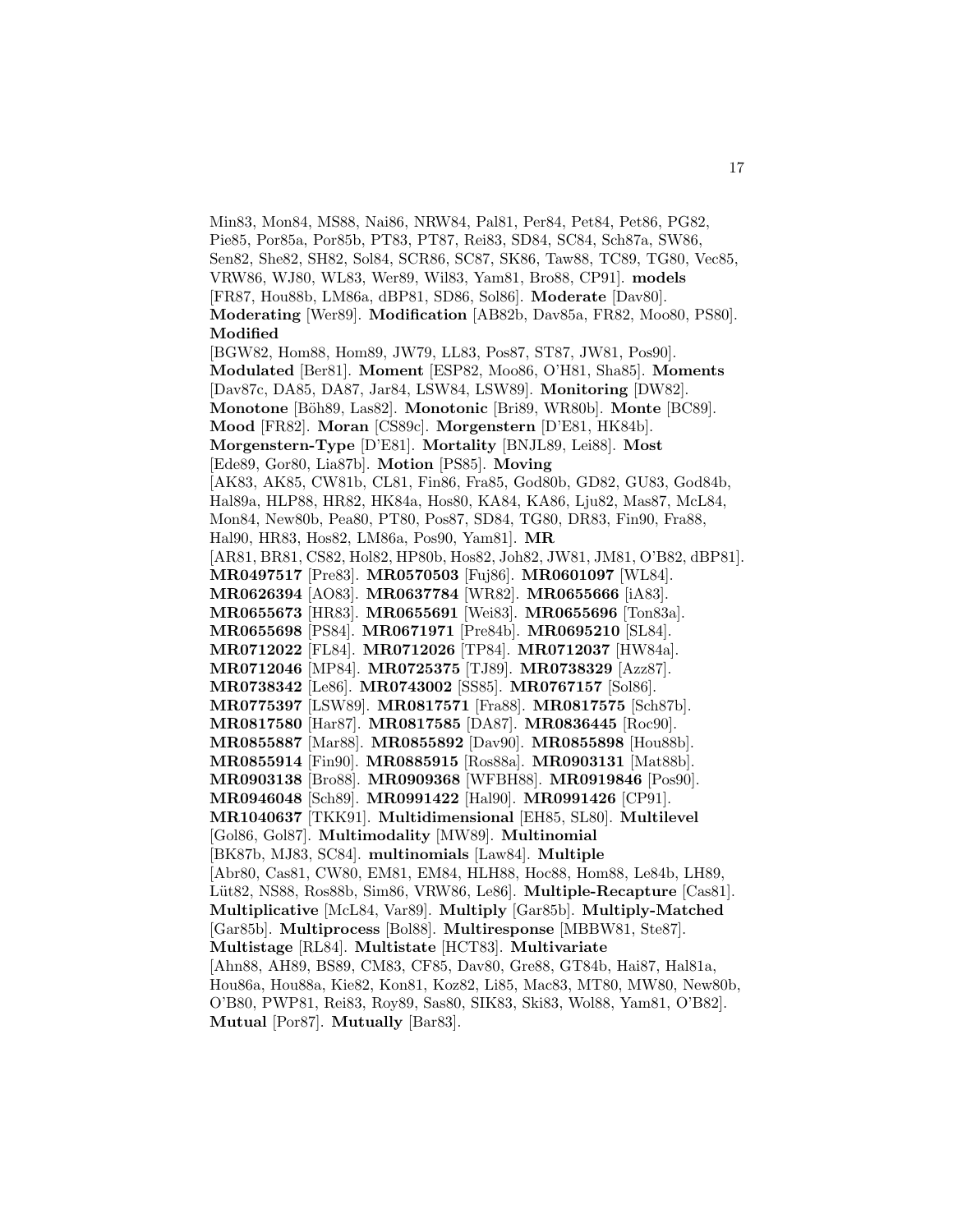**Natural** [Har89, Lei88]. **Near** [Hal81b, Mar84]. **Near-Neighbour** [Mar84]. **Nearest** [GS85, You82]. **Nearly** [AT84, CW81a, SO82]. **Negative** [BP88b, Chi80]. **Neighbour** [GS85, Hal81b, Kun87a, Mar84, WW87, Wil86, You82]. **Nested** [AP82, Che86, HS89, IJ85, Lon87, Mor87b, Sre89]. **Newly** [TE87]. **Newly-Discovered** [TE87]. **Neyman** [RB86]. **Neyman-Type** [RB86]. **No** [GTP88, iA83, AO83, Azz87, BR81, Bro88, CP91, CS82, Dav90, DA87, Fin90, FL84, Fra88, Fuj86, HW84a, Hal90, HR83, Har87, Hol82, HP80b, Hos82, Hou88b, Joh82, JW81, JM81, Kot87, Le86, LSW89, Mar88, Mat88b, MP84, O'B82, dBP81, Pos90, PS84, Pre83, Pre84b, Roc90, Ros88a, Sch87b, SS85, Sch89, SL84, Sol86, TKK91, TJ89, TP84, Ton83a, Tyl84, WR82, Wei83, WFBH88, WL84]. **Noise** [Fin80, KR86, Res89]. **Noisy** [MSS87, Rit89, TMKG87]. **Non** [Fin86, HLP88, Wal88, Fin90]. **Non-Gaussian** [Fin86, HLP88, Wal88, Fin90]. **Nonadditivity** [Kee85]. **Nonadditivity-Type** [Kee85]. **Noncentral** [CF84, Kou86, Lev84]. **Nonconsecutively** [RW87]. **Nonconvergence** [Mur83]. **Nonequivalence** [HM85]. **Nonhomogeneous** [Vas81]. **Noninformative** [Ste87, Tib89]. **Noniterative** [Nur81, TGH83]. **Nonlinear** [CT85, CTW86, Coo87, CP89, Eav83, FS80, GWP84, GSJS86, GH88, HO81, Ham86, HW87, Jør83, Mor87a, TKK89, Wu85, ZH89, CP91, TKK91]. **Nonlinearity** [Kee85, PD86, Tsa86b]. **Nonnegative** [Hil86, TGG89]. **Nonnested** [Ken86, McA83]. **Nonnormal** [Min83, MW80]. **Nonnormality** [Dav80, Fuj80a, VS80, Fuj86]. **Nonparametric** [ABH89, BHT84, Bre82, Bre84, BES88, BE89, Cam81, DP88, DGS87, DF89, Efr81, FL81, FL82, GG80, Hal81a, HW88, HH88, HM85, Jup87, LBD88, Lou81, MBBW81, Sch81b, SM86, Var89, WGJJ89, Zhe88, Ede86]. **Nonregular** [BF88, Smi85]. **Nonresolvable** [HJ81]. **Nonresponse** [SS84a]. **Nonstandard** [BF88]. **Nonstationary** [AT84, KA87]. **Normal** [AS80, AH89, BK87a, CF85, DG89, Goo81, GG80, Hal82b, IS86, ML88b, Mor80, MT80, Nag82, Per84, Pet86, Sas80, Sch84a, SG85, TGG89, Wan87, Wes87, AG83]. **Normality** [EP83, HW83, Koz82, LM80, Mac83, MI81, Oja83, Per81, PG82, Pie85, Spi80, HW84a]. **Normalizing** [Kon81]. **Notation** [McC84b]. **Notational** [Daw81]. **Note** [AL84, AA86, Atk80, Azz81, BB89a, BNJL89, BB80, Bow80, Cox88, DL86, Far82, HS80, Har86, Jen83, Kha81, KA84, Kum87, Law86, LOdBP88, Mar81, Mau83, MP83, Mon84, Nag82, Par83, Por85b, SV80, Tam82, Ton83b, Ton88, TJW87, Tsi80, Van80, WR80a, You88, Gle85, MP84, SD86, Sti84, Wil84]. **Notion** [CS89a]. **Nuisance** [Dav87b, God80a, God84a, HA87, KiA84, Lia83, Rit89, SM89, Spr80]. **Null** [Ali84, G¨un87, Har85a, SK85, Wes88, Har87]. **Number** [Dav85b, KiA84, Shi84]. **Numbers** [CS86b, CS88b, GN87, Jac80].

**Observational** [RR83, Ros87, Ros88a]. **Observations** [AR72, Atk81, Bha89, Con89, DH85, GS85, Joe87, Kun85, Leu83a, Lju82,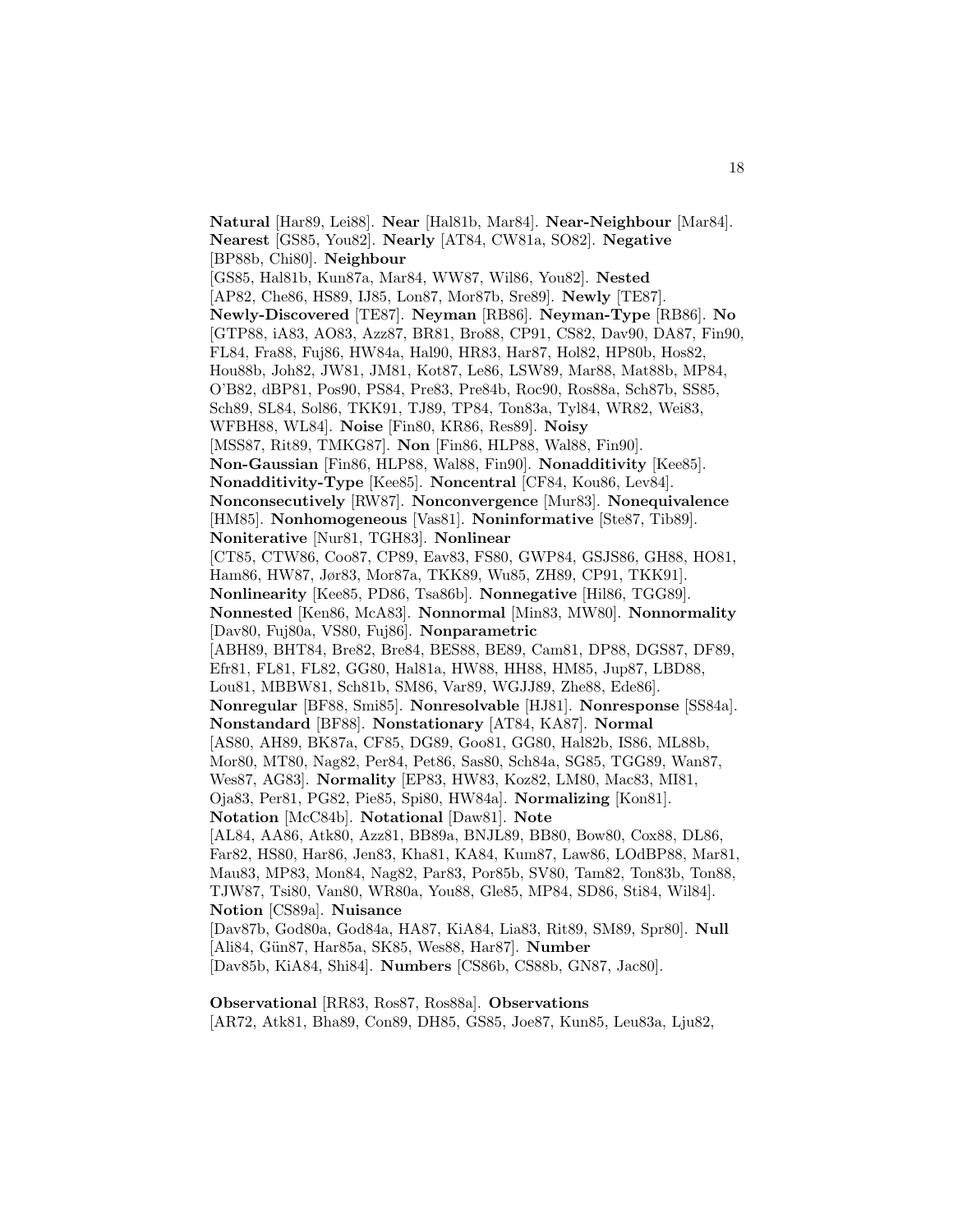Mar80, PW80a, Pet80b, Pet86, TA83, WJ80, AR81]. **Observed** [Dav85b, Gei81, Pal81, RW87]. **Obtaining** [JR81]. **Odds** [Bre81, Bro87a, Dav85b, Dav87c, Don87, HT81a, Lia85, LS85a, PT83, TGH83, WH89]. **Odds-Ratio** [WH89]. **Olkin** [WR82]. **Omitted** [GWP84]. **Omnibus** [Spi80]. **One** [Bai87, BP88b, DW80, DF85, Hal82b, OV81, Pet80b, RW82, Tib89, Wyn84, Law84, SH82, WR82]. **One-** [DF85, SH82]. **One-Dimensional** [Wyn84]. **One-Sided** [DW80, Hal82b]. **One-Way** [Bai87, BP88b, Law84]. **Only** [Dav87b]. **Onset** [Por86]. **Optimal** [AD80b, AG87, Bel84, Bro87a, CT80, Coo80, FK86, GV83, Hal81b, Kun85, Mat87, Mat88b, MH88, MS89, Sch84b, Shi81a, SE86, SC87, Tam84, Tho85, GS89, Jac80, Shi82]. **Optimality** [CL87, Lin82, Tam87, Yeh86]. **Optimally** [SCR86]. **Optimization** [Jon83, Mar82a]. **Optimum** [Atk82, AD89]. **Order** [AT84, BHS85, BS84, CL81, DG82, DR83, Dea80, EN88, Fra80, God80b, HR82, Hor82, Hos88, Kan87, KS81, KR86, MH85, Muk88, Mur83, Pea80, Pos87, RW83, SD84, SK85, SW87, Sko86, Tan82, Toy82b, Tsa86a, WT85, Azz83, HR83, Pos90]. **Ordered** [Bar83, Dal84, Goo81, Hir82, KY82, MM89, Nag82, Nai86, Pet84, RW82, Wah80]. **Ordering** [BDK89, DF89, WT85]. **Ordinal** [Far82, LM85a]. **Ordinary** [LM86a, Bur89]. **Origin** [SF89, VM88]. **Origin-Invariant** [VM88]. **Orthant** [Hor82]. **Orthogonal** [GN87]. **Orthogonality** [Ton88]. **Other** [B¨oh89, Bre84, Efr81, MW80, ZH89, FR87, McL84]. **Outlier** [CB88, Roc86, Roc90, Tam82, DG85]. **Outliers** [BK87a, CH81a, JL86]. **Outlying** [Atk81]. **Overdispersed** [Moo86]. **Overdispersion** [Cox83]. **Overlapping** [MV82, DR83].

## **Page** [Kha81]. **Paired**

[CP81, Dav87a, DP88, Ekb82, LL83, MB89, SO82, WGJJ89]. **Paired-Comparison** [Dav87a]. **Pairs** [Wel87, Wil80, WL80, WL84]. **Pairwise** [DGS87, Fli85]. **Pairwise-Interaction** [DGS87]. **Panel** [Sun86]. **Papadakis** [DF85, ZH89]. **paper** [WR82]. **Parallel** [Dar80]. **Parameter** [AT84, BB86, BGW82, CS89a, Col89, Coo87, DK87a, Dav87b, DiC84, Dup80, FK86, FR88, Gla86a, God80a, God84a, Guy82, Ham86, Hos84, KY83, KiA84, Lia83, Pre82, Raf88, RW87, Ruk88, Ste85a, Ste87, Tay89, Tib89, Ton88, Pre84b]. **Parameterization** [Ahn88]. **Parameters** [AK86, BN86, BG84, Che82, Che84b, CS89c, CW81b, GD82, Hal82b, HS81, HA87, JR81, Kan87, KiA84, LG84, Mas87, Mat88a, Mat89, PW82, PW80b, Rit89, SM89, Spr80, SP82, Toy82a, Toy82b, Whe80]. **Parametric** [DHR89, Efr85, ESSAH89, FS80, Ng80, Pes84, Pet82]. **Partial** [AB82b, BN86, Dau80, Dur80a, FP80, Sch82, Slu82, ZF89]. **Partially** [CW80, DL86, Gei81, LR81, Sun86]. **Particular** [CA83]. **Pattern** [GSJS86, Hir83]. **Patterned** [RS82]. **Peak** [EN88]. **Peaks** [LT87]. **Pearson** [LSW89, BT81, LSW84, SG85]. **Penalized** [AB82a]. **Percentage** [HS80]. **Period** [Pat85b]. **Periodic** [TG80]. **Periods** [AW80]. **Permutation** [Bro82b, Jen83, MBBW81, Ros87, Wei88, Ros88a]. **Perturbations** [Bol88]. **Petersen** [SF81]. **Phase** [ST89, Wal88]. **Phase-Lag** [Wal88]. **Pivotal**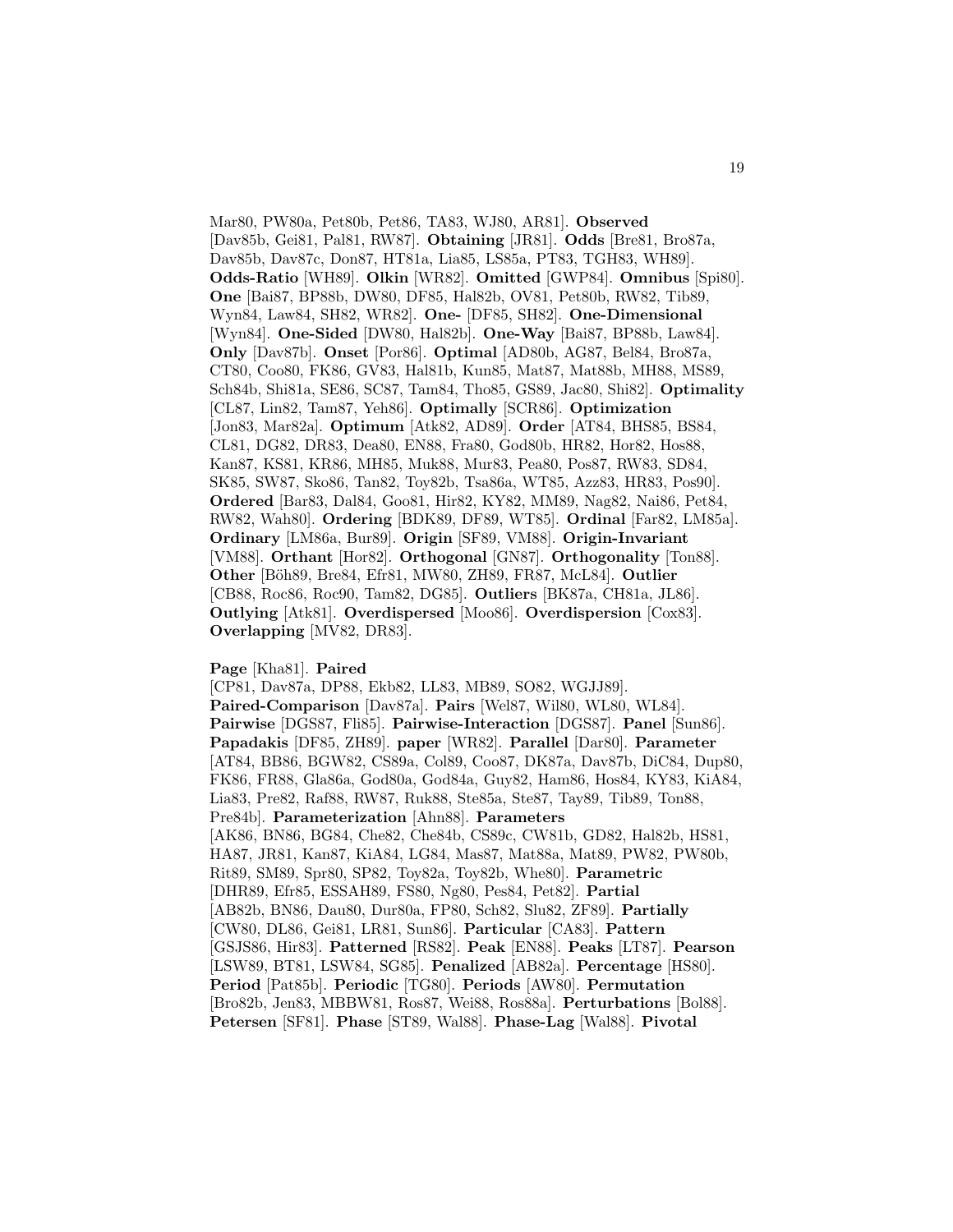[CS89b, Hin80]. **Pivotals** [CS89b]. **Pivots** [But89, Mor81a]. **Plackett** [Wah80]. **Plan** [Cha82b, Sen89, Zhe88]. **Plans** [Yeh88]. **Play** [Wei88]. **Play-the-Winner** [Wei88]. **Plot** [Col89, Kim85, Mic83, ZH89]. **Plots** [Coo87, DG89, FS85, Nai81, SS82]. **Plus** [Fin80]. **Poem** [TE87]. **Point** [DGS87, JJS87, Joh85, KS89, LKP86, MF85, NRW84, Pet80b, Pet81, RA86, Wor86]. **Points** [HS80, Jor87, LM85b]. **Poisson** [AH89, BLE88, Dup80, Hal82b, LKP86, Mor87b, RA86, SC84, Sic82]. **Poisson-Log** [AH89]. **Polychotomous** [BG84]. **Polynomial** [Dea80, Wyn84]. **Polynomials** [Lüt82, McC84b]. **Population** [Ano81a, BK87b, BO78, Cas81, DP88, HP85, Kot86, Kot88, LOdBP88, MS89, Nay88, PR87a, RP82, SSW89, SJ81, Kot87]. **Populations** [DDS89, Hou84, Hou86b, Krz83, Lam86, MW80, O'N82, SK81, Hou88b]. **Portfolio** [PT87]. **Portion** [Gei81]. **Portmanteau** [PD86]. **Positive** [KG87]. **Possibly** [Cox82, SK81]. **Posterior** [Pet81, PT83]. **Potency** [Kuo88]. **Potential** [TMKG87]. **Power** [Ali84, CR81, HP80a, Pes84, SW87, SvW86, Tay85, Wes88, Wor83]. **Powerful** [Ede89, Gor80, Lia87b]. **Precision** [Pal87, RW82]. **Prediction** [AK86, Bes89, BS89, CR81, Gei81, IO80, Kem84, KA85, Ski83, Toy82a]. **Predictions** [Yam81]. **Predictive** [AJ89, AD80b, But89, Dav86, Har89, Lar83, Dav90]. **Predictor** [Tam87]. **Predictors** [Tam86, Tam88a]. **Prepivoting** [Ber87]. **Preposterior** [BW81]. **Presence** [BR75, Fer82, God80a, God84a, Hal89a, Jen84, KiA84, Lia83, Mat87, Spr80, BR81, Hal90, Mat88b]. **Present** [Bel84, Dav87b]. **Prevalent** [BG87]. **Prevention** [Pre86]. **Primary** [GN87]. **Principal** [Ait83, Cri85, DM85, Flu87, Sch88a, Sch89]. **Principle** [Lar83]. **Prior** [BM86, Fer82, Gol80, Ste87, Swe84]. **Priors** [CV89, Tib89]. **Probabilistic** [BM80]. **Probabilities** [Ano81a, Bar83, BS84, BHT84, BO78, Hor82, Kuk88, Lau83, MJ83, Pal87, Pet81, RW83, SK81, SS81, WT85]. **Probability** [AA86, BHT84, Cha82b, Col89, DP88, Dri88, Gab81, Gab84, GNK82, Kim85, Kok81, Lig88, Mic83, SA81, SSS86, Sen89, ST89, Wan87, Wor83, Hol81, Hol82, Hol86, Sär80, Sti80, Sti84]. **Probit** [Kie82, OP84]. **Problem** [Fen83, FR82, HLH88, HT81a, MS86, NS88, PW82, Pet80b, RW89]. **Problems** [Bre84, CGKP82, Efr85, HHP82, JM80, Lom87, Lun85, TJ83, ´ WR87, JM81, TJ89]. **Procedure** [AB82b, AR88, EH85, Gab81, Hoc88, Hom88, Kha81, Lam86, Per84, RW89, SA81, Shi84, Sim86, SS81]. **Procedures** [Don87, FD83, Gei81, HF82, Hom89, Kem84, Koz82, MMM82, MBBW81, MW80, Tho85, TJ83, TJ89]. **Process** [AD80a, AK83, AK85, CJ88, God80b, GD82, GU83, God84b, Gof87, GG81, Hos80, Lju82, Pea80, PS85, RA86, Ton83b, WJ80, Guy82, Hos82]. **Processes** [BB80, Bas81b, BHS85, Ber81, DK87b, DGS87, Fra85, God85, Las82, SS83b, Ton82, Var89, Vec85, WR87, Azz83, Fra88, KR87, Ton83a]. **Produce** [BFR89]. **Product** [AJ89, RS80, Shu86, TJW87]. **Product-Limit** [TJW87]. **Product-Type** [RS80]. **Products** [MP83, MP84]. **Profile** [CFR88, FR89]. **Prognostic** [Atk82]. **Programming** [MJ83]. **Projection** [SM89]. **proof**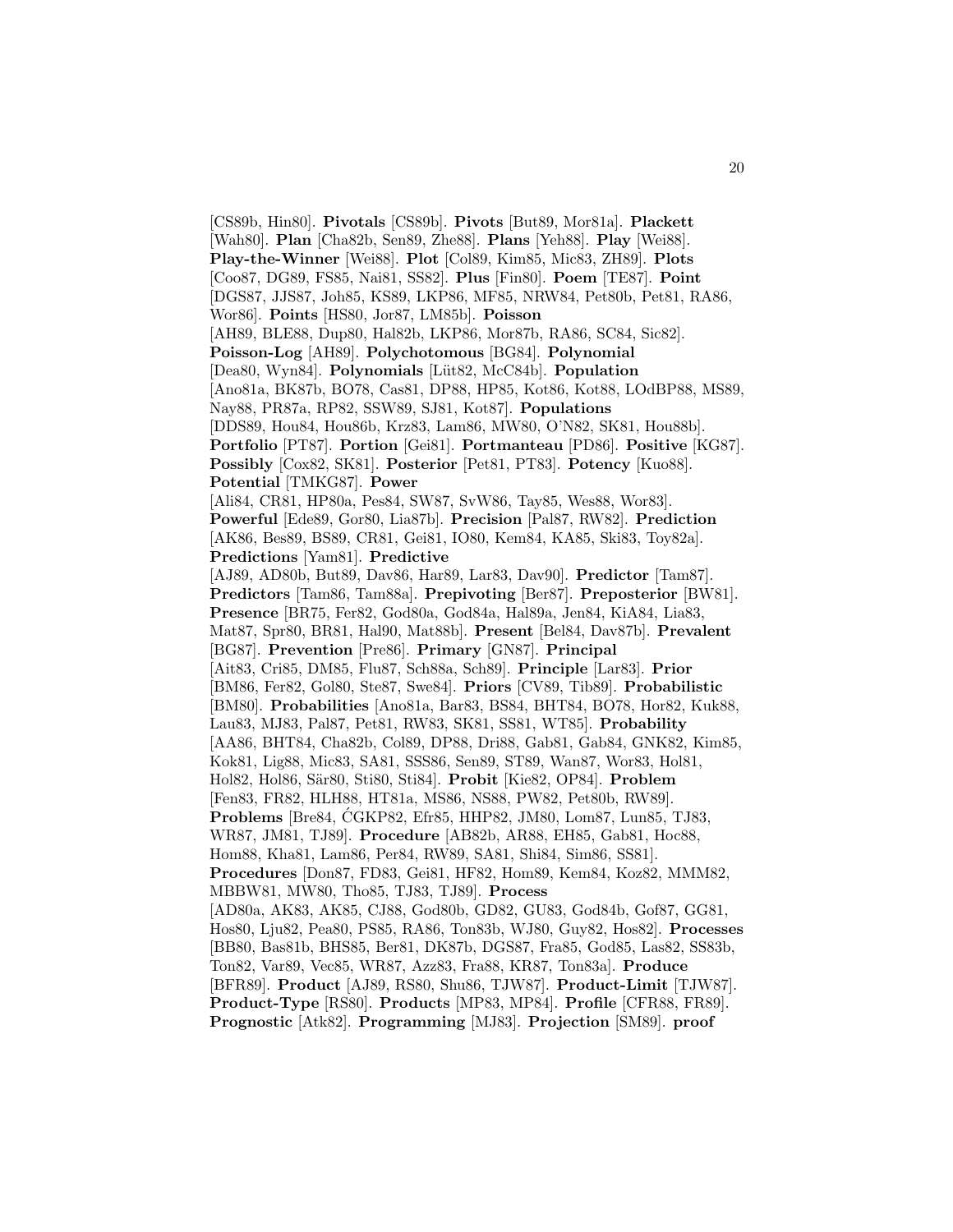[Wil84]. **Propensity** [RR83]. **proper** [LM86a]. **Properties** [AS80, Bur82, CL81, Ken82b, LSG79, LSG83, McL84, Moo86, Pet80a, Sch81b, Tyl83, Ken82a, Tyl84]. **Proportion** [FS84]. **Proportional** [DD87, GS87, GNK82, KY83, Kuk84, Lag81, Lag88, MOL86, RC85, Sch80, Sch82, SS83a, SS81, ST89, SK86, Tsi81]. **Proportions** [Moo86, SS89b, Ste82]. **Propriety** [Man85]. **Providing** [SS80]. **Pure** [GG81]. **Purpose** [Cha82b].

**Quadrant** [KG87]. **Quadratic** [Cro87, Min83, WF82]. **Qualitative** [Dau80]. **Quantal** [MH80]. **Quantile** [Bro81, HD82, Whe80]. **Quantiles** [Azz81, Joe87, MT83, BC88a]. **Quasi** [Fir87, NP87]. **Quasi-Likelihood** [Fir87, NP87]. **Quasisymmetry** [McC82].

**R** [Gle85, Sti80]. **Radial** [Tyl82]. **Random** [Bur88, Coo80, CF84, CH81b, DK87a, Fin86, FL86, HO81, Jup87, Kum87, Leu87, Lev84, Lon87, Mal86, Nag82, Van80, Vec85, Wor86, Yan78, Yan80, Fin90, Hol86, KR87]. **Randomization** [Bai83, Bel84, Bel86, MPW88, SW83, WSM89]. **Randomized** [GWP84, GTP88, Sch85, Wei88, WL81, Sch87b]. **Randomly** [Cam81, Cha87, Che84a, Koz80, Mar80, Nai81]. **Randomness** [GG80]. **Range** [CS89a, Che82, Che84b]. **Rank** [Bro84, BE86, Cuz82, Gor80, HF82, Jen83, JW79, LL83, Leu83b, Lom87, Man85, MMM82, Pre78, Sch85, ST87, Shi81b, SH88, VRW86, WL80, WL81, WL84, JW81, Mar84, Pre83, Sch87b]. **Ranking** [Dav87a, Fli85, Mak85]. **Ranks** [Hen86, Pet81, Pet83]. **Rao** [Mar82b]. **Rare** [CS79, Tam88b, CS82]. **Rate** [AK85, CS88a, Des83, KD87, MF85, NRW84, PW80a, PTF89, Tsa88]. **Rates** [Che85, Koc81, Sch81a]. **Ratio** [BN86, BNH88, Bre81, Bro87a, CA83, Cor87, CP89, Cox84, Dav80, Dav87c, DR89, Don87, Gro80, GT84b, Har86, HP85, HT81a, Jen86, KP81, Ken82b, KS89, LG84, Lia85, LS85a, MR87, MT80, Owe88, PW82, Por85a, Por85b, RS80, SH80, Sri80, TGG89, TGH83, Wes88, WH89, Wor83, Wu82, CP91, FJ89, Ken82a]. **Ratio-Type** [CA83]. **Ratios** [Dav85b, HW87]. **Rayleigh** [Moo80]. **Real** [Bol88, FR88]. **really** [FJ89]. **Recapture** [Cas81, Nay88, SC84, SF81]. **Record** [Fin80]. **Recursion** [Fra85, Fra88]. **Recursive** [HR82, HR83, HKM86, SM86, TJ83, TJ89, WL83]. **Reduce** [Ber87, Dav85a]. **Reduced** [Cla80, VRW86]. **Redundancy** [BFR89]. **Reference** [KR86, Pat85b]. **Region** [DM88a]. **Regions** [Hal87, Ham86, Krz89, Wor86]. **Regression** [AA84, AA86, AB82a, Atk81, AL89, ABH89, BP88a, BB89b, BG84, BC88b, BES88, BE89, CSL<sup>+</sup>84, CH81a, CL88, CV89, CW83, CT85, CTW86, Coo87, Dau80, Dav85a, Dea80, DiC88, Dur80a, Eav83, Far82, Fow87, GSJS86, Gla86a, Gol80, GL88, Hai87, Ham86, HW87, HM85, Hil86, Hin88, HT89, Jew85, Joh80, Joh85, Jør83, JM80, KY83, KL87, Kem84, KS89, KA85, Kuk84, Lag81, Lag88, Law86, Law87, Mal86, MM84, Mar84, Mat81, MH82, Mor87a, MS88, NS88, OP84, Pet83, PP88, PG82, PWP81, Pre82, QJ86, RW89, RC85, RRK87, SSW89, SIK83, Sch80, Sch82, Shi81a, Shi84, Sie82, SS80, SS84a, SH88, Sol84, SCR86, SP82, Tam84, Tam82, TC89, Tsi80, VS80,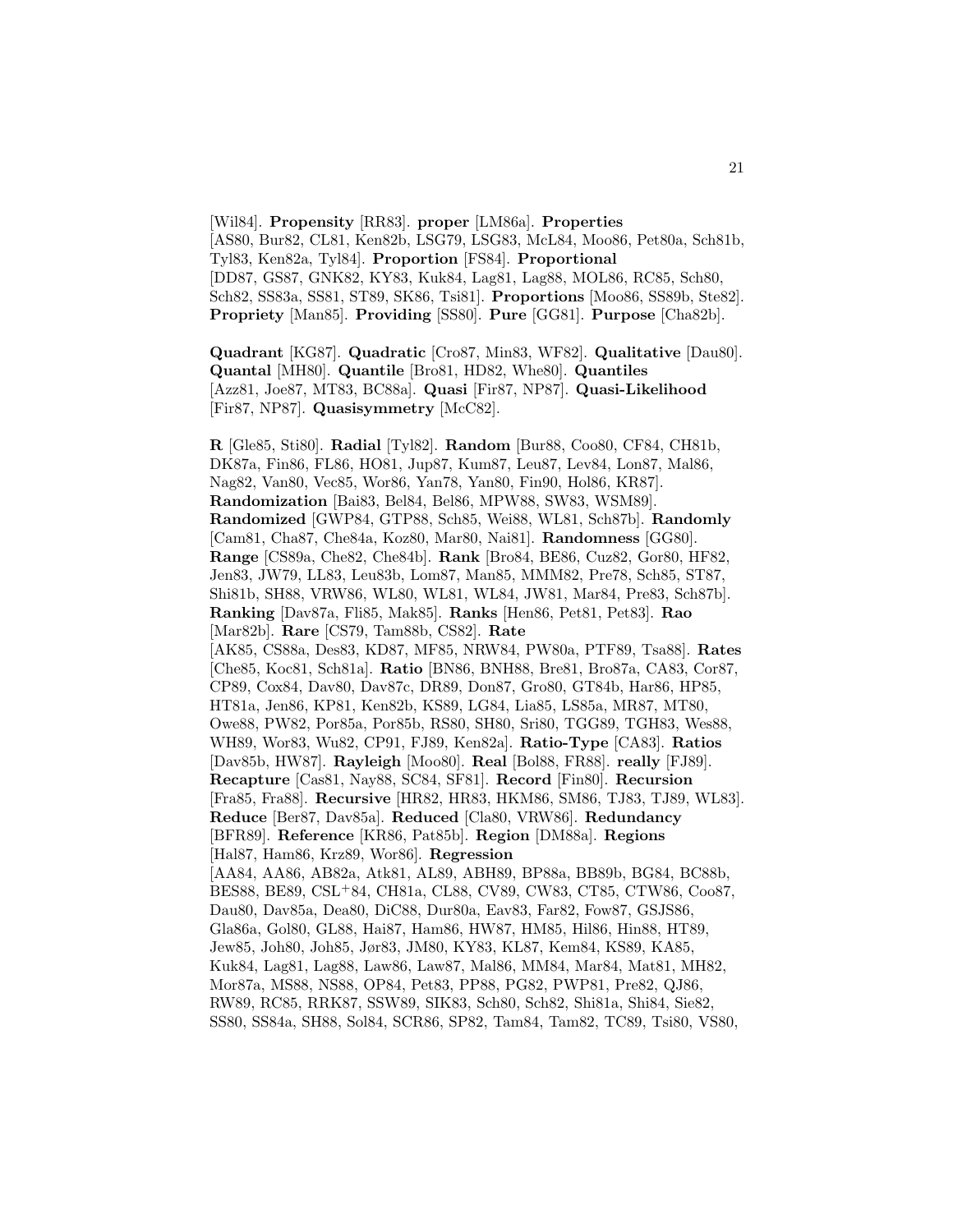Won89, Wyn84, Zeg88, Joh82, JM81, dBP81, Pre84b, SD86]. **regression** [Shi82, Sol86]. **Regressions** [BG84, DM88a, GWP84]. **Regular** [Sin87]. **Rejective** [Hom88]. **Related** [Blæ81, Bro81, Bro87b, JM80, K¨un87b, WJ80, Bro88, JM81, Sie80]. **Relation** [Yan78, Yan80, Sti84]. **Relationship** [CM84, Don87, Kee82, Kee84, MMM82, Mor81b]. **Relationships** [Cha82a, CM83, DCS87, LG84, SM86]. **Relative** [BP88a, CA83, EM81, EM84, Hil81, Le84b, Nur81, TGH83, TT88, Tur89, VM88, Gar85a, Le86]. **Relevance** [BM80]. **Reliability** [Win80]. **Remarks** [CV89, Cox83, SS85]. **Renewal** [Var89, KR87]. **Repeated** [Afs83, AG87, CT80, FM82, Gea88, JT85, Kun85, Muk88, Pat86, Pet86, Sie82, Ver88, WJ85, Bur89]. **Repeats** [WR80a]. **Replacement** [BS84, Gab81, Gab84]. **Replicate** [Lig88]. **Replicated** [DCS87]. **Replicates** [HJ81, Jac80]. **Replication** [CC88]. **Replications** [KY82]. **Representation** [AK85, BZ88, CW81b, God84b]. **Representations** [Fin86, HJ82, HLP88, Fin90]. **Rerandomizing** [Wel87]. **Resampling** [DH88, HM88, Hal89b]. **Residual** [Ahn88, BES88, BE89, CB88, GSJS86, HP75, Joh80, Li85, MM84, SSW89, HP76, HP80b, Joh82]. **Residuals** [BP88a, CT85, DG89, Dur80a, Sch82, SH88, Tam82]. **Resilient** [Gla88]. **Resistance** [Roc86, Roc90]. **Resistant** [Bes81]. **Resolutions** [BN80]. **Resolvable** [MK85b]. **Response** [AO81, AE83, AD89, Cox88, FR87, GJ82, MH85, SM86, Ste85b, AO83]. **Responses** [Dal84, HM84]. **Restricted** [Bai83, Gol89b, MPW88, Muk88, RW83, SK85, SW87, SW83, WSM89, WT85]. **Restrictions** [Dea80, Hil86]. **Result** [Bes89]. **Results** [BFR89, Kot86, Lin82, Mak81, Rei83, Kot87]. **Retrospective** [Hal80]. **Reuse** [Gei81]. **Reversibility** [HLP88]. **Ridge** [Hai87]. **Right** [Cuz82, IR85, Jen84, PW82, Pre78, TJW87, Tsa88, Pre83]. **Right-Censored** [IR85]. **Risk** [BP88a, EM81, EM84, Le84b, Nur81, TGH83, VM88, Gar85a, Le86]. **Risks** [BDK89, HH89, SR83]. **Rissanen** [Pos90, Pos87]. **Robin** [Rus80]. **Robust** [BHS85, BKB89, Con89, GT84a, HJ82, Ken82a, Ken82b, Li88, LH89, Mar82b, Mas87, MH80, Roc83, RP82, SH80, SH82, Sie82, Ste85b, Zam89]. **Robustness** [Bro87b, Bro88, Tyl83, Tyl84, VS80, Wes88, Sti80]. **Rocke** [Roc90]. **Rodent** [BKB89, RO88, RO89]. **Role** [Cox82, DF85, RR83]. **Root** [DR89, Hal89a, PP88, Hal90]. **Roots** [Fuj80a, HS80, HP85, SD84, Sch88b, Fuj86]. **Rotating** [ME82]. **Round** [Rus80]. **Row** [IJ85, JE86]. **Row-Column** [IJ85, JE86]. **Rows** [AP82, Che86, Sre89]. **Royall** [Tam87]. **Rule** [Wei88]. **Rules** [Bin81, MPW88, Pet80a, Rob83, WSM89]. **Run** [Gol89a].

**Sacrifice** [BT83]. **Saddlepoint** [Dan80, Dan83, DH88, Feu89]. **Sampford** [Gab81]. **Sample** [BBS84, BB89b, BLS<sup>+</sup>82, Bre84, CS86a, Cla80, CL81, DK80, FR88, Fuj80a, Gei81, God85, God84b, Hal80, Hos80, Jør83, Jup87, LSG79, LSG83, Mak81, MR87, PW82, PS81, RRK87, SH82, SS84a, Sri80,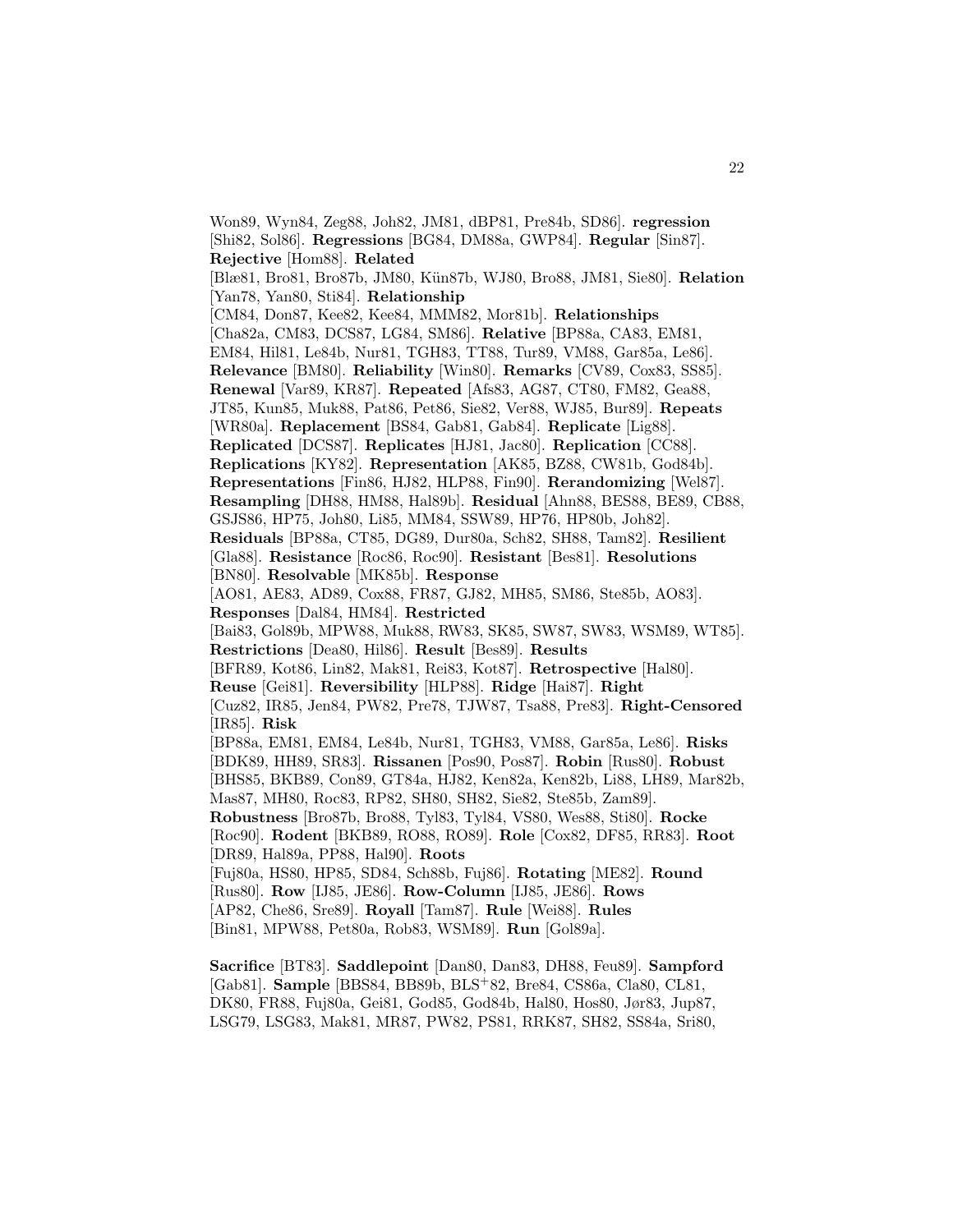ST89, Tab87, Wei88, Win80, Yan78, Yan80, FH82, Fuj86, Hos82, KR87]. **Sampled** [DA85, DA87]. **Samples** [BK87a, CP80, CS86b, CS88b, HT89, Jew85, Kam89, Lig89, QJ86, RZ87, RW82, Roc86, RP82, SO82, Sch84a, SL82, Ski83, Spi80, Spr80, Wei81, AG83, DR83, Jam87, Law84, Roc90, SL84]. **Sampling**

[BR75, BS84, BD87, Bri80, Cas81, Cha82b, CL87, CS79, CS85, Gab81, Gab84, GNK82, HS89, HHP82, Kot86, Kuk88, Nay88, Pal87, Por87, PS80, PS82, RP82, SA81, SSS86, Sen89, SS80, Ski88, SJ81, SS81, ST89, SS84b, Tam84, Tam86, Tam88a, Yeh88, BR81, CS82, Kot87, KR87, PS84, Sär80. **Scale** [CS89a, GL88, HS81, Kou82, MI81, Oja81, PW82, RB86, SH82, Wes87]. **Scale-Free** [Oja81]. **Scaling** [Ste85b]. **Scatter** [Tyl83, Tyl84]. **Scheme** [PS80, SSS86]. **Schemes** [GNK82, Por87, SS80]. **Schoenfeld** [MOL86]. **Score**

[BKB89, Har85a, Hin88, Law87, Lin82, RR83, SCR86, TT88, Tsa86a, Har87]. **Scores** [DG89, HP80a, Hir82, SC87, Tar85, Tsi81]. **Scoring** [Lon87]. **Screening** [BD87, RO88, RO89]. **Search** [EH85]. **Seasonal** [FH83, KA84, KA86, McL84]. **Second** [BS84, Fra80, Hos88, MH85, Toy82b]. **Second-** [MH85]. **Second-Order** [BS84, Fra80, Hos88, Toy82b]. **Segment** [Hal85, Las82]. **Selected** [Ski83]. **Selecting** [Cur88, Lam86]. **Selection** [Dri88, HHP82, HT89, Kem84, Por85a, RW89, Shi81a, Shi84, ST89, TSE88, Shi82]. **Selections** [GN87]. **Selectors** [HM85]. **Self** [PD86]. **Self-Exciting** [PD86]. **Semi** [DK87b, DL86]. **Semi-Markov** [DK87b, DL86]. **Semiparametric** [BNJL89, Oak86]. **Sen** [CA83]. **Sensitivity** [Cox82, KTK89, LG84, Ros87, Ros88a, Ros88b, SM89]. **Separate** [ESP82, Pes84, dBP81]. **Sequence** [Wor86]. **Sequential** [AB82b, AR88, Atk82, Bau86, BT83, BS84, CP81, CW80, DW82, DW80, Ede89, FTW85, Gea88, GP82, HT81b, Jen87, JW79, JW81, KD87, Kim88, LD83, LF80, Meh81, NH80, Rob83, RT88, SS83a, Sie80, Ste80, Swa83, Tab87, TRT85, Whi86, Wu85, Zhe88, SS85]. **Sequentially** [FS80]. **Serial** [Ber89, BT83, CS88b, Dur80a, O'B80, Roy89, TA83, O'B82]. **Serially** [Con89, Gla86b, MB89]. **Serially-Structured** [Gla86b]. **Series** [Abr80, Azz84, BZ88, BBS84, BHS85, Bri89, CMH87, CRC89, De 88a, Dur80a, Fin86, FH83, HO81, HLP88, Hur88, HT89, KS81, Kee85, KA85, KA87, LM86b, Li88, LH89, Lju86, Lüt82, Mar80, MB89, Mil81, Mil84, New80a, PD86, PP88, PT83, PT87, PN85, RW87, Roy89, TG80, TP83, Ton82, TT85, Tsa86b, VRW86, Wal88, Zeg88, Azz87, Fin90, TP84, Ton83a]. **Set** [Yan78, Yan80]. **Sets** [Ber87, BCE83, BE86]. **Several** [CA83, Che82, Che84b, FL83b, Lig88, Lig89, Nag80, WH89, FL84]. **Shakespeare** [TE87]. **Shape** [DM85, Hos84, MD89, MT81, Spi83]. **Sharpe** [BT81]. **Sharper** [Hoc88, PS82, PS84]. **Shift** [HS87]. **Sided** [DW80, Hal82b, Kha81]. **Sighting** [SK81]. **Signal** [Fin80, KA87, KA89, Rit89]. **Signals** [TMKG87]. **Signed** [BN86, DR89]. **Significance** [FM82, Hoc88, JR80, MPW88, Sim86, SW83, Tho85, BC89]. **Similar** [Jen86]. **Similarities** [Gil84]. **Simple**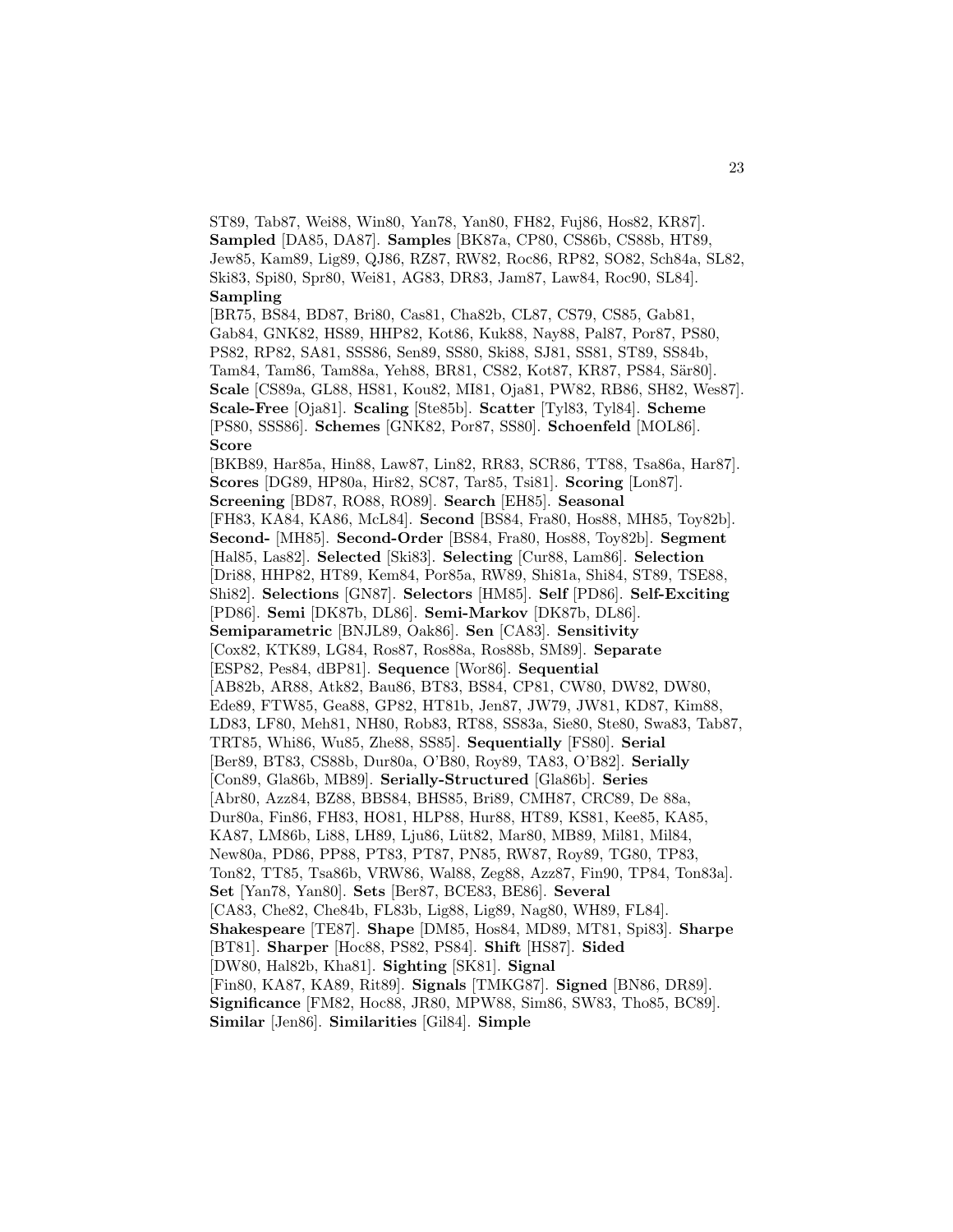[CS88a, Dav85a, GS87, KS89, Kou80, Lev84, LM80, Mar84, Pet80b, SA81, Sch84a, Tab87, Tho85, Won89, WT85]. **Simplified** [RL84]. **Simpson** [Sti84, Zid84]. **Simpson-disaggregations** [Zid84]. **Simulation** [DHS86, Hal89c]. **Simultaneous** [NP84]. **Simultaneously** [SS82]. **Single** [Owe88, Yeh88, KR87]. **Singularity** [MF85]. **Sister** [CGKP82]. ´ **Situation** [Wu85]. **Size** [Ano81a, BLS<sup>+</sup>82, BK87b, BO78, GG81, GNK82, Hal80, LOdBP88, Nay88, PR87a, SS81, ST89, Yan78, Yan80]. **Sizes** [FS84, GJ83, Jen87]. **Skewness** [GPT85]. **Slippage** [SW87]. **Slope** [CH81a, IR85, MH85]. **Slowly** [Ber89]. **Small** [CP80, CS86b, CS88b, CL81, FH82, HT89, LSG79, Lig89, Roc86, Spi80, Spr80, LU80, Law84, Roc90, LSG83]. **Small-Sample** [CL81, FH82]. **Smallest** [Sch88b]. **Smith** [Sti80]. **Smooth** [LST88, MS88, RB86, SY87, WV81]. **Smoothed** [DM88b]. **Smoothing** [AK82, Ban88, Bow84, Fow87, Gre85, Tay89, Tut86]. **Sobolev** [HR85]. **Sojourn** [DK87b]. **Some** [AP82, AS80, AG87, Bur82, CV89, Cox83, Daw81, Fow87, Gab82, Gil84, Gla86b, Gor80, HLH88, HM85, HCT83, Jen84, KA83, Kon81, Kot86, Kot87, LM89, Lin82, Mar81, Mar82c, McC82, PKL83, Rei83, SK85, Sch84b, SW87, Sre89, TP83, TP84]. **Space** [AK86, AK87, DA85, DM88b, De 88b, FR88, HJ82, KA83, KA89, DA87]. **Space-Time** [DA85, DA87]. **Spaced** [Fal89]. **Spacings** [DG82]. **Sparse** [Bre81, LS85a]. **Spatial** [DM87, MM84, MW89, Mar81, Mar86, SS83b, WR87, Mar88]. **Special** [KR86]. **Specification** [PT80]. **Specified** [LM85b]. **Spectra** [NP84]. **Spectral** [EN88, LT87, SvW86, Tan82]. **Spending** [KD87]. **Sphere** [FL86, GW80, Tyl87]. **Spherical** [FL83b, HWC87, FL84]. **Sphericity** [Tyl82]. **Spline** [MJ89]. **Splines** [WR80b]. **Spread** [AW80]. **Squared** [AK86, Bed83, HS81, Hir86, Hur88, Kou86, LSW84, Sch80, TA83, Toy82b, Wel83, LSW89]. **Squares** [CC88, Fin80, Fir89, GPT85, Gol86, Gol89b, Gre88, Jew85, Joh80, Kem84, Kun85, Mau83, RZ87, Toy82b, Joh82]. **Stabilization** [Tib88]. **Stabilized** [Col89, Kim85, Mic83]. **Stabilizing** [BLE88]. **Stable** [BB80, Hou86b, Hou88b]. **Stage** [BC88b, TSE88]. **Stagewise** [Hom88]. **Standard** [Efr81, Gla88, Per84]. **Standardized** [BN86, Jen86]. **State** [AK86, AK87, DM88b, De 88b, KA83, KA89]. **States** [Sun86]. **Stationarity** [Mon84]. **Stationary** [Bri89, DK87a, Fin86, HLP88, Lju82, PN85, Vec85, Azz83, Fin90, Guy82]. **Statistic** [Ali84, BNH88, Bha89, CS89a, Che82, Che84b, CS89c, DR89, Fli85, Gla80, GT84b, HP80a, Har85a, Hir86, Jen86, Law87, LSW84, MT80, Pet80b, PS81, SK85, SL82, You82, AG83, Fre81, FJ89, Har87, LU80, LSW89, SL84]. **Statistical** [Bes81, Bro87b, CGKP82, Hug89, Jon83, Lau81, MD89, Roc83, ´ SC84, Tyl87, Bro88]. **Statistics** [AL89, Cor87, CP89, DG82, Hor82, HCT83, JR80, Kon81, LM89, Lun85, Mac83, Mar84, Por85a, Por85b, Sha85, TA83, WGJJ89, CP91, DR83, Hol81, Hol82, Hol86, Law84, Sti80, Sti84]. **Step** [B¨oh89]. **Step-Length** [B¨oh89]. **Stimuli** [KL83]. **Stochastic** [BDK89, CS88a, DH85, DF89, God85, HH88, Azz83]. **Stopping** [Pet80a].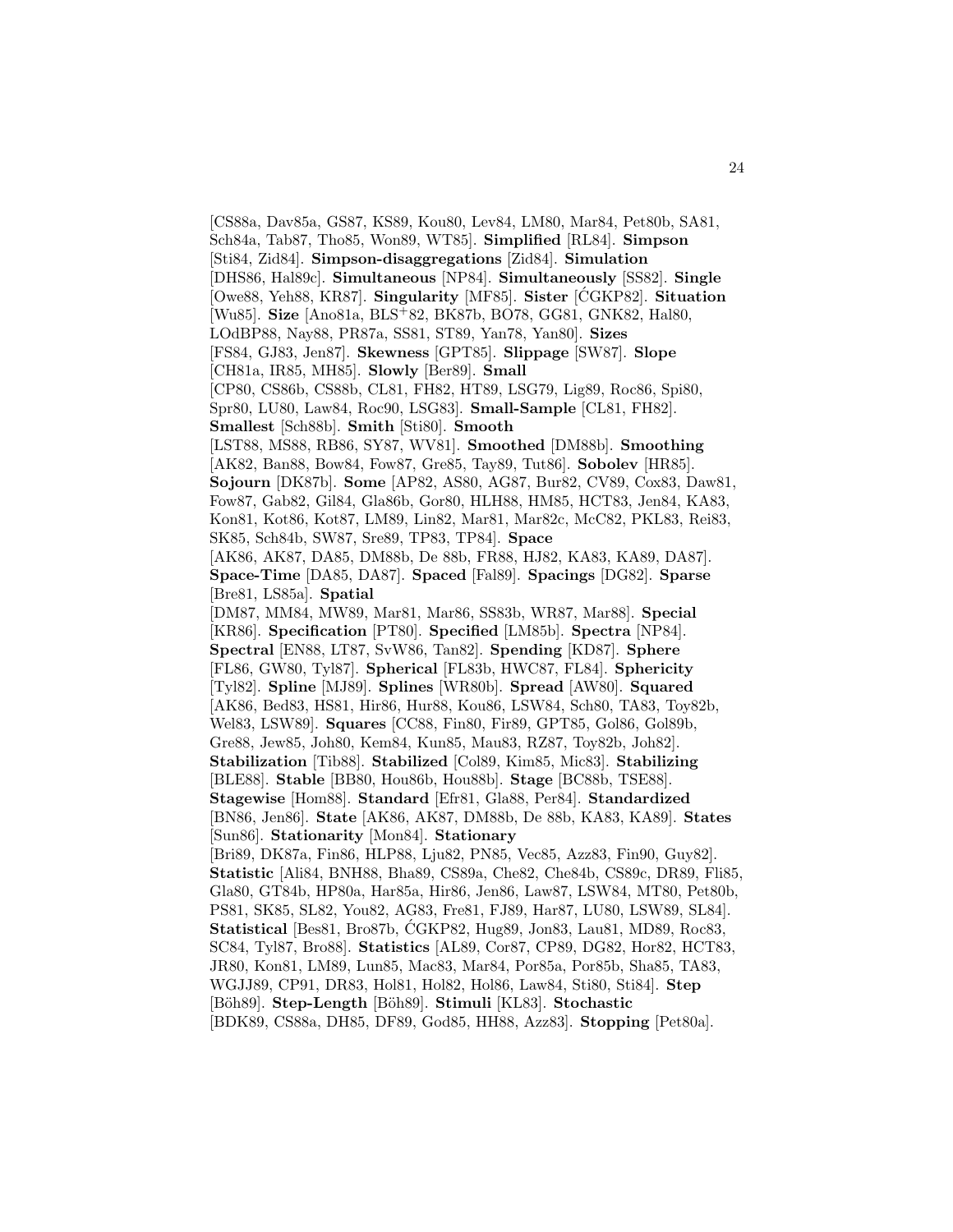**Strata** [Lia87b, Mor87b]. **Strategy** [CA83, Pos87, Pos90]. **Stratified** [Jew85, Kot86, QJ86, RZ87, ST87, Kot87]. **Stratum** [GN87]. **Strengths** [Leu83b]. **Strong** [CFR88]. **Strongly** [RW89]. **Structural** [Cha82a, KiA84, LG84, Lee85, RGL85]. **Structure** [HK84b, Ken86, O'N82, Roy89, Sun86]. **Structured** [Ahn88, Gla86b]. **Structures** [Sha85]. **Studentized** [MT81]. **Studies** [BG87, FP80, GLR81, Gar85b, Hal80, Hol81, Hol82, Hol86, Pre86, Roc83, RR83, Ros87, Sam81, SW89, Shu86, Sti80, Sti84, VM88, Yan84, Ros88a]. **study** [Bur89]. **Subclass** [SE86]. **Subgroup** [ML88a]. **Subgroups** [Wer89]. **Subject** [SM86]. **Subsets** [Ham86, Kuk84]. **Subspaces** [Sch88a, Sch89]. **Successive** [Sko86]. **Sufficiency** [God80a, Lar83, McC84a]. **Sufficient** [Dur80b, Gab84, Jey82]. **Sum** [Hor82, Joh80, Kha81, LL83, Pet80b, Wor83, Joh82]. **Summary** [SR83]. **Superiority** [Gab84]. **Superpopulation** [Tam84, Tam87]. **Superposed** [Bri89]. **Superposition** [Fir89]. **Surface** [AD89, MH85, Ste85b]. **Surrogate** [TT88]. **Survey** [Bed83, CD86, CL87, RRK87, Ski88, SJ81, SS84b, Tam84, Tam86, Tam88a, Yan78, Yan80]. **Surveys** [Sri80, ST89]. **Survival** [AA86, BLS<sup>+</sup>82, DF89, FD83, Fra84, GLR81, HW80, HF82, Hil81, Hou86b, Hou88b, HCT83, JT85, Jen84, KO88, LBD88, Las82, Lus80, Mal88, Meh81, Nag80, NH80, Oak86, Rei81, SK81, Sch81b, SR83, Sol84, SP82, Swe87, Tsa88, TRT85, Tur89, VM88, Sol86]. **Swamy** [SS85]. **Switch** [OS88]. **Switch-Back** [OS88]. **Sylvester** [Hol86]. **Symmetric** [Bre82, Bro81, Hor82, DG85]. **Symmetry** [BGW82, CH87, LM85b, Tay85]. **Synthetic** [Leu87]. **System** [Bre84, Win80]. **Systematic** [BR75, BR81, Kot86, Kot87]. **Systems** [CS89b, HKM86, TJ82, Vas81].

**Table** [Fri80, Gar87, Hou84, KL83, Wan87, Ede86]. **Tables** [AE83, Bed83, Bri80, CP80, Dav85b, EK83, EH85, EGG89, Gil84, Goo81, Hir83, KY82, LSW84, Naz87, TA83, Wah80, WL83, Gar85a, LSW89, MB88, Zid84]. **Tag** [SF81]. **Tagging** [Lei88]. **Tapering** [Kan87]. **Tau** [BCE83, KG87]. **Technique** [SSW89]. **Techniques** [Bes81]. **Tensor** [McC84b]. **Test** [AL89, BMW86, Ber89, BCE83, Bro84, Che84a, CS89c, Cox84, DM88a, Ede89, ESP82, EP83, FM82, FR82, GS87, Gup89, HW83, HF82, HP80a, HR85, Hom88, HCT83, Jen83, Jup87, Kai83, KR86, Kee85, KS89, Koc81, KG87, Kou80, LL83, LM89, LSG79, Li88, Lia87b, LM80, LM85b, Man85, MI81, Mil81, Moo80, MJ89, MT81, Nag80, Nag84, NS88, O'B80, Ozt86, ¨ PD86, Reg80, Res89, SO82, Sas80, SL80, Sch85, ST87, Sch84b, Sha85, SS83b, Spi80, TGG89, Tsa86a, Tsi80, Tsi81, Tyl82, VS80, Whi86, WFBH87, HW84a, Law84, O'B82, Sch87b, Smi80a, WFBH88, LSG83]. **Testing** [Azz84, Bar83, BT83, Bho84, Chi80, CS88b, CH87, Dav87b, EM84, FD83, FH83, Gar85b, Gea88, God80b, GT84b, Hal89a, Hal90, Har85b, HP85, Hir82, Hir86, Hos84, Kie82, KG87, KY82, Lee85, Lju86, LST88, Mac83, ML88b, MOL86, Nai86, PP88, PG82, Pie85, PT80, RW82, SD84, Sch88b, SW89, Shu82, SM86, SS89b, SL82, TSE88, TMKG87, WH89, Wol88, Yan78, Yan80,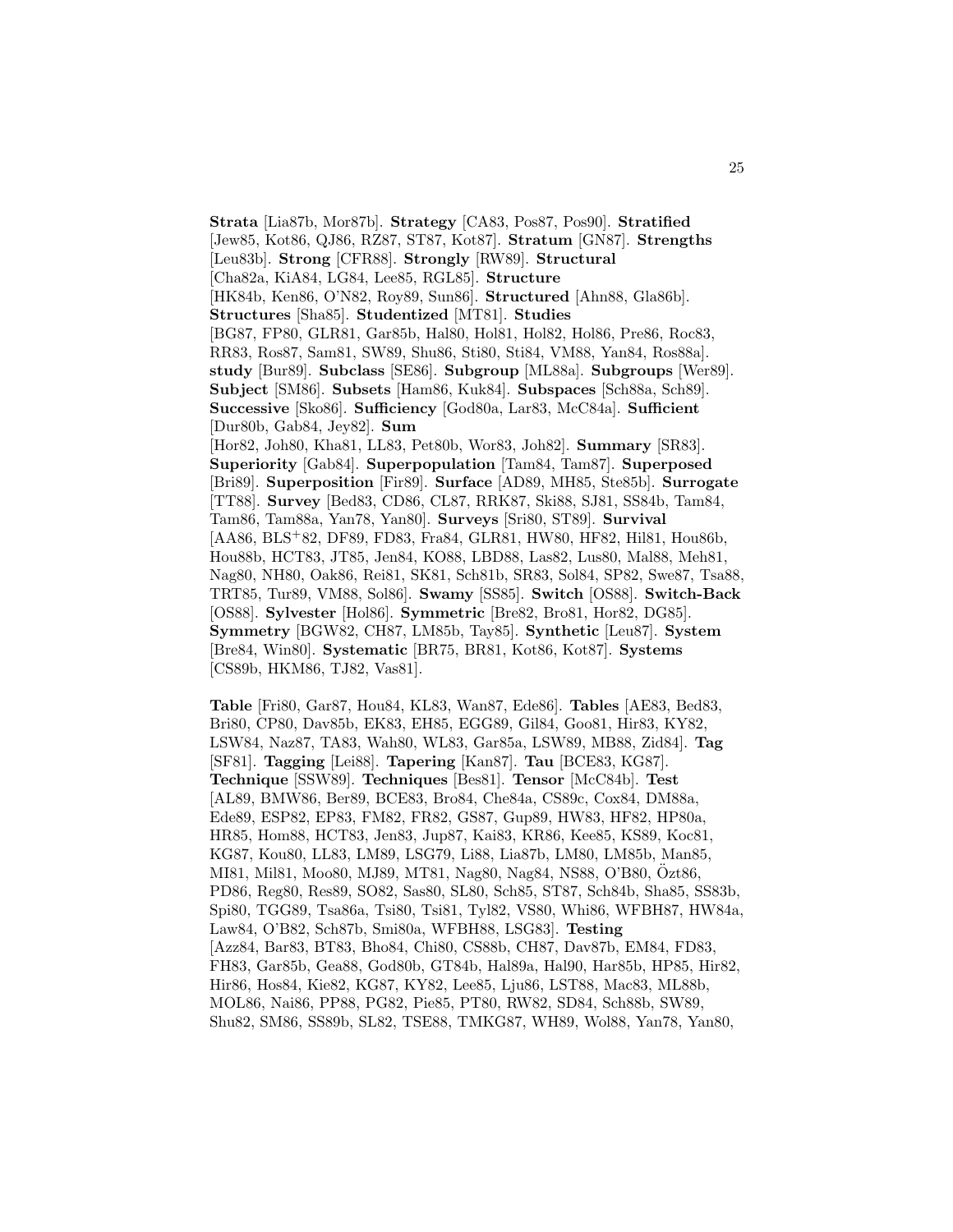#### Zhe88, Azz87, Bur89, SL84]. **Tests**

[BDK89, BB89a, Bas81b, BBS84, BHS85, Bed83, BK87a, BLS<sup>+</sup>82, BGW82, Bro82b, BKB89, Che85, Col89, Cuz82, DH87, DP88, Des83, FM82, Fen83, GTP88, Gat86, Gor80, GG80, Har86, Hil81, Hil86, Hin88, Hoc88, HP75, HP76, HP80b, JJS87, Jam87, Jen87, Jen84, Jen86, Jey82, JW79, JL86, Kee82, Kee84, Ken82b, Ken86, KD87, Kim88, Kim85, Koz80, Leu83a, Leu83b, LS85a, LF80, LS85c, Lom87, MR87, McA83, MPW88, MBBW81, MM89, Nai81, New80a, O'N82, Oja81, Oja83, dBP81, Pes84, Pet82, Pre78, RB86, Sch80, Sch81b, Sch84b, SS82, Sen82, Shi81b, SH82, Sim86, SW87, Spi83, Sun86, Tar85, TT88, Tsa86b, TRT85, WJ85, Wei88, Wes88, WL80, WL81, Wor83, Wor86, BC89, Gar85a, JW81, Ken82a, Pre83, Sie80, SW83, WL84]. **Theorem** [Ber88]. **Theory** [iA82, BB86, CC88, CFR88, Daw81, Mak85, Phi87, Taw88, iA83]. **there** [SS84a]. **Third** [MH85]. **Third-Order** [MH85]. **Thompson** [Kot88, PS80]. **Three** [DW85, Leu83b, Naz87, Pet80a, Sic82]. **Three-Component** [DW85]. **Three-Way** [Naz87]. **Threshold** [PD86, Ton82, Ton83a]. **Tied** [GLR81, Pet84]. **Time** [Abr80, Azz84, BBS84, BHS85, Bol88, Bri89, CMH87, CJ88, CRC89, DA85, De 88a, DK87b, Fin86, Fra84, FH83, HO81, HLP88, Hou86a, Hou88a, Hur88, HT89, JT85, KS81, Kee85, KA85, KA87, LM86b, Li88, LH89, Lju86, Lou81, Lus80, Lüt82, Mar80, MB89, Mil81, Mil84, New80a, PD86, PP88, PT83, PT87, PWP81, Pre82, PN85, Reg80, Rei81, RW87, Roy89, SF89, TG80, TP83, Ton82, Ton83b, TT85, Tsa86b, Tsi81, VRW86, Wal88, Wil83, ZLS85, Zeg88, Zhe88, Azz87, DA87, Fin90, Pre84b, TP84, Ton83a]. **Time-Censored** [Reg80]. **Time-Dependent** [Lus80]. **Time-Independent** [ZLS85]. **Time-Reversibility** [HLP88]. **Times** [GLR81]. **Tool** [Hir86]. **Total** [MS89, SSW89]. **Tournaments** [Rus80]. **Transformation** [AL89, CR81, GJ82, Hin85, Hin88, Law87, Mak81]. **Transformations** [AO81, BLE88, DiC84, KL87, Kon81, Per81, Sol85, TJ82, Tay85, WR80b, AO83]. **Transformed** [Swe84]. **Transition** [LST88]. **Treatment** [Cur88, GWP84, GTP88, HA87, Rob83, SE86, ZH89]. **Treatments** [CW80, Gup89, Mat87, PR87b, Mat88b]. **Tree** [WT85]. **Trend** [BR75, Bri89, FH83, BR81]. **Trial** [RT88]. **Trials** [Atk82, CP81, DW82, DW80, DF85, GTP88, Gea88, GP82, Gre85, Gün87, HT81b, LD83, Mat89, Pat85b, Pat86, Pet80a, Pre86, SS89b, Ste80, TGG89, TSE88]. **Triangles** [PW86]. **Trimmed** [BK83, LF80, Mar84]. **True** [Phi82]. **Truncated** [AB82b, Cha87, LBD88, SG85, Tsa88]. **Truncation** [SF89, TJW87]. **Tukey** [Kee85, Law84]. **Tumour** [Por86]. **Tumourigenicity** [BKB89]. **Two** [AO81, Atk81, Bai87, BGW82, Blæ81, BC88b, BJV88, Col89, CF84, DDS89, Don87, DF85, EGG89, Flu87, Gar87, Gil84, HT81a, HT81b, Hir83, Hom89, Hor82, HM84, JL86, Jup87, Kee82, Kha81, Koc81, Kün87b, LM85a, LSW84, Mac83, Mat87, MMM82, Meh81, New80a, Oja81, OV81, PW82, Pal87, Pat85b, Pet84, Sch88a, Shu82, ST89, Ste85b, SC85, Swa83, Tab87, TSE88, Vec85, Wei88, AO83, Kee84, Las82, LSW89, Mat88b, SS85, Sch89, SH82, WR82]. **Two-Armed** [HT81a, HT81b]. **Two-Dimensional**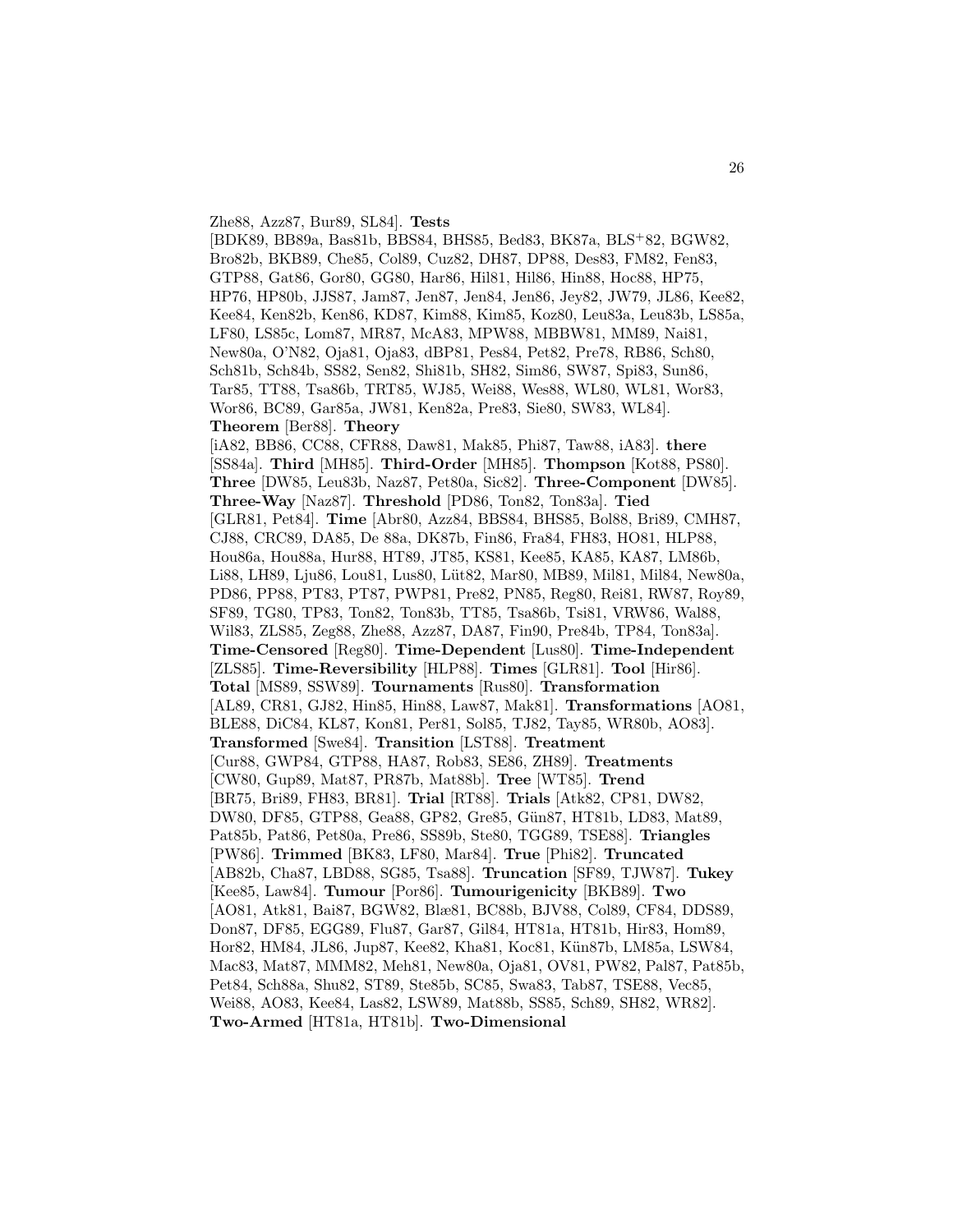[Blæ81, DF85, Kün87b, Vec85, Las82]. **Two-Level** [Ste85b]. **Two-Parameter** [Col89]. **Two-Period** [Pat85b]. **Two-Phase** [ST89]. **Two-Sample** [Jup87, PW82, Tab87, Wei88, SH82]. **Two-Sided** [Kha81]. **Two-Stage** [BC88b, TSE88]. **Two-Way** [Bai87, EGG89, Gil84, Hir83, Kee82, Kee84, LSW84, OV81, Shu82, SC85, LSW89, WR82]. **Type** [AR81, CA83, D'E81, Fal89, Kee85, PD86, Pet80b, RS80, RB86, STV84, AR72, KD87].

**Ultrastructural** [Mor81b, Gle85]. **Unbalanced** [Dav87a, Lon87]. **Unbiased** [Gol89b, KR87, PS82, RL84, SS80, Tam88a, PS84, Sär80]. **Unbiasedness** [ZH89]. **Uncertain** [SF89]. **Uncertainty** [AA86]. **Unconditional** [Lub81]. **Underlying** [Ken86, Sun86]. **Unequal** [BS84, Cha82b, Gab81, Gab84, GJ83, GN87, Jen83, Jen84, Kuk88, SA81, SSS86, Sen89, Jac80]. **Unequally** [DCS87, Fal89]. **Unidentified** [DP88]. **Unified** [Phi87]. **Uniformity** [HR85, Mar81]. **Unimodality** [Bur82, Gab82]. **Uniqueness** [Fin86, HLP88, Fin90]. **Unit** [FL86, Hal89a, PP88, SD84, Saw83, Hal90]. **Univariate** [Lju86, PN85]. **Universal** [Yeh86]. **Unknown** [BGW82, Cha82a, CL80, SD84]. **Unmasked** [Atk86]. **Unobserved** [Gei81]. **Unpaired** [DCS87, WGJJ89]. **Unpredictable** [Jen87]. **unreplicated** [Gle85]. **Unsigned** [Pre84a]. **Updating** [BS89]. **Upon** [SH80]. **Upper** [AR72, Pat83b, PS82, AR81, PS84]. **Use** [ABH89, Bha89, CV89, Cur88, Fri80, GJ82, Hal81b, Hir82, Lub81, Mat81, Mor81a, Ren88, RO88, RO89, Ste82, Tam82, TT85, HCT83, LU80]. **Used** [SK85, TP83, TP84]. **Useful** [HJ82, FR87]. **Uses** [AS80]. **Using** [BG84, BM86, CS89c, FM82, Gol86, Gro80, HO81, HW88, KF83, Kou82, Krz83, LZ86, MR87, Mar84, Pet81, Pet83, Pet86, Sie82, SV80, SJ81, Tam88b, Wah80, WR80b].

**Vaeth** [WR82]. **Valid** [Jey82]. **Validation**

[AK87, Bow84, BHT84, De 88a, Gre85, Hal82a, KA89, Bur89]. **Validatory** [FS84]. **Value** [AR72, Hos84, LSW84, Özt86, PW80b, Taw88, AR81, LSW89]. **Values** [BCE83, FM82, JR80, LS85b, SS82]. **Variability** [CS86b, Far82]. **Variable** [Jew85, Kem84, Lau81, Lev84, RZ87, TMKG87, Yeh88]. **Variable-Selection** [Kem84]. **Variables** [AE83, BJV88, CSL<sup>+</sup>84, Coo80, CF84, Fin86, FL86, Har85b, KL87, Krz83, Lag81, Nag82, Pal81, Shi81a, Shi84, TJ82, Van80, WF82, Won89, Wor86, Yan78, Yan80, Zam89, Fin90, Shi82]. **Variance** [BLE88, BB87, Bro84, BES88, BE89, CF84, DCS88, DK80, Fra80, GPT85, GSJS86, Gla86b, Gla88, GN87, Har85b, HM84, JR81, KR86, KF83, KY82, Man85, MT80, MK85b, MH88, Nai86, OV81, Par83, PS82, PN85, RL84, SSW89, SH80, Sol85, Tib88, WGPB89, Wes88, Wil80, Wu82, PS84, WR82]. **Variance-Balanced** [MK85b]. **Variances** [Bho84, BK83, Cha82a, DG82, Ekb82, Gla86a, LG84, Nag84, Sch81a, Shu82]. **Variate** [BLE88, Daw81, Krz89, PGT86]. **Variates** [Bho84]. **Variation** [BP88b, DG82, Mor87b]. **Vary** [Ano81a, BO78]. **Vector**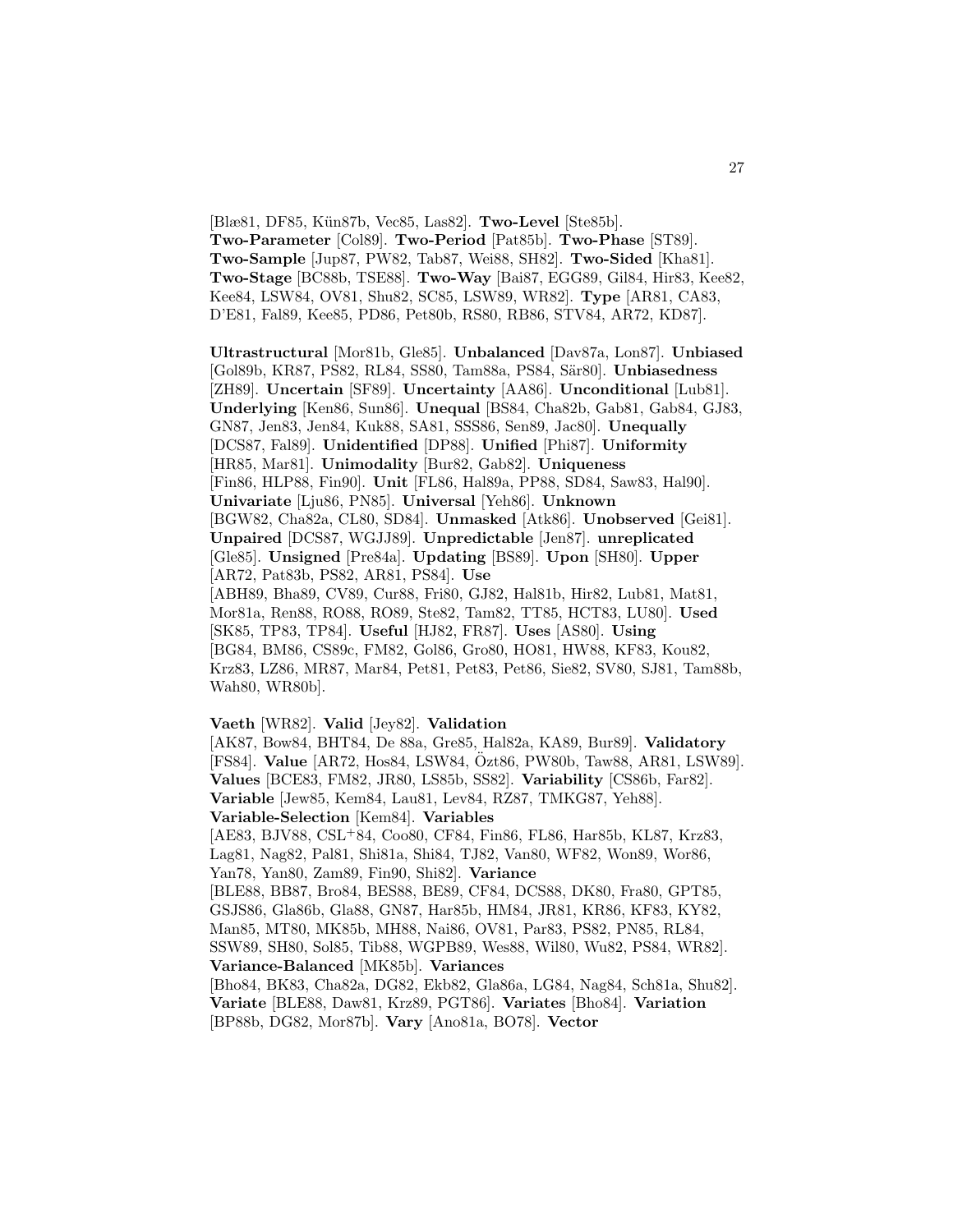[AK83, Gei81, Moo80, TGG89]. **Vectors** [HP85, Jup87, Saw83]. **Version** [SIK83]. **Versus** [CW80, Dal84, Fli85, Gab81, Sär80]. **via** [Fow87, MJ83]. **Vibrations** [HO81]. **Victorian** [Sti80]. **View** [Joh85]. **Vocabulary** [BK87b]. **Volume** [Ano80g, Ano81h, Ano82g, Ano83g, Ano84g, Ano85g, Ano86g, Ano87i, Ano87j, Ano88i, Ano88j, Ano89i, Ano89j]. **Vulnerability** [Ste80].

**Wallis** [Fli85]. **Waring** [Hol86]. **Watson** [Ali84, Bha89, Fre81, MJ89]. **Way** [Bai87, BP88b, EGG89, Gil84, Hir83, Kee82, Kee84, LSW84, Naz87, OV81, Shu82, SC85, Tab87, Law84, LSW89, MB88, WR82]. **Weak** [Gol80]. **Weaknesses** [Leu83b]. **Weibull** [Col89, Kim85, SG85]. **Weight** [Gün87]. **Weighted**

[CC88, Dav85b, GPT85, Gre88, Joh80, Kun85, ME82, SSW89, Joh82]. **weighting** [S¨ar80]. **Weights** [CC88]. **Welch** [Joh82, Joh80]. **Whether** [Hos84]. **Which** [BFR89, Bel84, HHP82]. **White** [KR86, Res89]. **Whitney** [PS81]. **Wilcoxon** [JW81, BGW82, JW79, LL83, PS81]. **Wilks** [Dav80]. **Williams** [Law84]. **Window** [Bha80]. **Windows** [Hur88]. **Winner** [Wei88]. **Wishart** [HS80]. **Within** [Bec81, PS81]. **Within-Sample** [PS81]. **Without** [BS84, Gab84, KY82]. **Write** [TE87].

**XL** [Sti84]. **XLI** [Hol86]. **XXXIX** [Hol82, Hol81]. **XXXVIII** [Sti80].

**Zero** [Hil86, Hos84, Pet80b]. **Zero-One** [Pet80b].

## **References**

## **Albert:1984:EML**

[AA84] A. Albert and J. A. Anderson. On the existence of maximum likelihood estimates in logistic regression models. Biometrika, 71(1): 1–10, April 1984. CODEN BIOKAX. ISSN 0006-3444 (print), 1464- 3510 (electronic). URL http://www.jstor.org/stable/2336390.

#### **Altman:1986:NUS**

[AA86] Douglas G. Altman and Per Kragh Andersen. A note on the uncertainty of a survival probability estimated from Cox's regression model. Biometrika, 73(3):722–724, December 1986. CODEN BIOKAX. ISSN 0006-3444 (print), 1464-3510 (electronic). URL http://www.jstor.org/stable/2336538.

#### **Anderson:1982:PML**

[AB82a] J. A. Anderson and V. Blair. Penalized maximum likelihood estimation in logistic regression and discrimination. Biometrika, 69 (1):123–136, April 1982. CODEN BIOKAX. ISSN 0006-3444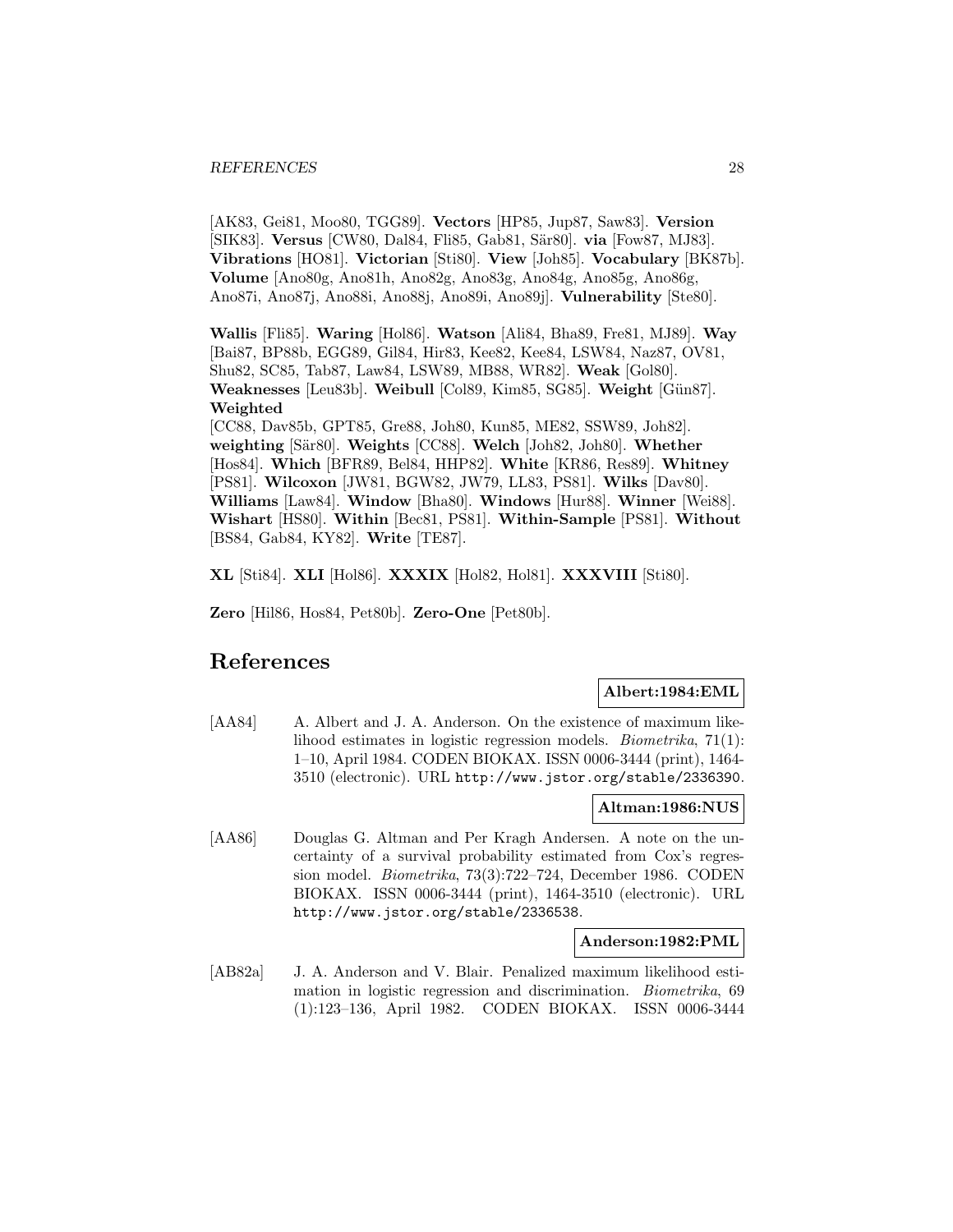(print), 1464-3510 (electronic). URL http://www.jstor.org/ stable/2335860.

## **Arghami:1982:MTP**

[AB82b] N. R. Arghami and L. Billard. A modification of a truncated partial sequential procedure. Biometrika, 69(3):613–618, December 1982. CODEN BIOKAX. ISSN 0006-3444 (print), 1464-3510 (electronic). URL http://www.jstor.org/stable/2335996.

## **Azzalini:1989:UNR**

[ABH89] A. Azzalini, A. W. Bowman, and W. Härdle. On the use of nonparametric regression for model checking. Biometrika, 76(1):1–11, March 1989. CODEN BIOKAX. ISSN 0006-3444 (print), 1464-3510 (electronic). URL http://www.jstor.org/stable/2336363.

## **Abraham:1980:IAM**

[Abr80] Bovas Abraham. Intervention analysis and multiple time series. Biometrika, 67(1):73–78, April 1980. CODEN BIOKAX. ISSN 0006-3444 (print), 1464-3510 (electronic). URL http://www. jstor.org/stable/2335318.

#### **Aitchison:1984:LCM**

[ABS84] J. Aitchison and J. Bacon-Shone. Log contrast models for experiments with mixtures. *Biometrika*, 71(2):323-330, August 1984. CODEN BIOKAX. ISSN 0006-3444 (print), 1464-3510 (electronic). URL http://www.jstor.org/stable/2336249.

## **Adke:1980:MLE**

[AD80a] S. R. Adke and S. R. Dharmadhikari. The maximum likelihood estimation of coefficient of diffusion in a birth and diffusion process. Biometrika, 67(3):571–576, December 1980. CODEN BIOKAX. ISSN 0006-3444 (print), 1464-3510 (electronic). URL http://www. jstor.org/stable/2335125.

## **Amaral:1980:OEP**

[AD80b] Maria Antonia Amaral and Ian R. Dunsmore. Optimal estimates of predictive distributions. Biometrika, 67(3):685–689, December 1980. CODEN BIOKAX. ISSN 0006-3444 (print), 1464-3510 (electronic). URL http://www.jstor.org/stable/2335141.

## **Atkinson:1989:CEO**

[AD89] A. C. Atkinson and A. N. Donev. The construction of exact D-optimum experimental designs with application to blocking re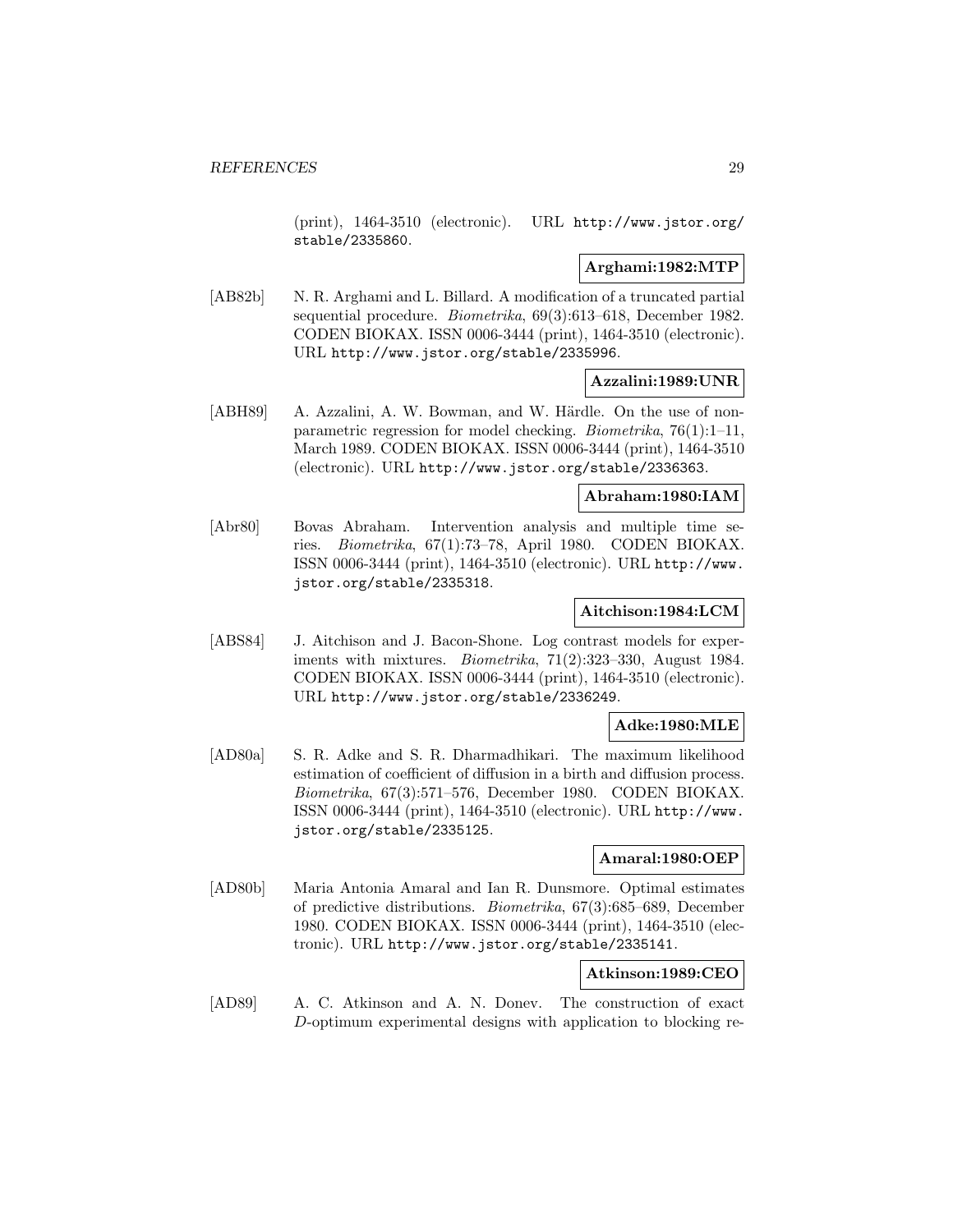sponse surface designs. Biometrika, 76(3):515–526, September 1989. CODEN BIOKAX. ISSN 0006-3444 (print), 1464-3510 (electronic). URL http://www.jstor.org/stable/2336117.

## **Asmussen:1983:CRV**

[AE83] Søren Asmussen and David Edwards. Collapsibility and response variables in contingency tables. Biometrika, 70(3):567–578, December 1983. CODEN BIOKAX. ISSN 0006-3444 (print), 1464-3510 (electronic). URL http://www.jstor.org/stable/2336492.

## **Afsarinejad:1983:BRM**

[Afs83] K. Afsarinejad. Balanced repeated measurements designs. Biometrika, 70(1):199–204, April 1983. CODEN BIOKAX. ISSN 0006-3444 (print), 1464-3510 (electronic). URL http://www. jstor.org/stable/2335957.

## **Anscombe:1983:DKS**

[AG83] F. J. Anscombe and William J. Glynn. Distribution of the kurtosis statistic  $b_2$  for normal samples. *Biometrika*, 70(1):227–234, April 1983. CODEN BIOKAX. ISSN 0006-3444 (print), 1464-3510 (electronic). URL http://www.jstor.org/stable/2335960.

#### **Azzalini:1987:SOD**

[AG87] Adelchi Azzalini and Alessandra Giovagnoli. Some optimal designs for repeated measurements with autoregressive errors. Biometrika, 74(4):725–734, December 1987. CODEN BIOKAX. ISSN 0006- 3444 (print), 1464-3510 (electronic). URL http://www.jstor.org/ stable/2336466.

#### **Aitchison:1989:MPL**

[AH89] J. Aitchison and Chih-Hsiang H. Ho. The multivariate Poisson-log normal distribution. Biometrika, 76(4):643–653, December 1989. CODEN BIOKAX. ISSN 0006-3444 (print), 1464-3510 (electronic). URL http://www.jstor.org/stable/2336624.

#### **Ahn:1988:DRA**

[Ahn88] S. K. Ahn. Distribution for residual autocovariances in multivariate autoregressive models with structured parameterization. Biometrika, 75(3):590–593, September 1988. CODEN BIOKAX. ISSN 0006-3444 (print), 1464-3510 (electronic). URL http://www. jstor.org/stable/2336612.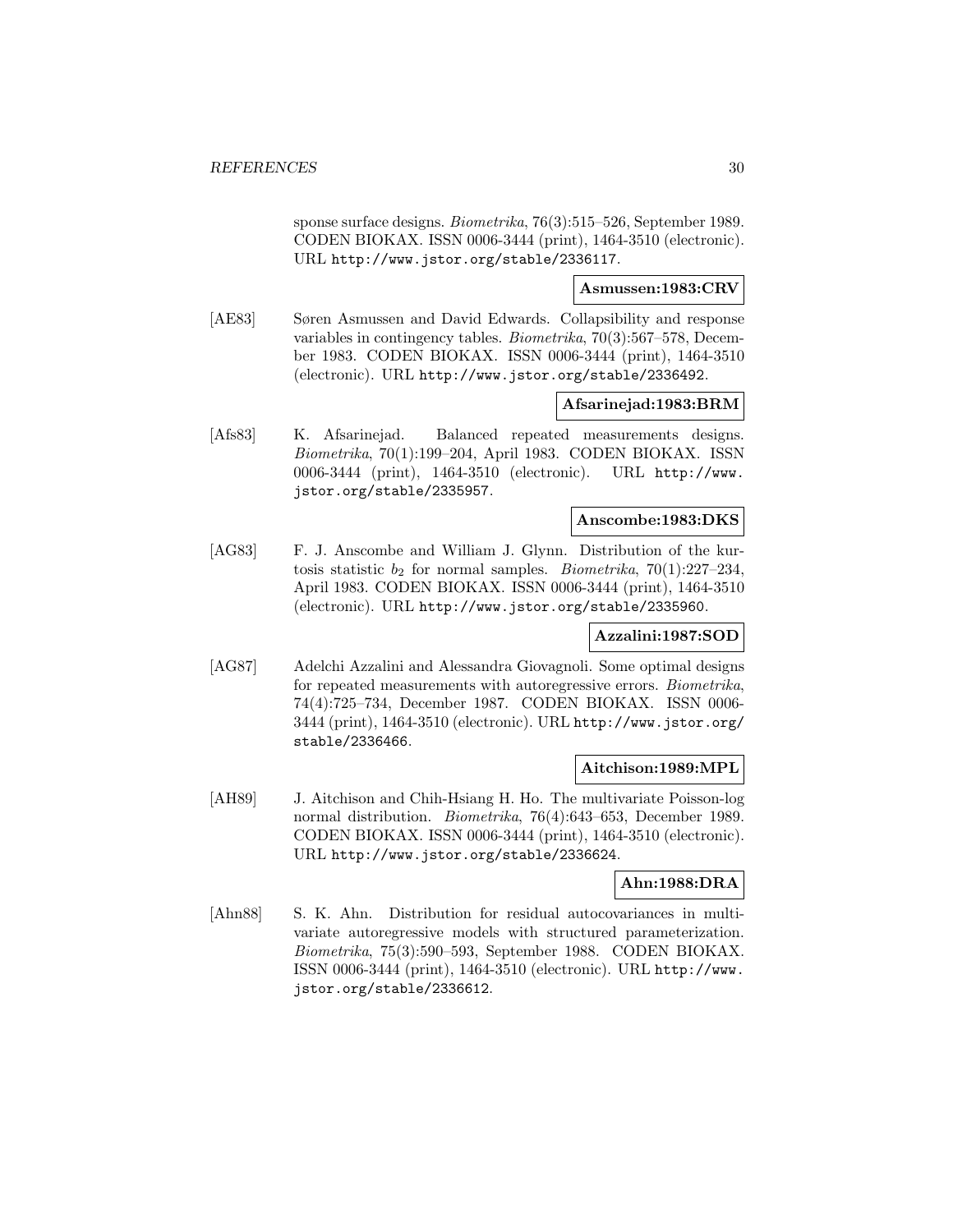## **Aitchison:1983:PCA**

[Ait83] J. Aitchison. Principal component analysis of compositional data. Biometrika, 70(1):57–65, April 1983. CODEN BIOKAX. ISSN 0006-3444 (print), 1464-3510 (electronic). URL http://www. jstor.org/stable/2335943.

## **Agrawal:1989:NPP**

[AJ89] M. C. Agrawal and Nirmal Jain. A new predictive product estimator. Biometrika, 76(4):822–823, December 1989. CODEN BIOKAX. ISSN 0006-3444 (print), 1464-3510 (electronic). URL http://www.jstor.org/stable/2336647.

#### **Ansley:1982:GDF**

[AK82] Craig F. Ansley and Robert Kohn. A geometrical derivation of the fixed interval smoothing algorithm. Biometrika, 69(2):486–487, August 1982. CODEN BIOKAX. ISSN 0006-3444 (print), 1464- 3510 (electronic). URL http://www.jstor.org/stable/2335428.

## **Ansley:1983:ELV**

[AK83] C. F. Ansley and R. Kohn. Exact likelihood of vector autoregressive-moving average process with missing or aggregated data. Biometrika, 70(1):275–278, April 1983. CODEN BIOKAX. ISSN 0006-3444 (print), 1464-3510 (electronic). URL http://www. jstor.org/stable/2335967.

## **Ansley:1985:RCI**

[AK85] Craig F. Ansley and Robert Kohn. On the rate of convergence of the innovation representation of a moving average process. Biometrika, 72(2):325–330, August 1985. CODEN BIOKAX. ISSN 0006- 3444 (print), 1464-3510 (electronic). URL http://www.jstor.org/ stable/2336084.

## **Ansley:1986:PMS**

[AK86] Craig F. Ansley and Robert Kohn. Prediction mean squared error for state space models with estimated parameters. Biometrika, 73(2):467–473, August 1986. CODEN BIOKAX. ISSN 0006- 3444 (print), 1464-3510 (electronic). URL http://www.jstor.org/ stable/2336224.

## **Ansley:1987:EGC**

[AK87] Craig F. Ansley and Robert Kohn. Efficient generalized crossvalidation for state space models. Biometrika, 74(1):139–148,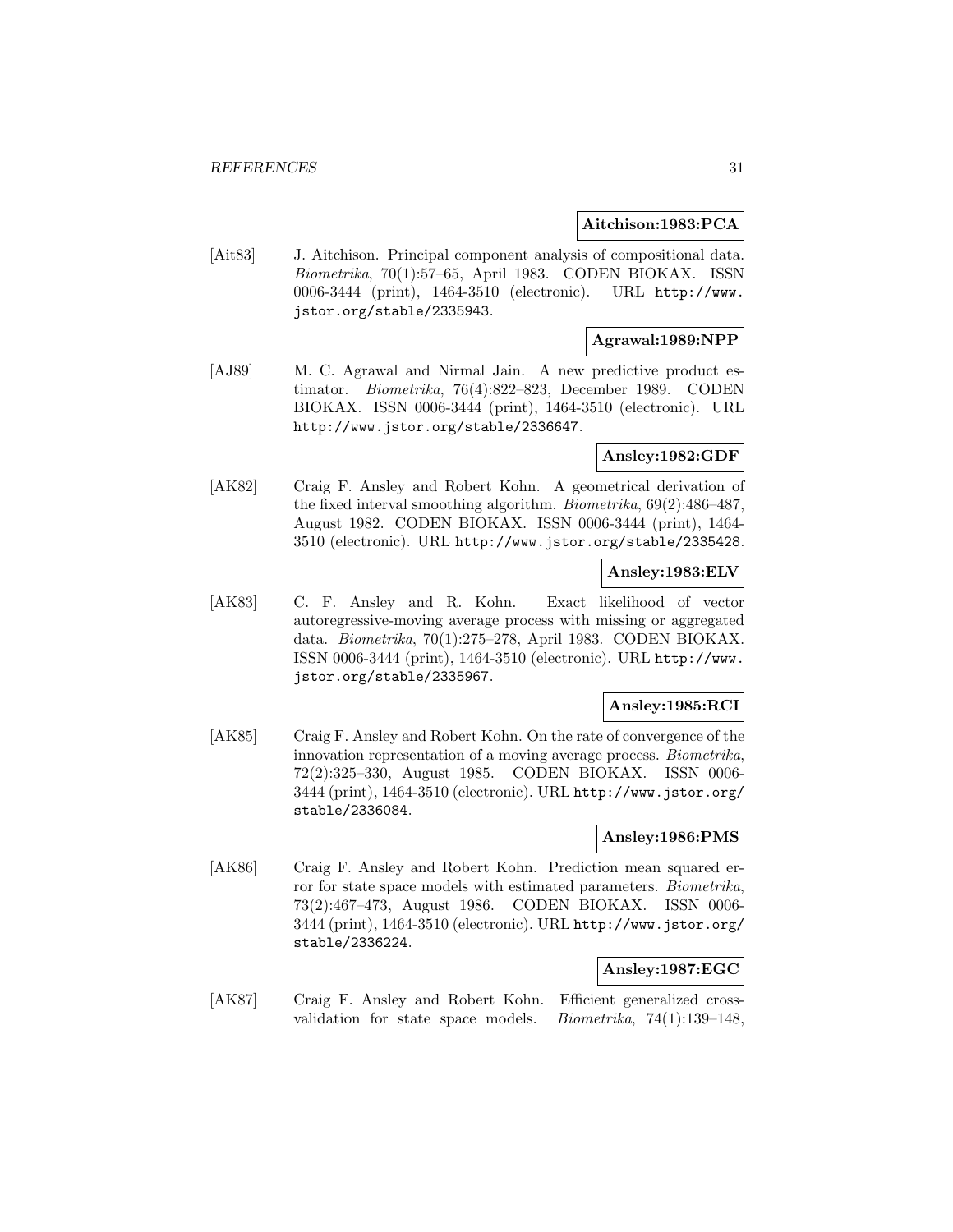March 1987. CODEN BIOKAX. ISSN 0006-3444 (print), 1464- 3510 (electronic). URL http://www.jstor.org/stable/2336028.

## **Abraham:1984:NIA**

[AL84] Bovas Abraham and Johannes Ledolter. A note on inverse autocorrelations. Biometrika, 71(3):609–614, December 1984. CODEN BIOKAX. ISSN 0006-3444 (print), 1464-3510 (electronic). URL http://www.jstor.org/stable/2336571.

## **Atkinson:1989:CAE**

[AL89] A. C. Atkinson and A. J. Lawrance. A comparison of asymptotically equivalent test statistics for regression transformation. Biometrika, 76(2):223–229, June 1989. CODEN BIOKAX. ISSN 0006-3444 (print), 1464-3510 (electronic). URL http://www.jstor.org/ stable/2336654.

## **Ali:1984:AND**

[Ali84] Mukhtar M. Ali. An approximation to the null distribution and power of the Durbin–Watson statistic. Biometrika, 71(2):253–261, August 1984. CODEN BIOKAX. ISSN 0006-3444 (print), 1464- 3510 (electronic). URL http://www.jstor.org/stable/2336241.

## **Anonymous:1980:BMa**

[Ano80a] Anonymous. Back matter. Biometrika, 67(1):??, April 1980. CO-DEN BIOKAX. ISSN 0006-3444 (print), 1464-3510 (electronic). URL http://www.jstor.org/stable/2335352.

#### **Anonymous:1980:BMb**

[Ano80b] Anonymous. Back matter. Biometrika, 67(2):??, August 1980. CO-DEN BIOKAX. ISSN 0006-3444 (print), 1464-3510 (electronic). URL http://www.jstor.org/stable/2335505.

## **Anonymous:1980:BMc**

[Ano80c] Anonymous. Back matter. Biometrika, 67(3):??, December 1980. CODEN BIOKAX. ISSN 0006-3444 (print), 1464-3510 (electronic). URL http://www.jstor.org/stable/2335155.

#### **Anonymous:1980:FMa**

[Ano80d] Anonymous. Front matter. Biometrika, 67(1):??, April 1980. CO-DEN BIOKAX. ISSN 0006-3444 (print), 1464-3510 (electronic). URL http://www.jstor.org/stable/2335309.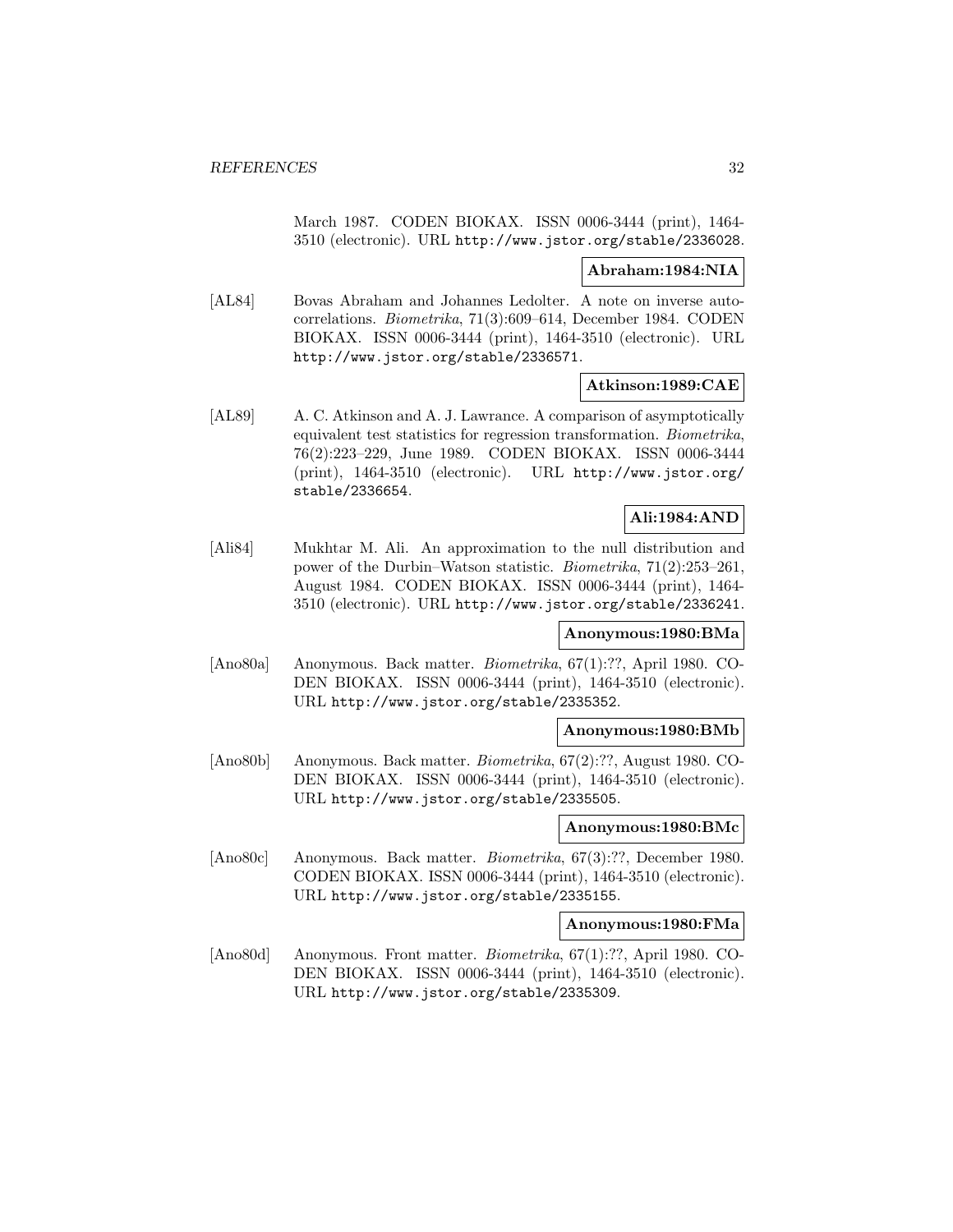#### **Anonymous:1980:FMb**

[Ano80e] Anonymous. Front matter. Biometrika, 67(2):??, August 1980. CODEN BIOKAX. ISSN 0006-3444 (print), 1464-3510 (electronic). URL http://www.jstor.org/stable/2335469.

**Anonymous:1980:FMc**

[Ano80f] Anonymous. Front matter. Biometrika, 67(3):??, December 1980. CODEN BIOKAX. ISSN 0006-3444 (print), 1464-3510 (electronic). URL http://www.jstor.org/stable/2335118.

## **Anonymous:1980:VI**

[Ano80g] Anonymous. Volume information. Biometrika, 67(3):i–ix, December 1980. CODEN BIOKAX. ISSN 0006-3444 (print), 1464-3510 (electronic). URL http://www.jstor.org/stable/2335117.

#### **Anonymous:1981:ACE**

[Ano81a] Anonymous. Amendments and corrections: "Estimation of the Size of a Closed Population When Capture Probabilities Vary Among Animals". Biometrika, 68(1):345, April 1981. CODEN BIOKAX. ISSN 0006-3444 (print), 1464-3510 (electronic). URL http://www. jstor.org/stable/2335844. See [BO78].

## **Anonymous:1981:BMa**

[Ano81b] Anonymous. Back matter. Biometrika, 68(1):??, April 1981. CO-DEN BIOKAX. ISSN 0006-3444 (print), 1464-3510 (electronic). URL http://www.jstor.org/stable/2335846.

#### **Anonymous:1981:BMb**

[Ano81c] Anonymous. Back matter. Biometrika, 68(2):??, August 1981. CO-DEN BIOKAX. ISSN 0006-3444 (print), 1464-3510 (electronic). URL http://www.jstor.org/stable/2335611.

#### **Anonymous:1981:BMc**

[Ano81d] Anonymous. Back matter. *Biometrika*, 68(3):??, December 1981. CODEN BIOKAX. ISSN 0006-3444 (print), 1464-3510 (electronic). URL http://www.jstor.org/stable/2335468.

#### **Anonymous:1981:FMa**

[Ano81e] Anonymous. Front matter. Biometrika, 68(1):??, April 1981. CO-DEN BIOKAX. ISSN 0006-3444 (print), 1464-3510 (electronic). URL http://www.jstor.org/stable/2335799.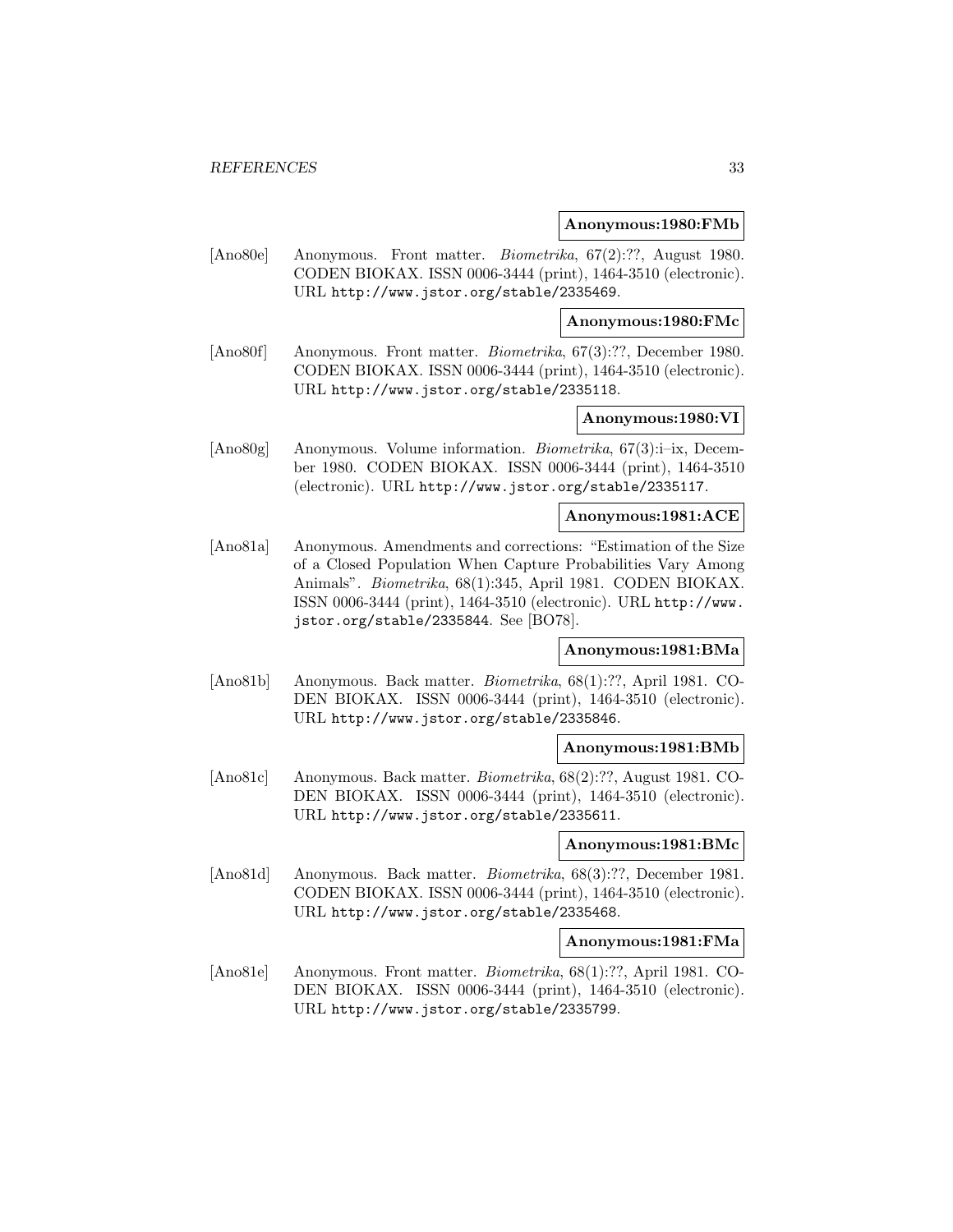#### **Anonymous:1981:FMb**

[Ano81f] Anonymous. Front matter. *Biometrika*, 68(2):??, August 1981. CODEN BIOKAX. ISSN 0006-3444 (print), 1464-3510 (electronic). URL http://www.jstor.org/stable/2335578.

**Anonymous:1981:FMc**

[Ano81g] Anonymous. Front matter. Biometrika, 68(3):??, December 1981. CODEN BIOKAX. ISSN 0006-3444 (print), 1464-3510 (electronic). URL http://www.jstor.org/stable/2335439.

## **Anonymous:1981:VI**

[Ano81h] Anonymous. Volume information. Biometrika, 68(3):i–vii, December 1981. CODEN BIOKAX. ISSN 0006-3444 (print), 1464-3510 (electronic). URL http://www.jstor.org/stable/2335438.

#### **Anonymous:1982:BMa**

[Ano82a] Anonymous. Back matter. Biometrika, 69(1):??, April 1982. CO-DEN BIOKAX. ISSN 0006-3444 (print), 1464-3510 (electronic). URL http://www.jstor.org/stable/2335890.

## **Anonymous:1982:BMb**

[Ano82b] Anonymous. Back matter. Biometrika, 69(2):??, August 1982. CO-DEN BIOKAX. ISSN 0006-3444 (print), 1464-3510 (electronic). URL http://www.jstor.org/stable/2335437.

#### **Anonymous:1982:BMc**

[Ano82c] Anonymous. Back matter. Biometrika, 69(3):??, December 1982. CODEN BIOKAX. ISSN 0006-3444 (print), 1464-3510 (electronic). URL http://www.jstor.org/stable/2336013.

#### **Anonymous:1982:FMa**

[Ano82d] Anonymous. Front matter. Biometrika, 69(1):??, April 1982. CO-DEN BIOKAX. ISSN 0006-3444 (print), 1464-3510 (electronic). URL http://www.jstor.org/stable/2335847.

**Anonymous:1982:FMb**

[Ano82e] Anonymous. Front matter. Biometrika, 69(2):??, August 1982. CODEN BIOKAX. ISSN 0006-3444 (print), 1464-3510 (electronic). URL http://www.jstor.org/stable/2335400.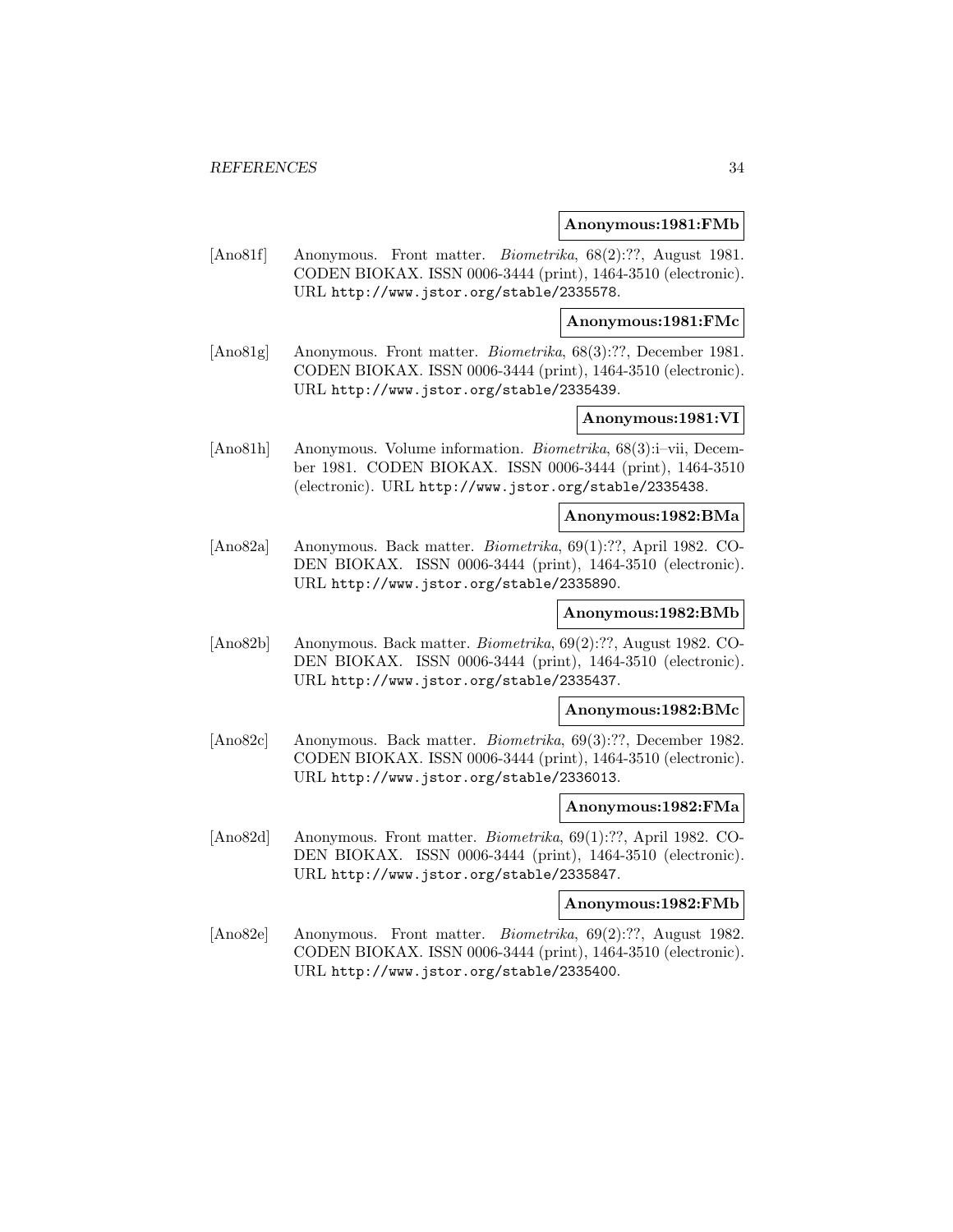#### **Anonymous:1982:FMc**

[Ano82f] Anonymous. Front matter. *Biometrika*, 69(3):??, December 1982. CODEN BIOKAX. ISSN 0006-3444 (print), 1464-3510 (electronic). URL http://www.jstor.org/stable/2335983.

**Anonymous:1982:VI**

[Ano82g] Anonymous. Volume information. Biometrika, 69(3):i–ix, December 1982. CODEN BIOKAX. ISSN 0006-3444 (print), 1464-3510 (electronic). URL http://www.jstor.org/stable/2335982.

## **Anonymous:1983:BMa**

[Ano83a] Anonymous. Back matter. Biometrika, 70(1):??, April 1983. CO-DEN BIOKAX. ISSN 0006-3444 (print), 1464-3510 (electronic). URL http://www.jstor.org/stable/2335981.

#### **Anonymous:1983:BMb**

[Ano83b] Anonymous. Back matter. Biometrika, 70(2):??, August 1983. CO-DEN BIOKAX. ISSN 0006-3444 (print), 1464-3510 (electronic). URL http://www.jstor.org/stable/2335577.

## **Anonymous:1983:BMc**

[Ano83c] Anonymous. Back matter. Biometrika, 70(3):x–xi, December 1983. CODEN BIOKAX. ISSN 0006-3444 (print), 1464-3510 (electronic). URL http://www.jstor.org/stable/2336514.

#### **Anonymous:1983:FMa**

[Ano83d] Anonymous. Front matter. Biometrika, 70(1):??, April 1983. CO-DEN BIOKAX. ISSN 0006-3444 (print), 1464-3510 (electronic). URL http://www.jstor.org/stable/2335937.

#### **Anonymous:1983:FMb**

[Ano83e] Anonymous. Front matter. Biometrika, 70(2):??, August 1983. CODEN BIOKAX. ISSN 0006-3444 (print), 1464-3510 (electronic). URL http://www.jstor.org/stable/2335544.

**Anonymous:1983:FMc**

[Ano83f] Anonymous. Front matter. *Biometrika*, 70(3):??, December 1983. CODEN BIOKAX. ISSN 0006-3444 (print), 1464-3510 (electronic). URL http://www.jstor.org/stable/2336489.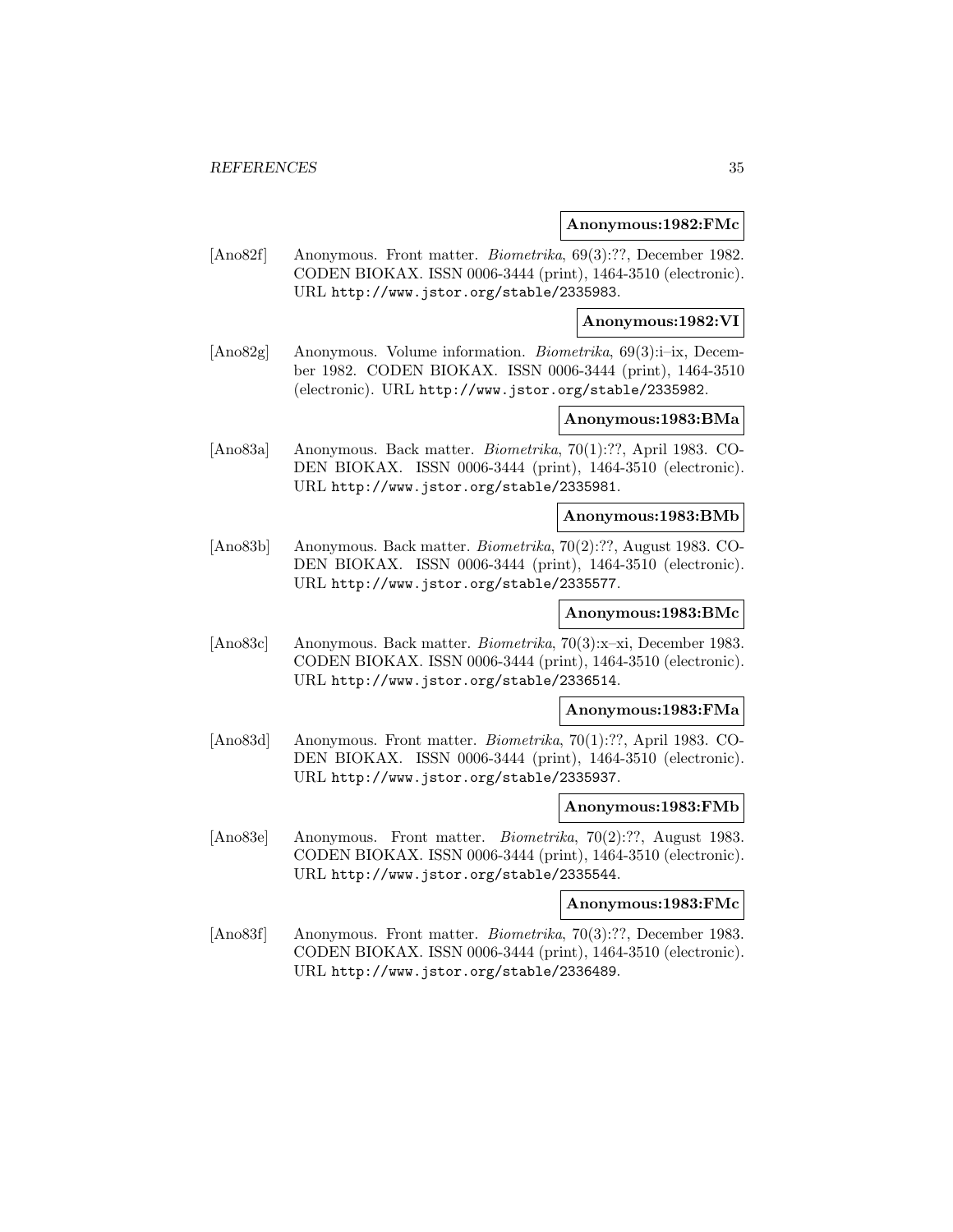#### **Anonymous:1983:VI**

[Ano83g] Anonymous. Volume information. Biometrika, 70(3):i–ix, December 1983. CODEN BIOKAX. ISSN 0006-3444 (print), 1464-3510 (electronic). URL http://www.jstor.org/stable/2336488.

**Anonymous:1984:BMa**

[Ano84a] Anonymous. Back matter. Biometrika, 71(1):??, April 1984. CO-DEN BIOKAX. ISSN 0006-3444 (print), 1464-3510 (electronic). URL http://www.jstor.org/stable/2336425.

## **Anonymous:1984:BMb**

[Ano84b] Anonymous. Back matter. Biometrika, 71(2):??, August 1984. CO-DEN BIOKAX. ISSN 0006-3444 (print), 1464-3510 (electronic). URL http://www.jstor.org/stable/2336264.

#### **Anonymous:1984:BMc**

[Ano84c] Anonymous. Back matter. Biometrika, 71(3):x–xii, December 1984. CODEN BIOKAX. ISSN 0006-3444 (print), 1464-3510 (electronic). URL http://www.jstor.org/stable/2336589.

## **Anonymous:1984:FMa**

[Ano84d] Anonymous. Front matter. Biometrika, 71(1):??, April 1984. CO-DEN BIOKAX. ISSN 0006-3444 (print), 1464-3510 (electronic). URL http://www.jstor.org/stable/2336389.

#### **Anonymous:1984:FMb**

[Ano84e] Anonymous. Front matter. Biometrika, 71(2):??, August 1984. CODEN BIOKAX. ISSN 0006-3444 (print), 1464-3510 (electronic). URL http://www.jstor.org/stable/2336237.

#### **Anonymous:1984:FMc**

[Ano84f] Anonymous. Front matter. Biometrika, 71(3):??, December 1984. CODEN BIOKAX. ISSN 0006-3444 (print), 1464-3510 (electronic). URL http://www.jstor.org/stable/2336551.

**Anonymous:1984:VI**

[Ano84g] Anonymous. Volume information. *Biometrika*, 71(3):i–ix, December 1984. CODEN BIOKAX. ISSN 0006-3444 (print), 1464-3510 (electronic). URL http://www.jstor.org/stable/2336550.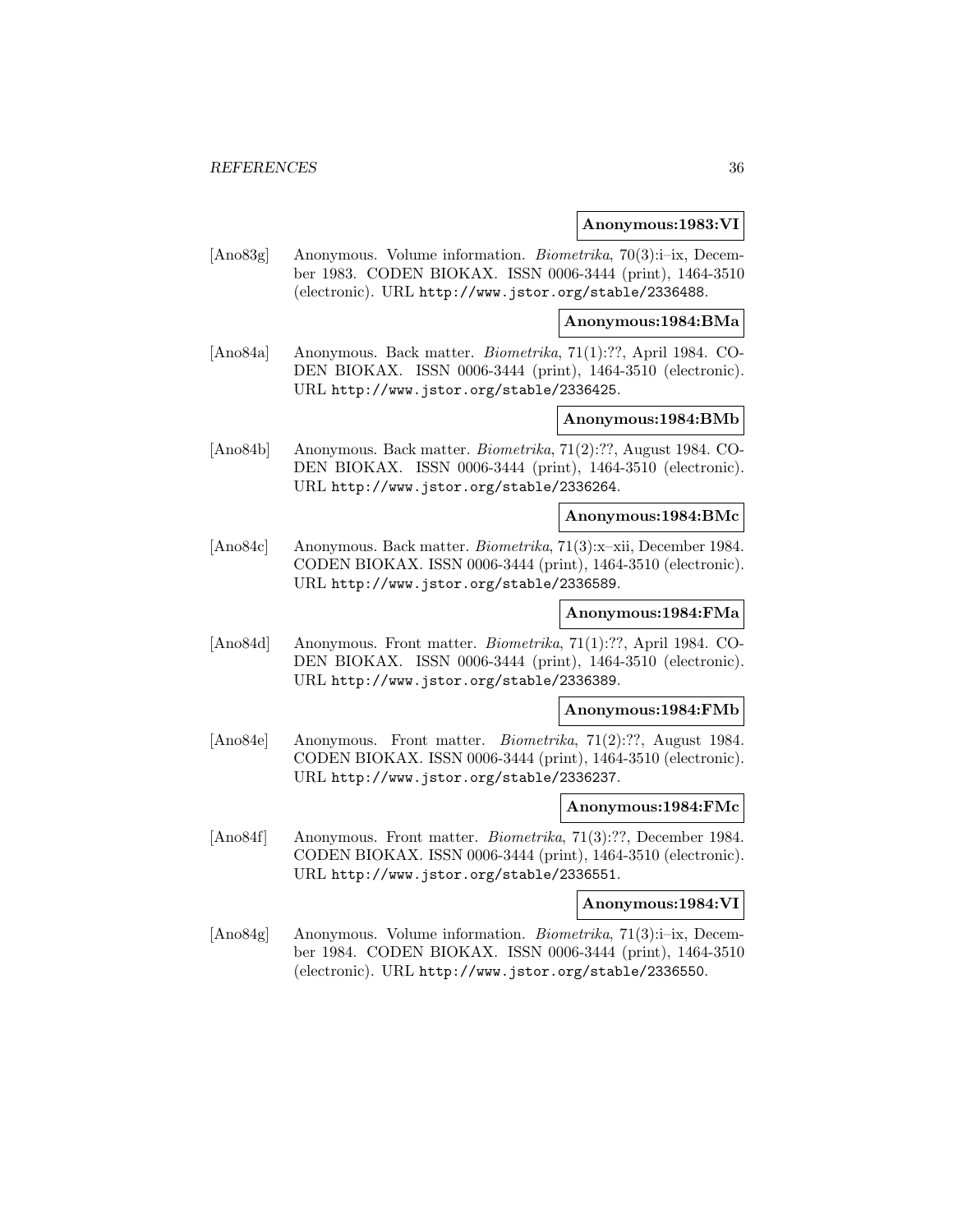#### **Anonymous:1985:BMa**

[Ano85a] Anonymous. Back matter. Biometrika, 72(1):??, April 1985. CO-DEN BIOKAX. ISSN 0006-3444 (print), 1464-3510 (electronic). URL http://www.jstor.org/stable/2336360.

#### **Anonymous:1985:BMb**

[Ano85b] Anonymous. Back matter. Biometrika, 72(2):??, August 1985. CO-DEN BIOKAX. ISSN 0006-3444 (print), 1464-3510 (electronic). URL http://www.jstor.org/stable/2336106.

# **Anonymous:1985:BMc**

[Ano85c] Anonymous. Back matter. Biometrika, 72(3):x–xi, December 1985. CODEN BIOKAX. ISSN 0006-3444 (print), 1464-3510 (electronic). URL http://www.jstor.org/stable/2336751.

# **Anonymous:1985:FMa**

[Ano85d] Anonymous. Front matter. Biometrika, 72(1):??, April 1985. CO-DEN BIOKAX. ISSN 0006-3444 (print), 1464-3510 (electronic). URL http://www.jstor.org/stable/2336328.

# **Anonymous:1985:FMb**

[Ano85e] Anonymous. Front matter. Biometrika, 72(2):??, August 1985. CODEN BIOKAX. ISSN 0006-3444 (print), 1464-3510 (electronic). URL http://www.jstor.org/stable/2336075.

### **Anonymous:1985:FMc**

[Ano85f] Anonymous. Front matter. Biometrika, 72(3):??, December 1985. CODEN BIOKAX. ISSN 0006-3444 (print), 1464-3510 (electronic). URL http://www.jstor.org/stable/2336720.

### **Anonymous:1985:VI**

[Ano85g] Anonymous. Volume information. Biometrika, 72(3):i–ix, December 1985. CODEN BIOKAX. ISSN 0006-3444 (print), 1464-3510 (electronic). URL http://www.jstor.org/stable/2336719.

## **Anonymous:1986:BMa**

[Ano86a] Anonymous. Back matter. Biometrika, 73(1):??, April 1986. CO-DEN BIOKAX. ISSN 0006-3444 (print), 1464-3510 (electronic). URL http://www.jstor.org/stable/2336300.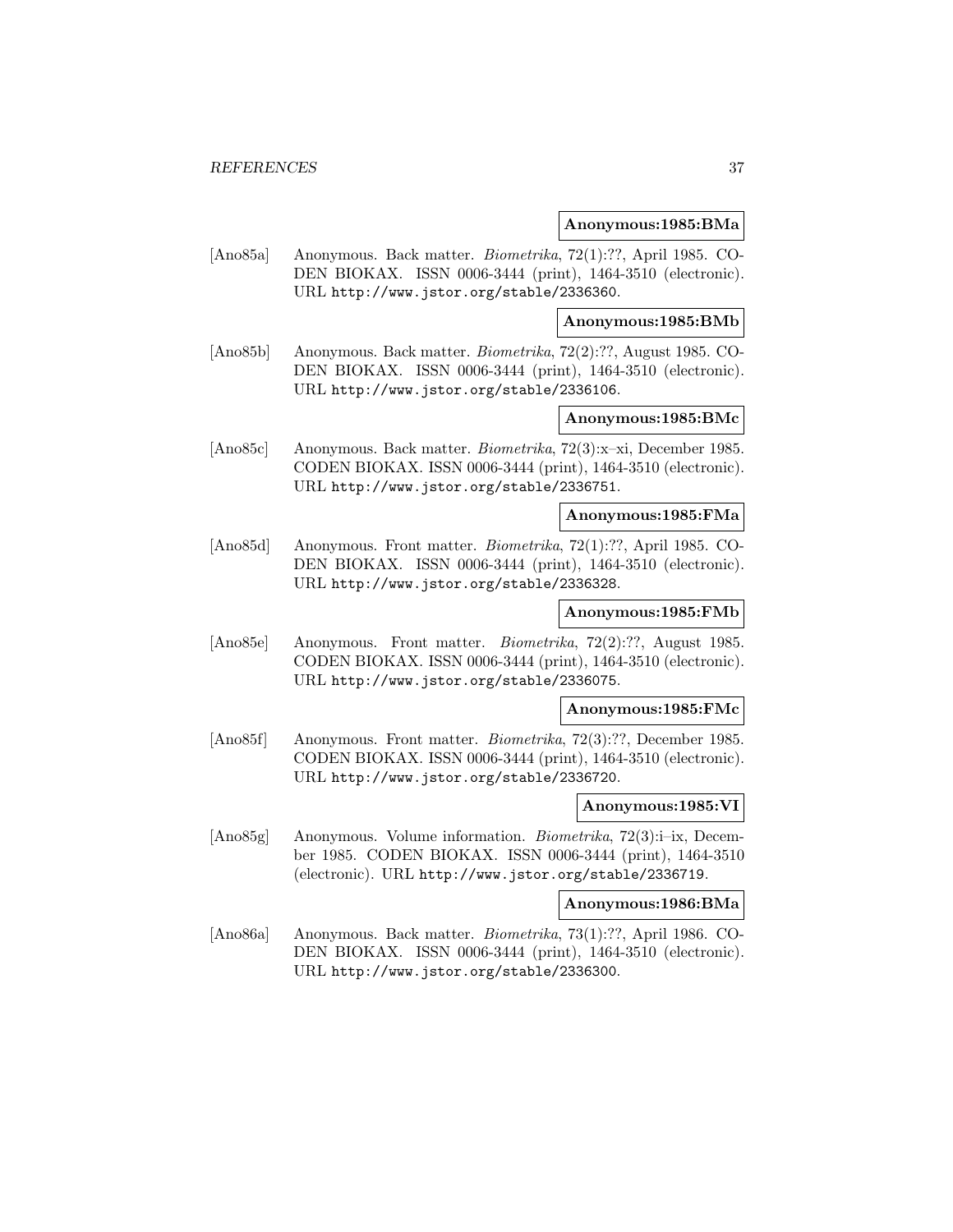#### **Anonymous:1986:BMb**

[Ano86b] Anonymous. Back matter. Biometrika, 73(2):??, August 1986. CO-DEN BIOKAX. ISSN 0006-3444 (print), 1464-3510 (electronic). URL http://www.jstor.org/stable/2336236.

**Anonymous:1986:BMc**

[Ano86c] Anonymous. Back matter. Biometrika, 73(3):xi–xii, December 1986. CODEN BIOKAX. ISSN 0006-3444 (print), 1464-3510 (electronic). URL http://www.jstor.org/stable/2336549.

### **Anonymous:1986:FMa**

[Ano86d] Anonymous. Front matter. Biometrika, 73(1):??, April 1986. CO-DEN BIOKAX. ISSN 0006-3444 (print), 1464-3510 (electronic). URL http://www.jstor.org/stable/2336265.

#### **Anonymous:1986:FMb**

[Ano86e] Anonymous. Front matter. Biometrika, 73(2):??, August 1986. CODEN BIOKAX. ISSN 0006-3444 (print), 1464-3510 (electronic). URL http://www.jstor.org/stable/2336202.

### **Anonymous:1986:FMc**

[Ano86f] Anonymous. Front matter. Biometrika, 73(3):??, December 1986. CODEN BIOKAX. ISSN 0006-3444 (print), 1464-3510 (electronic). URL http://www.jstor.org/stable/2336516.

### **Anonymous:1986:VI**

[Ano86g] Anonymous. Volume information. Biometrika, 73(3):i–x, December 1986. CODEN BIOKAX. ISSN 0006-3444 (print), 1464-3510 (electronic). URL http://www.jstor.org/stable/2336515.

#### **Anonymous:1987:BMa**

[Ano87a] Anonymous. Back matter. Biometrika, 74(1):??, March 1987. CO-DEN BIOKAX. ISSN 0006-3444 (print), 1464-3510 (electronic). URL http://www.jstor.org/stable/2336041.

## **Anonymous:1987:BMb**

[Ano87b] Anonymous. Back matter. Biometrika, 74(2):??, June 1987. CO-DEN BIOKAX. ISSN 0006-3444 (print), 1464-3510 (electronic). URL http://www.jstor.org/stable/2336164.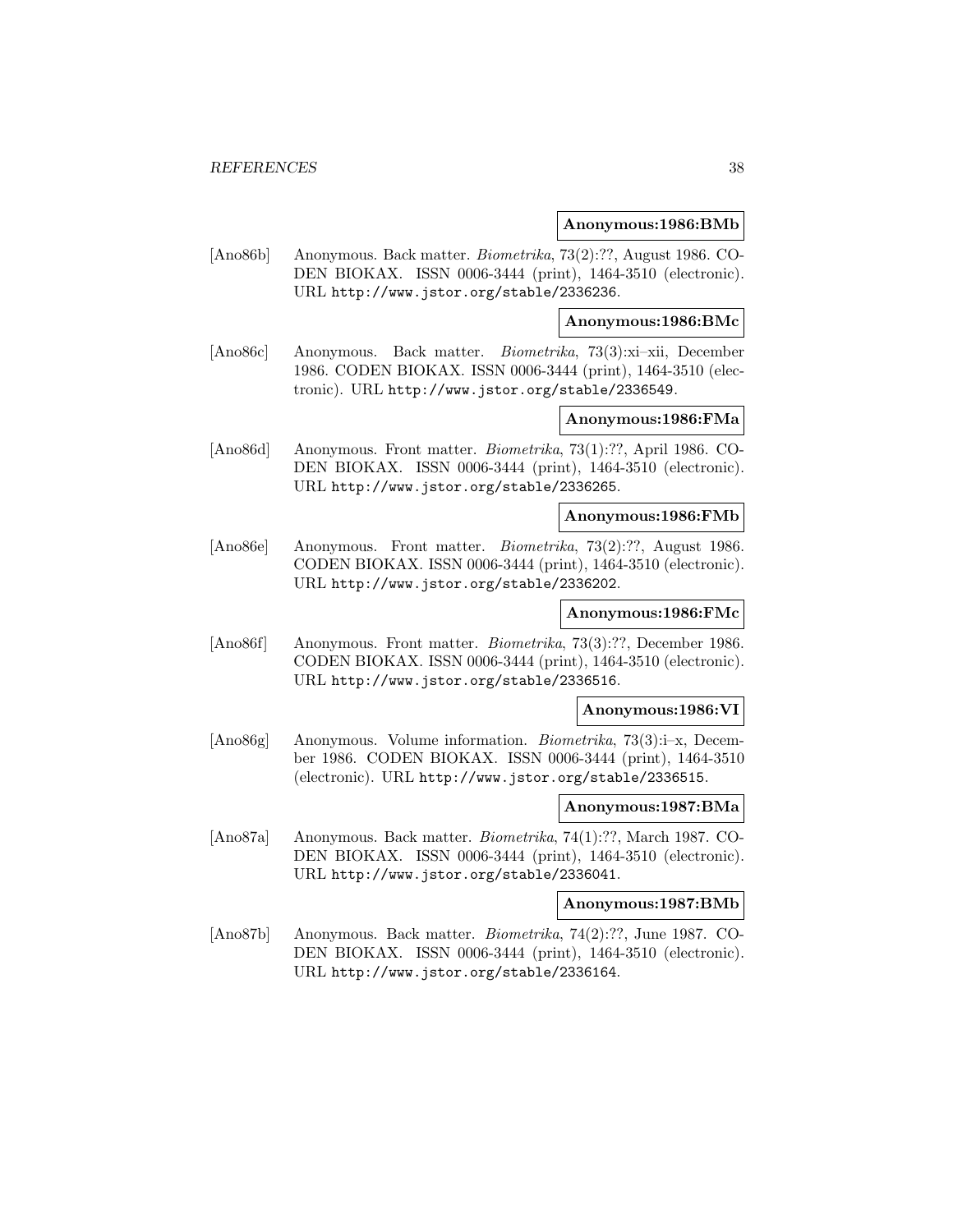#### **Anonymous:1987:BMc**

[Ano87c] Anonymous. Back matter. Biometrika, 74(3):??, September 1987. CODEN BIOKAX. ISSN 0006-3444 (print), 1464-3510 (electronic). URL http://www.jstor.org/stable/2336718.

#### **Anonymous:1987:BMd**

[Ano87d] Anonymous. Back matter. Biometrika, 74(4):vii–viii, December 1987. CODEN BIOKAX. ISSN 0006-3444 (print), 1464-3510 (electronic). URL http://www.jstor.org/stable/2336487.

# **Anonymous:1987:FMa**

[Ano87e] Anonymous. Front matter. Biometrika, 74(1):??, March 1987. CO-DEN BIOKAX. ISSN 0006-3444 (print), 1464-3510 (electronic). URL http://www.jstor.org/stable/2336015.

### **Anonymous:1987:FMb**

[Ano87f] Anonymous. Front matter. Biometrika, 74(2):??, June 1987. CO-DEN BIOKAX. ISSN 0006-3444 (print), 1464-3510 (electronic). URL http://www.jstor.org/stable/2336135.

# **Anonymous:1987:FMc**

[Ano87g] Anonymous. Front matter. Biometrika, 74(3):??, September 1987. CODEN BIOKAX. ISSN 0006-3444 (print), 1464-3510 (electronic). URL http://www.jstor.org/stable/2336683.

#### **Anonymous:1987:FMd**

[Ano87h] Anonymous. Front matter. Biometrika, 74(4):??, December 1987. CODEN BIOKAX. ISSN 0006-3444 (print), 1464-3510 (electronic). URL http://www.jstor.org/stable/2336459.

#### **Anonymous:1987:VIa**

[Ano87i] Anonymous. Volume information. Biometrika, 74(1):??, March 1987. CODEN BIOKAX. ISSN 0006-3444 (print), 1464-3510 (electronic). URL http://www.jstor.org/stable/2336014.

### **Anonymous:1987:VIb**

[Ano87j] Anonymous. Volume information. Biometrika, 74(4):i–vi, December 1987. CODEN BIOKAX. ISSN 0006-3444 (print), 1464-3510 (electronic). URL http://www.jstor.org/stable/2336458.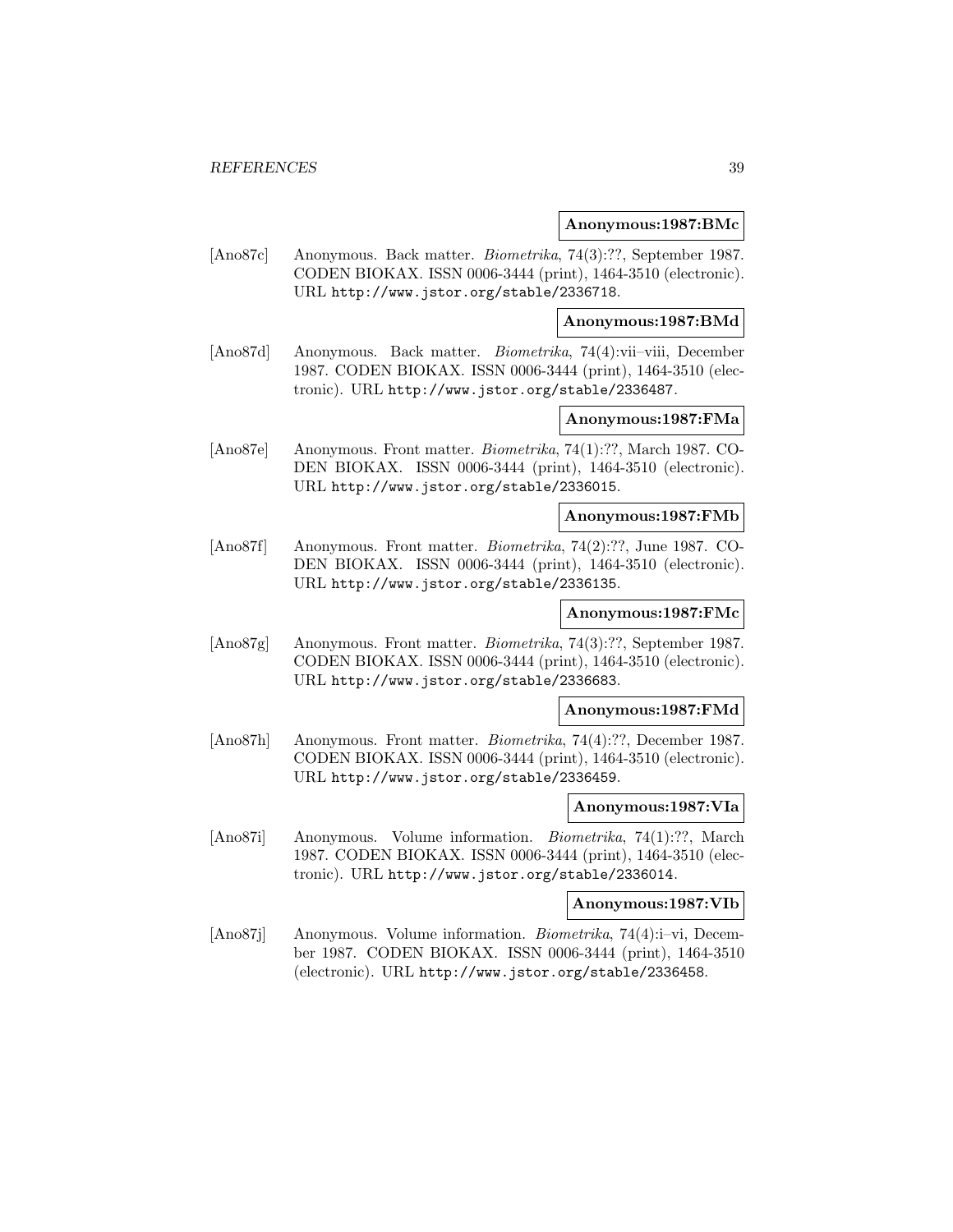#### **Anonymous:1988:BMa**

[Ano88a] Anonymous. Back matter. Biometrika, 75(1):??, March 1988. CO-DEN BIOKAX. ISSN 0006-3444 (print), 1464-3510 (electronic). URL http://www.jstor.org/stable/2336457.

#### **Anonymous:1988:BMb**

[Ano88b] Anonymous. Back matter. Biometrika, 75(2):??, June 1988. CO-DEN BIOKAX. ISSN 0006-3444 (print), 1464-3510 (electronic). URL http://www.jstor.org/stable/2336201.

# **Anonymous:1988:BMc**

[Ano88c] Anonymous. Back matter. Biometrika, 75(3):??, September 1988. CODEN BIOKAX. ISSN 0006-3444 (print), 1464-3510 (electronic). URL http://www.jstor.org/stable/2336620.

# **Anonymous:1988:BMd**

[Ano88d] Anonymous. Back matter. Biometrika, 75(4):vi–viii, December 1988. CODEN BIOKAX. ISSN 0006-3444 (print), 1464-3510 (electronic). URL http://www.jstor.org/stable/2336327.

# **Anonymous:1988:FMa**

[Ano88e] Anonymous. Front matter. Biometrika, 75(1):??, March 1988. CO-DEN BIOKAX. ISSN 0006-3444 (print), 1464-3510 (electronic). URL http://www.jstor.org/stable/2336427.

#### **Anonymous:1988:FMb**

[Ano88f] Anonymous. Front matter. Biometrika, 75(2):??, June 1988. CO-DEN BIOKAX. ISSN 0006-3444 (print), 1464-3510 (electronic). URL http://www.jstor.org/stable/2336165.

#### **Anonymous:1988:FMc**

[Ano88g] Anonymous. Front matter. Biometrika, 75(3):??, September 1988. CODEN BIOKAX. ISSN 0006-3444 (print), 1464-3510 (electronic). URL http://www.jstor.org/stable/2336590.

**Anonymous:1988:FMd**

[Ano88h] Anonymous. Front matter. Biometrika, 75(4):??, December 1988. CODEN BIOKAX. ISSN 0006-3444 (print), 1464-3510 (electronic). URL http://www.jstor.org/stable/2336302.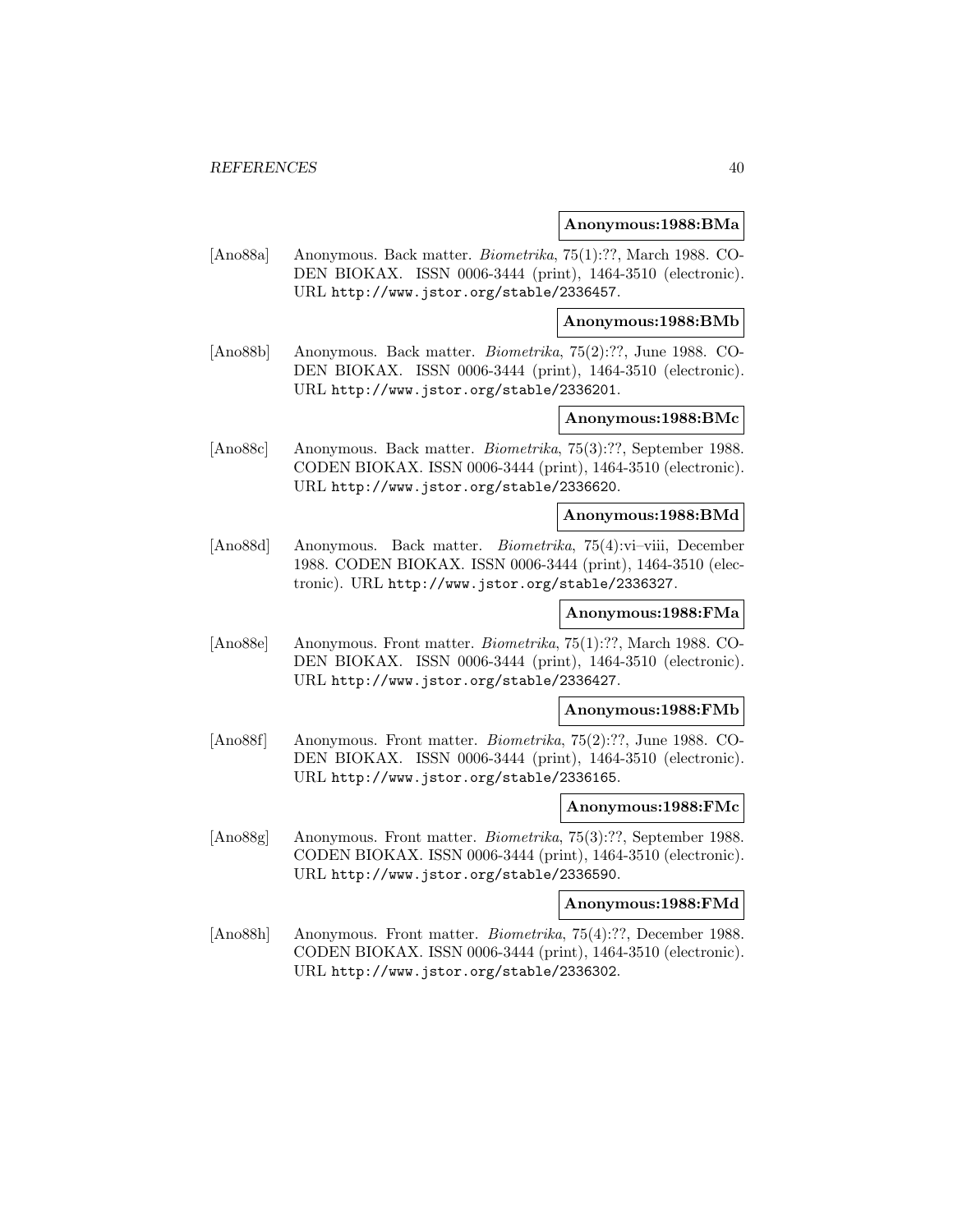#### **Anonymous:1988:VIa**

[Ano88i] Anonymous. Volume information. Biometrika, 75(1):??, March 1988. CODEN BIOKAX. ISSN 0006-3444 (print), 1464-3510 (electronic). URL http://www.jstor.org/stable/2336426.

**Anonymous:1988:VIb**

[Ano88j] Anonymous. Volume information. Biometrika, 75(4):i–v, December 1988. CODEN BIOKAX. ISSN 0006-3444 (print), 1464-3510 (electronic). URL http://www.jstor.org/stable/2336301.

### **Anonymous:1989:BMa**

[Ano89a] Anonymous. Back matter. Biometrika, 76(1):??, March 1989. CO-DEN BIOKAX. ISSN 0006-3444 (print), 1464-3510 (electronic). URL http://www.jstor.org/stable/2336388.

#### **Anonymous:1989:BMb**

[Ano89b] Anonymous. Back matter. Biometrika, 76(2):??, June 1989. CO-DEN BIOKAX. ISSN 0006-3444 (print), 1464-3510 (electronic). URL http://www.jstor.org/stable/2336682.

# **Anonymous:1989:BMc**

[Ano89c] Anonymous. Back matter. Biometrika, 76(3):??, September 1989. CODEN BIOKAX. ISSN 0006-3444 (print), 1464-3510 (electronic). URL http://www.jstor.org/stable/2336134.

#### **Anonymous:1989:BMd**

[Ano89d] Anonymous. Back matter. Biometrika, 76(4):vii–viii, December 1989. CODEN BIOKAX. ISSN 0006-3444 (print), 1464-3510 (electronic). URL http://www.jstor.org/stable/2336650.

#### **Anonymous:1989:FMa**

[Ano89e] Anonymous. Front matter. Biometrika, 76(1):??, March 1989. CO-DEN BIOKAX. ISSN 0006-3444 (print), 1464-3510 (electronic). URL http://www.jstor.org/stable/2336362.

## **Anonymous:1989:FMb**

[Ano89f] Anonymous. Front matter. Biometrika, 76(2):??, June 1989. CO-DEN BIOKAX. ISSN 0006-3444 (print), 1464-3510 (electronic). URL http://www.jstor.org/stable/2336651.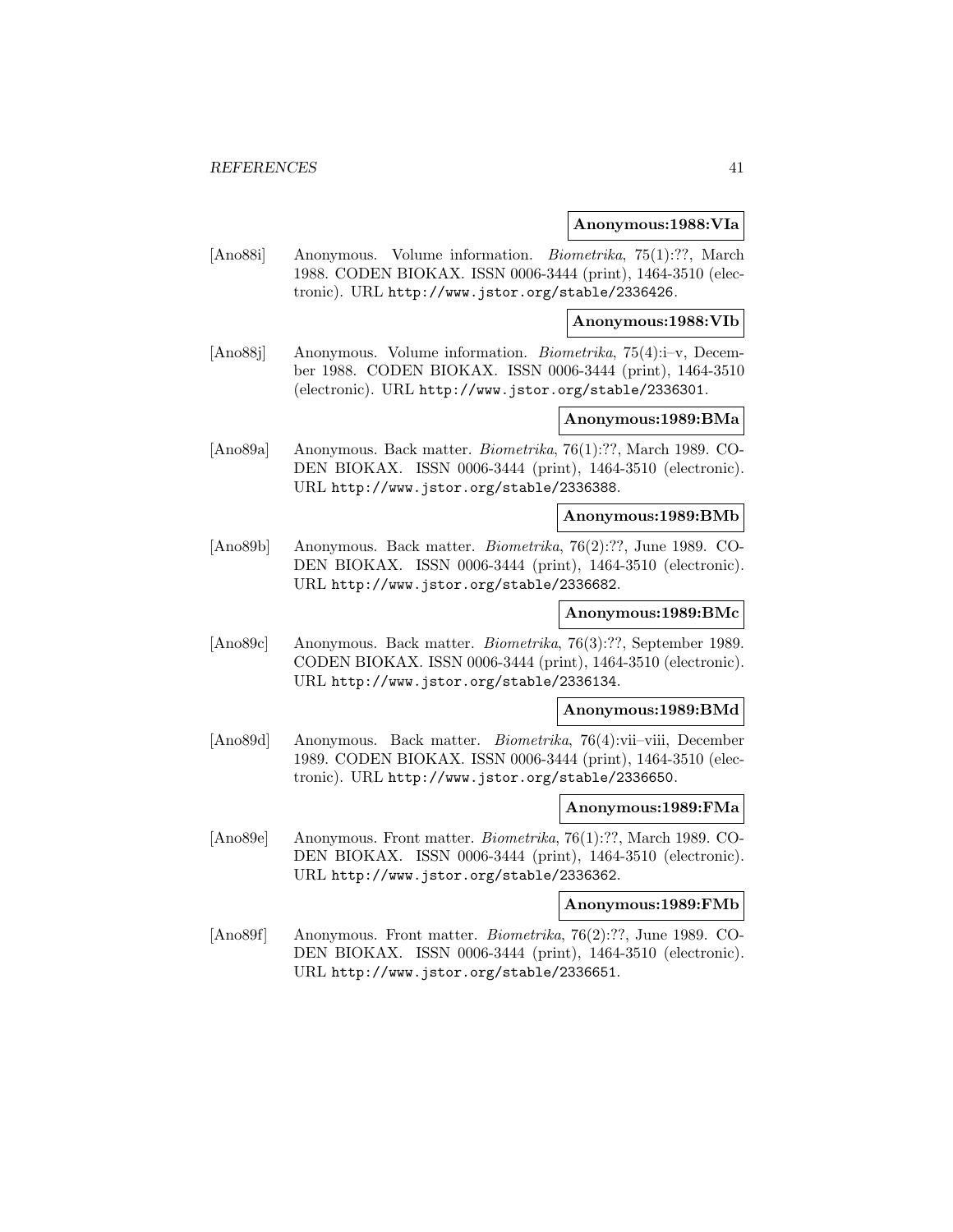#### **Anonymous:1989:FMc**

[Ano89g] Anonymous. Front matter. Biometrika, 76(3):??, September 1989. CODEN BIOKAX. ISSN 0006-3444 (print), 1464-3510 (electronic). URL http://www.jstor.org/stable/2336107.

**Anonymous:1989:FMd**

[Ano89h] Anonymous. Front matter. Biometrika, 76(4):??, December 1989. CODEN BIOKAX. ISSN 0006-3444 (print), 1464-3510 (electronic). URL http://www.jstor.org/stable/2336622.

### **Anonymous:1989:VIa**

[Ano89i] Anonymous. Volume information. Biometrika, 76(1):??, March 1989. CODEN BIOKAX. ISSN 0006-3444 (print), 1464-3510 (electronic). URL http://www.jstor.org/stable/2336361.

#### **Anonymous:1989:VIb**

[Ano89j] Anonymous. Volume information. Biometrika, 76(4):i–vi, December 1989. CODEN BIOKAX. ISSN 0006-3444 (print), 1464-3510 (electronic). URL http://www.jstor.org/stable/2336621.

# **Aranda-Ordaz:1981:TFT**

[AO81] Francisco J. Aranda-Ordaz. On two families of transformations to additivity for binary response data. Biometrika, 68(2):357–363, August 1981. CODEN BIOKAX. ISSN 0006-3444 (print), 1464- 3510 (electronic). URL http://www.jstor.org/stable/2335580. See correction [AO83].

### **Aranda-Ordaz:1983:ACT**

[AO83] Francisco J. Aranda-Ordaz. Amendments and corrections: "On two families of transformations to additivity for binary response data" [Biometrika **68** (1981), no. 2, 357–363; MR0626394 (82h:62046)]. Biometrika, 70(1):303, April 1983. CODEN BIOKAX. ISSN 0006- 3444 (print), 1464-3510 (electronic). URL http://www.jstor.org/ stable/2335975. See [AO81].

# **Agrawal:1982:SMC**

[AP82] H. L. Agrawal and Jagdish Prasad. Some methods of construction of balanced incomplete block designs with nested rows and columns. Biometrika, 69(2):481–483, August 1982. CODEN BIOKAX. ISSN 0006-3444 (print), 1464-3510 (electronic). URL http://www.jstor.org/stable/2335426.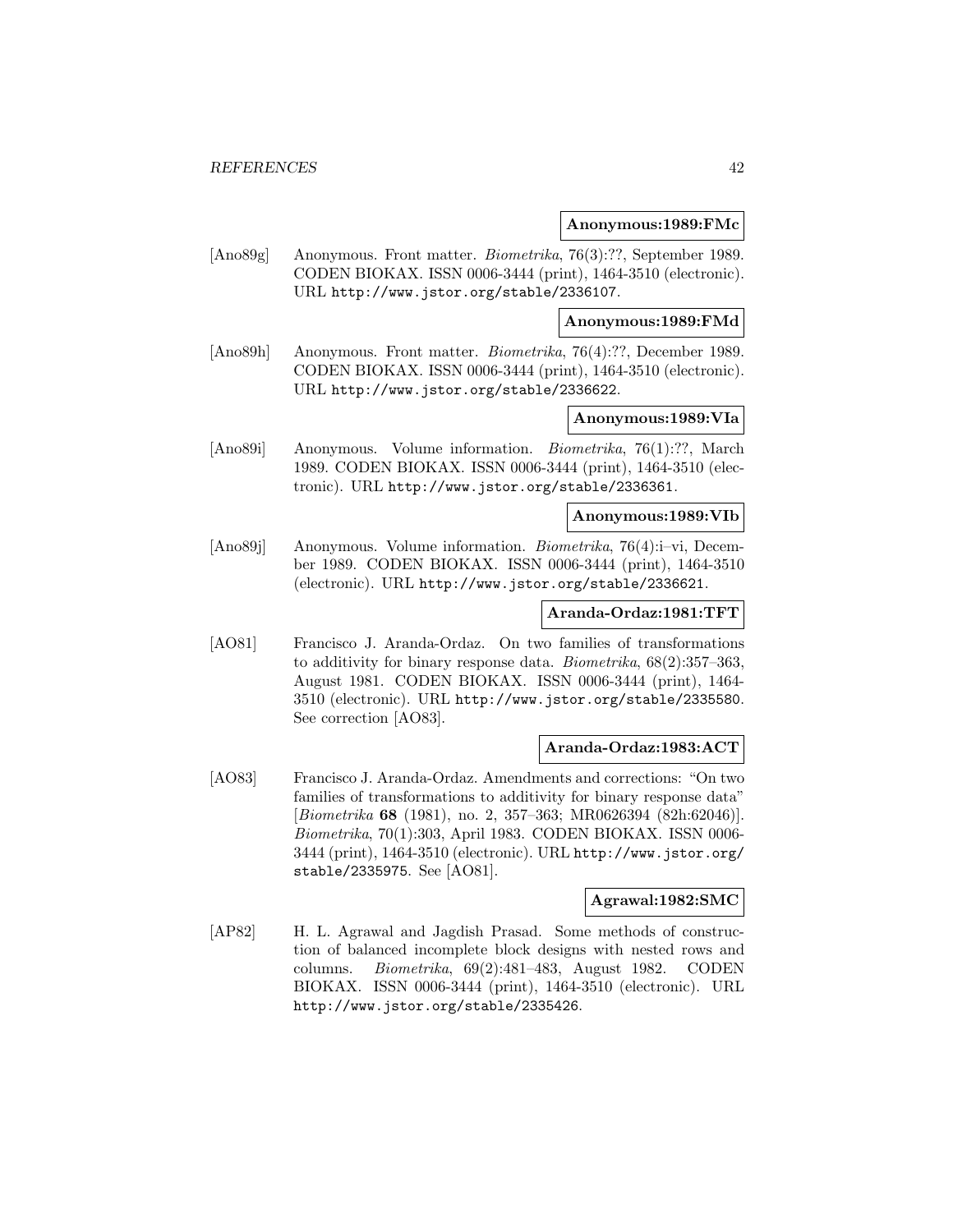# **Antle:1972:UCL**

[AR72] Charles E. Antle and Fred Rademaker. An upper confidence limit on the maximum of  $m$  future observations from a Type 1 extreme value distribution. Biometrika, 59(2):475–477, August 1972. CODEN BIOKAX. ISSN 0006-3444 (print), 1464-3510 (electronic). URL http://www.jstor.org/stable/2334595. See correction [AR81].

# **Antle:1981:ACU**

[AR81] Charles E. Antle and Fred Rademaker. Amendments and corrections: "An upper confidence limit on the maximum of m future observations from a Type I extreme value distribution" [Biometrika **59** (1972), 475–477; MR **49** #4143]. Biometrika, 68(3):738, December 1981. CODEN BIOKAX. ISSN 0006-3444 (print), 1464-3510 (electronic). URL http://www.jstor.org/stable/2335466. See [AR72].

# **Assaf:1988:DSP**

[AR88] David Assaf and Yaakov Ritov. A double sequential procedure for detecting a change in distribution. Biometrika, 75(4):715–722, December 1988. CODEN BIOKAX. ISSN 0006-3444 (print), 1464- 3510 (electronic). URL http://www.jstor.org/stable/2336312.

# **Aitchison:1980:LND**

[AS80] J. Aitchison and S. M. Shen. Logistic-normal distributions: Some properties and uses. Biometrika, 67(2):261–272, August 1980. CO-DEN BIOKAX. ISSN 0006-3444 (print), 1464-3510 (electronic). URL http://www.jstor.org/stable/2335470.

### **Ahtola:1984:PIN**

[AT84] J. Ahtola and G. C. Tiao. Parameter inference for a nearly nonstationary first-order autoregressive model. Biometrika, 71 (2):263–272, August 1984. CODEN BIOKAX. ISSN 0006-3444 (print), 1464-3510 (electronic). URL http://www.jstor.org/ stable/2336242.

#### **Atkinson:1980:NGI**

[Atk80] A. C. Atkinson. A note on the generalized information criterion for choice of a model. Biometrika, 67(2):413–418, August 1980. CODEN BIOKAX. ISSN 0006-3444 (print), 1464-3510 (electronic). URL http://www.jstor.org/stable/2335484.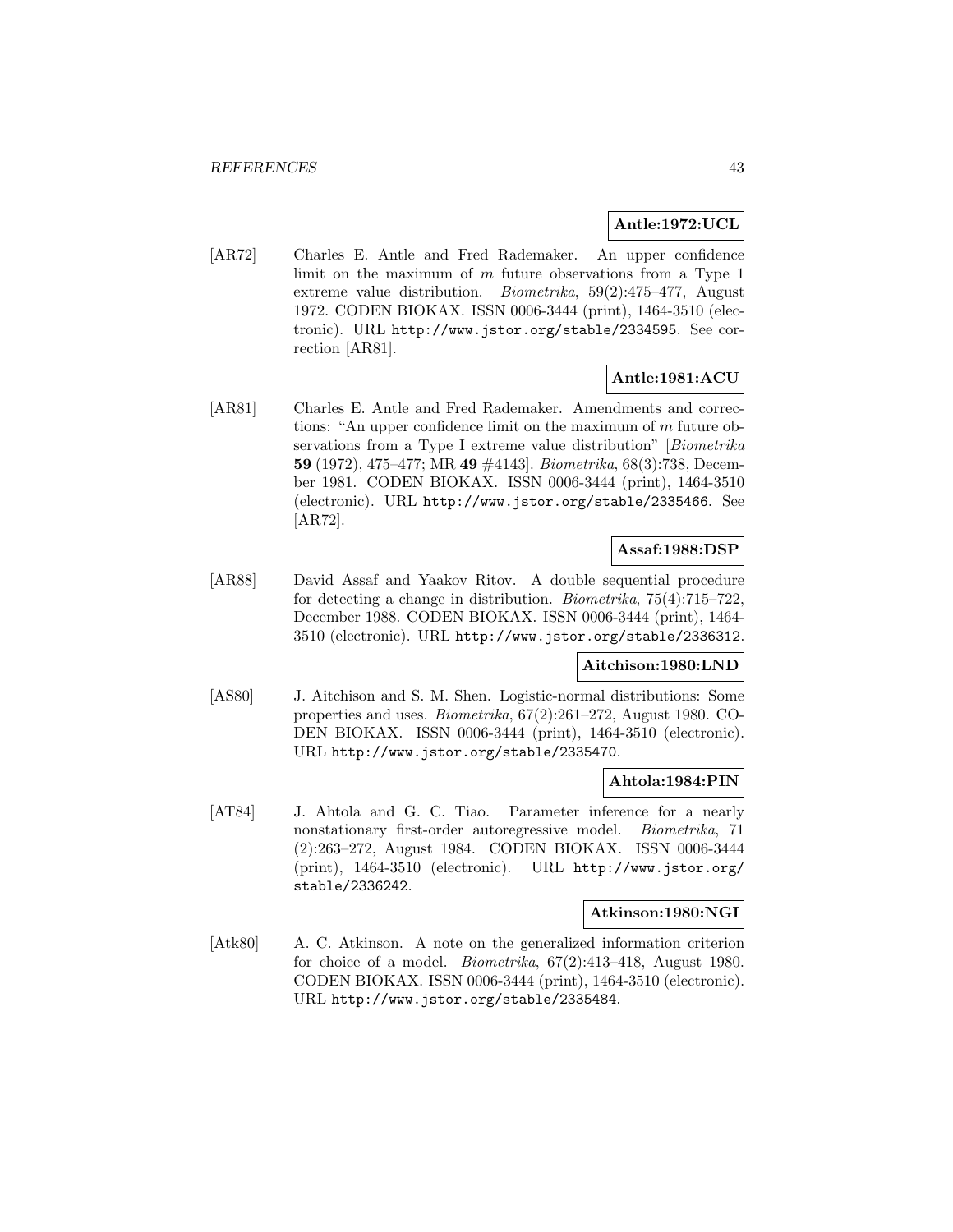#### **Atkinson:1981:TGD**

[Atk81] A. C. Atkinson. Two graphical displays for outlying and influential observations in regression. Biometrika, 68(1):13–20, April 1981. CODEN BIOKAX. ISSN 0006-3444 (print), 1464-3510 (electronic). URL http://www.jstor.org/stable/2335801.

### **Atkinson:1982:OBC**

[Atk82] A. C. Atkinson. Optimum biased coin designs for sequential clinical trials with prognostic factors. Biometrika, 69(1):61–67, April 1982. CODEN BIOKAX. ISSN 0006-3444 (print), 1464-3510 (electronic). URL http://www.jstor.org/stable/2335853.

#### **Atkinson:1986:MU**

[Atk86] A. C. Atkinson. Masking unmasked. *Biometrika*, 73(3):533-541, December 1986. CODEN BIOKAX. ISSN 0006-3444 (print), 1464- 3510 (electronic). URL http://www.jstor.org/stable/2336517.

#### **Anderson:1980:SDG**

[AW80] Dorothy Anderson and Ray Watson. On the spread of a disease with gamma distributed latent and infectious periods. *Biometrika*, 67(1):191–198, April 1980. CODEN BIOKAX. ISSN 0006-3444 (print), 1464-3510 (electronic). URL http://www.jstor.org/ stable/2335333.

### **Azzalini:1981:NED**

[Azz81] A. Azzalini. A note on the estimation of a distribution function and quantiles by a kernel method. Biometrika, 68(1):326–328, April 1981. CODEN BIOKAX. ISSN 0006-3444 (print), 1464-3510 (electronic). URL http://www.jstor.org/stable/2335836.

#### **Azzalini:1983:MLE**

[Azz83] Adelchi Azzalini. Maximum likelihood estimation of order m for stationary stochastic processes. Biometrika, 70(2):381–387, August 1983. CODEN BIOKAX. ISSN 0006-3444 (print), 1464-3510 (electronic). URL http://www.jstor.org/stable/2335552.

### **Azzalini:1984:EHT**

[Azz84] A. Azzalini. Estimation and hypothesis testing for collections of autoregressive time series. Biometrika, 71(1):85–90, April 1984. CO-DEN BIOKAX. ISSN 0006-3444 (print), 1464-3510 (electronic). URL http://www.jstor.org/stable/2336400. See correction [Azz87].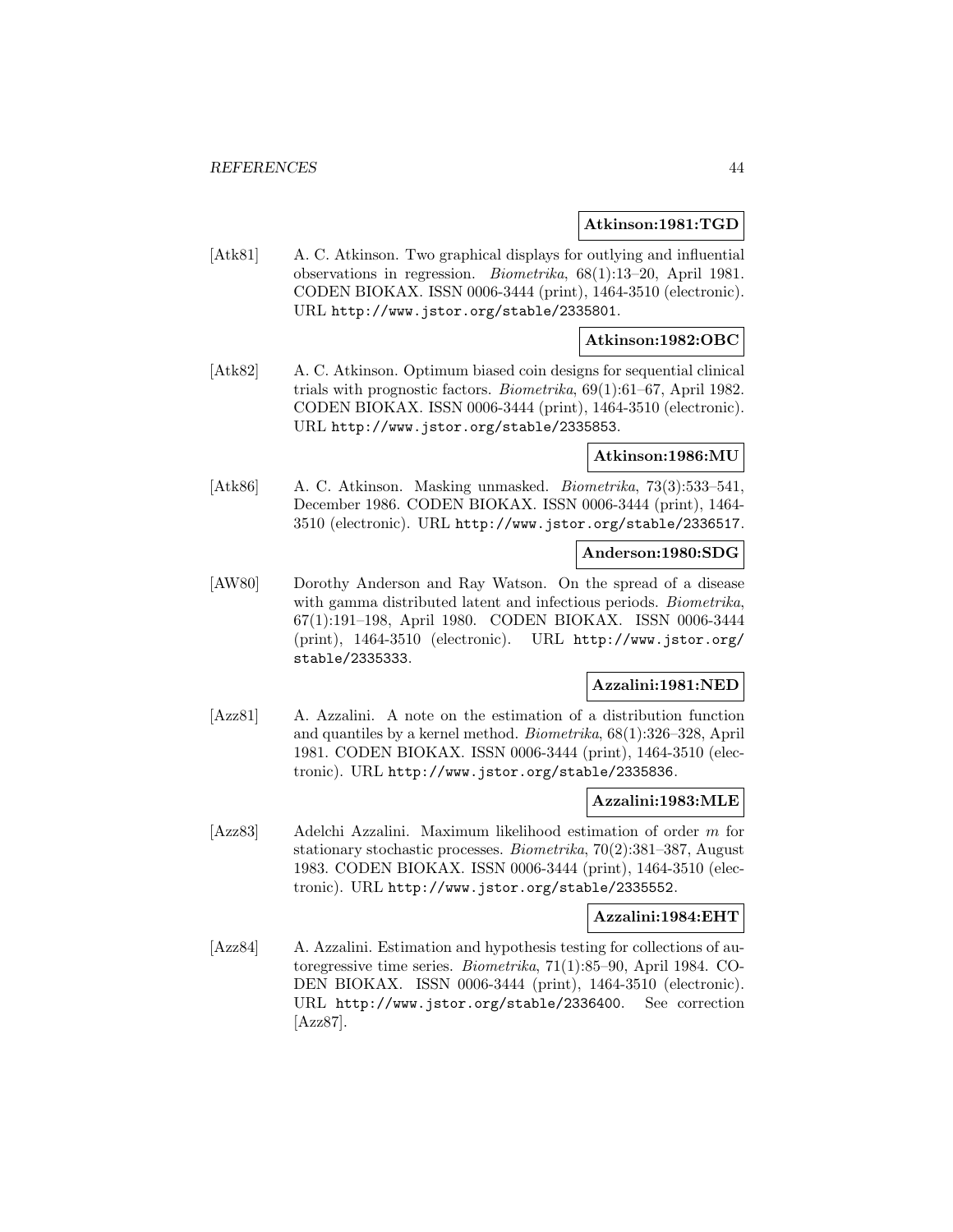### **Azzalini:1987:ACE**

[Azz87] A. Azzalini. Amendments and corrections: "Estimation and hypothesis testing for collections of autoregressive time series" [Biometrika **71** (1984), no. 1, 85–90; MR0738329 (85c:62232)]. Biometrika, 74(3):667, September 1987. CODEN BIOKAX. ISSN 0006-3444 (print), 1464-3510 (electronic). URL http://www. jstor.org/stable/2336713. See [Azz84].

# **Bailey:1983:RR**

[Bai83] R. A. Bailey. Restricted randomization. Biometrika, 70(1):183–198, April 1983. CODEN BIOKAX. ISSN 0006-3444 (print), 1464-3510 (electronic). URL http://www.jstor.org/stable/2335956.

## **Bailey:1987:OWB**

[Bai87] R. A. Bailey. One-way blocks in two-way layouts. Biometrika, 74(1):27–32, March 1987. CODEN BIOKAX. ISSN 0006-3444 (print), 1464-3510 (electronic). URL http://www.jstor.org/ stable/2336018.

### **Banks:1988:HSB**

[Ban88] David L. Banks. Histospline smoothing the Bayesian bootstrap. Biometrika, 75(4):673–684, December 1988. CODEN BIOKAX. ISSN 0006-3444 (print), 1464-3510 (electronic). URL http://www. jstor.org/stable/2336308.

# **Baras:1983:TEP**

[Bar83] Mario Baras. Testing equality of probabilities of K mutually exclusive events against ordered alternatives. Biometrika, 70(2):473–478, August 1983. CODEN BIOKAX. ISSN 0006-3444 (print), 1464- 3510 (electronic). URL http://www.jstor.org/stable/2335562.

### **Bartholomew:1984:FFA**

[Bar84] D. J. Bartholomew. The foundations of factor analysis. Biometrika, 71(2):221–232, August 1984. CODEN BIOKAX. ISSN 0006- 3444 (print), 1464-3510 (electronic). URL http://www.jstor.org/ stable/2336238.

### **Basawa:1981:ECM**

[Bas81a] I. V. Basawa. Efficiency of conditional maximum likelihood estimators and confidence limits for mixtures of exponential families. Biometrika, 68(2):515–523, August 1981. CODEN BIOKAX. ISSN 0006-3444 (print), 1464-3510 (electronic). URL http://www. jstor.org/stable/2335600.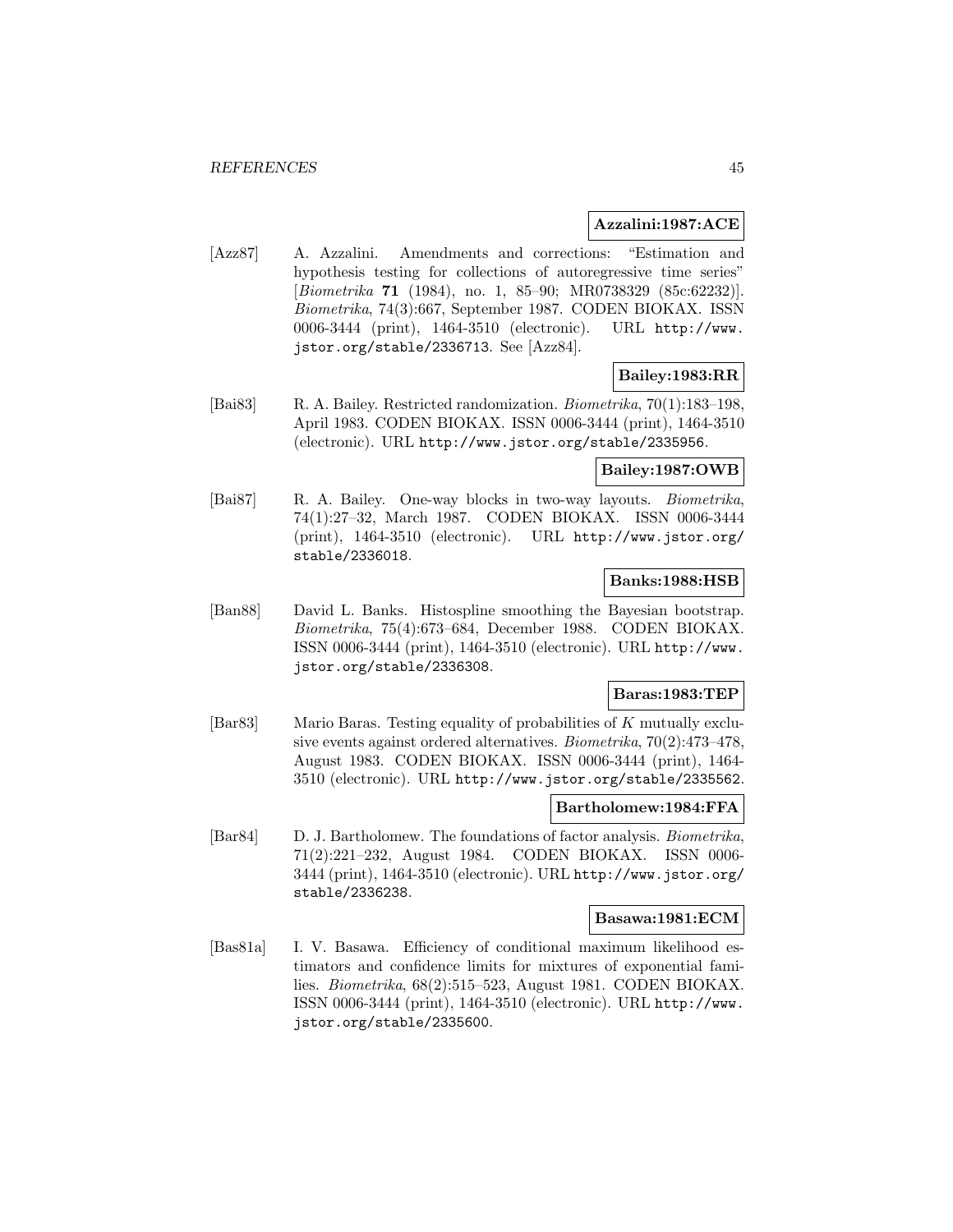#### **Basawa:1981:ECT**

[Bas81b] I. V. Basawa. Efficient conditional tests for mixture experiments with applications to the birth and branching processes. *Biometrika*, 68(1):153–164, April 1981. CODEN BIOKAX. ISSN 0006-3444 (print), 1464-3510 (electronic). URL http://www.jstor.org/ stable/2335816.

# **Bauer:1986:ADS**

[Bau86] P. Bauer. Approximation of discrete sequential boundaries. Biometrika, 73(3):759–760, December 1986. CODEN BIOKAX. ISSN 0006-3444 (print), 1464-3510 (electronic). URL http://www. jstor.org/stable/2336547.

#### **Basawa:1980:NEG**

[BB80] I. V. Basawa and P. J. Brockwell. A note on estimation for gamma and stable processes. Biometrika, 67(1):234–236, April 1980. CO-DEN BIOKAX. ISSN 0006-3444 (print), 1464-3510 (electronic). URL http://www.jstor.org/stable/2335341.

### **Bartmann:1981:IC**

[BB81] Flavio C. Bartmann and Peter Bloomfield. Inefficiency and correlation. Biometrika, 68(1):67–71, April 1981. CODEN BIOKAX. ISSN 0006-3444 (print), 1464-3510 (electronic). URL http://www. jstor.org/stable/2335806.

## **Bentler:1986:GLB**

[BB86] P. M. Bentler and Maia Berkane. Greatest lower bound to the elliptical theory kurtosis parameter. Biometrika, 73(1):240–241, April 1986. CODEN BIOKAX. ISSN 0006-3444 (print), 1464-3510 (electronic). URL http://www.jstor.org/stable/2336295.

#### **Battaglia:1987:EIE**

[BB87] F. Battaglia and R. J. Bhansali. Estimation of the interpolation error variance and an index of linear determinism. Biometrika, 74(4):771–779, December 1987. CODEN BIOKAX. ISSN 0006- 3444 (print), 1464-3510 (electronic). URL http://www.jstor.org/ stable/2336471.

### **Bandyopadhyay:1989:NTE**

[BB89a] Dipankar Bandyopadhyay and Asit P. Basu. A note on tests for exponentiality by Deshpande. Biometrika, 76(2):403–405, June 1989. CODEN BIOKAX. ISSN 0006-3444 (print), 1464-3510 (electronic). URL http://www.jstor.org/stable/2336676.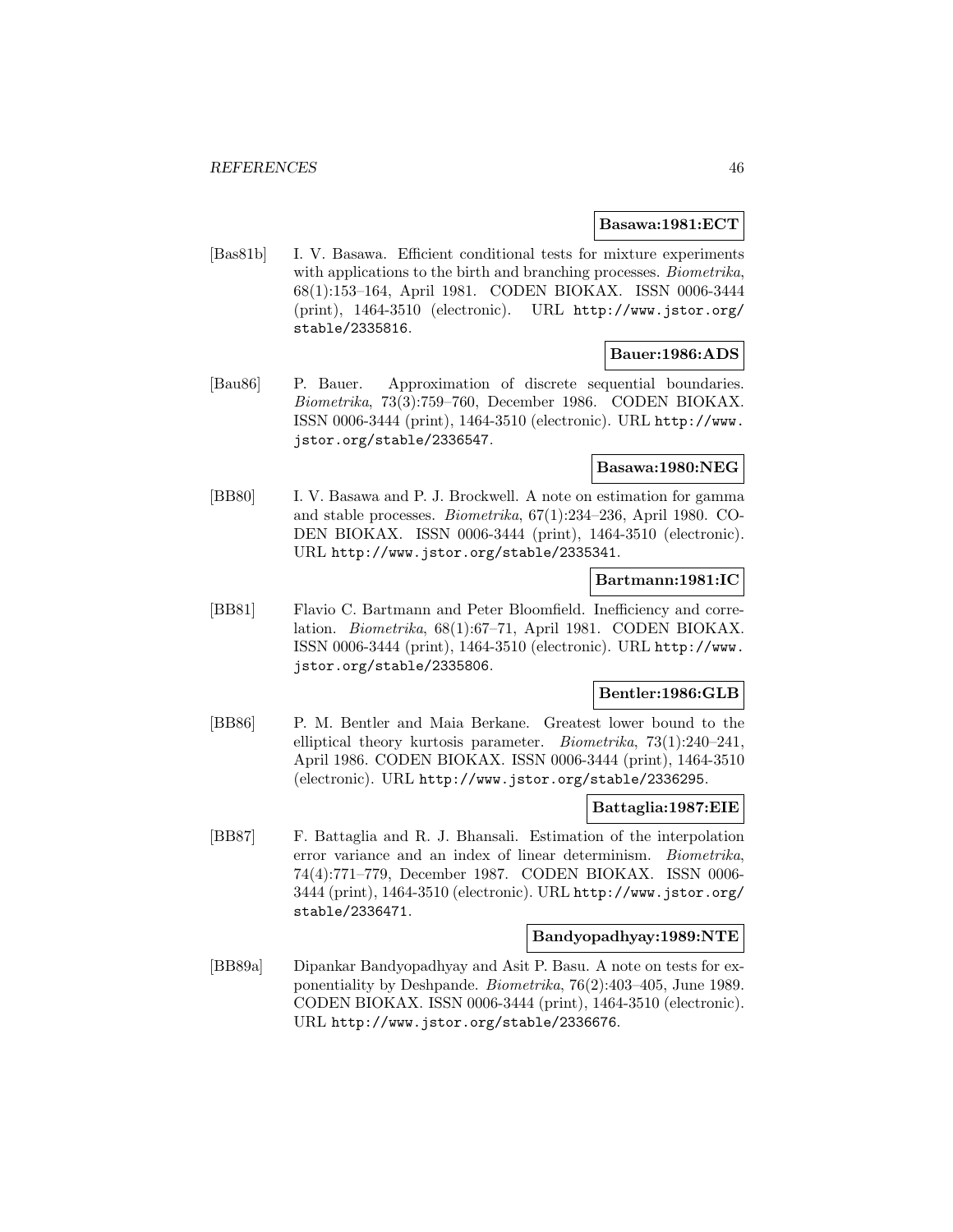#### **Basawa:1989:LSI**

[BB89b] I. V. Basawa and L. Billard. Large-sample inference for a regression model with autocorrelated errors. Biometrika, 76(2):283–288, June 1989. CODEN BIOKAX. ISSN 0006-3444 (print), 1464-3510 (electronic). URL http://www.jstor.org/stable/2336661.

### **Basawa:1984:LST**

[BBS84] I. V. Basawa, L. Billard, and R. Srinivasan. Large-sample tests of homogeneity for time series models. Biometrika, 71(1):203–206, April 1984. CODEN BIOKAX. ISSN 0006-3444 (print), 1464-3510 (electronic). URL http://www.jstor.org/stable/2336415.

### **Breckling:1988:Q**

[BC88a] Jens Breckling and Ray Chambers. M-quantiles. Biometrika, 75(4):761–771, December 1988. CODEN BIOKAX. ISSN 0006- 3444 (print), 1464-3510 (electronic). URL http://www.jstor.org/ stable/2336317.

#### **Breslow:1988:LRT**

[BC88b] N. E. Breslow and K. C. Cain. Logistic regression for two-stage case-control data. Biometrika, 75(1):11–20, March 1988. CODEN BIOKAX. ISSN 0006-3444 (print), 1464-3510 (electronic). URL http://www.jstor.org/stable/2336429.

# **Besag:1989:GMC**

[BC89] Julian Besag and Peter Clifford. Generalized Monte Carlo significance tests. Biometrika, 76(4):633–642, December 1989. CODEN BIOKAX. ISSN 0006-3444 (print), 1464-3510 (electronic). URL http://www.jstor.org/stable/2336623.

### **Best:1983:TCL**

[BCE83] D. J. Best, M. A. Cameron, and G. K. Eagleson. A test for comparing large sets of Tau values. Biometrika, 70(2):447–453, August 1983. CODEN BIOKAX. ISSN 0006-3444 (print), 1464-3510 (electronic). URL http://www.jstor.org/stable/2335559.

#### **Boys:1987:DSM**

[BD87] R. J. Boys and I. R. Dunsmore. Diagnostic and sampling models in screening. Biometrika, 74(2):365–374, June 1987. CODEN BIOKAX. ISSN 0006-3444 (print), 1464-3510 (electronic). URL http://www.jstor.org/stable/2336151.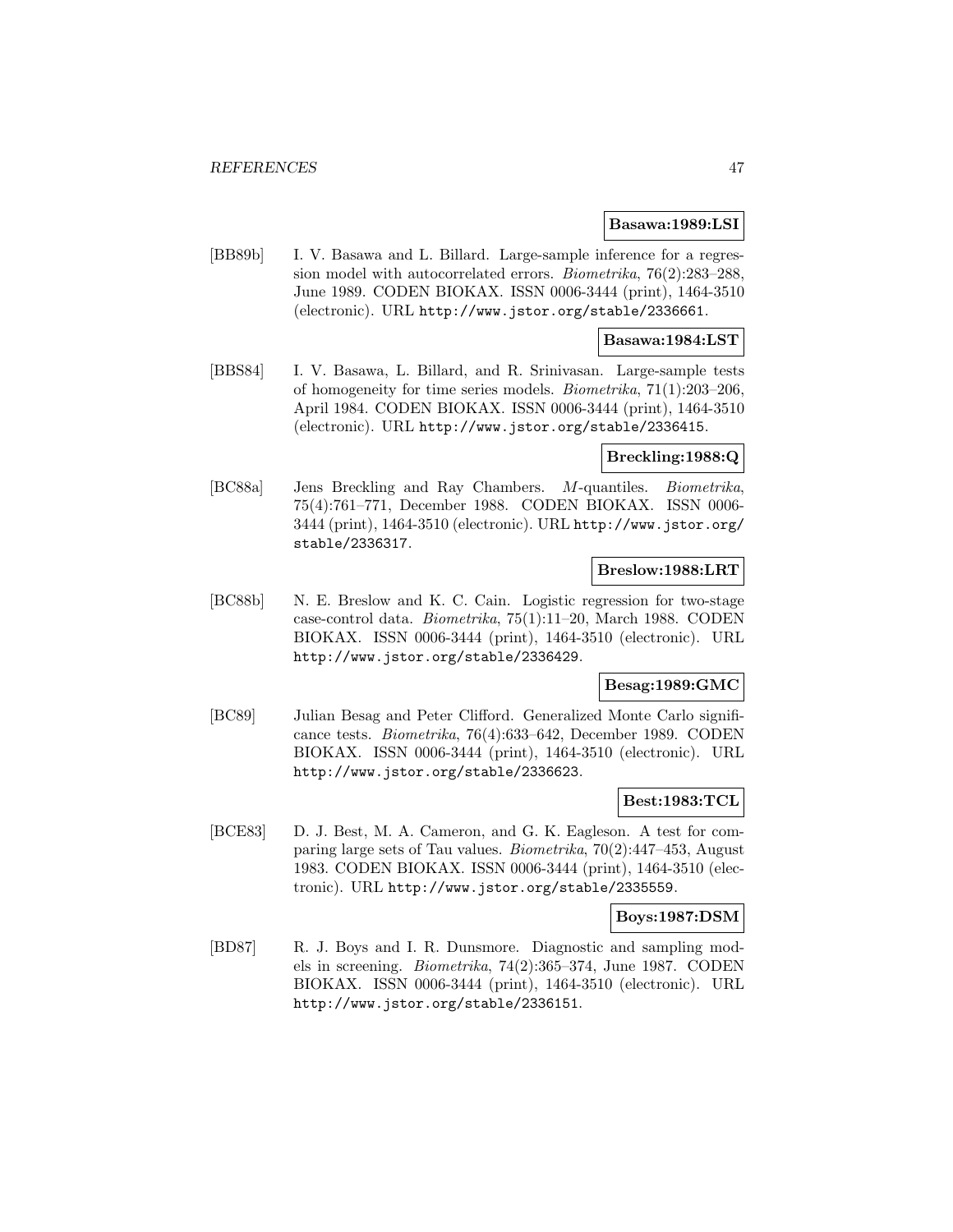## **Bagai:1989:DFT**

[BDK89] Isha Bagai, Jayant V. Deshpande, and Subhash C. Kochar. Distribution free tests for stochastic ordering in the competing risks model. Biometrika, 76(4):775–781, December 1989. CODEN BIOKAX. ISSN 0006-3444 (print), 1464-3510 (electronic). URL http://www.jstor.org/stable/2336637.

## **Buckley:1986:ALS**

[BE86] M. J. Buckley and G. K. Eagleson. Assessing large sets of rank correlations. Biometrika, 73(1):151–157, April 1986. CODEN BIOKAX. ISSN 0006-3444 (print), 1464-3510 (electronic). URL http://www.jstor.org/stable/2336280.

# **Buckley:1989:GME**

[BE89] M. J. Buckley and G. K. Eagleson. A graphical method for estimating the residual variance in nonparametric regression. Biometrika, 76(2):203–210, June 1989. CODEN BIOKAX. ISSN 0006-3444 (print), 1464-3510 (electronic). URL http://www.jstor.org/ stable/2336652.

# **Becker:1981:IDW**

[Bec81] Niels Becker. The infectiousness of a disease within households. Biometrika, 68(1):133–141, April 1981. CODEN BIOKAX. ISSN 0006-3444 (print), 1464-3510 (electronic). URL http://www. jstor.org/stable/2335814.

#### **Bedrick:1983:ACS**

[Bed83] Edward J. Bedrick. Adjusted chi-squared tests for cross-classified tables of survey data. Biometrika, 70(3):591–595, December 1983. CODEN BIOKAX. ISSN 0006-3444 (print), 1464-3510 (electronic). URL http://www.jstor.org/stable/2336494.

#### **Bellhouse:1984:ORE**

[Bel84] D. R. Bellhouse. Optimal randomization for experiments in which autocorrelation is present. Biometrika, 71(1):155–160, April 1984. CODEN BIOKAX. ISSN 0006-3444 (print), 1464-3510 (electronic). URL http://www.jstor.org/stable/2336407.

#### **Bellhouse:1986:RAC**

[Bel86] D. R. Bellhouse. Randomization in the analysis of covariance. Biometrika, 73(1):207–211, April 1986. CODEN BIOKAX. ISSN 0006-3444 (print), 1464-3510 (electronic). URL http://www. jstor.org/stable/2336287.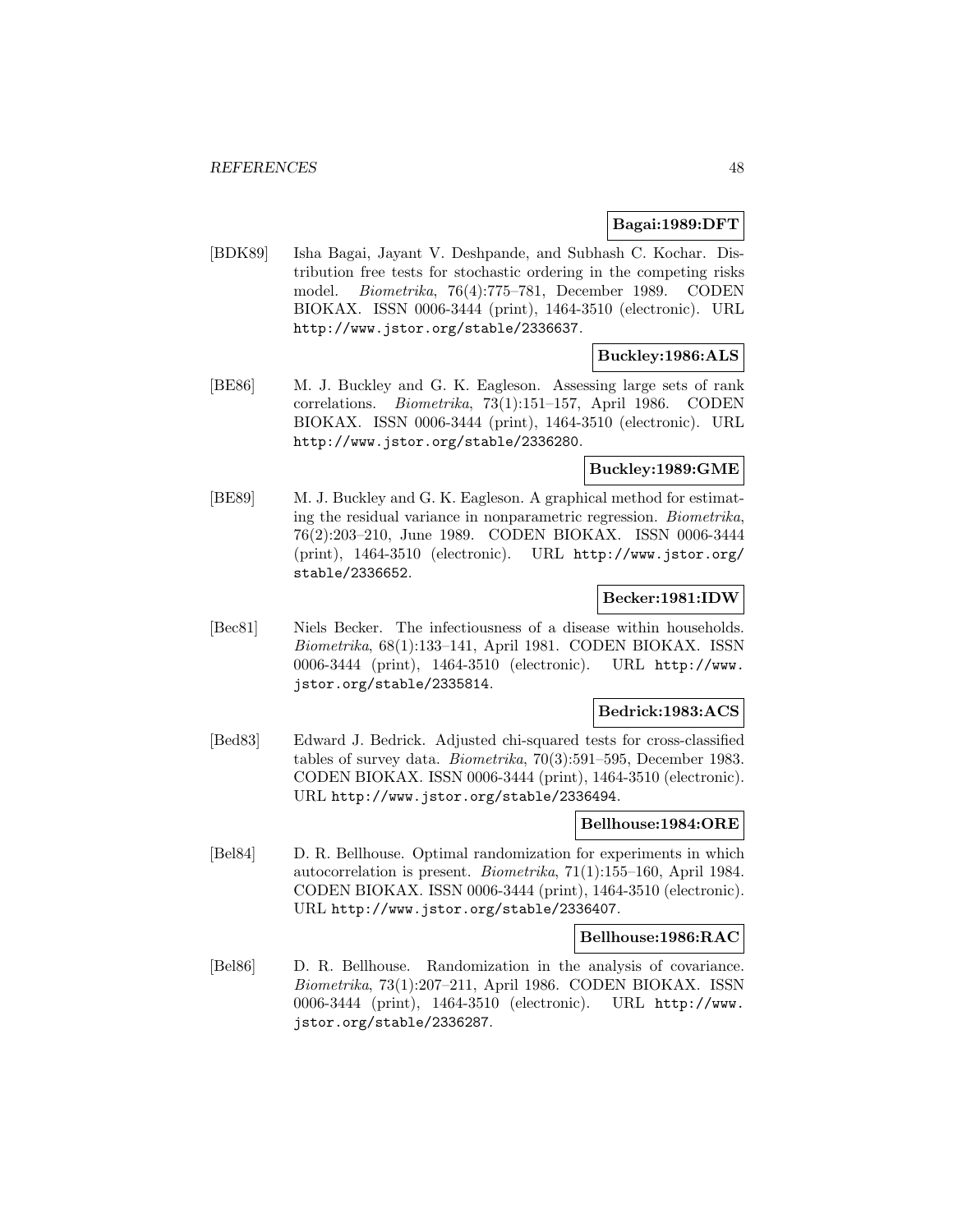#### **Berman:1981:IMG**

[Ber81] Mark Berman. Inhomogeneous and modulated gamma processes. Biometrika, 68(1):143–152, April 1981. CODEN BIOKAX. ISSN 0006-3444 (print), 1464-3510 (electronic). URL http://www. jstor.org/stable/2335815.

# **Beran:1987:PRL**

[Ber87] Rudolf Beran. Prepivoting to reduce level error of confidence sets. Biometrika, 74(3):457–468, September 1987. CODEN BIOKAX. ISSN 0006-3444 (print), 1464-3510 (electronic). URL http://www. jstor.org/stable/2336685.

### **Berman:1988:TJG**

[Ber88] Mark Berman. A theorem of Jacobi and its generalization. Biometrika, 75(4):779–783, December 1988. CODEN BIOKAX. ISSN 0006-3444 (print), 1464-3510 (electronic). URL http://www. jstor.org/stable/2336319.

# **Beran:1989:TLD**

[Ber89] Jan Beran. A test of location for data with slowly decaying serial correlations. Biometrika, 76(2):261–269, June 1989. CODEN BIOKAX. ISSN 0006-3444 (print), 1464-3510 (electronic). URL http://www.jstor.org/stable/2336659.

### **Besag:1981:RTS**

[Bes81] Julian Besag. On resistant techniques and statistical analysis. Biometrika, 68(2):463–469, August 1981. CODEN BIOKAX. ISSN 0006-3444 (print), 1464-3510 (electronic). URL http://www. jstor.org/stable/2335594.

# **Buckley:1988:ERV**

[BES88] M. J. Buckley, G. K. Eagleson, and B. W. Silverman. The estimation of residual variance in nonparametric regression. Biometrika, 75(2):189–199, June 1988. CODEN BIOKAX. ISSN 0006-3444 (print), 1464-3510 (electronic). URL http://www.jstor.org/ stable/2336166.

### **Besag:1989:CFC**

[Bes89] Julian Besag. A Candidate's formula: A curious result in Bayesian prediction. Biometrika, 76(1):183, March 1989. CODEN BIOKAX. ISSN 0006-3444 (print), 1464-3510 (electronic). URL http://www. jstor.org/stable/2336383.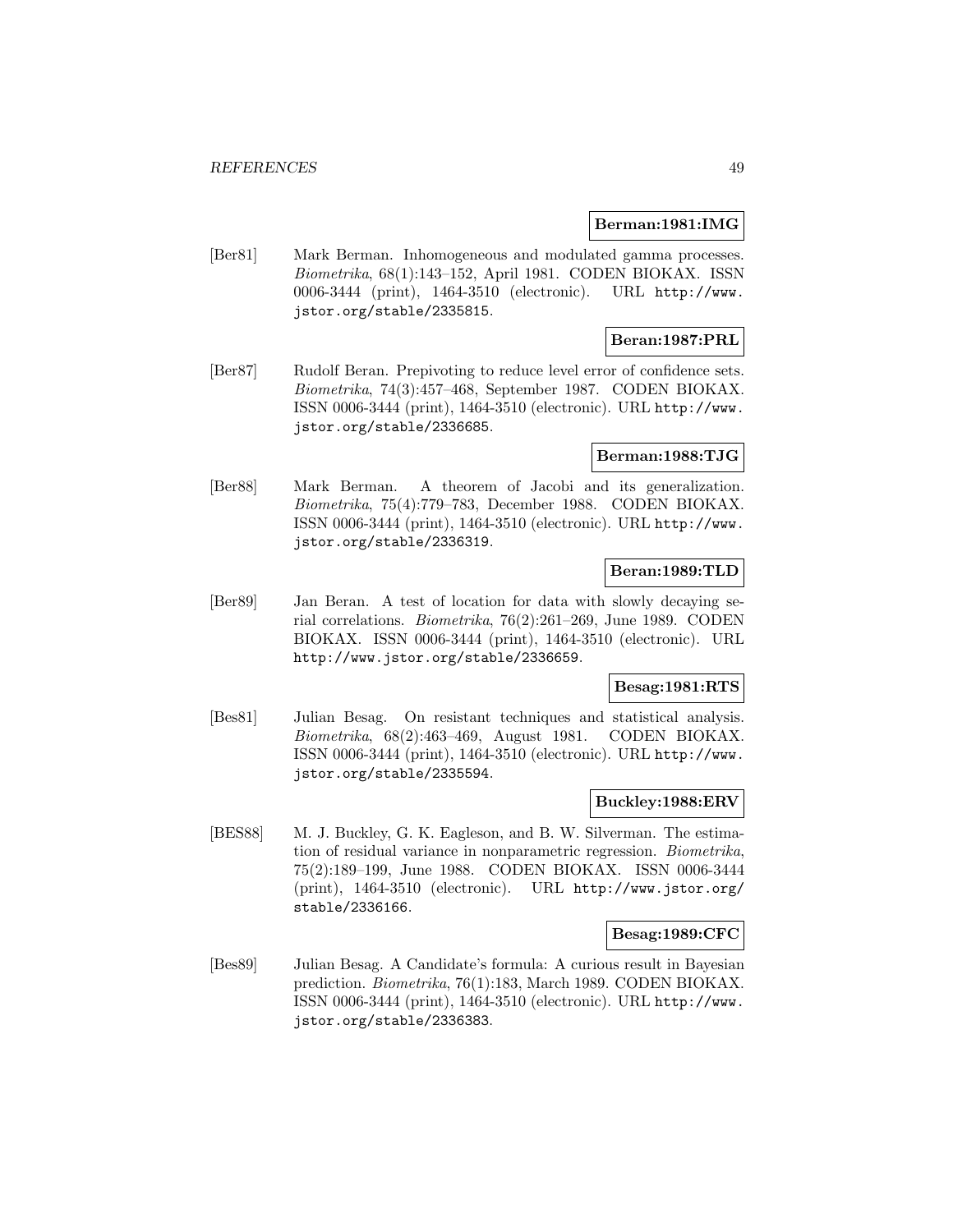#### **Boente:1988:ABG**

[BF88] Graciela Boente and Ricardo Fraiman. On the asymptotic behaviour of general maximum likelihood estimates for the nonregular case under nonstandard conditions. Biometrika, 75(1):45–56, March 1988. CODEN BIOKAX. ISSN 0006-3444 (print), 1464-3510 (electronic). URL http://www.jstor.org/stable/2336433.

# **Buzas:1989:CUW**

[BFR89] Thomas E. Buzas, Claes Fornell, and Byong-Duk Rhee. Conditions under which canonical correlation and redundancy maximization produce identical results. Biometrika, 76(3):618–621, September 1989. CODEN BIOKAX. ISSN 0006-3444 (print), 1464-3510 (electronic). URL http://www.jstor.org/stable/2336129.

# **Begg:1984:CPL**

[BG84] Colin B. Begg and Robert Gray. Calculation of polychotomous logistic regression parameters using individualized regressions. Biometrika, 71(1):11–18, April 1984. CODEN BIOKAX. ISSN 0006-3444 (print), 1464-3510 (electronic). URL http://www. jstor.org/stable/2336391.

# **Begg:1987:MCC**

[BG87] Colin B. Begg and Robert J. Gray. Methodology for case-control studies with prevalent cases. Biometrika, 74(1):191–195, March 1987. CODEN BIOKAX. ISSN 0006-3444 (print), 1464-3510 (electronic). URL http://www.jstor.org/stable/2336034.

### **Bhattacharya:1982:TMW**

[BGW82] P. K. Bhattacharya, J. L. Gastwirth, and A. L. Wright. Two modified Wilcoxon tests for symmetry about an unknown location parameter. Biometrika, 69(2):377–382, August 1982. CODEN BIOKAX. ISSN 0006-3444 (print), 1464-3510 (electronic). URL http://www.jstor.org/stable/2335411.

### **Becker:1983:IDC**

[BH83] Niels Becker and John Llewelyn Hopper. The infectiousness of a disease in a community of households. *Biometrika*, 70(1):29–39, April 1983. CODEN BIOKAX. ISSN 0006-3444 (print), 1464-3510 (electronic). URL http://www.jstor.org/stable/2335941.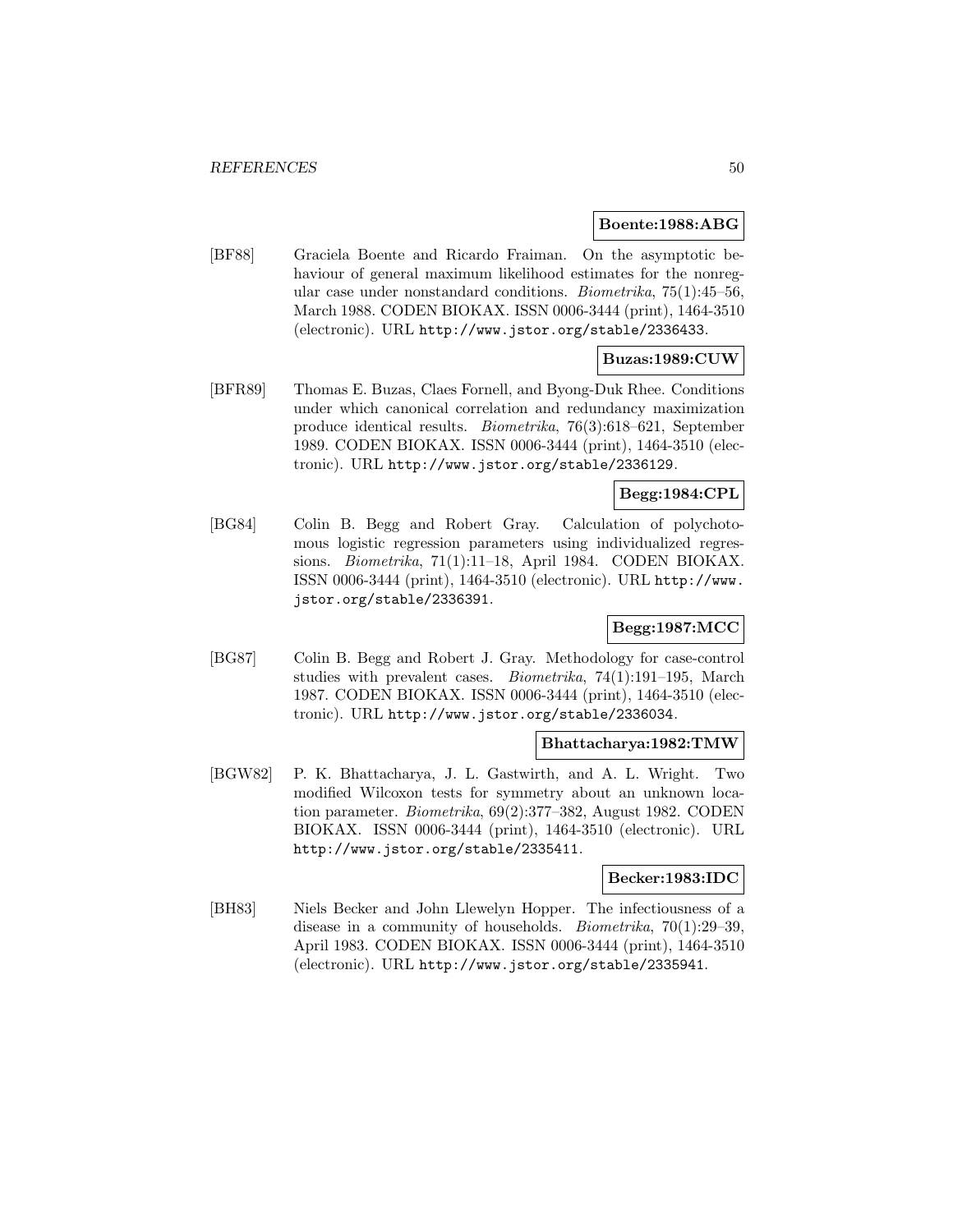#### **Bhansali:1980:AWE**

[Bha80] R. J. Bhansali. Autoregressive and window estimates of the inverse correlation function. Biometrika, 67(3):551–566, December 1980. CODEN BIOKAX. ISSN 0006-3444 (print), 1464-3510 (electronic). URL http://www.jstor.org/stable/2335123.

### **Bhargava:1989:MOU**

[Bha89] Alok Bhargava. Missing observations and the use of the Durbin– Watson statistic. Biometrika, 76(4):828–831, December 1989. CO-DEN BIOKAX. ISSN 0006-3444 (print), 1464-3510 (electronic). URL http://www.jstor.org/stable/2336649.

**Bhoj:1984:TEV**

[Bho84] Dinesh S. Bhoj. On testing equality of variances of correlated variates with incomplete data. Biometrika, 71(3):639–641, December 1984. CODEN BIOKAX. ISSN 0006-3444 (print), 1464-3510 (electronic). URL http://www.jstor.org/stable/2336579.

#### **Basawa:1985:RTT**

[BHS85] I. V. Basawa, R. M. Huggins, and R. G. Staudte. Robust tests for time series with an application to first-order autoregressive processes. Biometrika, 72(3):559–571, December 1985. CODEN BIOKAX. ISSN 0006-3444 (print), 1464-3510 (electronic). URL http://www.jstor.org/stable/2336728.

#### **Bowman:1984:CVN**

[BHT84] Adrian W. Bowman, Peter Hall, and D. M. Titterington. Crossvalidation in nonparametric estimation of probabilities and probability densities. Biometrika, 71(2):341–351, August 1984. CODEN BIOKAX. ISSN 0006-3444 (print), 1464-3510 (electronic). URL http://www.jstor.org/stable/2336251.

# **Binder:1981:ABC**

[Bin81] David A. Binder. Approximations to Bayesian clustering rules. Biometrika, 68(1):275–285, April 1981. CODEN BIOKAX. ISSN 0006-3444 (print), 1464-3510 (electronic). URL http://www. jstor.org/stable/2335828.

# **Brien:1988:ACM**

[BJV88] C. J. Brien, A. T. James, and W. N. Venables. An analysis of correlation matrices: Variables cross-classified by two factors. Biometrika, 75(3):469–476, September 1988. CODEN BIOKAX.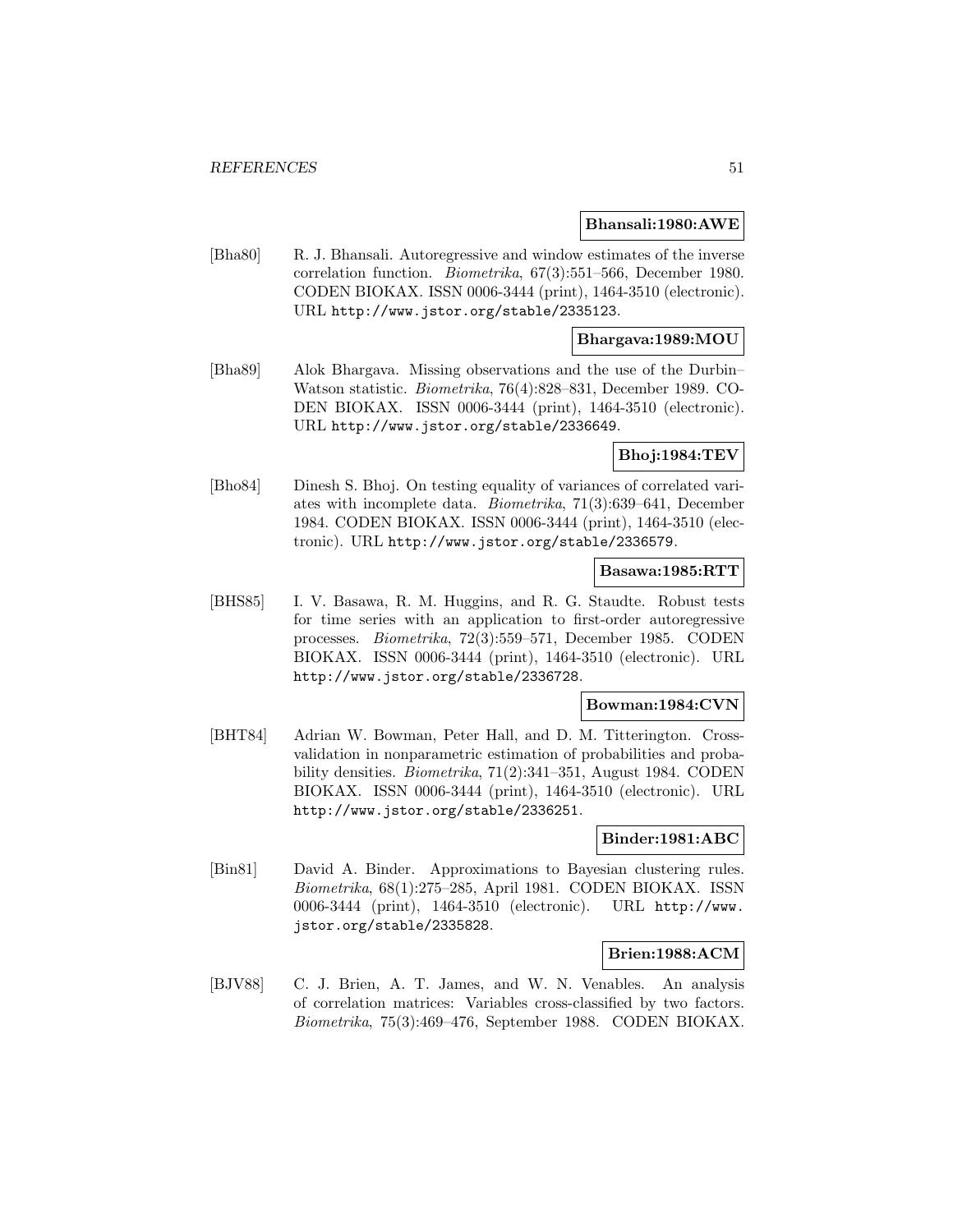ISSN 0006-3444 (print), 1464-3510 (electronic). URL http://www. jstor.org/stable/2336596.

# **Boyer:1983:VAT**

[BK83] John E. Boyer and Joanna O. Kolson. Variances for adaptive trimmed means. Biometrika, 70(1):97–102, April 1983. CODEN BIOKAX. ISSN 0006-3444 (print), 1464-3510 (electronic). URL http://www.jstor.org/stable/2335946.

### **Bendre:1987:MET**

[BK87a] S. M. Bendre and B. K. Kale. Masking effect on tests for outliers in normal samples. Biometrika, 74(4):891–896, December 1987. CODEN BIOKAX. ISSN 0006-3444 (print), 1464-3510 (electronic). URL http://www.jstor.org/stable/2336486.

### **Boender:1987:MBA**

[BK87b] C. G. E. Boender and A. H. G. Rinnooy Kan. A multinomial Bayesian approach to the estimation of population and vocabulary size. Biometrika, 74(4):849–856, December 1987. CODEN BIOKAX. ISSN 0006-3444 (print), 1464-3510 (electronic). URL http://www.jstor.org/stable/2336479.

### **Burnett:1989:ERS**

[BKB89] R. Burnett, D. Krewski, and S. Bleuer. Efficiency robust score tests for rodent tumourigenicity experiments. Biometrika, 76(2):317–324, June 1989. CODEN BIOKAX. ISSN 0006-3444 (print), 1464-3510 (electronic). URL http://www.jstor.org/stable/2336665.

### **Blaesild:1981:TDH**

[Blæ81] P. Blæsild. The two-dimensional hyperbolic distribution and related distributions, with an application to Johannsen's bean data. Biometrika, 68(1):251–263, April 1981. CODEN BIOKAX. ISSN 0006-3444 (print), 1464-3510 (electronic). URL http://www. jstor.org/stable/2335826.

### **Bar-Lev:1988:CCV**

[BLE88] Shaul K. Bar-Lev and Peter Enis. On the classical choice of variance stabilizing transformations and an application for a Poisson variate. Biometrika, 75(4):803–804, December 1988. CODEN BIOKAX. ISSN 0006-3444 (print), 1464-3510 (electronic). URL http://www. jstor.org/stable/2336326.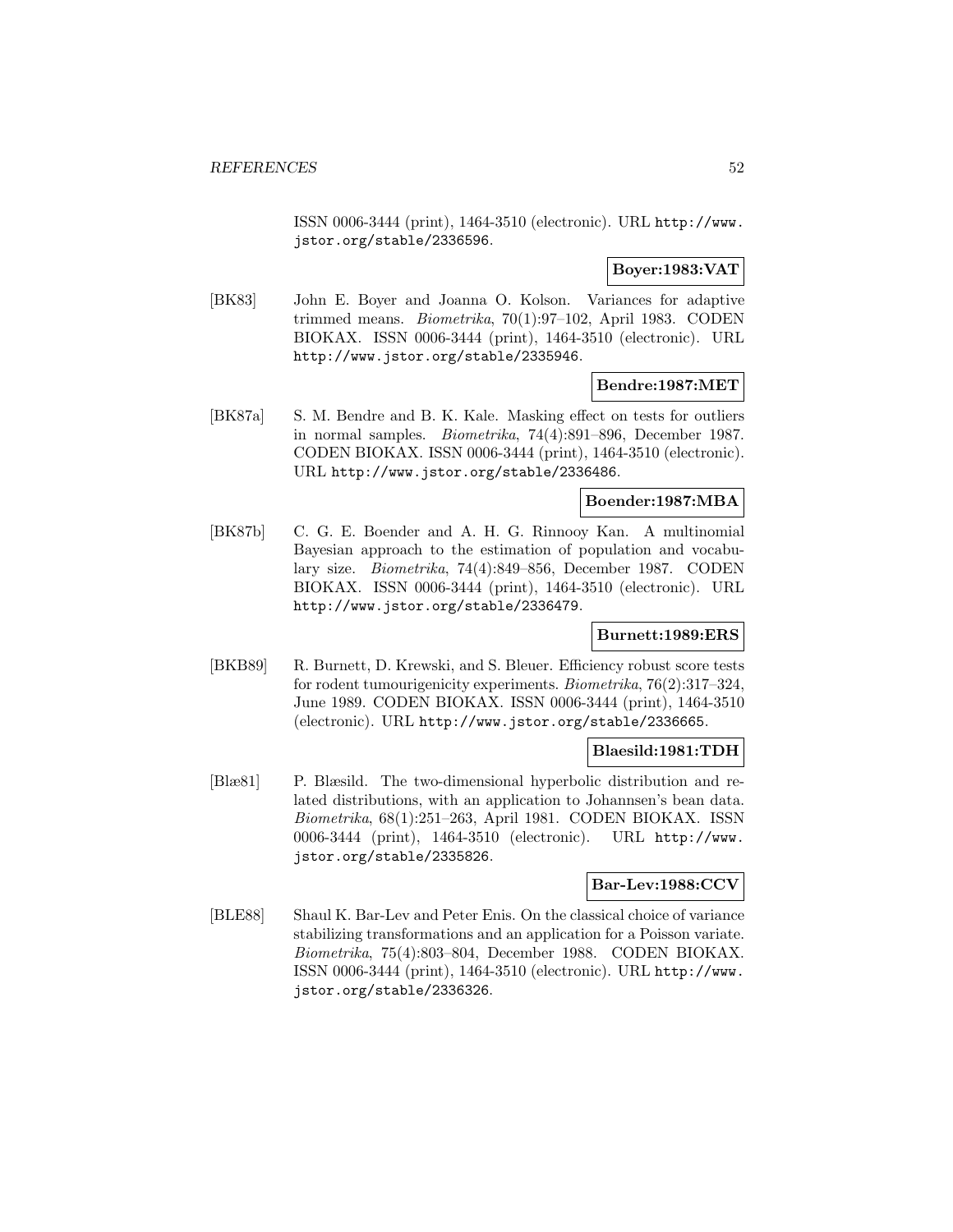#### **Benedetti:1982:ESS**

[BLS<sup>+</sup>82] Jacqueline K. Benedetti, Ping Yu Liu, Harland N. Sather, Jack Seinfeld, and Michael A. Epton. Effective sample size for tests of censored survival data. Biometrika, 69(2):343–349, August 1982. CODEN BIOKAX. ISSN 0006-3444 (print), 1464-3510 (electronic). URL http://www.jstor.org/stable/2335408.

# **Babich:1980:RPF**

[BM80] G. Babich and D. B. Madan. The relevance of a probabilistic form of invertibility. Biometrika, 67(3):704–705, December 1980. CODEN BIOKAX. ISSN 0006-3444 (print), 1464-3510 (electronic). URL http://www.jstor.org/stable/2335146.

#### **Boos:1986:BMU**

[BM86] Dennis D. Boos and John F. Monahan. Bootstrap methods using prior information. Biometrika, 73(1):77–83, April 1986. CODEN BIOKAX. ISSN 0006-3444 (print), 1464-3510 (electronic). URL http://www.jstor.org/stable/2336273.

#### **Bardsley:1986:TMD**

[BMW86] W. G. Bardsley, P. B. McGinlay, and A. J. Wright. The F test for model discrimination with exponential functions. Biometrika, 73(2):501–508, August 1986. CODEN BIOKAX. ISSN 0006- 3444 (print), 1464-3510 (electronic). URL http://www.jstor.org/ stable/2336228.

### **Barndorff-Nielsen:1980:CR**

[BN80] O. Barndorff-Nielsen. Conditionality resolutions. Biometrika, 67 (2):293–310, August 1980. CODEN BIOKAX. ISSN 0006-3444 (print), 1464-3510 (electronic). URL http://www.jstor.org/ stable/2335474.

#### **Barndorff-Nielsen:1983:FDM**

[BN83] O. Barndorff-Nielsen. On a formula for the distribution of the maximum likelihood estimator. Biometrika, 70(2):343–365, August 1983. CODEN BIOKAX. ISSN 0006-3444 (print), 1464-3510 (electronic). URL http://www.jstor.org/stable/2335549.

#### **Barndorff-Nielsen:1986:IFP**

[BN86] O. E. Barndorff-Nielsen. Inference on full or partial parameters based on the standardized signed log likelihood ratio. Biometrika,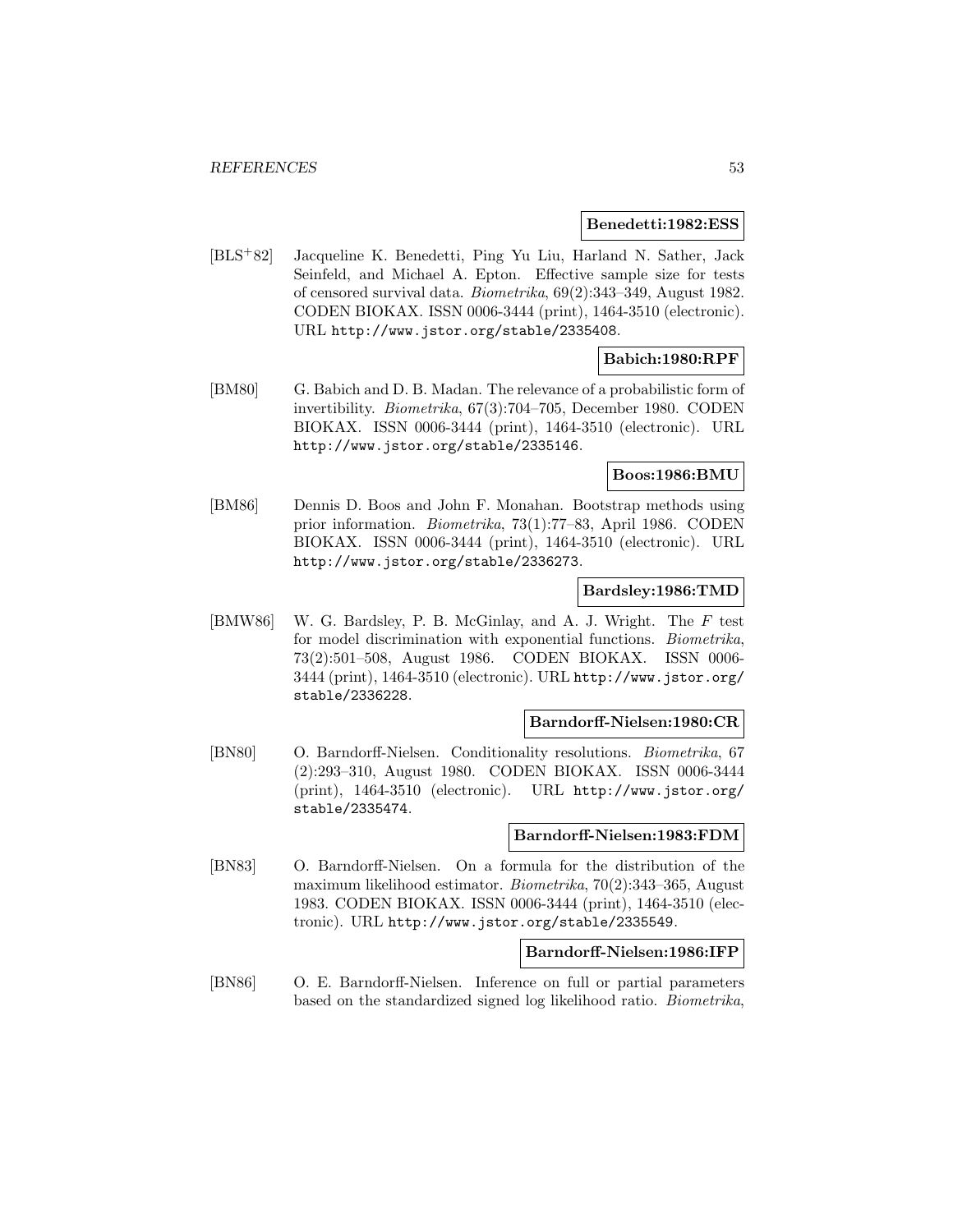73(2):307–322, August 1986. CODEN BIOKAX. ISSN 0006- 3444 (print), 1464-3510 (electronic). URL http://www.jstor.org/ stable/2336207.

### **Barndorff-Nielsen:1988:LEA**

[BNH88] O. E. Barndorff-Nielsen and Peter Hall. On the level-error after Bartlett adjustment of the likelihood ratio statistic. Biometrika, 75(2):374–378, June 1988. CODEN BIOKAX. ISSN 0006-3444 (print), 1464-3510 (electronic). URL http://www.jstor.org/ stable/2336188.

### **Barndorff-Nielsen:1989:NSE**

[BNJL89] O. E. Barndorff-Nielsen, I. R. James, and G. M. Leigh. A note on a semiparametric estimator of mortality. Biometrika, 76(4):803–805, December 1989. CODEN BIOKAX. ISSN 0006-3444 (print), 1464- 3510 (electronic). URL http://www.jstor.org/stable/2336642.

#### **Burnham:1978:ESC**

[BO78] K. P. Burnham and W. S. Overton. Estimation of the size of a closed population when capture probabilities vary among animals. Biometrika, 65(3):625–633, December 1978. CODEN BIOKAX. ISSN 0006-3444 (print), 1464-3510 (electronic). URL http://www. jstor.org/stable/2335915. See correction [Ano81a].

# **Bohning:1989:LIM**

[Böh89] Dankmar Böhning. Likelihood inference for mixtures: Geometrical and other constructions of monotone step-length algorithms. Biometrika, 76(2):375–383, June 1989. CODEN BIOKAX. ISSN 0006-3444 (print), 1464-3510 (electronic). URL http://www. jstor.org/stable/2336672.

### **Bolstad:1988:MDL**

[Bol88] William M. Bolstad. The multiprocess dynamic linear model with biased perturbations: A real time model for growth hormone level. Biometrika, 75(4):685–692, December 1988. CODEN BIOKAX. ISSN 0006-3444 (print), 1464-3510 (electronic). URL http://www. jstor.org/stable/2336309.

#### **Bowman:1980:NCK**

[Bow80] Adrian W. Bowman. A note on consistency of the kernel method for the analysis of categorical data. Biometrika, 67(3):682–684, December 1980. CODEN BIOKAX. ISSN 0006-3444 (print), 1464- 3510 (electronic). URL http://www.jstor.org/stable/2335140.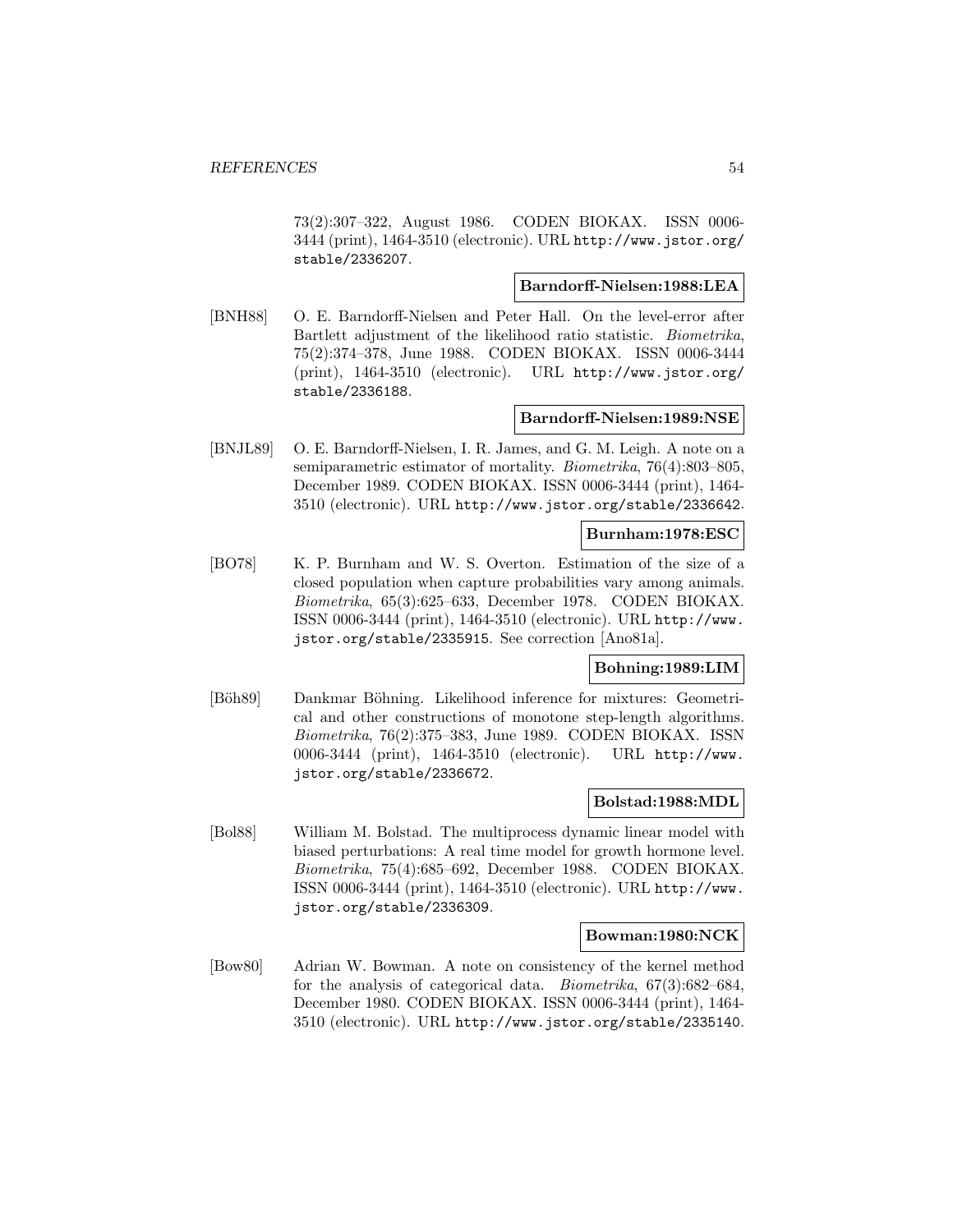#### **Bowman:1984:AMC**

[Bow84] Adrian W. Bowman. An alternative method of cross-validation for the smoothing of density estimates. Biometrika, 71(2):353–360, August 1984. CODEN BIOKAX. ISSN 0006-3444 (print), 1464- 3510 (electronic). URL http://www.jstor.org/stable/2336252.

### **Barlow:1988:RRR**

[BP88a] William E. Barlow and Ross L. Prentice. Residuals for relative risk regression. Biometrika, 75(1):65–74, March 1988. CODEN BIOKAX. ISSN 0006-3444 (print), 1464-3510 (electronic). URL http://www.jstor.org/stable/2336435.

#### **Barnwal:1988:AOW**

[BP88b] R. K. Barnwal and S. R. Paul. Analysis of one-way layout of count data with negative binomial variation. Biometrika, 75(2):215–222, June 1988. CODEN BIOKAX. ISSN 0006-3444 (print), 1464-3510 (electronic). URL http://www.jstor.org/stable/2336169.

#### **Bellhouse:1975:SSP**

[BR75] D. R. Bellhouse and J. N. K. Rao. Systematic sampling in the presence of a trend. Biometrika, 62(3):694–697, December 1975. CO-DEN BIOKAX. ISSN 0006-3444 (print), 1464-3510 (electronic). URL http://www.jstor.org/stable/2335534. See correction [BR81].

#### **Bellhouse:1981:ACS**

[BR81] D. R. Bellhouse and J. N. K. Rao. Amendments and corrections: "Systematic sampling in the presence of a trend" [Biometrika **62** (1975), no. 3, 694–697; MR **52** #15763]. Biometrika, 68(2):576, August 1981. CODEN BIOKAX. ISSN 0006-3444 (print), 1464- 3510 (electronic). URL http://www.jstor.org/stable/2335609. See [BR75].

#### **Breslow:1981:ORE**

[Bre81] Norman Breslow. Odds ratio estimators when the data are sparse. Biometrika, 68(1):73–84, April 1981. CODEN BIOKAX. ISSN 0006-3444 (print), 1464-3510 (electronic). URL http://www. jstor.org/stable/2335807.

### **Breth:1982:NES**

[Bre82] M. Breth. Nonparametric estimation for a symmetric distribution. Biometrika, 69(3):625–634, December 1982. CODEN BIOKAX.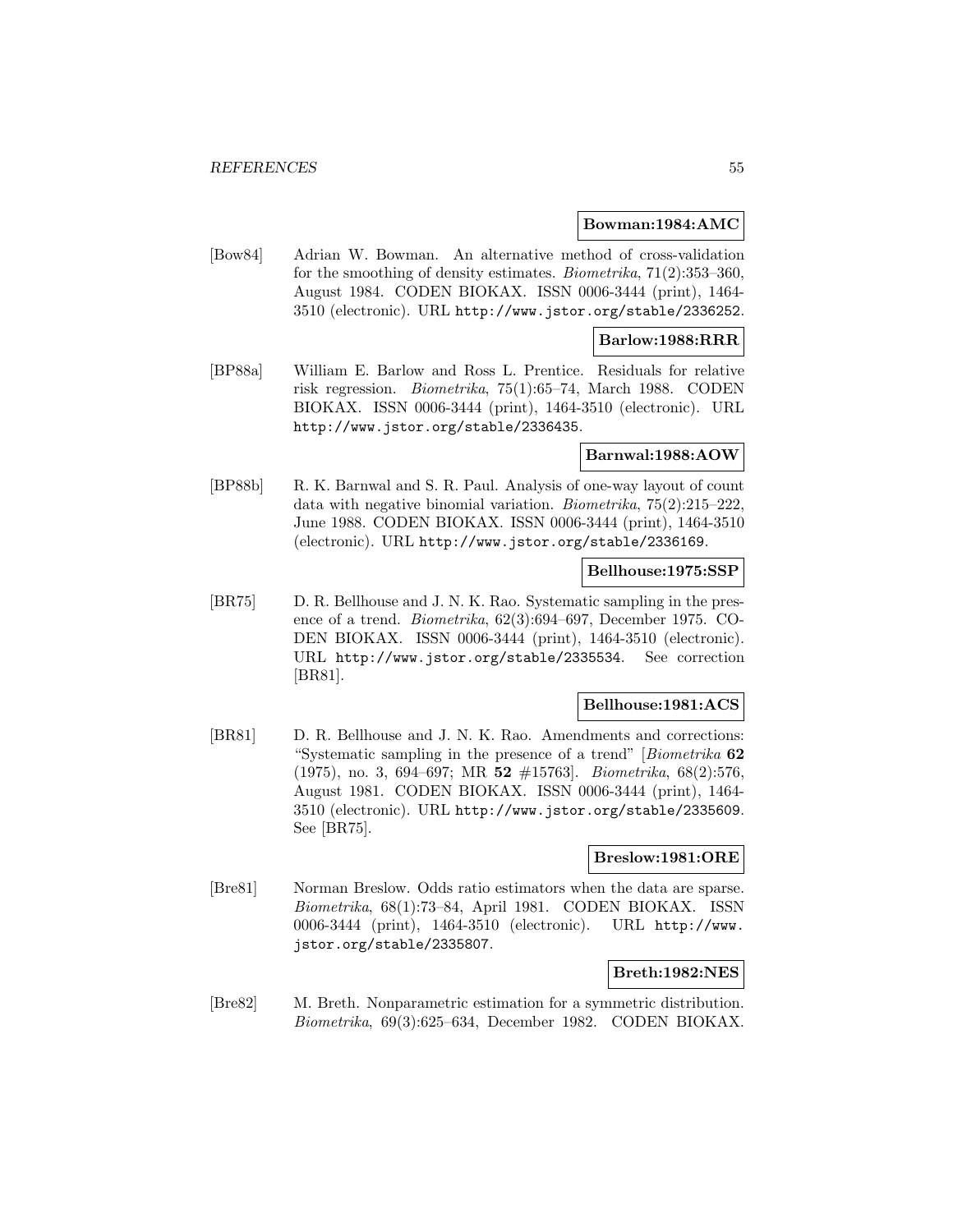ISSN 0006-3444 (print), 1464-3510 (electronic). URL http://www. jstor.org/stable/2335998.

# **Breth:1984:SDO**

[Bre84] M. Breth. System degeneration and other finite sample nonparametric estimation problems. Biometrika, 71(2):397–401, August 1984. CODEN BIOKAX. ISSN 0006-3444 (print), 1464-3510 (electronic). URL http://www.jstor.org/stable/2336258.

**Brier:1980:ACT**

[Bri80] Stephen S. Brier. Analysis of contingency tables under cluster sampling. Biometrika, 67(3):591–596, December 1980. CODEN BIOKAX. ISSN 0006-3444 (print), 1464-3510 (electronic). URL http://www.jstor.org/stable/2335128.

### **Brillinger:1989:CDM**

[Bri89] David R. Brillinger. Consistent detection of a monotonic trend superposed on a stationary time series. Biometrika, 76(1):23–30, March 1989. CODEN BIOKAX. ISSN 0006-3444 (print), 1464- 3510 (electronic). URL http://www.jstor.org/stable/2336365.

# **Brown:1981:SQA**

[Bro81] B. M. Brown. Symmetric quantile averages and related estimators. Biometrika, 68(1):235–242, April 1981. CODEN BIOKAX. ISSN 0006-3444 (print), 1464-3510 (electronic). URL http://www. jstor.org/stable/2335824.

## **Brooks:1982:LIT**

[Bro82a] R. J. Brooks. On the loss of information through censoring. Biometrika, 69(1):137–144, April 1982. CODEN BIOKAX. ISSN 0006-3444 (print), 1464-3510 (electronic). URL http://www. jstor.org/stable/2335861.

#### **Brown:1982:CMD**

[Bro82b] B. M. Brown. Cramér–von Mises distributions and permutation tests. Biometrika, 69(3):619–624, December 1982. CODEN BIOKAX. ISSN 0006-3444 (print), 1464-3510 (electronic). URL http://www.jstor.org/stable/2335997.

### **Brown:1984:CVL**

[Bro84] Mark Brown. On the choice of variance for the log rank test. Biometrika, 71(1):65–74, April 1984. CODEN BIOKAX. ISSN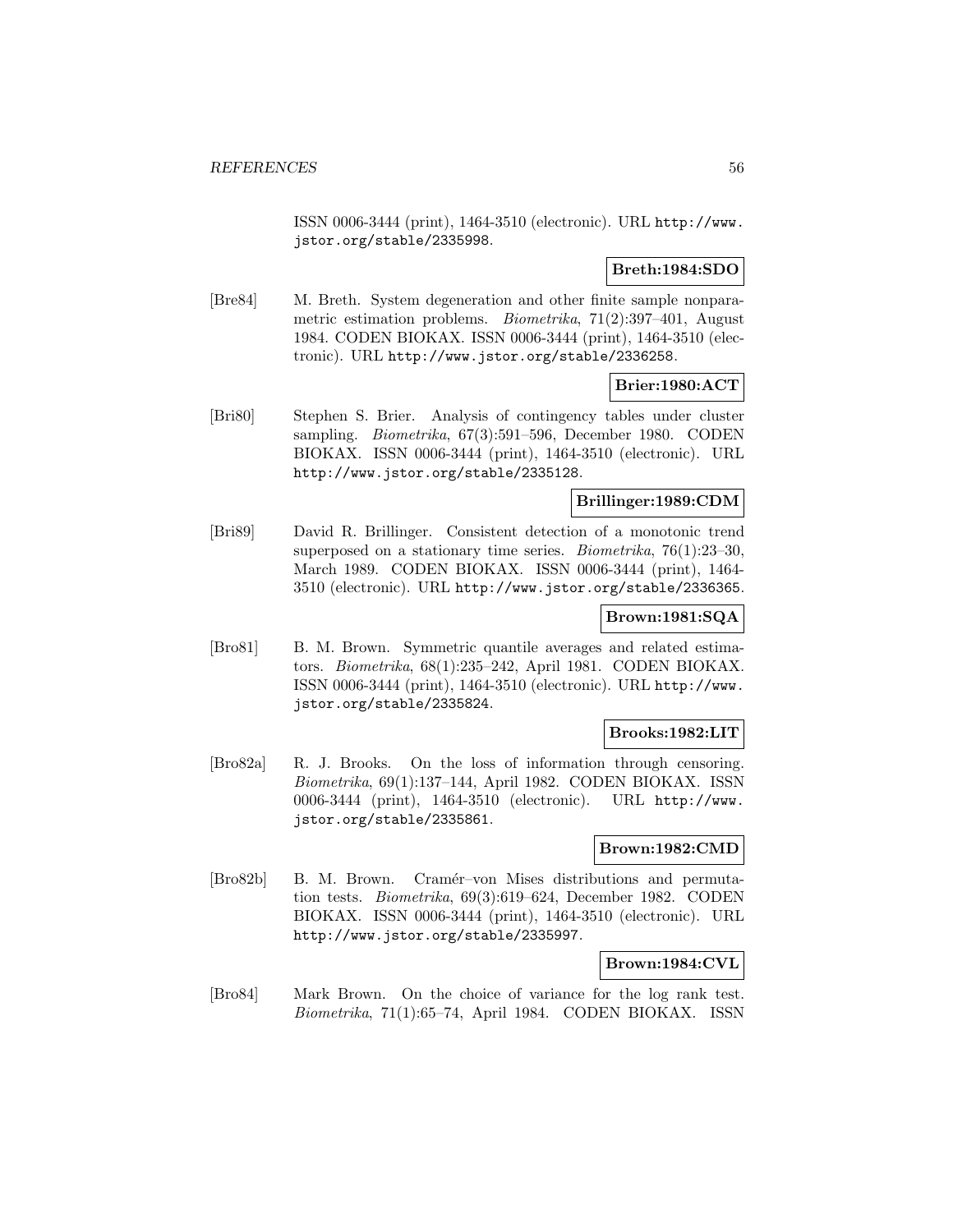0006-3444 (print), 1464-3510 (electronic). URL http://www. jstor.org/stable/2336398.

#### **Brooks:1987:OAB**

[Bro87a] R. J. Brooks. Optimal allocation for Bayesian inference about an odds ratio. Biometrika, 74(1):196–199, March 1987. CODEN BIOKAX. ISSN 0006-3444 (print), 1464-3510 (electronic). URL http://www.jstor.org/stable/2336035.

### **Browne:1987:RSI**

[Bro87b] M. W. Browne. Robustness of statistical inference in factor analysis and related models. Biometrika, 74(2):375–384, June 1987. CO-DEN BIOKAX. ISSN 0006-3444 (print), 1464-3510 (electronic). URL http://www.jstor.org/stable/2336152. See correction [Bro88].

## **Browne:1988:ACR**

[Bro88] M. W. Browne. Amendments and corrections: "Robustness of statistical inference in factor analysis and related models" [Biometrika **74** (1987), no. 2, 375–384; MR0903138 (88h:62095)]. Biometrika, 75(2):395, June 1988. CODEN BIOKAX. ISSN 0006-3444 (print), 1464-3510 (electronic). URL http://www.jstor.org/stable/ 2336193. See [Bro87b].

# **Bethlehem:1984:SOI**

[BS84] Jelke G. Bethlehem and Maarten H. Schuerhoff. Second-order inclusion probabilities in sequential sampling without replacement with unequal probabilities. Biometrika, 71(3):642–644, December 1984. CODEN BIOKAX. ISSN 0006-3444 (print), 1464-3510 (electronic). URL http://www.jstor.org/stable/2336580.

#### **Brown:1989:PDU**

[BS89] Philip J. Brown and Rolf Sundberg. Prediction diagnostics and updating in multivariate calibration. Biometrika, 76(2):349–361, June 1989. CODEN BIOKAX. ISSN 0006-3444 (print), 1464-3510 (electronic). URL http://www.jstor.org/stable/2336669.

### **Bartlett:1981:ESP**

[BT81] M. S. Bartlett and L. H. C. Tippett. Egon Sharpe Pearson, 1895– 1980. Biometrika, 68(1):1–11 (1 plate), April 1981. CODEN BIOKAX. ISSN 0006-3444 (print), 1464-3510 (electronic). URL http://www.jstor.org/stable/2335800.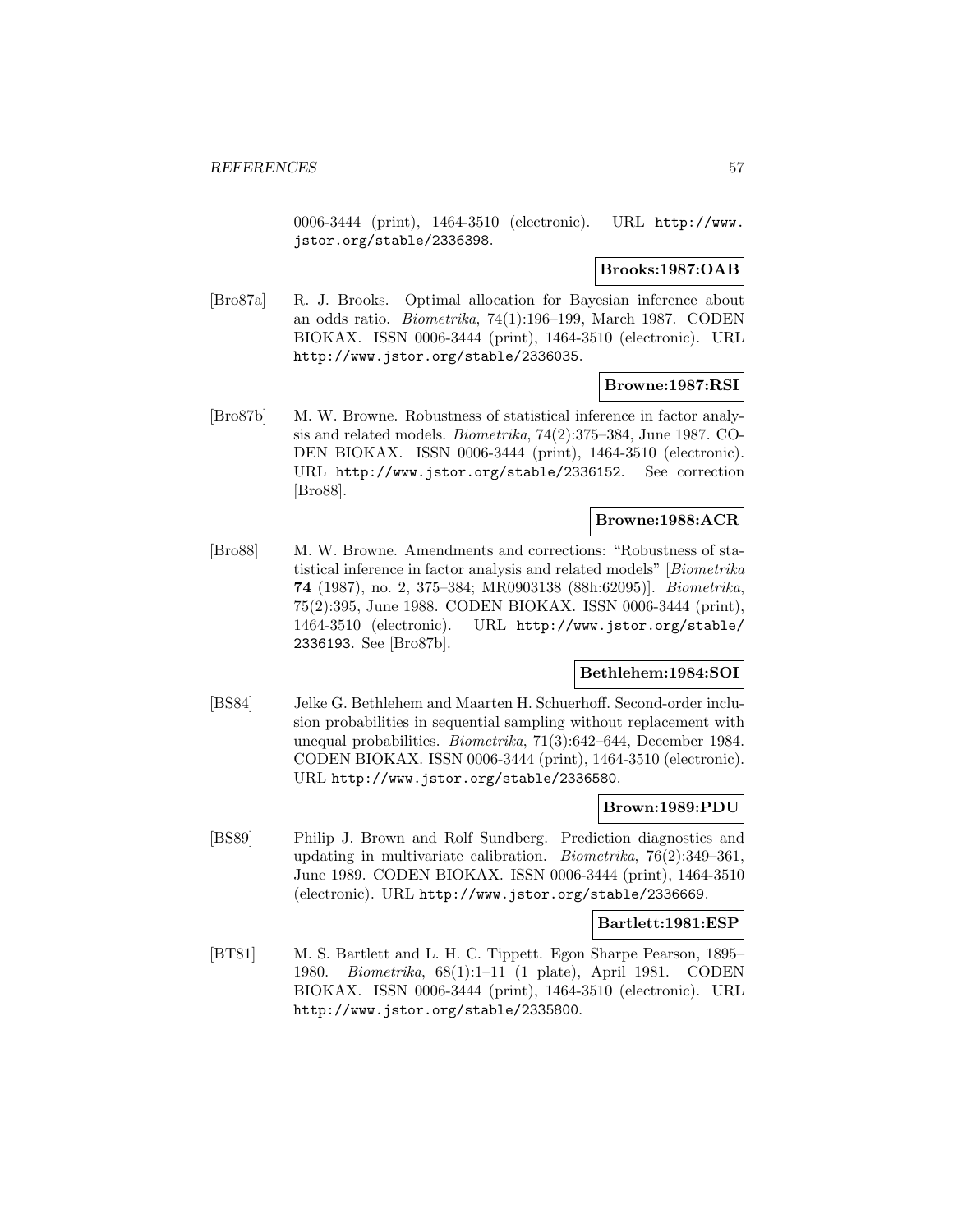#### **Bergman:1983:ESD**

[BT83] Sten W. Bergman and Bruce W. Turnbull. Efficient sequential designs for destructive life testing with application to animal serial sacrifice experiments. Biometrika, 70(2):305–314, August 1983. CODEN BIOKAX. ISSN 0006-3444 (print), 1464-3510 (electronic). URL http://www.jstor.org/stable/2335545.

# **Burridge:1982:SUP**

[Bur82] J. Burridge. Some unimodality properties of likelihoods derived from grouped data. Biometrika, 69(1):145–151, April 1982. CO-DEN BIOKAX. ISSN 0006-3444 (print), 1464-3510 (electronic). URL http://www.jstor.org/stable/2335862.

### **Burke:1988:EBD**

[Bur88] Murray D. Burke. Estimation of a bivariate distribution function under random censorship. Biometrika, 75(2):379–382, June 1988. CODEN BIOKAX. ISSN 0006-3444 (print), 1464-3510 (electronic). URL http://www.jstor.org/stable/2336189.

#### **Burman:1989:CSO**

[Bur89] Prabir Burman. A comparative study of ordinary cross-validation, v-fold cross-validation and the repeated learning-testing methods. Biometrika, 76(3):503–514, September 1989. CODEN BIOKAX. ISSN 0006-3444 (print), 1464-3510 (electronic). URL http://www. jstor.org/stable/2336116.

### **Butler:1989:APP**

[But89] Ronald W. Butler. Approximate predictive pivots and densities. Biometrika, 76(3):489–501, September 1989. CODEN BIOKAX. ISSN 0006-3444 (print), 1464-3510 (electronic). URL http://www. jstor.org/stable/2336115.

### **Brien:1984:ACM**

[BVJM84] C. J. Brien, W. N. Venables, A. T. James, and O. Mayo. An analysis of correlation matrices: Equal correlations. Biometrika, 71(3):545–554, December 1984. CODEN BIOKAX. ISSN 0006- 3444 (print), 1464-3510 (electronic). URL http://www.jstor.org/ stable/2336563.

### **Barlow:1981:PAB**

[BW81] Richard E. Barlow and Alexander S. Wu. Preposterior analysis of Bayes estimators of mean life. Biometrika, 68(2):403–410, Au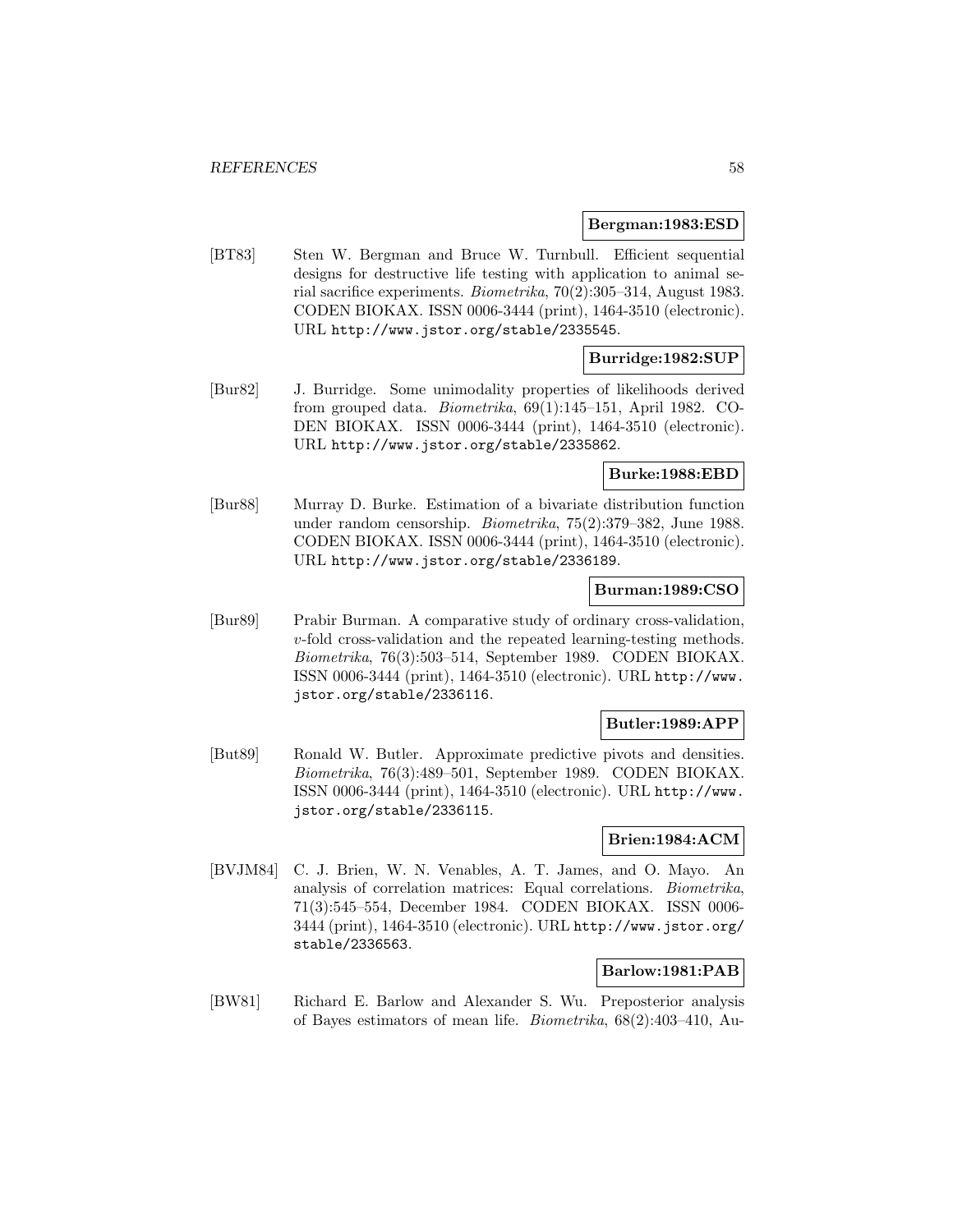gust 1981. CODEN BIOKAX. ISSN 0006-3444 (print), 1464-3510 (electronic). URL http://www.jstor.org/stable/2335585.

#### **Balitskaya:1988:RDE**

[BZ88] E. O. Balitskaya and L. A. Zolotuhina. On the representation of a density by an Edgeworth series. Biometrika, 75(1):185–187, March 1988. CODEN BIOKAX. ISSN 0006-3444 (print), 1464-3510 (electronic). URL http://www.jstor.org/stable/2336456.

### **Chaudhuri:1983:EMS**

[CA83] Arijit Chaudhuri and Arun Kumar Adhikary. On the efficiency of Midzuno and Sen's strategy relative to several ratio-type estimators under a particular model. Biometrika, 70(3):689–693, December 1983. CODEN BIOKAX. ISSN 0006-3444 (print), 1464-3510 (electronic). URL http://www.jstor.org/stable/2336506.

# **Campbell:1981:NBE**

[Cam81] Gregory Campbell. Nonparametric bivariate estimation with randomly censored data. Biometrika, 68(2):417–422, August 1981. CO-DEN BIOKAX. ISSN 0006-3444 (print), 1464-3510 (electronic). URL http://www.jstor.org/stable/2335587.

#### **Castledine:1981:BAM**

[Cas81] B. J. Castledine. A Bayesian analysis of multiple-recapture sampling for a closed population. Biometrika, 68(1):197–210, April 1981. CODEN BIOKAX. ISSN 0006-3444 (print), 1464-3510 (electronic). URL http://www.jstor.org/stable/2335820.

### **Chaloner:1988:BAO**

[CB88] Kathryn Chaloner and Rollin Brant. A Bayesian approach to outlier detection and residual analysis. Biometrika, 75(4):651–659, December 1988. CODEN BIOKAX. ISSN 0006-3444 (print), 1464-3510 (electronic). URL http://www.jstor.org/stable/2336306.

#### **Carroll:1988:ATW**

[CC88] Raymond J. Carroll and Daren B. H. Cline. An asymptotic theory for weighted least-squares with weights estimated by replication. Biometrika, 75(1):35–43, March 1988. CODEN BIOKAX. ISSN 0006-3444 (print), 1464-3510 (electronic). URL http://www. jstor.org/stable/2336432.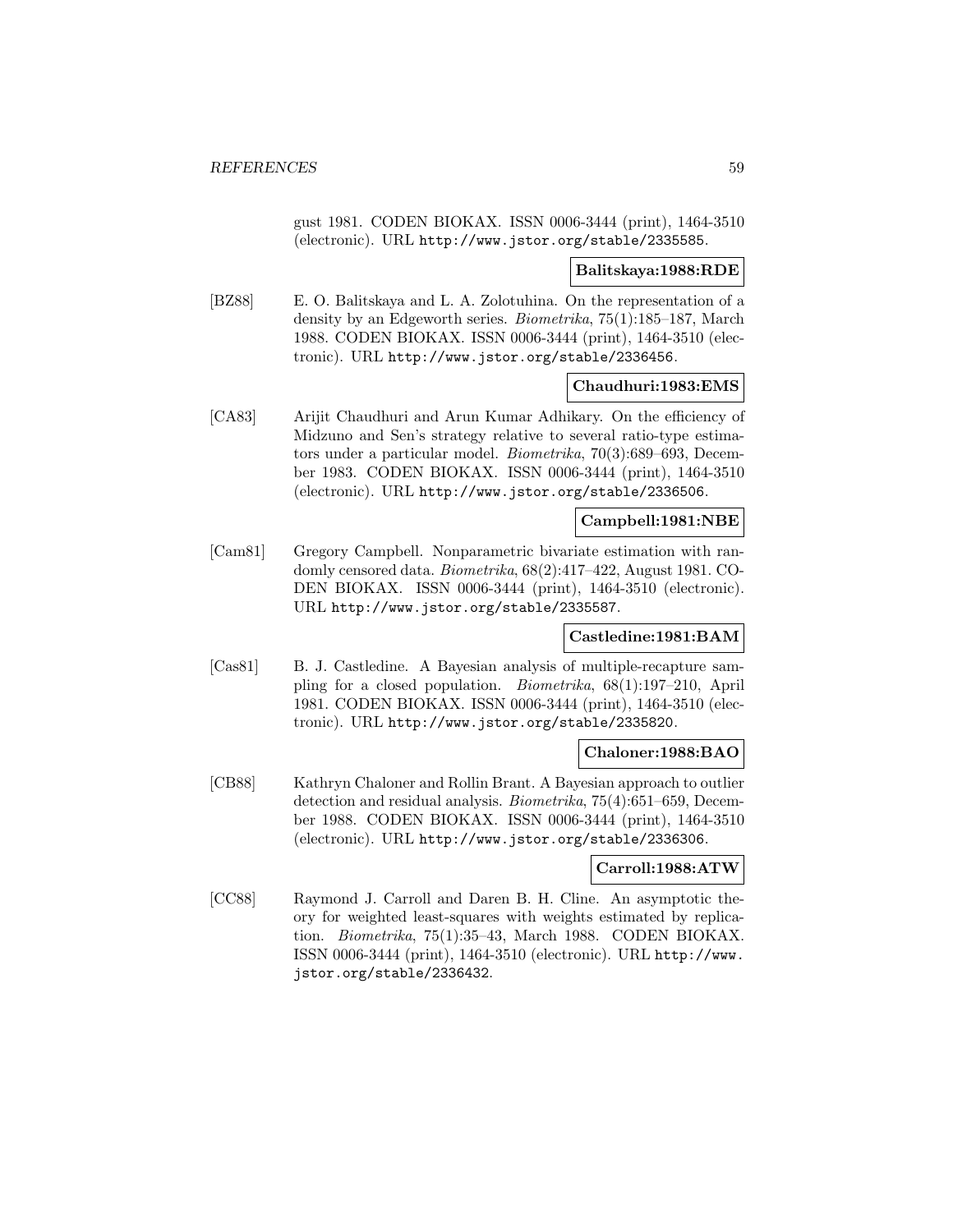#### **Chambers:1986:EDF**

[CD86] R. L. Chambers and R. Dunstan. Estimating distribution functions from survey data. Biometrika, 73(3):597–604, December 1986. CO-DEN BIOKAX. ISSN 0006-3444 (print), 1464-3510 (electronic). URL http://www.jstor.org/stable/2336524.

### **Critchley:1984:CTN**

[CF84] Frank Critchley and Ian Ford. On the covariance of two noncentral F random variables and the variance of the estimated linear discriminant function. Biometrika, 71(3):637–638, December 1984. CODEN BIOKAX. ISSN 0006-3444 (print), 1464-3510 (electronic). URL http://www.jstor.org/stable/2336578.

### **Critchley:1985:IED**

[CF85] Frank Critchley and Ian Ford. Interval estimation in discrimination: The multivariate normal equal covariance case. Biometrika, 72(1):109–116, April 1985. CODEN BIOKAX. ISSN 0006-3444 (print), 1464-3510 (electronic). URL http://www.jstor.org/ stable/2336340.

### **Critchley:1988:IEB**

[CFR88] Frank Critchley, Ian Ford, and Omar Rijal. Interval estimation based on the profile likelihood: Strong Lagrangian theory with applications to discrimination. Biometrika, 75(1):21–28, March 1988. CODEN BIOKAX. ISSN 0006-3444 (print), 1464-3510 (electronic). URL http://www.jstor.org/stable/2336430.

### **Cwik:1982:CSP**

[CGKP82] J. Ćwik, M. Gołembiewska, T. Kowalczyk, and E. Pleszczyńska. Conceptual and statistical problems of sister dependence. Biometrika, 69(3):513–520, December 1982. CODEN BIOKAX. ISSN 0006- 3444 (print), 1464-3510 (electronic). URL http://www.jstor.org/ stable/2335986.

### **Chambers:1981:ESI**

[CH81a] R. L. Chambers and C. R. Heathcote. On the estimation of slope and the identification of outliers in linear regression. Biometrika, 68(1):21–33, April 1981. CODEN BIOKAX. ISSN 0006-3444 (print), 1464-3510 (electronic). URL http://www.jstor.org/ stable/2335802.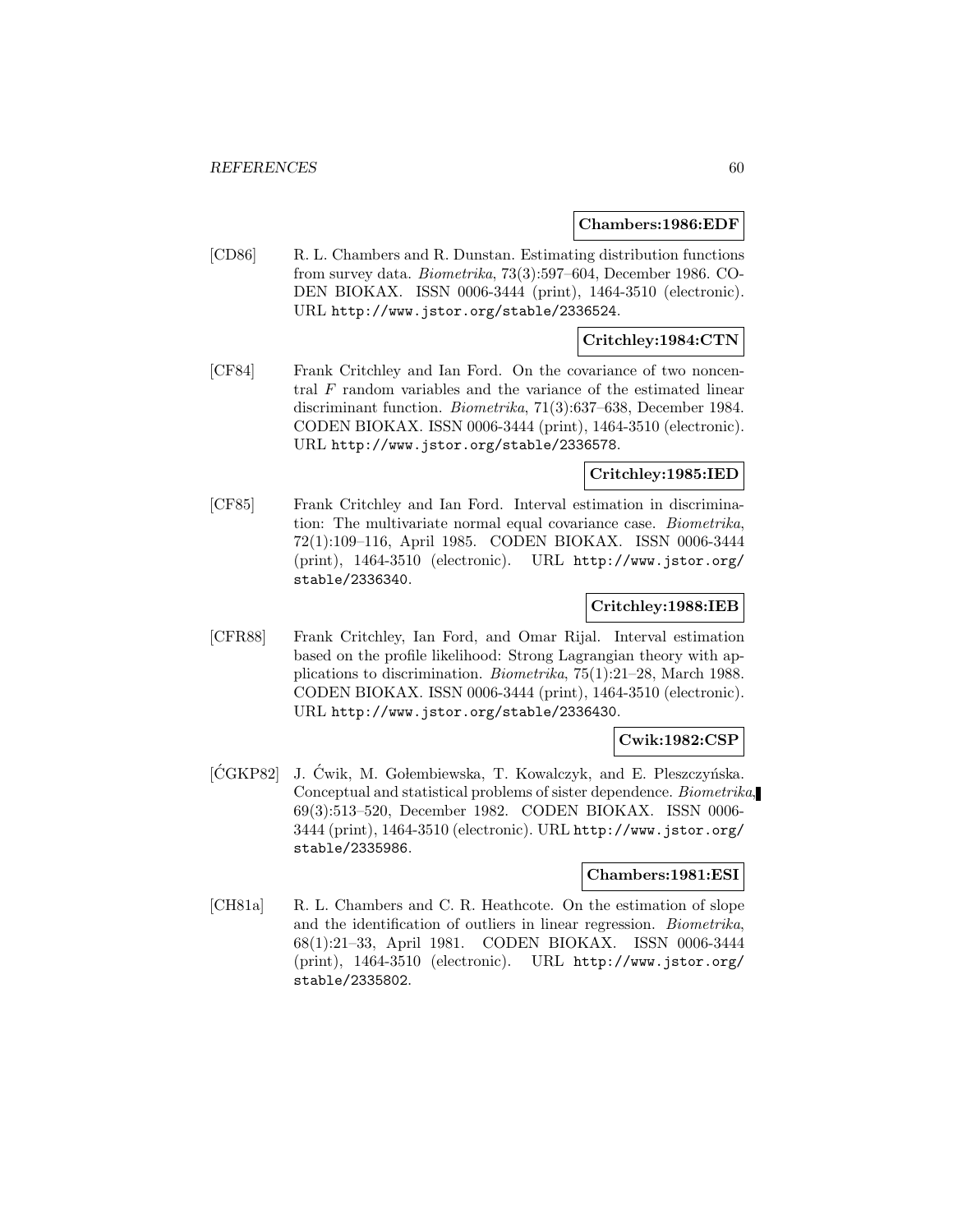### **Csorgo:1981:KGM**

[CH81b] Sándor Csörgő and Lajos Horváth. On the Koziol–Green model for random censorship. Biometrika, 68(2):391–401, August 1981. CODEN BIOKAX. ISSN 0006-3444 (print), 1464-3510 (electronic). URL http://www.jstor.org/stable/2335584.

# **Csorgo:1987:TS**

[CH87] Sandor Csörgő and C. R. Heathcote. Testing for symmetry. Biometrika, 74(1):177–184, March 1987. CODEN BIOKAX. ISSN 0006-3444 (print), 1464-3510 (electronic). URL http://www. jstor.org/stable/2336032.

### **Chan:1982:LSR**

[Cha82a] N. N. Chan. Linear structural relationships with unknown error variances. Biometrika, 69(1):277–279, April 1982. CODEN BIOKAX. ISSN 0006-3444 (print), 1464-3510 (electronic). URL http://www.jstor.org/stable/2335886.

# **Chao:1982:GPU**

[Cha82b] M. T. Chao. A general purpose unequal probability sampling plan. Biometrika, 69(3):653–656, December 1982. CODEN BIOKAX. ISSN 0006-3444 (print), 1464-3510 (electronic). URL http://www. jstor.org/stable/2336002.

# **Chao:1987:ICR**

[Cha87] Min Te Chao. Influence curves for randomly truncated data. Biometrika, 74(2):426–429, June 1987. CODEN BIOKAX. ISSN 0006-3444 (print), 1464-3510 (electronic). URL http://www. jstor.org/stable/2336158.

### **Chen:1982:NRS**

[Che82] Hubert J. Chen. A new range statistic for comparisons of several exponential location parameters. Biometrika, 69(1):257–260, April 1982. CODEN BIOKAX. ISSN 0006-3444 (print), 1464-3510 (electronic). URL http://www.jstor.org/stable/2335881. See correction [Che84b].

#### **Chen:1984:CGF**

[Che84a] Chen-Hsin Chen. A correlation goodness-of-fit test for randomly censored data. Biometrika, 71(2):315–322, August 1984. CODEN BIOKAX. ISSN 0006-3444 (print), 1464-3510 (electronic). URL http://www.jstor.org/stable/2336248.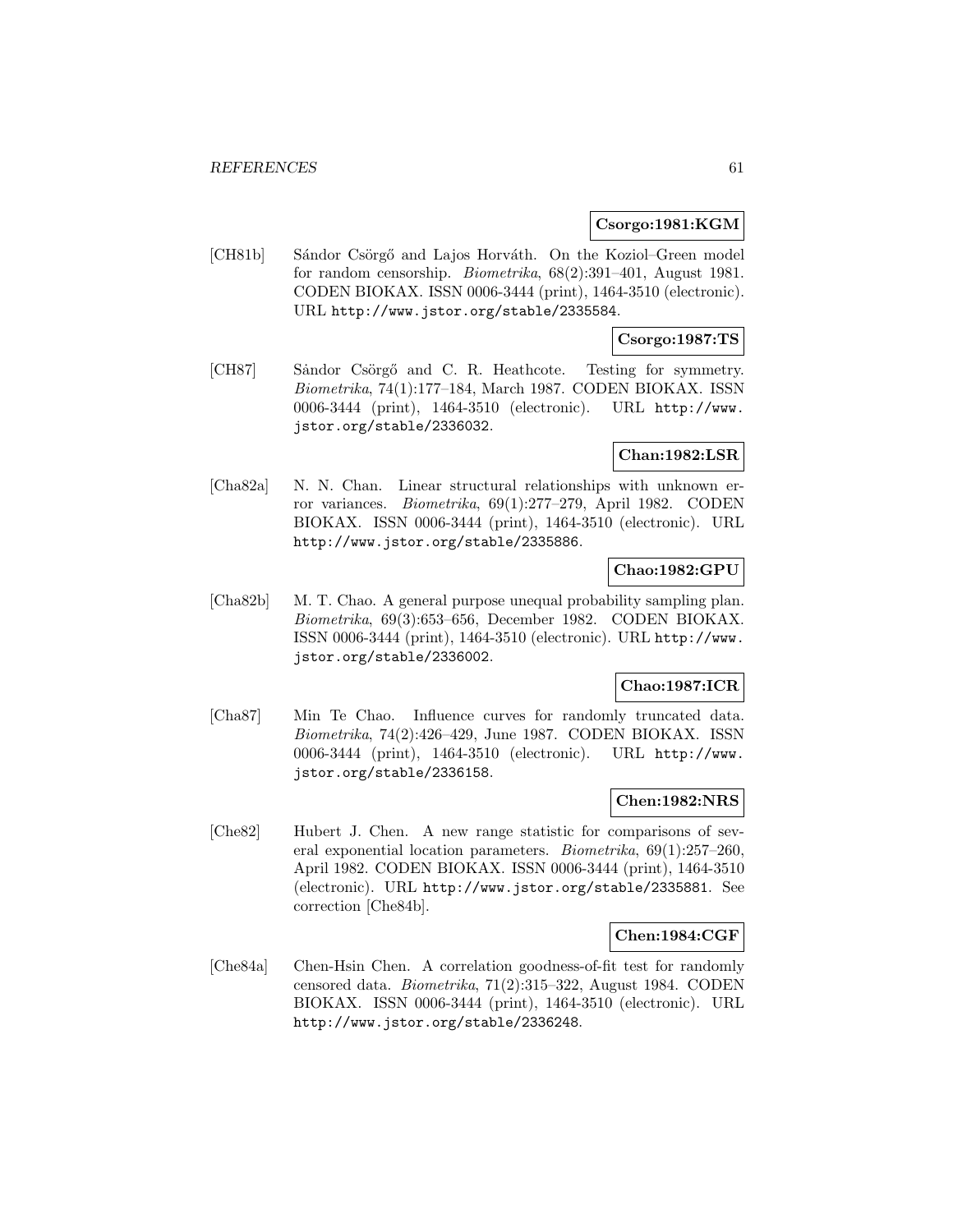### **Chen:1984:ACN**

[Che84b] Hubert J. Chen. Amendments and corrections: "A New Range Statistic for Comparisons of Several Exponential Location Parameters". Biometrika, 71(1):219, April 1984. CODEN BIOKAX. ISSN 0006-3444 (print), 1464-3510 (electronic). URL http://www. jstor.org/stable/2336419. See [Che82].

# **Cheng:1985:TEF**

[Che85] K. F. Cheng. Tests for the equality of failure rates. Biometrika, 72(1):211–215, April 1985. CODEN BIOKAX. ISSN 0006-3444 (print), 1464-3510 (electronic). URL http://www.jstor.org/ stable/2336354.

# **Cheng:1986:MCB**

[Che86] Ching-Shui Cheng. A method for constructing balanced incompleteblock designs with nested rows and columns. Biometrika, 73 (3):695–700, December 1986. CODEN BIOKAX. ISSN 0006- 3444 (print), 1464-3510 (electronic). URL http://www.jstor.org/ stable/2336534.

# **Chi:1980:THN**

[Chi80] P. Y. Chi. Testing for homogeneity: The negative binomial distribution. Biometrika, 67(1):252–254, April 1980. CODEN BIOKAX. ISSN 0006-3444 (print), 1464-3510 (electronic). URL http://www. jstor.org/stable/2335348.

#### **Christensen:1988:MAF**

[CJ88] Ronald Christensen and Wesley Johnson. Modelling accelerated failure time with a Dirichlet process. Biometrika, 75(4):693–704, December 1988. CODEN BIOKAX. ISSN 0006-3444 (print), 1464- 3510 (electronic). URL http://www.jstor.org/stable/2336310.

#### **Cuzick:1980:FEC**

[CL80] Jack Cuzick and Georg Lindgren. Frequency estimation from crossings of an unknown level. Biometrika, 67(1):65–72, April 1980. CO-DEN BIOKAX. ISSN 0006-3444 (print), 1464-3510 (electronic). URL http://www.jstor.org/stable/2335317.

#### **Cryer:1981:SSP**

[CL81] Jonathan D. Cryer and Johannes Ledolter. Small-sample properties of the maximum likelihood estimator in the first- order moving average model. Biometrika, 68(3):691–694, December 1981. CODEN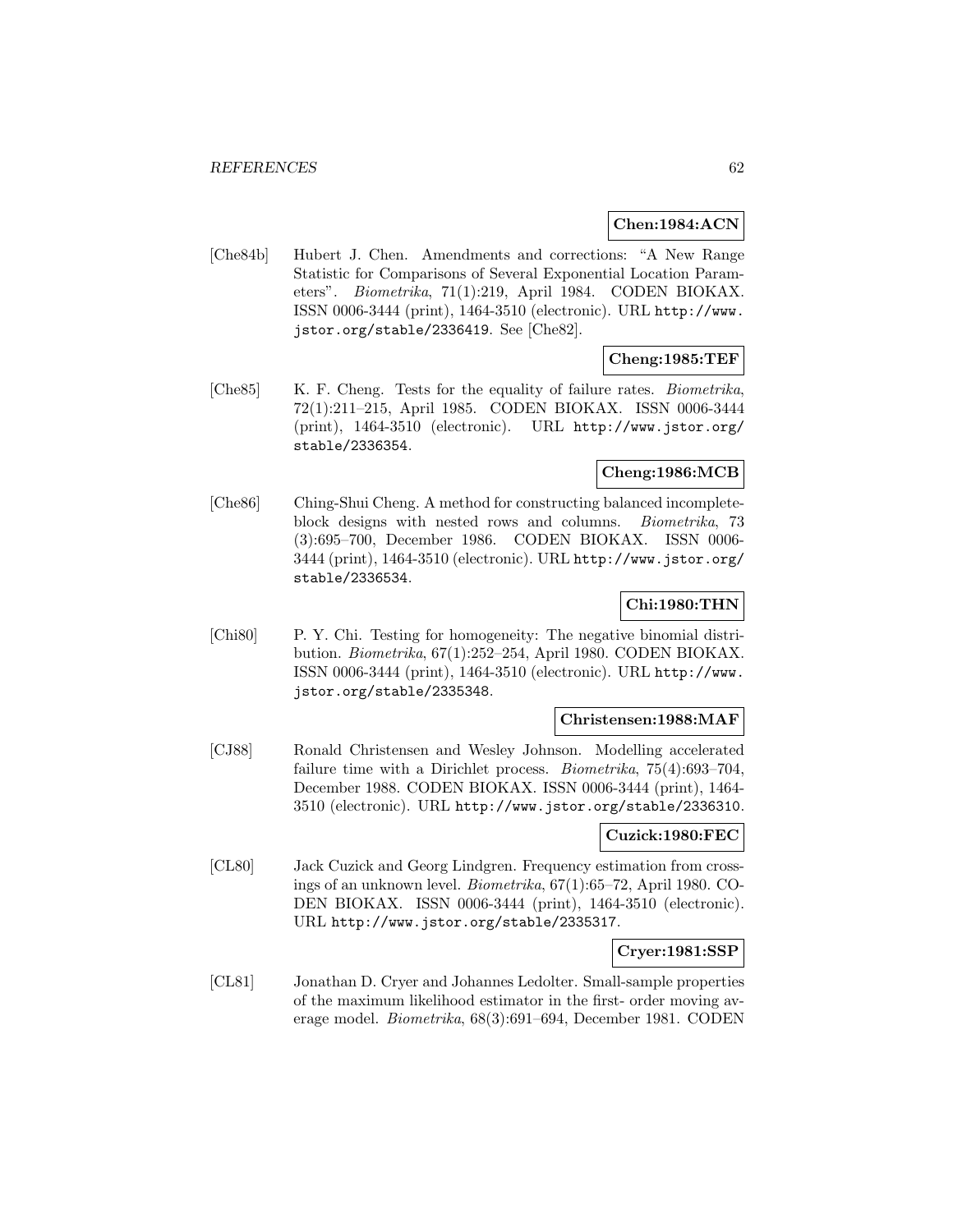BIOKAX. ISSN 0006-3444 (print), 1464-3510 (electronic). URL http://www.jstor.org/stable/2335454.

### **Cheng:1987:OCS**

[CL87] Ching-Shui Cheng and Ker-Chau Li. Optimality criteria in survey sampling. Biometrika, 74(2):337–345, June 1987. CODEN BIOKAX. ISSN 0006-3444 (print), 1464-3510 (electronic). URL http://www.jstor.org/stable/2336148.

# **Connolly:1988:CLR**

[CL88] Margaret A. Connolly and Kung-Yee Liang. Conditional logistic regression models for correlated binary data. Biometrika, 75 (3):501–506, September 1988. CODEN BIOKAX. ISSN 0006- 3444 (print), 1464-3510 (electronic). URL http://www.jstor.org/ stable/2336600.

# **Clarke:1980:RMA**

[Cla80] M. R. B. Clarke. The reduced major axis of a bivariate sample. Biometrika, 67(2):441–446, August 1980. CODEN BIOKAX. ISSN 0006-3444 (print), 1464-3510 (electronic). URL http://www. jstor.org/stable/2335487.

# **Chan:1983:EML**

[CM83] N. N. Chan and T. K. Mak. Estimation of multivariate linear functional relationships. Biometrika, 70(1):263–267, April 1983. CO-DEN BIOKAX. ISSN 0006-3444 (print), 1464-3510 (electronic). URL http://www.jstor.org/stable/2335965.

### **Chan:1984:HEL**

[CM84] N. N. Chan and T. K. Mak. Heteroscedastic errors in a linear functional relationship. Biometrika, 71(1):212–215, April 1984. CO-DEN BIOKAX. ISSN 0006-3444 (print), 1464-3510 (electronic). URL http://www.jstor.org/stable/2336417.

# **Camacho:1987:CBT**

[CMH87] F. Camacho, A. I. McLeod, and K. W. Hipel. Contemporaneous bivariate time series. Biometrika, 74(1):103–113, March 1987. CO-DEN BIOKAX. ISSN 0006-3444 (print), 1464-3510 (electronic). URL http://www.jstor.org/stable/2336025.

# **Coles:1989:GFT**

[Col89] Stuart G. Coles. On goodness-of-fit tests for the two-parameter Weibull distribution derived from the stabilized probability plot.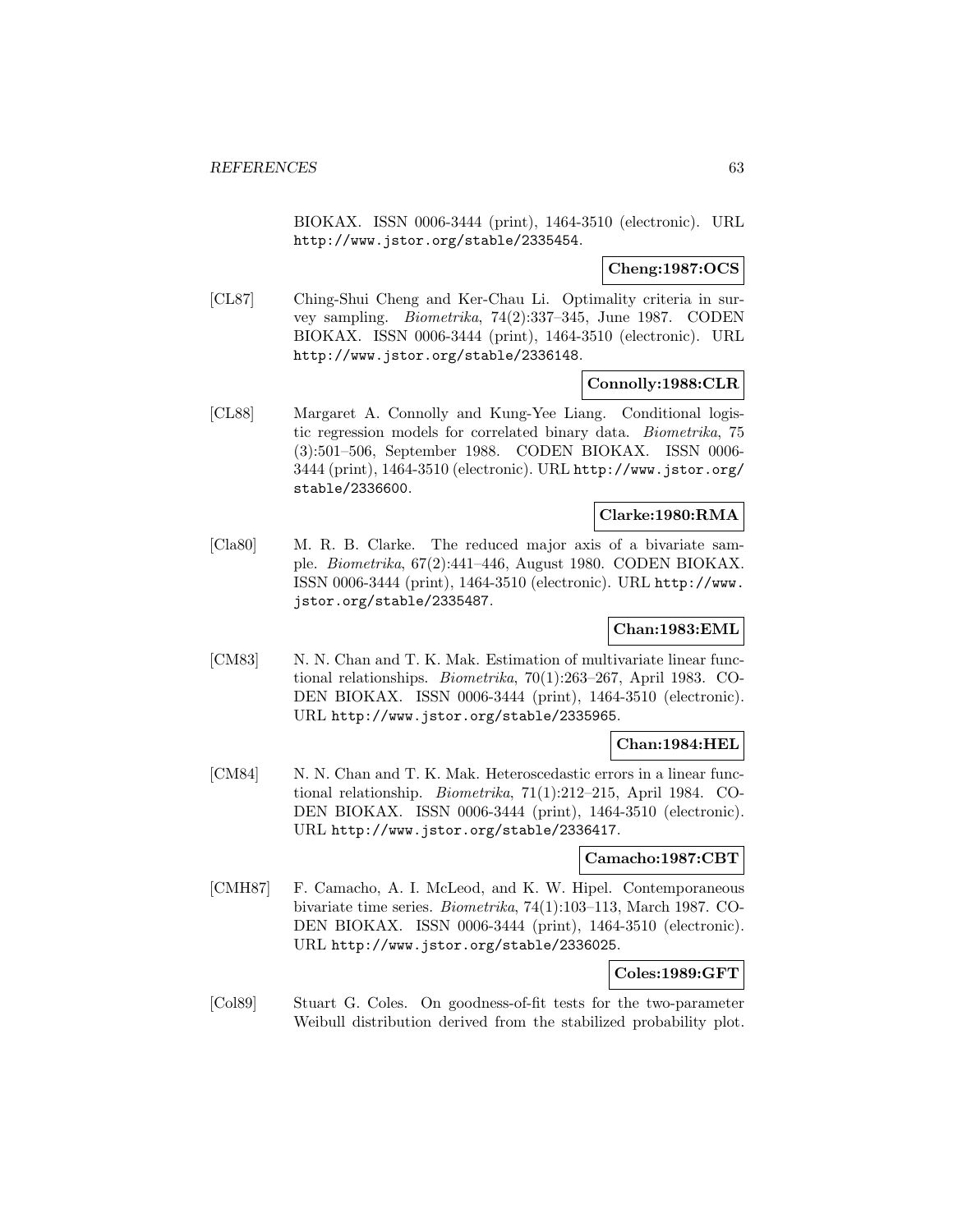Biometrika, 76(3):593–598, September 1989. CODEN BIOKAX. ISSN 0006-3444 (print), 1464-3510 (electronic). URL http://www. jstor.org/stable/2336124.

# **Constantine:1989:RDS**

[Con89] Gregory M. Constantine. Robust designs for serially correlated observations. Biometrika, 76(2):245–251, June 1989. CODEN BIOKAX. ISSN 0006-3444 (print), 1464-3510 (electronic). URL http://www.jstor.org/stable/2336657.

#### **Cooke:1980:OLE**

[Coo80] Peter Cooke. Optimal linear estimation of bounds of random variables. Biometrika, 67(1):257–258, April 1980. CODEN BIOKAX. ISSN 0006-3444 (print), 1464-3510 (electronic). URL http://www. jstor.org/stable/2335350.

### **Cook:1987:PPN**

[Coo87] R. Dennis Cook. Parameter plots in nonlinear regression. Biometrika, 74(4):669–677, December 1987. CODEN BIOKAX. ISSN 0006-3444 (print), 1464-3510 (electronic). URL http://www. jstor.org/stable/2336460.

# **Cordeiro:1987:CLR**

[Cor87] Gauss M. Cordeiro. On the corrections to the likelihood ratio statistics. Biometrika, 74(2):265–274, June 1987. CODEN BIOKAX. ISSN 0006-3444 (print), 1464-3510 (electronic). URL http://www. jstor.org/stable/2336140.

### **Cox:1980:LA**

[Cox80] D. R. Cox. Local ancillarity. Biometrika, 67(2):279–286, August 1980. CODEN BIOKAX. ISSN 0006-3444 (print), 1464-3510 (electronic). URL http://www.jstor.org/stable/2335472.

### **Cox:1982:RDP**

[Cox82] D. R. Cox. On the role of data of possibly lowered sensitivity. Biometrika, 69(1):215–219, April 1982. CODEN BIOKAX. ISSN 0006-3444 (print), 1464-3510 (electronic). URL http://www. jstor.org/stable/2335871.

#### **Cox:1983:SRO**

[Cox83] D. R. Cox. Some remarks on overdispersion. Biometrika, 70(1):269– 274, April 1983. CODEN BIOKAX. ISSN 0006-3444 (print), 1464- 3510 (electronic). URL http://www.jstor.org/stable/2335966.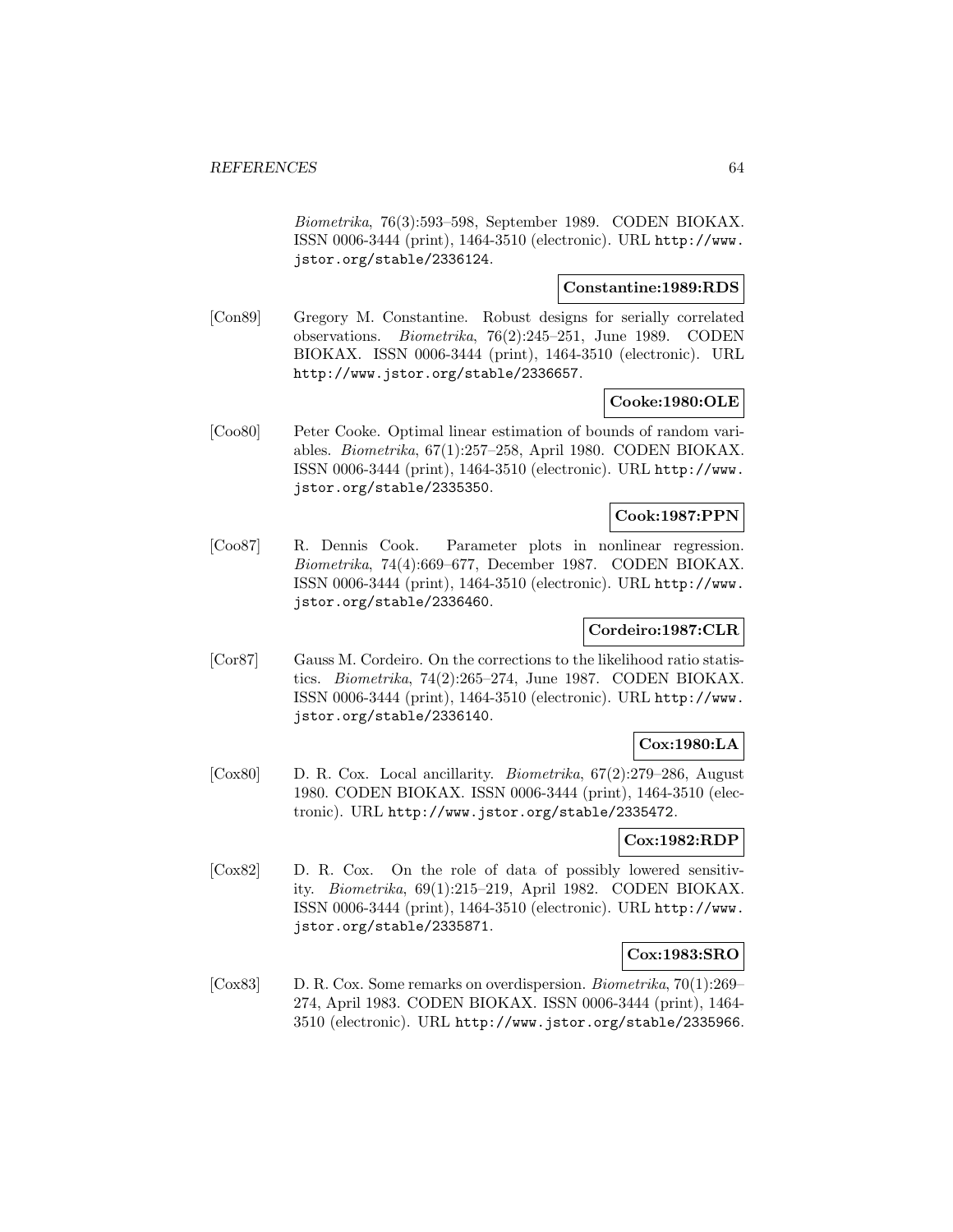## **Cox:1984:EDF**

[Cox84] D. R. Cox. Effective degrees of freedom and the likelihood ratio test. Biometrika, 71(3):487–493, December 1984. CODEN BIOKAX. ISSN 0006-3444 (print), 1464-3510 (electronic). URL http://www. jstor.org/stable/2336557.

# **Cox:1988:NDW**

[Cox88] D. R. Cox. A note on design when response has an exponential family distribution. Biometrika, 75(1):161–164, March 1988. CODEN BIOKAX. ISSN 0006-3444 (print), 1464-3510 (electronic). URL http://www.jstor.org/stable/2336449.

### **Cox:1980:SSC**

[CP80] M. A. A. Cox and R. L. Plackett. Small samples in contingency tables. Biometrika, 67(1):1–13, April 1980. CODEN BIOKAX. ISSN 0006-3444 (print), 1464-3510 (electronic). URL http://www. jstor.org/stable/2335310.

# **Chernoff:1981:SMT**

[CP81] Herman Chernoff and A. John Petkau. Sequential medical trials involving paired data. Biometrika, 68(1):119–132, April 1981. CO-DEN BIOKAX. ISSN 0006-3444 (print), 1464-3510 (electronic). URL http://www.jstor.org/stable/2335813.

### **Cordeiro:1989:ILR**

[CP89] Gauss M. Cordeiro and Gilberto A. Paula. Improved likelihood ratio statistics for exponential family nonlinear models. Biometrika, 76(1):93–100, March 1989. CODEN BIOKAX. ISSN 0006-3444 (print), 1464-3510 (electronic). URL http://www.jstor.org/ stable/2336372. See correction [CP91].

# **Cordeiro:1991:ACI**

[CP91] Gauss M. Cordeiro and Gilberto A. Paula. Amendments and corrections: "Improved likelihood ratio statistics for exponential family nonlinear models" [Biometrika **76** (1989), no. 1, 93–100; MR0991426 (90f:62067)]. Biometrika, 78(4):935, December 1991. CODEN BIOKAX. ISSN 0006-3444 (print), 1464-3510 (electronic). URL http://www.jstor.org/stable/2336949. See [CP89].

# **Carroll:1981:PPT**

[CR81] R. J. Carroll and David Ruppert. On prediction and the power transformation family. Biometrika, 68(3):609–615, December 1981.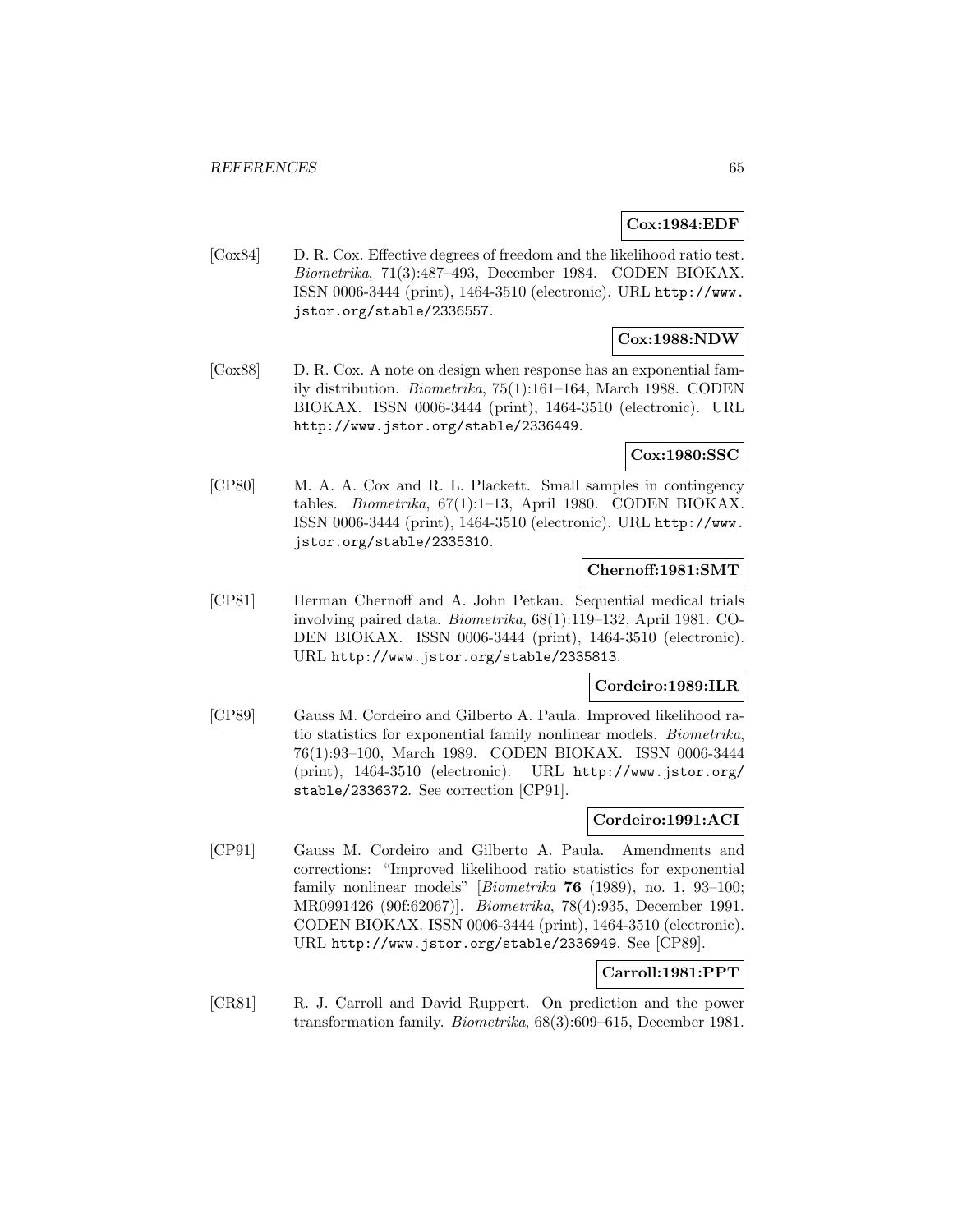CODEN BIOKAX. ISSN 0006-3444 (print), 1464-3510 (electronic). URL http://www.jstor.org/stable/2335443.

## **Cruddas:1989:TSI**

[CRC89] A. M. Cruddas, N. Reid, and D. R. Cox. A time series illustration of approximate conditional likelihood. Biometrika, 76(2):231–237, June 1989. CODEN BIOKAX. ISSN 0006-3444 (print), 1464-3510 (electronic). URL http://www.jstor.org/stable/2336655.

# **Critchley:1985:IPC**

[Cri85] Frank Critchley. Influence in principal components analysis. Biometrika, 72(3):627–636, December 1985. CODEN BIOKAX. ISSN 0006-3444 (print), 1464-3510 (electronic). URL http://www. jstor.org/stable/2336735.

# **Crowder:1987:LQE**

[Cro87] Martin Crowder. On linear and quadratic estimating functions. Biometrika, 74(3):591–597, September 1987. CODEN BIOKAX. ISSN 0006-3444 (print), 1464-3510 (electronic). URL http://www. jstor.org/stable/2336698.

# **Cox:1979:SER**

[CS79] D. R. Cox and E. J. Snell. On sampling and the estimation of rare errors. Biometrika, 66(1):125–132, April 1979. CODEN BIOKAX. ISSN 0006-3444 (print), 1464-3510 (electronic). URL http://www. jstor.org/stable/2335251. See correction [CS82].

# **Cox:1982:ACS**

[CS82] D. R. Cox and E. J. Snell. Amendments and corrections: "On sampling and the estimation of rare errors" [Biometrika **66** (1979), no. 1, 125–132; MR 81f:62015]. Biometrika, 69(2):491, August 1982. CODEN BIOKAX. ISSN 0006-3444 (print), 1464-3510 (electronic). URL http://www.jstor.org/stable/2335430. See [CS79].

### **Cressie:1985:EBE**

[CS85] Noel Cressie and Allan Seheult. Empirical Bayes estimation in sampling inspection. Biometrika, 72(2):451–458, August 1985. CODEN BIOKAX. ISSN 0006-3444 (print), 1464-3510 (electronic). URL http://www.jstor.org/stable/2336097.

# **C:1986:ESD**

[CS86a] E. A. Molina C. and T. M. F. Smith. The effect of sample design on the comparison of associations. Biometrika, 73(1):23–33,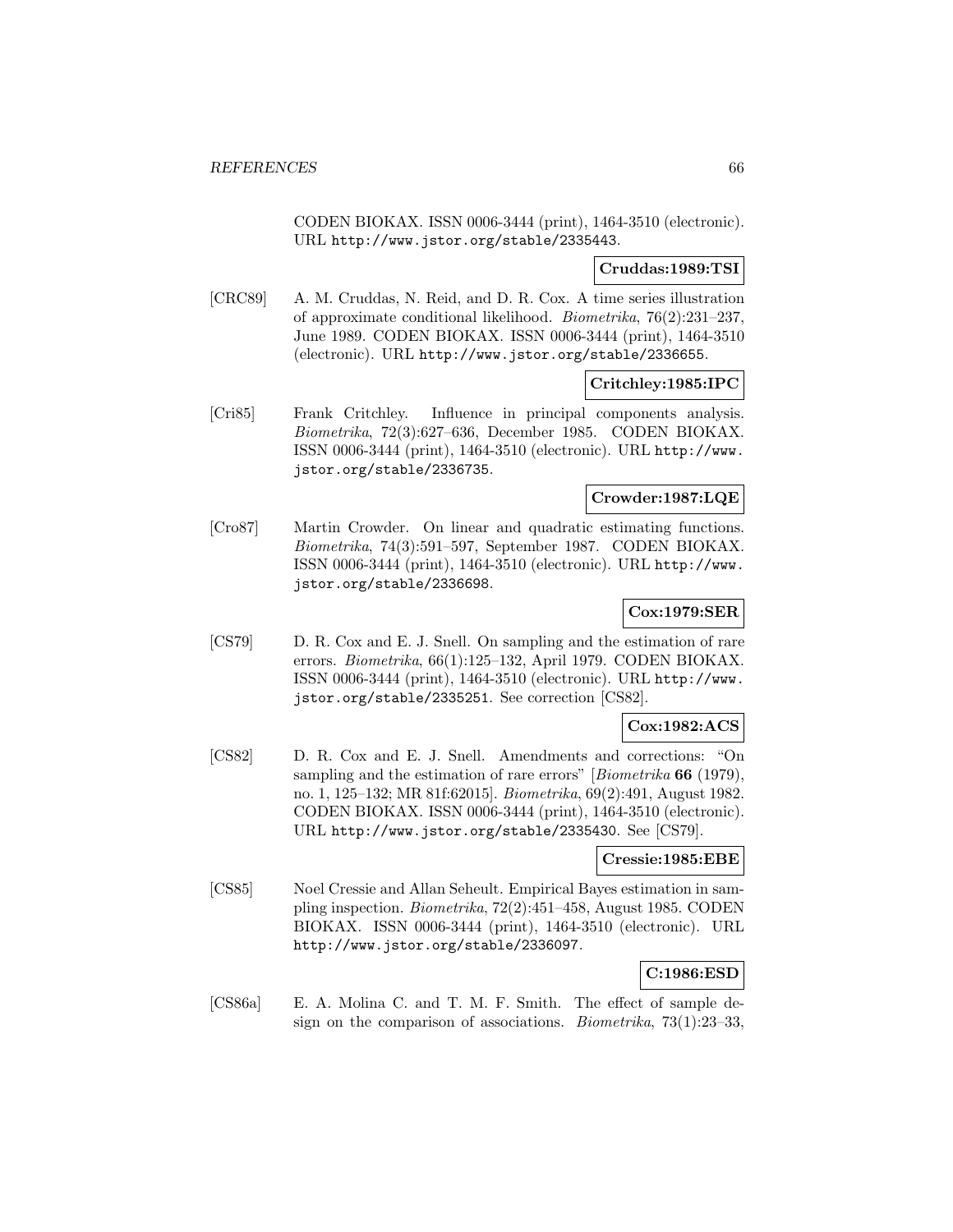April 1986. CODEN BIOKAX. ISSN 0006-3444 (print), 1464-3510 (electronic). URL http://www.jstor.org/stable/2336268.

# **Cox:1986:AVL**

[CS86b] D. R. Cox and P. J. Solomon. Analysis of variability with large numbers of small samples. Biometrika, 73(3):543–554, December 1986. CODEN BIOKAX. ISSN 0006-3444 (print), 1464-3510 (electronic). URL http://www.jstor.org/stable/2336518.

### **Choi:1988:AML**

[CS88a] Youn J. Choi and Norman C. Severo. An approximation for the maximum likelihood estimator of the infection rate in the simple stochastic epidemic. Biometrika, 75(2):392–394, June 1988. CO-DEN BIOKAX. ISSN 0006-3444 (print), 1464-3510 (electronic). URL http://www.jstor.org/stable/2336192.

# **Cox:1988:TSC**

[CS88b] D. R. Cox and P. J. Solomon. On testing for serial correlation in large numbers of small samples. Biometrika, 75(1):145–148, March 1988. CODEN BIOKAX. ISSN 0006-3444 (print), 1464-3510 (electronic). URL http://www.jstor.org/stable/2336445.

### **Chamberlin:1989:ELP**

[CS89a] S. R. Chamberlin and D. A. Sprott. The estimation of a location parameter when the scale parameter is confined to a finite range: The notion of a generalized ancillary statistic. Biometrika, 76(3):609–612, September 1989. CODEN BIOKAX. ISSN 0006- 3444 (print), 1464-3510 (electronic). URL http://www.jstor.org/ stable/2336127.

### **Chamberlin:1989:LSP**

[CS89b] S. R. Chamberlin and D. A. Sprott. Linear systems of pivotals and associated pivotal likelihoods with applications. Biometrika, 76(4):685–691, December 1989. CODEN BIOKAX. ISSN 0006- 3444 (print), 1464-3510 (electronic). URL http://www.jstor.org/ stable/2336628.

#### **Cheng:1989:GFT**

[CS89c] R. C. H. Cheng and M. A. Stephens. A goodness-of-fit test using Moran's statistic with estimated parameters. Biometrika, 76 (2):385–392, June 1989. CODEN BIOKAX. ISSN 0006-3444 (print), 1464-3510 (electronic). URL http://www.jstor.org/ stable/2336673.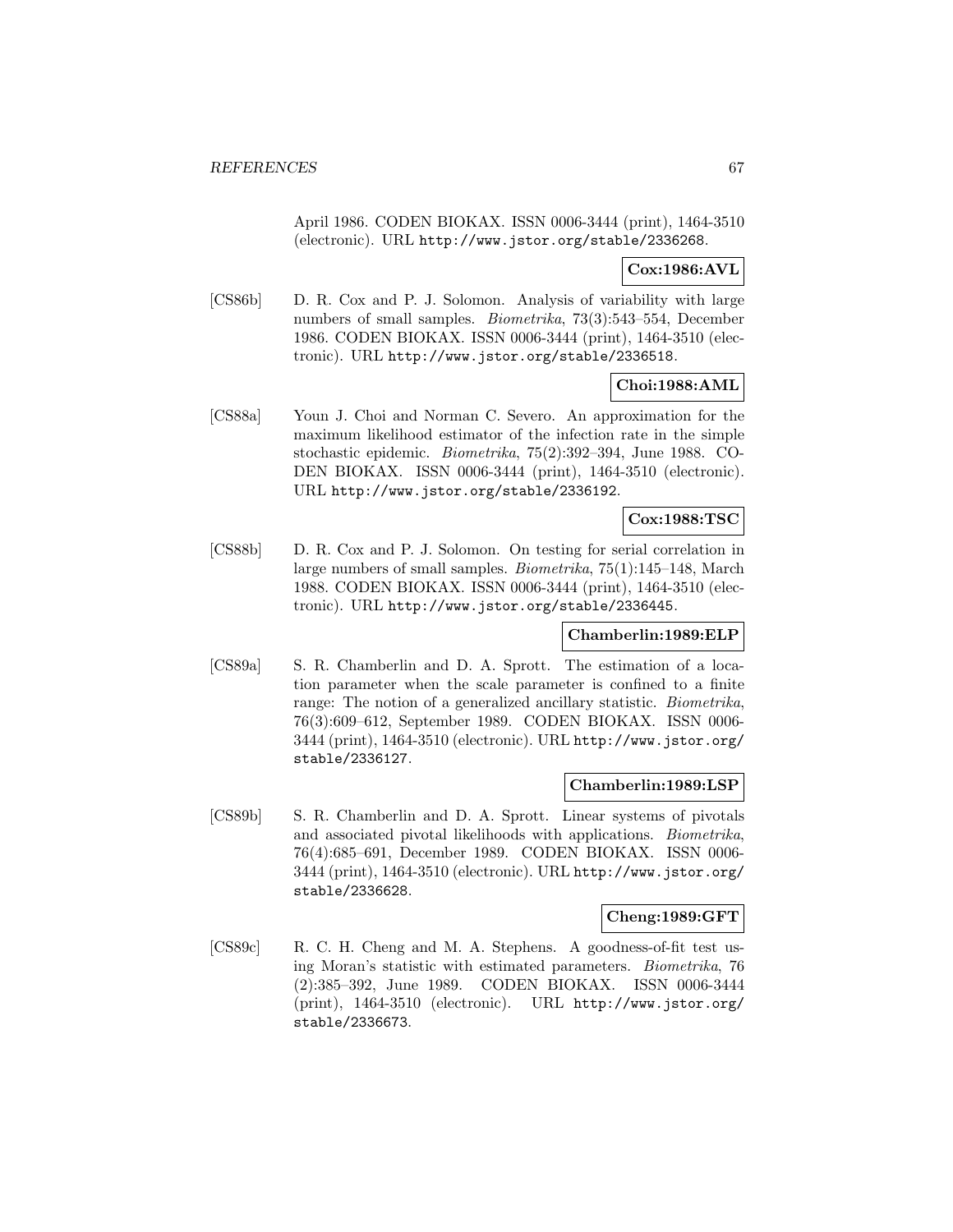#### **Crowder:1989:BIB**

[CS89d] Martin Crowder and Trevor Sweeting. Bayesian inference for a bivariate binomial distribution. Biometrika, 76(3):599–603, September 1989. CODEN BIOKAX. ISSN 0006-3444 (print), 1464-3510 (electronic). URL http://www.jstor.org/stable/2336125.

# **Carroll:1984:EVB**

[CSL<sup>+</sup>84] Raymond J. Carroll, Clifford H. Spiegelman, K. K. Gordon Lan, Kent T. Bailey, and Robert D. Abbott. On errors-in-variables for binary regression models. Biometrika, 71(1):19–25, April 1984. CO-DEN BIOKAX. ISSN 0006-3444 (print), 1464-3510 (electronic). URL http://www.jstor.org/stable/2336392.

#### **Chen:1980:OCI**

[CT80] Hubert J. Chen and Paul J. Tsai. Optimal confidence interval for the largest mean in repeated measurements design. Biometrika, 67(1):119–126, April 1980. CODEN BIOKAX. ISSN 0006-3444 (print), 1464-3510 (electronic). URL http://www.jstor.org/ stable/2335324.

### **Cook:1985:RNR**

[CT85] R. D. Cook and Chih-Ling Tsai. Residuals in nonlinear regression. Biometrika, 72(1):23–29, April 1985. CODEN BIOKAX. ISSN 0006-3444 (print), 1464-3510 (electronic). URL http://www. jstor.org/stable/2336331.

#### **Cook:1986:BNR**

[CTW86] R. D. Cook, C.-L. Tsai, and B. C. Wei. Bias in nonlinear regression. Biometrika, 73(3):615–623, December 1986. CODEN BIOKAX. ISSN 0006-3444 (print), 1464-3510 (electronic). URL http://www. jstor.org/stable/2336526.

#### **Curnow:1988:UCI**

[Cur88] R. N. Curnow. The use of correlated information on treatment effects when selecting the best treatment. Biometrika, 75(2):287– 293, June 1988. CODEN BIOKAX. ISSN 0006-3444 (print), 1464- 3510 (electronic). URL http://www.jstor.org/stable/2336176.

### **Cuzick:1982:RTA**

[Cuz82] Jack Cuzick. Rank tests for association with right censored data. Biometrika, 69(2):351–364, August 1982. CODEN BIOKAX.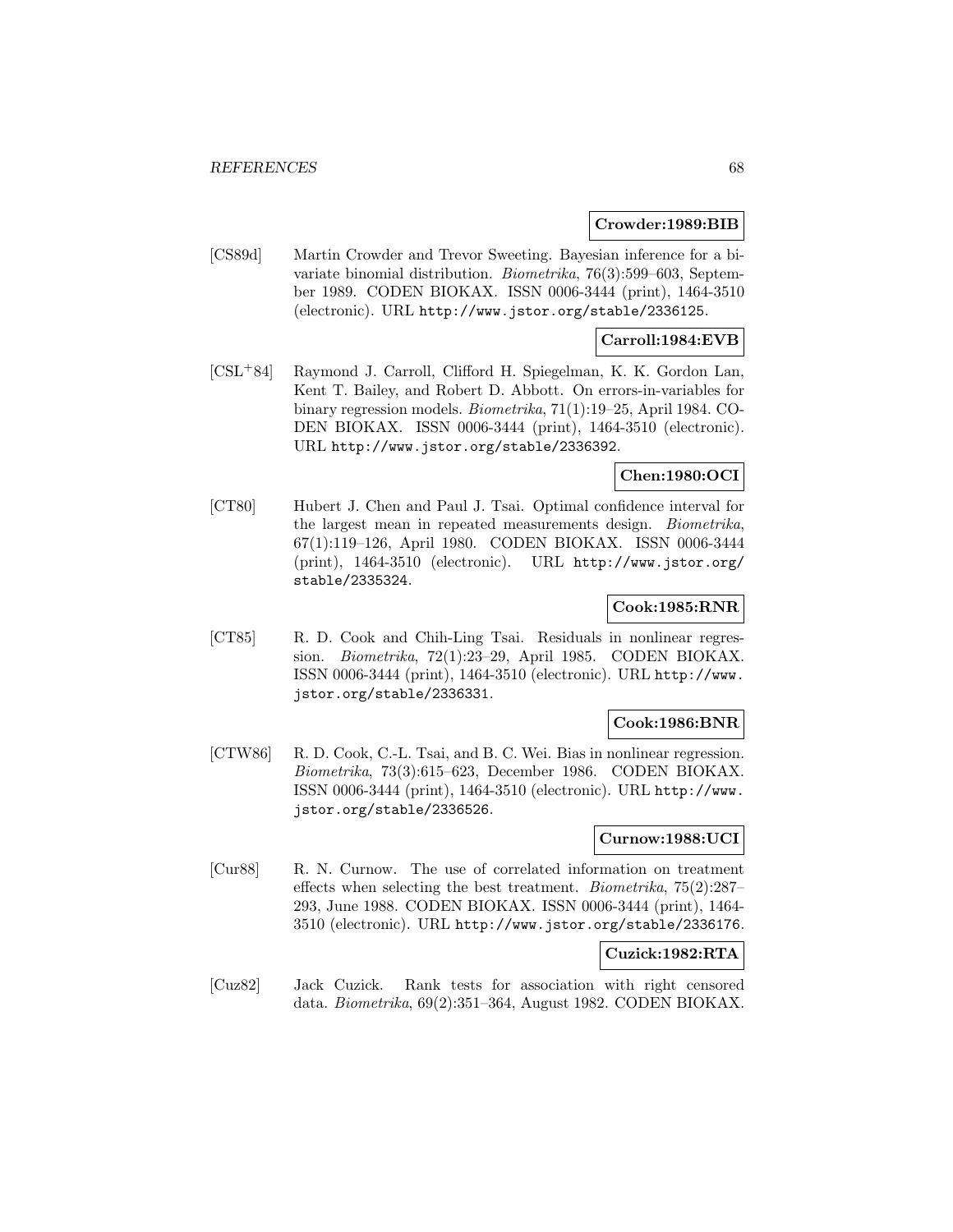ISSN 0006-3444 (print), 1464-3510 (electronic). URL http://www. jstor.org/stable/2335409.

### **Consonni:1989:SRU**

[CV89] Guido Consonni and Piero Veronese. Some remarks on the use of improper priors for the analysis of exponential regression models. Biometrika, 76(1):101–106, March 1989. CODEN BIOKAX. ISSN 0006-3444 (print), 1464-3510 (electronic). URL http://www. jstor.org/stable/2336373.

#### **Costello:1980:PST**

[CW80] P. Costello and D. A. Wolfe. Partially sequential treatments versus control multiple comparisons. Biometrika, 67(2):403–412, August 1980. CODEN BIOKAX. ISSN 0006-3444 (print), 1464-3510 (electronic). URL http://www.jstor.org/stable/2335483.

## **Cheng:1981:NBI**

[CW81a] Ch'ing Shui Chêng and Chien-Fu Wu. Nearly balanced incomplete block designs. Biometrika, 68(2):493–500, August 1981. CODEN BIOKAX. ISSN 0006-3444 (print), 1464-3510 (electronic). URL http://www.jstor.org/stable/2335598.

# **Cooper:1981:EPM**

[CW81b] D. M. Cooper and E. F. Wood. Estimation of the parameters of the Markovian representation of the autoregressive-moving average model. Biometrika, 68(1):320–322, April 1981. CODEN BIOKAX. ISSN 0006-3444 (print), 1464-3510 (electronic). URL http://www. jstor.org/stable/2335834.

## **Cook:1983:DHR**

[CW83] R. Dennis Cook and Sanford Weisberg. Diagnostics for heteroscedasticity in regression. Biometrika, 70(1):1–10, April 1983. CODEN BIOKAX. ISSN 0006-3444 (print), 1464-3510 (electronic). URL http://www.jstor.org/stable/2335938.

#### **DeGooijer:1985:MSS**

[DA85] J. G. De Gooijer and O. D. Anderson. Moments of the sampled space-time autocovariance and autocorrelation function. Biometrika, 72(3):689–693, December 1985. CODEN BIOKAX. ISSN 0006-3444 (print), 1464-3510 (electronic). URL http://www. jstor.org/stable/2336746. See corrections [DA87].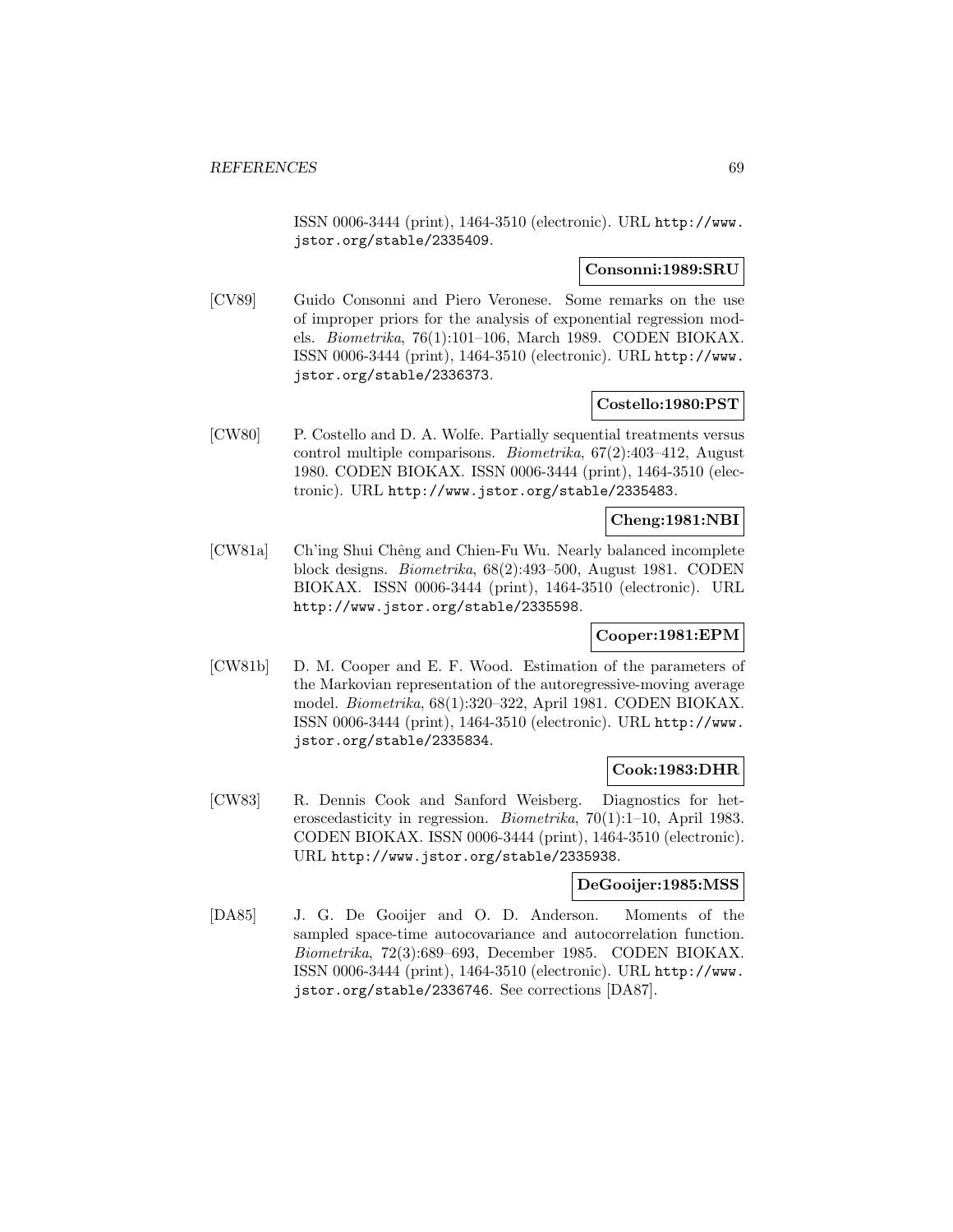### **DeGooijer:1987:ACM**

[DA87] J. G. De Gooijer and O. D. Anderson. Amendments and corrections: "Moments of the sampled space-time autocovariance and autocorrelation function" [Biometrika **72** (1985), no. 3, 689–693; MR0817585 (87b:62118)]. Biometrika, 74(3):667, September 1987. CODEN BIOKAX. ISSN 0006-3444 (print), 1464-3510 (electronic). URL http://www.jstor.org/stable/2336714. See [DA85].

# **Dale:1984:LVG**

[Dal84] Jocelyn R. Dale. Local versus global association for bivariate ordered responses. Biometrika, 71(3):507–514, December 1984. CO-DEN BIOKAX. ISSN 0006-3444 (print), 1464-3510 (electronic). URL http://www.jstor.org/stable/2336559.

# **Daniels:1980:ESA**

[Dan80] H. E. Daniels. Exact saddlepoint approximations. Biometrika, 67(1):59–63, April 1980. CODEN BIOKAX. ISSN 0006-3444 (print), 1464-3510 (electronic). URL http://www.jstor.org/ stable/2335316.

### **Daniels:1983:SAE**

[Dan83] H. E. Daniels. Saddlepoint approximations for estimating equations. Biometrika, 70(1):89–96, April 1983. CODEN BIOKAX. ISSN 0006-3444 (print), 1464-3510 (electronic). URL http://www. jstor.org/stable/2335945.

#### **Darby:1980:BAP**

[Dar80] S. C. Darby. A Bayesian approach to parallel line bioassay. Biometrika, 67(3):607–612, December 1980. CODEN BIOKAX. ISSN 0006-3444 (print), 1464-3510 (electronic). URL http://www. jstor.org/stable/2335130.

#### **Daudin:1980:PAM**

[Dau80] J. J. Daudin. Partial association measures and an application to qualitative regression. Biometrika, 67(3):581–590, December 1980. CODEN BIOKAX. ISSN 0006-3444 (print), 1464-3510 (electronic). URL http://www.jstor.org/stable/2335127.

### **Davis:1980:EMM**

[Dav80] A. W. Davis. On the effects of moderate multivariate nonnormality on Wilks's likelihood ratio criterion. Biometrika, 67(2):419–427,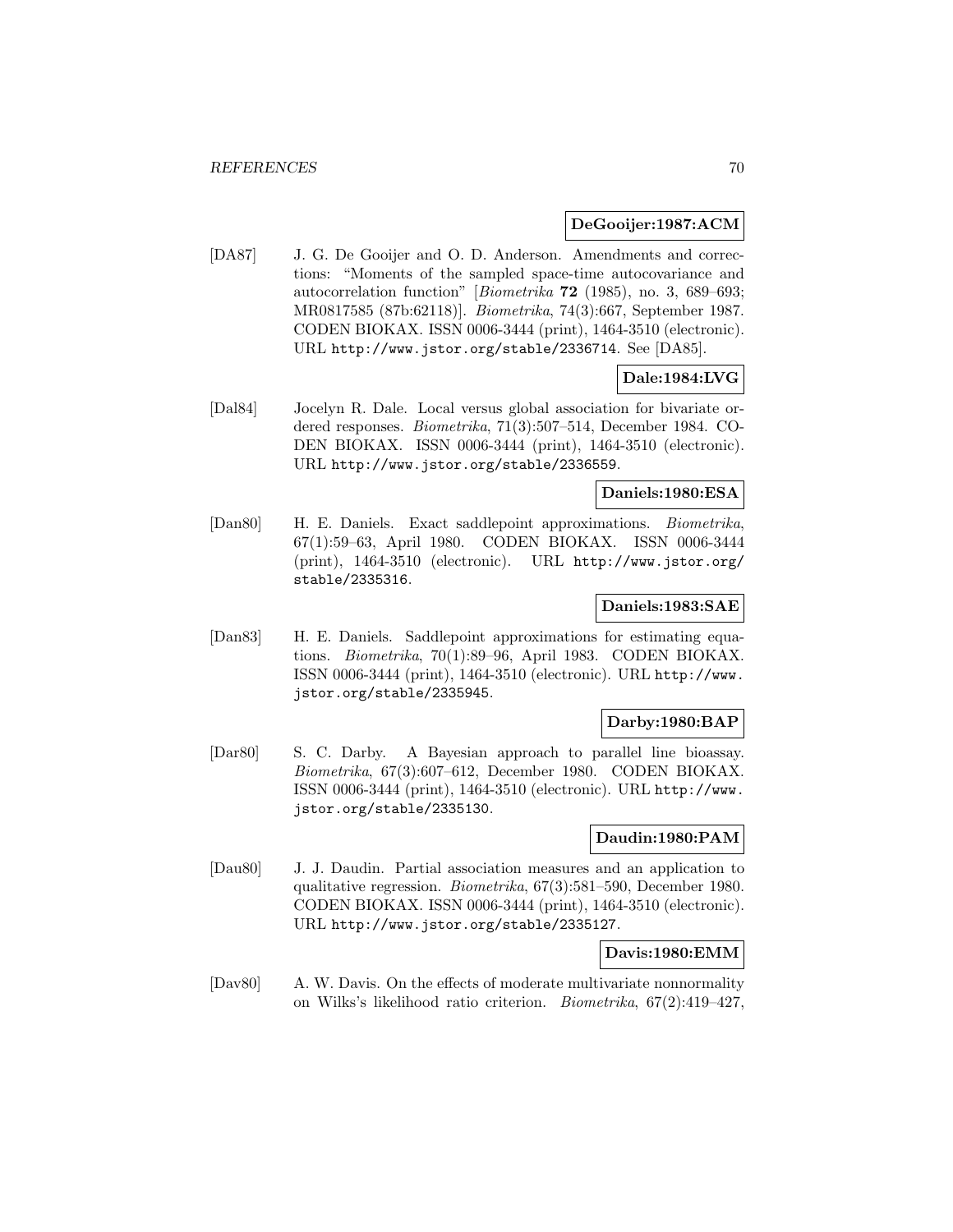August 1980. CODEN BIOKAX. ISSN 0006-3444 (print), 1464- 3510 (electronic). URL http://www.jstor.org/stable/2335485.

### **Davis:1985:MEL**

[Dav85a] Linda June Davis. Modification of the empirical logit to reduce bias in simple linear logistic regression. Biometrika, 72(1):199–202, April 1985. CODEN BIOKAX. ISSN 0006-3444 (print), 1464-3510 (electronic). URL http://www.jstor.org/stable/2336350.

# **Davis:1985:WAO**

[Dav85b] Linda June Davis. Weighted averages of the observed odds ratios when the number of tables is large. *Biometrika*,  $72(1):203-205$ , April 1985. CODEN BIOKAX. ISSN 0006-3444 (print), 1464-3510 (electronic). URL http://www.jstor.org/stable/2336351.

### **Davison:1986:APL**

[Dav86] A. C. Davison. Approximate predictive likelihood. Biometrika, 73(2):323–332, August 1986. CODEN BIOKAX. ISSN 0006- 3444 (print), 1464-3510 (electronic). URL http://www.jstor.org/ stable/2336208. See correction [Dav90].

# **David:1987:RUP**

[Dav87a] H. A. David. Ranking from unbalanced paired-comparison data. Biometrika, 74(2):432–436, June 1987. CODEN BIOKAX. ISSN 0006-3444 (print), 1464-3510 (electronic). URL http://www. jstor.org/stable/2336160.

# **Davies:1987:HTW**

[Dav87b] Robert B. Davies. Hypothesis testing when a nuisance parameter is present only under the alternative. Biometrika, 74(1):33–43, March 1987. CODEN BIOKAX. ISSN 0006-3444 (print), 1464-3510 (electronic). URL http://www.jstor.org/stable/2336019.

# **Davis:1987:MLD**

[Dav87c] A. W. Davis. Moments of linear discriminant functions and an asymptotic confidence interval for the log odds ratio. Biometrika, 74(4):829–840, December 1987. CODEN BIOKAX. ISSN 0006- 3444 (print), 1464-3510 (electronic). URL http://www.jstor.org/ stable/2336477.

# **Davison:1990:ACA**

[Dav90] A. C. Davison. Amendments and corrections: "Approximate predictive likelihood" [Biometrika **73** (1986), no. 2, 323–332;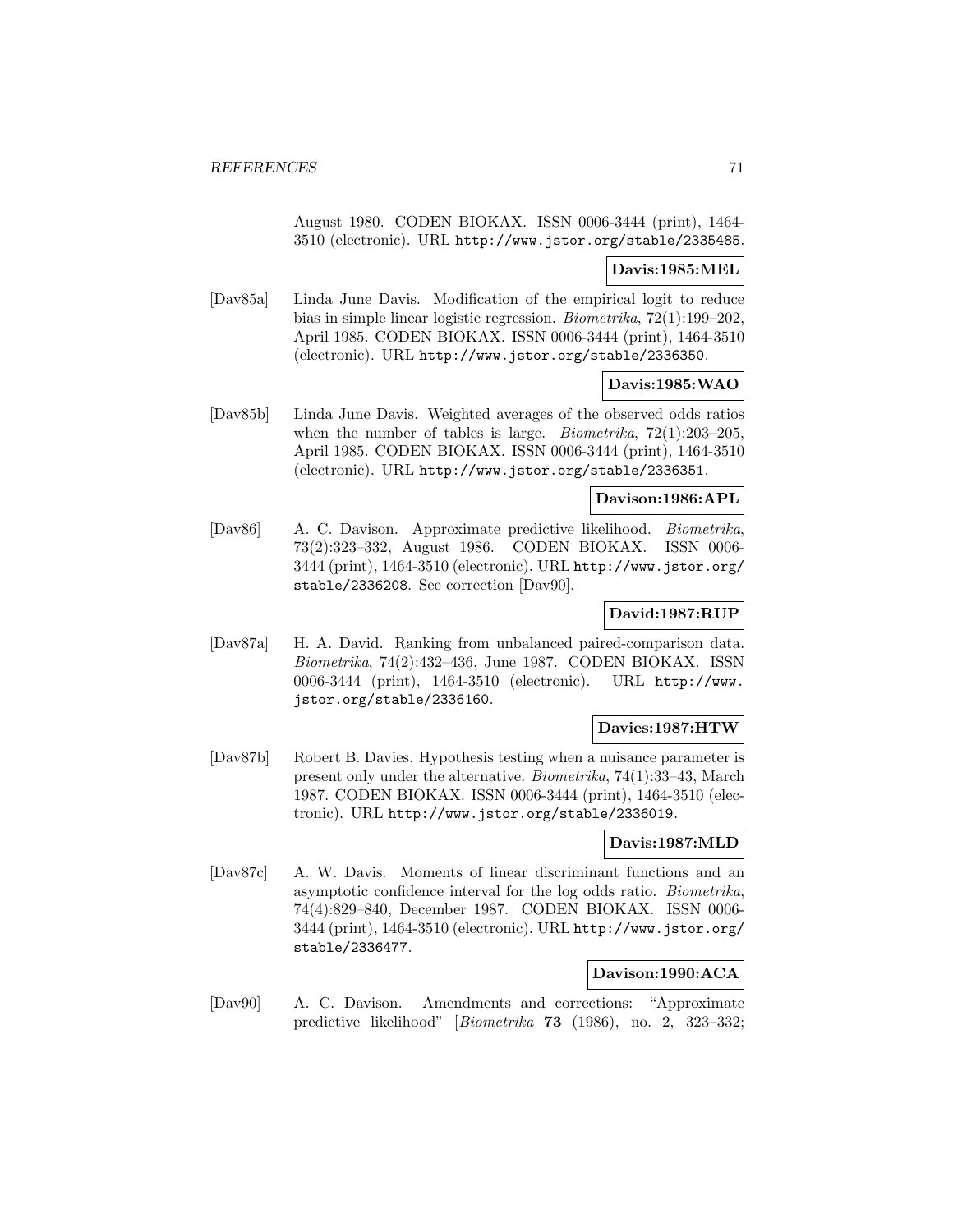MR0855892 (87i:62014)]. Biometrika, 77(3):667, September 1990. CODEN BIOKAX. ISSN 0006-3444 (print), 1464-3510 (electronic). URL http://www.jstor.org/stable/2337009. See [Dav86].

### **Dawid:1981:SMV**

[Daw81] A. P. Dawid. Some matrix-variate distribution theory: Notational considerations and a Bayesian application. Biometrika, 68(1):265– 274, April 1981. CODEN BIOKAX. ISSN 0006-3444 (print), 1464- 3510 (electronic). URL http://www.jstor.org/stable/2335827.

# **Pereira:1981:ATE**

[dBP81] B. de B. Pereira. Addendum: "Tests and efficiencies of separate regression models" [Biometrika **65** (1978), no. 2, 319–337; MR 80h:62017]. Biometrika, 68(1):345, April 1981. CODEN BIOKAX. ISSN 0006-3444 (print), 1464-3510 (electronic). URL http://www. jstor.org/stable/2335845.

# **Dolby:1987:FBF**

[DCS87] G. R. Dolby, R. M. Cormack, and D. F. Sinclair. On fitting bivariate functional relationships to unpaired and unequally replicated data. Biometrika, 74(2):393–399, June 1987. CODEN BIOKAX. ISSN 0006-3444 (print), 1464-3510 (electronic). URL http://www. jstor.org/stable/2336154.

### **Davidian:1988:VFM**

[DCS88] M. Davidian, R. J. Carroll, and W. Smith. Variance functions and the minimum detectable concentration in assays. Biometrika, 75(3):549–556, September 1988. CODEN BIOKAX. ISSN 0006- 3444 (print), 1464-3510 (electronic). URL http://www.jstor.org/ stable/2336606.

### **Dabrowska:1987:ECI**

[DD87] Dorota M. Dąbrowska and Kjell A. Doksum. Estimates and confidence intervals for median and mean life in the proportional hazard model. Biometrika, 74(4):799–807, December 1987. CODEN BIOKAX. ISSN 0006-3444 (print), 1464-3510 (electronic). URL http://www.jstor.org/stable/2336474.

### **Dabrowska:1989:GCC**

[DDS89] Dorota M. D¸abrowska, Kjell A. Doksum, and Jae-Kee Song. Graphical comparison of cumulative hazards for two populations. Biometrika, 76(4):763–773, December 1989. CODEN BIOKAX.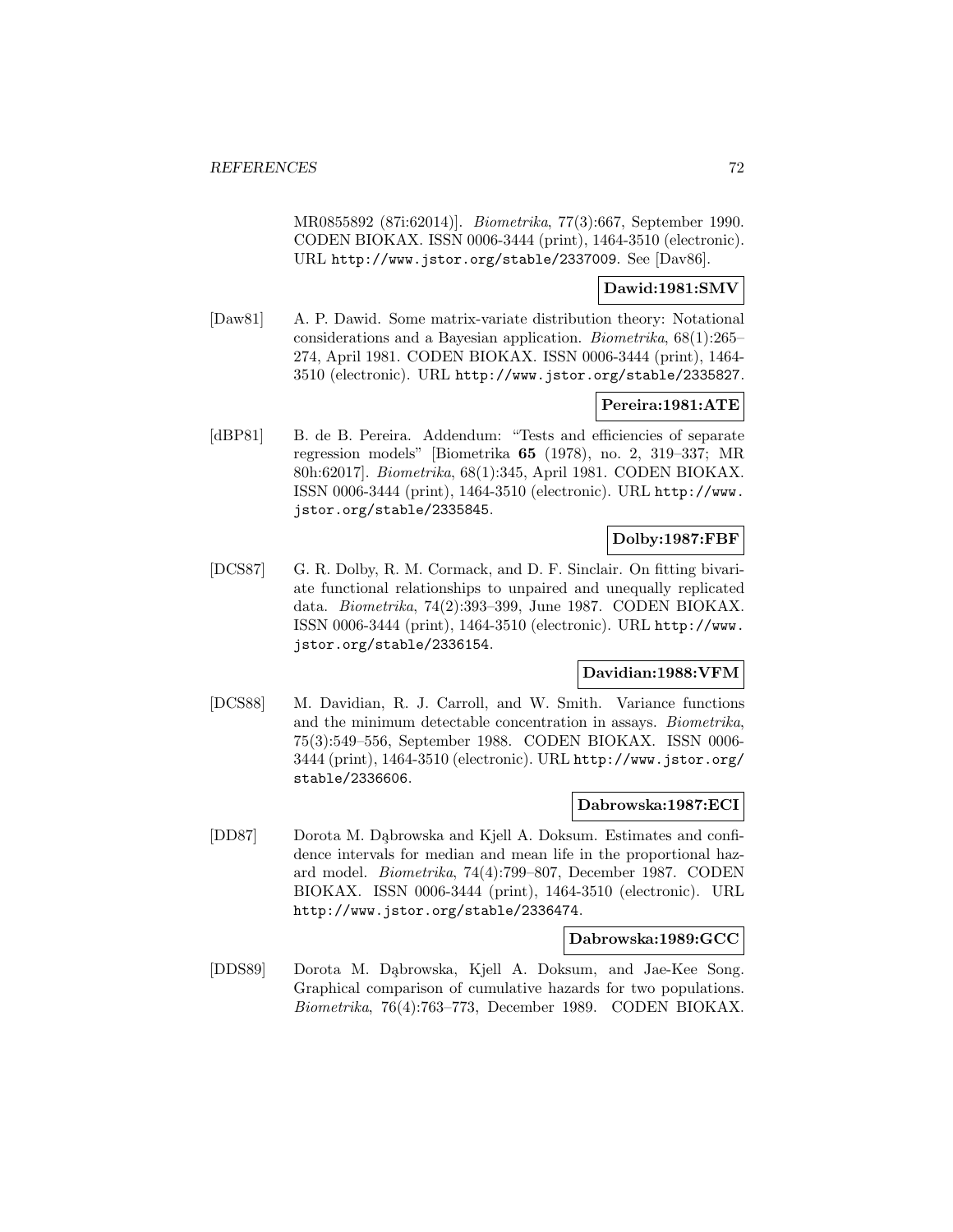ISSN 0006-3444 (print), 1464-3510 (electronic). URL http://www. jstor.org/stable/2336636.

### **DeJong:1988:CVF**

[De 88a] Piet De Jong. A cross-validation filter for time series models. Biometrika, 75(3):594–600, September 1988. CODEN BIOKAX. ISSN 0006-3444 (print), 1464-3510 (electronic). URL http://www. jstor.org/stable/2336613.

### **DeJong:1988:LSS**

[De 88b] Piet De Jong. The likelihood for a state space model. Biometrika, 75(1):165–169, March 1988. CODEN BIOKAX. ISSN 0006-3444 (print), 1464-3510 (electronic). URL http://www.jstor.org/ stable/2336450.

### **DEste:1981:MTB**

[D'E81] G. M. D'Este. A Morgenstern-type bivariate gamma distribution. Biometrika, 68(1):339–340, April 1981. CODEN BIOKAX. ISSN 0006-3444 (print), 1464-3510 (electronic). URL http://www. jstor.org/stable/2335841.

#### **Deaton:1980:EBA**

[Dea80] Leonard W. Deaton. An empirical Bayes approach to polynomial regression under order restrictions. Biometrika, 67(1):111–117, April 1980. CODEN BIOKAX. ISSN 0006-3444 (print), 1464-3510 (electronic). URL http://www.jstor.org/stable/2335323.

### **Deshpande:1983:CTE**

[Des83] Jayant V. Deshpande. A class of tests for exponentiality against increasing failure rate average alternatives. Biometrika, 70(2):514– 518, August 1983. CODEN BIOKAX. ISSN 0006-3444 (print), 1464-3510 (electronic). URL http://www.jstor.org/stable/ 2335571.

#### **Draper:1985:RPE**

[DF85] N. R. Draper and D. Faraggi. Role of the Papadakis estimator in one- and two-dimensional field trials. Biometrika, 72(1):223–226, April 1985. CODEN BIOKAX. ISSN 0006-3444 (print), 1464-3510 (electronic). URL http://www.jstor.org/stable/2336357.

# **Dykstra:1989:NML**

[DF89] Richard L. Dykstra and Carol J. Feltz. Nonparametric maximum likelihood estimation of survival functions with a general stochastic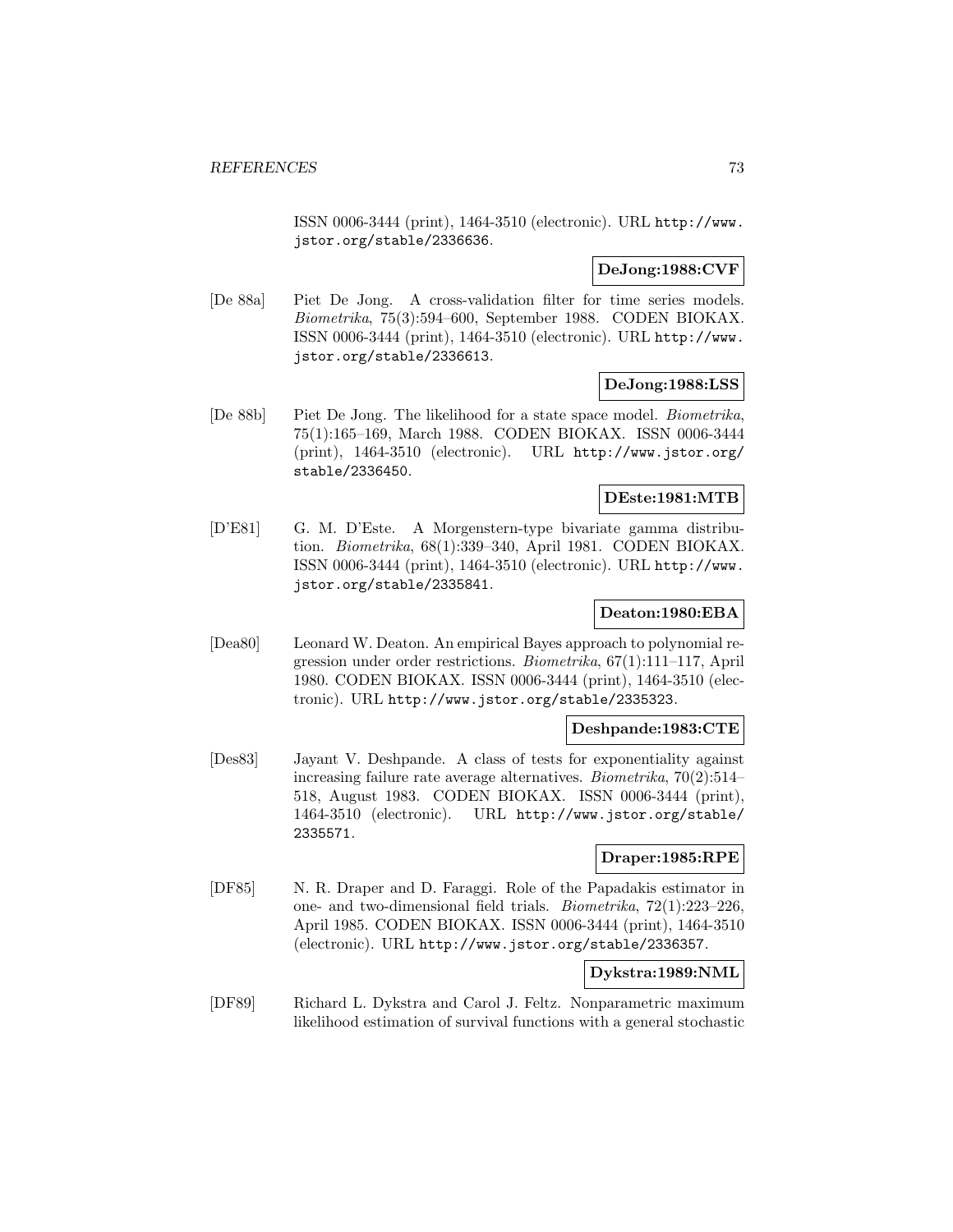ordering and its dual. Biometrika, 76(2):331–341, June 1989. CO-DEN BIOKAX. ISSN 0006-3444 (print), 1464-3510 (electronic). URL http://www.jstor.org/stable/2336667.

## **David:1982:MLV**

[DG82] H. A. David and R. A. Groeneveld. Measures of local variation in a distribution: Expected length of spacings and variances of order statistics. Biometrika, 69(1):227–232, April 1982. CODEN BIOKAX. ISSN 0006-3444 (print), 1464-3510 (electronic). URL http://www.jstor.org/stable/2335873.

# **David:1985:EOE**

[DG85] H. A. David and J. K. Ghosh. The effect of an outlier on Lestimators of location in symmetric distributions. Biometrika, 72 (1):216–218, April 1985. CODEN BIOKAX. ISSN 0006-3444 (print), 1464-3510 (electronic). URL http://www.jstor.org/ stable/2336355.

# **Davison:1989:DRN**

[DG89] A. C. Davison and A. Gigli. Deviance residuals and normal scores plots. Biometrika, 76(2):211–221, June 1989. CODEN BIOKAX. ISSN 0006-3444 (print), 1464-3510 (electronic). URL http://www. jstor.org/stable/2336653.

# **Diggle:1987:NEP**

[DGS87] Peter J. Diggle, David J. Gates, and Alyson Stibbard. A nonparametric estimator for pairwise-interaction point processes. Biometrika, 74(4):763–770, December 1987. CODEN BIOKAX. ISSN 0006-3444 (print), 1464-3510 (electronic). URL http://www. jstor.org/stable/2336470.

### **Dupac:1985:SAD**

[DH85] Václav Dupač and Ulrich Herkenrath. Stochastic approximation with delayed observations. Biometrika, 72(3):683–685, December 1985. CODEN BIOKAX. ISSN 0006-3444 (print), 1464-3510 (electronic). URL http://www.jstor.org/stable/2336744.

### **Davies:1987:THE**

[DH87] R. B. Davies and D. S. Harte. Tests for Hurst effect. *Biometrika*, 74(1):95–101, March 1987. CODEN BIOKAX. ISSN 0006-3444 (print), 1464-3510 (electronic). URL http://www.jstor.org/ stable/2336024.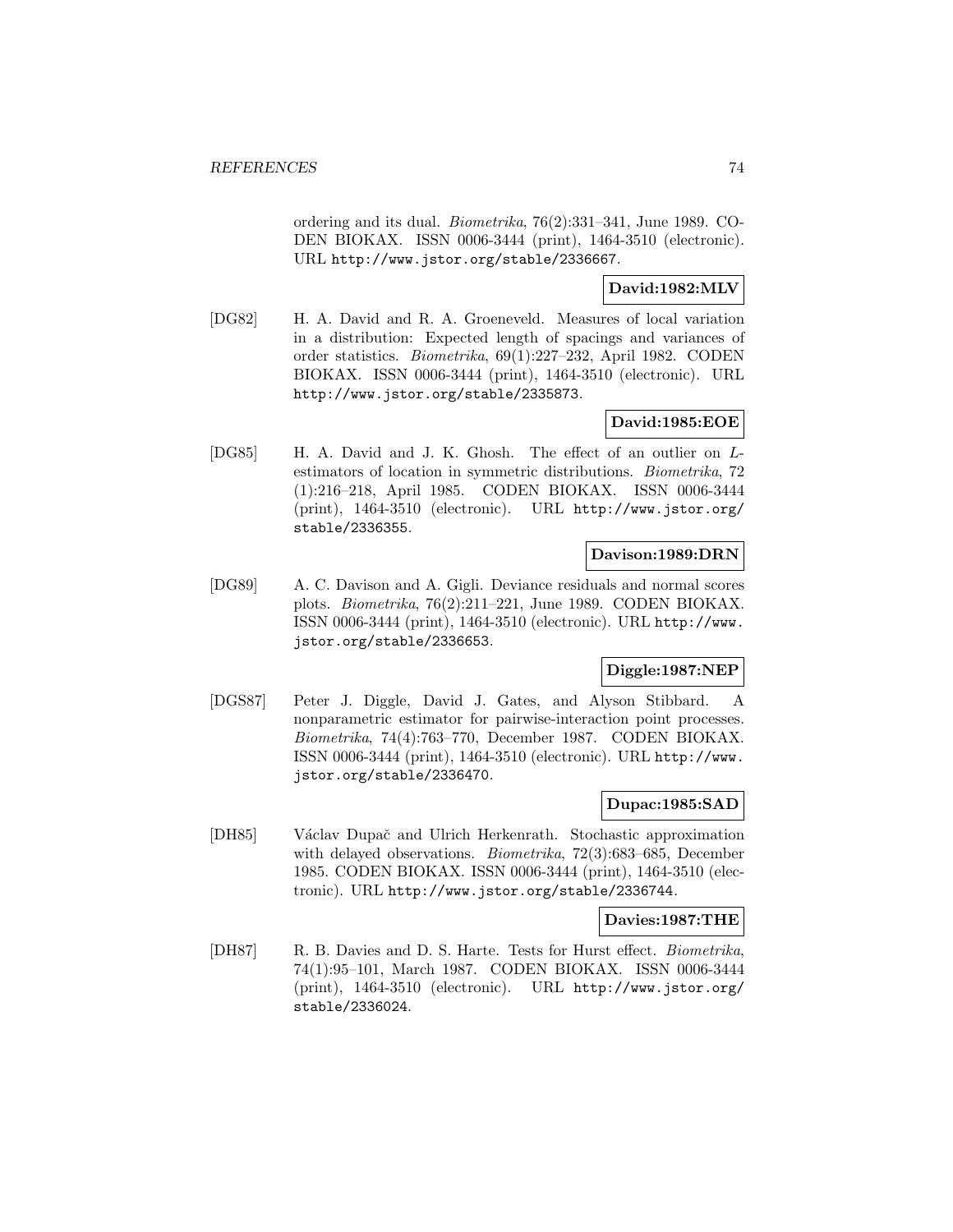#### **Davison:1988:SAR**

[DH88] Anthony C. Davison and David V. Hinkley. Saddlepoint approximations in resampling methods. Biometrika, 75(3):417–431, September 1988. CODEN BIOKAX. ISSN 0006-3444 (print), 1464-3510 (electronic). URL http://www.jstor.org/stable/2336592.

### **DiCiccio:1989:CPE**

[DHR89] Thomas J. DiCiccio, Peter Hall, and Joseph P. Romano. Comparison of parametric and empirical likelihood functions. Biometrika, 76(3):465–476, September 1989. CODEN BIOKAX. ISSN 0006- 3444 (print), 1464-3510 (electronic). URL http://www.jstor.org/ stable/2336113.

#### **Davison:1986:EBS**

[DHS86] A. C. Davison, D. V. Hinkley, and E. Schechtman. Efficient bootstrap simulation. Biometrika, 73(3):555–566, December 1986. CO-DEN BIOKAX. ISSN 0006-3444 (print), 1464-3510 (electronic). URL http://www.jstor.org/stable/2336519.

## **DiCiccio:1984:PTI**

[DiC84] T. J. DiCiccio. On parameter transformations and interval estimation. Biometrika, 71(3):477–485, December 1984. CODEN BIOKAX. ISSN 0006-3444 (print), 1464-3510 (electronic). URL http://www.jstor.org/stable/2336556.

#### **DiCiccio:1988:LIL**

[DiC88] T. J. DiCiccio. Likelihood inference for linear regression models. Biometrika, 75(1):29–34, March 1988. CODEN BIOKAX. ISSN 0006-3444 (print), 1464-3510 (electronic). URL http://www. jstor.org/stable/2336431.

### **Ducharme:1985:BCC**

[DJRT85] Gilles R. Ducharme, Myoungshic Jhun, Joseph P. Romano, and Kinh N. Truong. Bootstrap confidence cones for directional data. Biometrika, 72(3):637–645, December 1985. CODEN BIOKAX. ISSN 0006-3444 (print), 1464-3510 (electronic). URL http://www. jstor.org/stable/2336736.

#### **Donner:1980:LSV**

[DK80] Allan Donner and John J. Koval. The large sample variance of an intraclass correlation. Biometrika, 67(3):719–722, December 1980.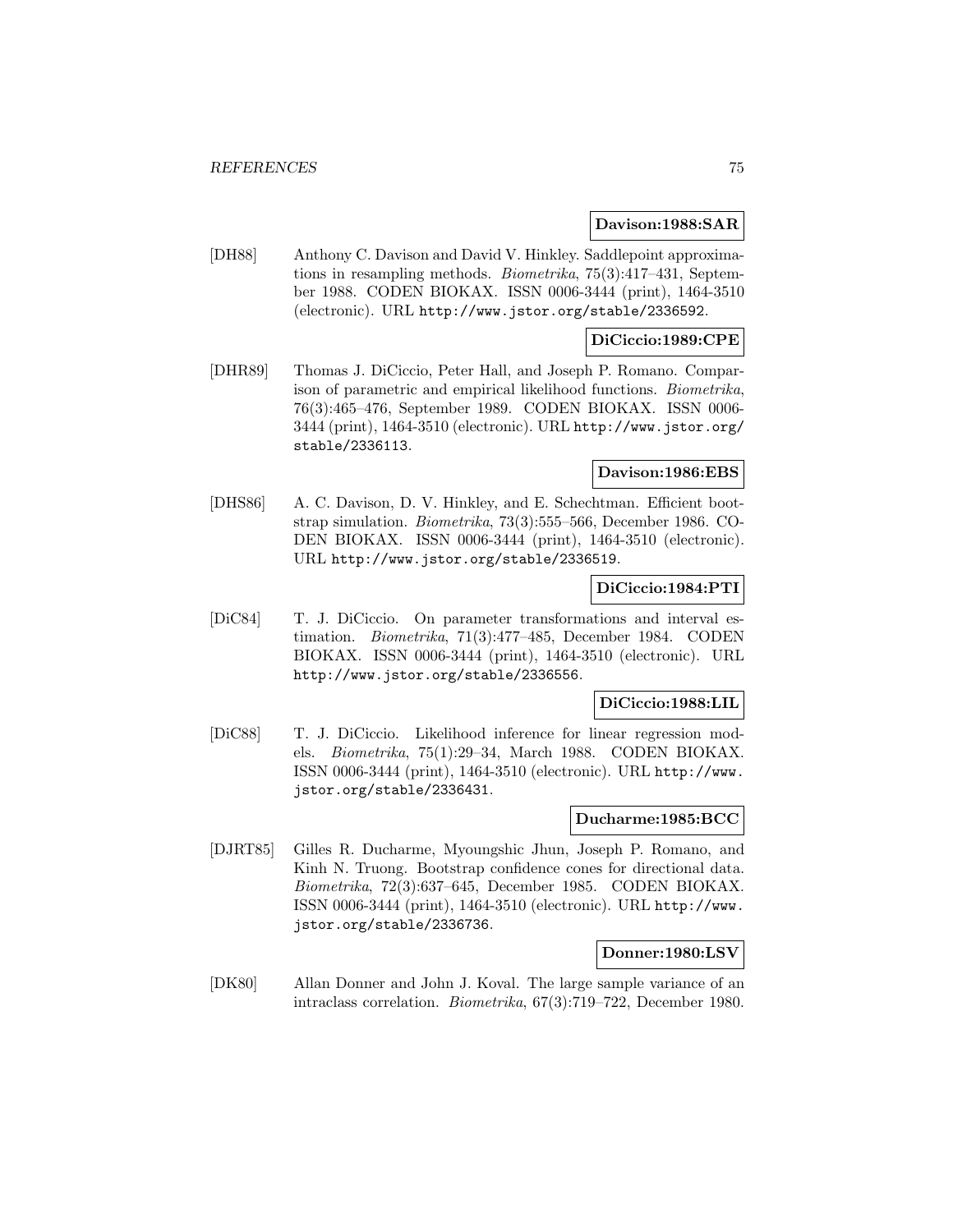CODEN BIOKAX. ISSN 0006-3444 (print), 1464-3510 (electronic). URL http://www.jstor.org/stable/2335151.

#### **Dahlhaus:1987:EEE**

[DK87a] R. Dahlhaus and H. Künsch. Edge effects and efficient parameter estimation for stationary random fields. Biometrika, 74(4):877–882, December 1987. CODEN BIOKAX. ISSN 0006-3444 (print), 1464- 3510 (electronic). URL http://www.jstor.org/stable/2336483.

#### **Dewanji:1987:EST**

[DK87b] Anup Dewanji and John D. Kalbfleisch. Estimation of sojourn time distributions for cyclic semi-Markov processes in equilibrium. Biometrika, 74(2):281–288, June 1987. CODEN BIOKAX. ISSN 0006-3444 (print), 1464-3510 (electronic). URL http://www. jstor.org/stable/2336142.

### **Dinse:1986:NSM**

[DL86] Gregg E. Dinse and Martin G. Larson. A note on semi-Markov models for partially censored data. Biometrika, 73(2):379–386, August 1986. CODEN BIOKAX. ISSN 0006-3444 (print), 1464-3510 (electronic). URL http://www.jstor.org/stable/2336214.

#### **Darroch:1985:CPC**

[DM85] John N. Darroch and James E. Mosimann. Canonical and principal components of shape. Biometrika, 72(2):241–252, August 1985. CODEN BIOKAX. ISSN 0006-3444 (print), 1464-3510 (electronic). URL http://www.jstor.org/stable/2336077.

#### **Ducharme:1987:SMD**

[DM87] Gilles R. Ducharme and Philip Milasevic. Spatial median and directional data. Biometrika, 74(1):212–215, March 1987. CODEN BIOKAX. ISSN 0006-3444 (print), 1464-3510 (electronic). URL http://www.jstor.org/stable/2336038.

### **Dalal:1988:CTC**

[DM88a] Siddhartha R. Dalal and Govind S. Mudholkar. A conservative test and confidence region for comparing heteroscedastic regressions. Biometrika, 75(1):149–152, March 1988. CODEN BIOKAX. ISSN 0006-3444 (print), 1464-3510 (electronic). URL http://www. jstor.org/stable/2336446.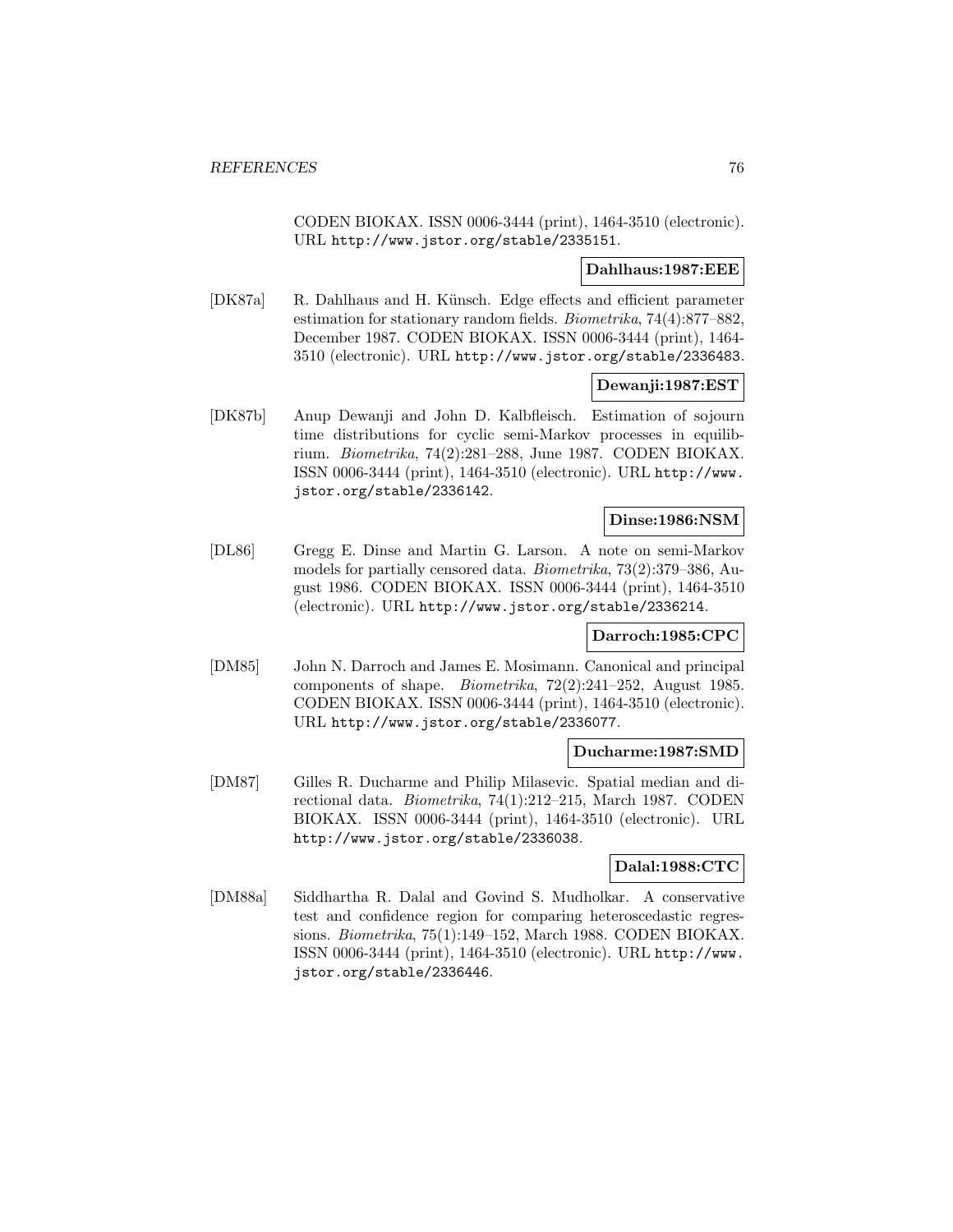### **DeJong:1988:CSE**

[DM88b] Piet De Jong and Murray J. Mackinnon. Covariances for smoothed estimates in state space models. Biometrika, 75(3):601–602, September 1988. CODEN BIOKAX. ISSN 0006-3444 (print), 1464- 3510 (electronic). URL http://www.jstor.org/stable/2336614.

### **Donner:1987:ORI**

[Don87] Allan Donner. Odds ratio inference with dependent data: A relationship between two procedures. Biometrika, 74(1):220, March 1987. CODEN BIOKAX. ISSN 0006-3444 (print), 1464-3510 (electronic). URL http://www.jstor.org/stable/2336040.

#### **Davies:1988:NTP**

[DP88] P. Davies and A. J. Phillips. Nonparametric tests of population differences and estimation of the probability of misidentification with unidentified paired data. *Biometrika*, 75(4):753–760, December 1988. CODEN BIOKAX. ISSN 0006-3444 (print), 1464-3510 (electronic). URL http://www.jstor.org/stable/2336316.

### **David:1983:OSO**

[DR83] H. A. David and M. P. Rogers. Order statistics in overlapping samples, moving order statistics and U-statistics. *Biometrika*, 70 (1):245–249, April 1983. CODEN BIOKAX. ISSN 0006-3444 (print), 1464-3510 (electronic). URL http://www.jstor.org/ stable/2335962.

### **DiCiccio:1989:ABS**

[DR89] Thomas J. DiCiccio and Joseph P. Romano. On adjustments based on the signed root of the empirical likelihood ratio statistic. Biometrika, 76(3):447–456, September 1989. CODEN BIOKAX. ISSN 0006-3444 (print), 1464-3510 (electronic). URL http://www. jstor.org/stable/2336111.

### **Driessen:1988:PCS**

[Dri88] S. G. A. J. Driessen. The probability of correct selection. Biometrika, 75(3):618–619, September 1988. CODEN BIOKAX. ISSN 0006-3444 (print), 1464-3510 (electronic). URL http://www. jstor.org/stable/2336619.

### **Dupac:1980:PEP**

[Dup80] V. Dupac. Parameter estimation in the Poisson field of discs. Biometrika, 67(1):187–190, April 1980. CODEN BIOKAX. ISSN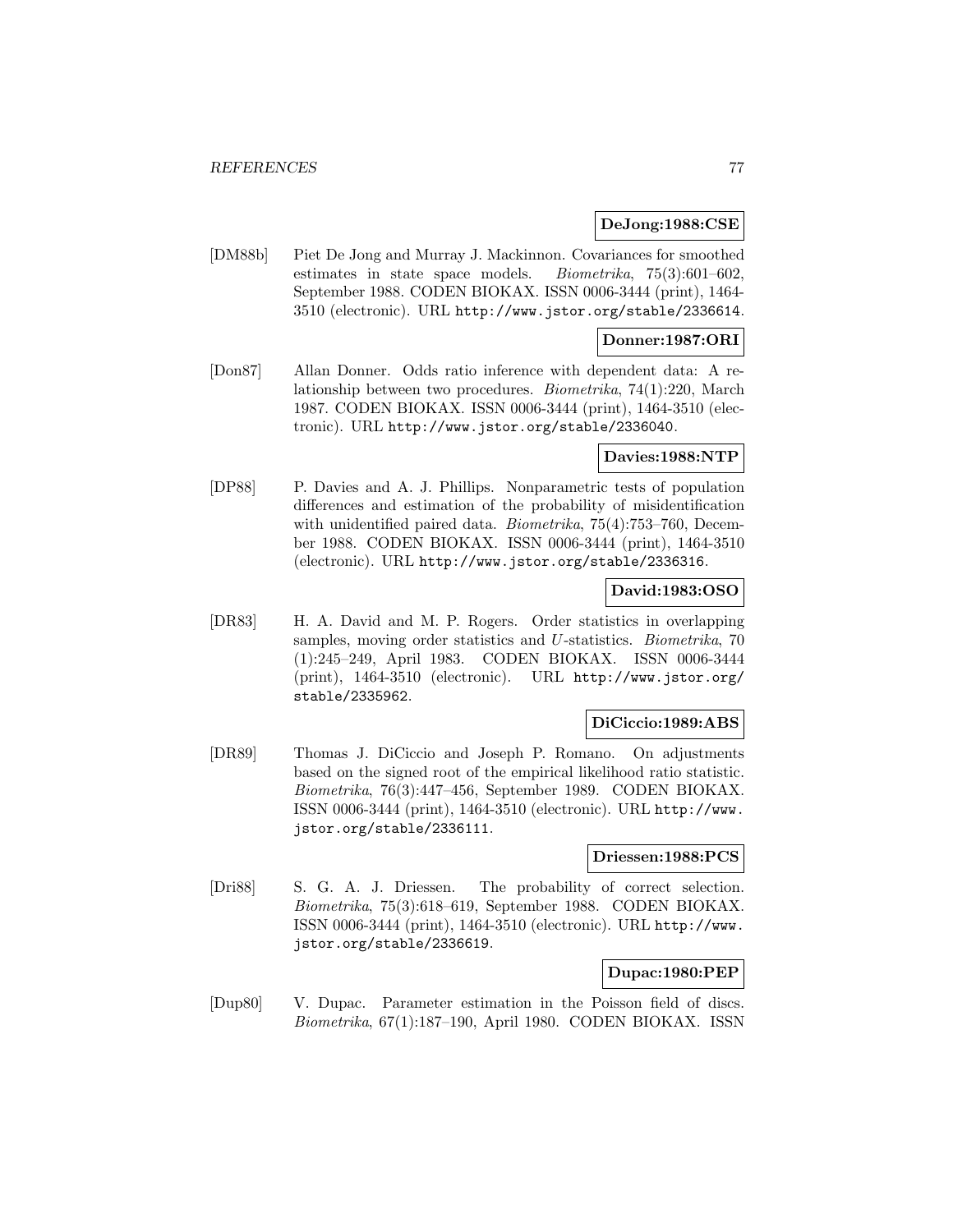0006-3444 (print), 1464-3510 (electronic). URL http://www. jstor.org/stable/2335332.

### **Durbin:1980:ADP**

[Dur80a] J. Durbin. The approximate distribution of partial serial correlation coefficients calculated from residuals from regression on Fourier series. Biometrika, 67(2):335–349, August 1980. CODEN BIOKAX. ISSN 0006-3444 (print), 1464-3510 (electronic). URL http://www. jstor.org/stable/2335476.

### **Durbin:1980:ADS**

[Dur80b] J. Durbin. Approximations for densities of sufficient estimators. Biometrika, 67(2):311–333, August 1980. CODEN BIOKAX. ISSN 0006-3444 (print), 1464-3510 (electronic). URL http://www. jstor.org/stable/2335475.

#### **Demets:1980:GSM**

[DW80] David L. Demets and James H. Ware. Group sequential methods for clinical trials with a one-sided hypothesis. Biometrika, 67(3):651–660, December 1980. CODEN BIOKAX. ISSN 0006- 3444 (print), 1464-3510 (electronic). URL http://www.jstor.org/ stable/2335135.

#### **DeMets:1982:AGS**

[DW82] David L. DeMets and James H. Ware. Asymmetric group sequential boundaries for monitoring clinical trials. Biometrika, 69 (3):661–663, December 1982. CODEN BIOKAX. ISSN 0006- 3444 (print), 1464-3510 (electronic). URL http://www.jstor.org/ stable/2336004.

### **Darroch:1985:AIT**

[DW85] J. N. Darroch and J. Waller. Additivity and interaction in threecomponent experiments with mixtures. Biometrika, 72(1):153–163, April 1985. CODEN BIOKAX. ISSN 0006-3444 (print), 1464-3510 (electronic). URL http://www.jstor.org/stable/2336345.

#### **Eaves:1983:BNR**

[Eav83] David M. Eaves. On Bayesian nonlinear regression with an enzyme example. Biometrika, 70(2):373–379, August 1983. CODEN BIOKAX. ISSN 0006-3444 (print), 1464-3510 (electronic). URL http://www.jstor.org/stable/2335551.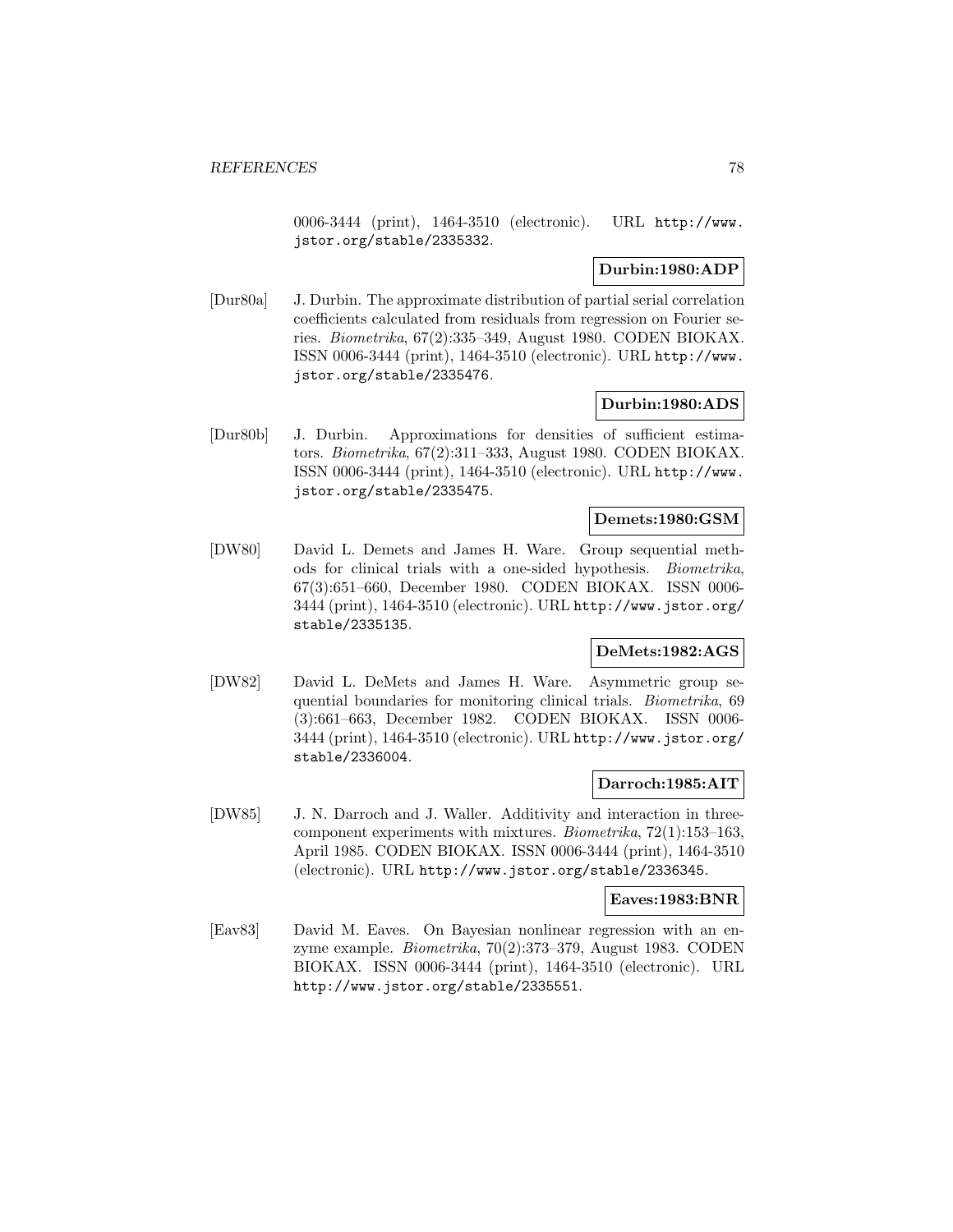#### **Edelman:1986:BNT**

[Ede86] David Edelman. Bounds for a nonparametric t table. Biometrika, 73(1):242–243, April 1986. CODEN BIOKAX. ISSN 0006-3444 (print), 1464-3510 (electronic). URL http://www.jstor.org/ stable/2336296.

# **Edelman:1989:CLM**

[Ede89] David Edelman. A candidata for locally most powerful sequential t test. Biometrika, 76(1):197–201, March 1989. CODEN BIOKAX. ISSN 0006-3444 (print), 1464-3510 (electronic). URL http://www. jstor.org/stable/2336387.

### **Efron:1981:NES**

[Efr81] Bradley Efron. Nonparametric estimates of standard error: The jackknife, the bootstrap and other methods. *Biometrika*, 68(3): 589–599, December 1981. CODEN BIOKAX. ISSN 0006-3444 (print), 1464-3510 (electronic). URL http://www.jstor.org/ stable/2335441.

### **Efron:1985:BCI**

[Efr85] Bradley Efron. Bootstrap confidence intervals for a class of parametric problems. Biometrika, 72(1):45–58, April 1985. CODEN BIOKAX. ISSN 0006-3444 (print), 1464-3510 (electronic). URL http://www.jstor.org/stable/2336334.

### **Evans:1989:LCA**

[EGG89] Michael J. Evans, Zvi Gilula, and Irwin Guttman. Latent class analysis of two-way contingency tables by Bayesian methods. Biometrika, 76(3):557–563, September 1989. CODEN BIOKAX. ISSN 0006-3444 (print), 1464-3510 (electronic). URL http://www. jstor.org/stable/2336120.

### **Edwards:1985:FPM**

[EH85] David Edwards and Tomáš Havránek. A fast procedure for model search in multidimensional contingency tables. Biometrika, 72 (2):339–351, August 1985. CODEN BIOKAX. ISSN 0006-3444 (print), 1464-3510 (electronic). URL http://www.jstor.org/ stable/2336086.

### **Edwards:1983:ACT**

[EK83] David Edwards and Svend Kreiner. The analysis of contingency tables by graphical models. Biometrika, 70(3):553–565, December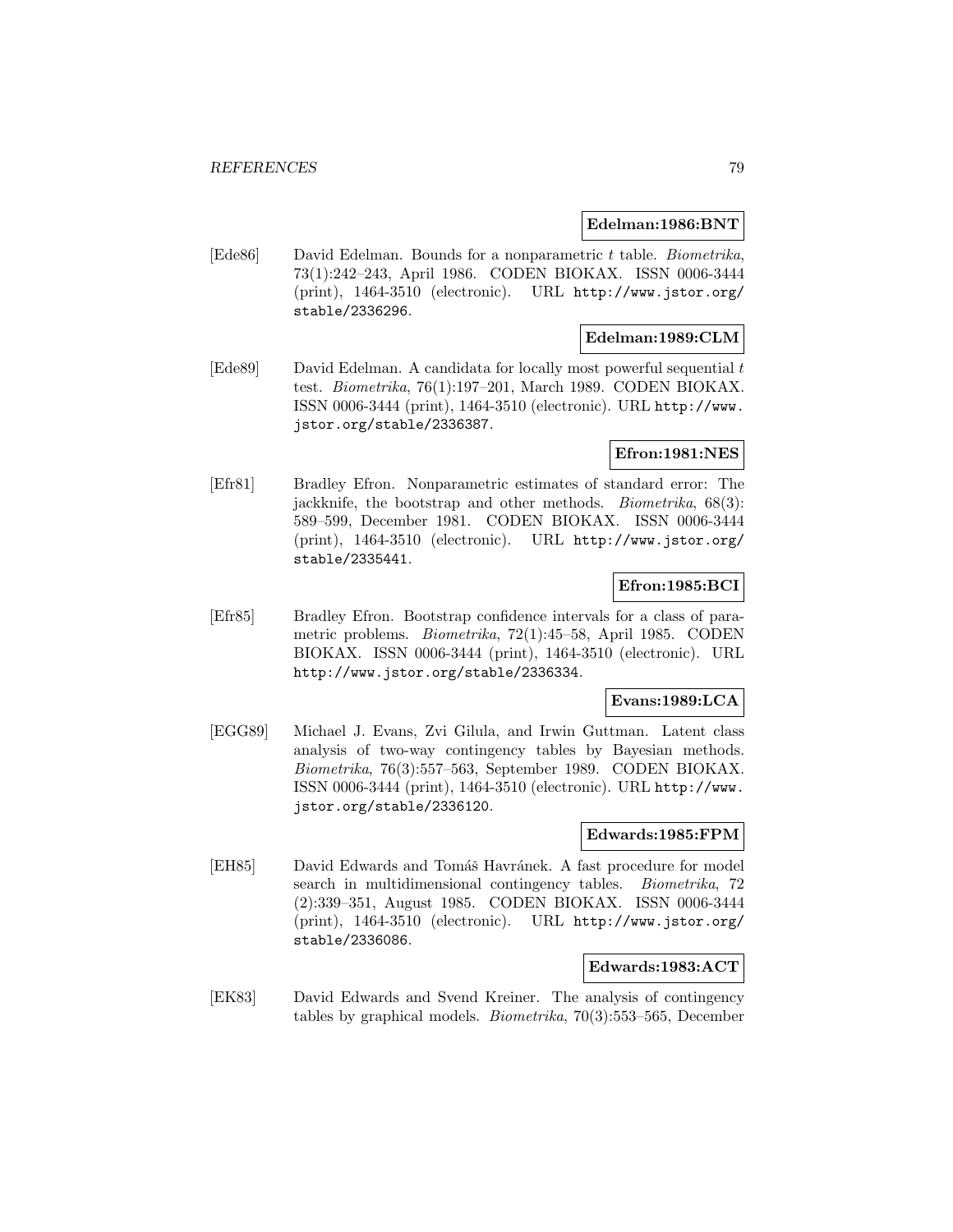1983. CODEN BIOKAX. ISSN 0006-3444 (print), 1464-3510 (electronic). URL http://www.jstor.org/stable/2336491.

### **Ekbohm:1982:CVP**

[Ekb82] Gunnar Ekbohm. On comparing variances in the paired case with incomplete data. Biometrika, 69(3):670–673, December 1982. CO-DEN BIOKAX. ISSN 0006-3444 (print), 1464-3510 (electronic). URL http://www.jstor.org/stable/2336007.

### **Ejigou:1981:RRE**

[EM81] Ayenew Ejigou and Richard McHugh. Relative risk estimation under multiple matching. Biometrika, 68(1):85–91, April 1981. CO-DEN BIOKAX. ISSN 0006-3444 (print), 1464-3510 (electronic). URL http://www.jstor.org/stable/2335808.

### **Ejigou:1984:THR**

[EM84] Ayenew Ejigou and Richard McHugh. Testing the homogeneity of the relative risk under multiple matching. Biometrika, 71 (2):408–411, August 1984. CODEN BIOKAX. ISSN 0006-3444 (print), 1464-3510 (electronic). URL http://www.jstor.org/ stable/2336261.

## **Ensor:1988:EOE**

[EN88] Katherine B. Ensor and H. Joseph Newton. The effect of order estimation on estimating the peak frequency of an autoregressive spectral density. Biometrika, 75(3):587–589, September 1988. CO-DEN BIOKAX. ISSN 0006-3444 (print), 1464-3510 (electronic). URL http://www.jstor.org/stable/2336611.

# **Epps:1983:TNB**

[EP83] T. W. Epps and Lawrence B. Pulley. A test for normality based on the empirical characteristic function. Biometrika, 70(3):723–726, December 1983. CODEN BIOKAX. ISSN 0006-3444 (print), 1464- 3510 (electronic). URL http://www.jstor.org/stable/2336512.

### **Epps:1982:TSF**

[ESP82] T. W. Epps, K. J. Singleton, and L. B. Pulley. A test of separate families of distributions based on the empirical moment generating function. Biometrika, 69(2):391–399, August 1982. CODEN BIOKAX. ISSN 0006-3444 (print), 1464-3510 (electronic). URL http://www.jstor.org/stable/2335413.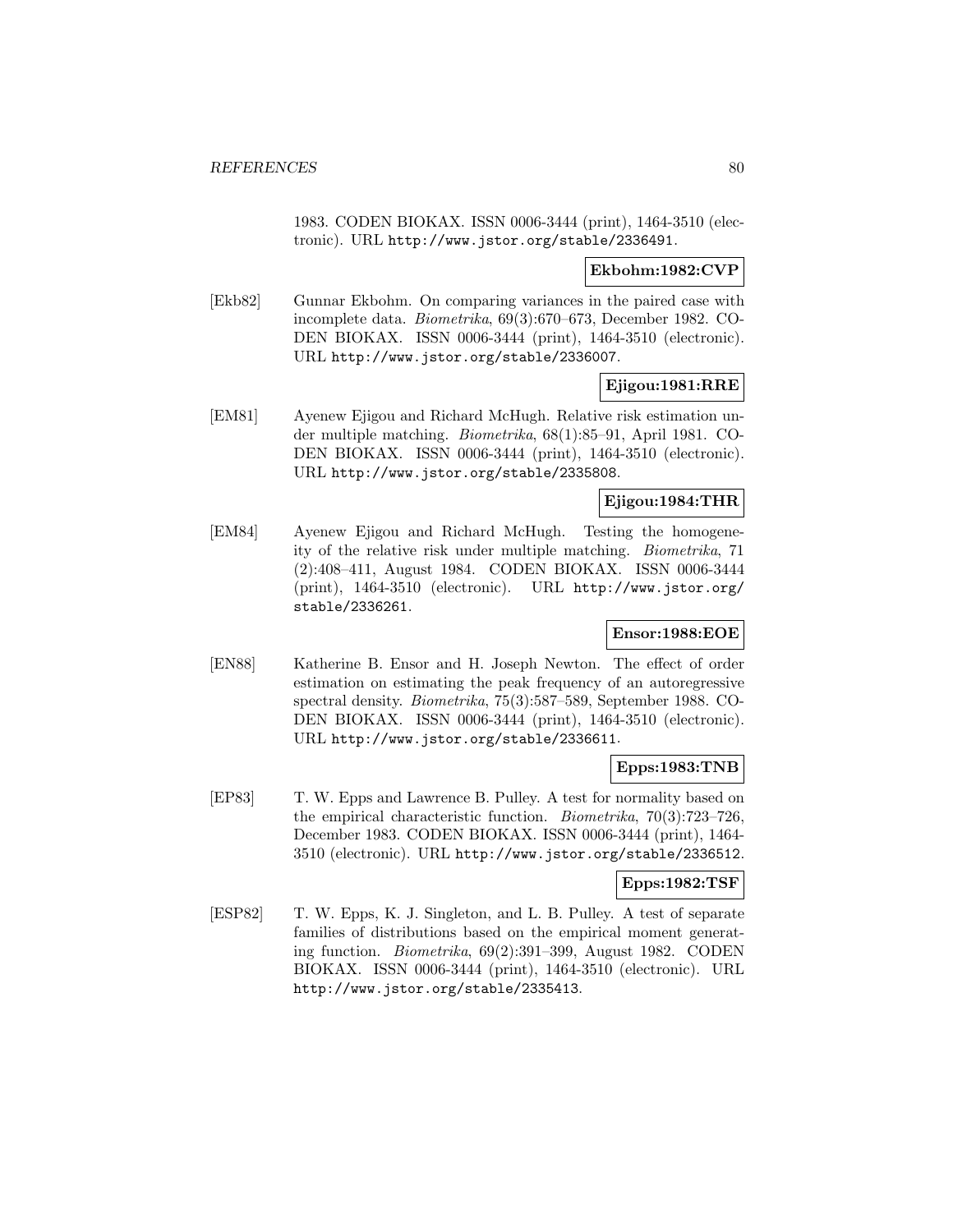#### **El-Sayyad:1989:PDE**

[ESSAH89] G. M. El-Sayyad, M. Samiuddin, and A. A. Al-Harbey. On parametric density estimation. Biometrika, 76(2):343–348, June 1989. CODEN BIOKAX. ISSN 0006-3444 (print), 1464-3510 (electronic). URL http://www.jstor.org/stable/2336668.

# **Falk:1989:HBT**

[Fal89] R. W. Falk. Hommel's Bonferroni-type inequality for unequally spaced levels. Biometrika, 76(1):189–191, March 1989. CODEN BIOKAX. ISSN 0006-3444 (print), 1464-3510 (electronic). URL http://www.jstor.org/stable/2336385.

#### **Farewell:1982:NRA**

[Far82] V. T. Farewell. A note on regression analysis of ordinal data with variability of classification. Biometrika, 69(3):533–538, December 1982. CODEN BIOKAX. ISSN 0006-3444 (print), 1464-3510 (electronic). URL http://www.jstor.org/stable/2335988.

# **Farewell:1983:CPT**

[FD83] V. T. Farewell and S. Dahlberg. On the comparison of procedures for testing the equality of survival curves. *Biometrika*, 70 (3):707–709, December 1983. CODEN BIOKAX. ISSN 0006- 3444 (print), 1464-3510 (electronic). URL http://www.jstor.org/ stable/2336508.

#### **Fenstad:1983:CBT**

[Fen83] G. U. Fenstad. A comparison between the U and V tests in the Behrens–Fisher problem. Biometrika, 70(1):300–302, April 1983. CODEN BIOKAX. ISSN 0006-3444 (print), 1464-3510 (electronic). URL http://www.jstor.org/stable/2335973.

## **Ferreira:1981:EFM**

[Fer81] Pedro E. Ferreira. Extending Fisher's measure of information. Biometrika, 68(3):695–698, December 1981. CODEN BIOKAX. ISSN 0006-3444 (print), 1464-3510 (electronic). URL http://www. jstor.org/stable/2335455.

#### **Ferreira:1982:EEP**

[Fer82] P. E. Ferreira. Estimating equations in the presence of prior knowledge. Biometrika, 69(3):667–669, December 1982. CODEN BIOKAX. ISSN 0006-3444 (print), 1464-3510 (electronic). URL http://www.jstor.org/stable/2336006.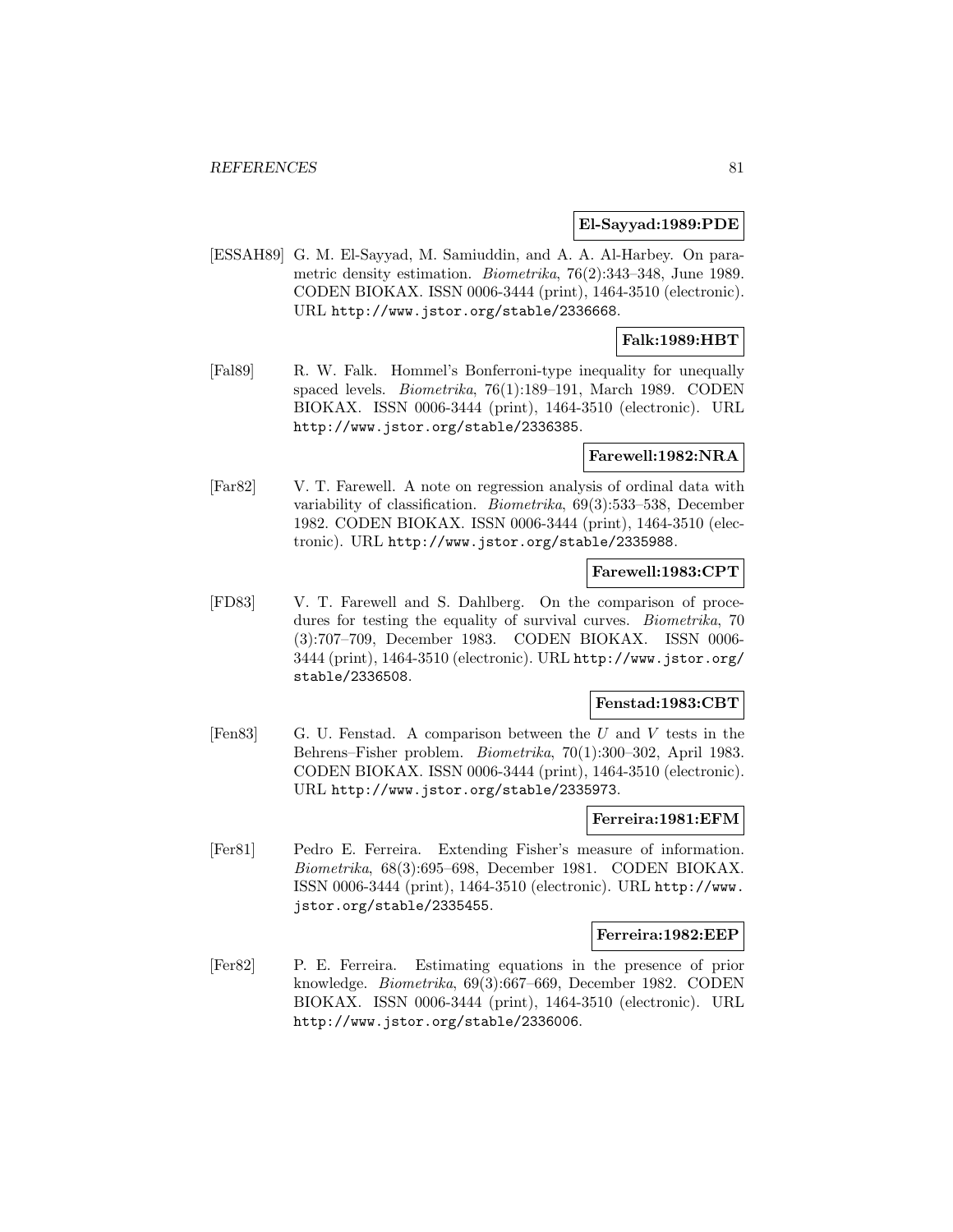#### **Feuerverger:1989:ESA**

[Feu89] Andrey Feuerverger. On the empirical saddlepoint approximation. Biometrika, 76(3):457–464, September 1989. CODEN BIOKAX. ISSN 0006-3444 (print), 1464-3510 (electronic). URL http://www. jstor.org/stable/2336112.

### **Field:1982:SSA**

[FH82] Christopher A. Field and Frank R. Hampel. Small-sample asymptotic distributions of M-estimators of location. *Biometrika*,  $69(1)$ : 29–46, April 1982. CODEN BIOKAX. ISSN 0006-3444 (print), 1464-3510 (electronic). URL http://www.jstor.org/stable/ 2335850.

## **Franzini:1983:TDT**

[FH83] L. Franzini and A. C. Harvey. Testing for deterministic trend and seasonal components in time series models. Biometrika, 70 (3):673–682, December 1983. CODEN BIOKAX. ISSN 0006- 3444 (print), 1464-3510 (electronic). URL http://www.jstor.org/ stable/2336504.

### **Finch:1980:LSD**

[Fin80] Peter D. Finch. Least squares description of a record as signal plus noise. Biometrika, 67(3):539–550, December 1980. CODEN BIOKAX. ISSN 0006-3444 (print), 1464-3510 (electronic). URL http://www.jstor.org/stable/2335122.

### **Findley:1986:UMA**

[Fin86] David F. Findley. The uniqueness of moving average representations with independent and identically distributed random variables for non-Gaussian stationary time series. Biometrika, 73(2):520–521, August 1986. CODEN BIOKAX. ISSN 0006-3444 (print), 1464- 3510 (electronic). URL http://www.jstor.org/stable/2336232. See correction [Fin90].

### **Findley:1990:ACU**

[Fin90] David F. Findley. Amendments and corrections: "The uniqueness of moving average representations with independent and identically distributed random variables for non-Gaussian stationary time series" [Biometrika **73** (1986), no. 2, 520–521; MR0855914 (88e:62210)]. Biometrika, 77(1):235, March 1990. CODEN BIOKAX. ISSN 0006-3444 (print), 1464-3510 (electronic). URL http://www.jstor.org/stable/2336071. See [Fin86].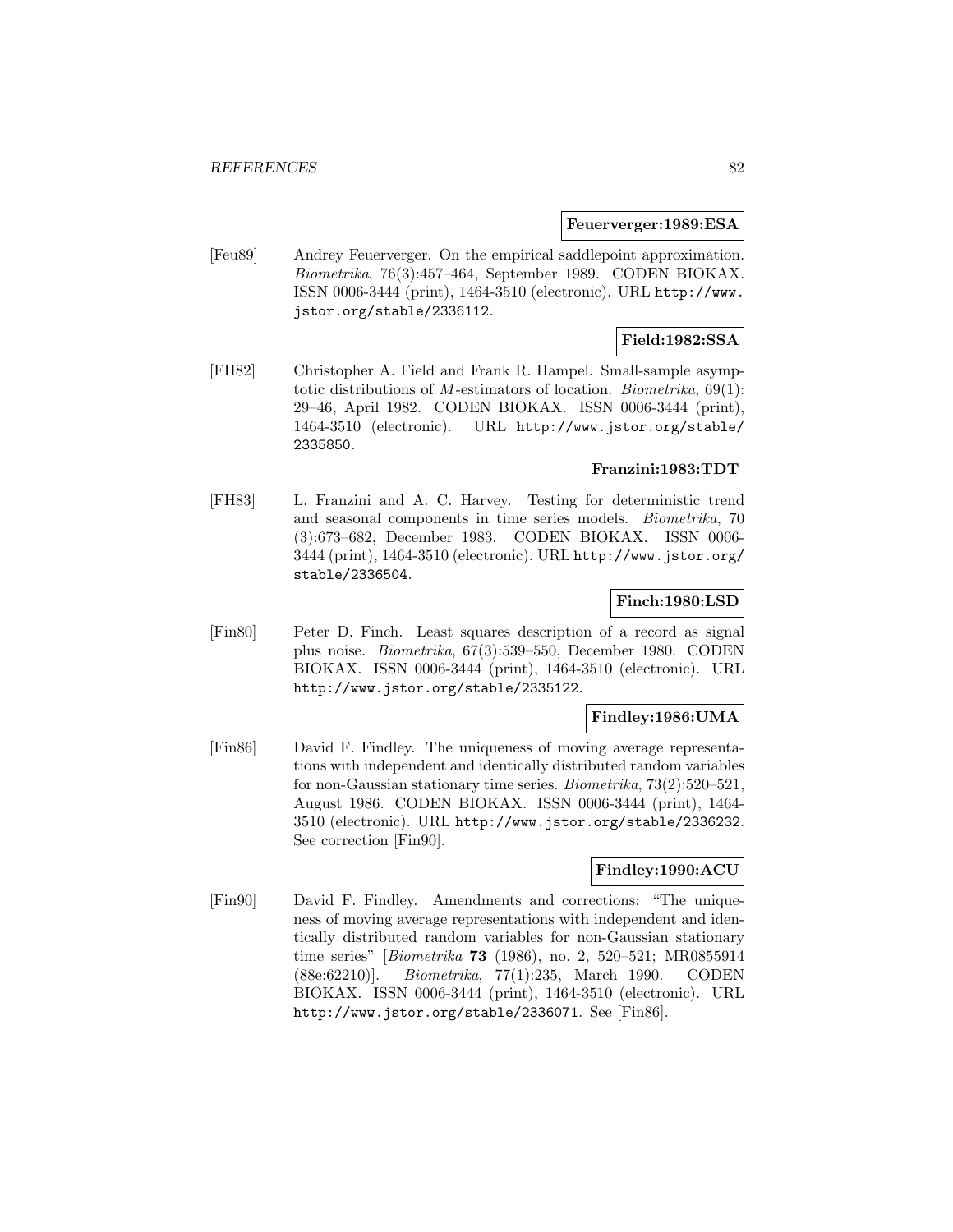### **Firth:1987:EQL**

[Fir87] David Firth. On the efficiency of quasi-likelihood estimation. Biometrika, 74(2):233–245, June 1987. CODEN BIOKAX. ISSN 0006-3444 (print), 1464-3510 (electronic). URL http://www. jstor.org/stable/2336137.

# **Firth:1989:MHS**

[Fir89] David Firth. Marginal homogeneity and the superposition of Latin squares. Biometrika, 76(1):179–182, March 1989. CODEN BIOKAX. ISSN 0006-3444 (print), 1464-3510 (electronic). URL http://www.jstor.org/stable/2336382.

#### **Frydenberg:1989:ILR**

[FJ89] Morten Frydenberg and Jens Ledet Jensen. Is the "improved likelihood ratio statistic" really improved in the discrete case? Biometrika, 76(4):655–661, December 1989. CODEN BIOKAX. ISSN 0006-3444 (print), 1464-3510 (electronic). URL http://www. jstor.org/stable/2336625.

### **Fedorov:1986:DOD**

[FK86] V. Fedorov and V. Khabarov. Duality of optimal designs for model discrimination and parameter estimation. Biometrika, 73(1):183– 190, April 1986. CODEN BIOKAX. ISSN 0006-3444 (print), 1464- 3510 (electronic). URL http://www.jstor.org/stable/2336284.

### **Fisher:1981:NMA**

[FL81] N. I. Fisher and A. J. Lee. Nonparametric measures of angularlinear association. Biometrika, 68(3):629–636, December 1981. CO-DEN BIOKAX. ISSN 0006-3444 (print), 1464-3510 (electronic). URL http://www.jstor.org/stable/2335445.

### **Fisher:1982:NMA**

[FL82] N. I. Fisher and A. J. Lee. Nonparametric measures of angularangular association. Biometrika, 69(2):315–321, August 1982. CO-DEN BIOKAX. ISSN 0006-3444 (print), 1464-3510 (electronic). URL http://www.jstor.org/stable/2335405.

### **Fisher:1983:CCC**

[FL83a] N. I. Fisher and A. J. Lee. A correlation coefficient for circular data. Biometrika, 70(2):327–332, August 1983. CODEN BIOKAX. ISSN 0006-3444 (print), 1464-3510 (electronic). URL http://www. jstor.org/stable/2335547.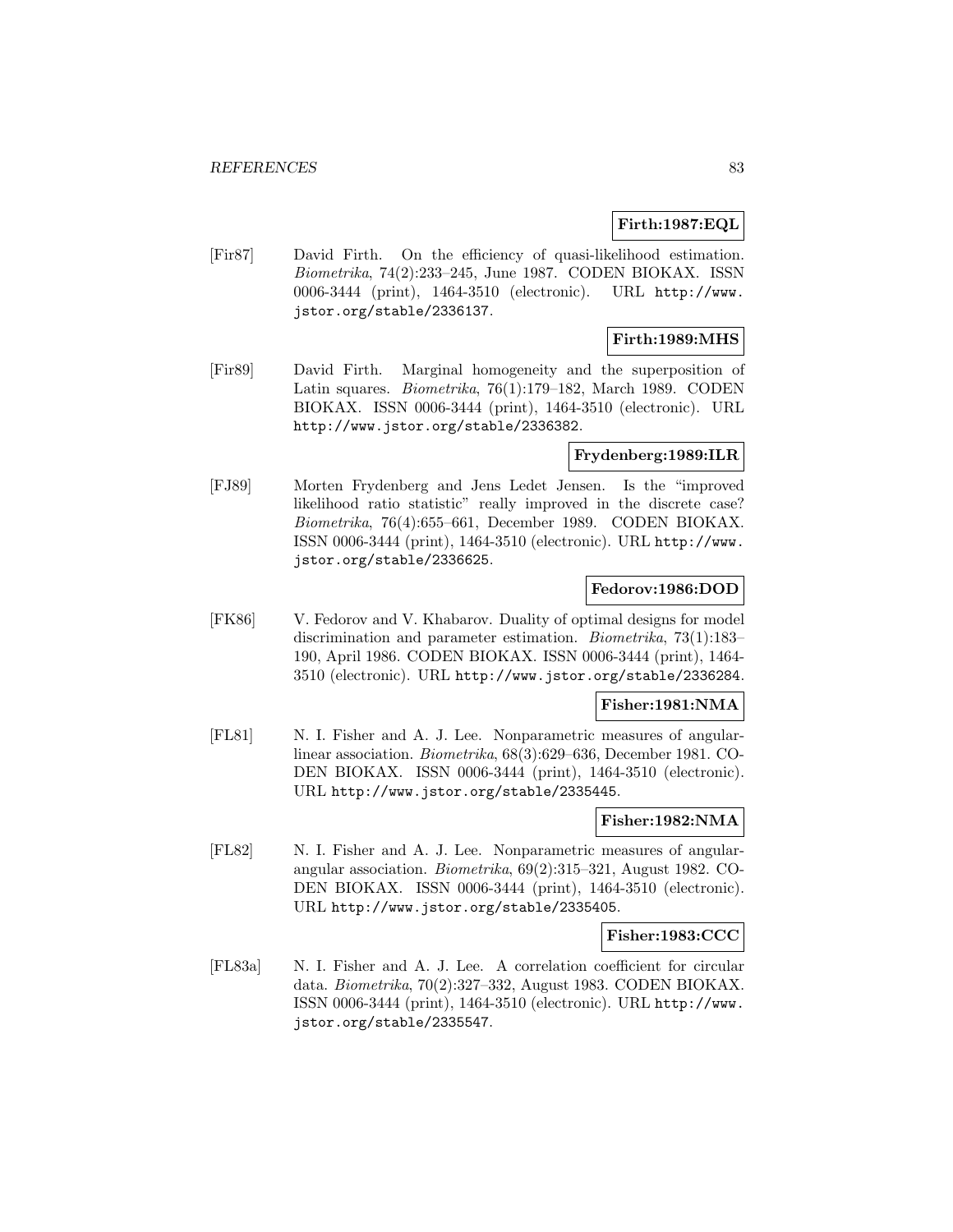#### **Fisher:1983:ECM**

[FL83b] Nicholas I. Fisher and Toby Lewis. Estimating the common mean direction of several circular or spherical distributions with differing dispersions. Biometrika, 70(2):333–341, August 1983. CODEN BIOKAX. ISSN 0006-3444 (print), 1464-3510 (electronic). URL http://www.jstor.org/stable/2335548. See correction [FL84].

# **Fisher:1984:ACE**

[FL84] Nicholas I. Fisher and Toby Lewis. Amendments and corrections: "Estimating the common mean direction of several circular or spherical distributions with differing dispersions" [Biometrika **70** (1983), no. 2, 333–341; MR0712022 (85a:62074)]. Biometrika, 71(3):655, December 1984. CODEN BIOKAX. ISSN 0006-3444 (print), 1464-3510 (electronic). URL http://www.jstor.org/ stable/2336584. See [FL83b].

## **Fisher:1986:CCR**

[FL86] N. I. Fisher and A. J. Lee. Correlation coefficients for random variables on a unit sphere or hypersphere. Biometrika, 73(1):159– 164, April 1986. CODEN BIOKAX. ISSN 0006-3444 (print), 1464- 3510 (electronic). URL http://www.jstor.org/stable/2336281.

### **Frydenberg:1989:DML**

[FL89] Morten Frydenberg and Steffen L. Lauritzen. Decomposition of maximum likelihood in mixed graphical interaction models. Biometrika, 76(3):539–555, September 1989. CODEN BIOKAX. ISSN 0006-3444 (print), 1464-3510 (electronic). URL http://www. jstor.org/stable/2336119.

### **Fletcher:1987:NCC**

[Fle87] David J. Fletcher. A new class of change-over designs for factorial experiments. Biometrika, 74(3):649–654, September 1987. CODEN BIOKAX. ISSN 0006-3444 (print), 1464-3510 (electronic). URL http://www.jstor.org/stable/2336708.

## **Fligner:1985:PVJ**

[Fli85] Michael A. Fligner. Pairwise versus joint ranking: Another look at the Kruskal–Wallis statistic. Biometrika, 72(3):705–709, December 1985. CODEN BIOKAX. ISSN 0006-3444 (print), 1464-3510 (electronic). URL http://www.jstor.org/stable/2336750.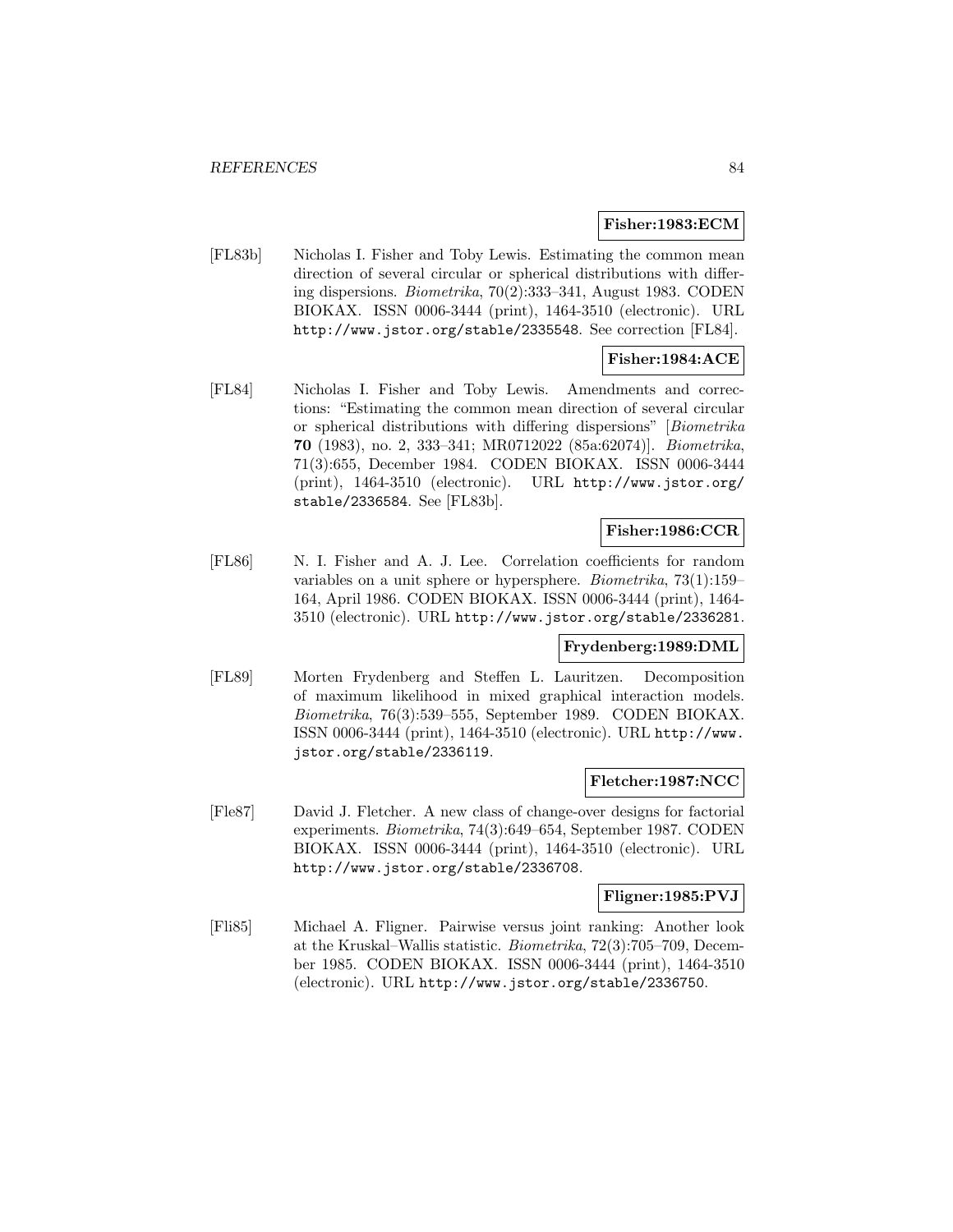### **Flury:1987:TGC**

[Flu87] Bernhard K. Flury. Two generalizations of the common principal component model. Biometrika, 74(1):59–69, March 1987. CODEN BIOKAX. ISSN 0006-3444 (print), 1464-3510 (electronic). URL http://www.jstor.org/stable/2336021.

### **Ferreira:1981:CA**

[FM81] P. E. Ferreira and Ch. E. Minder. On a concept of ancillarity. Biometrika, 68(1):344, April 1981. CODEN BIOKAX. ISSN 0006- 3444 (print), 1464-3510 (electronic). URL http://www.jstor.org/ stable/2335843.

#### **Fairbanks:1982:VTU**

[FM82] Kenneth Fairbanks and Richard Madsen. P values for tests using a repeated significance test design. Biometrika, 69(1):69–74, April 1982. CODEN BIOKAX. ISSN 0006-3444 (print), 1464-3510 (electronic). URL http://www.jstor.org/stable/2335854.

### **Fowlkes:1987:SDB**

[Fow87] Edward B. Fowlkes. Some diagnostics for binary logistic regression via smoothing. Biometrika, 74(3):503–515, September 1987. CO-DEN BIOKAX. ISSN 0006-3444 (print), 1464-3510 (electronic). URL http://www.jstor.org/stable/2336689.

### **Farewell:1980:APL**

[FP80] V. T. Farewell and R. L. Prentice. The approximation of partial likelihood with emphasis on case-control studies. Biometrika, 67(2):273–278, August 1980. CODEN BIOKAX. ISSN 0006- 3444 (print), 1464-3510 (electronic). URL http://www.jstor.org/ stable/2335471.

### **Fligner:1982:MMM**

[FR82] Michael A. Fligner and Steven W. Rust. A modification of Mood's median test for the generalized Behrens–Fisher problem. Biometrika, 69(1):221–226, April 1982. CODEN BIOKAX. ISSN 0006-3444 (print), 1464-3510 (electronic). URL http://www. jstor.org/stable/2335872.

#### **Federer:1987:RMM**

[FR87] W. T. Federer and D. Raghavarao. Response models and minimal designs for mixtures of  $n$  of  $m$  items useful for intercropping and other investigations. Biometrika, 74(3):571–577, September 1987.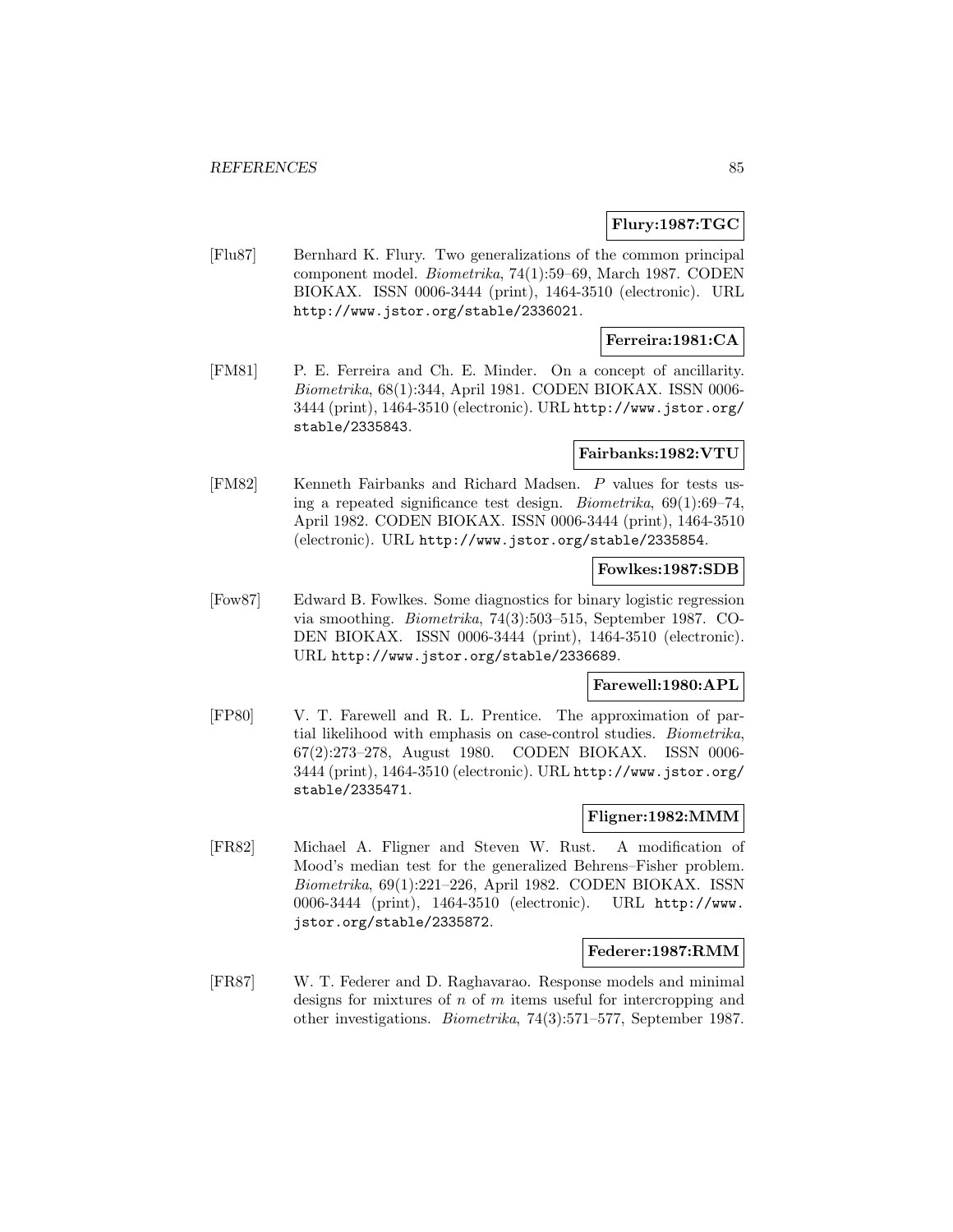CODEN BIOKAX. ISSN 0006-3444 (print), 1464-3510 (electronic). URL http://www.jstor.org/stable/2336696.

### **Fraser:1988:CIR**

[FR88] D. A. S. Fraser and N. Reid. On conditional inference for a real parameter: A differential approach on the sample space. Biometrika, 75(2):251–264, June 1988. CODEN BIOKAX. ISSN 0006-3444 (print), 1464-3510 (electronic). URL http://www.jstor.org/ stable/2336173.

### **Fraser:1989:APL**

[FR89] D. A. S. Fraser and N. Reid. Adjustments to profile likelihood. Biometrika, 76(3):477–488, September 1989. CODEN BIOKAX. ISSN 0006-3444 (print), 1464-3510 (electronic). URL http://www. jstor.org/stable/2336114.

#### **Frangos:1980:VES**

[Fra80] Christos C. Frangos. Variance estimation for the second-order jackknife. Biometrika, 67(3):715–718, December 1980. CODEN BIOKAX. ISSN 0006-3444 (print), 1464-3510 (electronic). URL http://www.jstor.org/stable/2335150.

## **Franco:1984:LLM**

[Fra84] M. A. Paiva Franco. A log logistic model for survival time with covariates. Biometrika, 71(3):621–623, December 1984. CODEN BIOKAX. ISSN 0006-3444 (print), 1464-3510 (electronic). URL http://www.jstor.org/stable/2336573.

### **Franke:1985:LDR**

[Fra85] J. Franke. A Levinson–Durbin recursion for autoregressive-moving average processes. Biometrika, 72(3):573–581, December 1985. CO-DEN BIOKAX. ISSN 0006-3444 (print), 1464-3510 (electronic). URL http://www.jstor.org/stable/2336729. See correction [Fra88].

### **Franke:1988:ACL**

[Fra88] J. Franke. Amendments and corrections: "A Levinson–Durbin recursion for autoregressive-moving average processes" [Biometrika **72** (1985), no. 3, 573–581; MR0817571 (87k:62150)]. Biometrika, 75(2):395, June 1988. CODEN BIOKAX. ISSN 0006-3444 (print), 1464-3510 (electronic). URL http://www.jstor.org/stable/ 2336194. See [Fra85].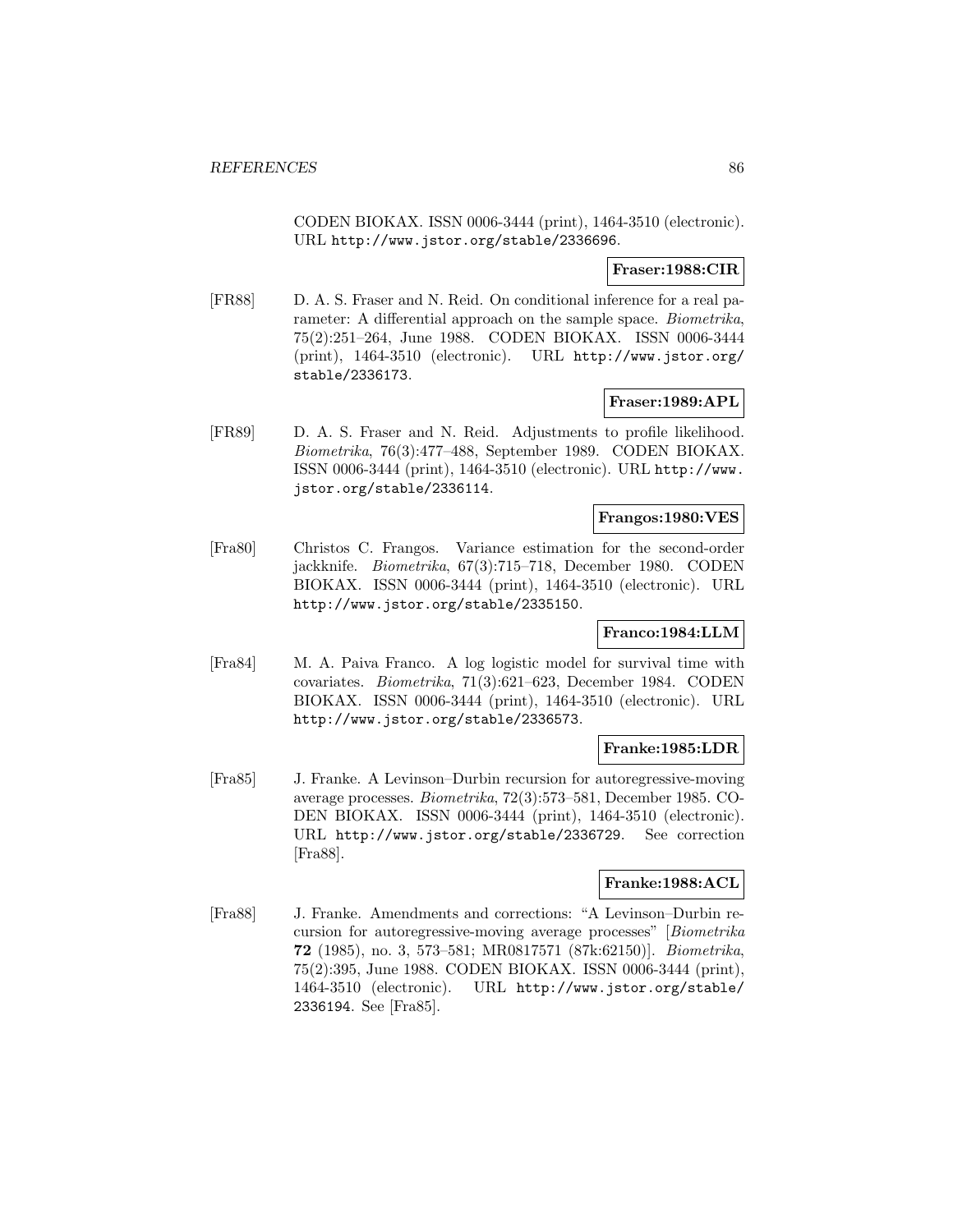#### **Freedman:1981:WSD**

[Fre81] L. S. Freedman. Watson's  $U_N^2$  statistic for a discrete distribution. Biometrika, 68(3):708–711, December 1981. CODEN BIOKAX. ISSN 0006-3444 (print), 1464-3510 (electronic). URL http://www. jstor.org/stable/2335458.

# **Frisen:1980:CUC**

[Fri80] M. Fristing Consequences of the use of conditional inference in the analysis of a correlated contingency table. Biometrika, 67(1):23–30, April 1980. CODEN BIOKAX. ISSN 0006-3444 (print), 1464-3510 (electronic). URL http://www.jstor.org/stable/2335312.

#### **Ford:1980:SCD**

[FS80] I. Ford and S. D. Silvey. A sequentially constructed design for estimating a nonlinear parametric function. Biometrika, 67(2):381–388, August 1980. CODEN BIOKAX. ISSN 0006-3444 (print), 1464- 3510 (electronic). URL http://www.jstor.org/stable/2335481.

### **Frangos:1984:JCV**

[FS84] C. C. Frangos and M. Stone. On jackknife, cross-validatory and classical methods of estimating a proportion with batches of different sizes. Biometrika, 71(2):361–366, August 1984. CODEN BIOKAX. ISSN 0006-3444 (print), 1464-3510 (electronic). URL http://www.jstor.org/stable/2336253.

### **Fisher:1985:CPA**

[FS85] N. I. Fisher and P. Switzer. Chi-plots for assessing dependence. Biometrika, 72(2):253–265, August 1985. CODEN BIOKAX. ISSN 0006-3444 (print), 1464-3510 (electronic). URL http://www. jstor.org/stable/2336078.

# **Ford:1985:ISD**

[FTW85] I. Ford, D. M. Titterington, and C.-F. J. Wu. Inference and sequential design. Biometrika, 72(3):545–551, December 1985. CODEN BIOKAX. ISSN 0006-3444 (print), 1464-3510 (electronic). URL http://www.jstor.org/stable/2336726.

#### **Fujikoshi:1980:AED**

[Fuj80a] Yasunori Fujikoshi. Asymptotic expansions for the distributions of the sample roots under nonnormality. Biometrika, 67(1):45–51, April 1980. CODEN BIOKAX. ISSN 0006-3444 (print), 1464-3510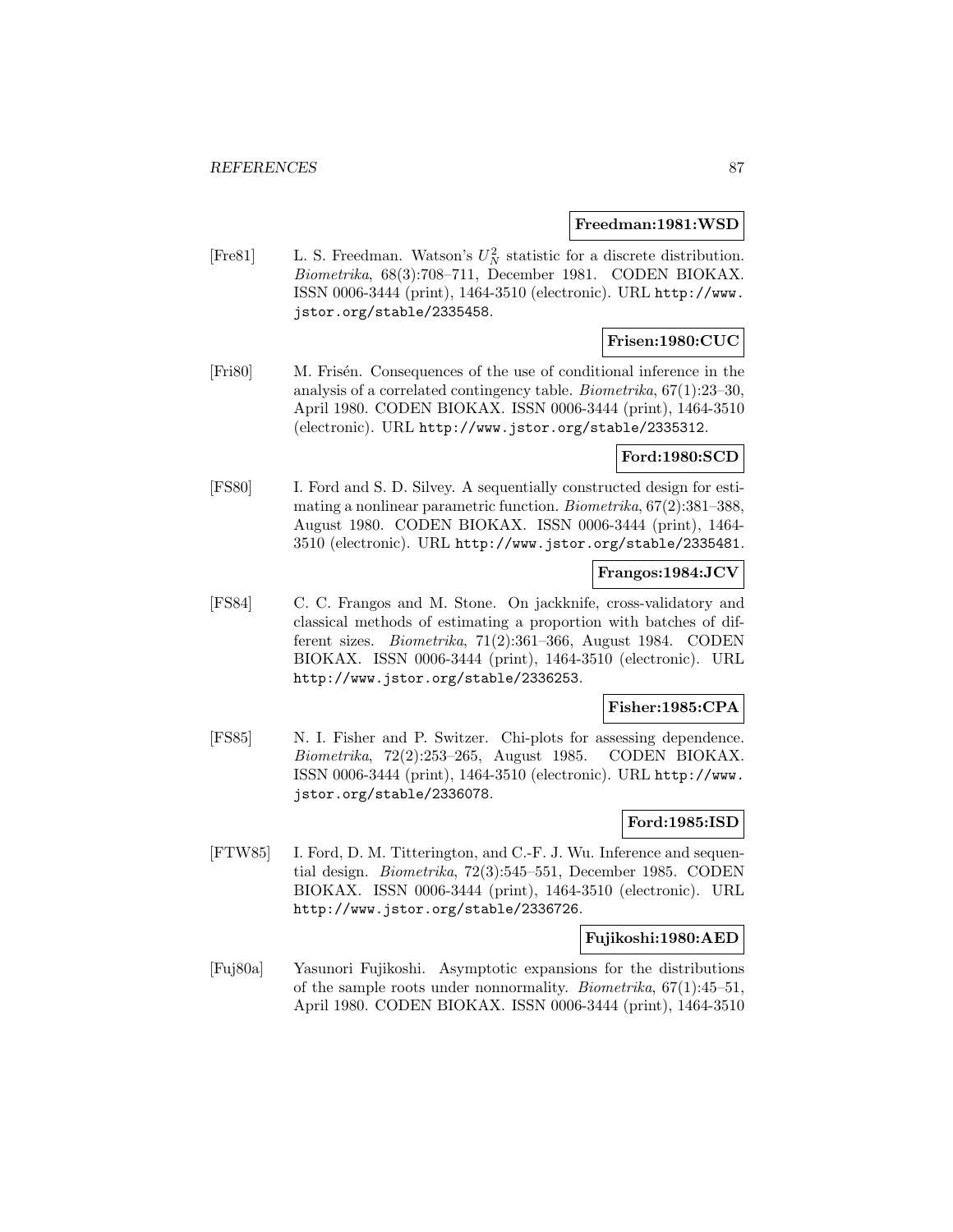(electronic). URL http://www.jstor.org/stable/2335314. See correction [Fuj86].

### **Fujino:1980:ABC**

[Fuj80b] Yoritake Fujino. Approximate binomial confidence limits. Biometrika, 67(3):677–681, December 1980. CODEN BIOKAX. ISSN 0006-3444 (print), 1464-3510 (electronic). URL http://www. jstor.org/stable/2335139.

### **Fujikoshi:1986:ACA**

[Fuj86] Y. Fujikoshi. Amendments and corrections: "Asymptotic expansions for the distributions of the sample roots under nonnormality" [Biometrika **67** (1980), no. 1, 45–51; MR0570503 (81h:62036)]. Biometrika, 73(1):245, April 1986. CODEN BIOKAX. ISSN 0006- 3444 (print), 1464-3510 (electronic). URL http://www.jstor.org/ stable/2336297. See [Fuj80a].

# **Gabler:1981:CSS**

[Gab81] S. Gabler. A comparison of Sampford's sampling procedure versus unequal probability sampling with replacement. Biometrika, 68(3):725–727, December 1981. CODEN BIOKAX. ISSN 0006- 3444 (print), 1464-3510 (electronic). URL http://www.jstor.org/ stable/2335462.

## **Gabrielsen:1982:ULC**

[Gab82] Gorm Gabrielsen. On the unimodality of the likelihood for the Cauchy distribution: Some comments. Biometrika, 69(3):677–678, December 1982. CODEN BIOKAX. ISSN 0006-3444 (print), 1464- 3510 (electronic). URL http://www.jstor.org/stable/2336009.

### **Gabler:1984:UPS**

[Gab84] S. Gabler. On unequal probability sampling: Sufficient conditions for the superiority of sampling without replacement. Biometrika, 71(1):171–175, April 1984. CODEN BIOKAX. ISSN 0006-3444 (print), 1464-3510 (electronic). URL http://www.jstor.org/ stable/2336409.

### **Gart:1985:ATI**

[Gar85a] John J. Gart. Approximate tests and interval estimation of the common relative risk in the combination of  $2 \times 2$  tables. Biometrika, 72(3):673–677, December 1985. CODEN BIOKAX. ISSN 0006- 3444 (print), 1464-3510 (electronic). URL http://www.jstor.org/ stable/2336742.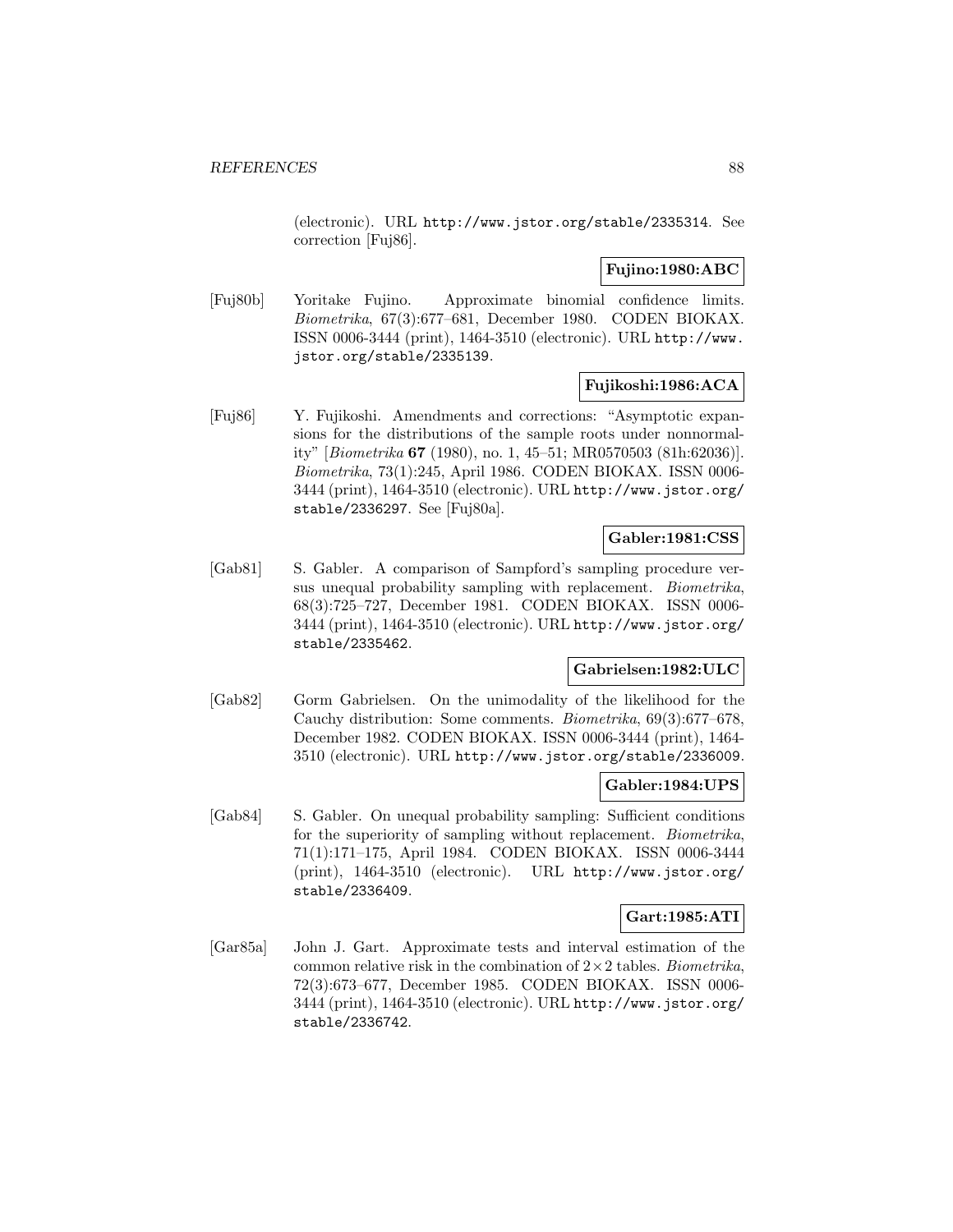### **Gart:1985:TIM**

[Gar85b] John J. Gart. Testing for interaction in multiply-matched casecontrol studies. Biometrika, 72(2):468–470, August 1985. CODEN BIOKAX. ISSN 0006-3444 (print), 1464-3510 (electronic). URL http://www.jstor.org/stable/2336100.

### **Gilmour:1985:ABD**

[GAR85c] A. R. Gilmour, R. D. Anderson, and A. L. Rae. The analysis of binomial data by a generalized linear mixed model. Biometrika, 72(3):593–599, December 1985. CODEN BIOKAX. ISSN 0006- 3444 (print), 1464-3510 (electronic). URL http://www.jstor.org/ stable/2336731.

### **Gart:1987:ETC**

[Gar87] John J. Gart. The equivalence of two corrections to the approximate mean of an entry in a contingency table. Biometrika, 74(3):661–663, September 1987. CODEN BIOKAX. ISSN 0006-3444 (print), 1464- 3510 (electronic). URL http://www.jstor.org/stable/2336711.

# **Gates:1986:MTA**

[Gat86] J. Gates. Measures and tests of alignment. Biometrika, 73(3): 731–734, December 1986. CODEN BIOKAX. ISSN 0006-3444 (print), 1464-3510 (electronic). URL http://www.jstor.org/ stable/2336540.

#### **Godolphin:1982:MLE**

[GD82] E. J. Godolphin and J. G. De Gooijer. On the maximum likelihood estimation of the parameters of a Gaussian moving average process. Biometrika, 69(2):443–451, August 1982. CODEN BIOKAX. ISSN 0006-3444 (print), 1464-3510 (electronic). URL http://www. jstor.org/stable/2335420.

### **Geary:1988:STC**

[Gea88] D. N. Geary. Sequential testing in clinical trials with repeated measurements. Biometrika, 75(2):311–318, June 1988. CODEN BIOKAX. ISSN 0006-3444 (print), 1464-3510 (electronic). URL http://www.jstor.org/stable/2336179.

#### **Geisser:1981:SRP**

[Gei81] Seymour Geisser. Sample reuse procedures for prediction of the unobserved portion of a partially observed vector. Biometrika, 68(1):243–250, April 1981. CODEN BIOKAX. ISSN 0006-3444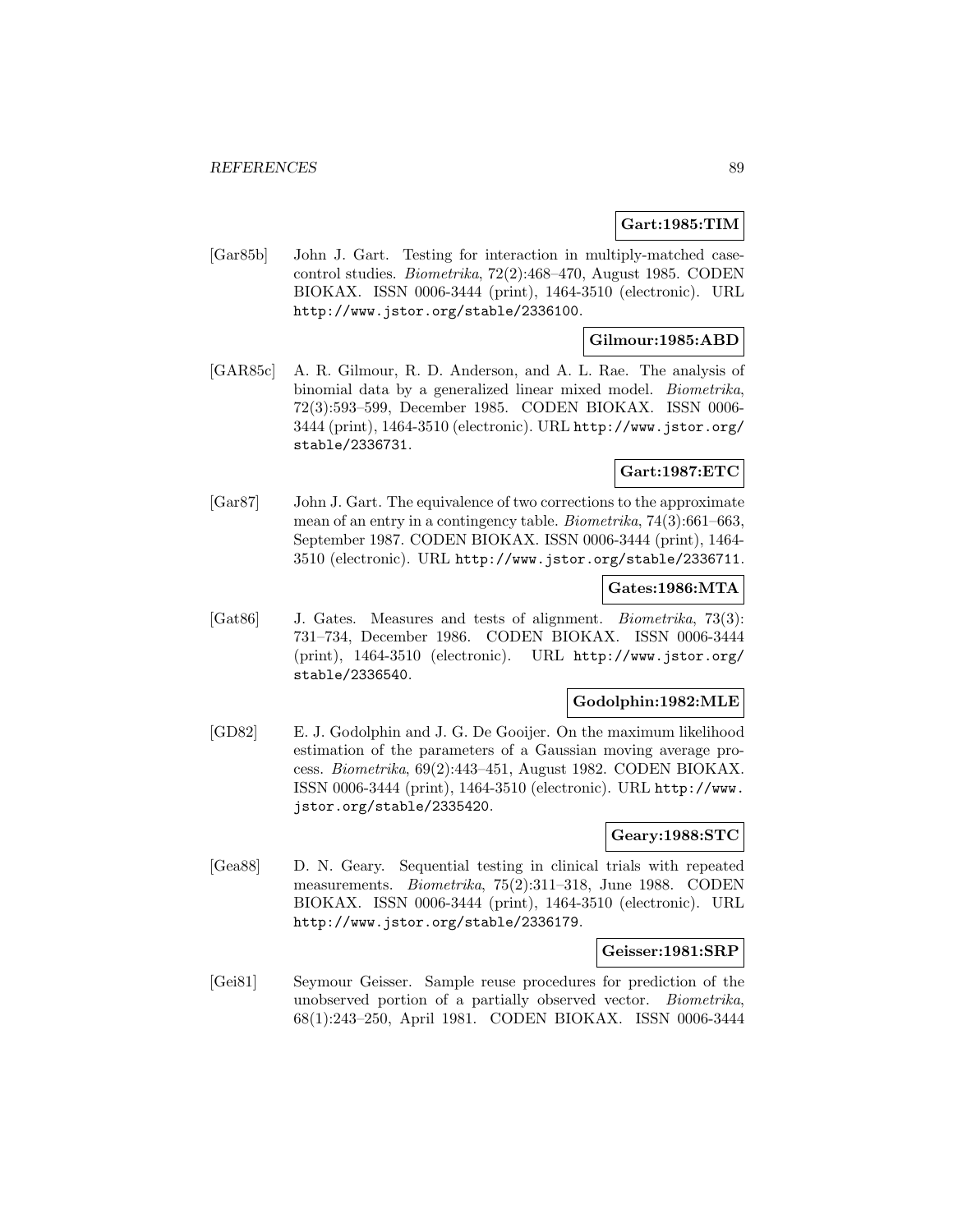(print), 1464-3510 (electronic). URL http://www.jstor.org/ stable/2335825.

#### **Genest:1987:FFB**

[Gen87] Christian Genest. Frank's family of bivariate distributions. Biometrika, 74(3):549–555, September 1987. CODEN BIOKAX. ISSN 0006-3444 (print), 1464-3510 (electronic). URL http://www. jstor.org/stable/2336693.

# **Gupta:1980:NTR**

[GG80] G. D. Gupta and Z. Govindarajulu. Nonparametric tests of randomness against autocorrelated normal alternatives. Biometrika, 67(2):375–379, August 1980. CODEN BIOKAX. ISSN 0006- 3444 (print), 1464-3510 (electronic). URL http://www.jstor.org/ stable/2335480.

# **Goudie:1981:ISE**

[GG81] I. B. J. Goudie and Charles M. Goldie. Initial size estimation for the linear pure death process. Biometrika, 68(2):543–550, August 1981. CODEN BIOKAX. ISSN 0006-3444 (print), 1464-3510 (electronic). URL http://www.jstor.org/stable/2335603.

## **Gower:1988:NB**

[GH88] J. C. Gower and S. A. Harding. Nonlinear biplots. Biometrika, 75(3):445–455, September 1988. CODEN BIOKAX. ISSN 0006- 3444 (print), 1464-3510 (electronic). URL http://www.jstor.org/ stable/2336594.

# **Gilula:1984:SSB**

[Gil84] Zvi Gilula. On some similarities between canonical correlation models and latent class models for two-way contingency tables. Biometrika, 71(3):523–529, December 1984. CODEN BIOKAX. ISSN 0006-3444 (print), 1464-3510 (electronic). URL http://www. jstor.org/stable/2336561.

### **Guerrero:1982:UBC**

[GJ82] Victor M. Guerrero and Richard A. Johnson. Use of the Box– Cox transformation with binary response models. Biometrika, 69(2):309–314, August 1982. CODEN BIOKAX. ISSN 0006- 3444 (print), 1464-3510 (electronic). URL http://www.jstor.org/ stable/2335404.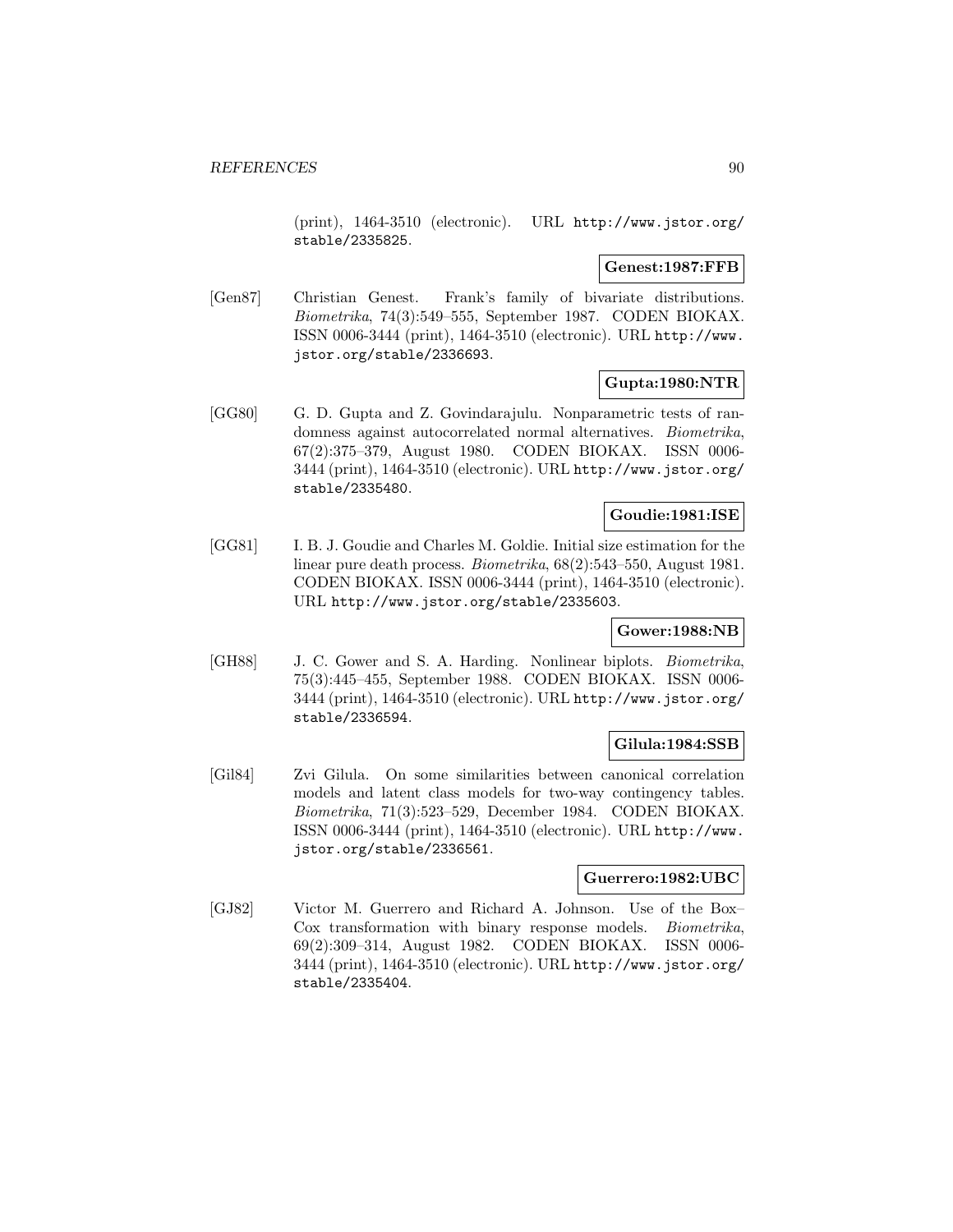### **Gupta:1983:EBB**

[GJ83] S. C. Gupta and B. Jones. Equireplicate balanced block designs with unequal block sizes. Biometrika, 70(2):433–440, August 1983. CODEN BIOKAX. ISSN 0006-3444 (print), 1464-3510 (electronic). URL http://www.jstor.org/stable/2335557.

# **Gould:1988:CER**

[GL88] Ann Gould and J. F. Lawless. Consistency and efficiency of regression coefficient estimates in location- scale models. Biometrika, 75(3):535–540, September 1988. CODEN BIOKAX. ISSN 0006- 3444 (print), 1464-3510 (electronic). URL http://www.jstor.org/ stable/2336604.

### **Glaser:1980:CBS**

[Gla80] Ronald E. Glaser. A characterization of Bartlett's statistic involving incomplete beta functions. Biometrika, 67(1):53–58, April 1980. CODEN BIOKAX. ISSN 0006-3444 (print), 1464-3510 (electronic). URL http://www.jstor.org/stable/2335315.

### **Glasbey:1986:CEV**

[Gla86a] C. A. Glasbey. Conservative estimates of the variances of regression parameter estimators for classes of error model. Biometrika, 73(3):746–750, December 1986. CODEN BIOKAX. ISSN 0006- 3444 (print), 1464-3510 (electronic). URL http://www.jstor.org/ stable/2336544.

### **Glasbey:1986:DSS**

[Gla86b] C. A. Glasbey. A decomposition of some serially-structured variance matrices. Biometrika, 73(2):447–453, August 1986. CODEN BIOKAX. ISSN 0006-3444 (print), 1464-3510 (electronic). URL http://www.jstor.org/stable/2336221.

### **Glasbey:1988:SER**

[Gla88] C. A. Glasbey. Standard errors resilient to error variance misspecification. Biometrika, 75(2):201–206, June 1988. CODEN BIOKAX. ISSN 0006-3444 (print), 1464-3510 (electronic). URL http://www. jstor.org/stable/2336167.

### **Gleser:1985:NGR**

[Gle85] Leon Jay Gleser. A note on G. R. Dolby's unreplicated ultrastructural model. Biometrika, 72(1):117–124, April 1985. CODEN BIOKAX. ISSN 0006-3444 (print), 1464-3510 (electronic). URL http://www.jstor.org/stable/2336341.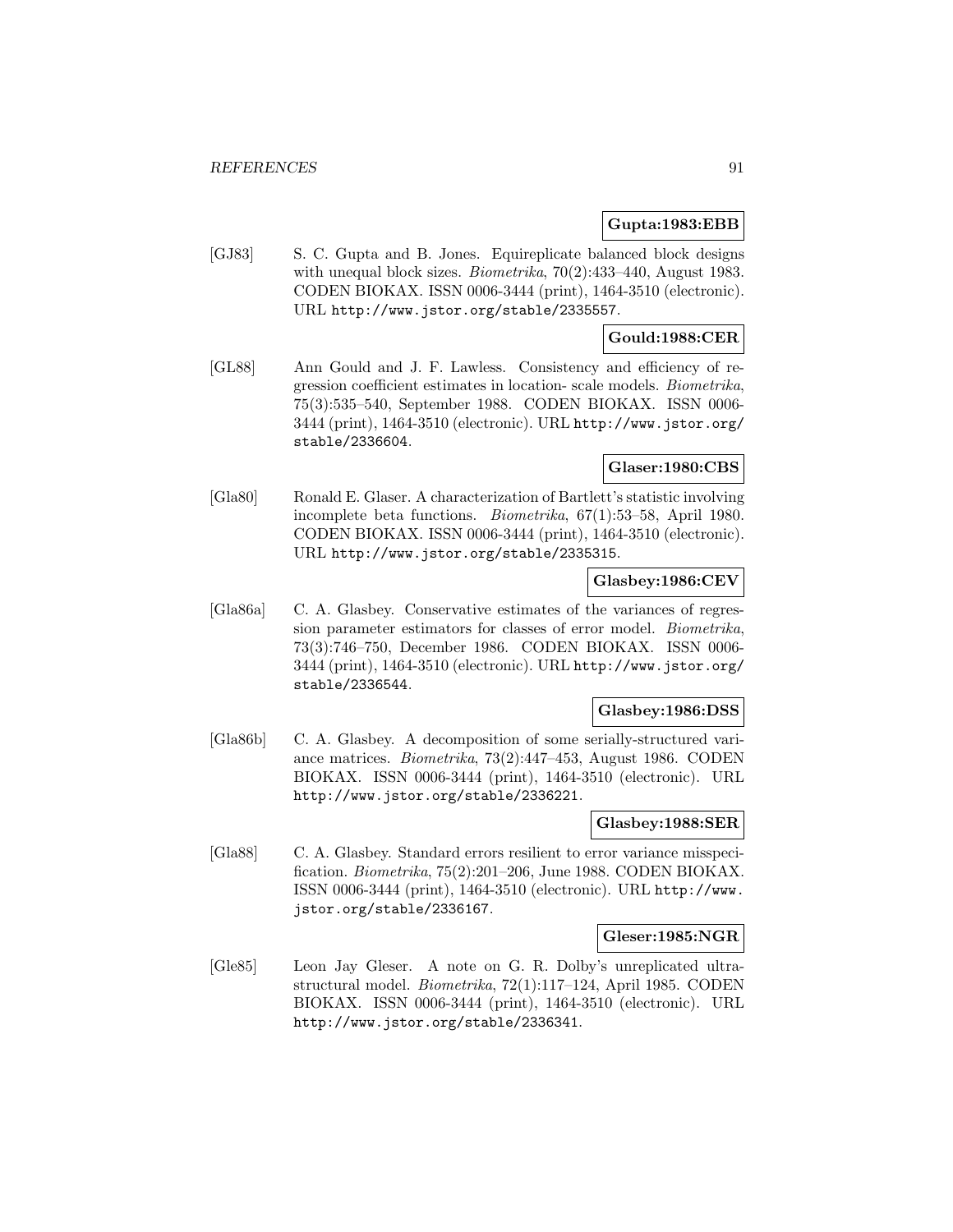# **Gail:1981:LCM**

[GLR81] Mitchell H. Gail, Jay H. Lubin, and Lawrence V. Rubinstein. Likelihood calculations for matched case-control studies and survival studies with tied death times. Biometrika, 68(3):703–707, December 1981. CODEN BIOKAX. ISSN 0006-3444 (print), 1464-3510 (electronic). URL http://www.jstor.org/stable/2335457.

# **Gupta:1987:MOA**

[GN87] V. K. Gupta and A. K. Nigam. Mixed orthogonal arrays for variance estimation with unequal numbers of primary selections per stratum. Biometrika, 74(4):735–742, December 1987. CODEN BIOKAX. ISSN 0006-3444 (print), 1464-3510 (electronic). URL http://www. jstor.org/stable/2336467.

# **Gupta:1982:FSS**

[GNK82] V. K. Gupta, A. K. Nigam, and Pranesh Kumar. On a family of sampling schemes with inclusion probability proportional to size. Biometrika, 69(1):191–196, April 1982. CODEN BIOKAX. ISSN 0006-3444 (print), 1464-3510 (electronic). URL http://www. jstor.org/stable/2335868.

# **Godambe:1980:SAP**

[God80a] V. P. Godambe. On sufficiency and ancillarity in the presence of a nuisance parameter. Biometrika, 67(1):155–162, April 1980. CO-DEN BIOKAX. ISSN 0006-3444 (print), 1464-3510 (electronic). URL http://www.jstor.org/stable/2335328.

## **Godolphin:1980:MTO**

[God80b] E. J. Godolphin. A method for testing the order of an autoregressive-moving average process. Biometrika, 67(3):699–703, December 1980. CODEN BIOKAX. ISSN 0006-3444 (print), 1464- 3510 (electronic). URL http://www.jstor.org/stable/2335145.

### **Godambe:1984:AFI**

[God84a] V. P. Godambe. On ancillarity and Fisher information in the presence of a nuisance parameter. Biometrika, 71(3):626–629, December 1984. CODEN BIOKAX. ISSN 0006-3444 (print), 1464-3510 (electronic). URL http://www.jstor.org/stable/2336575.

### **Godolphin:1984:DRL**

[God84b] E. J. Godolphin. A direct representation for the large-sample maximum likelihood estimator of a Gaussian autoregressive-moving av-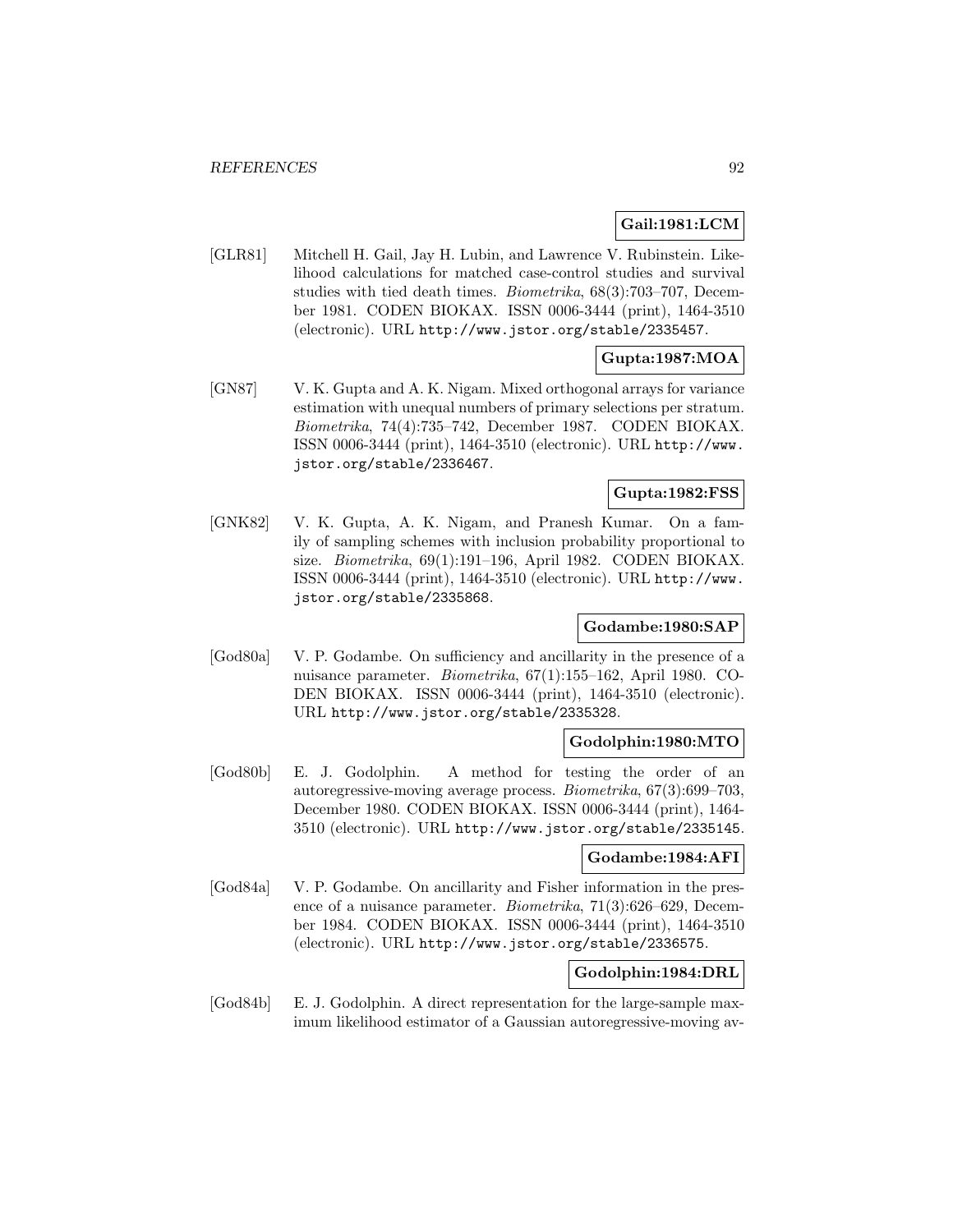erage process. Biometrika, 71(2):281–289, August 1984. CODEN BIOKAX. ISSN 0006-3444 (print), 1464-3510 (electronic). URL http://www.jstor.org/stable/2336244.

## **Godambe:1985:FFS**

[God85] V. P. Godambe. The foundations of finite sample estimation in stochastic processes. Biometrika, 72(2):419–428, August 1985. CO-DEN BIOKAX. ISSN 0006-3444 (print), 1464-3510 (electronic). URL http://www.jstor.org/stable/2336094.

### **Goffinet:1987:ACI**

[Gof87] B. Goffinet. Alternative conditions for ignoring the process that causes missing data. Biometrika, 74(2):437–439, June 1987. CO-DEN BIOKAX. ISSN 0006-3444 (print), 1464-3510 (electronic). URL http://www.jstor.org/stable/2336161.

### **Goldstein:1980:LBR**

[Gol80] Michael Goldstein. The linear Bayes regression estimator under weak prior assumptions. Biometrika, 67(3):621–628, December 1980. CODEN BIOKAX. ISSN 0006-3444 (print), 1464-3510 (electronic). URL http://www.jstor.org/stable/2335132.

### **Goldstein:1986:MML**

[Gol86] H. Goldstein. Multilevel mixed linear model analysis using iterative generalized least squares. Biometrika, 73(1):43–56, April 1986. CODEN BIOKAX. ISSN 0006-3444 (print), 1464-3510 (electronic). URL http://www.jstor.org/stable/2336270.

### **Goldstein:1987:MCC**

[Gol87] H. Goldstein. Multilevel covariance component models. Biometrika, 74(2):430–431, June 1987. CODEN BIOKAX. ISSN 0006-3444 (print), 1464-3510 (electronic). URL http://www.jstor.org/ stable/2336159.

### **Gold:1989:GAC**

[Gol89a] Morris S. Gold. The geometric approximation to the Cusum run length distribution. Biometrika, 76(4):725–733, December 1989. CODEN BIOKAX. ISSN 0006-3444 (print), 1464-3510 (electronic). URL http://www.jstor.org/stable/2336632.

### **Goldstein:1989:RUI**

[Gol89b] Harvey Goldstein. Restricted unbiased iterative generalized leastsquares estimation. Biometrika, 76(3):622–623, September 1989.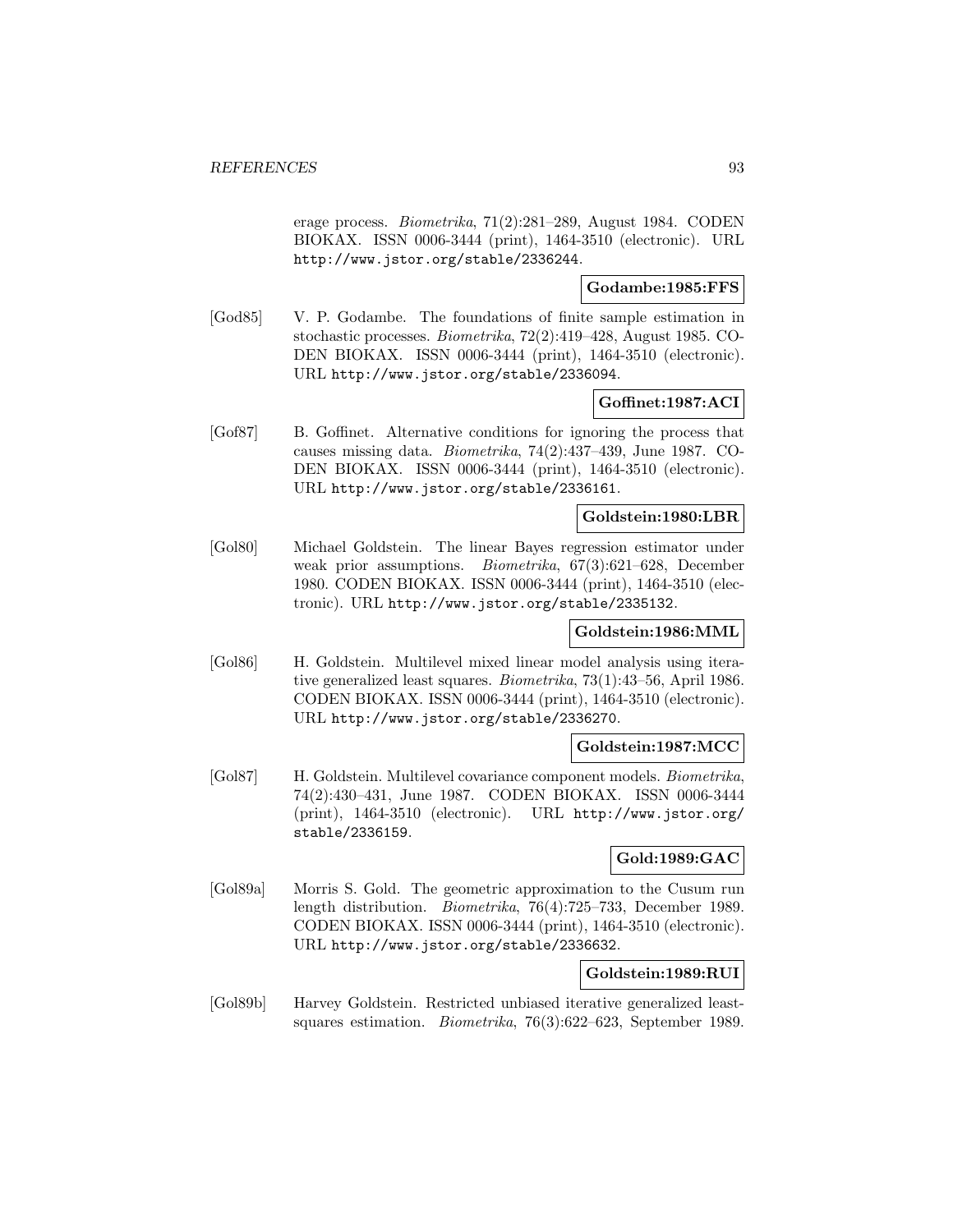CODEN BIOKAX. ISSN 0006-3444 (print), 1464-3510 (electronic). URL http://www.jstor.org/stable/2336130.

#### **Goodman:1981:AMB**

[Goo81] Leo A. Goodman. Association models and the bivariate normal for contingency tables with ordered categories. Biometrika, 68(2):347–355, August 1981. CODEN BIOKAX. ISSN 0006- 3444 (print), 1464-3510 (electronic). URL http://www.jstor.org/ stable/2335579.

### **Goria:1980:SLM**

[Gor80] M. N. Goria. Some locally most powerful generalized rank tests. Biometrika, 67(2):497–500, August 1980. CODEN BIOKAX. ISSN 0006-3444 (print), 1464-3510 (electronic). URL http://www. jstor.org/stable/2335499.

## **Gould:1982:GSM**

[GP82] A. Lawrence Gould and Victor J. Pecore. Group sequential methods for clinical trials allowing early acceptance of  $H<sub>o</sub>$  and incorporating costs. Biometrika, 69(1):75–80, April 1982. CODEN BIOKAX. ISSN 0006-3444 (print), 1464-3510 (electronic). URL http://www. jstor.org/stable/2335855.

## **Gart:1985:EBV**

[GPT85] John J. Gart, Hugh M. Pettigrew, and Donald G. Thomas. The effect of bias, variance estimation, skewness and kurtosis of the empirical logit on weighted least squares analyses. Biometrika, 72(1):179– 190, April 1985. CODEN BIOKAX. ISSN 0006-3444 (print), 1464- 3510 (electronic). URL http://www.jstor.org/stable/2336348.

#### **Green:1985:LMF**

[Gre85] Peter J. Green. Linear models for field trials, smoothing and crossvalidation. Biometrika, 72(3):527–537, December 1985. CODEN BIOKAX. ISSN 0006-3444 (print), 1464-3510 (electronic). URL http://www.jstor.org/stable/2336724.

#### **Greenacre:1988:CAM**

[Gre88] Michael J. Greenacre. Correspondence analysis of multivariate categorical data by weighted least-squares. Biometrika, 75(3):457–467, September 1988. CODEN BIOKAX. ISSN 0006-3444 (print), 1464- 3510 (electronic). URL http://www.jstor.org/stable/2336595.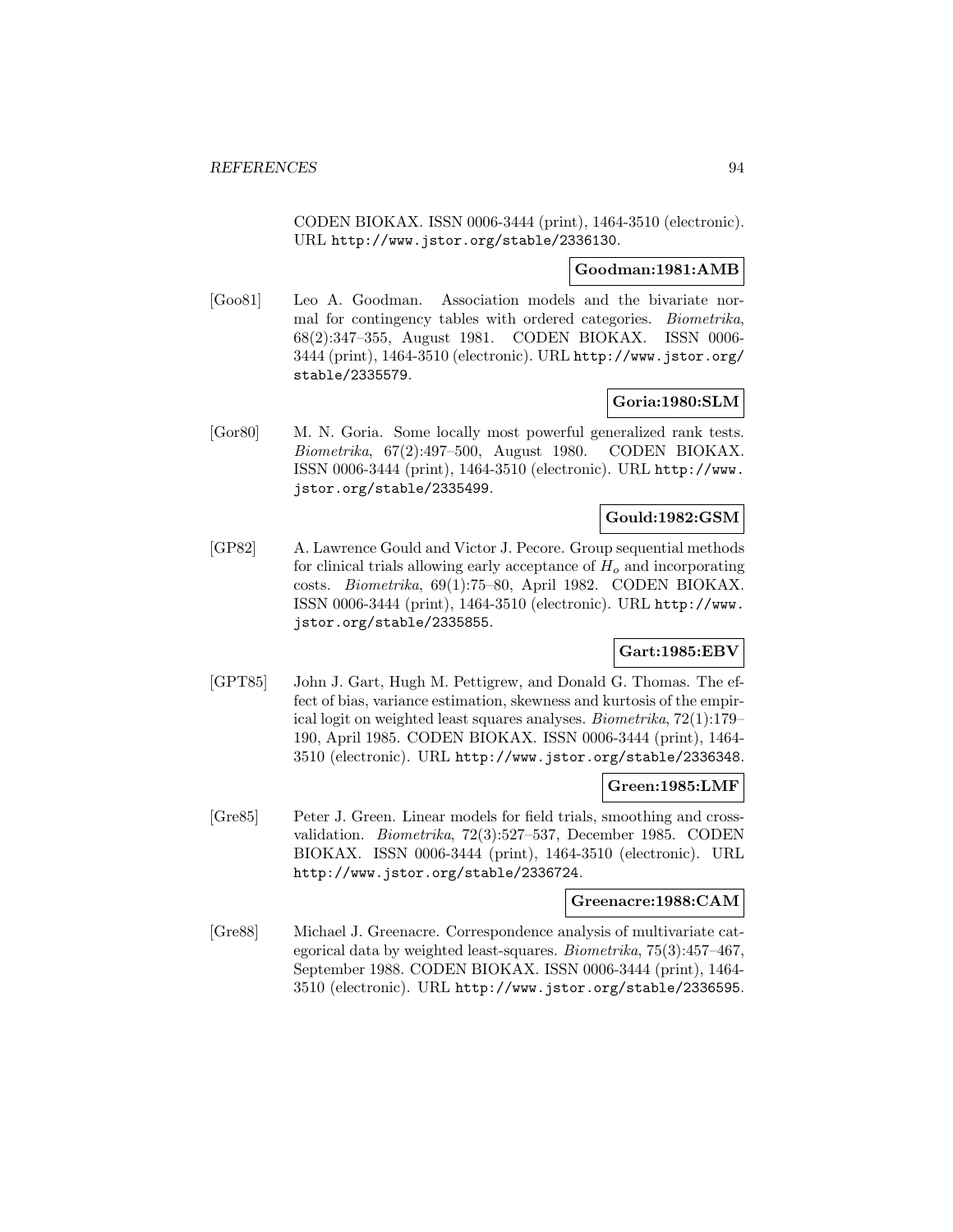#### **Grove:1980:IFE**

[Gro80] D. M. Grove. The interpretation of forensic evidence using a likelihood ratio. Biometrika, 67(1):243–246, April 1980. CODEN BIOKAX. ISSN 0006-3444 (print), 1464-3510 (electronic). URL http://www.jstor.org/stable/2335345.

## **Gill:1985:ENN**

[GS85] P. S. Gill and G. K. Shukla. Efficiency of nearest neighbour balanced block designs for correlated observations. Biometrika, 72 (3):539–544, December 1985. CODEN BIOKAX. ISSN 0006- 3444 (print), 1464-3510 (electronic). URL http://www.jstor.org/ stable/2336725.

## **Gill:1987:STP**

[GS87] Richard Gill and Martin Schumacher. A simple test of the proportional hazards assumption. Biometrika, 74(2):289–300, June 1987. CODEN BIOKAX. ISSN 0006-3444 (print), 1464-3510 (electronic). URL http://www.jstor.org/stable/2336143.

# **Gupta:1989:OBD**

[GS89] V. K. Gupta and Rajeshwar Singh. On E-optimal block designs. Biometrika, 76(1):184–188, March 1989. CODEN BIOKAX. ISSN 0006-3444 (print), 1464-3510 (electronic). URL http://www. jstor.org/stable/2336384.

### **Gasser:1986:RVR**

[GSJS86] Theo Gasser, Lothar Sroka, and Christine Jennen-Steinmetz. Residual variance and residual pattern in nonlinear regression. Biometrika, 73(3):625–633, December 1986. CODEN BIOKAX. ISSN 0006-3444 (print), 1464-3510 (electronic). URL http://www. jstor.org/stable/2336527.

#### **Godambe:1984:RET**

[GT84a] V. P. Godambe and M. E. Thompson. Robust estimation through estimating equations. Biometrika, 71(1):115–125, April 1984. CO-DEN BIOKAX. ISSN 0006-3444 (print), 1464-3510 (electronic). URL http://www.jstor.org/stable/2336403.

**Gupta:1984:DLR**

[GT84b] A. K. Gupta and J. Tang. Distribution of likelihood ratio statistic for testing equality of covariance matrices of multivariate Gaussian models. Biometrika, 71(3):555–559, December 1984. CODEN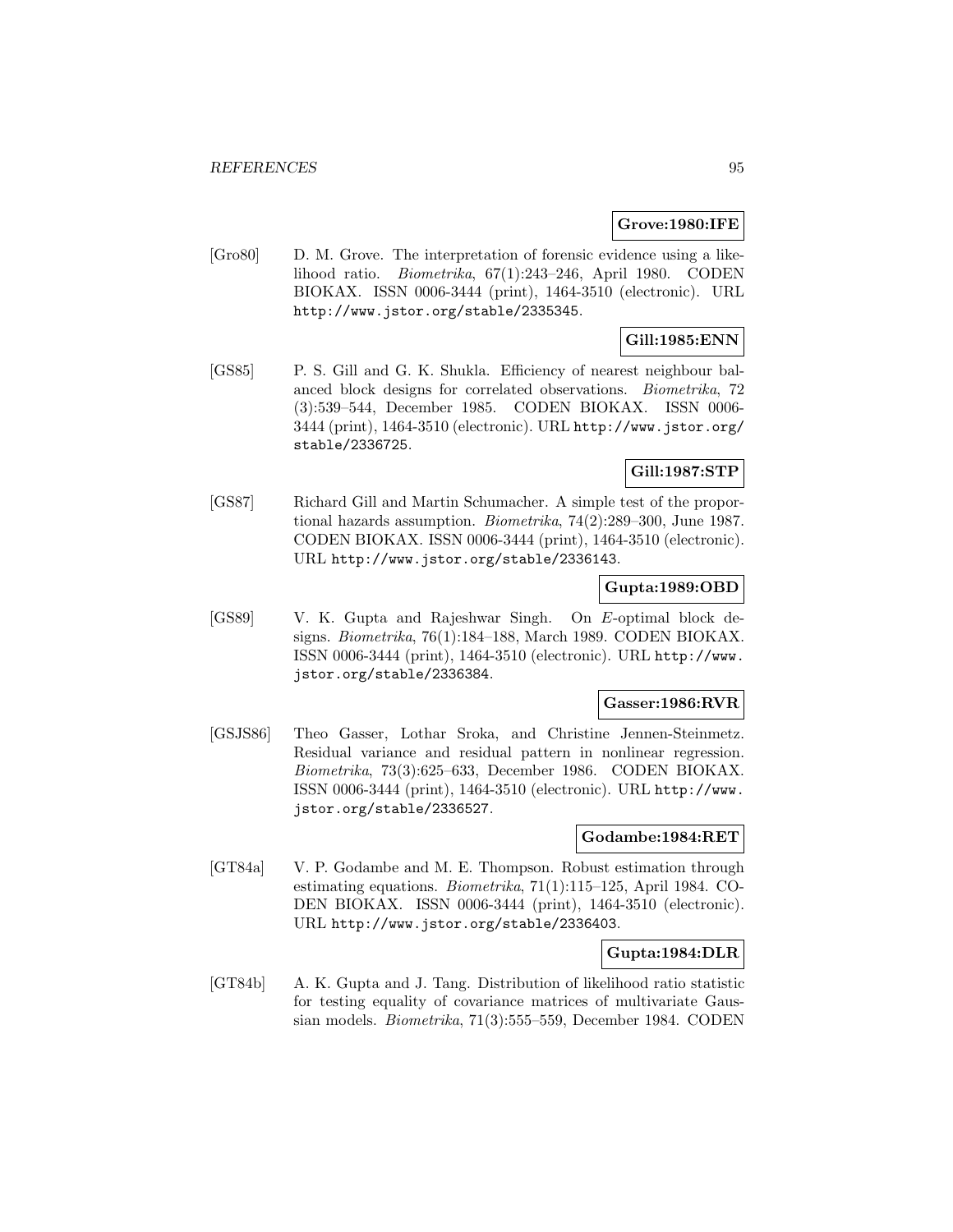BIOKAX. ISSN 0006-3444 (print), 1464-3510 (electronic). URL http://www.jstor.org/stable/2336564.

# **Gail:1988:TNT**

[GTP88] M. H. Gail, W. Y. Tan, and S. Piantadosi. Tests for no treatment effect in randomized clinical trials. Biometrika, 75(1):57–64, March 1988. CODEN BIOKAX. ISSN 0006-3444 (print), 1464-3510 (electronic). URL http://www.jstor.org/stable/2336434.

# **Godolphin:1983:ECM**

[GU83] E. J. Godolphin and J. M. Unwin. Evaluation of the covariance matrix for the maximum likelihood estimator of a Gaussian autoregressive-moving average process. Biometrika, 70(1):279–284, April 1983. CODEN BIOKAX. ISSN 0006-3444 (print), 1464-3510 (electronic). URL http://www.jstor.org/stable/2335968.

### **Gunel:1987:BTW**

[Gün87] Erdoğan Günel. Bernoulli trials and the weight of evidence in favour of a null hypothesis. Biometrika, 74(2):440–442, June 1987. CO-DEN BIOKAX. ISSN 0006-3444 (print), 1464-3510 (electronic). URL http://www.jstor.org/stable/2336162.

## **Gupta:1989:EDC**

[Gup89] Sudhir Gupta. Efficient designs for comparing test treatments with a control. Biometrika, 76(4):783–787, December 1989. CODEN BIOKAX. ISSN 0006-3444 (print), 1464-3510 (electronic). URL http://www.jstor.org/stable/2336638.

# **Guyon:1982:PES**

[Guy82] Xavier Guyon. Parameter estimation for a stationary process on a d-dimensional lattice. Biometrika, 69(1):95–105, April 1982. CO-DEN BIOKAX. ISSN 0006-3444 (print), 1464-3510 (electronic). URL http://www.jstor.org/stable/2335857.

### **Giovagnoli:1983:BOO**

[GV83] Alessandra Giovagnoli and Isabella Verdinelli. Bayes D-optimal and E-optimal block designs. Biometrika, 70(3):695–706, December 1983. CODEN BIOKAX. ISSN 0006-3444 (print), 1464-3510 (electronic). URL http://www.jstor.org/stable/2336507.

# **Gates:1980:FBD**

[GW80] David J. Gates and Mark Westcott. Further bounds for the distribution of minimum interpoint distance on a sphere. Biometrika,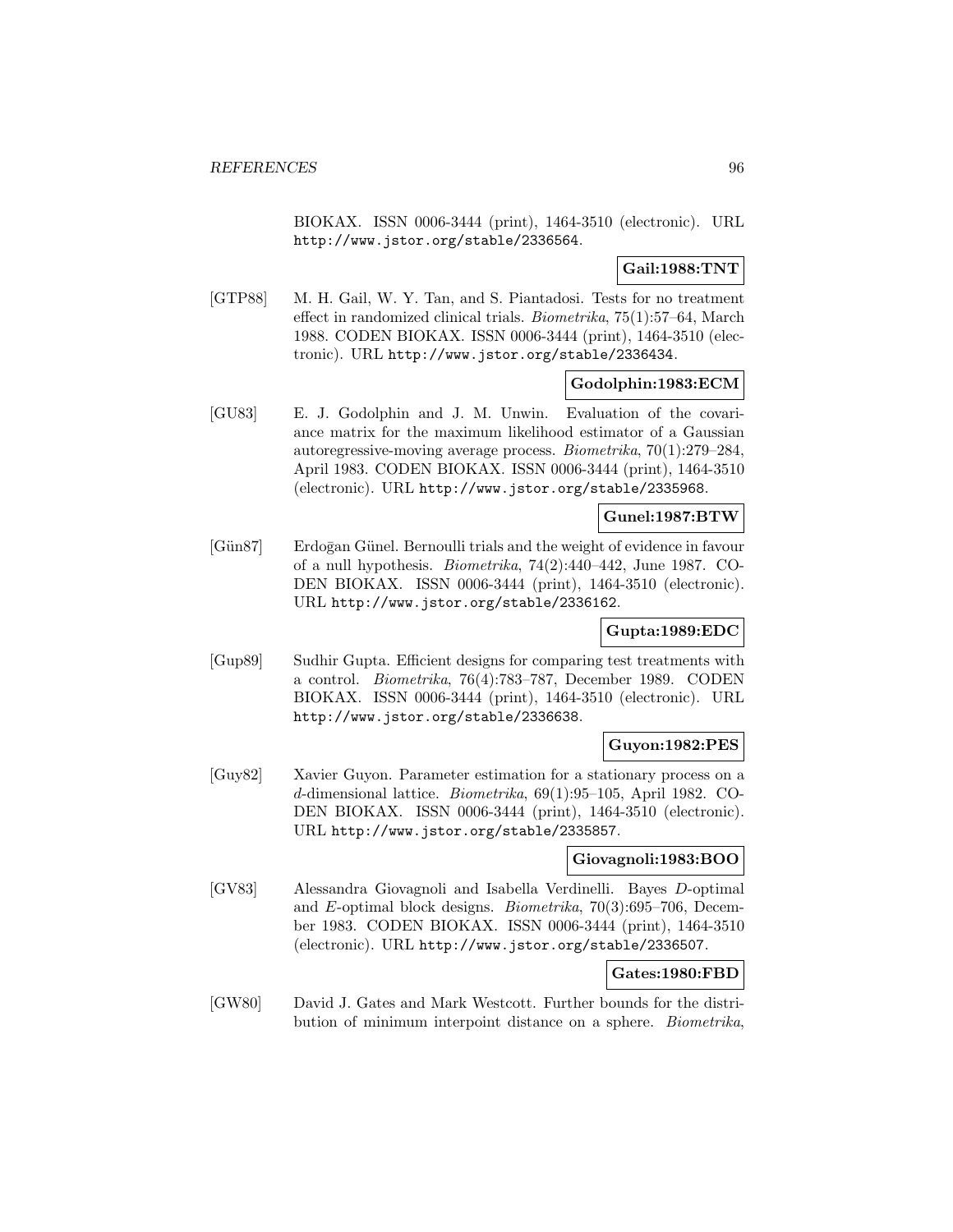67(2):466–469, August 1980. CODEN BIOKAX. ISSN 0006- 3444 (print), 1464-3510 (electronic). URL http://www.jstor.org/ stable/2335491.

## **Gail:1984:BET**

[GWP84] M. H. Gail, S. Wieand, and S. Piantadosi. Biased estimates of treatment effect in randomized experiments with nonlinear regressions and omitted covariates. Biometrika, 71(3):431–444, December 1984. CODEN BIOKAX. ISSN 0006-3444 (print), 1464-3510 (electronic). URL http://www.jstor.org/stable/2336553.

# **Hinde:1987:CLN**

[HA87] John Hinde and Murray Aitkin. Canonical likelihoods: A new likelihood treatment of nuisance parameters. Biometrika, 74(1):45–58, March 1987. CODEN BIOKAX. ISSN 0006-3444 (print), 1464-3510 (electronic). URL http://www.jstor.org/stable/2336020.

### **Haitovsky:1987:MRR**

[Hai87] Yoel Haitovsky. On multivariate ridge regression. Biometrika, 74(3):563–570, September 1987. CODEN BIOKAX. ISSN 0006- 3444 (print), 1464-3510 (electronic). URL http://www.jstor.org/ stable/2336695.

### **Halperin:1980:SSD**

[Hal80] Max Halperin. Sample size determination in retrospective casecontrol studies. Biometrika, 67(3):577–580, December 1980. CO-DEN BIOKAX. ISSN 0006-3444 (print), 1464-3510 (electronic). URL http://www.jstor.org/stable/2335126.

### **Hall:1981:NMB**

[Hal81a] Peter Hall. On nonparametric multivariate binary discrimination. Biometrika, 68(1):287–294, April 1981. CODEN BIOKAX. ISSN 0006-3444 (print), 1464-3510 (electronic). URL http://www. jstor.org/stable/2335829.

### **Hall:1981:ONN**

[Hal81b] Peter Hall. Optimal near neighbour estimator for use in discriminant analysis. Biometrika, 68(2):572–575, August 1981. CODEN BIOKAX. ISSN 0006-3444 (print), 1464-3510 (electronic). URL http://www.jstor.org/stable/2335608.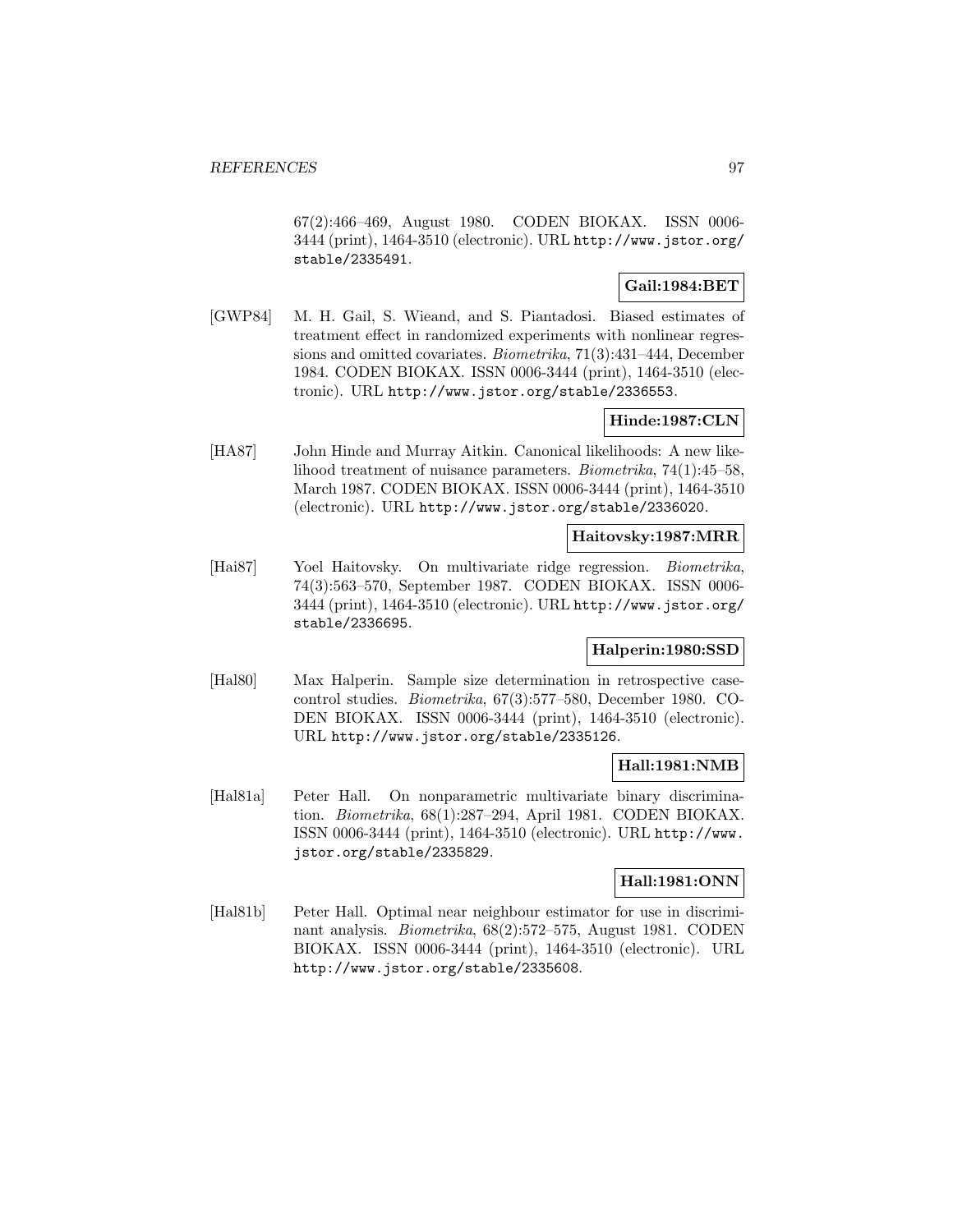### **Hall:1982:CVD**

[Hal82a] Peter Hall. Cross-validation in density estimation. Biometrika, 69(2):383–390, August 1982. CODEN BIOKAX. ISSN 0006- 3444 (print), 1464-3510 (electronic). URL http://www.jstor.org/ stable/2335412.

# **Hall:1982:INA**

[Hal82b] Peter Hall. Improving the normal approximation when constructing one-sided confidence intervals for binomial or Poisson parameters. Biometrika, 69(3):647–652, December 1982. CODEN BIOKAX. ISSN 0006-3444 (print), 1464-3510 (electronic). URL http://www. jstor.org/stable/2336001.

# **Hall:1985:CSC**

[Hal85] Peter Hall. Correcting segment counts for edge effects when estimating intensity. Biometrika, 72(2):459–463, August 1985. CO-DEN BIOKAX. ISSN 0006-3444 (print), 1464-3510 (electronic). URL http://www.jstor.org/stable/2336098.

# **Hall:1987:BLB**

[Hal87] Peter Hall. On the bootstrap and likelihood-based confidence regions. Biometrika, 74(3):481–493, September 1987. CODEN BIOKAX. ISSN 0006-3444 (print), 1464-3510 (electronic). URL http://www.jstor.org/stable/2336687.

### **Hall:1989:TUR**

[Hal89a] Alastair Hall. Testing for a unit root in the presence of moving average errors. Biometrika, 76(1):49–56, March 1989. CODEN BIOKAX. ISSN 0006-3444 (print), 1464-3510 (electronic). URL http://www.jstor.org/stable/2336368. See correction [Hal90].

# **Hall:1989:ARB**

[Hal89b] Peter Hall. Antithetic resampling for the bootstrap. Biometrika, 76(4):713–724, December 1989. CODEN BIOKAX. ISSN 0006- 3444 (print), 1464-3510 (electronic). URL http://www.jstor.org/ stable/2336631.

### **Hall:1989:EBS**

[Hal89c] Peter Hall. On efficient bootstrap simulation. Biometrika, 76 (3):613–617, September 1989. CODEN BIOKAX. ISSN 0006- 3444 (print), 1464-3510 (electronic). URL http://www.jstor.org/ stable/2336128.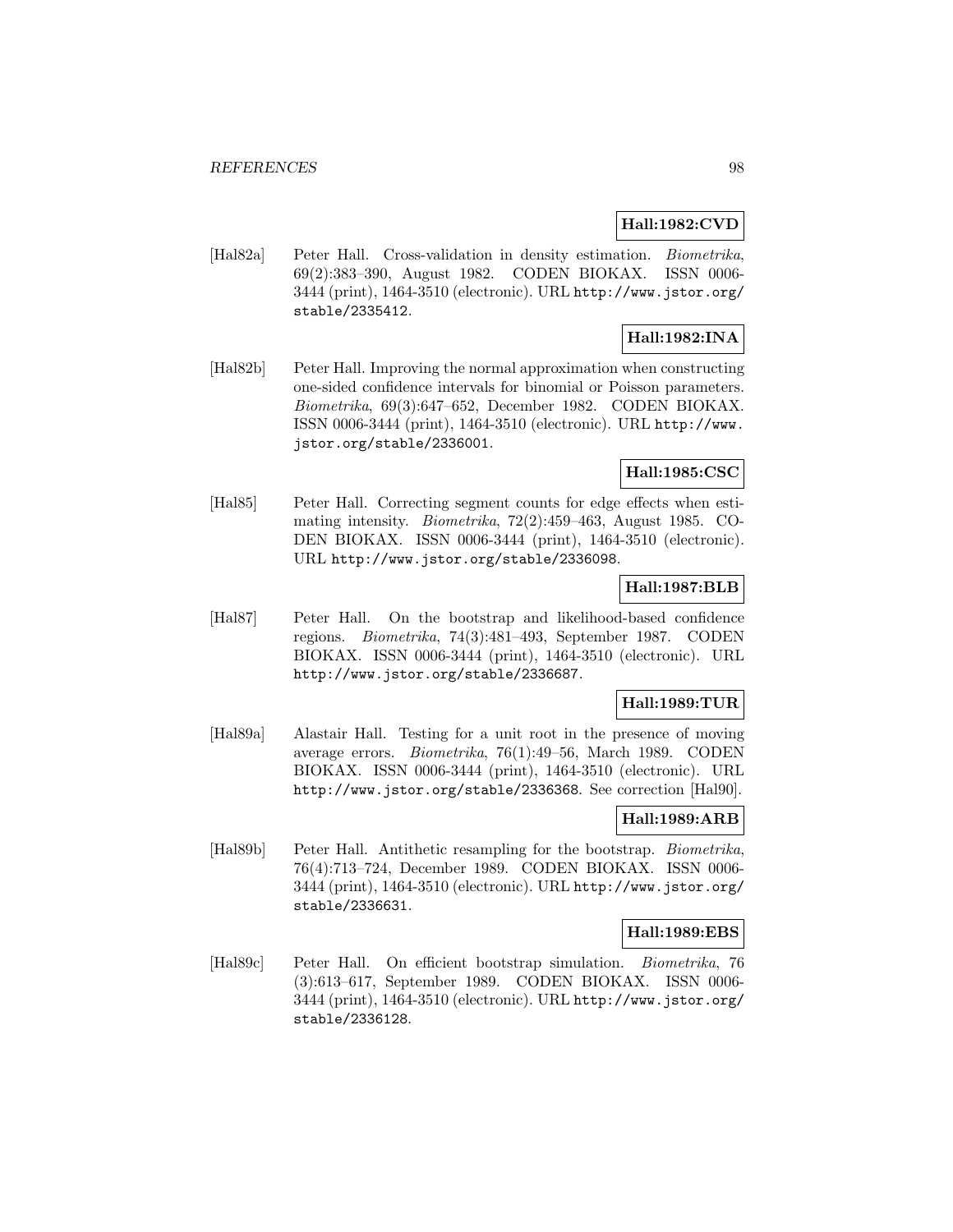## **Hall:1990:ACT**

[Hal90] Alastair Hall. Amendments and corrections: "Testing for a unit root in the presence of moving average errors" [Biometrika **76** (1989), no. 1, 49–56; MR0991422 (90g:62218)]. Biometrika, 77(1): 235, March 1990. CODEN BIOKAX. ISSN 0006-3444 (print), 1464- 3510 (electronic). URL http://www.jstor.org/stable/2336072. See [Hal89a].

### **Hamilton:1986:CRP**

[Ham86] David Hamilton. Confidence regions for parameter subsets in nonlinear regression. Biometrika, 73(1):57–64, April 1986. CODEN BIOKAX. ISSN 0006-3444 (print), 1464-3510 (electronic). URL http://www.jstor.org/stable/2336271.

# **Harris:1985:AEN**

[Har85a] P. Harris. An asymptotic expansion for the null distribution of the efficient score statistic. Biometrika, 72(3):653–659, December 1985. CODEN BIOKAX. ISSN 0006-3444 (print), 1464-3510 (electronic). URL http://www.jstor.org/stable/2336738. See correction [Har87].

# **Harris:1985:TVH**

[Har85b] P. Harris. Testing for variance homogeneity of correlated variables. Biometrika, 72(1):103–107, April 1985. CODEN BIOKAX. ISSN 0006-3444 (print), 1464-3510 (electronic). URL http://www. jstor.org/stable/2336339.

# **Harris:1986:NBA**

[Har86] P. Harris. A note on Bartlett adjustments to likelihood ratio tests. Biometrika, 73(3):735–737, December 1986. CODEN BIOKAX. ISSN 0006-3444 (print), 1464-3510 (electronic). URL http://www. jstor.org/stable/2336541.

## **Harris:1987:ACA**

[Har87] P. Harris. Amendments and corrections: "An asymptotic expansion for the null distribution of the efficient score statistic" [Biometrika **72** (1985), no. 3, 653–659; MR0817580 (87a:62036)]. Biometrika, 74(3):667, September 1987. CODEN BIOKAX. ISSN 0006-3444 (print), 1464-3510 (electronic). URL http://www.jstor.org/ stable/2336715. See [Har85a].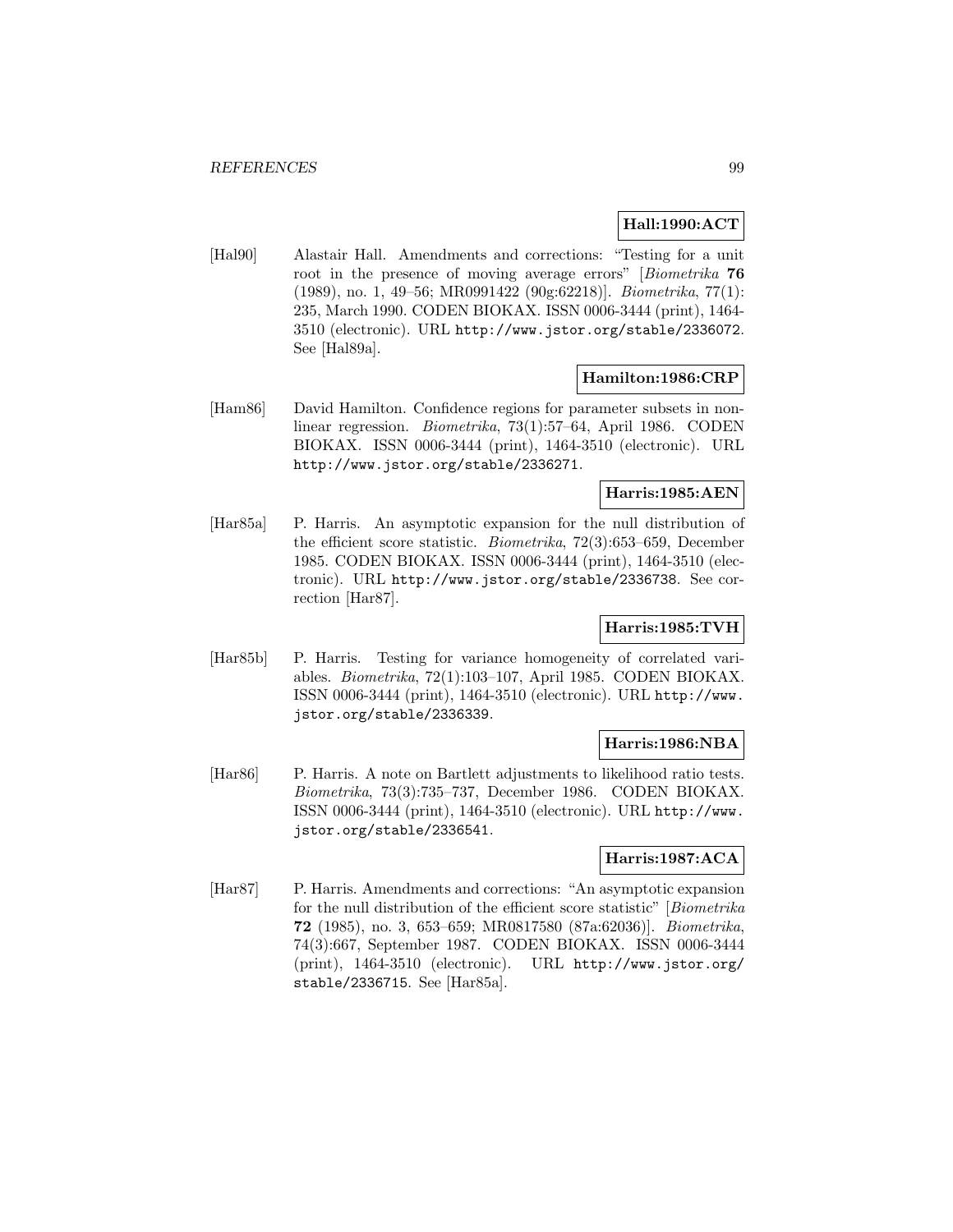#### **Harris:1989:PFN**

[Har89] Ian R. Harris. Predictive fit for natural exponential families. Biometrika, 76(4):675–684, December 1989. CODEN BIOKAX. ISSN 0006-3444 (print), 1464-3510 (electronic). URL http://www. jstor.org/stable/2336627.

### **Hsieh:1983:STS**

[HCT83] F. Y. Hsieh, John Crowley, and Douglass C. Tormey. Some test statistics for use in multistate survival analysis. Biometrika, 70 (1):111–119, April 1983. CODEN BIOKAX. ISSN 0006-3444 (print), 1464-3510 (electronic). URL http://www.jstor.org/ stable/2335948.

### **Harrell:1982:NDF**

[HD82] Frank E. Harrell and C. E. Davis. A new distribution-free quantile estimator. Biometrika, 69(3):635–640, December 1982. CODEN BIOKAX. ISSN 0006-3444 (print), 1464-3510 (electronic). URL http://www.jstor.org/stable/2335999.

## **Henery:1986:IAR**

[Hen86] Robert J. Henery. Interpretation of average ranks. Biometrika, 73(1):224–227, April 1986. CODEN BIOKAX. ISSN 0006-3444 (print), 1464-3510 (electronic). URL http://www.jstor.org/ stable/2336291.

### **Harrington:1982:CRT**

[HF82] David P. Harrington and Thomas R. Fleming. A class of rank test procedures for censored survival data. Biometrika, 69(3):553–566, December 1982. CODEN BIOKAX. ISSN 0006-3444 (print), 1464- 3510 (electronic). URL http://www.jstor.org/stable/2335991.

### **Hall:1988:SCN**

[HH88] Peter Hall and E. J. Hannan. On stochastic complexity and nonparametric density estimation. Biometrika, 75(4):705–714, December 1988. CODEN BIOKAX. ISSN 0006-3444 (print), 1464-3510 (electronic). URL http://www.jstor.org/stable/2336311.

### **Heckman:1989:ICR**

[HH89] James J. Heckman and Bo E. Honoré. The identifiability of the competing risks model. Biometrika, 76(2):325–330, June 1989. CODEN BIOKAX. ISSN 0006-3444 (print), 1464-3510 (electronic). URL http://www.jstor.org/stable/2336666.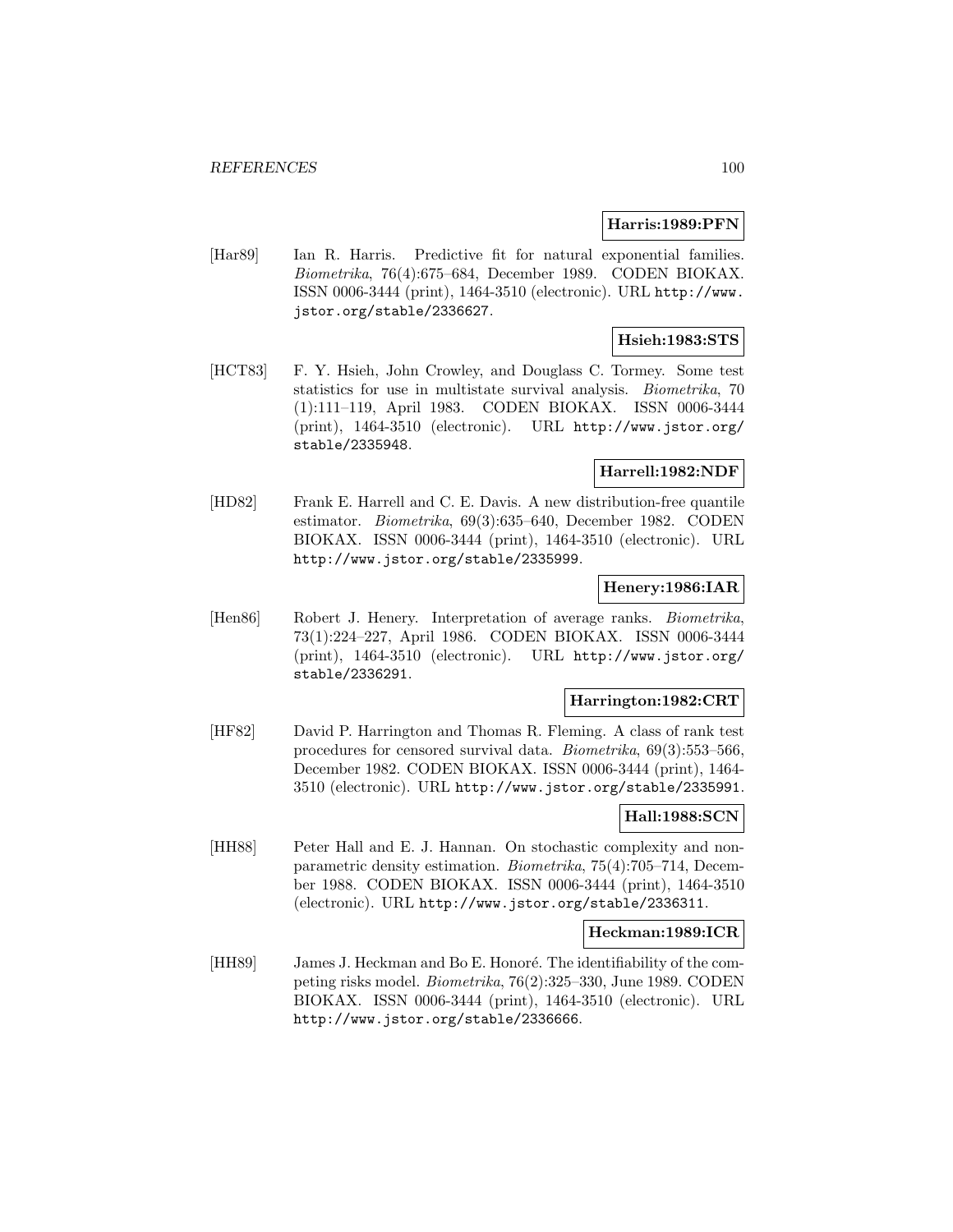#### **Hsuan:1982:CSP**

[HHP82] F. Hsuan, F. K. Hwang, and M. Parnes. A class of selection problems for which more sampling is more informative. Biometrika, 69(1):280–283, April 1982. CODEN BIOKAX. ISSN 0006-3444 (print), 1464-3510 (electronic). URL http://www.jstor.org/ stable/2335887.

# **Hill:1981:ARE**

[Hil81] Catherine Hill. Asymptotic relative efficiency of survival tests with covariates. Biometrika, 68(3):699–702, December 1981. CODEN BIOKAX. ISSN 0006-3444 (print), 1464-3510 (electronic). URL http://www.jstor.org/stable/2335456.

## **Hillier:1986:JTZ**

[Hil86] Grant H. Hillier. Joint tests for zero restrictions on nonnegative regression coefficients. Biometrika, 73(3):657–669, December 1986. CODEN BIOKAX. ISSN 0006-3444 (print), 1464-3510 (electronic). URL http://www.jstor.org/stable/2336530.

## **Hinkley:1980:LAP**

[Hin80] D. V. Hinkley. Likelihood as approximate pivotal distribution. Biometrika, 67(2):287–292, August 1980. CODEN BIOKAX. ISSN 0006-3444 (print), 1464-3510 (electronic). URL http://www. jstor.org/stable/2335473.

### **Hinkley:1985:TDL**

[Hin85] David Hinkley. Transformation diagnostics for linear models. Biometrika, 72(3):487–496, December 1985. CODEN BIOKAX. ISSN 0006-3444 (print), 1464-3510 (electronic). URL http://www. jstor.org/stable/2336721.

## **Hinkley:1988:MST**

[Hin88] D. V. Hinkley. More on score tests for transformation in regression. Biometrika, 75(2):366–369, June 1988. CODEN BIOKAX. ISSN 0006-3444 (print), 1464-3510 (electronic). URL http://www. jstor.org/stable/2336186.

#### **Hirotsu:1982:UCE**

[Hir82] C. Hirotsu. Use of cumulative efficient scores for testing ordered alternatives in discrete models. Biometrika, 69(3):567–577, December 1982. CODEN BIOKAX. ISSN 0006-3444 (print), 1464-3510 (electronic). URL http://www.jstor.org/stable/2335992.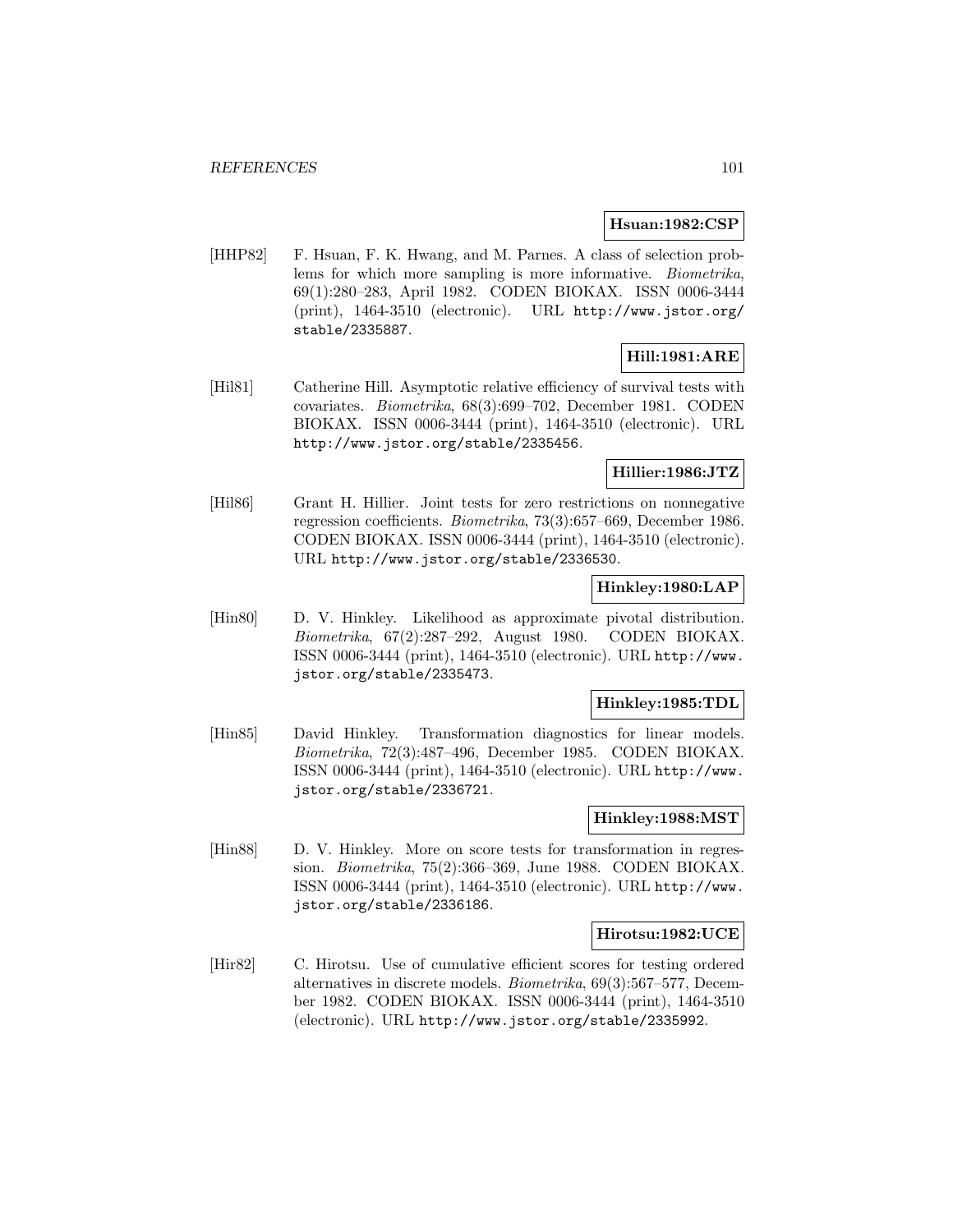### **Hirotsu:1983:DPA**

[Hir83] C. Hirotsu. Defining the pattern of association in two-way contingency tables. Biometrika, 70(3):579–589, December 1983. CODEN BIOKAX. ISSN 0006-3444 (print), 1464-3510 (electronic). URL http://www.jstor.org/stable/2336493.

### **Hirotsu:1986:CCS**

[Hir86] C. Hirotsu. Cumulative chi-squared statistic as a tool for testing goodness of fit. Biometrika, 73(1):165–173, April 1986. CODEN BIOKAX. ISSN 0006-3444 (print), 1464-3510 (electronic). URL http://www.jstor.org/stable/2336282.

# **Hall:1981:NIB**

[HJ81] W. B. Hall and R. G. Jarrett. Nonresolvable incomplete block designs with few replicates. Biometrika, 68(3):617–627, December 1981. CODEN BIOKAX. ISSN 0006-3444 (print), 1464-3510 (electronic). URL http://www.jstor.org/stable/2335444.

# **Hall:1982:RSD**

[HJ82] David L. Hall and Brian L. Joiner. Representations of the space of distributions useful in robust estimation of location. *Biometrika*, 69(1):55–59, April 1982. CODEN BIOKAX. ISSN 0006-3444 (print), 1464-3510 (electronic). URL http://www.jstor.org/ stable/2335852.

## **Hannan:1984:MAM**

[HK84a] E. J. Hannan and L. Kavalieris. A method for autoregressivemoving average estimation. Biometrika, 71(2):273–280, August 1984. CODEN BIOKAX. ISSN 0006-3444 (print), 1464-3510 (electronic). URL http://www.jstor.org/stable/2336243.

### **Huang:1984:CSI**

[HK84b] J. S. Huang and Samuel Kotz. Correlation structure in iterated Farlie–Gumbel–Morgenstern distributions. Biometrika, 71 (3):633–636, December 1984. CODEN BIOKAX. ISSN 0006- 3444 (print), 1464-3510 (electronic). URL http://www.jstor.org/ stable/2336577.

### **Hannan:1986:REL**

[HKM86] E. J. Hannan, L. Kavalieris, and M. Mackisack. Recursive estimation of linear systems. Biometrika, 73(1):119–133, April 1986. CODEN BIOKAX. ISSN 0006-3444 (print), 1464-3510 (electronic). URL http://www.jstor.org/stable/2336277.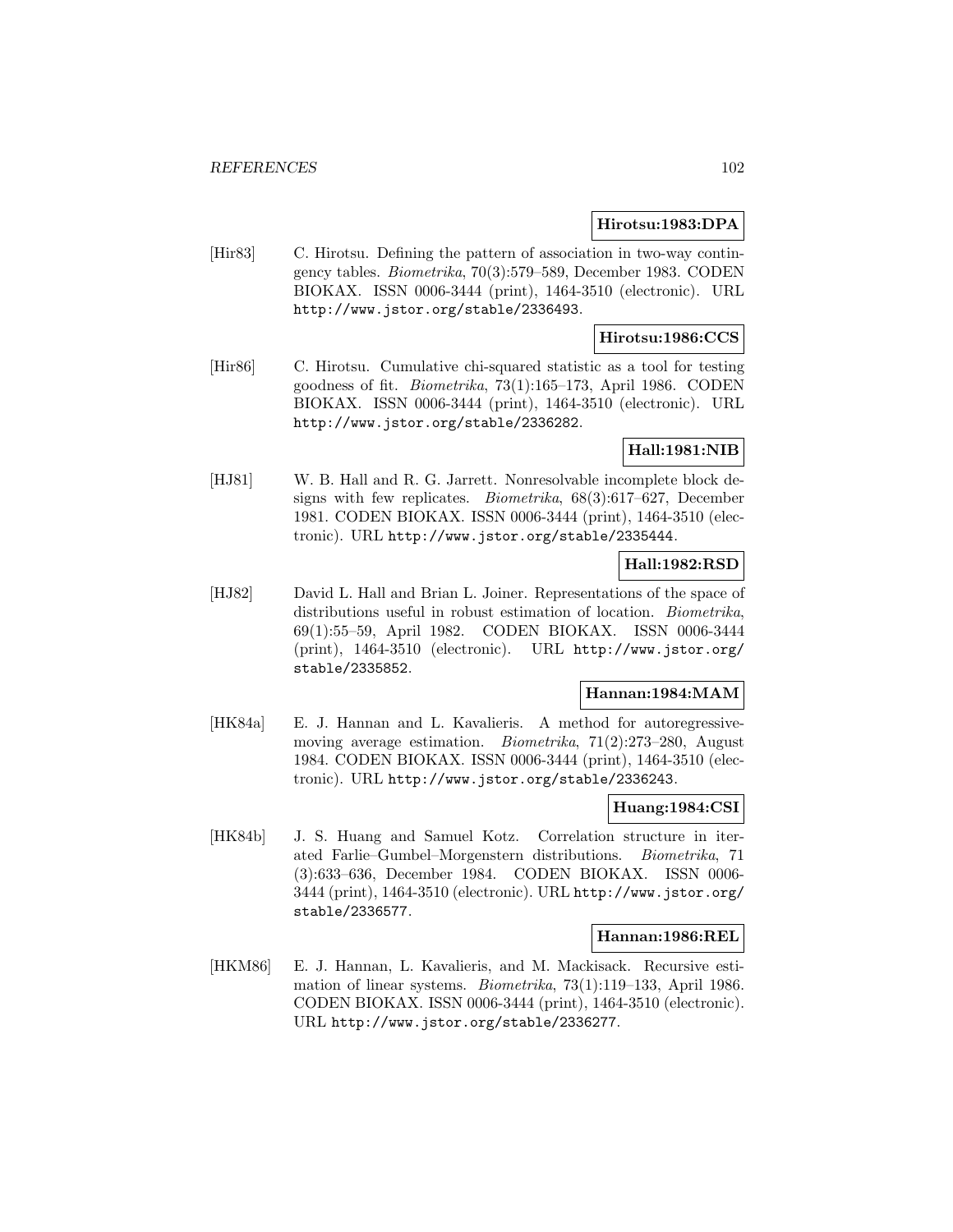### **Halperin:1988:SIA**

[HLH88] Max Halperin, K. K. Gordon Lan, and Mohamed I. Hamdy. Some implications of an alternative definition of the multiple comparison problem. Biometrika, 75(4):773–778, December 1988. CODEN BIOKAX. ISSN 0006-3444 (print), 1464-3510 (electronic). URL http://www.jstor.org/stable/2336318.

# **Hallin:1988:TRU**

[HLP88] Marc Hallin, Claude Lefèvre, and Madan L. Puri. On timereversibility and the uniqueness of moving average representations for non-Gaussian stationary time series. Biometrika, 75(1):170–171, March 1988. CODEN BIOKAX. ISSN 0006-3444 (print), 1464-3510 (electronic). URL http://www.jstor.org/stable/2336451.

## **Huda:1984:MMV**

[HM84] S. Huda and Rahul Mukerjee. Minimizing the maximum variance of the difference between two estimated responses. Biometrika, 71(2):381–385, August 1984. CODEN BIOKAX. ISSN 0006- 3444 (print), 1464-3510 (electronic). URL http://www.jstor.org/ stable/2336256.

# **Hardle:1985:ANS**

[HM85] W. Härdle and J. S. Marron. Asymptotic nonequivalence of some bandwidth selectors in nonparametric regression. Biometrika, 72 (2):481–484, August 1985. CODEN BIOKAX. ISSN 0006-3444 (print), 1464-3510 (electronic). URL http://www.jstor.org/ stable/2336104.

# **Hall:1988:BRI**

[HM88] Peter Hall and Michael A. Martin. On bootstrap resampling and iteration. Biometrika, 75(4):661–671, December 1988. CODEN BIOKAX. ISSN 0006-3444 (print), 1464-3510 (electronic). URL http://www.jstor.org/stable/2336307.

# **Haggan:1981:MNR**

[HO81] V. Haggan and T. Ozaki. Modelling nonlinear random vibrations using an amplitude-dependent autoregressive time series model. Biometrika, 68(1):189–196, April 1981. CODEN BIOKAX. ISSN 0006-3444 (print), 1464-3510 (electronic). URL http://www. jstor.org/stable/2335819.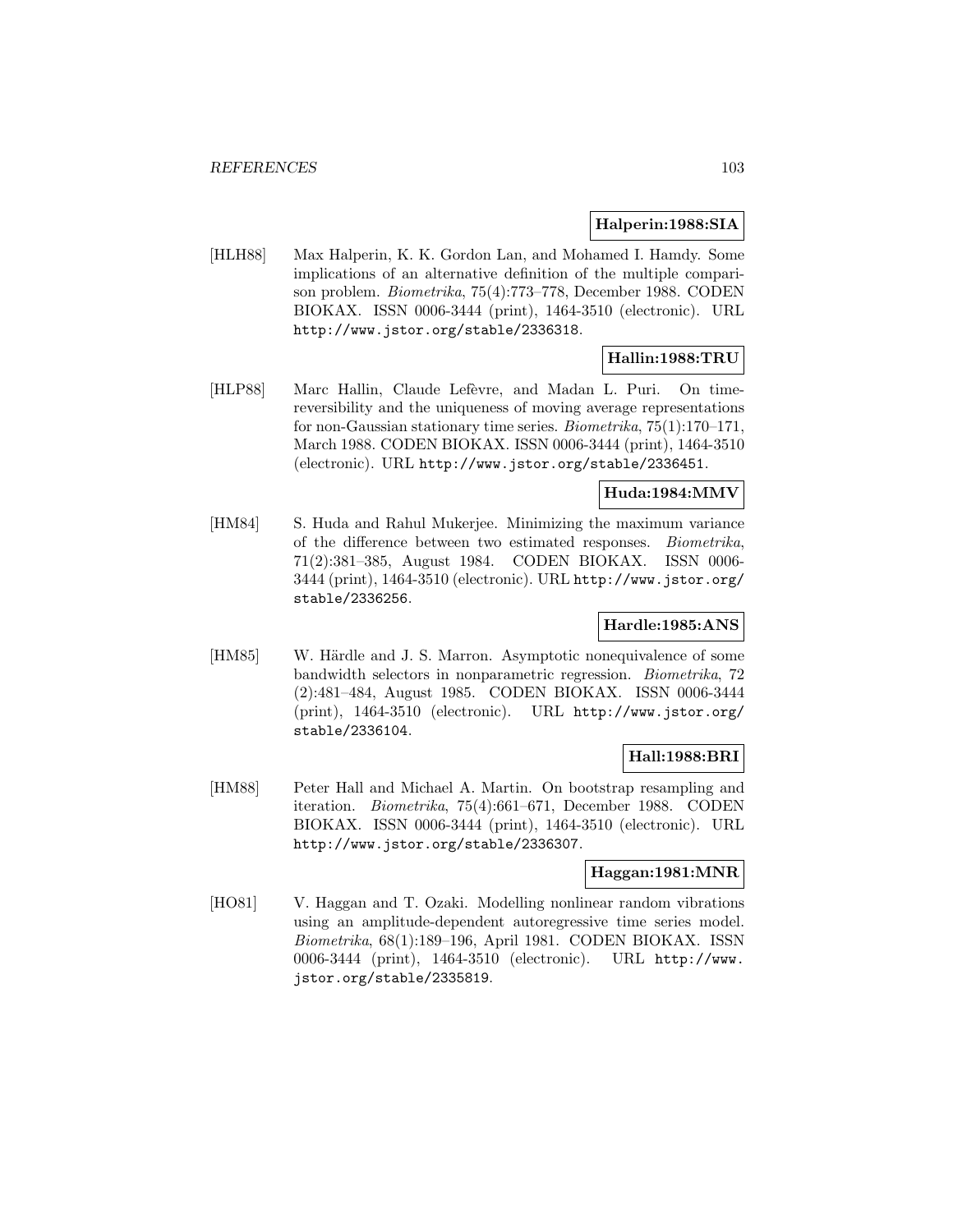#### **Hochberg:1988:SBP**

[Hoc88] Yosef Hochberg. A sharper Bonferroni procedure for multiple tests of significance. Biometrika, 75(4):800–802, December 1988. CO-DEN BIOKAX. ISSN 0006-3444 (print), 1464-3510 (electronic). URL http://www.jstor.org/stable/2336325.

### **Holgate:1981:SHP**

[Hol81] Philip Holgate. Studies in the history of probability and statistics. XXXIX. Buffon's cycloid. Biometrika, 68(3):712–716, December 1981. CODEN BIOKAX. ISSN 0006-3444 (print), 1464-3510 (electronic). URL http://www.jstor.org/stable/2335459. See correction [Hol82].

## **Holgate:1982:ACS**

[Hol82] Philip Holgate. Amendments and corrections: "Studies in the history of probability and statistics. XXXIX. Buffon's cycloid" [Biometrika **68** (1981), no. 3, 712–716; MR 82m:01040]. Biometrika, 69(2):491, August 1982. CODEN BIOKAX. ISSN 0006-3444 (print), 1464-3510 (electronic). URL http://www.jstor.org/ stable/2335431. See [Hol81].

### **Holgate:1986:SHP**

[Hol86] P. Holgate. Studies in the history of probability and statistics. XLI. Waring and Sylvester on random algebraic equations. Biometrika, 73(1):228–231, April 1986. CODEN BIOKAX. ISSN 0006-3444 (print), 1464-3510 (electronic). URL http://www.jstor.org/ stable/2336292.

# **Hommel:1988:SRM**

[Hom88] G. Hommel. A stagewise rejective multiple test procedure based on a modified Bonferroni test. Biometrika, 75(2):383–386, June 1988. CODEN BIOKAX. ISSN 0006-3444 (print), 1464-3510 (electronic). URL http://www.jstor.org/stable/2336190.

#### **Hommel:1989:CTM**

[Hom89] Gerhard Hommel. A comparison of two modified Bonferroni procedures. Biometrika, 76(3):624–625, September 1989. CODEN BIOKAX. ISSN 0006-3444 (print), 1464-3510 (electronic). URL http://www.jstor.org/stable/2336131.

## **Horn:1982:FDS**

[Hor82] Paul S. Horn. The finite distribution of t statistics based on two symmetric order statistics as a sum of orthant probabilities.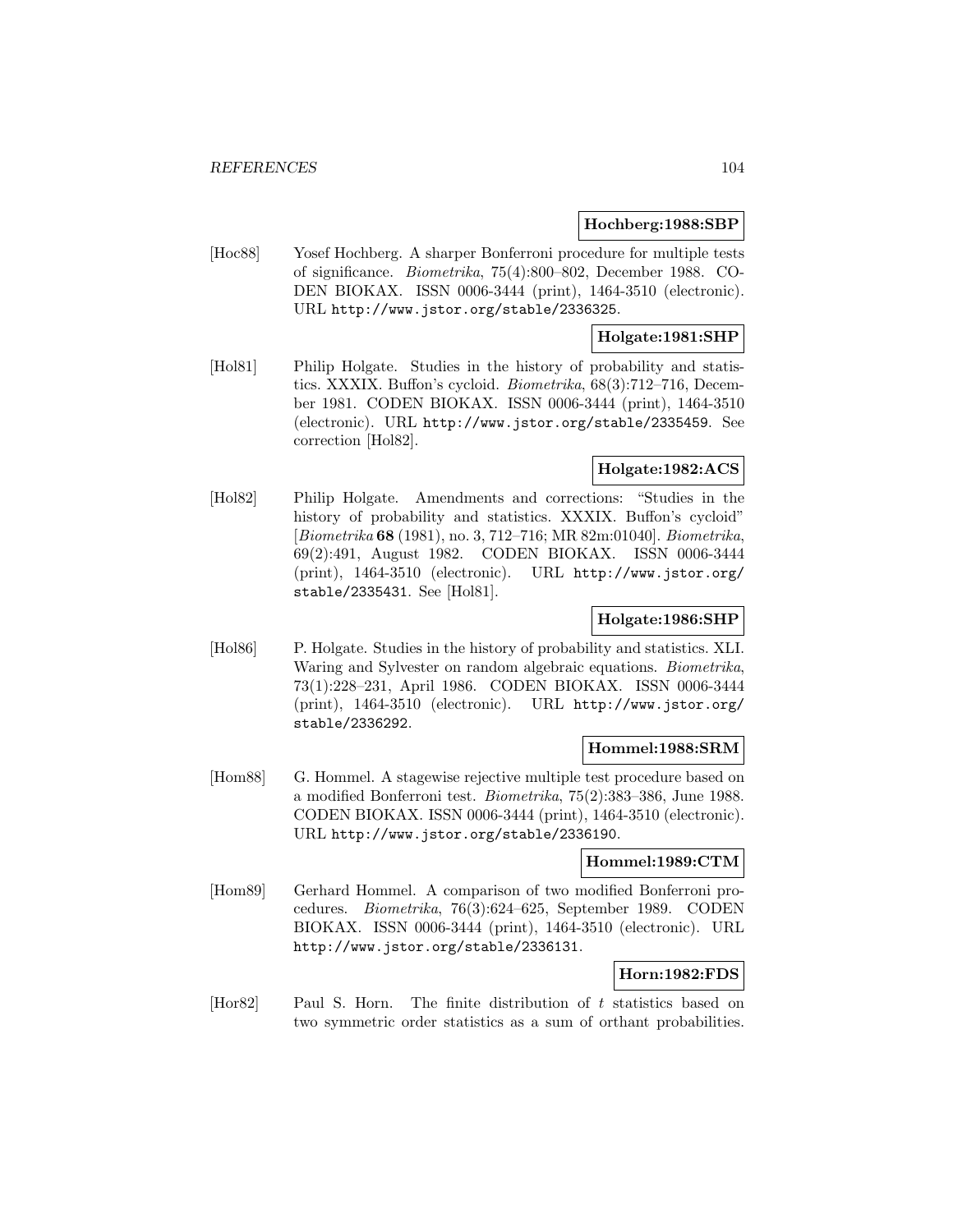Biometrika, 69(3):681–682, December 1982. CODEN BIOKAX. ISSN 0006-3444 (print), 1464-3510 (electronic). URL http://www. jstor.org/stable/2336011.

## **Hosking:1980:ADS**

[Hos80] J. R. M. Hosking. The asymptotic distribution of the sample inverse autocorrelations of an autoregressive-moving average process. Biometrika, 67(1):223–226, April 1980. CODEN BIOKAX. ISSN 0006-3444 (print), 1464-3510 (electronic). URL http://www. jstor.org/stable/2335338. See correction [Hos82].

# **Hosking:1981:FD**

[Hos81] J. R. M. Hosking. Fractional differencing. *Biometrika*, 68(1):165– 176, April 1981. CODEN BIOKAX. ISSN 0006-3444 (print), 1464- 3510 (electronic). URL http://www.jstor.org/stable/2335817.

# **Hosking:1982:ACA**

[Hos82] J. R. M. Hosking. Amendments and corrections: "The asymptotic distribution of the sample inverse autocorrelations of an autoregressive-moving average process" [Biometrika **67** (1980), no. 1, 223–226; MR 81h:62155]. Biometrika, 69(2):491, August 1982. CODEN BIOKAX. ISSN 0006-3444 (print), 1464-3510 (electronic). URL http://www.jstor.org/stable/2335432. See [Hos80].

## **Hosking:1984:TWS**

[Hos84] J. R. M. Hosking. Testing whether the shape parameter is zero in the generalized extreme- value distribution. Biometrika, 71 (2):367–374, August 1984. CODEN BIOKAX. ISSN 0006-3444 (print), 1464-3510 (electronic). URL http://www.jstor.org/ stable/2336254.

#### **Hosoya:1988:SOF**

[Hos88] Yuzo Hosoya. The second-order Fisher information. *Biometrika*, 75(2):265–274, June 1988. CODEN BIOKAX. ISSN 0006-3444 (print), 1464-3510 (electronic). URL http://www.jstor.org/ stable/2336174.

#### **Hougaard:1984:LTM**

[Hou84] Philip Hougaard. Life table methods for heterogeneous populations: Distributions describing the heterogeneity. Biometrika, 71(1):75– 83, April 1984. CODEN BIOKAX. ISSN 0006-3444 (print), 1464- 3510 (electronic). URL http://www.jstor.org/stable/2336399.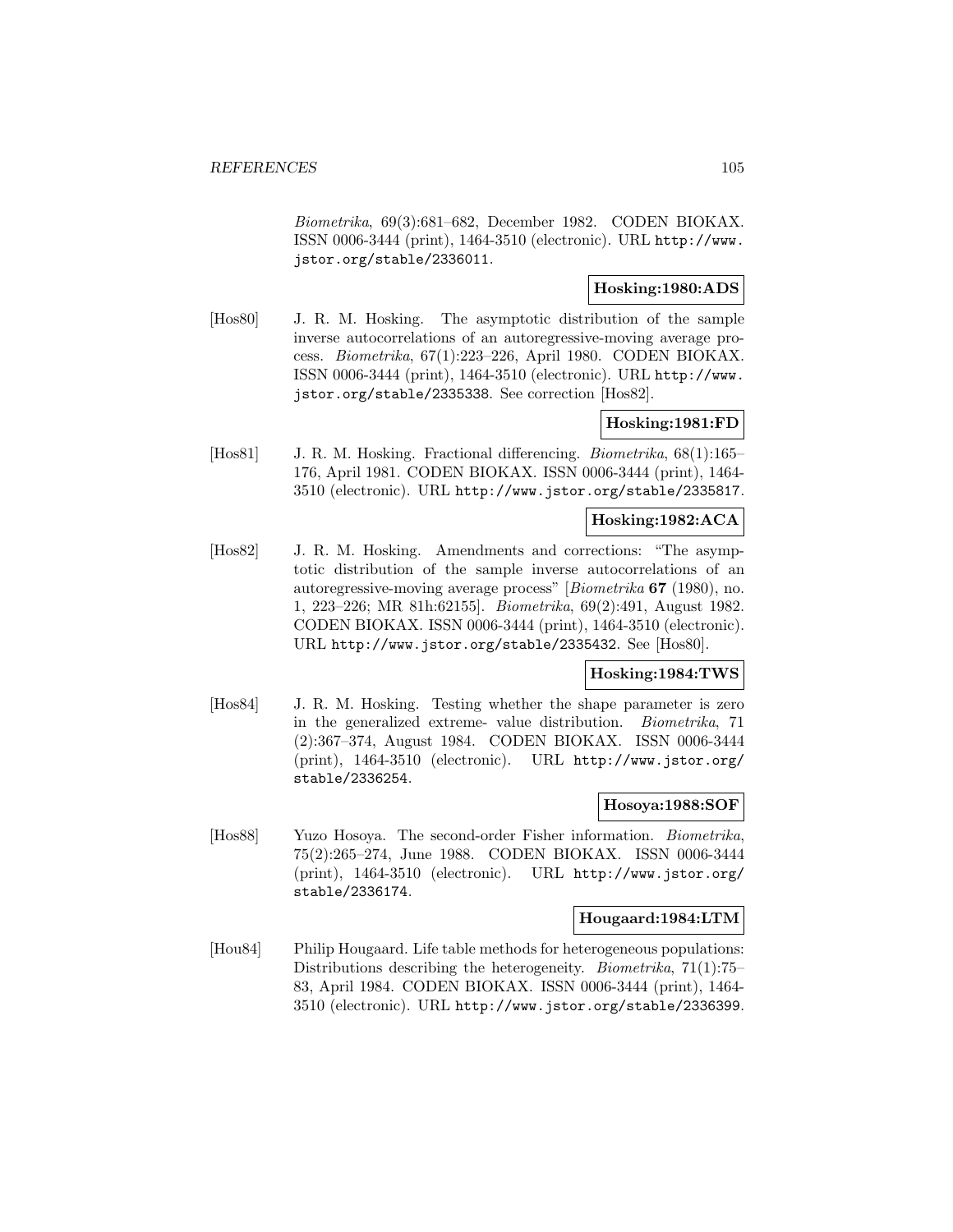#### **Hougaard:1986:CMF**

[Hou86a] Philip Hougaard. A class of multivariate failure time distributions. Biometrika, 73(3):671–678, December 1986. CODEN BIOKAX. ISSN 0006-3444 (print), 1464-3510 (electronic). URL http://www. jstor.org/stable/2336531. See correction [Hou88a].

#### **Hougaard:1986:SMH**

[Hou86b] Philip Hougaard. Survival models for heterogeneous populations derived from stable distributions. Biometrika, 73(2):387–396, August 1986. CODEN BIOKAX. ISSN 0006-3444 (print), 1464-3510 (electronic). URL http://www.jstor.org/stable/2336215. See correction [Hou88b].

#### **Hougaard:1988:ACC**

[Hou88a] Philip Hougaard. Amendments and corrections: "A Class of Multivariate Failure Time Distributions". Biometrika, 75(2):395, June 1988. CODEN BIOKAX. ISSN 0006-3444 (print), 1464-3510 (electronic). URL http://www.jstor.org/stable/2336196. See [Hou86a].

### **Hougaard:1988:ACS**

[Hou88b] Philip Hougaard. Amendments and corrections: "Survival models for heterogeneous populations derived from stable distributions" [Biometrika **73** (1986), no. 2, 387–396; MR0855898 (88c:62154)]. Biometrika, 75(2):395, June 1988. CODEN BIOKAX. ISSN 0006- 3444 (print), 1464-3510 (electronic). URL http://www.jstor.org/ stable/2336195. See [Hou86b].

#### **Hollander:1975:TMR**

[HP75] Myles Hollander and Frank Proschan. Tests for the mean residual life. Biometrika, 62(3):585–593, December 1975. CODEN BIOKAX. ISSN 0006-3444 (print), 1464-3510 (electronic). URL http://www.jstor.org/stable/2335514. See correction [HP76, HP80b].

# **Hollander:1976:CAT**

[HP76] Myles Hollander and Frank Proschan. Corrections and amendments: "Tests for the mean residual life" (Biometrika **62** (1975), 585–593). Biometrika, 63(2):412, August 1976. CODEN BIOKAX. ISSN 0006-3444 (print), 1464-3510 (electronic). URL http://www. jstor.org/stable/2335641. See [HP75].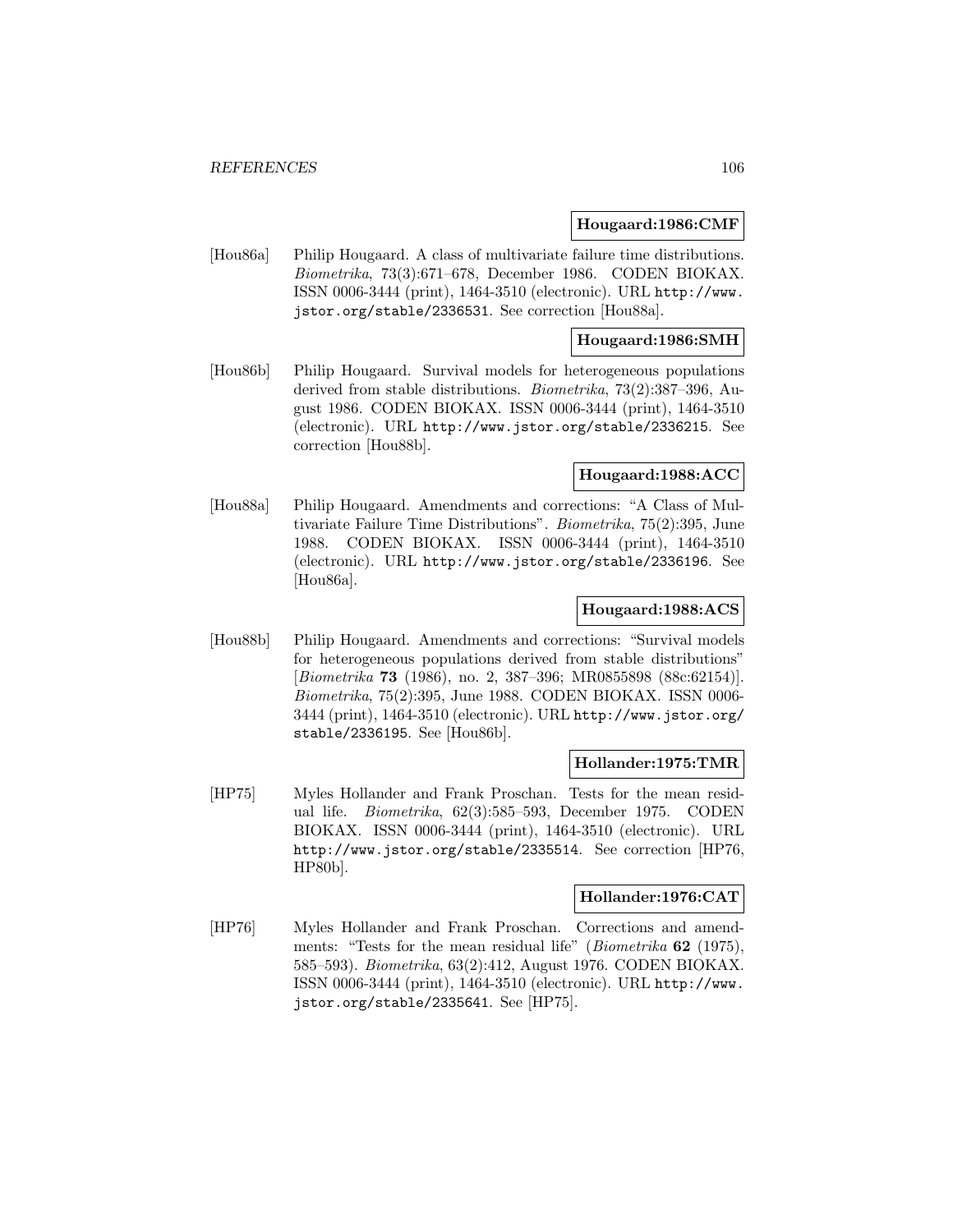### **Harris:1980:LPE**

[HP80a] P. Harris and H. W. Peers. The local power of the efficient scores test statistic. Biometrika, 67(3):525–529, December 1980. CODEN BIOKAX. ISSN 0006-3444 (print), 1464-3510 (electronic). URL http://www.jstor.org/stable/2335120.

### **Hollander:1980:ACT**

[HP80b] M. Hollander and F. Proschan. Amendments and corrections: "Tests for the mean residual life" [Biometrika **62** (1975), no. 3, 585–593; MR **52** #15917]. Biometrika, 67(1):259, April 1980. CO-DEN BIOKAX. ISSN 0006-3444 (print), 1464-3510 (electronic). URL http://www.jstor.org/stable/2335351. See [HP75].

### **Hayakawa:1985:ADL**

[HP85] Takesi Hayakawa and Madan L. Puri. Asymptotic distributions of likelihood ratio criteria for testing latent roots and latent vectors of a covariance matrix under an elliptical population. Biometrika, 72(2):331–338, August 1985. CODEN BIOKAX. ISSN 0006- 3444 (print), 1464-3510 (electronic). URL http://www.jstor.org/ stable/2336085.

# **Hannan:1982:REM**

[HR82] E. J. Hannan and J. Rissanen. Recursive estimation of mixed autoregressive-moving average order. Biometrika, 69(1):81–94, April 1982. CODEN BIOKAX. ISSN 0006-3444 (print), 1464-3510 (electronic). URL http://www.jstor.org/stable/2335856. See correction [HR83].

### **Hannan:1983:ACR**

[HR83] E. J. Hannan and J. Rissanen. Amendments and corrections: "Recursive estimation of mixed autoregressive-moving average order" [Biometrika **69** (1982), no. 1, 81–94; MR0655673 (84e:62136)]. Biometrika, 70(1):303, April 1983. CODEN BIOKAX. ISSN 0006- 3444 (print), 1464-3510 (electronic). URL http://www.jstor.org/ stable/2335976. See [HR82].

#### **Hermans:1985:NST**

[HR85] M. Hermans and J. P. Rasson. A new Sobolev test for uniformity on the circle. Biometrika, 72(3):698–702, December 1985. CODEN BIOKAX. ISSN 0006-3444 (print), 1464-3510 (electronic). URL http://www.jstor.org/stable/2336748.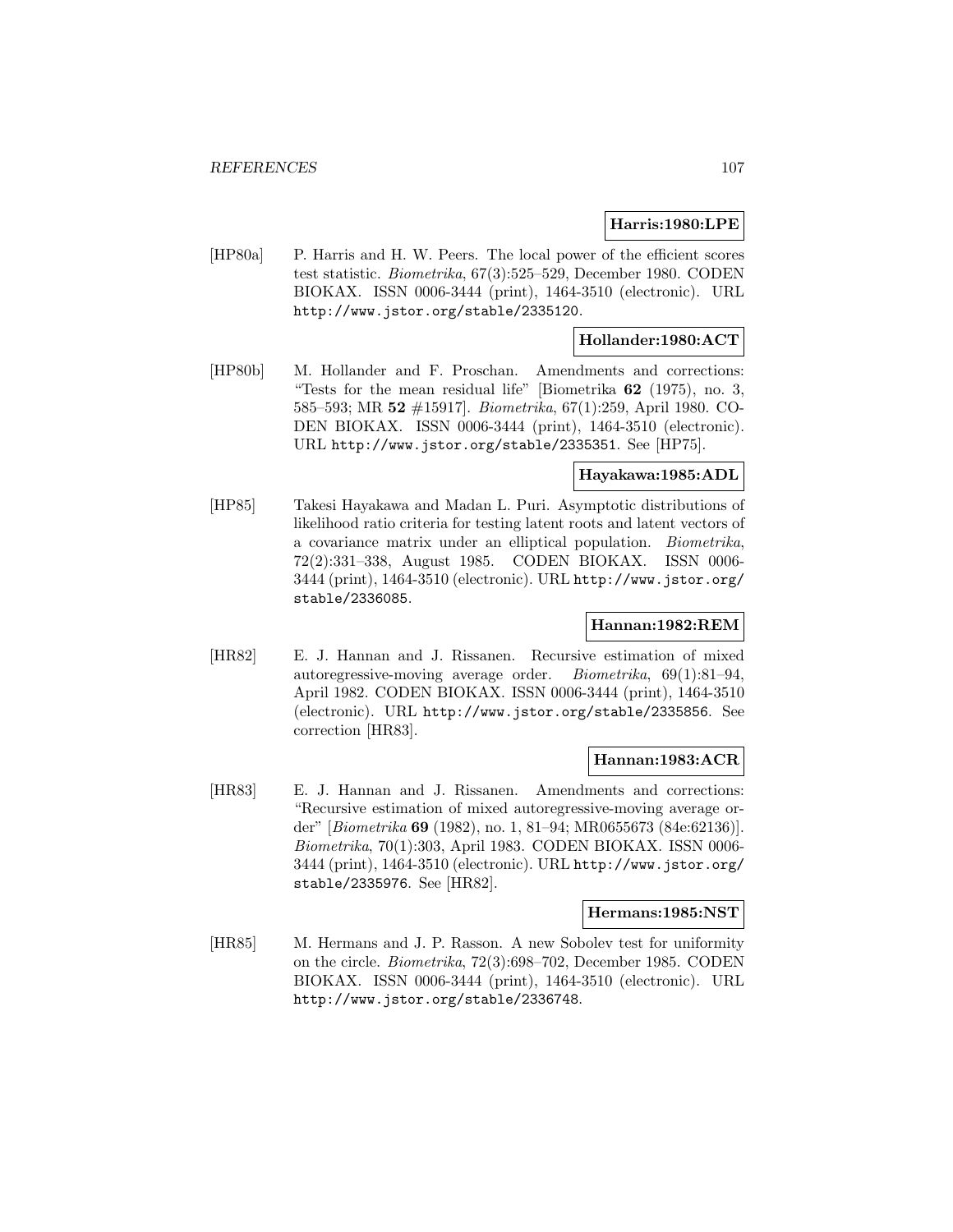#### **Hanumara:1980:NAP**

[HS80] R. Choudary Hanumara and William F. Strain. A note on the application of the percentage points of the extreme roots of a Wishart matrix. Biometrika, 67(2):501–502, August 1980. CO-DEN BIOKAX. ISSN 0006-3444 (print), 1464-3510 (electronic). URL http://www.jstor.org/stable/2335500.

# **Heathcote:1981:MMS**

[HS81] C. R. Heathcote and M. J. Silvapulle. Minimum mean squared estimation of location and scale parameters under misspecification of the model. Biometrika, 68(2):501–514, August 1981. CODEN BIOKAX. ISSN 0006-3444 (print), 1464-3510 (electronic). URL http://www.jstor.org/stable/2335599.

### **Hinkley:1987:CBM**

[HS87] David Hinkley and Edna Schechtman. Conditional bootstrap methods in the mean-shift model. Biometrika, 74(1):85–93, March 1987. CODEN BIOKAX. ISSN 0006-3444 (print), 1464-3510 (electronic). URL http://www.jstor.org/stable/2336023.

### **Hinkley:1989:ISN**

[HS89] D. V. Hinkley and S. Shi. Importance sampling and the nested bootstrap. Biometrika, 76(3):435–446, September 1989. CODEN BIOKAX. ISSN 0006-3444 (print), 1464-3510 (electronic). URL http://www.jstor.org/stable/2336110.

## **Hayre:1981:EOR**

[HT81a] Lakhbir S. Hayre and Bruce W. Turnbull. Estimation of the odds ratio in the two-armed bandit problem. Biometrika, 68(3):661–668, December 1981. CODEN BIOKAX. ISSN 0006-3444 (print), 1464- 3510 (electronic). URL http://www.jstor.org/stable/2335450.

#### **Hayre:1981:SET**

[HT81b] Lakhbir S. Hayre and Bruce W. Turnbull. Sequential estimation in two-armed exponential clinical trials. Biometrika, 68(2):411–416, August 1981. CODEN BIOKAX. ISSN 0006-3444 (print), 1464- 3510 (electronic). URL http://www.jstor.org/stable/2335586.

#### **Hurvich:1989:RTS**

[HT89] Clifford M. Hurvich and Chih-Ling Tsai. Regression and time series model selection in small samples. Biometrika, 76(2):297–307,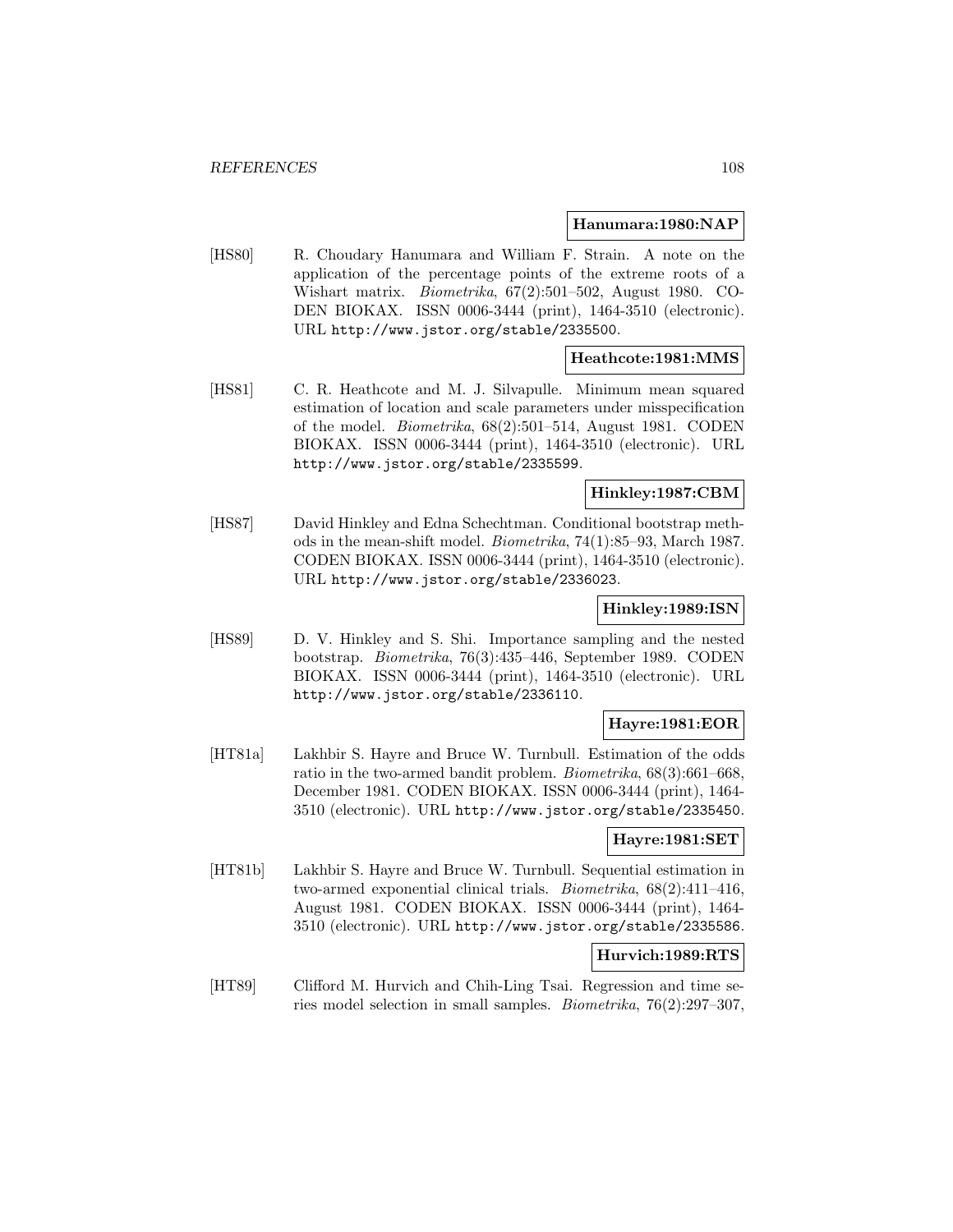June 1989. CODEN BIOKAX. ISSN 0006-3444 (print), 1464-3510 (electronic). URL http://www.jstor.org/stable/2336663.

### **Huggins:1989:SAC**

[Hug89] R. M. Huggins. On the statistical analysis of capture experiments. Biometrika, 76(1):133–140, March 1989. CODEN BIOKAX. ISSN 0006-3444 (print), 1464-3510 (electronic). URL http://www. jstor.org/stable/2336377.

## **Hurvich:1988:MSE**

[Hur88] Clifford M. Hurvich. A mean squared error criterion for time series data Windows. Biometrika, 75(3):485–490, September 1988. CO-DEN BIOKAX. ISSN 0006-3444 (print), 1464-3510 (electronic). URL http://www.jstor.org/stable/2336598.

## **Hall:1980:CBS**

[HW80] W. J. Hall and Jon A. Wellner. Confidence bands for a survival curve from censored data. Biometrika, 67(1):133–143, April 1980. CODEN BIOKAX. ISSN 0006-3444 (print), 1464-3510 (electronic). URL http://www.jstor.org/stable/2335326.

# **Hall:1983:TNB**

[HW83] Peter Hall and A. H. Welsh. A test for normality based on the empirical characteristic function. Biometrika, 70(2):485–489, August 1983. CODEN BIOKAX. ISSN 0006-3444 (print), 1464-3510 (electronic). URL http://www.jstor.org/stable/2335564. See correction [HW84a].

## **Hall:1984:ACT**

[HW84a] P. Hall and A. H. Welsh. Amendments and corrections: "A test for normality based on the empirical characteristic function" [Biometrika **70** (1983), no. 2, 485-489; MR0712037 (85b:62041)]. Biometrika, 71(3):655, December 1984. CODEN BIOKAX. ISSN 0006-3444 (print), 1464-3510 (electronic). URL http://www. jstor.org/stable/2336585. See [HW83].

## **Hinkley:1984:IJC**

[HW84b] David Hinkley and Bo Cheng Wei. Improvements of jackknife confidence limit methods. Biometrika, 71(2):331–339, August 1984. CODEN BIOKAX. ISSN 0006-3444 (print), 1464-3510 (electronic). URL http://www.jstor.org/stable/2336250.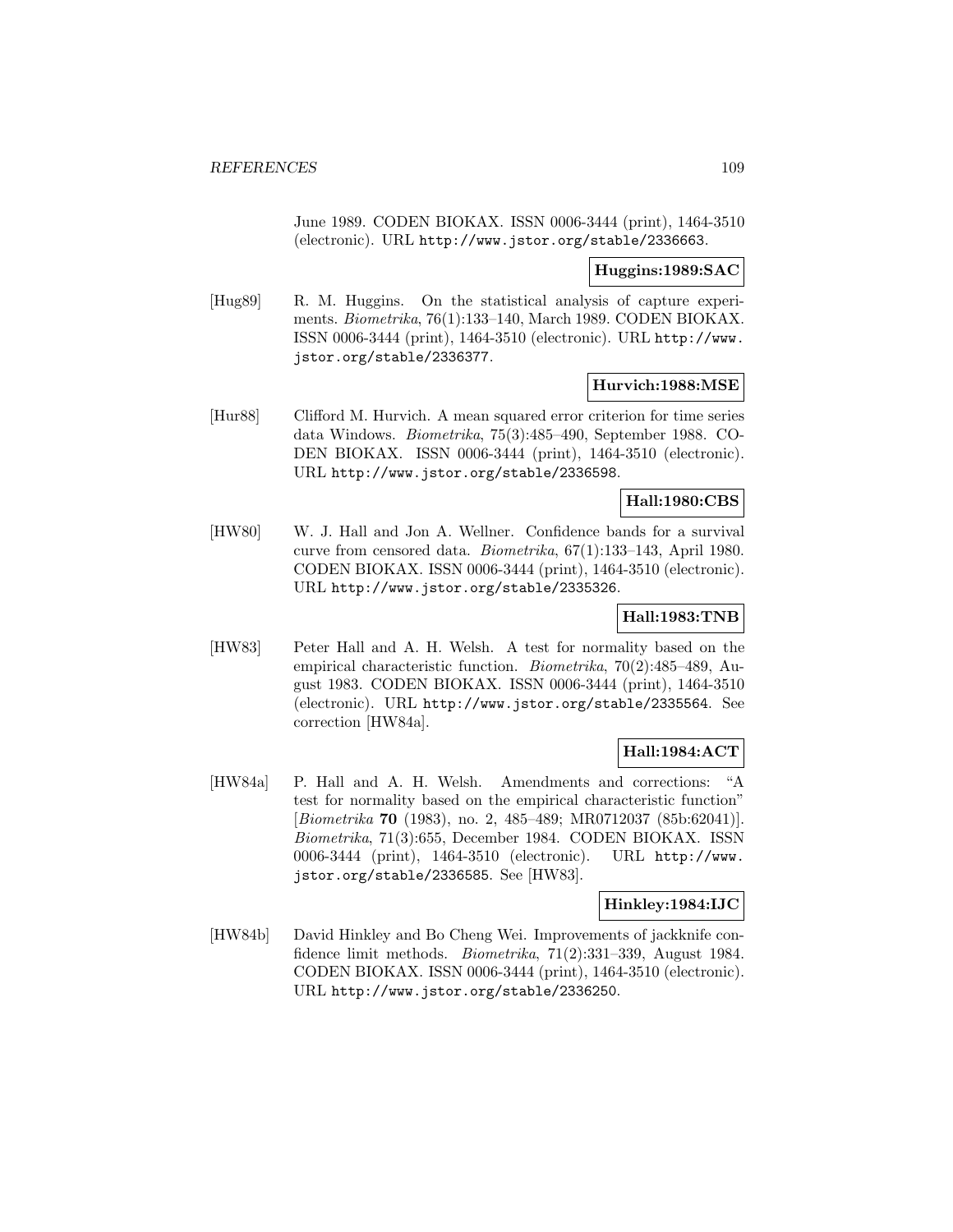### **Hamilton:1987:CFR**

[HW87] David Hamilton and Douglas Wiens. Correction factors for F ratios in nonlinear regression. Biometrika, 74(2):423–425, June 1987. CODEN BIOKAX. ISSN 0006-3444 (print), 1464-3510 (electronic). URL http://www.jstor.org/stable/2336157.

# **Hall:1988:NDU**

[HW88] Peter Hall and Matthew P. Wand. On nonparametric discrimination using density differences. Biometrika, 75(3):541–547, September 1988. CODEN BIOKAX. ISSN 0006-3444 (print), 1464-3510 (electronic). URL http://www.jstor.org/stable/2336605.

### **Hall:1987:KDE**

[HWC87] Peter Hall, G. S. Watson, and Javier Cabrera. Kernel density estimation with spherical data. Biometrika, 74(4):751–762, December 1987. CODEN BIOKAX. ISSN 0006-3444 (print), 1464-3510 (electronic). URL http://www.jstor.org/stable/2336469.

## **Amari:1982:GTA**

[iA82] Shun ichi Amari. Geometrical theory of asymptotic ancillarity and conditional inference. Biometrika, 69(1):1–17, April 1982. CODEN BIOKAX. ISSN 0006-3444 (print), 1464-3510 (electronic). URL http://www.jstor.org/stable/2335848. See correction [iA83].

## **Amari:1983:ACG**

[iA83] Shun ichi Amari. Amendments and corrections: "Geometrical theory of asymptotic ancillarity and conditional inference" [Biometrika **69** (1982), no. 1, 1–17; MR0655666 (84g:62005)]. Biometrika, 70(1): 303, April 1983. CODEN BIOKAX. ISSN 0006-3444 (print), 1464- 3510 (electronic). URL http://www.jstor.org/stable/2335974. See [iA82].

## **Ipinyomi:1985:NGC**

[IJ85] R. A. Ipinyomi and J. A. John. Nested generalized cyclic rowcolumn designs. Biometrika, 72(2):403–409, August 1985. CODEN BIOKAX. ISSN 0006-3444 (print), 1464-3510 (electronic). URL http://www.jstor.org/stable/2336092.

## **Isogawa:1980:LPF**

[IO80] Yoshiko Isogawa and Masashi Okamoto. Linear prediction in the factor analysis model. Biometrika, 67(2):482–484, August 1980.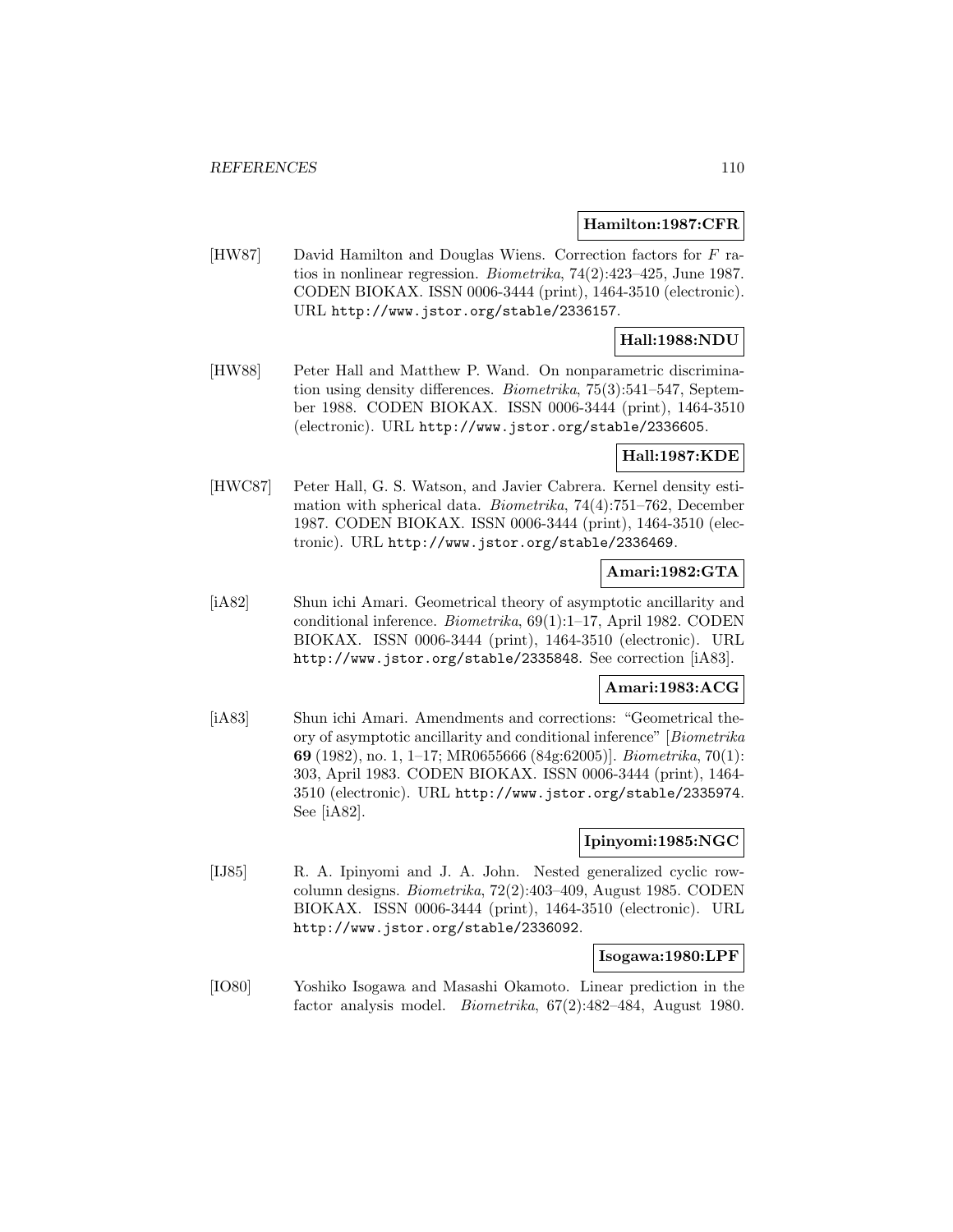CODEN BIOKAX. ISSN 0006-3444 (print), 1464-3510 (electronic). URL http://www.jstor.org/stable/2335495.

**Ireson:1985:IES**

[IR85] M. J. Ireson and P. V. Rao. Interval estimation of slope with rightcensored data. Biometrika, 72(3):601–608, December 1985. CO-DEN BIOKAX. ISSN 0006-3444 (print), 1464-3510 (electronic). URL http://www.jstor.org/stable/2336732.

**Inaba:1986:MDN**

[IS86] T. Inaba and S. Shirahata. Measures of dependence in normal models and exponential models by information gain. Biometrika, 73(2):345–352, August 1986. CODEN BIOKAX. ISSN 0006- 3444 (print), 1464-3510 (electronic). URL http://www.jstor.org/ stable/2336210.

## **Jacroux:1980:DCO**

[Jac80] Mike Jacroux. On the determination and construction of E-optimal block designs with unequal numbers of replicates. Biometrika, 67(3):661–667, December 1980. CODEN BIOKAX. ISSN 0006- 3444 (print), 1464-3510 (electronic). URL http://www.jstor.org/ stable/2335136.

## **James:1986:EEC**

[Jam86] Ian R. James. On estimating equations with censored data. Biometrika, 73(1):35–42, April 1986. CODEN BIOKAX. ISSN 0006-3444 (print), 1464-3510 (electronic). URL http://www. jstor.org/stable/2336269.

## **James:1987:TLS**

[Jam87] Ian R. James. Tests for location with k samples and censored data. Biometrika, 74(3):599–607, September 1987. CODEN BIOKAX. ISSN 0006-3444 (print), 1464-3510 (electronic). URL http://www. jstor.org/stable/2336699.

## **Jarrett:1984:BEF**

[Jar84] R. G. Jarrett. Bounds and expansions for Fisher information when the moments are known. Biometrika, 71(1):101–113, April 1984. CODEN BIOKAX. ISSN 0006-3444 (print), 1464-3510 (electronic). URL http://www.jstor.org/stable/2336402.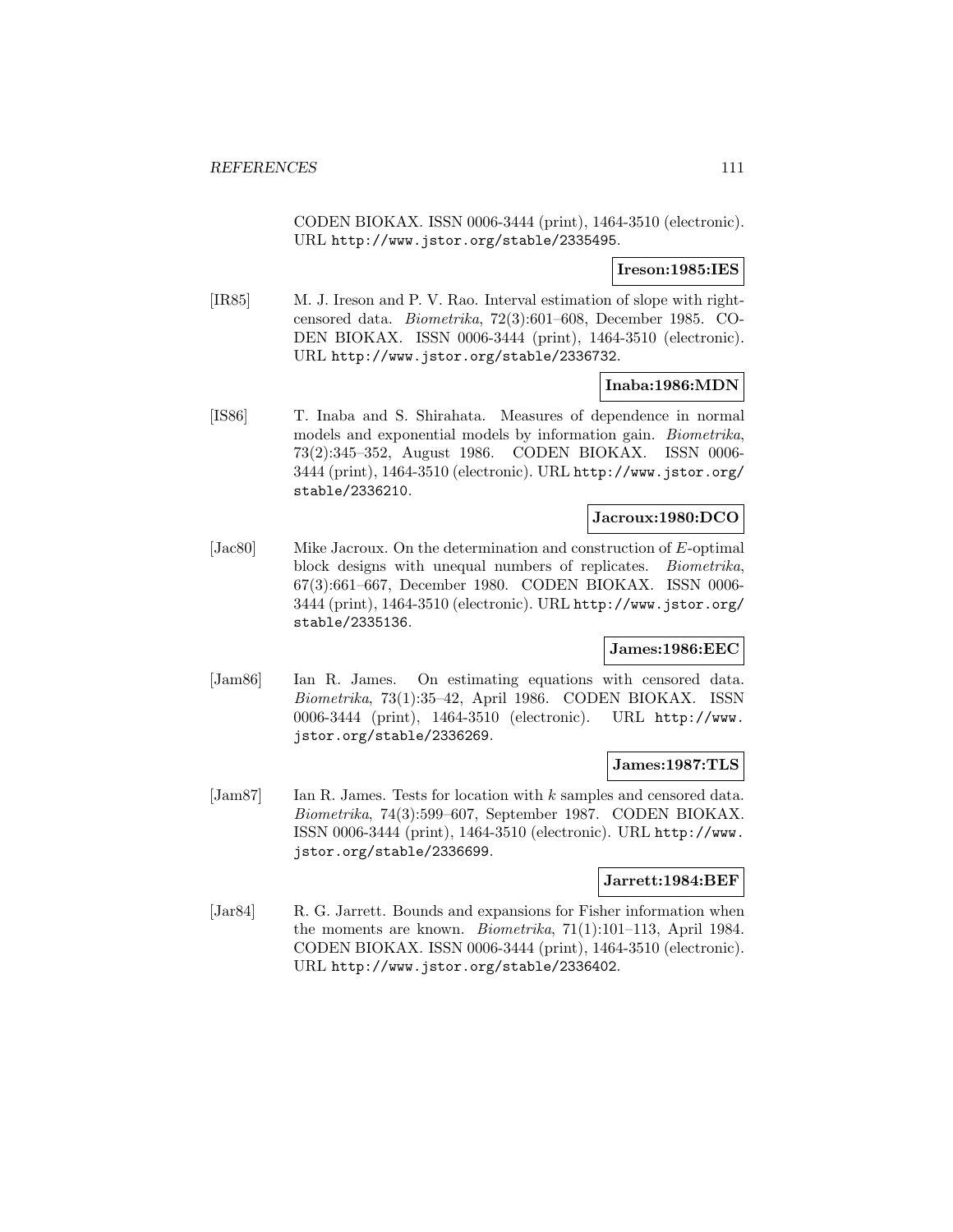## **John:1986:RCD**

[JE86] J. A. John and J. A. Eccleston. Row-column  $\alpha$ -designs. *Biometrika*, 73(2):301–306, August 1986. CODEN BIOKAX. ISSN 0006- 3444 (print), 1464-3510 (electronic). URL http://www.jstor.org/ stable/2336206.

# **Jennrich:1983:NBL**

[Jen83] Robert I. Jennrich. A note on the behaviour of the log rank permutation test under unequal censoring. Biometrika, 70(1):133–137, April 1983. CODEN BIOKAX. ISSN 0006-3444 (print), 1464-3510 (electronic). URL http://www.jstor.org/stable/2335950.

### **Jennrich:1984:SET**

[Jen84] Robert I. Jennrich. Some exact tests for comparing survival curves in the presence of unequal right censoring. Biometrika, 71(1):57–64, April 1984. CODEN BIOKAX. ISSN 0006-3444 (print), 1464-3510 (electronic). URL http://www.jstor.org/stable/2336397.

### **Jensen:1986:STS**

[Jen86] J. L. Jensen. Similar tests and the standardized log likelihood ratio statistic. Biometrika, 73(3):567–572, December 1986. CODEN BIOKAX. ISSN 0006-3444 (print), 1464-3510 (electronic). URL http://www.jstor.org/stable/2336520.

## **Jennison:1987:EGS**

[Jen87] Christopher Jennison. Efficient group sequential tests with unpredictable group sizes. Biometrika, 74(1):155–165, March 1987. CO-DEN BIOKAX. ISSN 0006-3444 (print), 1464-3510 (electronic). URL http://www.jstor.org/stable/2336030.

## **Jewell:1985:LSR**

[Jew85] Nicholas P. Jewell. Least squares regression with data arising from stratified samples of the dependent variable. Biometrika, 72(1):11– 21, April 1985. CODEN BIOKAX. ISSN 0006-3444 (print), 1464- 3510 (electronic). URL http://www.jstor.org/stable/2336330.

### **Jeyaratnam:1982:SCC**

[Jey82] S. Jeyaratnam. A sufficient condition on the covariance matrix for F tests in linear models to be valid. Biometrika,  $69(3):679-680$ , December 1982. CODEN BIOKAX. ISSN 0006-3444 (print), 1464- 3510 (electronic). URL http://www.jstor.org/stable/2336010.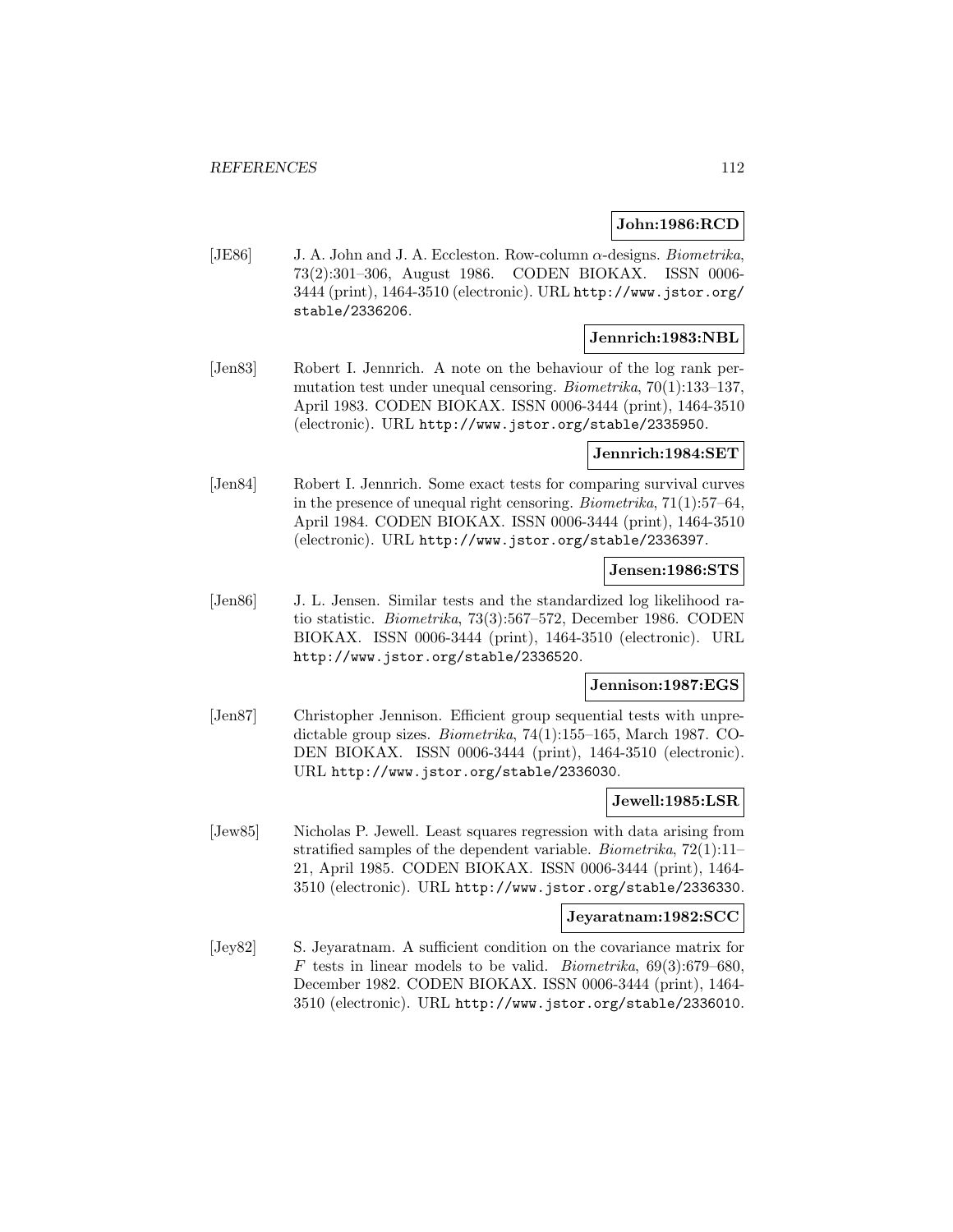### **James:1987:TCP**

[JJS87] Barry James, Kang Ling James, and David Siegmund. Tests for a change-point. Biometrika, 74(1):71–83, March 1987. CODEN BIOKAX. ISSN 0006-3444 (print), 1464-3510 (electronic). URL http://www.jstor.org/stable/2336022.

# **Joshi:1986:TTO**

[JL86] P. C. Joshi and S. Lalitha. Tests for two outliers in a linear model. Biometrika, 73(1):236–239, April 1986. CODEN BIOKAX. ISSN 0006-3444 (print), 1464-3510 (electronic). URL http://www. jstor.org/stable/2336294.

## **Jupp:1980:GCC**

[JM80] P. E. Jupp and K. V. Mardia. A general correlation coefficient for directional data and related regression problems. Biometrika, 67(1):163–173, April 1980. CODEN BIOKAX. ISSN 0006-3444 (print), 1464-3510 (electronic). URL http://www.jstor.org/ stable/2335329. See correction [JM81].

# **Jupp:1981:ACG**

[JM81] P. E. Jupp and K. V. Mardia. Amendments and corrections: "A general correlation coefficient for directional data and related regression problems" [Biometrika **67** (1980), no. 1, 163–173; MR 82b:62068]. Biometrika, 68(3):738, December 1981. CODEN BIOKAX. ISSN 0006-3444 (print), 1464-3510 (electronic). URL http://www.jstor.org/stable/2335467. See [JM80].

# **Joe:1987:EQM**

[Joe87] Harry Joe. Estimation of quantiles of the maximum of N observations. Biometrika, 74(2):347–354, June 1987. CODEN BIOKAX. ISSN 0006-3444 (print), 1464-3510 (electronic). URL http://www. jstor.org/stable/2336149.

## **Johansen:1980:WJA**

[Joh80] Søren Johansen. The Welch–James approximation to the distribution of the residual sum of squares in a weighted linear regression. Biometrika, 67(1):85–92, April 1980. CODEN BIOKAX. ISSN 0006-3444 (print), 1464-3510 (electronic). URL http:// www.jstor.org/stable/2335320. See amendments and correction [Joh82].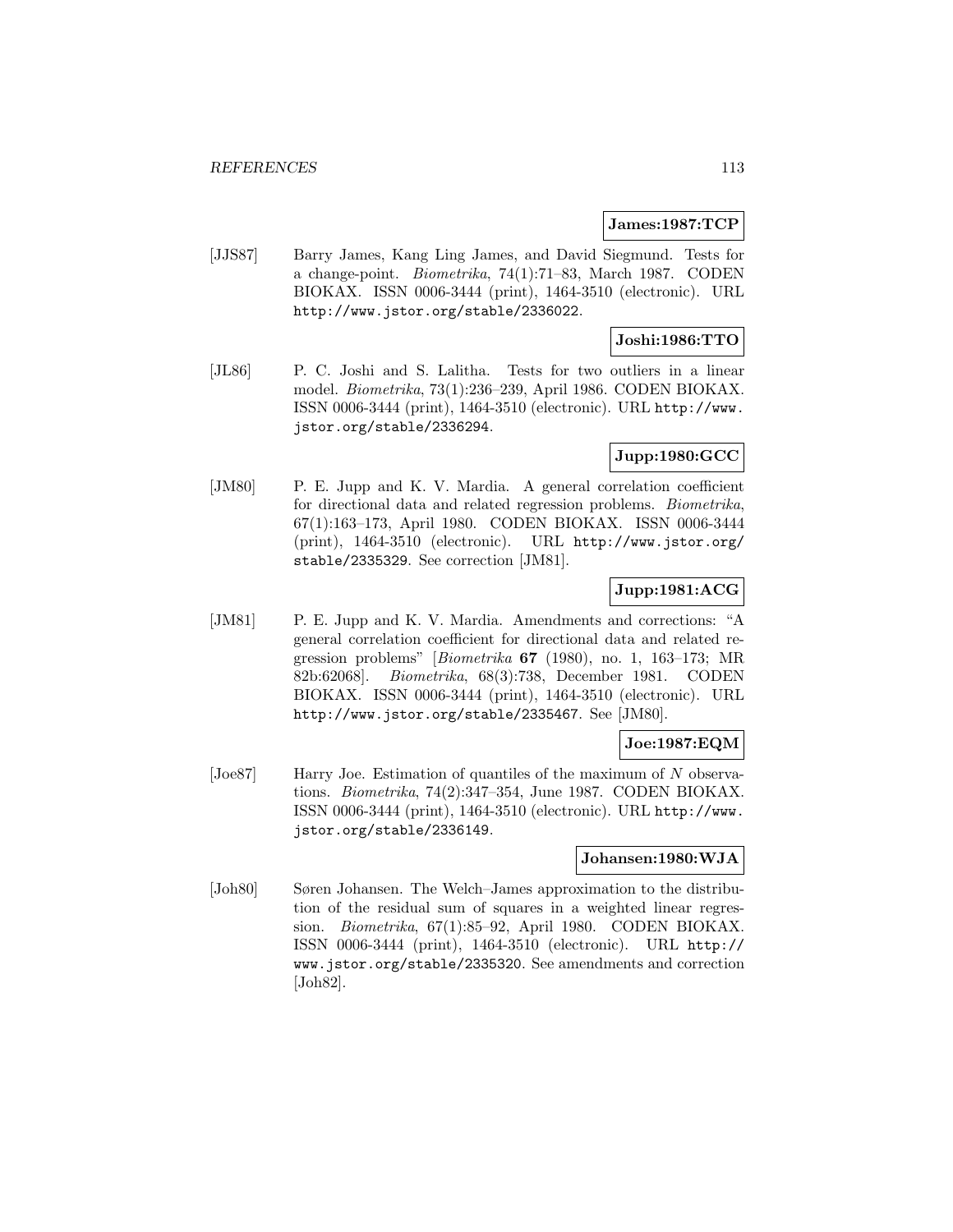#### **Johansen:1982:ACW**

[Joh82] Søren Johansen. Amendments and corrections: "The Welch–James approximation to the distribution of the residual sum of squares in a weighted linear regression" [Biometrika **67** (1980), no. 1, 85– 92; MR 81h:62121]. Biometrika, 69(2):491, August 1982. CODEN BIOKAX. ISSN 0006-3444 (print), 1464-3510 (electronic). URL http://www.jstor.org/stable/2335433. See [Joh80].

## **Johnson:1985:IML**

[Joh85] Wesley Johnson. Influence measures for logistic regression: Another point of view. Biometrika, 72(1):59–65, April 1985. CODEN BIOKAX. ISSN 0006-3444 (print), 1464-3510 (electronic). URL http://www.jstor.org/stable/2336335.

# **Jones:1983:SAE**

[Jon83] D. A. Jones. Statistical analysis of empirical models fitted by optimization. Biometrika, 70(1):67–88, April 1983. CODEN BIOKAX. ISSN 0006-3444 (print), 1464-3510 (electronic). URL http://www. jstor.org/stable/2335944.

## **Jorgensen:1983:MLE**

[Jør83] Bent Jørgensen. Maximum likelihood estimation and large-sample inference for generalized linear and nonlinear regression models. Biometrika, 70(1):19–28, April 1983. CODEN BIOKAX. ISSN 0006-3444 (print), 1464-3510 (electronic). URL http://www. jstor.org/stable/2335940.

### **Jorgensen:1987:JFP**

[Jor87] Murray A. Jorgensen. Jackknifing fixed points of iterations. Biometrika, 74(1):207–211, March 1987. CODEN BIOKAX. ISSN 0006-3444 (print), 1464-3510 (electronic). URL http://www. jstor.org/stable/2336037.

### **Johannes:1980:AIS**

[JR80] James M. Johannes and Robert H. Rasche. Additional information on significance values for Durbin's  $c^+c^-$  and c statistics. Biometrika, 67(2):511–514, August 1980. CODEN BIOKAX. ISSN 0006-3444 (print), 1464-3510 (electronic). URL http://www. jstor.org/stable/2335504.

# **Jewell:1981:DOC**

[JR81] Nicholas P. Jewell and Gillian M. Raab. Difficulties in obtaining consistent estimators of variance parameters. Biometrika, 68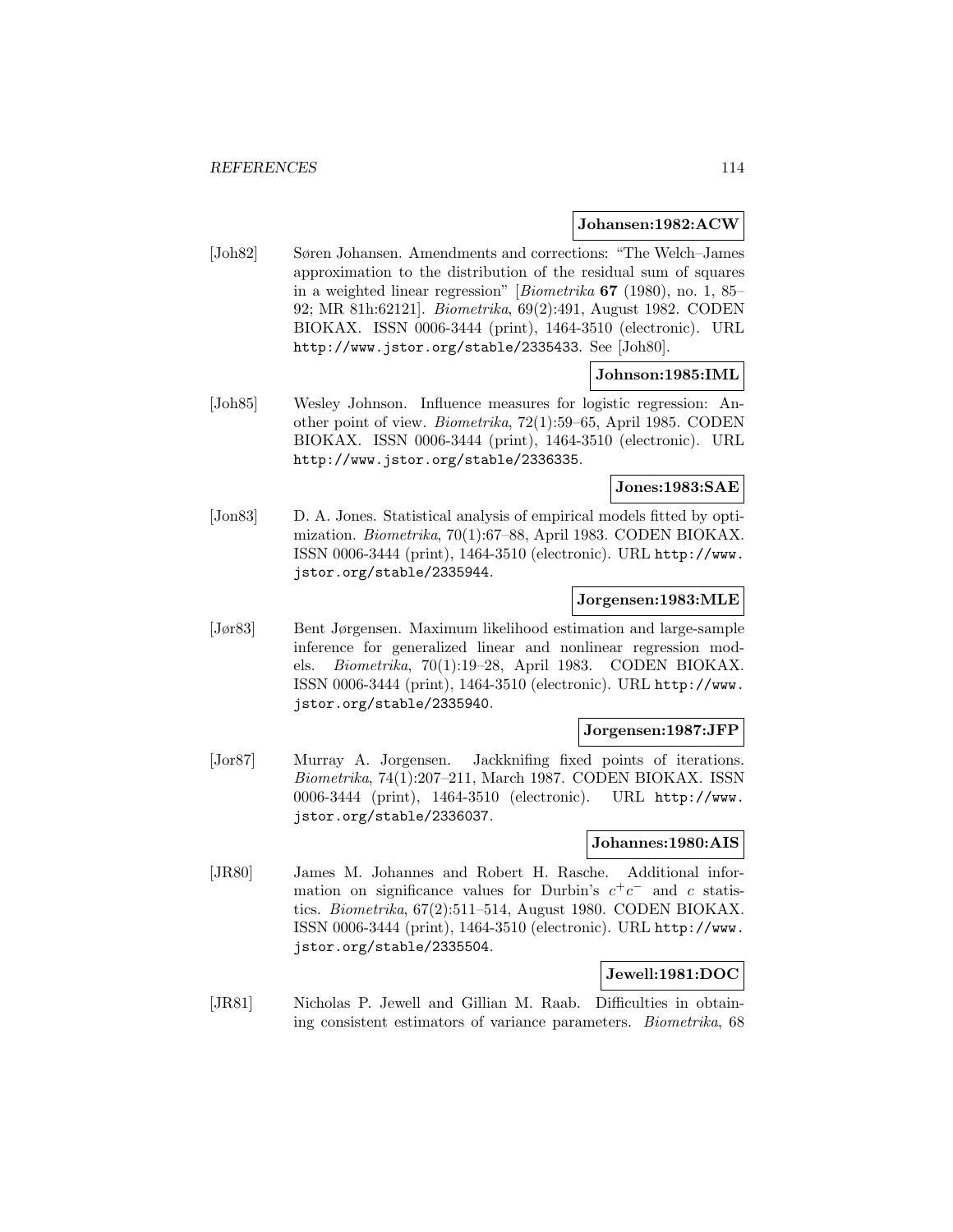(1):221–226, April 1981. CODEN BIOKAX. ISSN 0006-3444 (print), 1464-3510 (electronic). URL http://www.jstor.org/ stable/2335822.

## **Jennison:1985:RCI**

[JT85] Christopher Jennison and Bruce W. Turnbull. Repeated confidence intervals for the median survival time. Biometrika, 72(3):619–625, December 1985. CODEN BIOKAX. ISSN 0006-3444 (print), 1464- 3510 (electronic). URL http://www.jstor.org/stable/2336734.

# **Jupp:1987:NCC**

[Jup87] P. E. Jupp. A nonparametric correlation coefficient and a twosample test for random vectors or directions. Biometrika, 74 (4):887–890, December 1987. CODEN BIOKAX. ISSN 0006- 3444 (print), 1464-3510 (electronic). URL http://www.jstor.org/ stable/2336485.

## **Jones:1979:SFL**

[JW79] David Jones and John Whitehead. Sequential forms of the log rank and modified Wilcoxon tests for censored data. Biometrika, 66(1):105–113, April 1979. CODEN BIOKAX. ISSN 0006-3444 (print), 1464-3510 (electronic). URL http://www.jstor.org/ stable/2335249. See correction [JW81].

# **Jones:1981:ACS**

[JW81] David Jones and John Whitehead. Amendments and corrections: "Sequential forms of the log rank and modified Wilcoxon tests for censored data" [Biometrika **66** (1979), no. 1, 105–113; MR 80i:62069]. Biometrika, 68(2):576, August 1981. CODEN BIOKAX. ISSN 0006-3444 (print), 1464-3510 (electronic). URL http://www. jstor.org/stable/2335610. See [JW79].

## **Kohn:1983:FIE**

[KA83] Robert Kohn and Craig F. Ansley. Fixed interval estimation in state space models when some of the data are missing or aggregated. Biometrika, 70(3):683–688, December 1983. CODEN BIOKAX. ISSN 0006-3444 (print), 1464-3510 (electronic). URL http://www. jstor.org/stable/2336505.

## **Kohn:1984:NKF**

[KA84] Robert Kohn and Craig F. Ansley. A note on Kalman filtering for the seasonal moving average model. Biometrika, 71(3):648–650,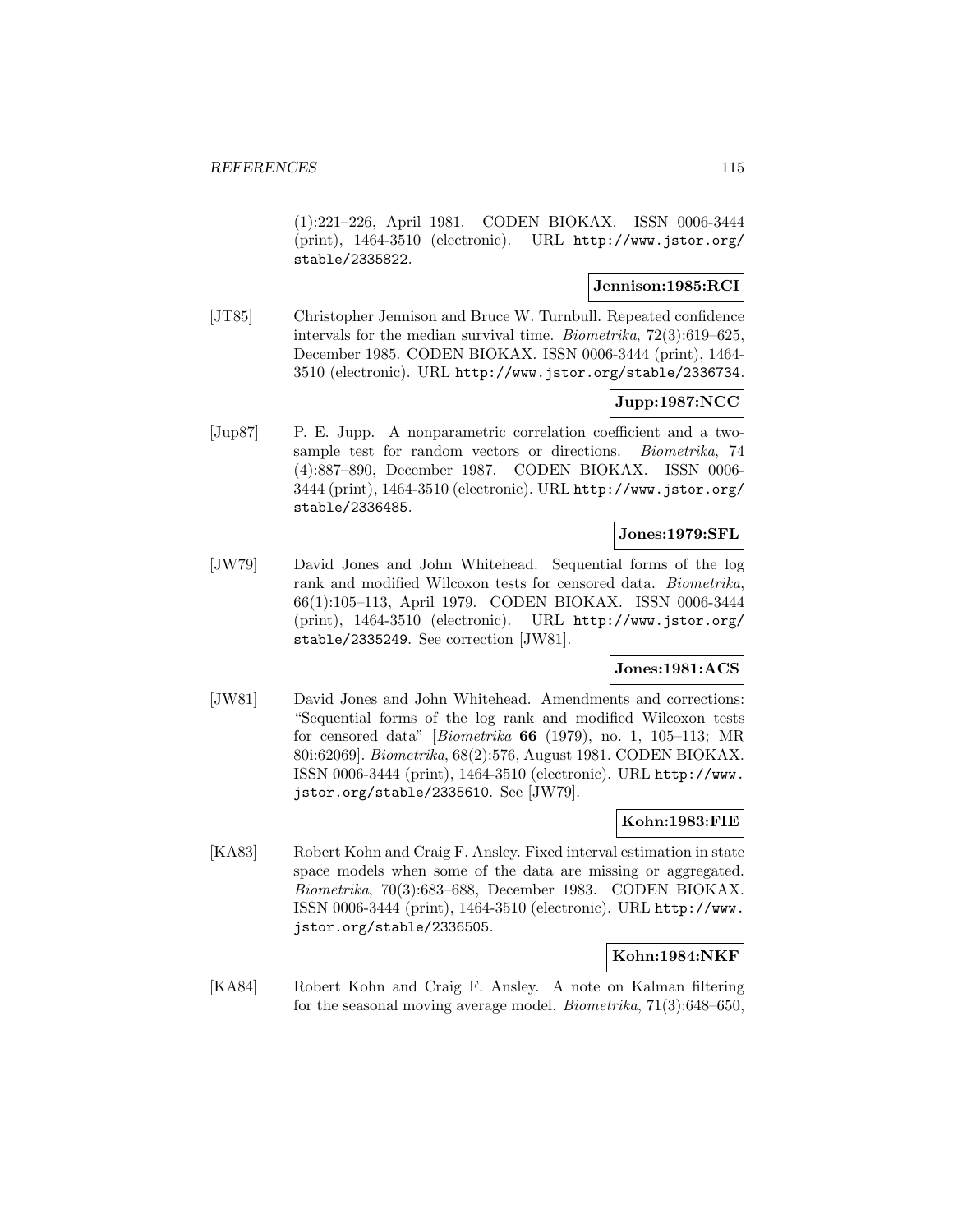December 1984. CODEN BIOKAX. ISSN 0006-3444 (print), 1464- 3510 (electronic). URL http://www.jstor.org/stable/2336582.

## **Kohn:1985:EEP**

[KA85] Robert Kohn and Craig F. Ansley. Efficient estimation and prediction in time series regression models. Biometrika, 72(3):694–697, December 1985. CODEN BIOKAX. ISSN 0006-3444 (print), 1464- 3510 (electronic). URL http://www.jstor.org/stable/2336747.

# **Kohn:1986:FFS**

[KA86] Robert Kohn and Craig F. Ansley. Fast filtering for seasonal moving average models. Biometrika, 73(2):522–524, August 1986. CODEN BIOKAX. ISSN 0006-3444 (print), 1464-3510 (electronic). URL http://www.jstor.org/stable/2336233.

# **Kohn:1987:SEF**

[KA87] Robert Kohn and Craig F. Ansley. Signal extraction for finite nonstationary time series. Biometrika, 74(2):411–421, June 1987. CO-DEN BIOKAX. ISSN 0006-3444 (print), 1464-3510 (electronic). URL http://www.jstor.org/stable/2336156.

# **Kohn:1989:FAS**

[KA89] Robert Kohn and Craig F. Ansley. A fast algorithm for signal extraction, influence and cross-validation in state space models. Biometrika, 76(1):65–79, March 1989. CODEN BIOKAX. ISSN 0006-3444 (print), 1464-3510 (electronic). URL http://www. jstor.org/stable/2336370.

## **Kaiser:1983:AEE**

[Kai83] Lee Kaiser. Asymptotic equivalence of an expansion test and an approximate degrees of freedom test. Biometrika, 70(2):505–509, August 1983. CODEN BIOKAX. ISSN 0006-3444 (print), 1464- 3510 (electronic). URL http://www.jstor.org/stable/2335569.

## **Kamps:1989:EBE**

[Kam89] U. Kamps. Estimation based on equioverlapping samples. Biometrika, 76(4):799–802, December 1989. CODEN BIOKAX. ISSN 0006-3444 (print), 1464-3510 (electronic). URL http://www. jstor.org/stable/2336641.

# **Kang:1987:TEF**

[Kan87] Heejoon Kang. The tapering estimation of the first-order autoregressive parameters. Biometrika, 74(3):643–645, September 1987.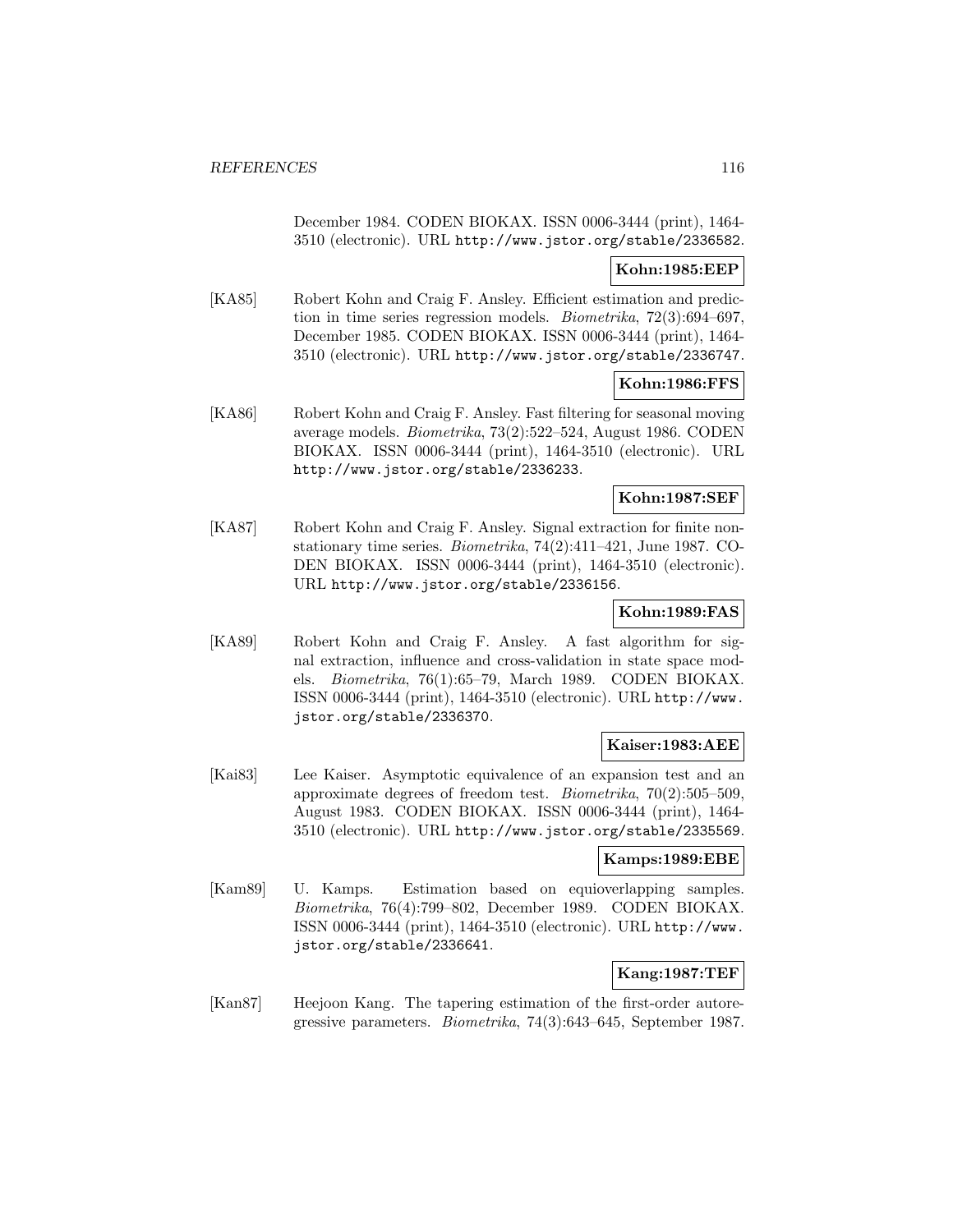CODEN BIOKAX. ISSN 0006-3444 (print), 1464-3510 (electronic). URL http://www.jstor.org/stable/2336706.

## **Kim:1987:DAG**

[KD87] Kyungmann Kim and David L. DeMets. Design and analysis of group sequential tests based on the Type I error spending rate function. Biometrika, 74(1):149–154, March 1987. CODEN BIOKAX. ISSN 0006-3444 (print), 1464-3510 (electronic). URL http://www. jstor.org/stable/2336029.

# **Keefe:1982:RBT**

[Kee82] Thomas J. Keefe. On the relationship between two tests for homogeneity of the marginal distributions in a two-way classification. Biometrika, 69(3):683–684, December 1982. CODEN BIOKAX. ISSN 0006-3444 (print), 1464-3510 (electronic). URL http://www. jstor.org/stable/2336012. See correction [Kee84].

# **Keefe:1984:ACR**

[Kee84] Thomas J. Keefe. Amendments and corrections: "On the Relationship Between two Tests for Homogeneity of the Marginal Distributions in a Two-Way Classification". Biometrika, 71(1):219, April 1984. CODEN BIOKAX. ISSN 0006-3444 (print), 1464-3510 (electronic). URL http://www.jstor.org/stable/2336420. See [Kee82].

#### **Keenan:1985:TNT**

[Kee85] Daniel MacRae Keenan. A Tukey nonadditivity-type test for time series nonlinearity. Biometrika, 72(1):39–44, April 1985. CODEN BIOKAX. ISSN 0006-3444 (print), 1464-3510 (electronic). URL http://www.jstor.org/stable/2336333.

### **Kempthorne:1984:AVS**

[Kem84] Peter J. Kempthorne. Admissible variable-selection procedures when fitting regression models by least squares for prediction. Biometrika, 71(3):593–597, December 1984. CODEN BIOKAX. ISSN 0006-3444 (print), 1464-3510 (electronic). URL http://www. jstor.org/stable/2336569.

## **Kent:1982:ACR**

[Ken82a] John T. Kent. Amendments and corrections: "Robust properties of likelihood ratio tests". Biometrika, 69(2):492, August 1982. CO-DEN BIOKAX. ISSN 0006-3444 (print), 1464-3510 (electronic). URL http://www.jstor.org/stable/2335434. See [Ken82b].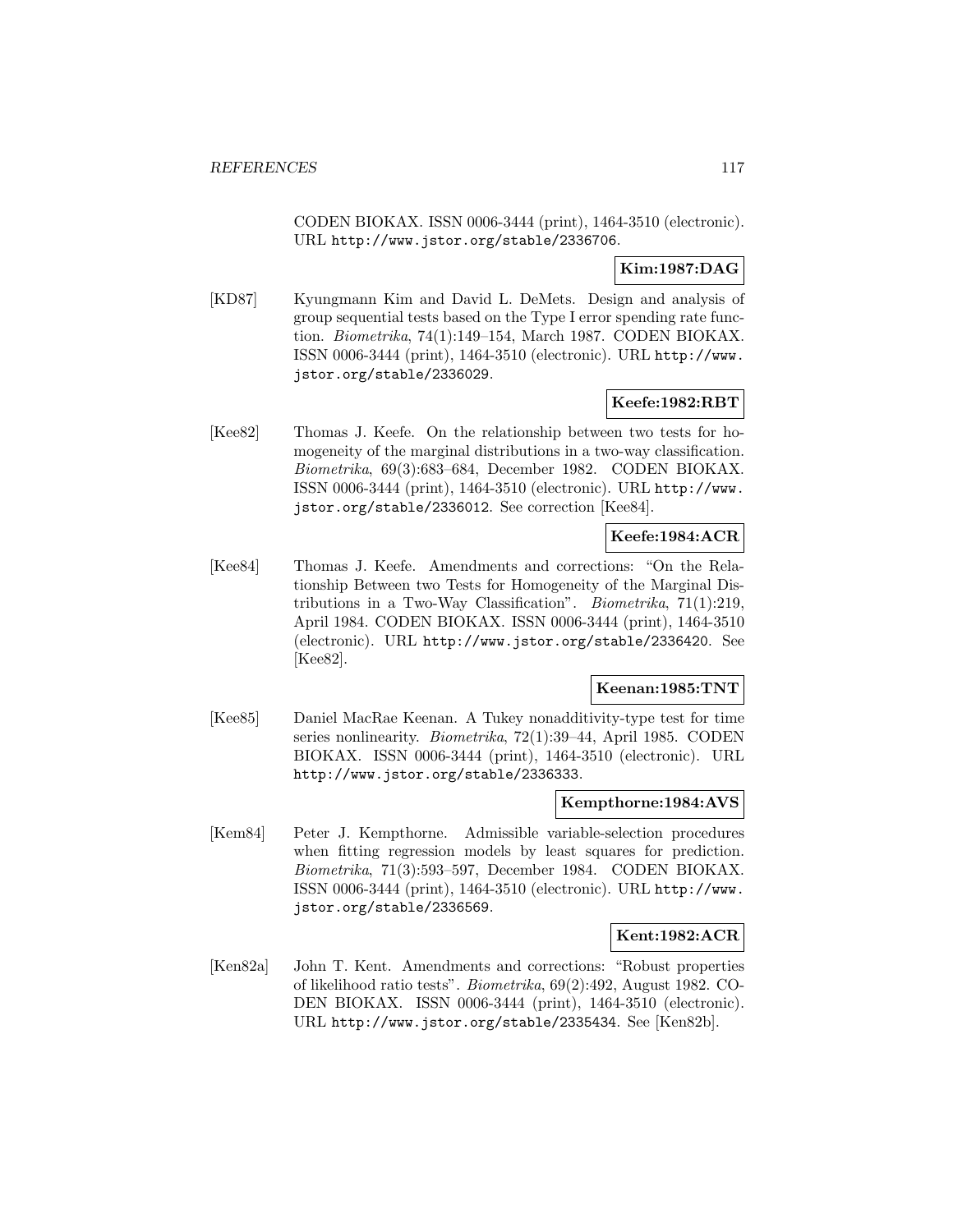### **Kent:1982:RPL**

[Ken82b] John T. Kent. Robust properties of likelihood ratio tests. Biometrika, 69(1):19–27, April 1982. CODEN BIOKAX. ISSN 0006-3444 (print), 1464-3510 (electronic). URL http://www. jstor.org/stable/2335849. See correction [Ken82a].

## **Kent:1983:IGG**

[Ken83] John T. Kent. Information gain and a general measure of correlation. Biometrika, 70(1):163–173, April 1983. CODEN BIOKAX. ISSN 0006-3444 (print), 1464-3510 (electronic). URL http://www. jstor.org/stable/2335954.

### **Kent:1986:USN**

[Ken86] John T. Kent. The underlying structure of nonnested hypothesis tests. Biometrika, 73(2):333–343, August 1986. CODEN BIOKAX. ISSN 0006-3444 (print), 1464-3510 (electronic). URL http://www. jstor.org/stable/2336209.

# **Knott:1983:VEJ**

[KF83] M. Knott and C. C. Frangos. Variance estimation for the jackknife using von Mises expansions. Biometrika, 70(2):501–504, August 1983. CODEN BIOKAX. ISSN 0006-3444 (print), 1464-3510 (electronic). URL http://www.jstor.org/stable/2335568.

#### **Kochar:1987:CKT**

[KG87] Subhash C. Kochar and R. P. Gupta. Competitors of the Kendall– Tau test for testing independence against positive quadrant dependence. Biometrika, 74(3):664–666, September 1987. CODEN BIOKAX. ISSN 0006-3444 (print), 1464-3510 (electronic). URL http://www.jstor.org/stable/2336712.

## **Khan:1981:NPT**

[Kha81] Rasul A. Khan. A note on Page's two-sided cumulative sum procedure. Biometrika, 68(3):717–719, December 1981. CODEN BIOKAX. ISSN 0006-3444 (print), 1464-3510 (electronic). URL http://www.jstor.org/stable/2335460.

#### **Kumon:1984:ESP**

[KiA84] Masayuki Kumon and Shun ichi Amari. Estimation of a structural parameter in the presence of a large number of nuisance parameters. Biometrika, 71(3):445–459, December 1984. CODEN BIOKAX.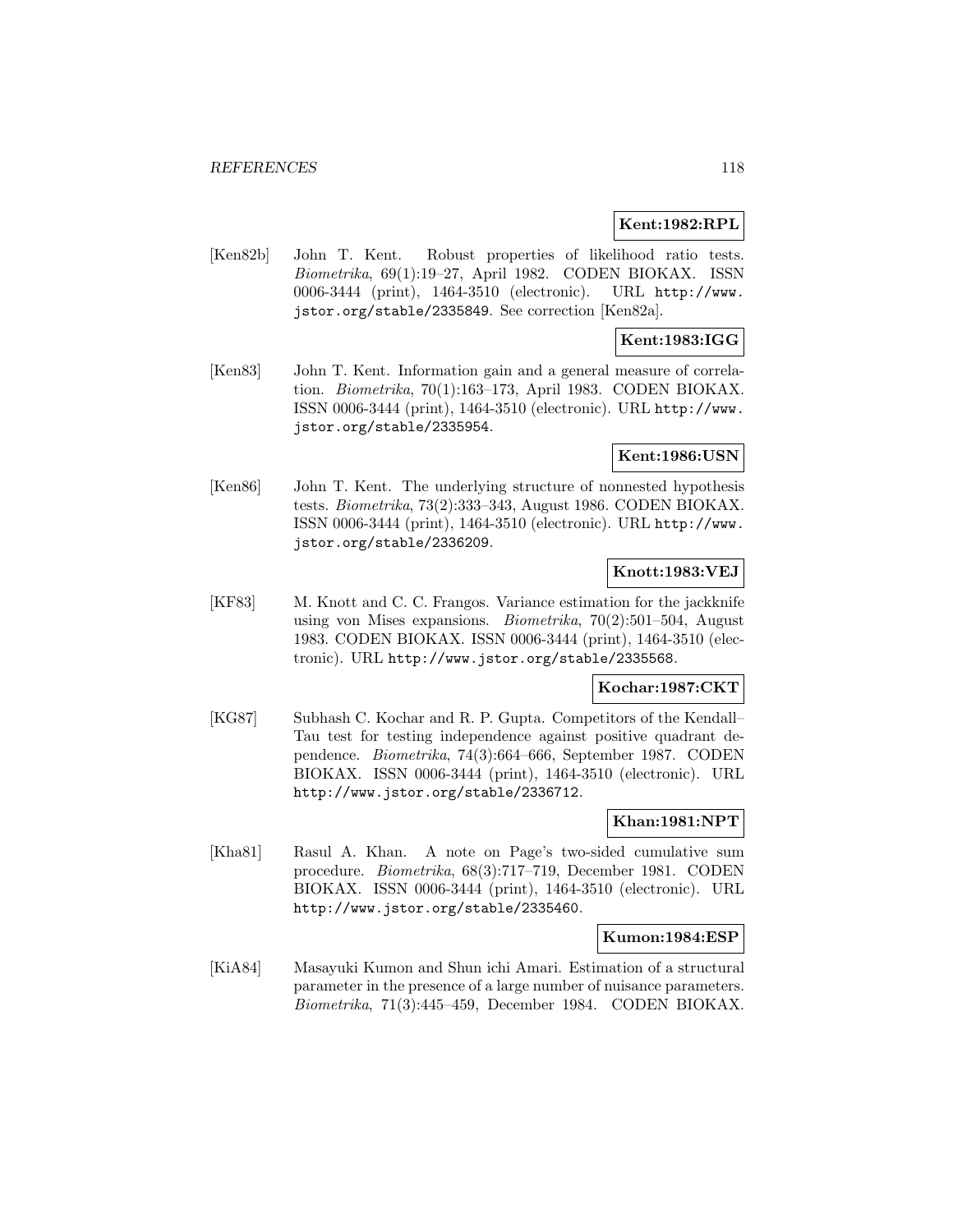ISSN 0006-3444 (print), 1464-3510 (electronic). URL http://www. jstor.org/stable/2336554.

# **Kiefer:1982:TDM**

[Kie82] Nicholas M. Kiefer. Testing for dependence in multivariate probit models. Biometrika, 69(1):161–166, April 1982. CODEN BIOKAX. ISSN 0006-3444 (print), 1464-3510 (electronic). URL http://www. jstor.org/stable/2335864.

## **Kimber:1985:TEW**

[Kim85] A. C. Kimber. Tests for the exponential, Weibull and Gumbel distributions based on the stabilized probability plot. *Biometrika*, 72(3):661–663, December 1985. CODEN BIOKAX. ISSN 0006- 3444 (print), 1464-3510 (electronic). URL http://www.jstor.org/ stable/2336739.

# **Kim:1988:IAE**

[Kim88] Kyungmann Kim. Improved approximation for estimation following closed sequential tests. Biometrika, 75(1):121–128, March 1988. CODEN BIOKAX. ISSN 0006-3444 (print), 1464-3510 (electronic). URL http://www.jstor.org/stable/2336442.

# **Korn:1983:IEM**

[KL83] Edward L. Korn and Ping Yu Liu. Interactive effects of mixtures of stimuli in life table analysis. Biometrika, 70(1):103–110, April 1983. CODEN BIOKAX. ISSN 0006-3444 (print), 1464-3510 (electronic). URL http://www.jstor.org/stable/2335947.

# **Kay:1987:TEV**

[KL87] Richard Kay and Sarah Little. Transformations of the explanatory variables in the logistic regression model for binary data. Biometrika, 74(3):495–501, September 1987. CODEN BIOKAX. ISSN 0006-3444 (print), 1464-3510 (electronic). URL http://www. jstor.org/stable/2336688.

## **Kent:1988:MDC**

[KO88] John T. Kent and John O'Quigley. Measures of dependence for censored survival data. Biometrika, 75(3):525–534, September 1988. CODEN BIOKAX. ISSN 0006-3444 (print), 1464-3510 (electronic). URL http://www.jstor.org/stable/2336603.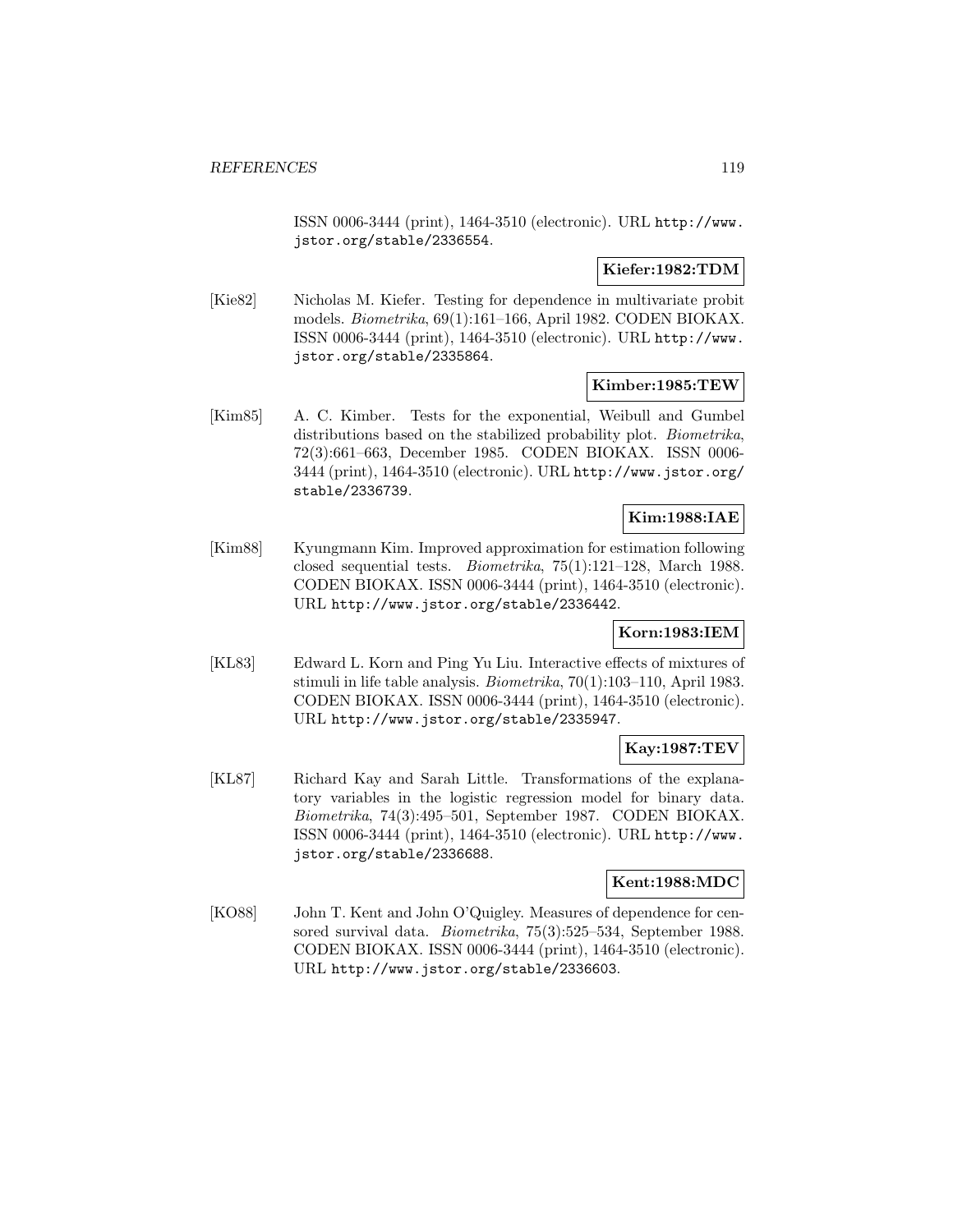### **Kochar:1981:NDF**

[Koc81] Subhash C. Kochar. A new distribution-free test for the equality of two failure rates. Biometrika, 68(2):423–426, August 1981. CODEN BIOKAX. ISSN 0006-3444 (print), 1464-3510 (electronic). URL http://www.jstor.org/stable/2335588.

## **Kokolakis:1981:EPC**

[Kok81] G. E. Kokolakis. On the expected probability of correct classification. Biometrika, 68(2):477–483, August 1981. CODEN BIOKAX. ISSN 0006-3444 (print), 1464-3510 (electronic). URL http://www. jstor.org/stable/2335596.

### **Konishi:1981:NTS**

[Kon81] Sadanori Konishi. Normalizing transformations of some statistics in multivariate analysis. Biometrika, 68(3):647–651, December 1981. CODEN BIOKAX. ISSN 0006-3444 (print), 1464-3510 (electronic). URL http://www.jstor.org/stable/2335448.

## **Kott:1986:SAR**

[Kot86] Phillip S. Kott. Some asymptotic results for the systematic and stratified sampling of a finite population. Biometrika, 73(2):485– 491, August 1986. CODEN BIOKAX. ISSN 0006-3444 (print), 1464-3510 (electronic). URL http://www.jstor.org/stable/ 2336226. See correction [Kot87].

## **Kott:1987:ACS**

[Kot87] Phillip S. Kott. Amendments and corrections: "Some asymptotic results for the systematic and stratified sampling of a finite population" [Biometrika **73** (1986), no. 2, 485–491]. Biometrika, 74(3):667, September 1987. CODEN BIOKAX. ISSN 0006-3444 (print), 1464- 3510 (electronic). URL http://www.jstor.org/stable/2336716. See [Kot86].

## **Kott:1988:MBF**

[Kot88] Phillip S. Kott. Model-based finite population correction for the Horvitz–Thompson estimator. Biometrika, 75(4):797–799, December 1988. CODEN BIOKAX. ISSN 0006-3444 (print), 1464-3510 (electronic). URL http://www.jstor.org/stable/2336324.

## **Koutrouvelis:1980:GFT**

[Kou80] I. A. Koutrouvelis. A goodness-of-fit test of simple hypotheses based on the empirical characteristic function. Biometrika, 67(1):238–240,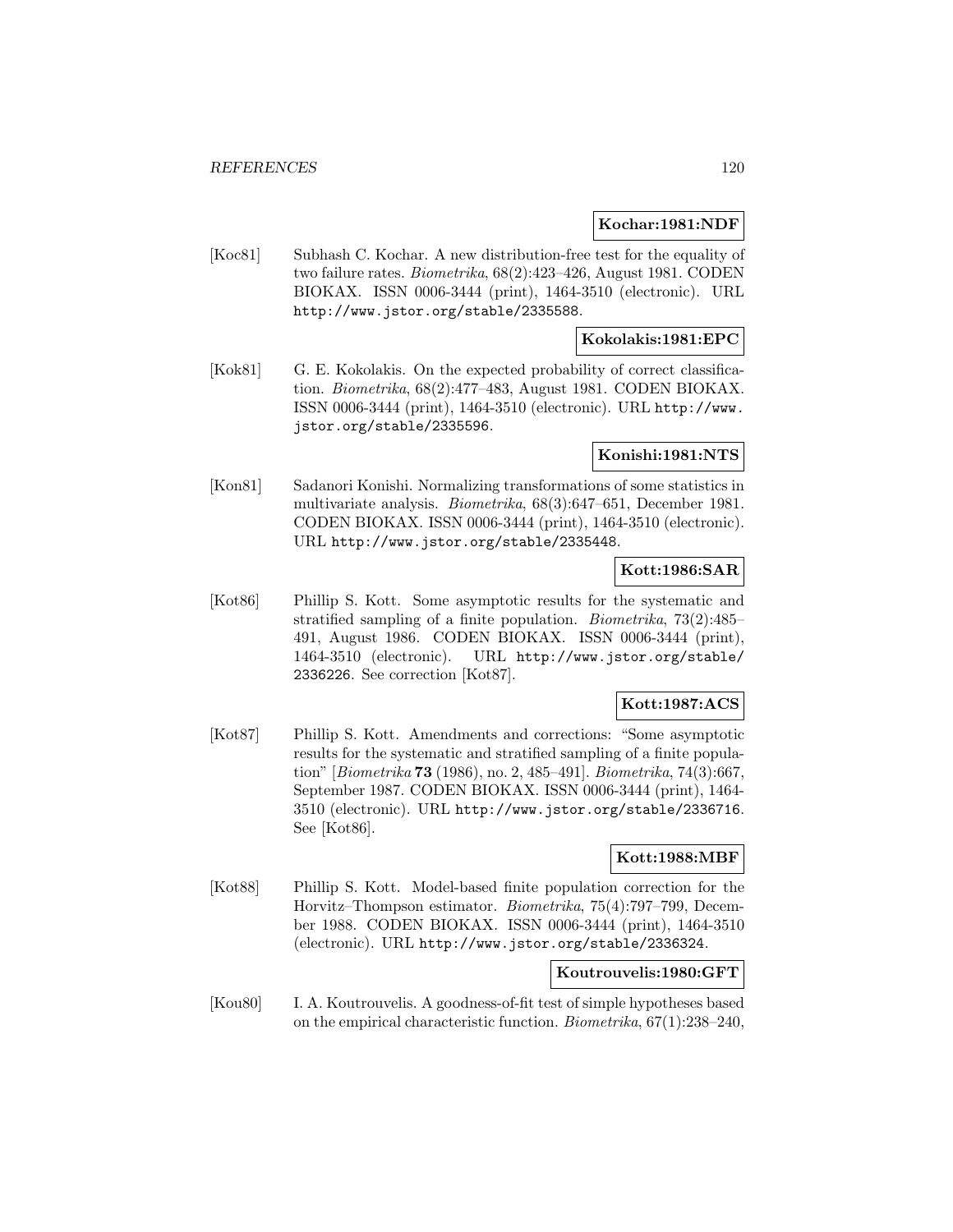April 1980. CODEN BIOKAX. ISSN 0006-3444 (print), 1464-3510 (electronic). URL http://www.jstor.org/stable/2335343.

### **Koutrouvelis:1982:ELS**

[Kou82] Ioannis A. Koutrouvelis. Estimation of location and scale in Cauchy distributions using the empirical characteristic function. Biometrika, 69(1):205–213, April 1982. CODEN BIOKAX. ISSN 0006-3444 (print), 1464-3510 (electronic). URL http://www. jstor.org/stable/2335870.

## **Koutras:1986:GNC**

[Kou86] Markos Koutras. On the generalized noncentral chi-squared distribution induced by an elliptical gamma law. Biometrika, 73 (2):528–532, August 1986. CODEN BIOKAX. ISSN 0006-3444 (print), 1464-3510 (electronic). URL http://www.jstor.org/ stable/2336235.

## **Koziol:1980:GFT**

[Koz80] James A. Koziol. Goodness-of-fit tests for randomly censored data. Biometrika, 67(3):693–696, December 1980. CODEN BIOKAX. ISSN 0006-3444 (print), 1464-3510 (electronic). URL http://www. jstor.org/stable/2335143.

## **Koziol:1982:CIP**

[Koz82] James A. Koziol. A class of invariant procedures for assessing multivariate normality. Biometrika, 69(2):423–427, August 1982. CO-DEN BIOKAX. ISSN 0006-3444 (print), 1464-3510 (electronic). URL http://www.jstor.org/stable/2335417.

# **Kalbfleisch:1981:EAH**

[KP81] John D. Kalbfleisch and Ross L. Prentice. Estimation of the average hazard ratio. Biometrika, 68(1):105–112, April 1981. CODEN BIOKAX. ISSN 0006-3444 (print), 1464-3510 (electronic). URL http://www.jstor.org/stable/2335811.

#### **Kedem:1986:AVH**

[KR86] Benjamin Kedem and George Reed. On the asymptotic variance of higher order crossings with special reference to a fast white noise test. Biometrika, 73(1):143–149, April 1986. CODEN BIOKAX. ISSN 0006-3444 (print), 1464-3510 (electronic). URL http://www. jstor.org/stable/2336279.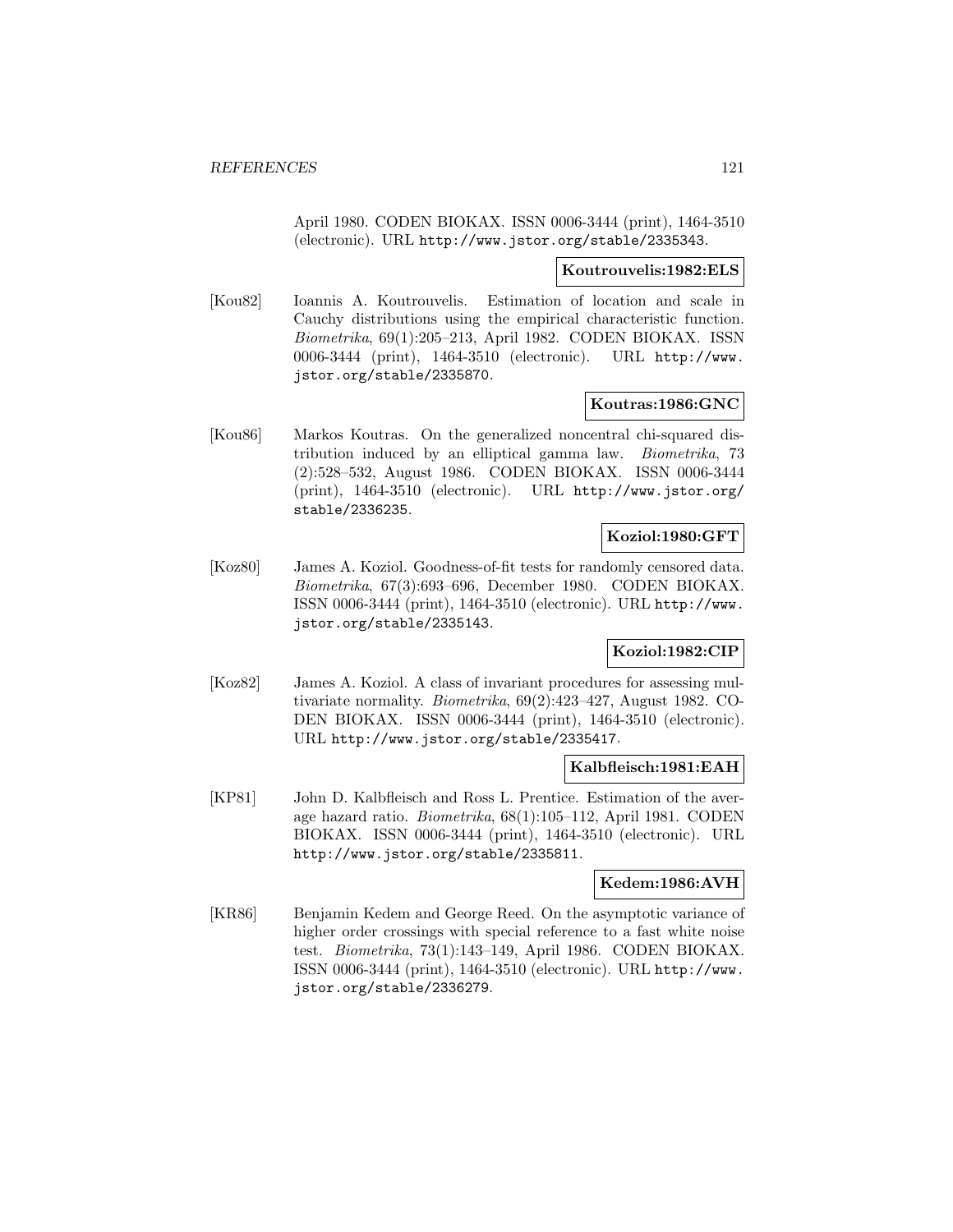### **Kremers:1987:UEW**

[KR87] Walter K. Kremers and Douglas S. Robson. Unbiased estimation when sampling from renewal processes: the single sample and  $k$ sample random means cases. Biometrika, 74(2):329–336, June 1987. CODEN BIOKAX. ISSN 0006-3444 (print), 1464-3510 (electronic). URL http://www.jstor.org/stable/2336147.

# **Kraemer:1981:ICD**

[Kra81] Helena Chmura Kraemer. Intergroup concordance: Definition and estimation. Biometrika, 68(3):641–646, December 1981. CODEN BIOKAX. ISSN 0006-3444 (print), 1464-3510 (electronic). URL http://www.jstor.org/stable/2335447.

### **Krzanowski:1983:DBP**

[Krz83] W. J. Krzanowski. Distance between populations using mixed continuous and categorical variables. Biometrika, 70(1):235–243, April 1983. CODEN BIOKAX. ISSN 0006-3444 (print), 1464-3510 (electronic). URL http://www.jstor.org/stable/2335961.

### **Krzanowski:1989:CRC**

[Krz89] W. J. Krzanowski. On confidence regions in canonical variate analysis. Biometrika, 76(1):107–116, March 1989. CODEN BIOKAX. ISSN 0006-3444 (print), 1464-3510 (electronic). URL http://www. jstor.org/stable/2336374.

## **Kedem:1981:GFT**

[KS81] Benjamin Kedem and Eric Slud. On goodness of fit of time series models: An application of higher order crossings. Biometrika, 68(2):551–556, August 1981. CODEN BIOKAX. ISSN 0006- 3444 (print), 1464-3510 (electronic). URL http://www.jstor.org/ stable/2335604.

## **Kim:1989:LRT**

[KS89] Hyune-Ju Kim and David Siegmund. The likelihood ratio test for a change-point in simple linear regression. Biometrika, 76(3):409–423, September 1989. CODEN BIOKAX. ISSN 0006-3444 (print), 1464- 3510 (electronic). URL http://www.jstor.org/stable/2336108.

## **Kass:1989:AMA**

[KTK89] Robert E. Kass, Luke Tierney, and Joseph B. Kadane. Approximate methods for assessing influence and sensitivity in Bayesian analysis. Biometrika, 76(4):663–674, December 1989. CODEN BIOKAX.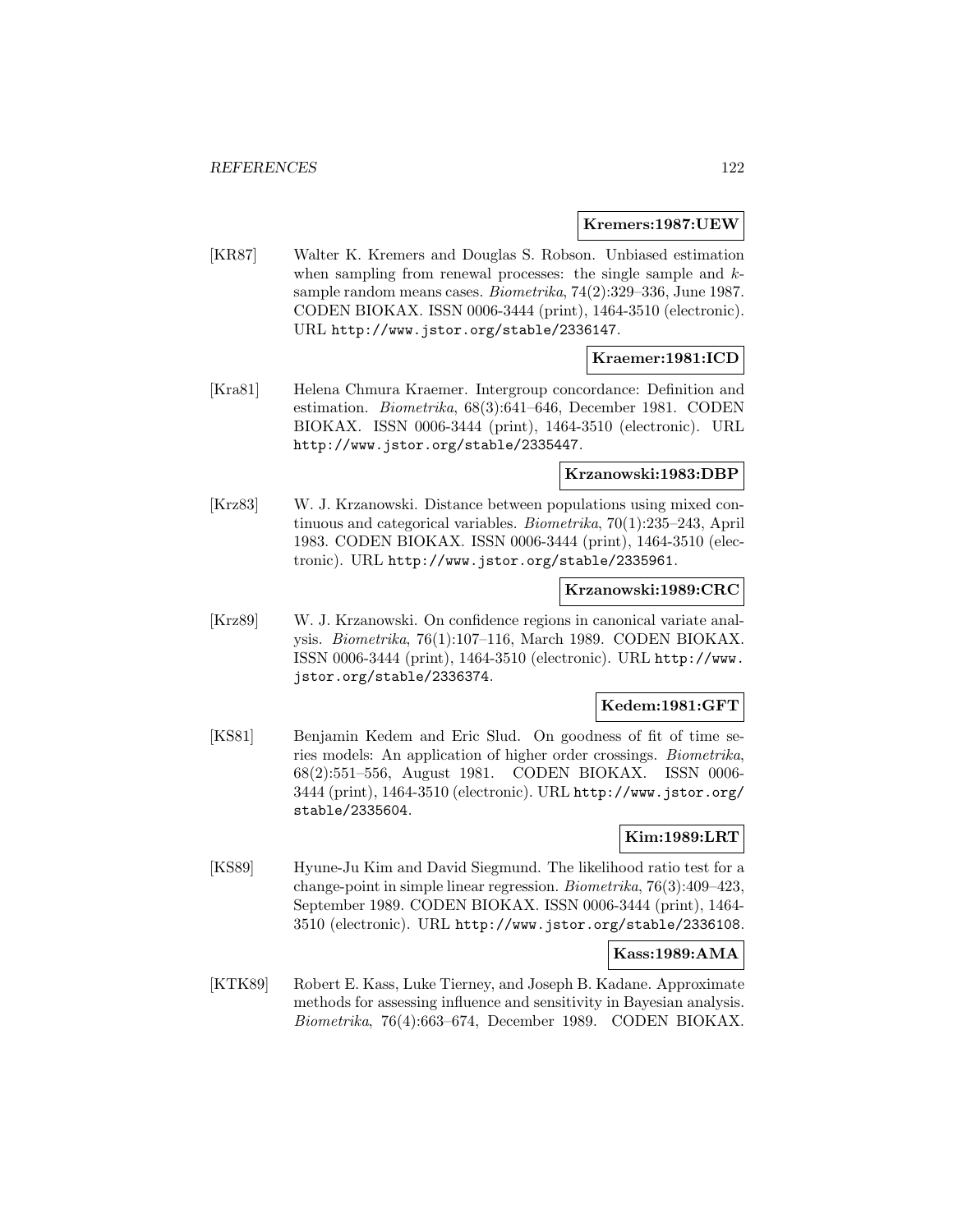ISSN 0006-3444 (print), 1464-3510 (electronic). URL http://www. jstor.org/stable/2336626.

## **Kuk:1984:ASR**

[Kuk84] Anthony Y. C. Kuk. All subsets regression in a proportional hazards model. Biometrika, 71(3):587–592, December 1984. CODEN BIOKAX. ISSN 0006-3444 (print), 1464-3510 (electronic). URL http://www.jstor.org/stable/2336568.

## **Kuk:1988:EDF**

[Kuk88] Anthony Y. C. Kuk. Estimation of distribution functions and medians under sampling with unequal probabilities. Biometrika, 75(1):97–103, March 1988. CODEN BIOKAX. ISSN 0006-3444 (print), 1464-3510 (electronic). URL http://www.jstor.org/ stable/2336439.

## **Kumazawa:1987:NEL**

[Kum87] Yoshiki Kumazawa. A note on an estimator of life expectancy with random censorship. Biometrika, 74(3):655–658, September 1987. CODEN BIOKAX. ISSN 0006-3444 (print), 1464-3510 (electronic). URL http://www.jstor.org/stable/2336709.

## **Kunert:1985:ORM**

[Kun85] Joachim Kunert. Optimal repeated measurements designs for correlated observations and analysis by weighted least squares. Biometrika, 72(2):375–389, August 1985. CODEN BIOKAX. ISSN 0006-3444 (print), 1464-3510 (electronic). URL http://www. jstor.org/stable/2336090.

#### **Kunert:1987:NBB**

[Kun87a] Joachim Kunert. Neighbour balanced block designs for correlated errors. Biometrika, 74(4):717–724, December 1987. CODEN BIOKAX. ISSN 0006-3444 (print), 1464-3510 (electronic). URL http://www.jstor.org/stable/2336465.

#### **Kunsch:1987:IAR**

[Kün87b] Hans R. Künsch. Intrinsic autoregressions and related models on the two-dimensional lattice. Biometrika, 74(3):517–524, September 1987. CODEN BIOKAX. ISSN 0006-3444 (print), 1464-3510 (electronic). URL http://www.jstor.org/stable/2336690.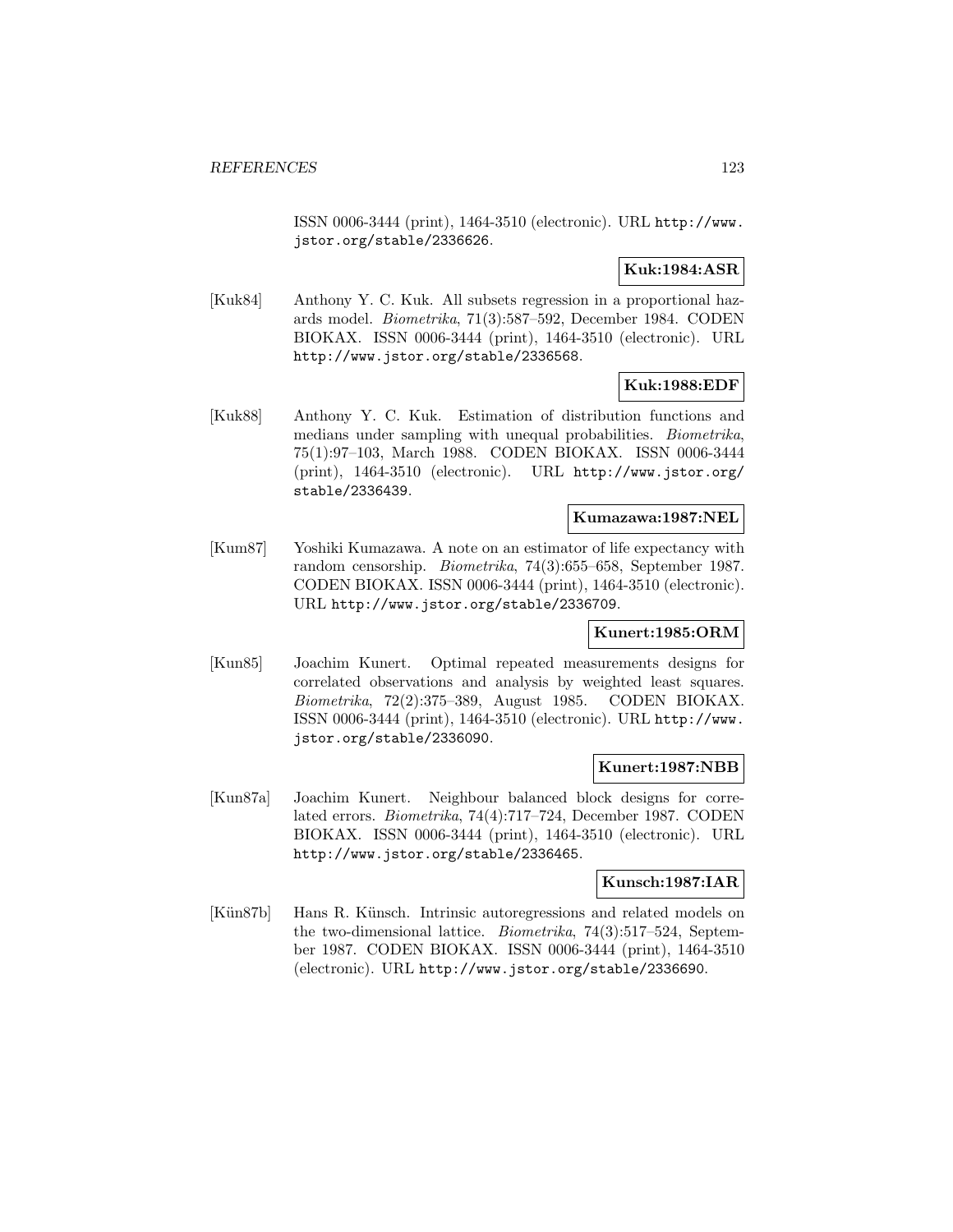## **Kuo:1988:LBE**

[Kuo88] Lynn Kuo. Linear Bayes estimators of the potency curve in bioassay. Biometrika, 75(1):91–96, March 1988. CODEN BIOKAX. ISSN 0006-3444 (print), 1464-3510 (electronic). URL http://www. jstor.org/stable/2336438.

# **Kudo:1982:TTO**

[KY82] A. Kudo and J. S. Yao. Tables for testing ordered alternatives in an analysis of variance without replications. Biometrika, 69(1):237– 238, April 1982. CODEN BIOKAX. ISSN 0006-3444 (print), 1464- 3510 (electronic). URL http://www.jstor.org/stable/2335875.

## **Kamakura:1983:ERP**

[KY83] T. Kamakura and T. Yanagimoto. Evaluation of the regression parameter estimators in the proportional hazard model. Biometrika, 70(2):530–533, August 1983. CODEN BIOKAX. ISSN 0006- 3444 (print), 1464-3510 (electronic). URL http://www.jstor.org/ stable/2335575.

## **Lagakos:1981:GEE**

[Lag81] S. W. Lagakos. The graphical evaluation of explanatory variables in proportional hazard regression models. Biometrika, 68(1):93–98, April 1981. CODEN BIOKAX. ISSN 0006-3444 (print), 1464-3510 (electronic). URL http://www.jstor.org/stable/2335809.

#### **Lagakos:1988:LEM**

[Lag88] S. W. Lagakos. The loss in efficiency from misspecifying covariates in proportional hazards regression models. Biometrika, 75(1):156– 160, March 1988. CODEN BIOKAX. ISSN 0006-3444 (print), 1464- 3510 (electronic). URL http://www.jstor.org/stable/2336448.

# **Lam:1986:NPS**

[Lam86] K. Lam. A new procedure for selecting good populations. Biometrika, 73(1):201–206, April 1986. CODEN BIOKAX. ISSN 0006-3444 (print), 1464-3510 (electronic). URL http://www. jstor.org/stable/2336286.

#### **Larimore:1983:PIS**

[Lar83] Wallace E. Larimore. Predictive inference, sufficiency, entropy and an asymptotic likelihood principle. Biometrika, 70(1):175–181, April 1983. CODEN BIOKAX. ISSN 0006-3444 (print), 1464-3510 (electronic). URL http://www.jstor.org/stable/2335955.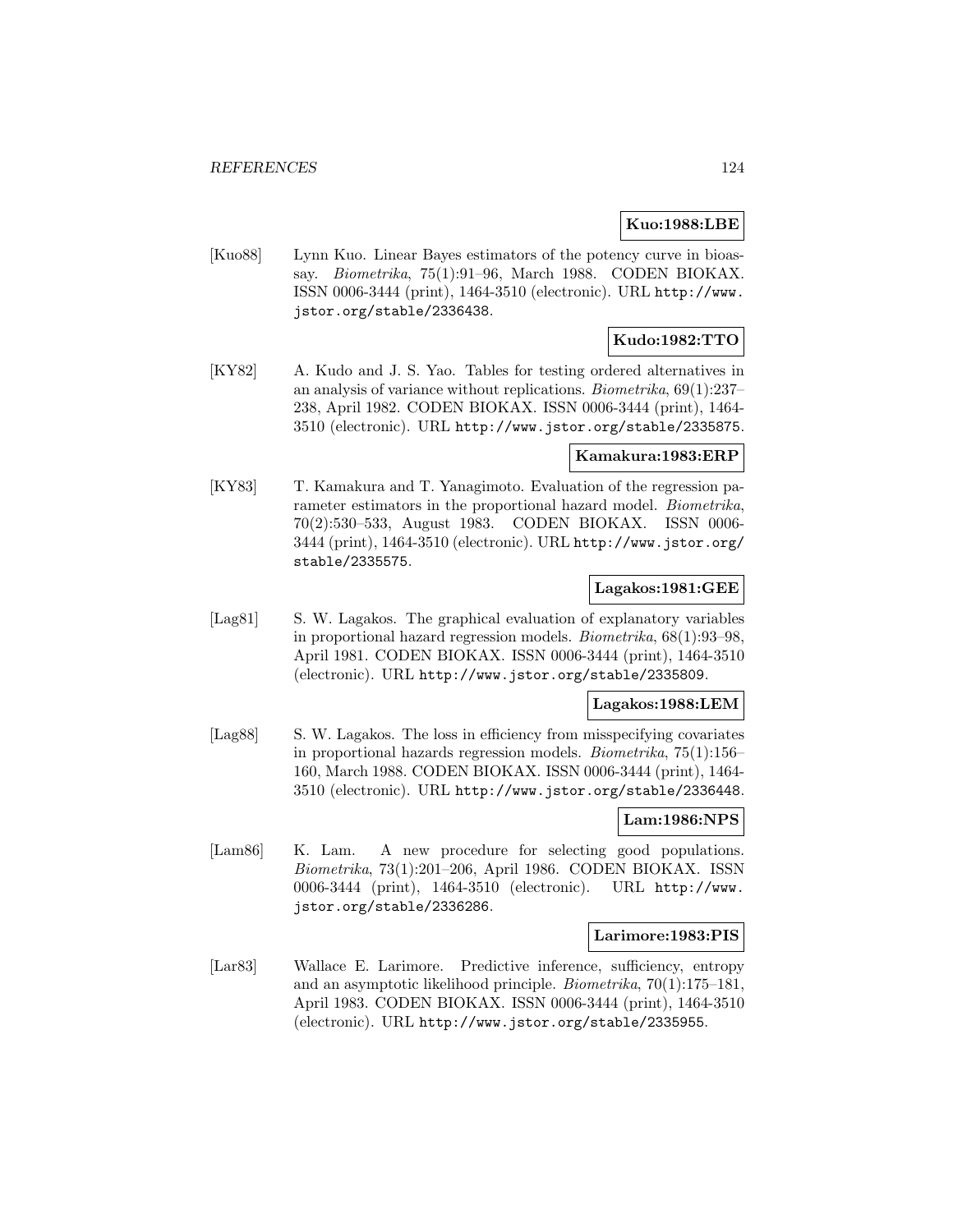### **Laslett:1982:SCU**

[Las82] G. M. Laslett. The survival curve under monotone density constraints with applications to two-dimensional line segment processes. Biometrika, 69(1):153–160, April 1982. CODEN BIOKAX. ISSN 0006-3444 (print), 1464-3510 (electronic). URL http://www. jstor.org/stable/2335863.

## **Lauder:1981:LVM**

[Lau81] I. J. Lauder. Latent variable models for statistical diagnosis. Biometrika, 68(2):365–372, August 1981. CODEN BIOKAX. ISSN 0006-3444 (print), 1464-3510 (electronic). URL http://www. jstor.org/stable/2335581.

## **Lauder:1983:DKA**

[Lau83] I. J. Lauder. Direct kernel assessment of diagnostic probabilities. Biometrika, 70(1):251–256, April 1983. CODEN BIOKAX. ISSN 0006-3444 (print), 1464-3510 (electronic). URL http://www. jstor.org/stable/2335963.

## **Lawal:1984:CFT**

[Law84] H. Bayo Lawal. Comparisons of the  $X^2$ ,  $Y^2$ , Freeman–Tukey and Williams's improved  $G^2$  test statistics in small samples of one-way multinomials. Biometrika, 71(2):415–418, August 1984. CODEN BIOKAX. ISSN 0006-3444 (print), 1464-3510 (electronic). URL http://www.jstor.org/stable/2336263.

#### **Lawless:1986:NLR**

[Law86] J. F. Lawless. A note on lifetime regression models. Biometrika, 73(2):509–512, August 1986. CODEN BIOKAX. ISSN 0006- 3444 (print), 1464-3510 (electronic). URL http://www.jstor.org/ stable/2336229.

## **Lawrance:1987:SSR**

[Law87] A. J. Lawrance. The score statistic for regression transformation. Biometrika, 74(2):275–279, June 1987. CODEN BIOKAX. ISSN 0006-3444 (print), 1464-3510 (electronic). URL http://www. jstor.org/stable/2336141.

### **Lagakos:1988:NAT**

[LBD88] S. W. Lagakos, L. M. Barraj, and V. De Gruttola. Nonparametric analysis of truncated survival data, with application to AIDS. Biometrika, 75(3):515–523, September 1988. CODEN BIOKAX.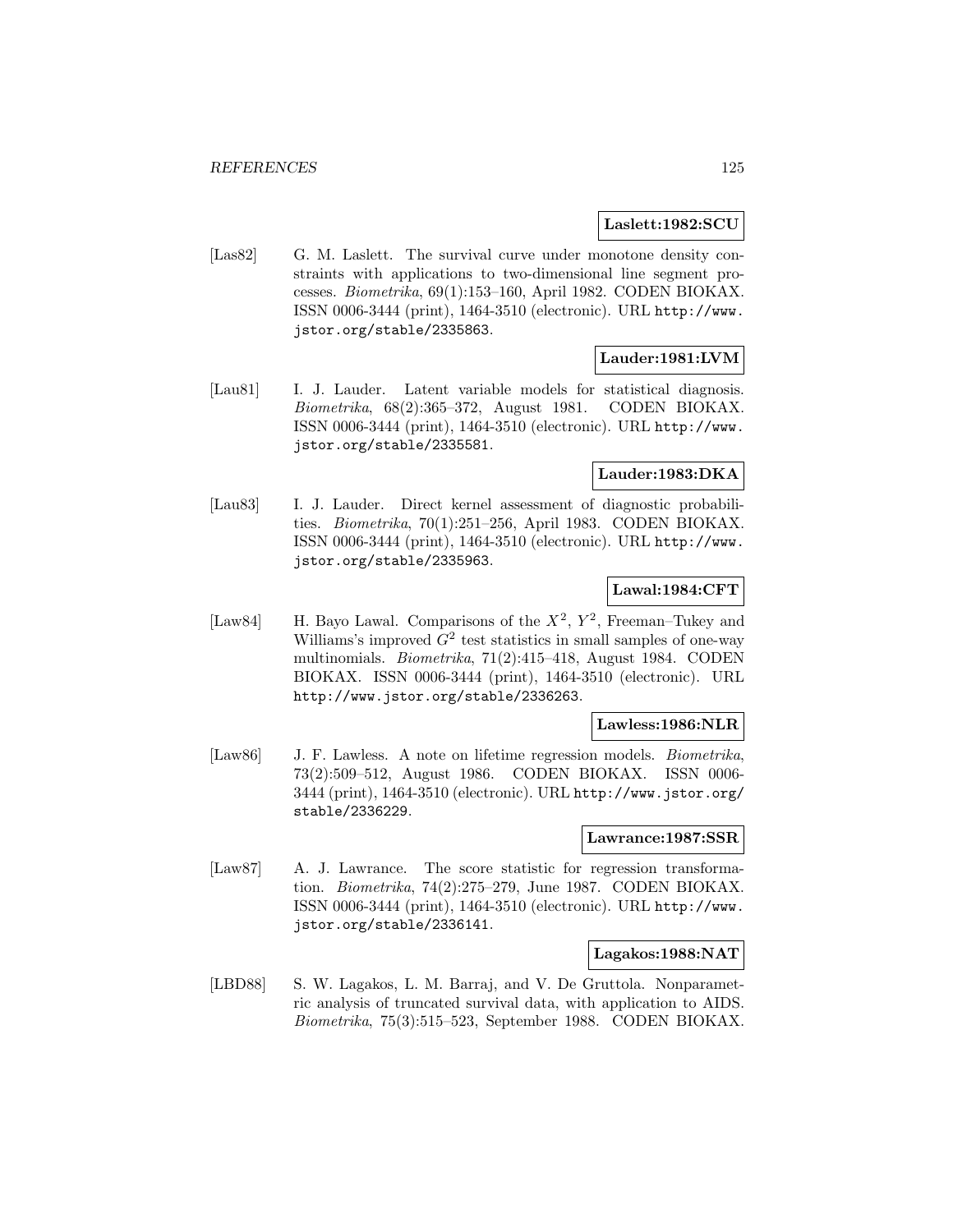ISSN 0006-3444 (print), 1464-3510 (electronic). URL http://www. jstor.org/stable/2336602.

# **Lan:1983:DSB**

[LD83] K. K. Gordon Lan and David L. DeMets. Discrete sequential boundaries for clinical trials. Biometrika, 70(3):659–663, December 1983. CODEN BIOKAX. ISSN 0006-3444 (print), 1464-3510 (electronic). URL http://www.jstor.org/stable/2336502.

# **Le:1984:LMC**

[Le84a] Chap T. Le. Logistic models for cross-over designs. Biometrika, 71(1):216–217, April 1984. CODEN BIOKAX. ISSN 0006-3444 (print), 1464-3510 (electronic). URL http://www.jstor.org/ stable/2336418.

## **Le:1984:RRE**

[Le84b] Chap T. Le. On relative risk estimation under multiple matching. Biometrika, 71(1):195–196, April 1984. CODEN BIOKAX. ISSN 0006-3444 (print), 1464-3510 (electronic). URL http://www. jstor.org/stable/2336413.

# **Le:1986:ARR**

[Le86] Chap T. Le. Addendum: "On relative risk estimation under multiple matching" [Biometrika **71** (1984), no. 1, 195–196; MR0738342 (85e:62212)]. Biometrika, 73(1):245, April 1986. CODEN BIOKAX. ISSN 0006-3444 (print), 1464-3510 (electronic). URL http://www. jstor.org/stable/2336298.

# **Lee:1985:TFC**

[Lee85] Sik Yum Lee. On testing functional constraints in structural equation models. Biometrika, 72(1):125–131, April 1985. CODEN BIOKAX. ISSN 0006-3444 (print), 1464-3510 (electronic). URL http://www.jstor.org/stable/2336342.

# **Leigh:1988:CEN**

[Lei88] G. M. Leigh. A comparison of estimates of natural mortality from fish tagging experiments. Biometrika, 75(2):347–353, June 1988. CODEN BIOKAX. ISSN 0006-3444 (print), 1464-3510 (electronic). URL http://www.jstor.org/stable/2336183.

## **Leurgans:1983:DFT**

[Leu83a] Sue Leurgans. On distribution-free tests for bivariate observations. Biometrika, 70(3):727–728, December 1983. CODEN BIOKAX.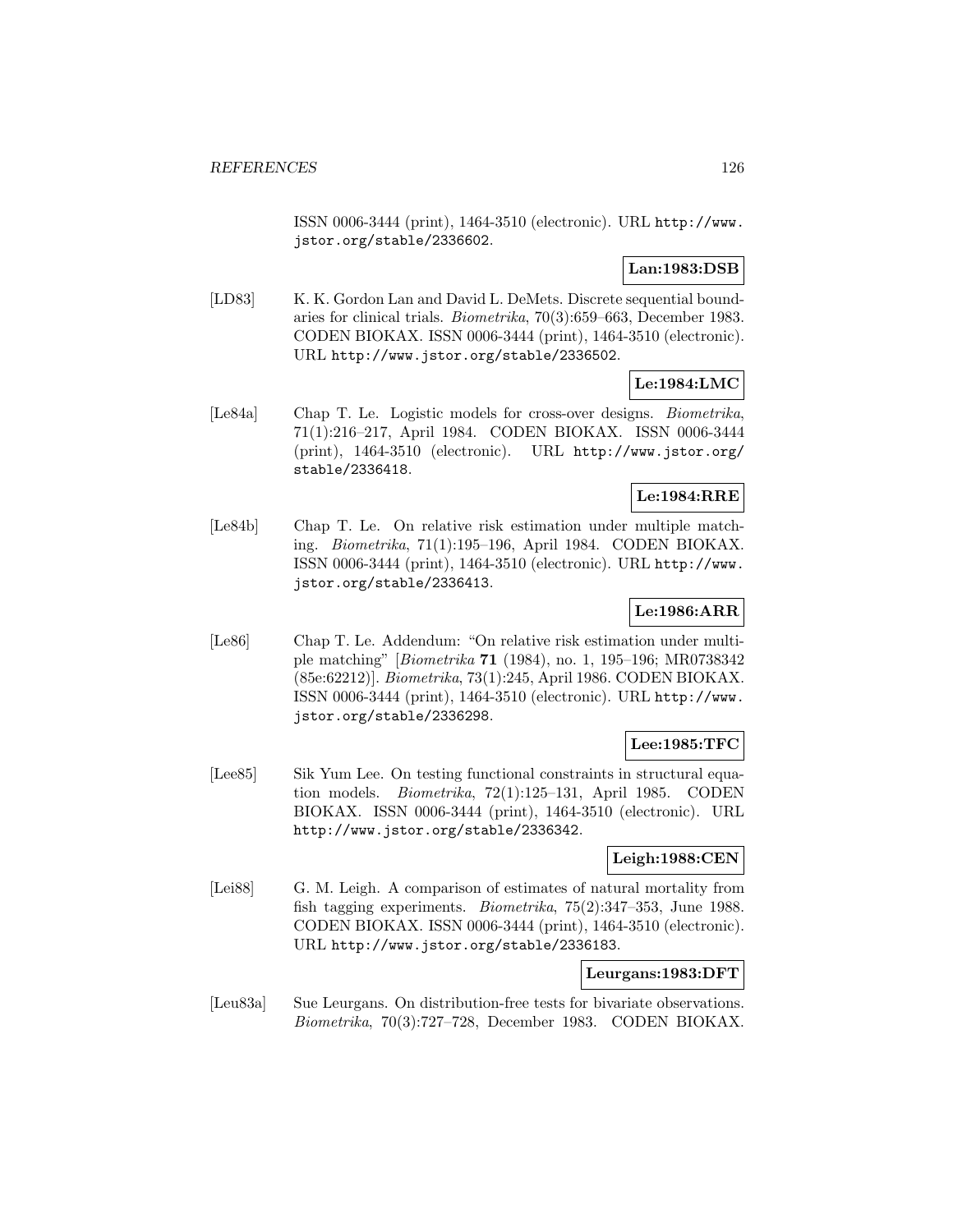ISSN 0006-3444 (print), 1464-3510 (electronic). URL http://www. jstor.org/stable/2336513.

## **Leurgans:1983:TCC**

[Leu83b] Sue Leurgans. Three classes of censored data rank tests: Strengths and weaknesses under censoring. Biometrika, 70(3):651–658, December 1983. CODEN BIOKAX. ISSN 0006-3444 (print), 1464- 3510 (electronic). URL http://www.jstor.org/stable/2336501.

## **Leurgans:1987:LMR**

[Leu87] Sue Leurgans. Linear models, random censoring and synthetic data. Biometrika, 74(2):301–309, June 1987. CODEN BIOKAX. ISSN 0006-3444 (print), 1464-3510 (electronic). URL http://www. jstor.org/stable/2336144.

## **Levin:1984:SIC**

[Lev84] Bruce Levin. Simple improvements on Cornfield's approximation to the mean of a noncentral hypergeometric random variable. Biometrika, 71(3):630–632, December 1984. CODEN BIOKAX. ISSN 0006-3444 (print), 1464-3510 (electronic). URL http://www. jstor.org/stable/2336576.

# **Lim:1980:STT**

[LF80] T. K. Lim and Karen Yuen Fung. Sequential trimmed t tests. Biometrika, 67(1):181–186, April 1980. CODEN BIOKAX. ISSN 0006-3444 (print), 1464-3510 (electronic). URL http://www. jstor.org/stable/2335331.

## **Lakshminarayanan:1984:EPL**

[LG84] Mani Y. Lakshminarayanan and Richard F. Gunst. Estimation of parameters in linear structural relationships: Sensitivity to the choice of the ratio of error variances. Biometrika, 71(3):569–573, December 1984. CODEN BIOKAX. ISSN 0006-3444 (print), 1464- 3510 (electronic). URL http://www.jstor.org/stable/2336566.

## **Li:1989:RMT**

[LH89] W. K. Li and Y. V. Hui. Robust multiple time series modelling. Biometrika, 76(2):309–315, June 1989. CODEN BIOKAX. ISSN 0006-3444 (print), 1464-3510 (electronic). URL http://www. jstor.org/stable/2336664.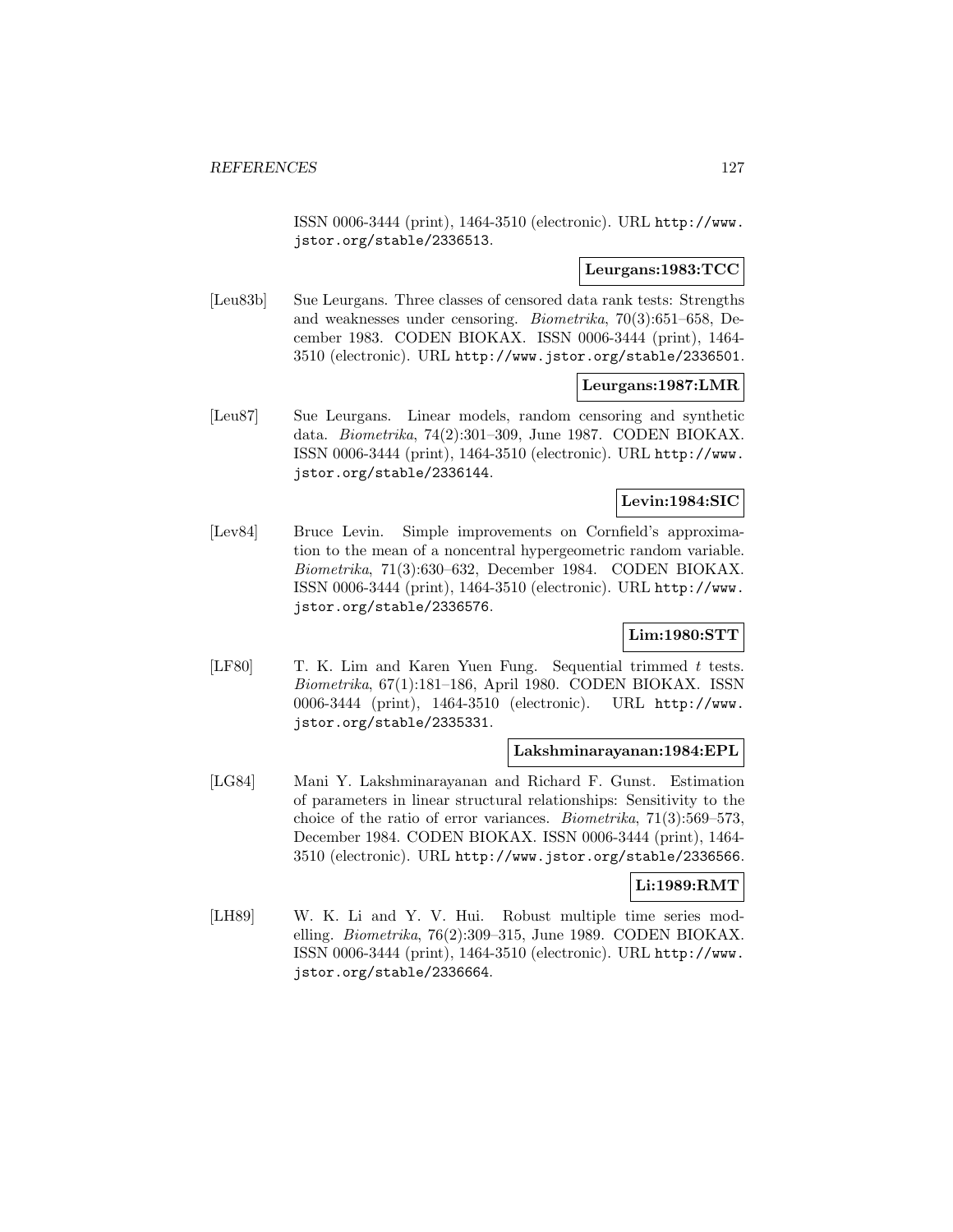# **Li:1985:DRA**

[Li85] W. K. Li. Distribution of residual autocorrelations in multivariate autoregressive index models. Biometrika, 72(3):686–688, December 1985. CODEN BIOKAX. ISSN 0006-3444 (print), 1464-3510 (electronic). URL http://www.jstor.org/stable/2336745.

## **Li:1988:GFT**

[Li88] W. K. Li. A goodness-of-fit test in robust time series modelling. Biometrika, 75(2):355–361, June 1988. CODEN BIOKAX. ISSN 0006-3444 (print), 1464-3510 (electronic). URL http://www. jstor.org/stable/2336184.

## **Liang:1983:IAP**

[Lia83] Kung-Yee Liang. On information and ancillarity in the presence of a nuisance parameter. Biometrika, 70(3):607–612, December 1983. CODEN BIOKAX. ISSN 0006-3444 (print), 1464-3510 (electronic). URL http://www.jstor.org/stable/2336496.

## **Liang:1984:AEC**

[Lia84] Kung Yee Liang. The asymptotic efficiency of conditional likelihood methods. Biometrika, 71(2):305–313, August 1984. CODEN BIOKAX. ISSN 0006-3444 (print), 1464-3510 (electronic). URL http://www.jstor.org/stable/2336247.

## **Liang:1985:ORI**

[Lia85] Kung-Yee Liang. Odds ratio inference with dependent data. Biometrika, 72(3):678–682, December 1985. CODEN BIOKAX. ISSN 0006-3444 (print), 1464-3510 (electronic). URL http://www. jstor.org/stable/2336743.

## **Liang:1987:EFA**

[Lia87a] Kung-Yee Liang. Estimating functions and approximate conditional likelihood. Biometrika, 74(4):695–702, December 1987. CODEN BIOKAX. ISSN 0006-3444 (print), 1464-3510 (electronic). URL http://www.jstor.org/stable/2336463.

#### **Liang:1987:LMP**

[Lia87b] Kung-Yee Liang. A locally most powerful test for homogeneity with many strata. Biometrika, 74(2):259–264, June 1987. CODEN BIOKAX. ISSN 0006-3444 (print), 1464-3510 (electronic). URL http://www.jstor.org/stable/2336139.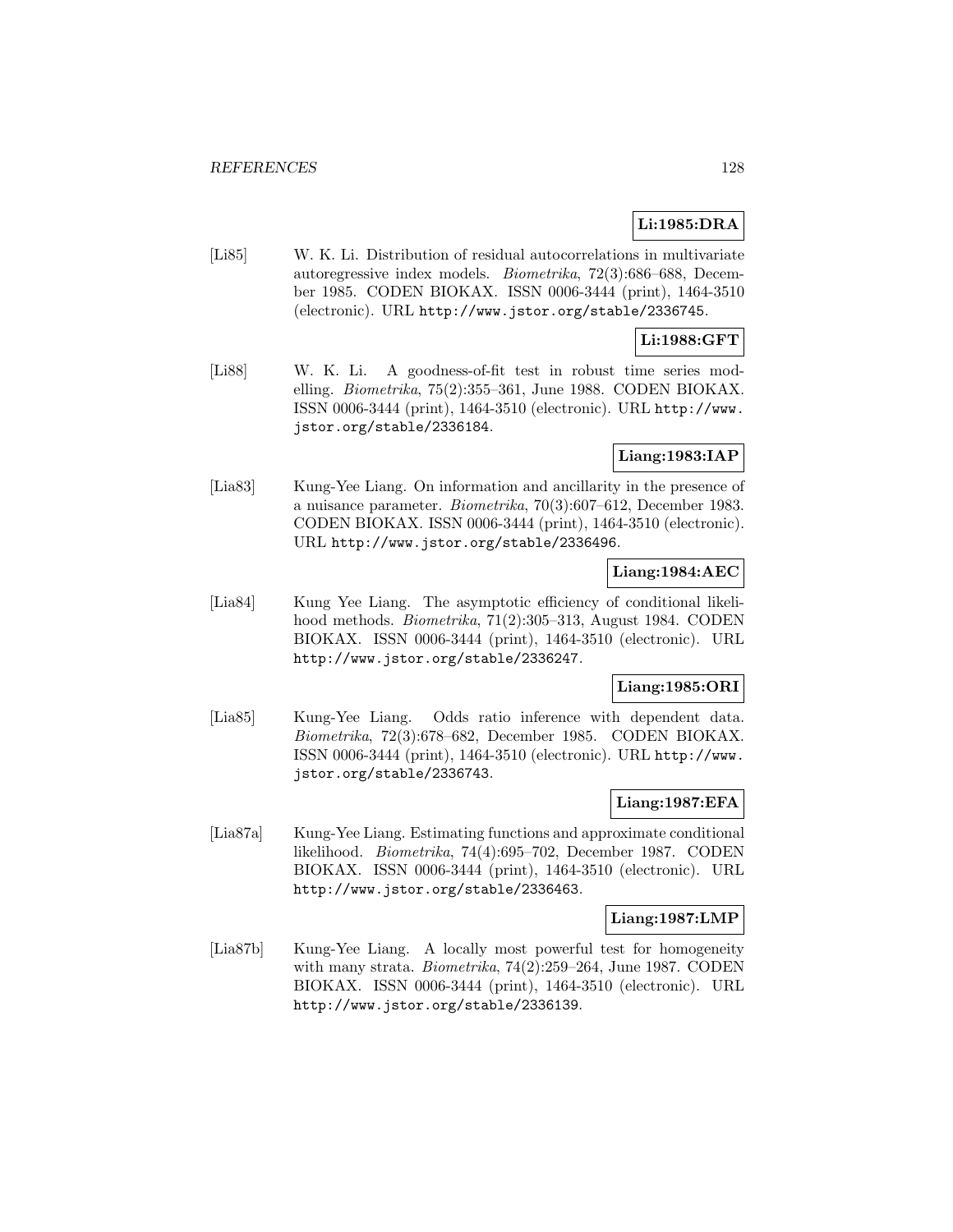## **Liggett:1988:EEP**

[Lig88] Walter Liggett. Estimation of the error probability density from replicate measurements on several items. Biometrika, 75(3):557– 567, September 1988. CODEN BIOKAX. ISSN 0006-3444 (print), 1464-3510 (electronic). URL http://www.jstor.org/stable/ 2336607.

## **Liggett:1989:EAD**

[Lig89] Walter Liggett. Estimation of an asymmetrical density from several small samples. *Biometrika*, 76(1):13-21, March 1989. CODEN BIOKAX. ISSN 0006-3444 (print), 1464-3510 (electronic). URL http://www.jstor.org/stable/2336364.

## **Lindsay:1982:CSF**

[Lin82] Bruce Lindsay. Conditional score functions: Some optimality results. Biometrika, 69(3):503–512, December 1982. CODEN BIOKAX. ISSN 0006-3444 (print), 1464-3510 (electronic). URL http://www.jstor.org/stable/2335985.

# **Ljung:1982:LFS**

[Lju82] Greta M. Ljung. The likelihood function for a stationary Gaussian autoregressive-moving average process with missing observations. Biometrika, 69(1):265–268, April 1982. CODEN BIOKAX. ISSN 0006-3444 (print), 1464-3510 (electronic). URL http://www. jstor.org/stable/2335883.

## **Ljung:1986:DTU**

[Lju86] Greta M. Ljung. Diagnostic testing of univariate time series models. Biometrika, 73(3):725–730, December 1986. CODEN BIOKAX. ISSN 0006-3444 (print), 1464-3510 (electronic). URL http://www. jstor.org/stable/2336539.

# **Loukas:1986:EPE**

[LKP86] S. Loukas, C. D. Kemp, and H. Papageorgiou. Even point estimation for the bivariate Poisson distribution. Biometrika, 73(1):222– 223, April 1986. CODEN BIOKAX. ISSN 0006-3444 (print), 1464- 3510 (electronic). URL http://www.jstor.org/stable/2336290.

## **Lam:1983:MWR**

[LL83] F. C. Lam and M. T. Longnecker. A modified Wilcoxon rank sum test for paired data. Biometrika, 70(2):510–513, August 1983. CO-DEN BIOKAX. ISSN 0006-3444 (print), 1464-3510 (electronic). URL http://www.jstor.org/stable/2335570.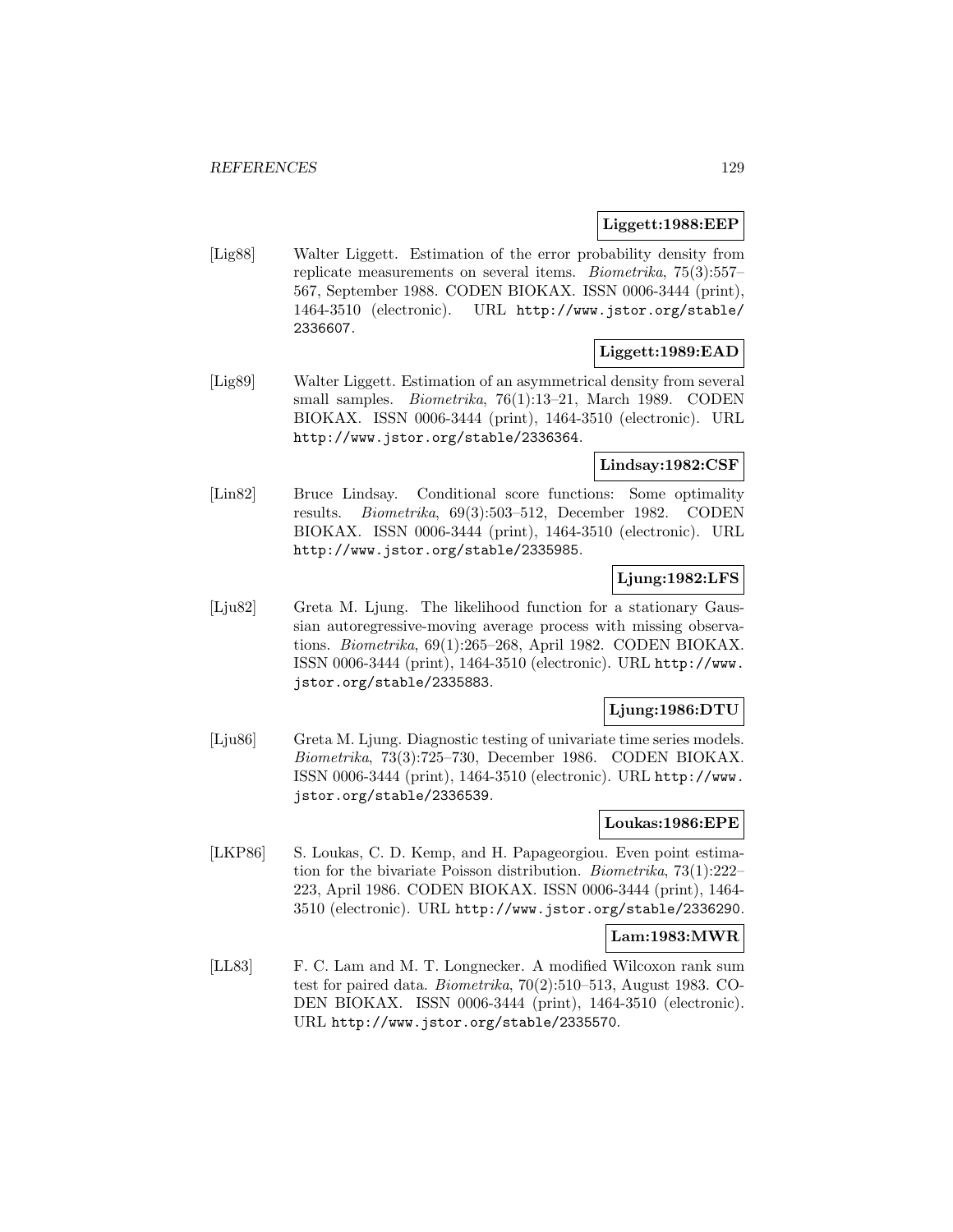# **Lin:1980:STN**

[LM80] Ching Chuong Lin and Govind S. Mudholkar. A simple test for normality against asymmetric alternatives. Biometrika,  $67(2)$ :455-461, August 1980. CODEN BIOKAX. ISSN 0006-3444 (print), 1464- 3510 (electronic). URL http://www.jstor.org/stable/2335489.

## **Lawless:1984:IAD**

[LM84] J. F. Lawless and D. L. McLeish. The information in aggregate data from Markov chains. Biometrika, 71(3):419–430, December 1984. CODEN BIOKAX. ISSN 0006-3444 (print), 1464-3510 (electronic). URL http://www.jstor.org/stable/2336552.

### **Laara:1985:ETM**

[LM85a] E. Laara and J. N. S. Matthews. The equivalence of two models for ordinal data. Biometrika, 72(1):206–207, April 1985. CODEN BIOKAX. ISSN 0006-3444 (print), 1464-3510 (electronic). URL http://www.jstor.org/stable/2336352.

# **Lockhart:1985:APT**

[LM85b] Richard A. Lockhart and Christopher G. McLaren. Asymptotic points for a test of symmetry about a specified median. Biometrika, 72(1):208–210, April 1985. CODEN BIOKAX. ISSN 0006-3444 (print), 1464-3510 (electronic). URL http://www.jstor.org/ stable/2336353.

## **Lee:1986:OPL**

[LM86a] Chin-Hui Lee and R. Douglas Martin. Ordinary and proper location M-estimates for autoregressive-moving average models. Biometrika, 73(3):679–686, December 1986. CODEN BIOKAX. ISSN 0006-3444 (print), 1464-3510 (electronic). URL http://www. jstor.org/stable/2336532.

## **Li:1986:FTS**

[LM86b] W. K. Li and A. I. McLeod. Fractional time series modelling. Biometrika, 73(1):217–221, April 1986. CODEN BIOKAX. ISSN 0006-3444 (print), 1464-3510 (electronic). URL http://www. jstor.org/stable/2336289.

## **Leybourne:1989:DST**

[LM89] S. J. Leybourne and B. P. M. McCabe. On the distribution of some test statistics for coefficient constancy. Biometrika, 76(1):169–177,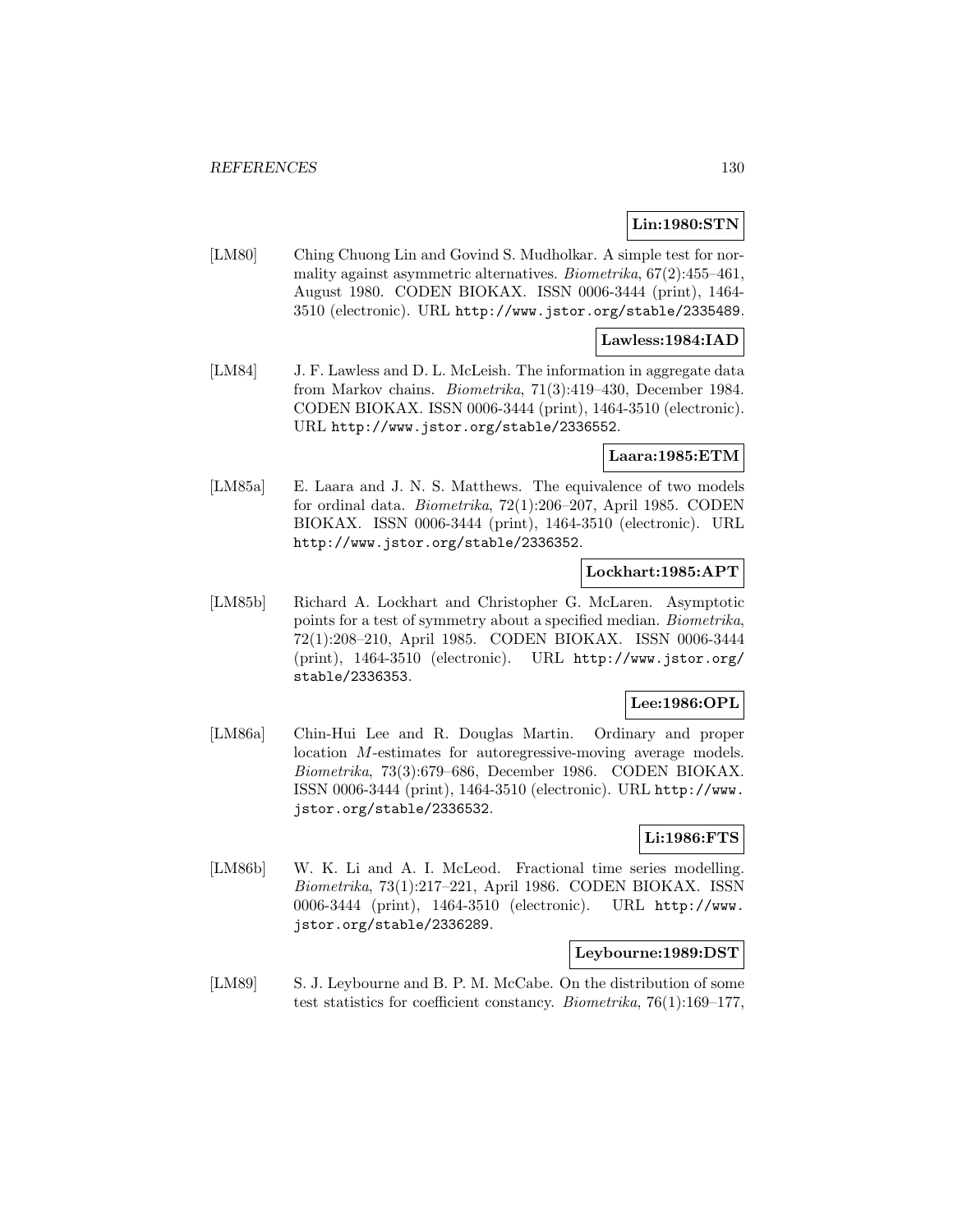March 1989. CODEN BIOKAX. ISSN 0006-3444 (print), 1464-3510 (electronic). URL http://www.jstor.org/stable/2336381.

# **Leite:1988:NEM**

[LOdBP88] José Galvão Leite, Jorge Oishi, and Carlos Alberto de Bragança Pereira. A note on the exact maximum likelihood estimation of the size of a finite and closed population. Biometrika, 75(1):178– 180, March 1988. CODEN BIOKAX. ISSN 0006-3444 (print), 1464- 3510 (electronic). URL http://www.jstor.org/stable/2336454.

## **Lombard:1987:RTC**

[Lom87] F. Lombard. Rank tests for changepoint problems. Biometrika, 74(3):615–624, September 1987. CODEN BIOKAX. ISSN 0006- 3444 (print), 1464-3510 (electronic). URL http://www.jstor.org/ stable/2336701.

# **Longford:1987:FSA**

[Lon87] Nicholas T. Longford. A fast scoring algorithm for maximum likelihood estimation in unbalanced mixed models with nested random effects. Biometrika, 74(4):817–827, December 1987. CODEN BIOKAX. ISSN 0006-3444 (print), 1464-3510 (electronic). URL http://www.jstor.org/stable/2336476.

# **Louis:1981:NAA**

[Lou81] Thomas A. Louis. Nonparametric analysis of an accelerated failure time model. Biometrika, 68(2):381–390, August 1981. CODEN BIOKAX. ISSN 0006-3444 (print), 1464-3510 (electronic). URL http://www.jstor.org/stable/2335583.

# **Lagakos:1981:ECP**

[LR81] S. W. Lagakos and N. Reid. Estimating convolutions from partially censored data. Biometrika, 68(1):113–117, April 1981. CODEN BIOKAX. ISSN 0006-3444 (print), 1464-3510 (electronic). URL http://www.jstor.org/stable/2335812.

### **Liang:1985:THO**

[LS85a] Kung-Yee Liang and Steven G. Self. Tests for homogeneity of odds ratio when the data are sparse. Biometrika, 72(2):353–358, August 1985. CODEN BIOKAX. ISSN 0006-3444 (print), 1464-3510 (electronic). URL http://www.jstor.org/stable/2336087.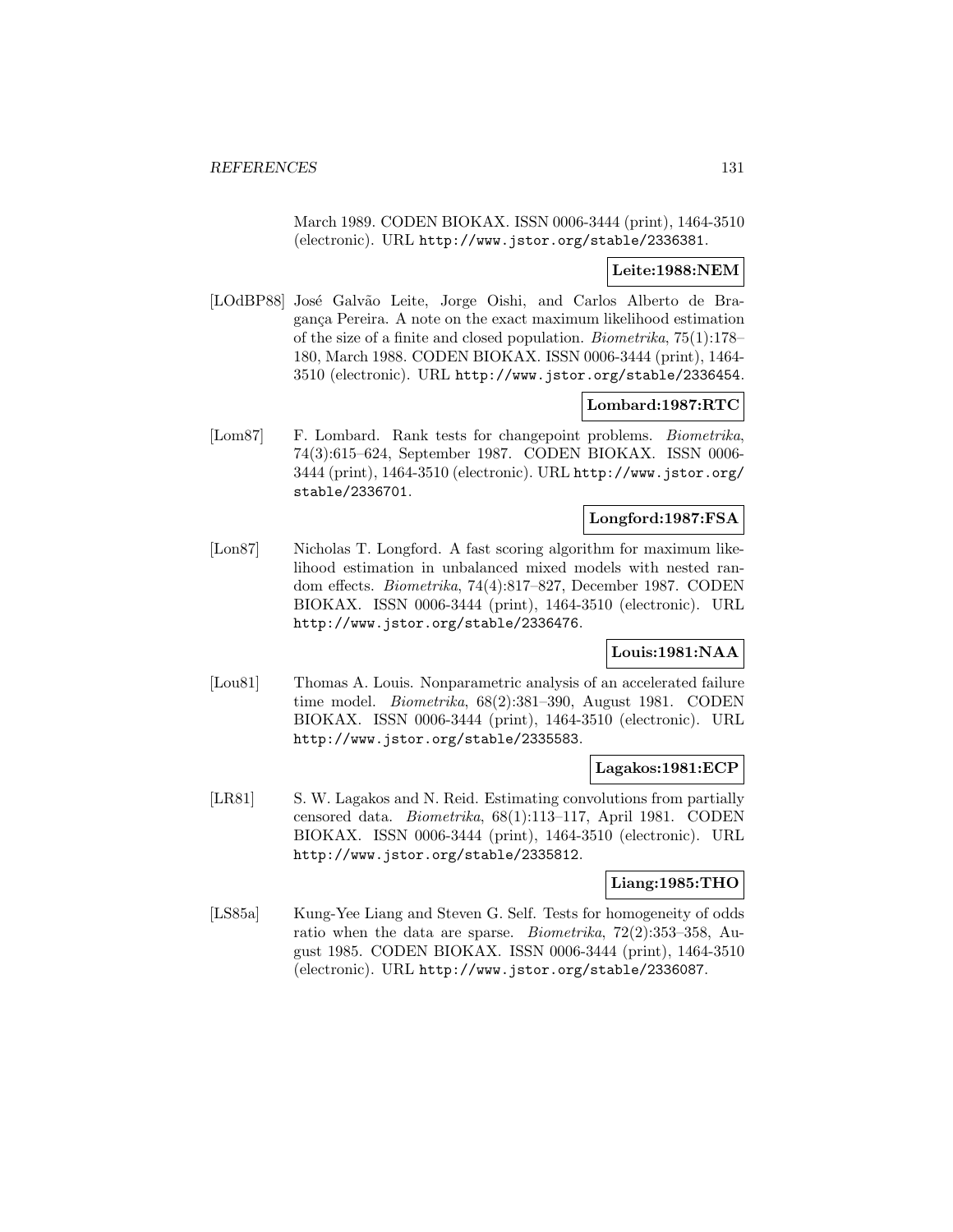## **Little:1985:MLE**

[LS85b] Roderick J. A. Little and Mark D. Schluchter. Maximum likelihood estimation for mixed continuous and categorical data with missing values. Biometrika, 72(3):497–512, December 1985. CO-DEN BIOKAX. ISSN 0006-3444 (print), 1464-3510 (electronic). URL http://www.jstor.org/stable/2336722.

## **Lockhart:1985:TFM**

[LS85c] R. A. Lockhart and M. A. Stephens. Tests of fit for the von Mises distribution. Biometrika, 72(3):647–652, December 1985. CODEN BIOKAX. ISSN 0006-3444 (print), 1464-3510 (electronic). URL http://www.jstor.org/stable/2336737.

## **Li:1979:SSP**

[LSG79] Shou-Hua Li, Richard M. Simon, and John J. Gart. Small sample properties of the Mantel–Haenszel test. Biometrika, 66(1):181–183, April 1979. CODEN BIOKAX. ISSN 0006-3444 (print), 1464-3510 (electronic). URL http://www.jstor.org/stable/2335263. See correction [LSG83].

# **Li:1983:ACS**

[LSG83] Shou-Hua Li, Richard M. Simon, and John J. Gart. Amendments and corrections: 'Small Sample Properties of the Mantel–Haenszel Test'. Biometrika, 70(1):304, April 1983. CODEN BIOKAX. ISSN 0006-3444 (print), 1464-3510 (electronic). URL http://www. jstor.org/stable/2335977. See [LSG79].

## **Luukkonen:1988:TLA**

[LST88] Ritva Luukkonen, Pentti Saikkonen, and Timo Teräsvirta. Testing linearity against smooth transition autoregressive models. Biometrika, 75(3):491–499, September 1988. CODEN BIOKAX. ISSN 0006-3444 (print), 1464-3510 (electronic). URL http://www. jstor.org/stable/2336599.

## **Lewis:1984:MPC**

[LSW84] T. Lewis, I. W. Saunders, and M. Westcott. The moments of the Pearson chi-squared statistic and the minimum expected value in two-way tables. Biometrika, 71(3):515–522, December 1984. CO-DEN BIOKAX. ISSN 0006-3444 (print), 1464-3510 (electronic). URL http://www.jstor.org/stable/2336560. See correction [LSW89].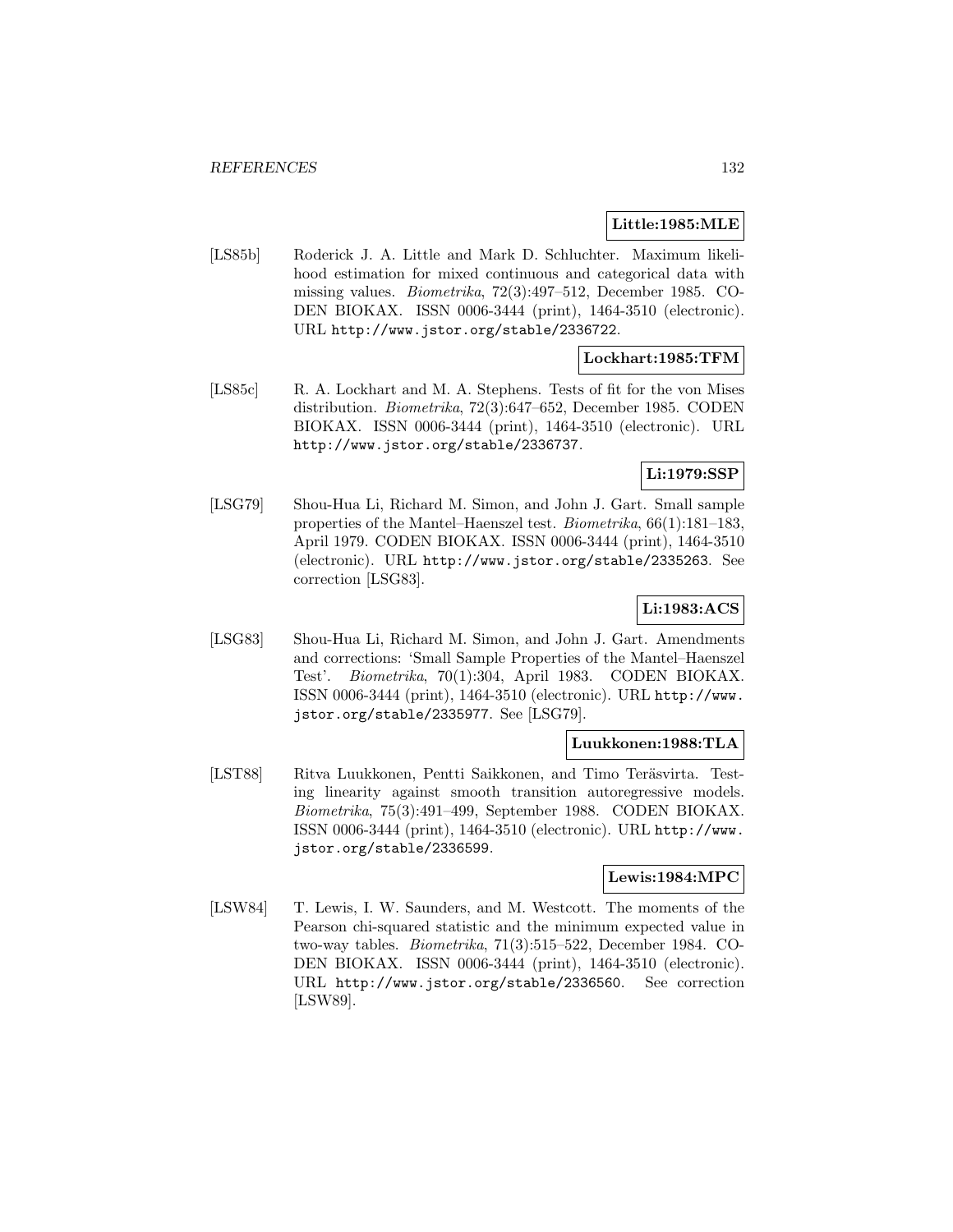### **Lewis:1989:ACM**

[LSW89] T. Lewis, I. W. Saunders, and M. Westcott. Amendments and corrections: "The moments of the Pearson chi-squared statistic and the minimum expected value in two-way tables" [Biometrika **71** (1984), no. 3, 515–522; MR0775397 (86e:62077)]. Biometrika, 76(2): 407, June 1989. CODEN BIOKAX. ISSN 0006-3444 (print), 1464- 3510 (electronic). URL http://www.jstor.org/stable/2336678. See [LSW84].

### **Lysne:1987:LSP**

[LT87] Dan Lysne and Dag Tjøstheim. Loss of spectral peaks in autoregressive spectral estimation. Biometrika, 74(1):200–206, March 1987. CODEN BIOKAX. ISSN 0006-3444 (print), 1464-3510 (electronic). URL http://www.jstor.org/stable/2336036.

# **Lawal:1980:ADG**

[LU80] H. Bayo Lawal and Graham J. G. Upton. An approximation to the distribution of the  $X^2$  goodness-of-fit statistic for use with small expectations. Biometrika, 67(2):447–453, August 1980. CODEN BIOKAX. ISSN 0006-3444 (print), 1464-3510 (electronic). URL http://www.jstor.org/stable/2335488.

# **Lubin:1981:EEU**

[Lub81] Jay H. Lubin. An empirical evaluation of the use of conditional and unconditional likelihoods for case-control data. Biometrika, 68(2):567–571, August 1981. CODEN BIOKAX. ISSN 0006- 3444 (print), 1464-3510 (electronic). URL http://www.jstor.org/ stable/2335607.

# **Lundy:1985:AAA**

[Lun85] M. Lundy. Applications of the annealing algorithm to combinatorial problems in statistics. Biometrika, 72(1):191–198, April 1985. CODEN BIOKAX. ISSN 0006-3444 (print), 1464-3510 (electronic). URL http://www.jstor.org/stable/2336349.

## **Lustbader:1980:TDC**

[Lus80] Edward D. Lustbader. Time-dependent covariates in survival analysis. Biometrika, 67(3):697–698, December 1980. CODEN BIOKAX. ISSN 0006-3444 (print), 1464-3510 (electronic). URL http://www. jstor.org/stable/2335144.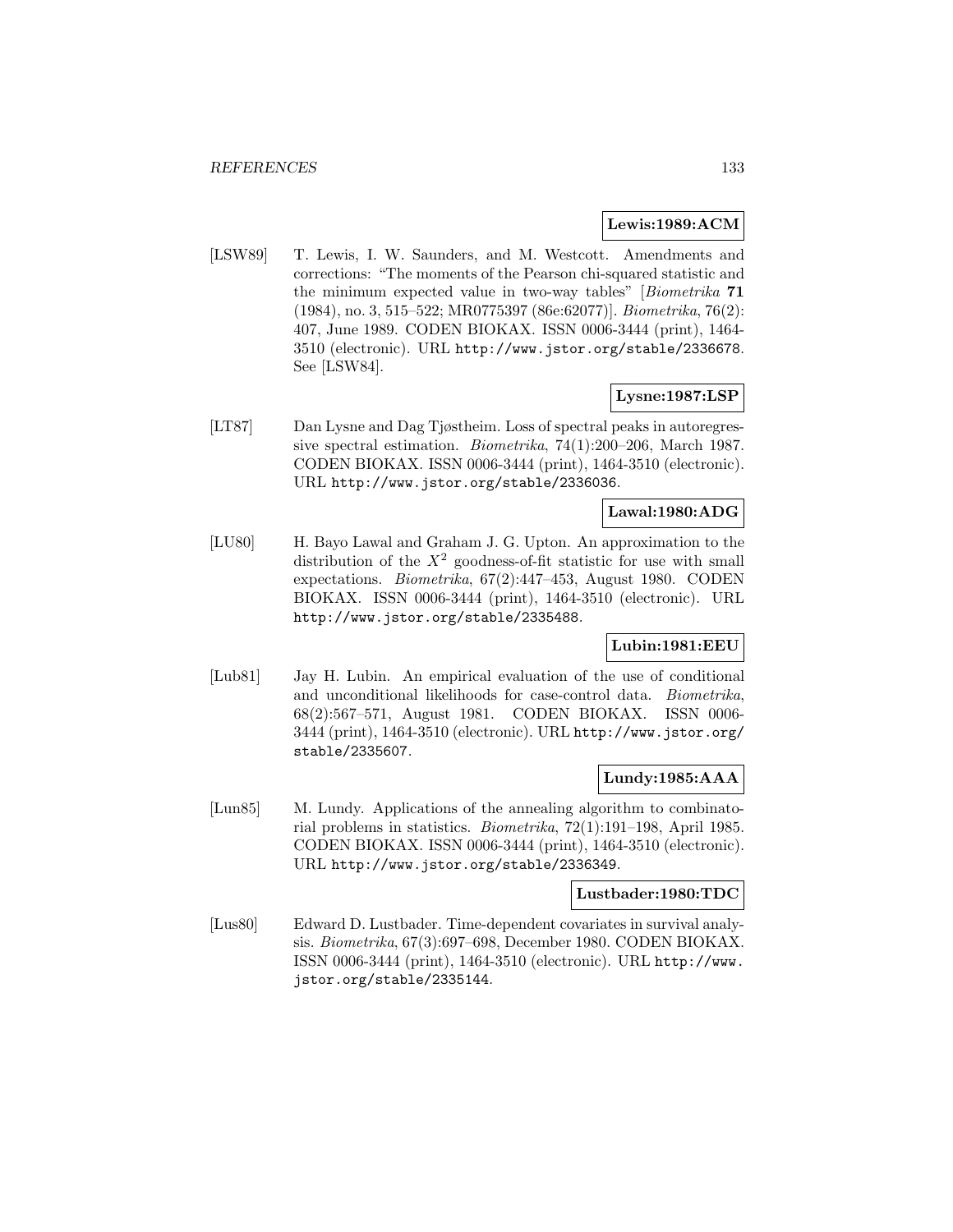## **Lutkepohl:1982:DPM**

[Lüt82] Helmut Lütkepohl. Discounted polynomials for multiple time series model building. Biometrika, 69(1):107–115, April 1982. CODEN BIOKAX. ISSN 0006-3444 (print), 1464-3510 (electronic). URL http://www.jstor.org/stable/2335858.

## **Liang:1986:LDA**

[LZ86] Kung Yee Liang and Scott L. Zeger. Longitudinal data analysis using generalized linear models. Biometrika, 73(1):13–22, April 1986. CODEN BIOKAX. ISSN 0006-3444 (print), 1464-3510 (electronic). URL http://www.jstor.org/stable/2336267.

#### **Machado:1983:TST**

[Mac83] S. G. Machado. Two statistics for testing for multivariate normality. Biometrika, 70(3):713–718, December 1983. CODEN BIOKAX. ISSN 0006-3444 (print), 1464-3510 (electronic). URL http://www. jstor.org/stable/2336510.

## **Mak:1981:LSR**

[Mak81] T. K. Mak. Large-sample results in the estimation of a linear transformation. Biometrika, 68(1):323–325, April 1981. CODEN BIOKAX. ISSN 0006-3444 (print), 1464-3510 (electronic). URL http://www.jstor.org/stable/2335835.

## **Mak:1985:IER**

[Mak85] T. K. Mak. Interpretation and estimation in ranking theory. Biometrika, 72(1):227–229, April 1985. CODEN BIOKAX. ISSN 0006-3444 (print), 1464-3510 (electronic). URL http://www. jstor.org/stable/2336358.

## **Mallet:1986:MLE**

[Mal86] A. Mallet. A maximum likelihood estimation method for random coefficient regression models. Biometrika, 73(3):645–656, December 1986. CODEN BIOKAX. ISSN 0006-3444 (print), 1464-3510 (electronic). URL http://www.jstor.org/stable/2336529.

#### **Maller:1988:EMS**

[Mal88] R. A. Maller. On the exponential model for survival. *Biometrika*, 75(3):582–586, September 1988. CODEN BIOKAX. ISSN 0006- 3444 (print), 1464-3510 (electronic). URL http://www.jstor.org/ stable/2336610.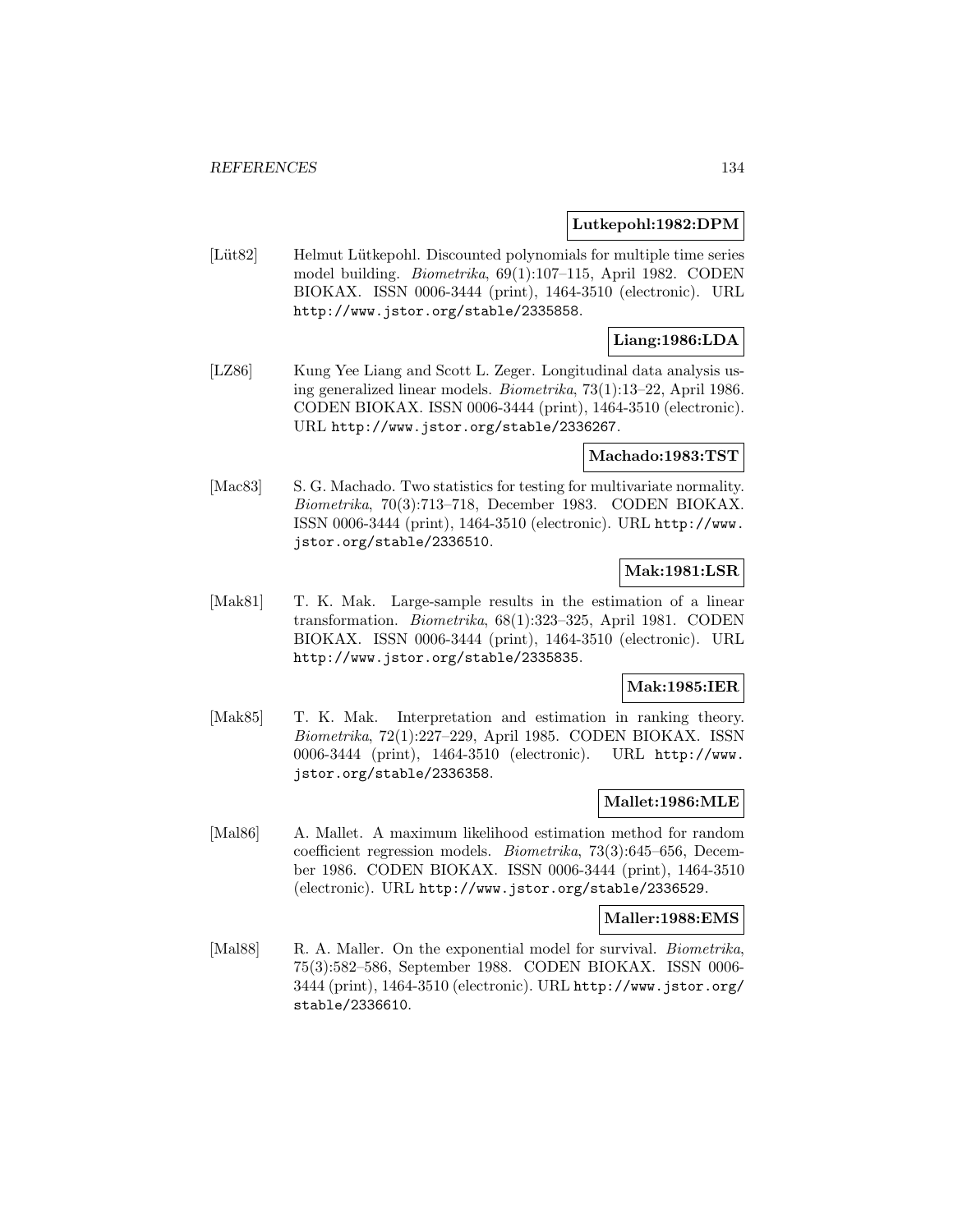### **Mantel:1985:PMH**

[Man85] Nathan Mantel. Propriety of the Mantel–Haenszel variance for the log rank test. Biometrika, 72(2):471–472, August 1985. CODEN BIOKAX. ISSN 0006-3444 (print), 1464-3510 (electronic). URL http://www.jstor.org/stable/2336101.

## **Marshall:1980:AET**

[Mar80] R. J. Marshall. Autocorrelation estimation of time series with randomly missing observations. Biometrika, 67(3):567–570, December 1980. CODEN BIOKAX. ISSN 0006-3444 (print), 1464-3510 (electronic). URL http://www.jstor.org/stable/2335124.

### **Martin:1981:NAF**

[Mar81] R. J. Martin. A note on the adequacy of fit of a spatial model to some agricultural uniformity data. Biometrika, 68(1):336–338, April 1981. CODEN BIOKAX. ISSN 0006-3444 (print), 1464-3510 (electronic). URL http://www.jstor.org/stable/2335840.

### **Marriott:1982:OMC**

[Mar82a] F. H. C. Marriott. Optimization methods of cluster analysis. Biometrika, 69(2):417–421, August 1982. CODEN BIOKAX. ISSN 0006-3444 (print), 1464-3510 (electronic). URL http://www. jstor.org/stable/2335416.

### **Martin:1982:CRB**

[Mar82b] R. Douglas Martin. The Cramér–Rao bound and robust Mestimates for autoregressions. Biometrika, 69(2):437–442, August 1982. CODEN BIOKAX. ISSN 0006-3444 (print), 1464-3510 (electronic). URL http://www.jstor.org/stable/2335419.

### **Martin:1982:SAE**

[Mar82c] R. J. Martin. Some aspects of experimental design and analysis when errors are correlated. *Biometrika*, 69(3):597–612, December 1982. CODEN BIOKAX. ISSN 0006-3444 (print), 1464-3510 (electronic). URL http://www.jstor.org/stable/2335995.

#### **Markowski:1984:IUN**

[Mar84] Edward P. Markowski. Inference using near-neighbour trimmed rank statistics for simple linear regression models. Biometrika, 71(1):51–56, April 1984. CODEN BIOKAX. ISSN 0006-3444 (print), 1464-3510 (electronic). URL http://www.jstor.org/ stable/2336396.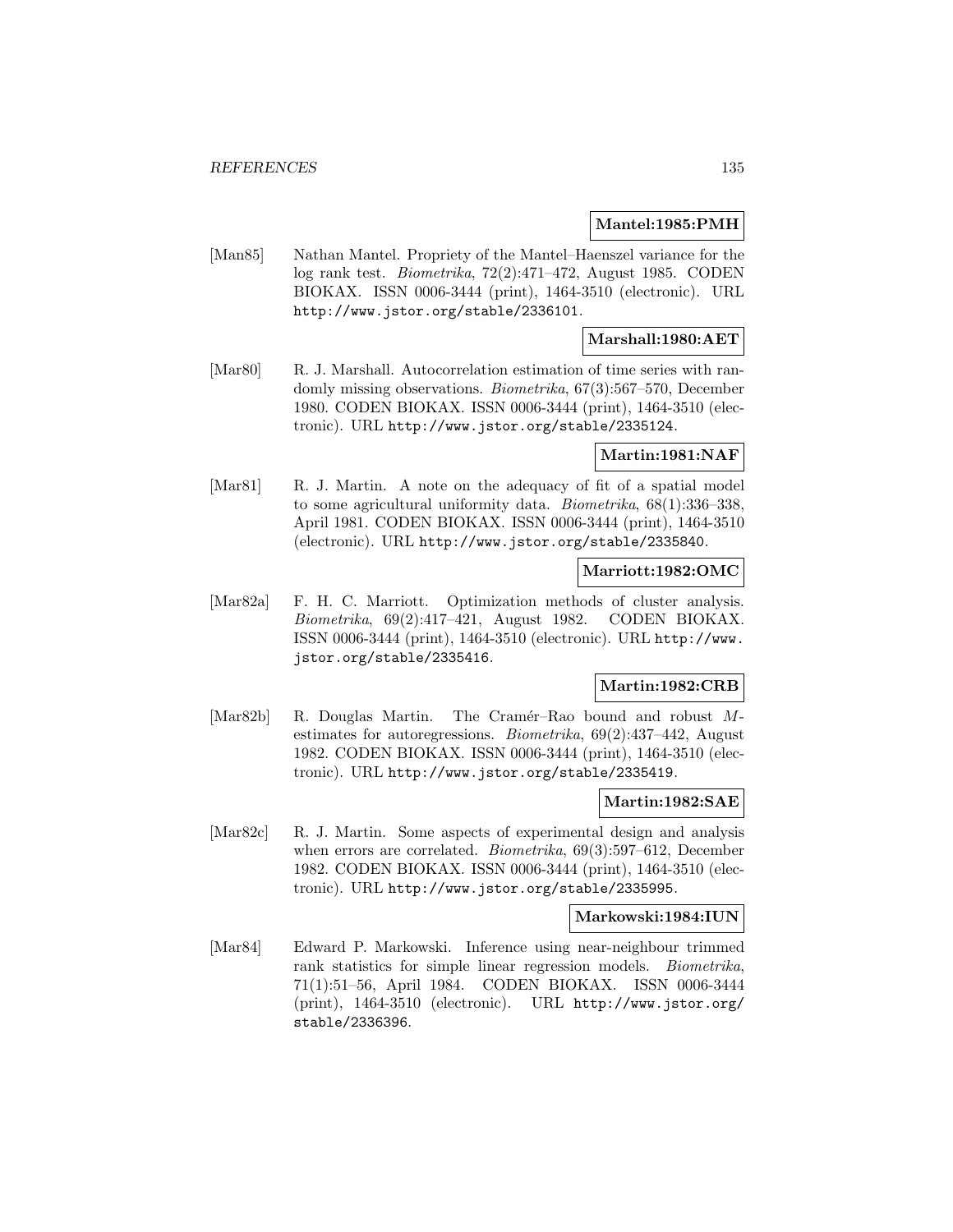#### **Martin:1986:DEU**

[Mar86] R. J. Martin. On the design of experiments under spatial correlation. Biometrika, 73(2):247–277, August 1986. CODEN BIOKAX. ISSN 0006-3444 (print), 1464-3510 (electronic). URL http://www. jstor.org/stable/2336203. See correction [Mar88].

## **Martin:1988:ACD**

[Mar88] R. J. Martin. Amendments and corrections: "On the design of experiments under spatial correlation" [Biometrika **73** (1986), no. 2, 247–277; MR0855887 (88a:62193)]. Biometrika, 75(2):396, June 1988. CODEN BIOKAX. ISSN 0006-3444 (print), 1464-3510 (electronic). URL http://www.jstor.org/stable/2336197. See [Mar86].

## **Masarotto:1987:RCE**

[Mas87] Guido Masarotto. Robust and consistent estimates of autoregressivemoving average parameters. Biometrika, 74(4):791–797, December 1987. CODEN BIOKAX. ISSN 0006-3444 (print), 1464-3510 (electronic). URL http://www.jstor.org/stable/2336473.

### **Matloff:1981:URF**

[Mat81] Norman S. Matloff. Use of regression functions for improved estimation of means. Biometrika, 68(3):685–689, December 1981. CO-DEN BIOKAX. ISSN 0006-3444 (print), 1464-3510 (electronic). URL http://www.jstor.org/stable/2335453.

#### **Matthews:1987:OCD**

[Mat87] J. N. S. Matthews. Optimal crossover designs for the comparison of two treatments in the presence of carryover effects and autocorrelated errors. Biometrika, 74(2):311–320, June 1987. CO-DEN BIOKAX. ISSN 0006-3444 (print), 1464-3510 (electronic). URL http://www.jstor.org/stable/2336145. See correction [Mat88b].

#### **Matthews:1988:LBC**

[Mat88a] David E. Matthews. Likelihood-based confidence intervals for functions of many parameters. Biometrika, 75(1):139–144, March 1988. CODEN BIOKAX. ISSN 0006-3444 (print), 1464-3510 (electronic). URL http://www.jstor.org/stable/2336444.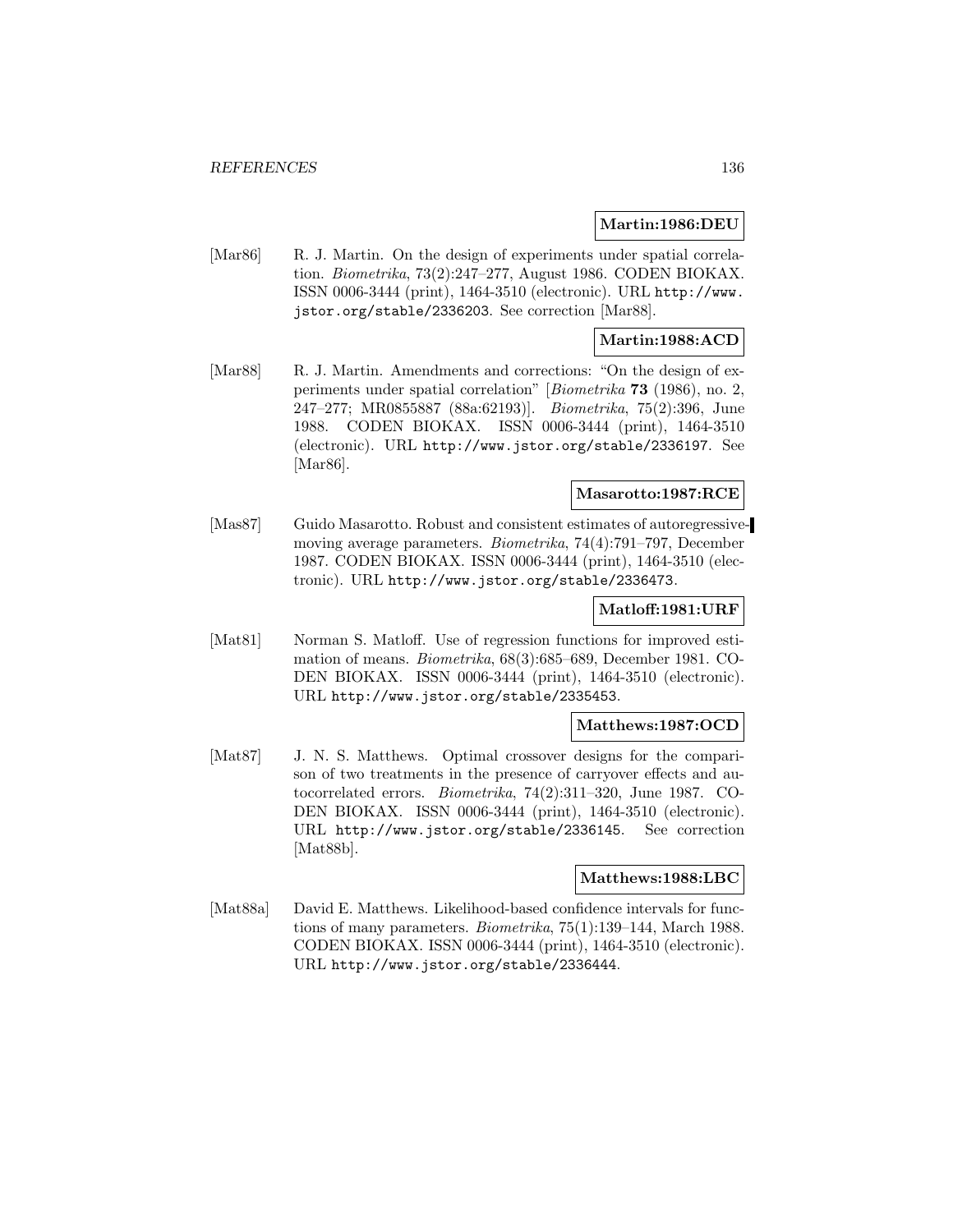### **Matthews:1988:ACO**

[Mat88b] J. N. S. Matthews. Amendments and corrections: "Optimal crossover designs for the comparison of two treatments in the presence of carryover effects and autocorrelated errors" [Biometrika **74** (1987), no. 2, 311–320; MR0903131 (88g:62141)]. Biometrika, 75(2): 396, June 1988. CODEN BIOKAX. ISSN 0006-3444 (print), 1464- 3510 (electronic). URL http://www.jstor.org/stable/2336198. See [Mat87].

### **Matthews:1989:EDP**

[Mat89] J. N. S. Matthews. Estimating dispersion parameters in the analysis of data from crossover trials. Biometrika, 76(2):239–244, June 1989. CODEN BIOKAX. ISSN 0006-3444 (print), 1464-3510 (electronic). URL http://www.jstor.org/stable/2336656.

## **Mauro:1983:NCK**

[Mau83] David W. Mauro. A note on the consistency of Kaplan–Meier least squares estimators. Biometrika, 70(2):534–535, August 1983. CO-DEN BIOKAX. ISSN 0006-3444 (print), 1464-3510 (electronic). URL http://www.jstor.org/stable/2335576.

## **Mielke:1988:CMA**

[MB88] Paul W. Mielke, Jr. and Kenneth J. Berry. Cumulant methods for analysing independence of r-way contingency tables and goodnessof-fit frequency data. Biometrika, 75(4):790–793, December 1988. CODEN BIOKAX. ISSN 0006-3444 (print), 1464-3510 (electronic). URL http://www.jstor.org/stable/2336322.

### **McGregor:1989:SCD**

[MB89] J. R. McGregor and J. C. Babb. Serially correlated differences in the paired comparison of time series. Biometrika, 76(4):735–739, December 1989. CODEN BIOKAX. ISSN 0006-3444 (print), 1464- 3510 (electronic). URL http://www.jstor.org/stable/2336633.

## **Mielke:1981:CNT**

[MBBW81] Paul W. Mielke, Kenneth J. Berry, Peter J. Brockwell, and James S. Williams. A class of nonparametric tests based on multiresponse permutation procedures. Biometrika, 68(3):720–724, December 1981. CODEN BIOKAX. ISSN 0006-3444 (print), 1464-3510 (electronic). URL http://www.jstor.org/stable/2335461.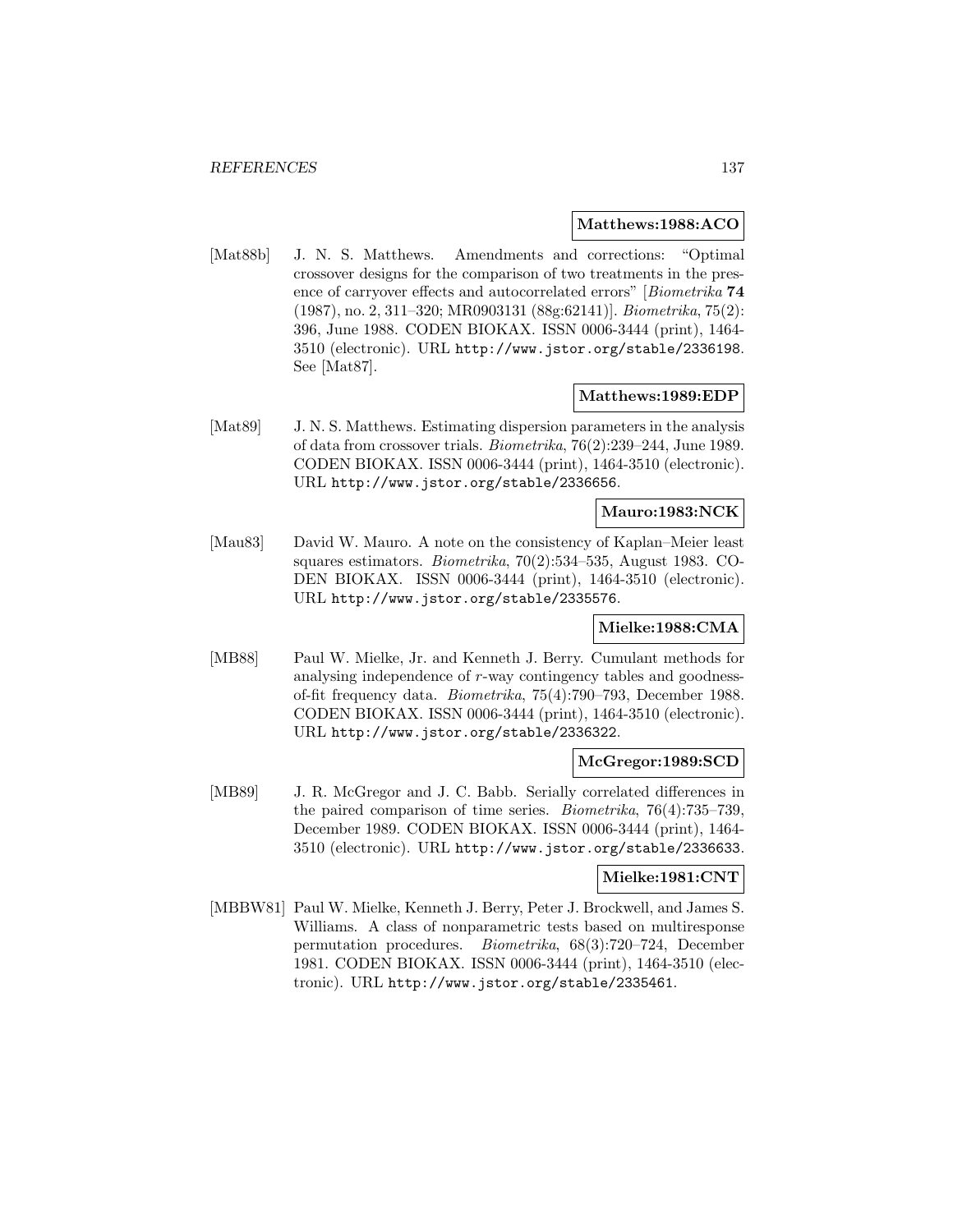### **McAleer:1983:ETM**

[McA83] Michael McAleer. Exact tests of a model against nonnested alternatives. Biometrika, 70(1):285–288, April 1983. CODEN BIOKAX. ISSN 0006-3444 (print), 1464-3510 (electronic). URL http://www. jstor.org/stable/2335969.

## **McCullagh:1982:SAQ**

[McC82] Peter McCullagh. Some applications of quasisymmetry. *Biometrika*, 69(2):303–308, August 1982. CODEN BIOKAX. ISSN 0006- 3444 (print), 1464-3510 (electronic). URL http://www.jstor.org/ stable/2335403.

## **McCullagh:1984:LS**

[McC84a] Peter McCullagh. Local sufficiency. Biometrika, 71(2):233–244, August 1984. CODEN BIOKAX. ISSN 0006-3444 (print), 1464- 3510 (electronic). URL http://www.jstor.org/stable/2336239.

# **McCullagh:1984:TNC**

[McC84b] Peter McCullagh. Tensor notation and cumulants of polynomials. Biometrika, 71(3):461–476, December 1984. CODEN BIOKAX. ISSN 0006-3444 (print), 1464-3510 (electronic). URL http://www. jstor.org/stable/2336555.

## **McLeod:1984:DOP**

[McL84] A. I. McLeod. Duality and other properties of multiplicative seasonal autoregressive- moving average models. Biometrika, 71 (1):207–211, April 1984. CODEN BIOKAX. ISSN 0006-3444 (print), 1464-3510 (electronic). URL http://www.jstor.org/ stable/2336416.

#### **Mardia:1989:SAS**

[MD89] K. V. Mardia and I. L. Dryden. The statistical analysis of shape data. Biometrika, 76(2):271–281, June 1989. CODEN BIOKAX. ISSN 0006-3444 (print), 1464-3510 (electronic). URL http://www. jstor.org/stable/2336660.

#### **Mardia:1982:WDR**

[ME82] K. V. Mardia and R. Edwards. Weighted distributions and rotating caps. Biometrika, 69(2):323–330, August 1982. CODEN BIOKAX. ISSN 0006-3444 (print), 1464-3510 (electronic). URL http://www. jstor.org/stable/2335406.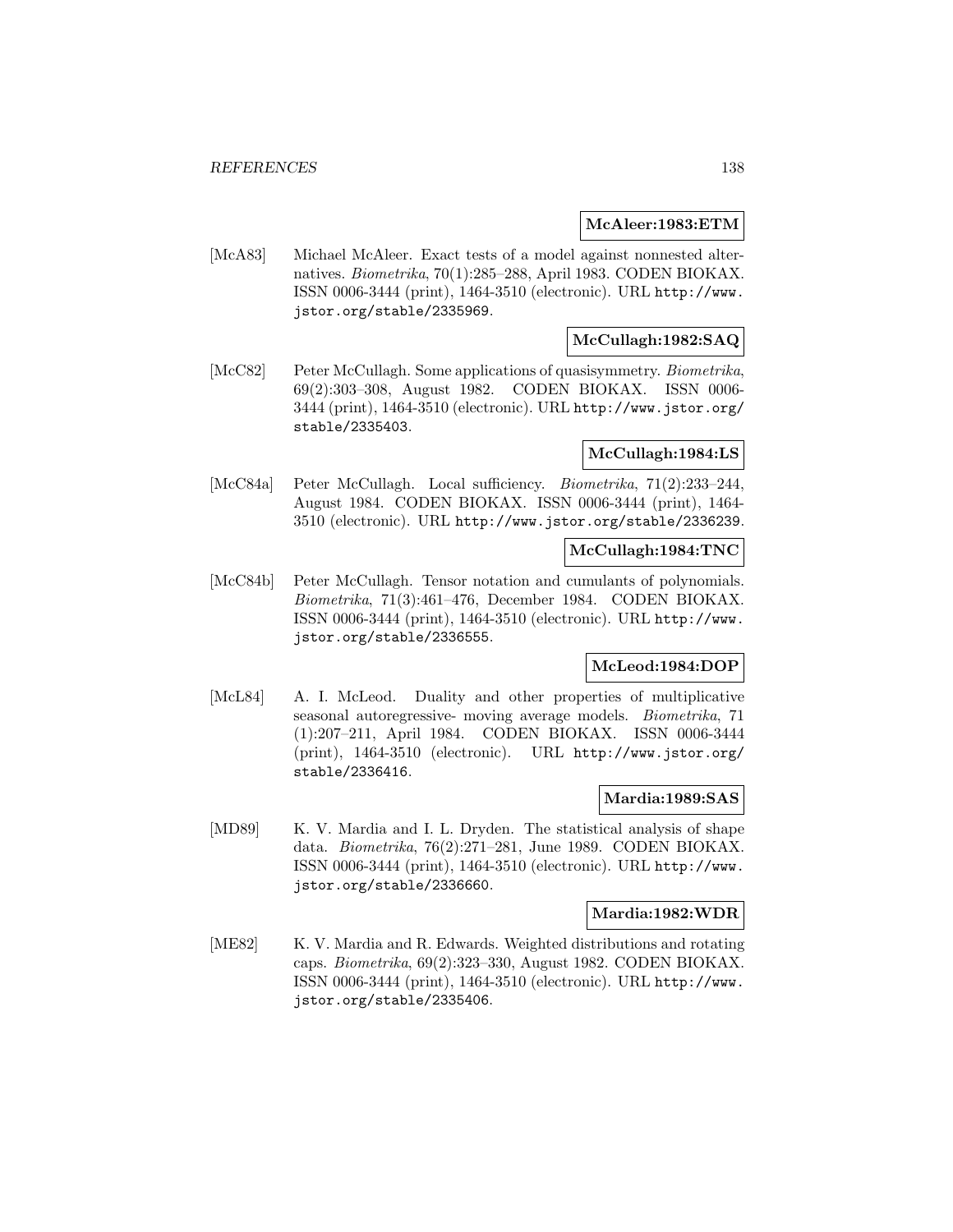### **Mehta:1981:SCT**

[Meh81] Cyrus R. Mehta. Sequential comparison of two exponential distributions with censored survival data. Biometrika, 68(3):669–675, December 1981. CODEN BIOKAX. ISSN 0006-3444 (print), 1464- 3510 (electronic). URL http://www.jstor.org/stable/2335451.

## **Matthews:1985:SLC**

[MF85] D. E. Matthews and V. T. Farewell. On a singularity in the likelihood for a change-point hazard rate model. Biometrika, 72 (3):703–704, December 1985. CODEN BIOKAX. ISSN 0006- 3444 (print), 1464-3510 (electronic). URL http://www.jstor.org/ stable/2336749.

# **Miller:1980:REQ**

[MH80] Rupert G. Miller and Jerry W. Halpern. Robust estimators for quantal bioassay. Biometrika, 67(1):103–110, April 1980. CODEN BIOKAX. ISSN 0006-3444 (print), 1464-3510 (electronic). URL http://www.jstor.org/stable/2335322.

# **Miller:1982:RCD**

[MH82] Rupert Miller and Jerry Halpern. Regression with censored data. Biometrika, 69(3):521–531, December 1982. CODEN BIOKAX. ISSN 0006-3444 (print), 1464-3510 (electronic). URL http://www. jstor.org/stable/2335987.

#### **Mukerjee:1985:MST**

[MH85] Rahul Mukerjee and S. Huda. Minimax second- and third-order designs to estimate the slope of a response surface. Biometrika, 72(1):173–178, April 1985. CODEN BIOKAX. ISSN 0006-3444 (print), 1464-3510 (electronic). URL http://www.jstor.org/ stable/2336347.

## **Mukerjee:1988:ODE**

[MH88] Rahul Mukerjee and S. Huda. Optimal design for the estimation of variance components. Biometrika, 75(1):75–80, March 1988. CO-DEN BIOKAX. ISSN 0006-3444 (print), 1464-3510 (electronic). URL http://www.jstor.org/stable/2336436.

#### **Martinez:1981:TDN**

[MI81] Jorge Martinez and Boris Iglewicz. A test for departure from normality based on a biweight estimator of scale. *Biometrika*, 68(1):331–333, April 1981. CODEN BIOKAX. ISSN 0006-3444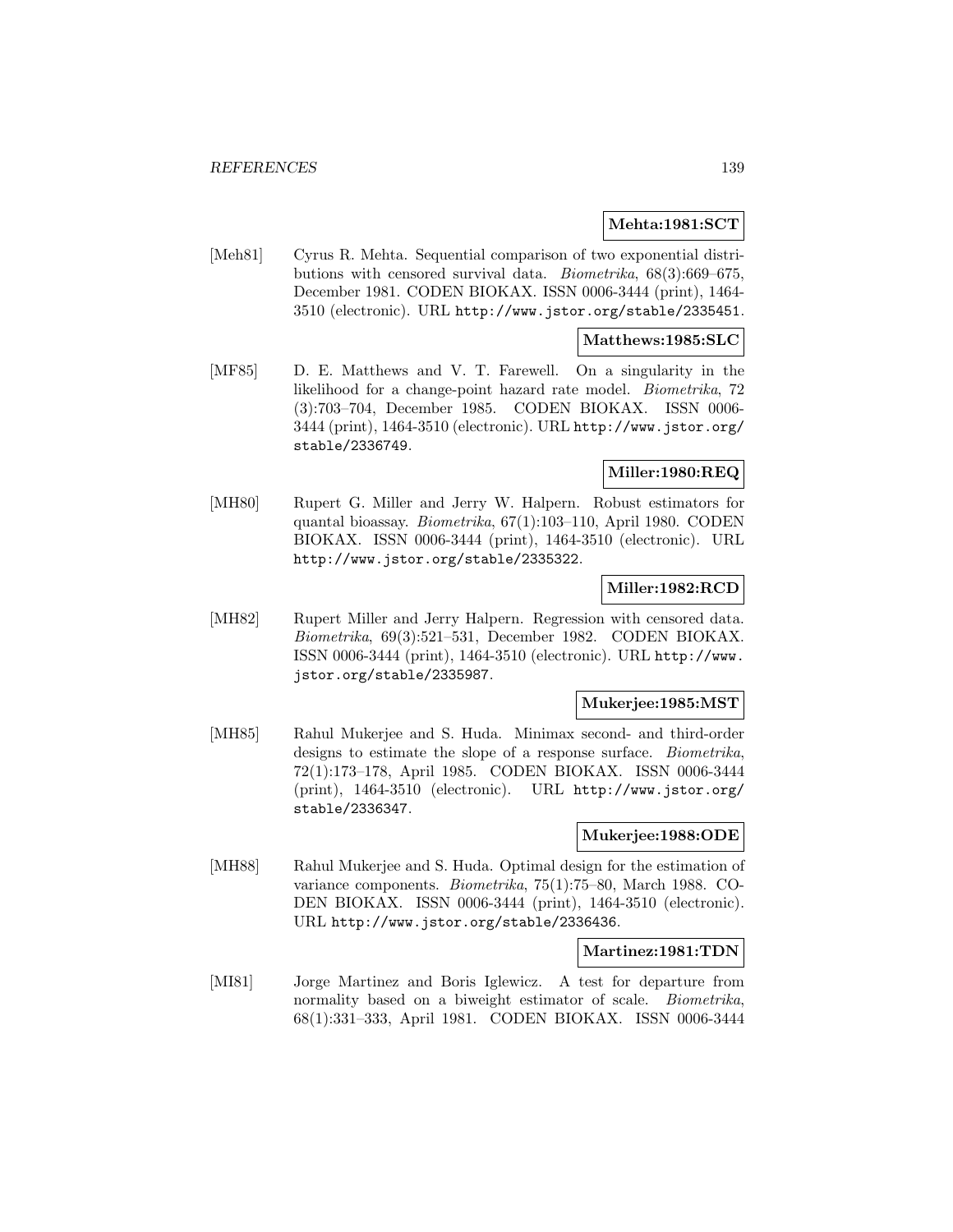(print), 1464-3510 (electronic). URL http://www.jstor.org/ stable/2335838.

## **Michael:1983:SPP**

[Mic83] John R. Michael. The stabilized probability plot. *Biometrika*, 70(1):11–17, April 1983. CODEN BIOKAX. ISSN 0006-3444 (print), 1464-3510 (electronic). URL http://www.jstor.org/ stable/2335939.

## **Milhoj:1981:TFT**

[Mil81] Anders Milhøj. A test of fit in time series models. Biometrika, 68(1):177–187, April 1981. CODEN BIOKAX. ISSN 0006-3444 (print), 1464-3510 (electronic). URL http://www.jstor.org/ stable/2335818.

# **Milhoj:1984:BCF**

[Mil84] Anders Milhøj. Bias correction in the frequency domain estimation of time series models. Biometrika, 71(1):91–99, April 1984. CODEN BIOKAX. ISSN 0006-3444 (print), 1464-3510 (electronic). URL http://www.jstor.org/stable/2336401.

# **Minkin:1983:AQA**

[Min83] Salomon Minkin. Assessing the quadratic approximation to the log likelihood function in nonnormal linear models. Biometrika, 70(2):367–372, August 1983. CODEN BIOKAX. ISSN 0006- 3444 (print), 1464-3510 (electronic). URL http://www.jstor.org/ stable/2335550.

## **Mazumdar:1983:MLE**

[MJ83] M. Mazumdar and T. R. Jefferson. Maximum likelihood estimates for multinomial probabilities via geometric programming. Biometrika, 70(1):257–261, April 1983. CODEN BIOKAX. ISSN 0006-3444 (print), 1464-3510 (electronic). URL http://www. jstor.org/stable/2335964.

## **Munson:1989:CSE**

[MJ89] Peter J. Munson and Robert W. Jernigan. A cubic spline extension of the Durbin–Watson test. Biometrika, 76(1):39–47, March 1989. CODEN BIOKAX. ISSN 0006-3444 (print), 1464-3510 (electronic). URL http://www.jstor.org/stable/2336367.

## **Mitchell:1985:MDE**

[MK85a] Ann F. S. Mitchell and Wojtek J. Krzanowski. The Mahalanobis distance and elliptic distributions. Biometrika, 72(2):464–467, Au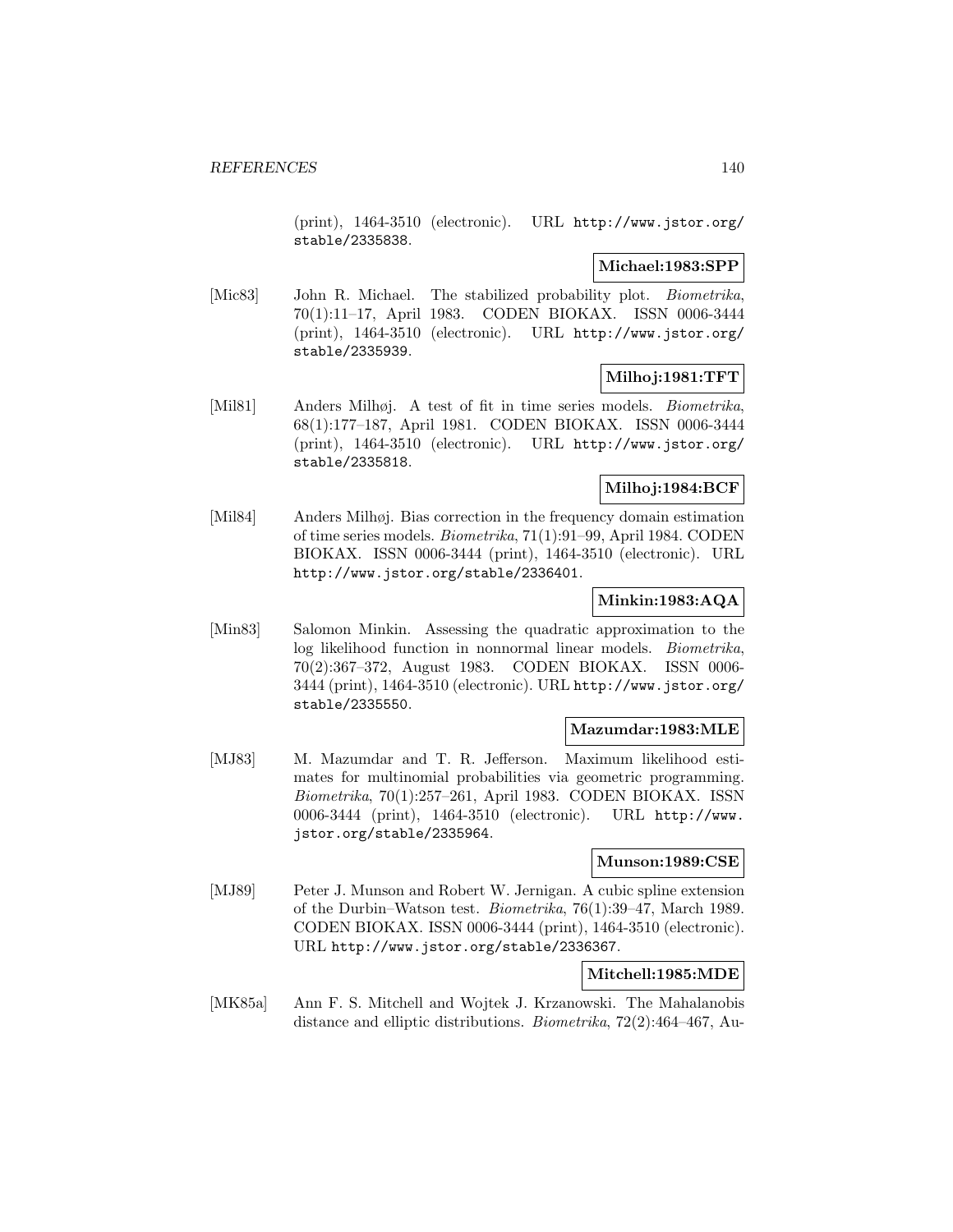gust 1985. CODEN BIOKAX. ISSN 0006-3444 (print), 1464-3510 (electronic). URL http://www.jstor.org/stable/2336099. See correction [MK89].

# **Mukerjee:1985:RAR**

[MK85b] Rahul Mukerjee and Sanpei Kageyama. On resolvable and affine resolvable variance-balanced designs. Biometrika, 72(1):165–172, April 1985. CODEN BIOKAX. ISSN 0006-3444 (print), 1464-3510 (electronic). URL http://www.jstor.org/stable/2336346.

### **Mitchell:1989:ACM**

[MK89] Ann F. S. Mitchell and Wojtek J. Krzanowski. Amendments and corrections: The Mahalanobis Distance and Elliptic Distributions. Biometrika, 76(2):407, June 1989. CODEN BIOKAX. ISSN 0006- 3444 (print), 1464-3510 (electronic). URL http://www.jstor.org/ stable/2336677. See [MK85a].

## **Mak:1988:NME**

[ML88a] T. K. Mak and W. K. Li. A new method for estimating subgroup means under misclassification. Biometrika, 75(1):105–111, March 1988. CODEN BIOKAX. ISSN 0006-3444 (print), 1464-3510 (electronic). URL http://www.jstor.org/stable/2336440.

#### **Meester:1988:TNE**

[ML88b] S. G. Meester and R. A. Lockhart. Testing for normal errors in designs with many blocks. Biometrika, 75(3):569–575, September 1988. CODEN BIOKAX. ISSN 0006-3444 (print), 1464-3510 (electronic). URL http://www.jstor.org/stable/2336608.

## **Mardia:1984:MLE**

[MM84] K. V. Mardia and R. J. Marshall. Maximum likelihood estimation of models for residual covariance in spatial regression. Biometrika, 71(1):135–146, April 1984. CODEN BIOKAX. ISSN 0006-3444 (print), 1464-3510 (electronic). URL http://www.jstor.org/ stable/2336405.

## **Mudholkar:1989:CTE**

[MM89] Govind S. Mudholkar and Michael P. McDermott. A class of tests for equality of ordered means. Biometrika, 76(1):161–168, March 1989. CODEN BIOKAX. ISSN 0006-3444 (print), 1464-3510 (electronic). URL http://www.jstor.org/stable/2336380.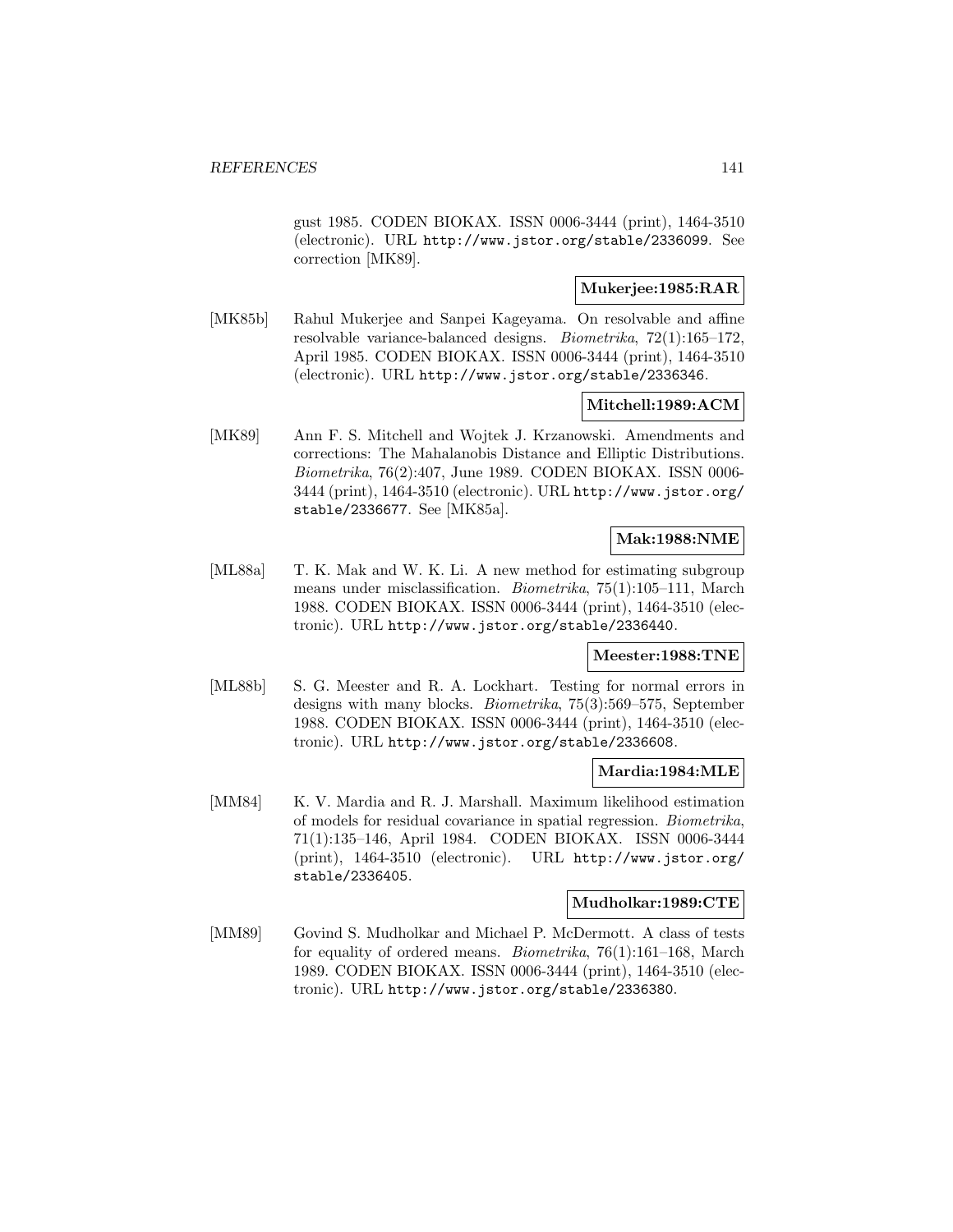#### **Mehrotra:1982:RBT**

[MMM82] Kishan G. Mehrotra, Joel E. Michalek, and Daniel Mihalko. A relationship between two forms of linear rank procedures for censored data. Biometrika, 69(3):674–676, December 1982. CODEN BIOKAX. ISSN 0006-3444 (print), 1464-3510 (electronic). URL http://www.jstor.org/stable/2336008.

# **Mak:1981:AFD**

[MN81] T. K. Mak and K. W. Ng. Analysis of familial data: Linearmodel approach. Biometrika, 68(2):457–461, August 1981. CO-DEN BIOKAX. ISSN 0006-3444 (print), 1464-3510 (electronic). URL http://www.jstor.org/stable/2335593.

### **Moreau:1986:DSA**

[MOL86] T. Moreau, J. O'Quigley, and J. Lellouch. On D. Schoenfeld's approach for testing the proportional hazards assumption. Biometrika, 73(2):513–515, August 1986. CODEN BIOKAX. ISSN 0006-3444 (print), 1464-3510 (electronic). URL http://www. jstor.org/stable/2336230.

### **Monahan:1984:NES**

[Mon84] John F. Monahan. A note on enforcing stationarity in autoregressive-moving average models. Biometrika, 71(2):403–404, August 1984. CODEN BIOKAX. ISSN 0006-3444 (print), 1464- 3510 (electronic). URL http://www.jstor.org/stable/2336259.

# **Moore:1980:MRT**

[Moo80] Bruce R. Moore. A modification of the Rayleigh test for vector data. Biometrika, 67(1):175–180, April 1980. CODEN BIOKAX. ISSN 0006-3444 (print), 1464-3510 (electronic). URL http://www. jstor.org/stable/2335330.

### **Moore:1986:APM**

[Moo86] Dirk F. Moore. Asymptotic properties of moment estimators for overdispersed counts and proportions. Biometrika, 73(3):583–588, December 1986. CODEN BIOKAX. ISSN 0006-3444 (print), 1464- 3510 (electronic). URL http://www.jstor.org/stable/2336522.

### **Moran:1980:CND**

[Mor80] P. A. P. Moran. Calculation of the normal distribution function. Biometrika, 67(3):675–676, December 1980. CODEN BIOKAX.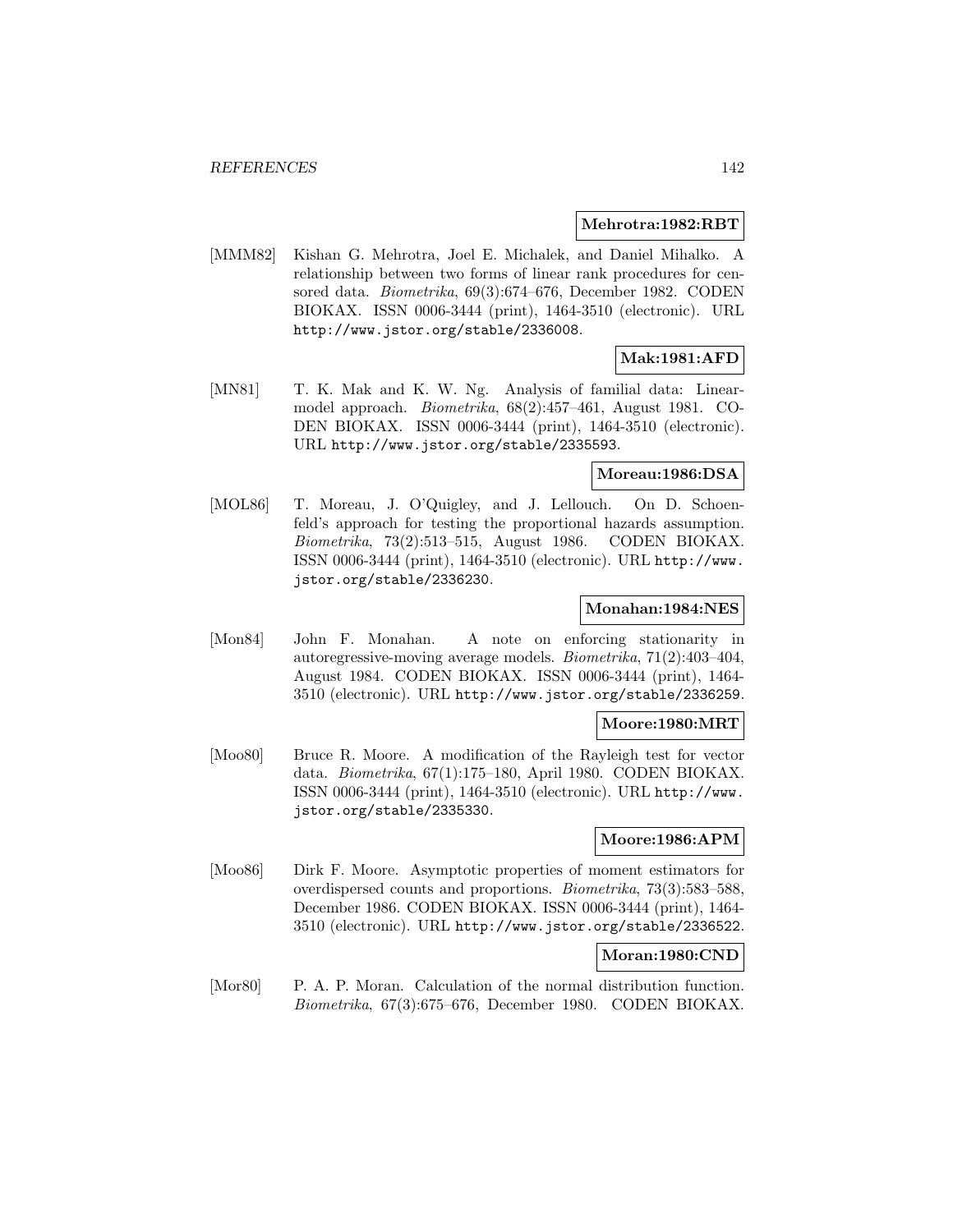ISSN 0006-3444 (print), 1464-3510 (electronic). URL http://www. jstor.org/stable/2335138.

### **Morton:1981:EEE**

[Mor81a] R. Morton. Efficiency of estimating equations and the use of pivots. Biometrika, 68(1):227–233, April 1981. CODEN BIOKAX. ISSN 0006-3444 (print), 1464-3510 (electronic). URL http://www. jstor.org/stable/2335823.

## **Morton:1981:EEU**

[Mor81b] R. Morton. Estimating equations for an ultrastructural relationship. Biometrika, 68(3):735–737, December 1981. CODEN BIOKAX. ISSN 0006-3444 (print), 1464-3510 (electronic). URL http://www.jstor.org/stable/2335465.

### **Morton:1987:AEN**

[Mor87a] Richard Morton. Asymmetry of estimators in nonlinear regression. Biometrika, 74(4):679–685, December 1987. CODEN BIOKAX. ISSN 0006-3444 (print), 1464-3510 (electronic). URL http://www. jstor.org/stable/2336461.

# **Morton:1987:GLM**

[Mor87b] Richard Morton. A generalized linear model with nested strata of extra-Poisson variation. Biometrika, 74(2):247–257, June 1987. CODEN BIOKAX. ISSN 0006-3444 (print), 1464-3510 (electronic). URL http://www.jstor.org/stable/2336138.

# **Merikoski:1983:NEP**

[MP83] J. K. Merikoski and T. M. Pukkila. A note on the expectation of products of autocorrelations. Biometrika, 70(2):528–529, August 1983. CODEN BIOKAX. ISSN 0006-3444 (print), 1464-3510 (electronic). URL http://www.jstor.org/stable/2335574. See correction [MP84].

#### **Merikoski:1984:ACN**

[MP84] J. K. Merikoski and T. M. Pukkila. Amendments and corrections: "A note on the expectation of products of autocorrelations" [Biometrika **70** (1983), no. 2, 528–529; MR0712046 (84m:62116)]. Biometrika, 71(3):655, December 1984. CODEN BIOKAX. ISSN 0006-3444 (print), 1464-3510 (electronic). URL http://www. jstor.org/stable/2336586. See [MP83].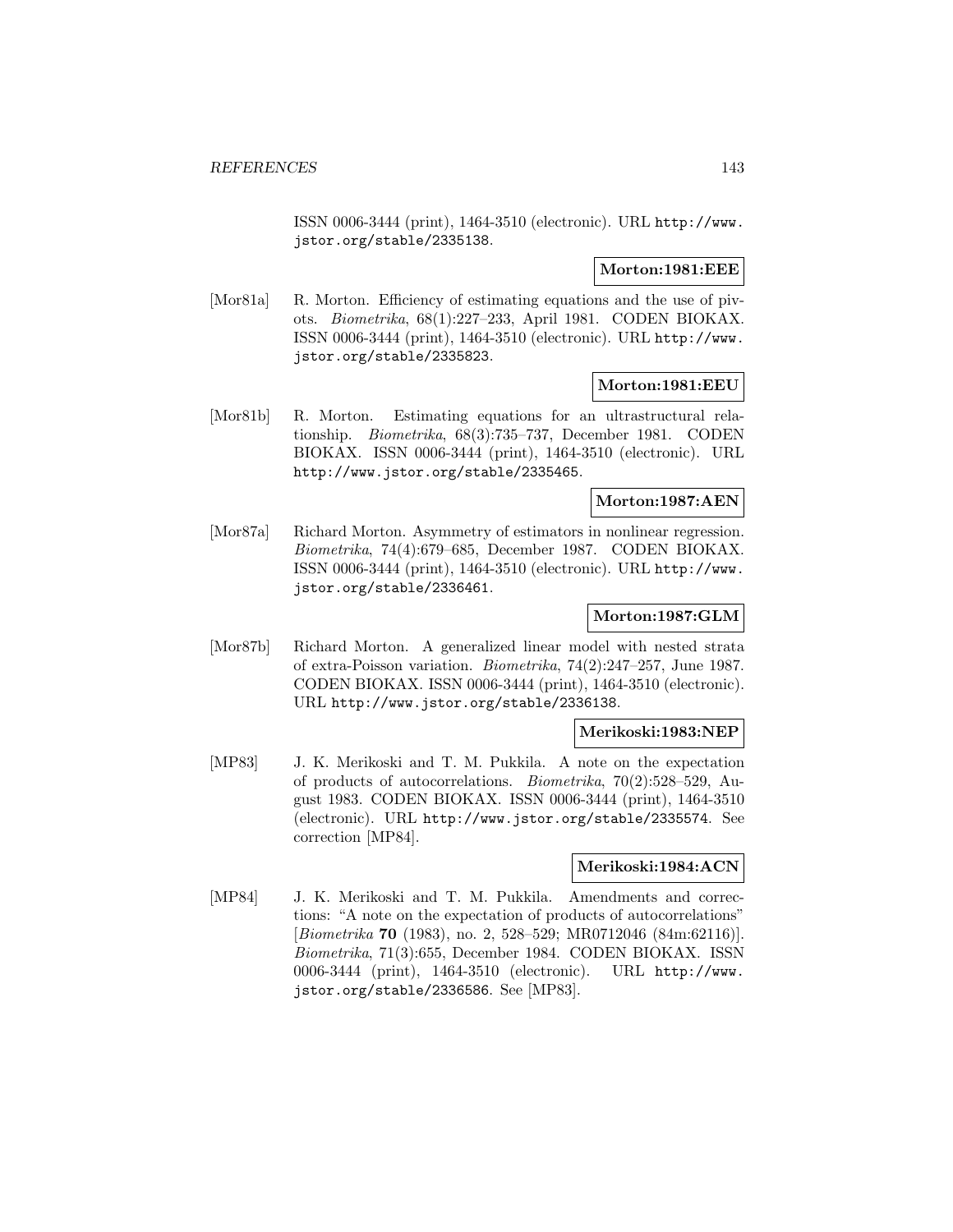#### **Mackisack:1989:AFE**

[MP89] M. S. Mackisack and D. S. Poskitt. Autoregressive frequency estimation. Biometrika, 76(3):565–575, September 1989. CODEN BIOKAX. ISSN 0006-3444 (print), 1464-3510 (electronic). URL http://www.jstor.org/stable/2336121.

## **Mehta:1988:CES**

[MPW88] Cyrus R. Mehta, Nitin R. Patel, and L. J. Wei. Constructing exact significance tests with restricted randomization rules. Biometrika, 75(2):295–302, June 1988. CODEN BIOKAX. ISSN 0006-3444 (print), 1464-3510 (electronic). URL http://www.jstor.org/ stable/2336177.

## **Manly:1987:CSC**

[MR87] Bryan F. J. Manly and J. C. W. Rayner. The comparison of sample covariance matrices using likelihood ratio tests. Biometrika, 74(4):841–847, December 1987. CODEN BIOKAX. ISSN 0006- 3444 (print), 1464-3510 (electronic). URL http://www.jstor.org/ stable/2336478.

## **McLeish:1986:LMD**

[MS86] D. L. McLeish and Christopher G. Small. Likelihood methods for the discrimination problem. Biometrika, 73(2):397–403, August 1986. CODEN BIOKAX. ISSN 0006-3444 (print), 1464-3510 (electronic). URL http://www.jstor.org/stable/2336216.

## **Muller:1988:DDS**

[MS88] Hans-Georg Müller and Ulrich Stadtmüller. Detecting dependencies in smooth regression models. Biometrika, 75(4):639–650, December 1988. CODEN BIOKAX. ISSN 0006-3444 (print), 1464-3510 (electronic). URL http://www.jstor.org/stable/2336305.

#### **Mukerjee:1989:OEF**

[MS89] Rahul Mukerjee and S. Sengupta. Optimal estimation of finite population total under a general correlated model. Biometrika, 76(4):789–794, December 1989. CODEN BIOKAX. ISSN 0006- 3444 (print), 1464-3510 (electronic). URL http://www.jstor.org/ stable/2336639.

## **Muller:1987:BCC**

[MSS87] Hans-Georg Müller, U. Stadtmüller, and Thomas Schmitt. Bandwidth choice and confidence intervals for derivatives of noisy data.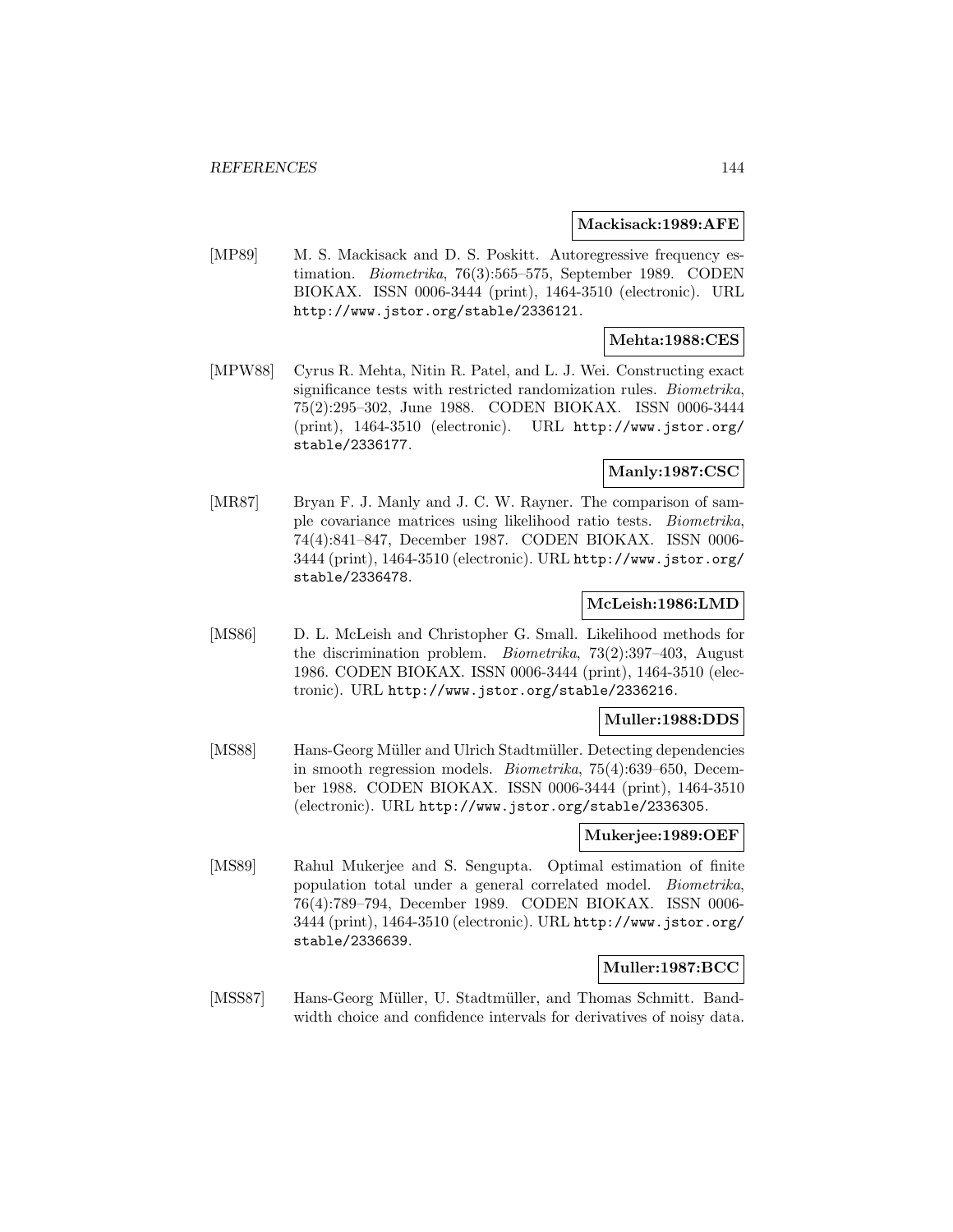Biometrika, 74(4):743–749, December 1987. CODEN BIOKAX. ISSN 0006-3444 (print), 1464-3510 (electronic). URL http://www. jstor.org/stable/2336468.

# **Mudholkar:1980:NAD**

[MT80] Govind S. Mudholkar and Madhusudan C. Trivedi. A normal approximation for the distribution of the likelihood ratio statistic in multivariate analysis of variance. Biometrika, 67(2):485–488, August 1980. CODEN BIOKAX. ISSN 0006-3444 (print), 1464-3510 (electronic). URL http://www.jstor.org/stable/2335496.

## **Murota:1981:SEC**

[MT81] Kazuo Murota and Kei Takeuchi. The Studentized empirical characteristic function and its application to test for the shape of distribution. Biometrika, 68(1):55–65, April 1981. CODEN BIOKAX. ISSN 0006-3444 (print), 1464-3510 (electronic). URL http://www. jstor.org/stable/2335805.

### **McLeish:1983:EEQ**

[MT83] D. McLeish and D. Tosh. The estimation of extreme quantiles in logit bioassay. Biometrika, 70(3):625–632, December 1983. CODEN BIOKAX. ISSN 0006-3444 (print), 1464-3510 (electronic). URL http://www.jstor.org/stable/2336498.

### **Mukerjee:1988:ORI**

[Muk88] Hari Mukerjee. Order restricted inference in a repeated measures model. Biometrika, 75(3):616–617, September 1988. CODEN BIOKAX. ISSN 0006-3444 (print), 1464-3510 (electronic). URL http://www.jstor.org/stable/2336618.

### **Murray:1983:NMO**

[Mur83] Gordon D. Murray. Nonconvergence of the minimax order algorithm. Biometrika, 70(2):490–491, August 1983. CODEN BIOKAX. ISSN 0006-3444 (print), 1464-3510 (electronic). URL http://www.jstor.org/stable/2335565.

#### **Mallows:1982:BEE**

[MV82] C. L. Mallows and Y. Vardi. Bounds on the efficiency of estimates based on overlapping data. Biometrika, 69(2):287–296, August 1982. CODEN BIOKAX. ISSN 0006-3444 (print), 1464-3510 (electronic). URL http://www.jstor.org/stable/2335401.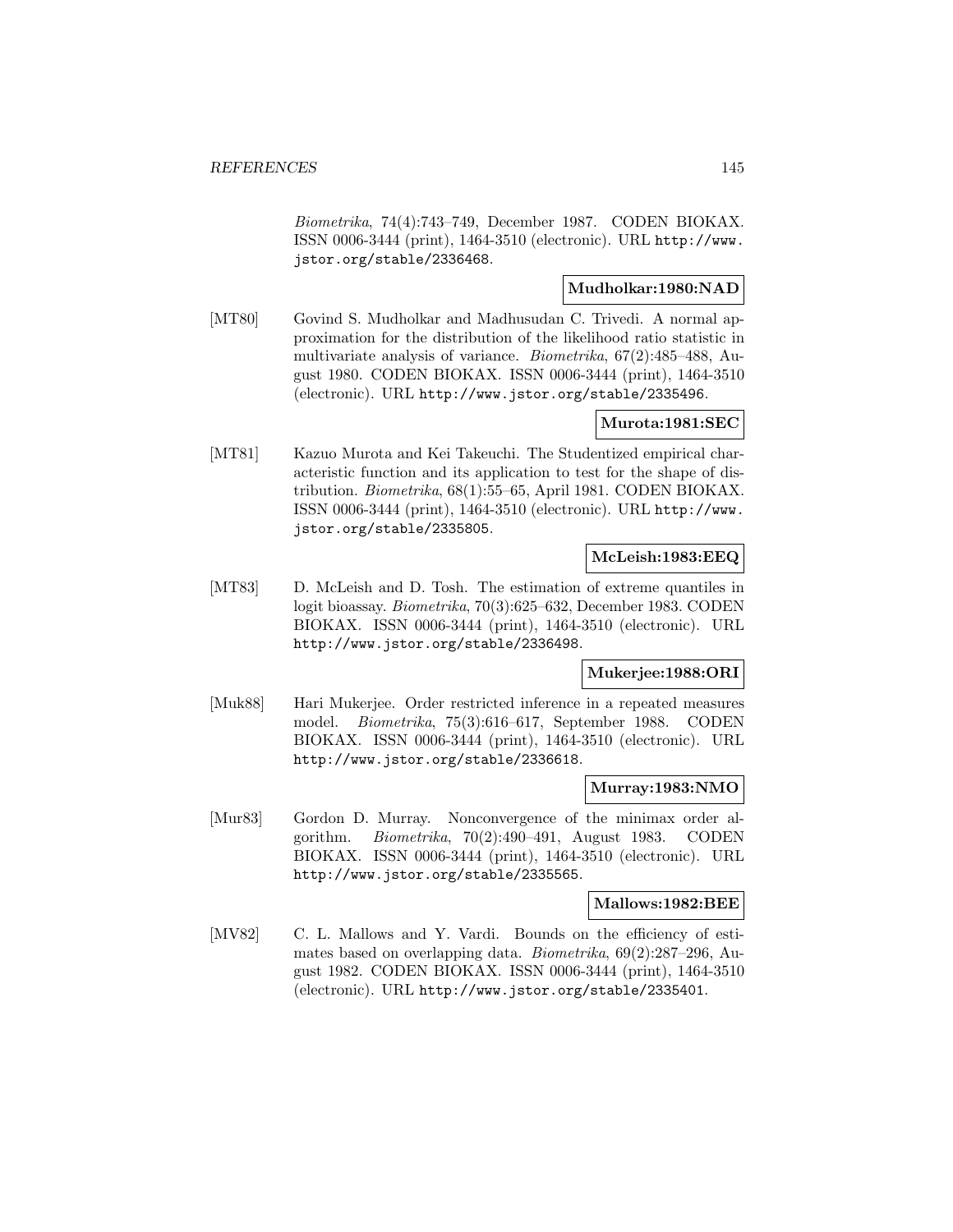#### **Muirhead:1980:ADC**

[MW80] Robb J. Muirhead and Christine M. Waternaux. Asymptotic distributions in canonical correlation analysis and other multivariate procedures for nonnormal populations. Biometrika, 67(1):31–43, April 1980. CODEN BIOKAX. ISSN 0006-3444 (print), 1464-3510 (electronic). URL http://www.jstor.org/stable/2335313.

## **Mardia:1989:MLS**

[MW89] K. V. Mardia and A. J. Watkins. On multimodality of the likelihood in the spatial linear model. Biometrika, 76(2):289–295, June 1989. CODEN BIOKAX. ISSN 0006-3444 (print), 1464-3510 (electronic). URL http://www.jstor.org/stable/2336662.

### **Nagarsenker:1980:TES**

[Nag80] P. B. Nagarsenker. On a test of equality of several exponential survival distributions. Biometrika, 67(2):475–478, August 1980. CO-DEN BIOKAX. ISSN 0006-3444 (print), 1464-3510 (electronic). URL http://www.jstor.org/stable/2335493.

#### **Nagaraja:1982:NLF**

[Nag82] H. N. Nagaraja. A note on linear functions of ordered correlated normal random variables. Biometrika, 69(1):284–285, April 1982. CODEN BIOKAX. ISSN 0006-3444 (print), 1464-3510 (electronic). URL http://www.jstor.org/stable/2335888.

#### **Nagarsenker:1984:BTH**

[Nag84] P. B. Nagarsenker. On Bartlett's test for homogeneity of variances. Biometrika, 71(2):405–407, August 1984. CODEN BIOKAX. ISSN 0006-3444 (print), 1464-3510 (electronic). URL http://www. jstor.org/stable/2336260.

# **Nair:1981:PTG**

[Nai81] V. N. Nair. Plots and tests for goodness of fit with randomly censored data. Biometrika, 68(1):99–103, April 1981. CODEN BIOKAX. ISSN 0006-3444 (print), 1464-3510 (electronic). URL http://www.jstor.org/stable/2335810.

### **Nair:1986:TAO**

[Nai86] Vijay N. Nair. On testing against ordered alternatives in analysis of variance models. Biometrika, 73(2):493–499, August 1986. CODEN BIOKAX. ISSN 0006-3444 (print), 1464-3510 (electronic). URL http://www.jstor.org/stable/2336227.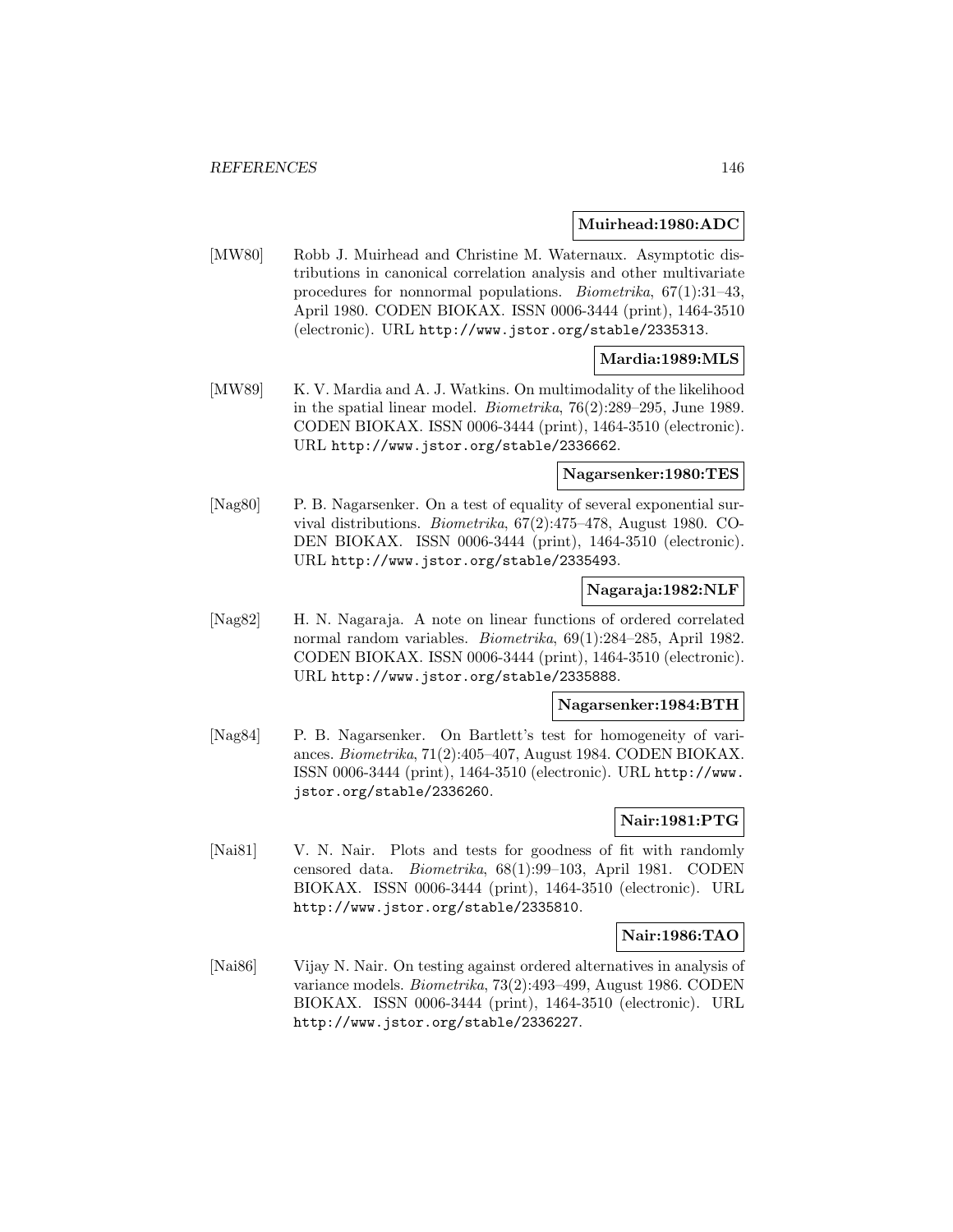### **Nayak:1988:EPS**

[Nay88] Tapan K. Nayak. Estimating population size by recapture sampling. Biometrika, 75(1):113–120, March 1988. CODEN BIOKAX. ISSN 0006-3444 (print), 1464-3510 (electronic). URL http://www. jstor.org/stable/2336441.

### **Nazaret:1987:BLL**

[Naz87] William A. Nazaret. Bayesian log linear estimates for three-way contingency tables. Biometrika, 74(2):401–410, June 1987. CODEN BIOKAX. ISSN 0006-3444 (print), 1464-3510 (electronic). URL http://www.jstor.org/stable/2336155.

#### **Newbold:1980:ETT**

[New80a] Paul Newbold. The equivalence of two tests of time series model adequacy. Biometrika, 67(2):463–465, August 1980. CODEN BIOKAX. ISSN 0006-3444 (print), 1464-3510 (electronic). URL http://www.jstor.org/stable/2335490.

## **Newton:1980:EEM**

[New80b] H. J. Newton. Efficient estimation of multivariate moving average autocovariances. Biometrika, 67(1):227–231, April 1980. CODEN BIOKAX. ISSN 0006-3444 (print), 1464-3510 (electronic). URL http://www.jstor.org/stable/2335339.

## **Ng:1980:EPD**

[Ng80] Vee Ming Ng. On the estimation of parametric density functions. Biometrika, 67(2):505–506, August 1980. CODEN BIOKAX. ISSN 0006-3444 (print), 1464-3510 (electronic). URL http://www. jstor.org/stable/2335502.

## **Nagelkerke:1980:SCS**

[NH80] N. J. D. Nagelkerke and A. A. M. Hart. The sequential comparison of survival curves. Biometrika, 67(1):247–249, April 1980. CODEN BIOKAX. ISSN 0006-3444 (print), 1464-3510 (electronic). URL http://www.jstor.org/stable/2335346.

#### **Newton:1984:SCB**

[NP84] H. Joseph Newton and Marcello Pagano. Simultaneous confidence bands for autoregressive spectra. Biometrika, 71(1):197–202, April 1984. CODEN BIOKAX. ISSN 0006-3444 (print), 1464-3510 (electronic). URL http://www.jstor.org/stable/2336414.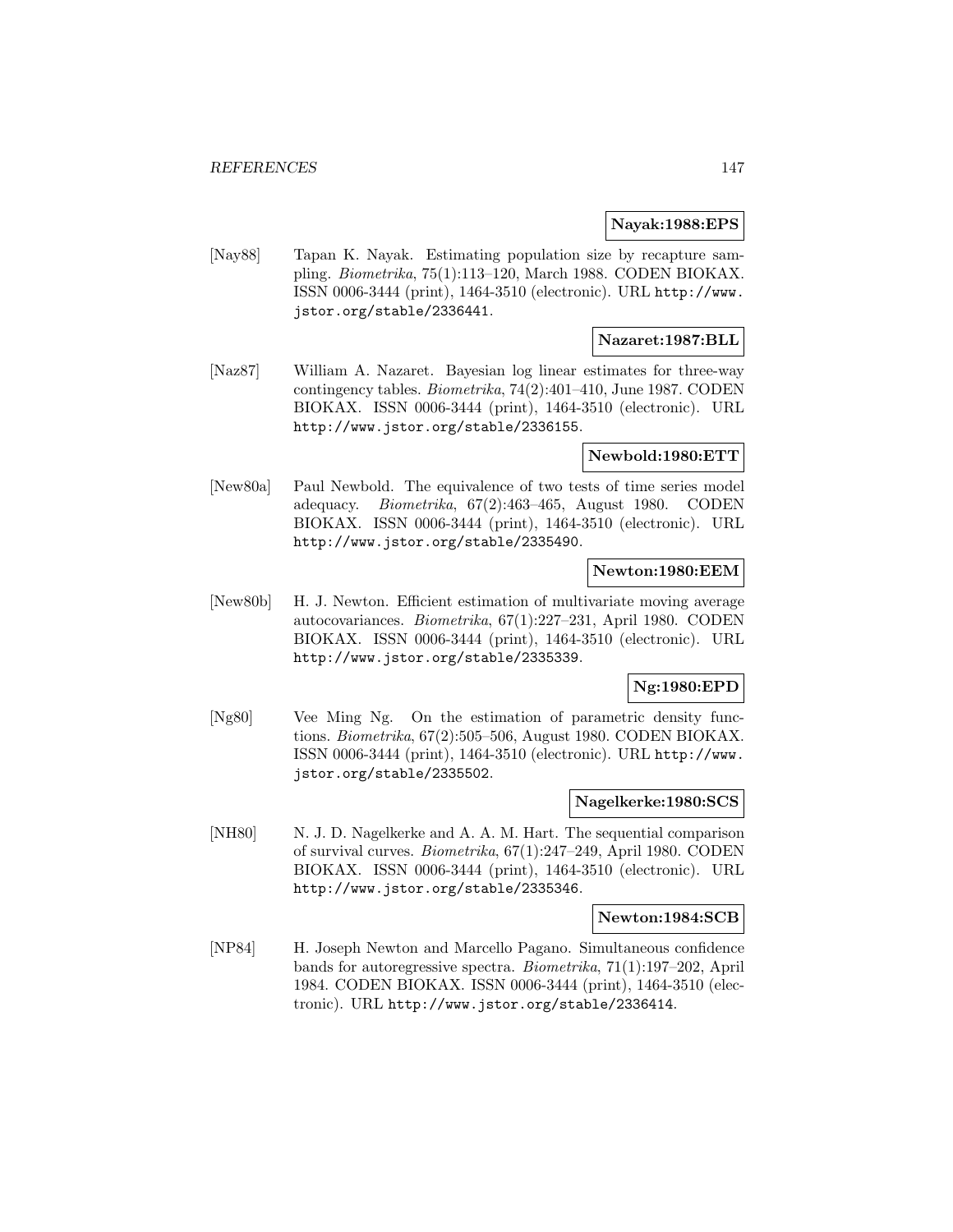### **Nelder:1987:EQL**

[NP87] J. A. Nelder and D. Pregibon. An extended quasi-likelihood function. Biometrika, 74(2):221–232, June 1987. CODEN BIOKAX. ISSN 0006-3444 (print), 1464-3510 (electronic). URL http://www. jstor.org/stable/2336136.

## **Nguyen:1984:ECP**

[NRW84] H. T. Nguyen, G. S. Rogers, and E. A. Walker. Estimation in change-point hazard rate models. Biometrika, 71(2):299–304, August 1984. CODEN BIOKAX. ISSN 0006-3444 (print), 1464-3510 (electronic). URL http://www.jstor.org/stable/2336246.

#### **Nomakuchi:1988:TMI**

[NS88] Kentaro Nomakuchi and Ning Zhong Shi. A test for a multiple isotonic regression problem. Biometrika, 75(1):181–184, March 1988. CODEN BIOKAX. ISSN 0006-3444 (print), 1464-3510 (electronic). URL http://www.jstor.org/stable/2336455.

### **Nurminen:1981:AEG**

[Nur81] Markku Nurminen. Asymptotic efficiency of general noniterative estimators of common relative risk. Biometrika, 68(2):525–530, August 1981. CODEN BIOKAX. ISSN 0006-3444 (print), 1464-3510 (electronic). URL http://www.jstor.org/stable/2335601.

### **Oakes:1986:SIM**

[Oak86] David Oakes. Semiparametric inference in a model for association in bivariate survival data. Biometrika, 73(2):353–361, August 1986. CODEN BIOKAX. ISSN 0006-3444 (print), 1464-3510 (electronic). URL http://www.jstor.org/stable/2336211.

### **OBrien:1980:LTM**

[O'B80] Peter C. O'Brien. A likelihood test for multivariate serial correlation. Biometrika, 67(3):531–537, December 1980. CODEN BIOKAX. ISSN 0006-3444 (print), 1464-3510 (electronic). URL http://www.jstor.org/stable/2335121. See correction [O'B82].

### **OBrien:1982:ACL**

[O'B82] Peter C. O'Brien. Amendments and corrections: "A likelihood test for multivariate serial correlation" [Biometrika **67** (1980), no. 3, 531–537; MR 82c:62087]. Biometrika, 69(2):492, August 1982. CO-DEN BIOKAX. ISSN 0006-3444 (print), 1464-3510 (electronic). URL http://www.jstor.org/stable/2335435. See [O'B80].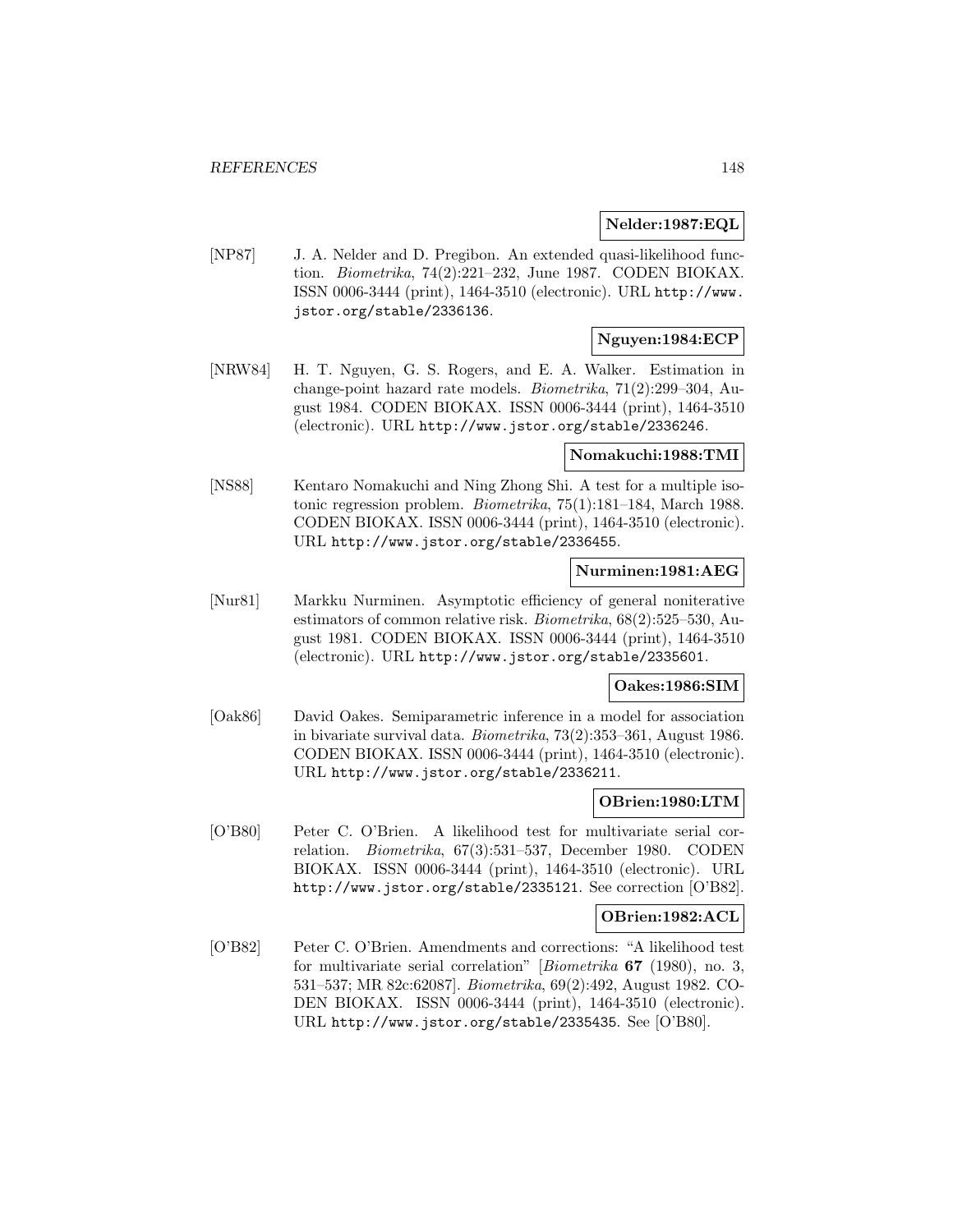## **OHagan:1981:MI**

[O'H81] A. O'Hagan. A moment of indecision. Biometrika, 68(1):329–330, April 1981. CODEN BIOKAX. ISSN 0006-3444 (print), 1464-3510 (electronic). URL http://www.jstor.org/stable/2335837.

## **Oja:1981:TLS**

[Oja81] Hannu Oja. Two location and scale-free goodness-of-fit tests. Biometrika, 68(3):637–640, December 1981. CODEN BIOKAX. ISSN 0006-3444 (print), 1464-3510 (electronic). URL http://www. jstor.org/stable/2335446.

## **Oja:1983:NTN**

[Oja83] Hannu Oja. New tests for normality. Biometrika, 70(1):297–299, April 1983. CODEN BIOKAX. ISSN 0006-3444 (print), 1464-3510 (electronic). URL http://www.jstor.org/stable/2335972.

## **ONeill:1982:THF**

[O'N82] M. E. O'Neill. On tests of homogeneity of factorially-structure populations; an additive approach. Biometrika, 69(1):167–174, April 1982. CODEN BIOKAX. ISSN 0006-3444 (print), 1464-3510 (electronic). URL http://www.jstor.org/stable/2335865.

## **Ochi:1984:LIC**

[OP84] Y. Ochi and Ross L. Prentice. Likelihood inference in a correlated probit regression model. Biometrika, 71(3):531–543, December 1984. CODEN BIOKAX. ISSN 0006-3444 (print), 1464-3510 (electronic). URL http://www.jstor.org/stable/2336562.

### **Oman:1988:SBD**

[OS88] Samuel D. Oman and Esther Seiden. Switch-back designs. Biometrika, 75(1):81–89, March 1988. CODEN BIOKAX. ISSN 0006-3444 (print), 1464-3510 (electronic). URL http://www. jstor.org/stable/2336437.

## **Olkin:1981:MLE**

[OV81] Ingram Olkin and Michael Væth. Maximum likelihood estimation in a two-way analysis of variance with correlated errors in one classification. Biometrika, 68(3):653–660, December 1981. CODEN BIOKAX. ISSN 0006-3444 (print), 1464-3510 (electronic). URL http://www.jstor.org/stable/2335449.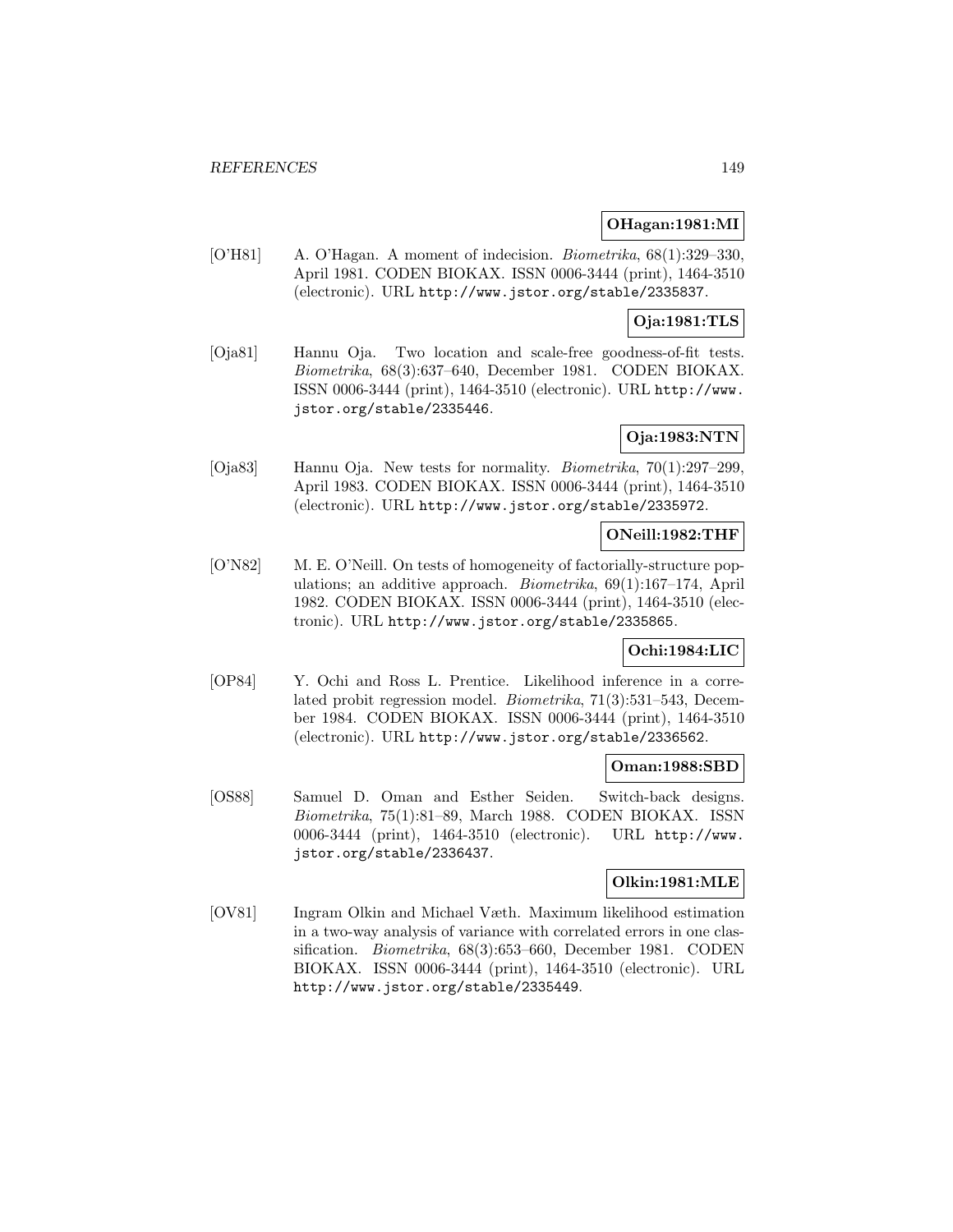## **Owen:1988:ELR**

[Owe88] Art B. Owen. Empirical likelihood ratio confidence intervals for a single functional. Biometrika, 75(2):237–249, June 1988. CODEN BIOKAX. ISSN 0006-3444 (print), 1464-3510 (electronic). URL http://www.jstor.org/stable/2336172.

### **Ozturk:1986:TEV**

 $[Öz t86]$  Aydın Öztürk. On the W test for the extreme value distribution. Biometrika, 73(3):738–740, December 1986. CODEN BIOKAX. ISSN 0006-3444 (print), 1464-3510 (electronic). URL http://www. jstor.org/stable/2336542.

### **Palmgren:1981:FIM**

[Pal81] Juni Palmgren. The Fisher information matrix for log linear models arguing conditionally on observed explanatory variables. Biometrika, 68(2):563–566, August 1981. CODEN BIOKAX. ISSN 0006-3444 (print), 1464-3510 (electronic). URL http://www. jstor.org/stable/2335606.

## **Palmgren:1987:PDS**

[Pal87] Juni Palmgren. Precision of double sampling estimators for comparing two probabilities. Biometrika, 74(4):687–694, December 1987. CODEN BIOKAX. ISSN 0006-3444 (print), 1464-3510 (electronic). URL http://www.jstor.org/stable/2336462.

#### **Parr:1983:NJB**

[Par83] William C. Parr. A note on the jackknife, the bootstrap and the delta method estimators of bias and variance. Biometrika, 70(3):719–722, December 1983. CODEN BIOKAX. ISSN 0006- 3444 (print), 1464-3510 (electronic). URL http://www.jstor.org/ stable/2336511.

### **Paterson:1983:CEI**

[Pat83a] Lindsay Paterson. Circuits and efficiency in incomplete block designs. Biometrika, 70(1):215–225, April 1983. CODEN BIOKAX. ISSN 0006-3444 (print), 1464-3510 (electronic). URL http://www. jstor.org/stable/2335959.

### **Paterson:1983:UBM**

[Pat83b] Lindsay Paterson. An upper bound for the minimum canonical efficiency factor of incomplete block designs. Biometrika, 70 (2):441–446, August 1983. CODEN BIOKAX. ISSN 0006-3444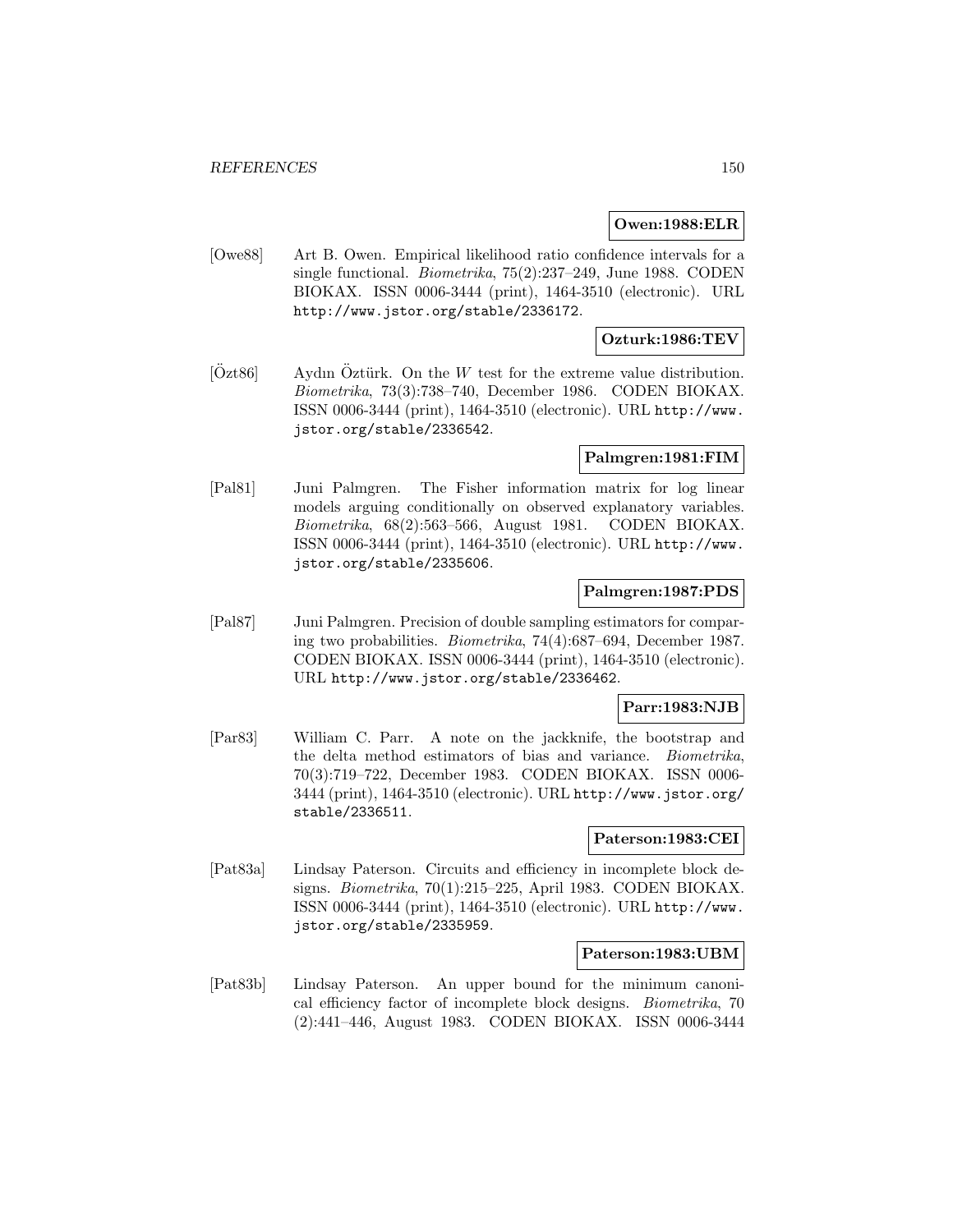(print), 1464-3510 (electronic). URL http://www.jstor.org/ stable/2335558.

### **Patefield:1985:IML**

[Pat85a] W. M. Patefield. Information from the maximized likelihood function. Biometrika, 72(3):664–668, December 1985. CODEN BIOKAX. ISSN 0006-3444 (print), 1464-3510 (electronic). URL http://www.jstor.org/stable/2336740.

## **Patel:1985:AID**

[Pat85b] H. I. Patel. Analysis of incomplete data in a two-period crossover design with reference to clinical trials. Biometrika, 72(2):411–418, August 1985. CODEN BIOKAX. ISSN 0006-3444 (print), 1464- 3510 (electronic). URL http://www.jstor.org/stable/2336093.

### **Patel:1986:ARM**

[Pat86] H. I. Patel. Analysis of repeated measures designs with changing covariates in clinical trials. Biometrika, 73(3):707–715, December 1986. CODEN BIOKAX. ISSN 0006-3444 (print), 1464-3510 (electronic). URL http://www.jstor.org/stable/2336536.

## **Petruccelli:1986:PTS**

[PD86] Joseph D. Petruccelli and Neville Davies. A portmanteau test for self-exciting threshold autoregressive-type nonlinearity in time series. Biometrika, 73(3):687–694, December 1986. CODEN BIOKAX. ISSN 0006-3444 (print), 1464-3510 (electronic). URL http://www.jstor.org/stable/2336533.

## **Pearlman:1980:AEL**

[Pea80] J. G. Pearlman. An algorithm for the exact likelihood of a high-order autoregressive- moving average process. *Biometrika*, 67(1):232–233, April 1980. CODEN BIOKAX. ISSN 0006-3444 (print), 1464-3510 (electronic). URL http://www.jstor.org/ stable/2335340.

### **Pericchi:1981:BAT**

[Per81] L. R. Pericchi. A Bayesian approach to transformations to normality. Biometrika, 68(1):35–43, April 1981. CODEN BIOKAX. ISSN 0006-3444 (print), 1464-3510 (electronic). URL http://www. jstor.org/stable/2335803.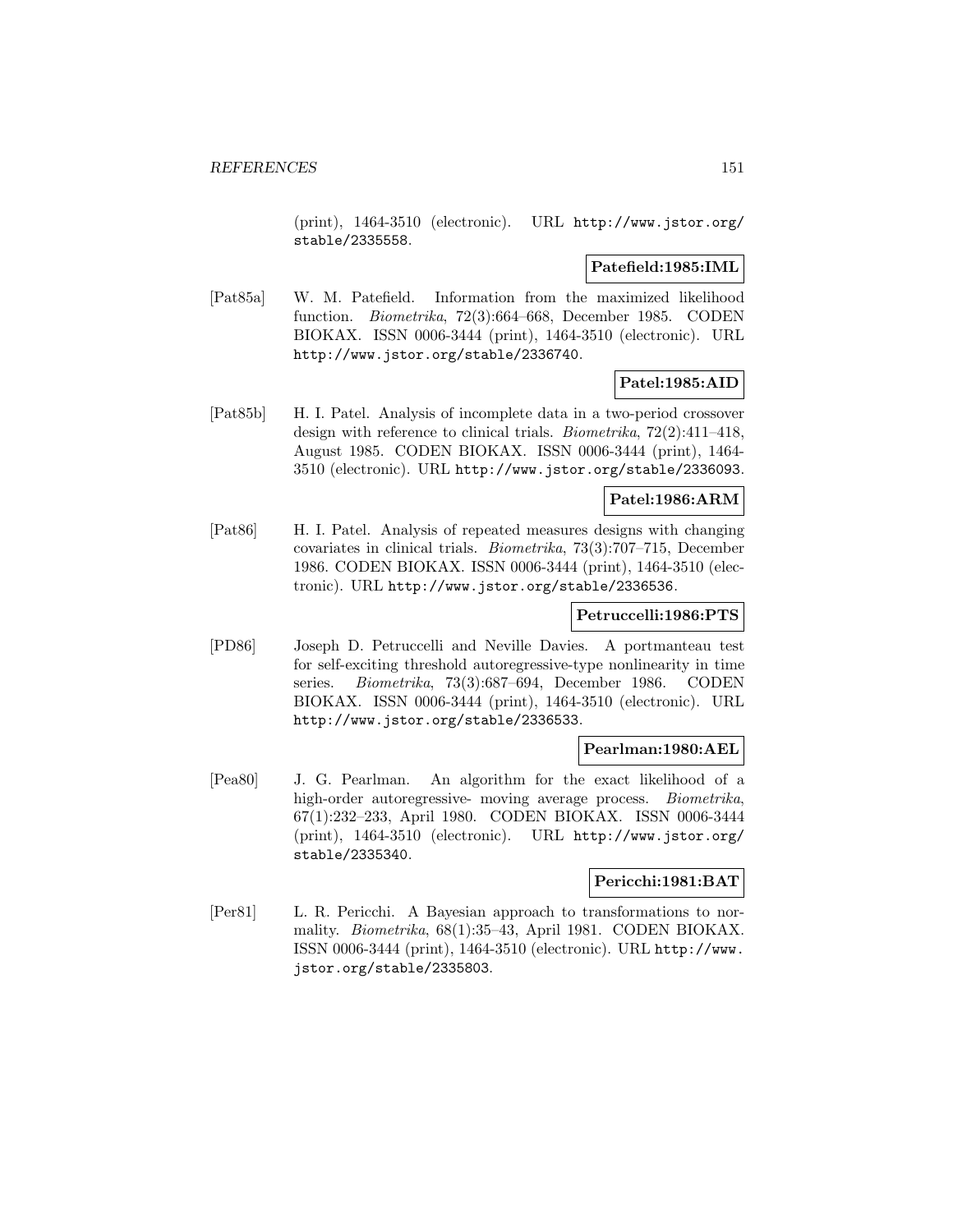#### **Pericchi:1984:ASB**

[Per84] L. R. Pericchi. An alternative to the standard Bayesian procedure for discrimination between normal linear models. Biometrika, 71(3):575–586, December 1984. CODEN BIOKAX. ISSN 0006- 3444 (print), 1464-3510 (electronic). URL http://www.jstor.org/ stable/2336567.

## **Pesaran:1984:APC**

[Pes84] M. H. Pesaran. Asymptotic power comparisons of tests of separate parametric families by Bahadur's approach. Biometrika, 71(2):245–252, August 1984. CODEN BIOKAX. ISSN 0006- 3444 (print), 1464-3510 (electronic). URL http://www.jstor.org/ stable/2336240.

## **Petkau:1980:FPT**

[Pet80a] A. John Petkau. Frequentist properties of three stopping rules for comparative clinical trials. Biometrika, 67(3):690–692, December 1980. CODEN BIOKAX. ISSN 0006-3444 (print), 1464-3510 (electronic). URL http://www.jstor.org/stable/2335142.

## **Pettitt:1980:SCS**

[Pet80b] A. N. Pettitt. A simple cumulative sum type statistic for the changepoint problem with zero-one observations. Biometrika, 67(1):79–84, April 1980. CODEN BIOKAX. ISSN 0006-3444 (print), 1464-3510 (electronic). URL http://www.jstor.org/stable/2335319.

#### **Pettitt:1981:PPC**

[Pet81] A. N. Pettitt. Posterior probabilities for a change-point using ranks. Biometrika, 68(2):443–450, August 1981. CODEN BIOKAX. ISSN 0006-3444 (print), 1464-3510 (electronic). URL http://www. jstor.org/stable/2335591.

## **Pettitt:1982:PTA**

[Pet82] A. N. Pettitt. Parametric tests for agreement amongst groups of judges. Biometrika, 69(2):365–375, August 1982. CODEN BIOKAX. ISSN 0006-3444 (print), 1464-3510 (electronic). URL http://www.jstor.org/stable/2335410.

### **Pettitt:1983:AMU**

[Pet83] A. N. Pettitt. Approximate methods using ranks for regression with censored data. Biometrika, 70(1):121–132, April 1983. CODEN BIOKAX. ISSN 0006-3444 (print), 1464-3510 (electronic). URL http://www.jstor.org/stable/2335949.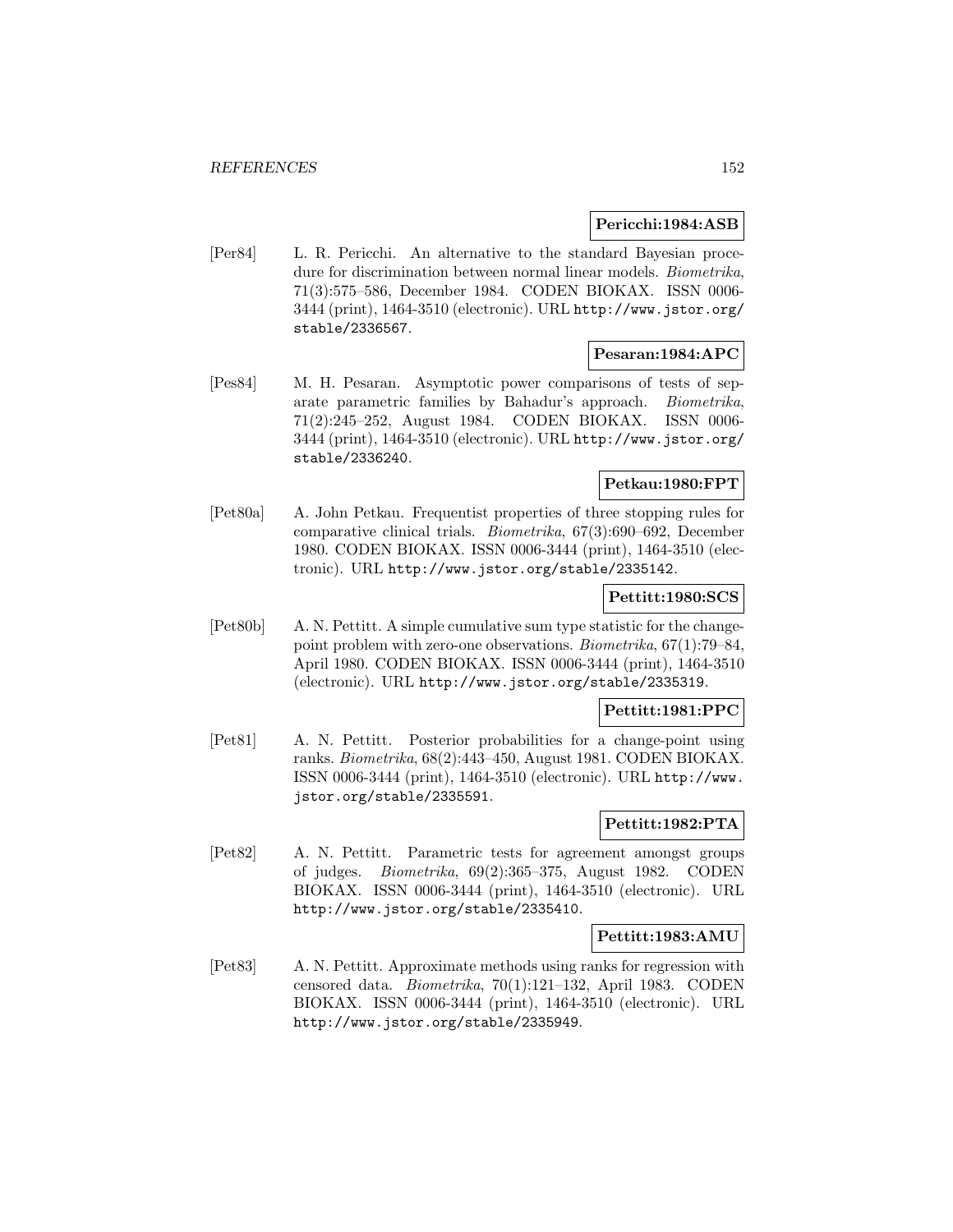## **Pettitt:1984:TGC**

[Pet84] A. N. Pettitt. Tied, grouped continuous and ordered categorical data: A comparison of two models. Biometrika, 71(1):35–42, April 1984. CODEN BIOKAX. ISSN 0006-3444 (print), 1464-3510 (electronic). URL http://www.jstor.org/stable/2336394.

## **Pettitt:1986:COR**

[Pet86] A. N. Pettitt. Censored observations, repeated measures and mixed effects models: An approach using the EM algorithm and normal errors. Biometrika, 73(3):635–643, December 1986. CODEN BIOKAX. ISSN 0006-3444 (print), 1464-3510 (electronic). URL http://www.jstor.org/stable/2336528.

# **Pierce:1982:TNE**

[PG82] Donald A. Pierce and Robert J. Gray. Testing normality of errors in regression models. Biometrika, 69(1):233–236, April 1982. CODEN BIOKAX. ISSN 0006-3444 (print), 1464-3510 (electronic). URL http://www.jstor.org/stable/2335874.

#### **Pettigrew:1986:BHC**

[PGT86] Hugh M. Pettigrew, John J. Gart, and Donald G. Thomas. The bias and higher cumulants of the logarithm of a binomial variate. Biometrika, 73(2):425–435, August 1986. CODEN BIOKAX. ISSN 0006-3444 (print), 1464-3510 (electronic). URL http://www. jstor.org/stable/2336219.

### **Phillips:1982:TCF**

[Phi82] P. C. B. Phillips. The true characteristic function of the  $F$  distribution. Biometrika, 69(1):261–264, April 1982. CODEN BIOKAX. ISSN 0006-3444 (print), 1464-3510 (electronic). URL http://www. jstor.org/stable/2335882.

#### **Phillips:1987:TUA**

[Phi87] P. C. B. Phillips. Towards a unified asymptotic theory for autoregression. Biometrika, 74(3):535–547, September 1987. CODEN BIOKAX. ISSN 0006-3444 (print), 1464-3510 (electronic). URL http://www.jstor.org/stable/2336692.

#### **Pierce:1985:TNA**

[Pie85] Donald A. Pierce. Testing normality in autoregressive models. Biometrika, 72(2):293–297, August 1985. CODEN BIOKAX.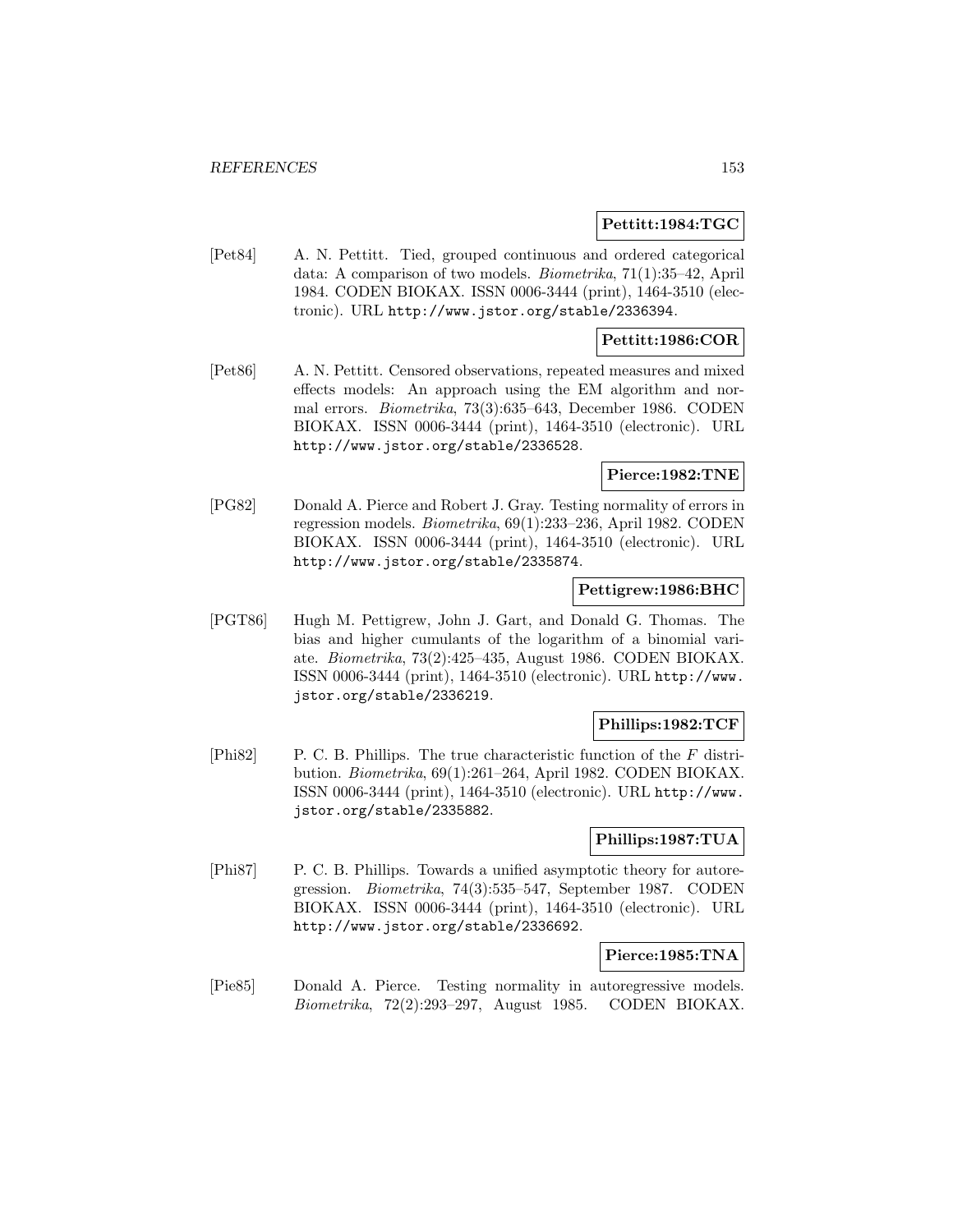ISSN 0006-3444 (print), 1464-3510 (electronic). URL http://www. jstor.org/stable/2336081.

### **Papageorgiou:1983:SME**

[PKL83] H. Papageorgiou, C. D. Kemp, and S. Loukas. Some methods of estimation for the bivariate Hermite distribution. Biometrika, 70(2):479–484, August 1983. CODEN BIOKAX. ISSN 0006- 3444 (print), 1464-3510 (electronic). URL http://www.jstor.org/ stable/2335563.

## **Pukkila:1985:FDE**

[PN85] Tarmo Pukkila and Hans Nyquist. On the frequency domain estimation of the innovation variance of a stationary univariate time series. Biometrika, 72(2):317–323, August 1985. CODEN BIOKAX. ISSN 0006-3444 (print), 1464-3510 (electronic). URL http://www. jstor.org/stable/2336083.

## **Porteous:1985:ILR**

[Por85a] B. T. Porteous. Improved likelihood ratio statistics for covariance selection models. Biometrika, 72(1):97–101, April 1985. CODEN BIOKAX. ISSN 0006-3444 (print), 1464-3510 (electronic). URL http://www.jstor.org/stable/2336338.

### **Porteous:1985:NIL**

[Por85b] B. T. Porteous. A note on improved likelihood ratio statistics for generalized log linear models. Biometrika, 72(2):473–475, August 1985. CODEN BIOKAX. ISSN 0006-3444 (print), 1464-3510 (electronic). URL http://www.jstor.org/stable/2336102.

## **Portier:1986:ETO**

[Por86] Christopher J. Portier. Estimating the tumour onset distribution in animal carcinogenesis experiments. Biometrika, 73(2):371–378, August 1986. CODEN BIOKAX. ISSN 0006-3444 (print), 1464- 3510 (electronic). URL http://www.jstor.org/stable/2336213.

#### **Porteous:1987:MIH**

[Por87] B. T. Porteous. The mutual independence hypothesis for categorical data in complex sampling schemes. Biometrika, 74(4):857–862, December 1987. CODEN BIOKAX. ISSN 0006-3444 (print), 1464- 3510 (electronic). URL http://www.jstor.org/stable/2336480.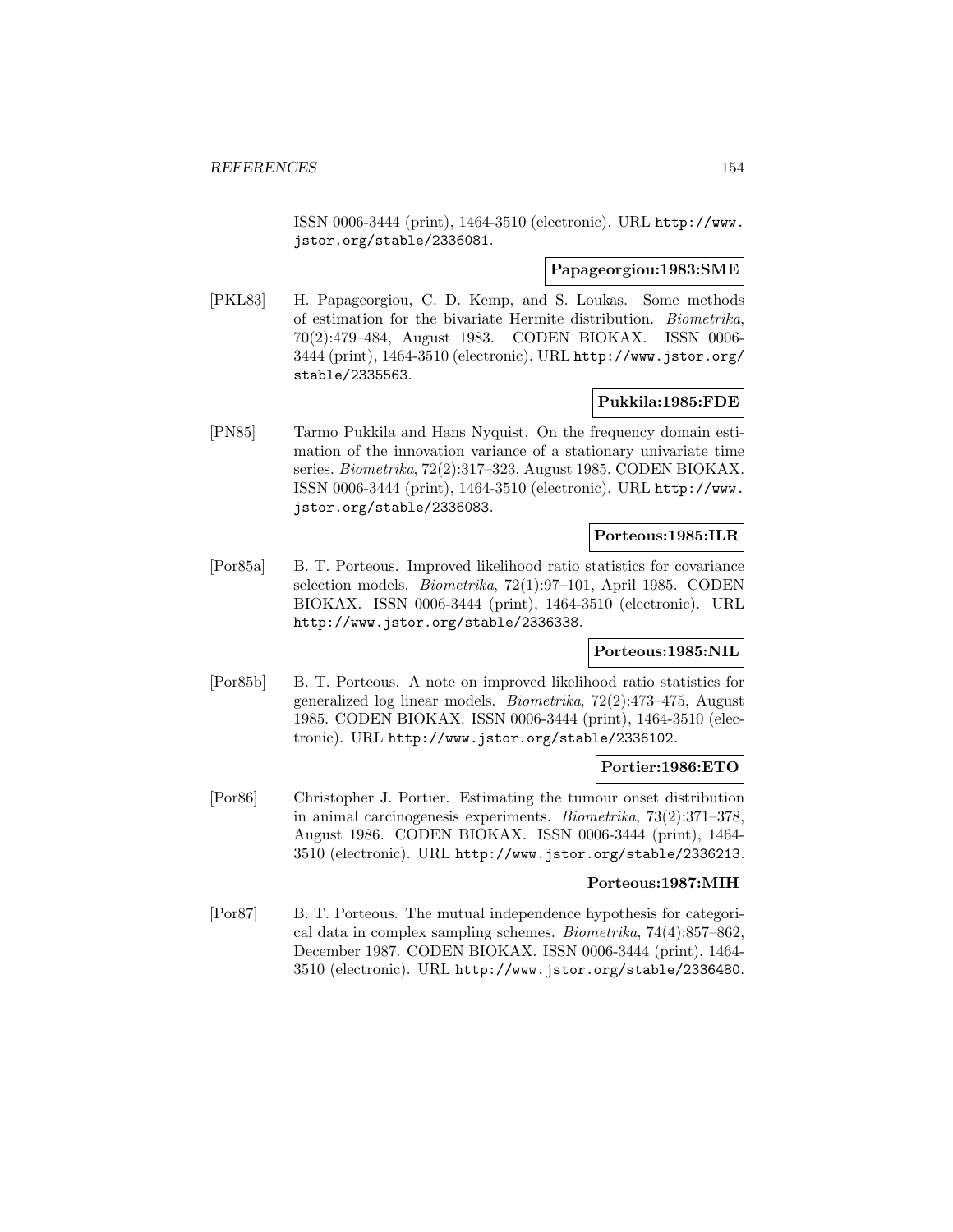#### **Poskitt:1987:MHR**

[Pos87] D. S. Poskitt. A modified Hannan–Rissanen strategy for mixed autoregressive-moving average order determination. Biometrika, 74(4):781–790, December 1987. CODEN BIOKAX. ISSN 0006- 3444 (print), 1464-3510 (electronic). URL http://www.jstor.org/ stable/2336472. See correction [Pos90].

# **Poskitt:1990:ACM**

[Pos90] D. S. Poskitt. Amendments and corrections: "A modified Hannan– Rissanen strategy for mixed autoregressive-moving average order determination" [Biometrika **74** (1987), no. 4, 781–790; MR0919846 (90f:62291)]. Biometrika, 77(3):667, September 1990. CODEN BIOKAX. ISSN 0006-3444 (print), 1464-3510 (electronic). URL http://www.jstor.org/stable/2337010. See [Pos87].

# **Phillips:1988:TUR**

[PP88] Peter C. B. Phillips and Pierre Perron. Testing for a unit root in time series regression. Biometrika, 75(2):335–346, June 1988. CODEN BIOKAX. ISSN 0006-3444 (print), 1464-3510 (electronic). URL http://www.jstor.org/stable/2336182.

### **Pickands:1987:EAI**

[PR87a] J. Pickands III and M. Raghavachari. Exact and asymptotic inference for the size of a population. Biometrika, 74(2):355–363, June 1987. CODEN BIOKAX. ISSN 0006-3444 (print), 1464-3510 (electronic). URL http://www.jstor.org/stable/2336150.

### **Pigeon:1987:CDC**

[PR87b] J. G. Pigeon and D. Raghavarao. Crossover designs for comparing treatments with a control. Biometrika, 74(2):321–328, June 1987. CODEN BIOKAX. ISSN 0006-3444 (print), 1464-3510 (electronic). URL http://www.jstor.org/stable/2336146.

#### **Prentice:1978:LRT**

[Pre78] R. L. Prentice. Linear rank tests with right censored data. Biometrika, 65(1):167–179, April 1978. CODEN BIOKAX. ISSN 0006-3444 (print), 1464-3510 (electronic). URL http://www. jstor.org/stable/2335292. See correction [Pre83].

#### **Prentice:1982:CME**

[Pre82] R. L. Prentice. Covariate measurement errors and parameter estimation in a failure time regression model. Biometrika, 69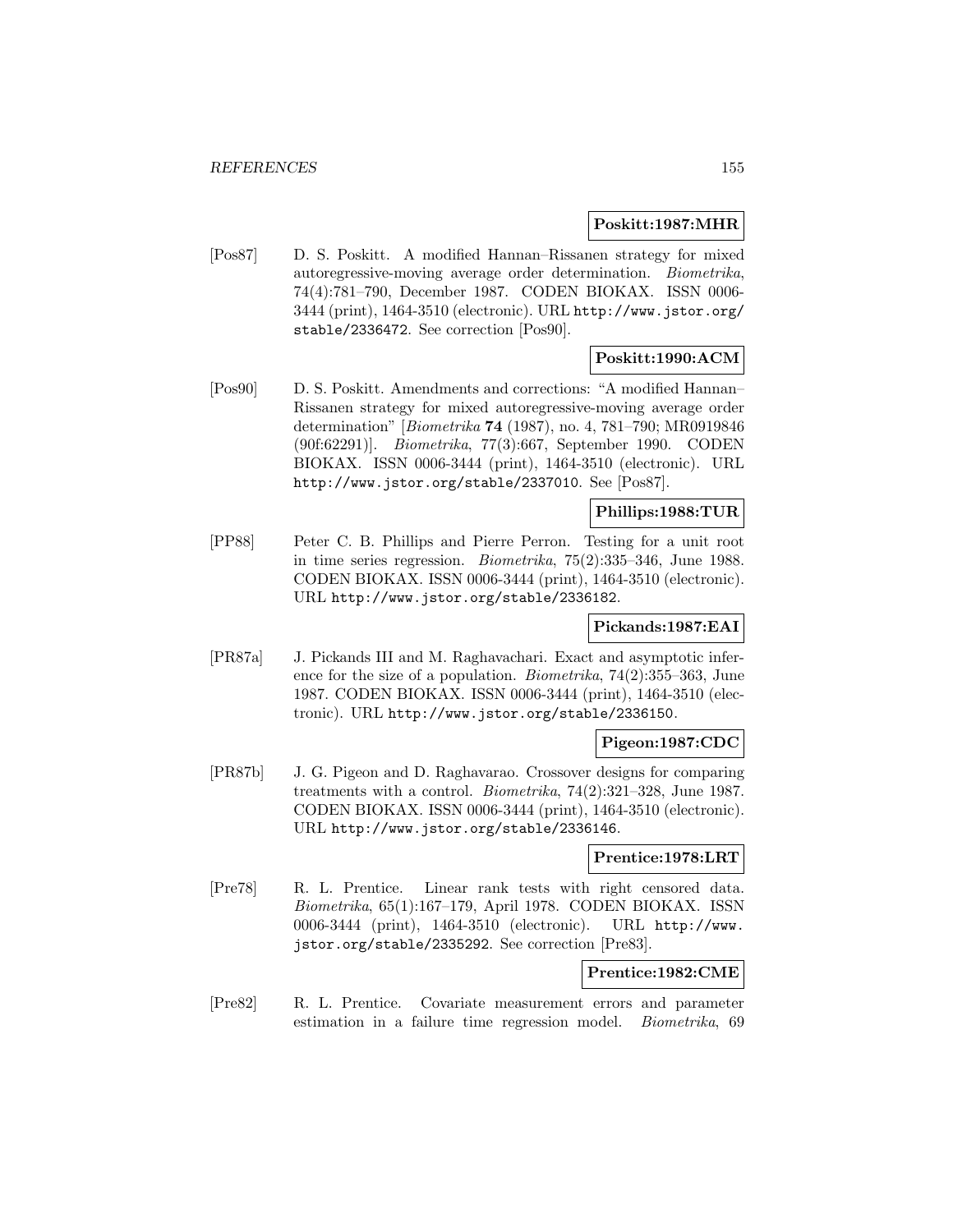(2):331–342, August 1982. CODEN BIOKAX. ISSN 0006-3444 (print), 1464-3510 (electronic). URL http://www.jstor.org/ stable/2335407. See correction [Pre84b].

# **Prentice:1983:ACL**

[Pre83] R. L. Prentice. Amendments and corrections: "Linear rank tests with right censored data" [Biometrika **65** (1978), no. 1, 167–179; MR0497517 (80a:62060)]. Biometrika, 70(1):304, April 1983. CO-DEN BIOKAX. ISSN 0006-3444 (print), 1464-3510 (electronic). URL http://www.jstor.org/stable/2335978. See [Pre78].

## **Prentice:1984:DFM**

[Pre84a] Michael J. Prentice. A distribution-free method of interval estimation for unsigned directional data. Biometrika, 71(1):147–154, April 1984. CODEN BIOKAX. ISSN 0006-3444 (print), 1464-3510 (electronic). URL http://www.jstor.org/stable/2336406.

## **Prentice:1984:ACC**

[Pre84b] R. L. Prentice. Amendments and corrections: "Covariate measurement errors and parameter estimation in a failure time regression model" [Biometrika **69** (1982), no. 2, 331–342; MR0671971 (83j:62146)]. Biometrika, 71(1):219, April 1984. CODEN BIOKAX. ISSN 0006-3444 (print), 1464-3510 (electronic). URL http://www. jstor.org/stable/2336422. See [Pre82].

### **Prentice:1986:CCD**

[Pre86] R. L. Prentice. A case-cohort design for epidemiologic cohort studies and disease prevention trials. Biometrika, 73(1):1–11, April 1986. CODEN BIOKAX. ISSN 0006-3444 (print), 1464-3510 (electronic). URL http://www.jstor.org/stable/2336266.

#### **Prasad:1980:MHT**

[PS80] N. G. Narasimha Prasad and T. Srivenkataramana. A modification to the Horvitz–Thompson estimator under the Midzuno sampling scheme. Biometrika, 67(3):709–711, December 1980. CODEN BIOKAX. ISSN 0006-3444 (print), 1464-3510 (electronic). URL http://www.jstor.org/stable/2335148.

### **Pettitt:1981:EWS**

[PS81] A. N. Pettitt and V. Siskind. Effect of within-sample dependence on the Mann–Whitney–Wilcoxon statistic. Biometrika, 68(2):437–441, August 1981. CODEN BIOKAX. ISSN 0006-3444 (print), 1464- 3510 (electronic). URL http://www.jstor.org/stable/2335590.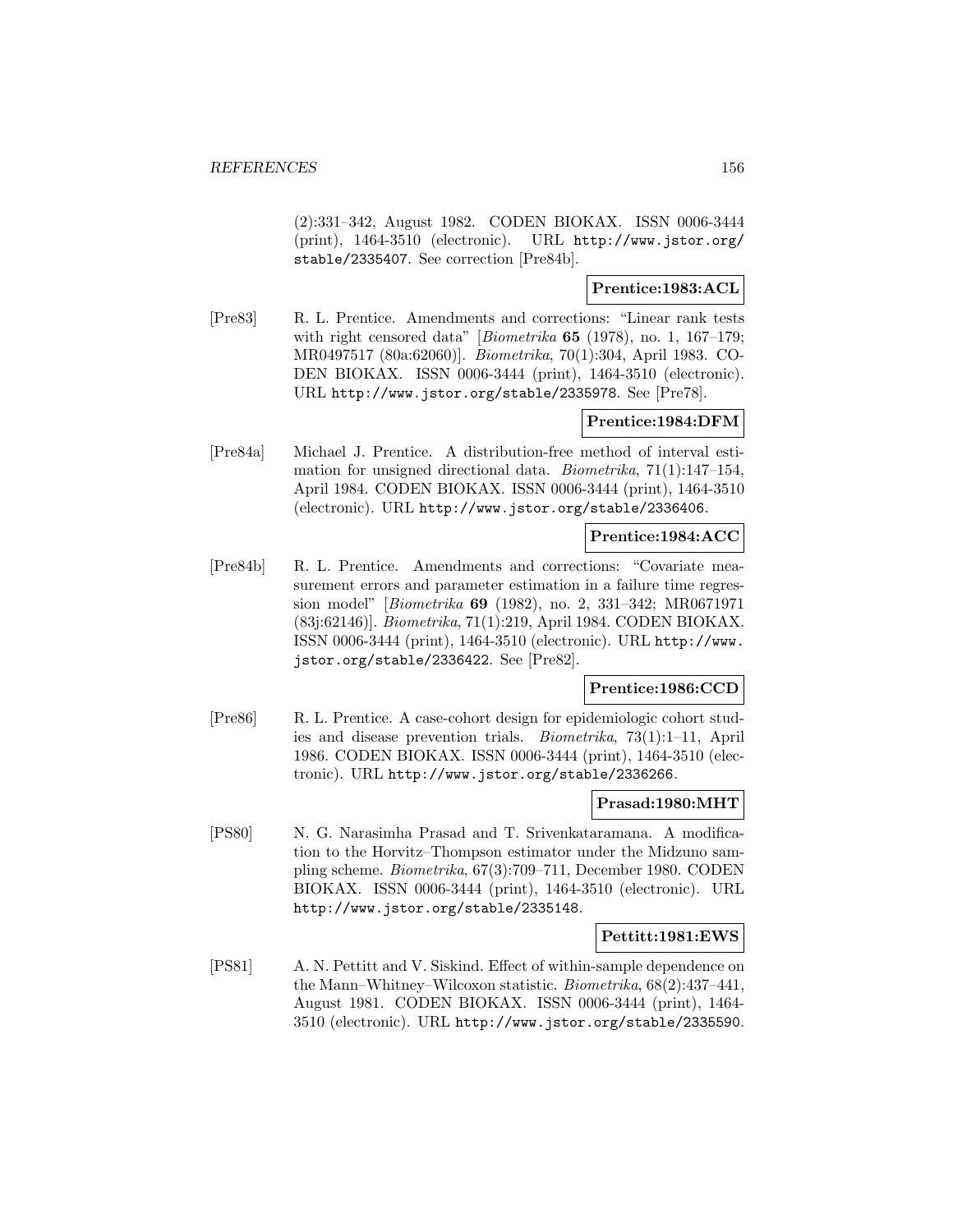#### **Prasad:1982:SVU**

[PS82] Govind Prasad and Ashok Sahai. Sharper variance upper bound for unbiased estimation in inverse sampling. Biometrika, 69(1):286, April 1982. CODEN BIOKAX. ISSN 0006-3444 (print), 1464-3510 (electronic). URL http://www.jstor.org/stable/2335889. See correction [PS84].

# **Prasad:1984:ACS**

[PS84] Govind Prasad and Ashok Sahai. Amendments and corrections: "Sharper variance upper bound for unbiased estimation in inverse sampling" [Biometrika **69** (1982), no. 1, 286; MR0655698 (83d:62022)]. Biometrika, 71(1):219, April 1984. CODEN BIOKAX. ISSN 0006-3444 (print), 1464-3510 (electronic). URL http://www.jstor.org/stable/2336421. See [PS82].

# **Pollak:1985:DPA**

[PS85] Moshe Pollak and David Siegmund. A diffusion process and its applications to detecting a change in the drift of Brownian motion. Biometrika, 72(2):267–280, August 1985. CODEN BIOKAX. ISSN 0006-3444 (print), 1464-3510 (electronic). URL http://www. jstor.org/stable/2336079.

## **Poskitt:1980:TSF**

[PT80] D. S. Poskitt and A. R. Tremayne. Testing the specification of a fitted autoregressive-moving average model. Biometrika, 67 (2):359–363, August 1980. CODEN BIOKAX. ISSN 0006-3444 (print), 1464-3510 (electronic). URL http://www.jstor.org/ stable/2335478.

### **Poskitt:1983:POT**

[PT83] D. S. Poskitt and A. R. Tremayne. On the posterior odds of time series models. Biometrika, 70(1):157–162, April 1983. CODEN BIOKAX. ISSN 0006-3444 (print), 1464-3510 (electronic). URL http://www.jstor.org/stable/2335953.

### **Poskitt:1987:DPL**

[PT87] D. S. Poskitt and A. R. Tremayne. Determining a portfolio of linear time series models. Biometrika, 74(1):125–137, March 1987. CODEN BIOKAX. ISSN 0006-3444 (print), 1464-3510 (electronic). URL http://www.jstor.org/stable/2336027.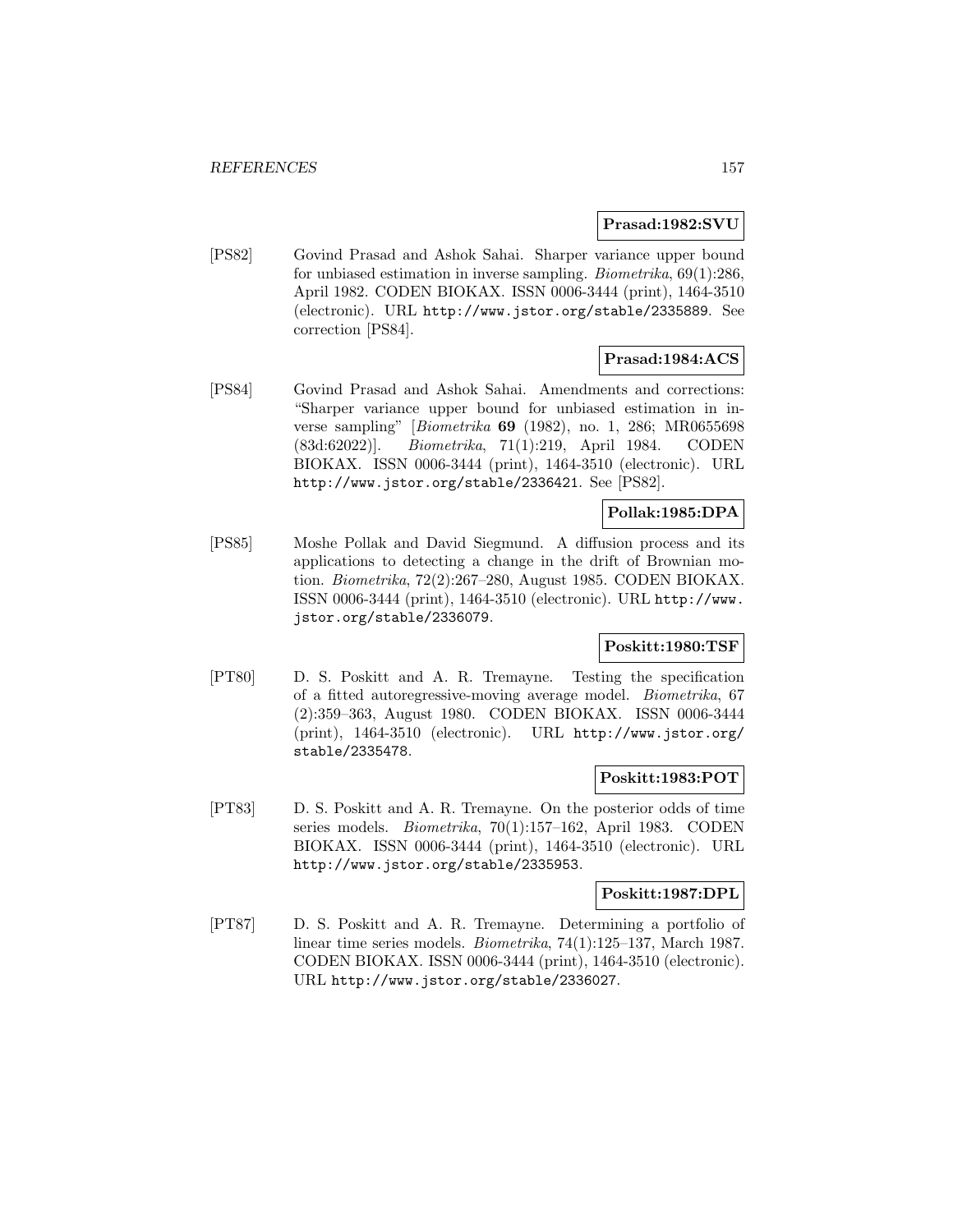## **Pang:1989:MLE**

[PTF89] Ching-Fai Pang, W. A. Thompson, Jr., and Hamid Fallahi. Maximum likelihood estimation of convex arrival rate. Biometrika, 76(3):626–628, September 1989. CODEN BIOKAX. ISSN 0006- 3444 (print), 1464-3510 (electronic). URL http://www.jstor.org/ stable/2336132.

## **Padgett:1980:MLE**

[PW80a] W. J. Padgett and L. J. Wei. Maximum likelihood estimation of a distribution function with increasing failure rate based on censored observations. Biometrika, 67(2):470–474, August 1980. CODEN BIOKAX. ISSN 0006-3444 (print), 1464-3510 (electronic). URL http://www.jstor.org/stable/2335492.

## **Prescott:1980:MLE**

[PW80b] P. Prescott and A. T. Walden. Maximum likelihood estimation of the parameters of the generalized extreme-value distribution. Biometrika, 67(3):723–724, December 1980. CODEN BIOKAX. ISSN 0006-3444 (print), 1464-3510 (electronic). URL http://www. jstor.org/stable/2335152.

# **Padgett:1982:ERS**

[PW82] W. J. Padgett and L. J. Wei. Estimation of the ratio of scale parameters in the two-sample problem with arbitrary right censorship. Biometrika, 69(1):252–256, April 1982. CODEN BIOKAX. ISSN 0006-3444 (print), 1464-3510 (electronic). URL http://www. jstor.org/stable/2335880.

#### **Paterson:1986:TEF**

[PW86] Lindsay J. Paterson and Peter Wild. Triangles and efficiency factors. Biometrika, 73(2):289–299, August 1986. CODEN BIOKAX. ISSN 0006-3444 (print), 1464-3510 (electronic). URL http://www. jstor.org/stable/2336205.

## **Prentice:1981:RAM**

[PWP81] R. L. Prentice, B. J. Williams, and A. V. Peterson. On the regression analysis of multivariate failure time data. Biometrika, 68(2):373–379, August 1981. CODEN BIOKAX. ISSN 0006- 3444 (print), 1464-3510 (electronic). URL http://www.jstor.org/ stable/2335582.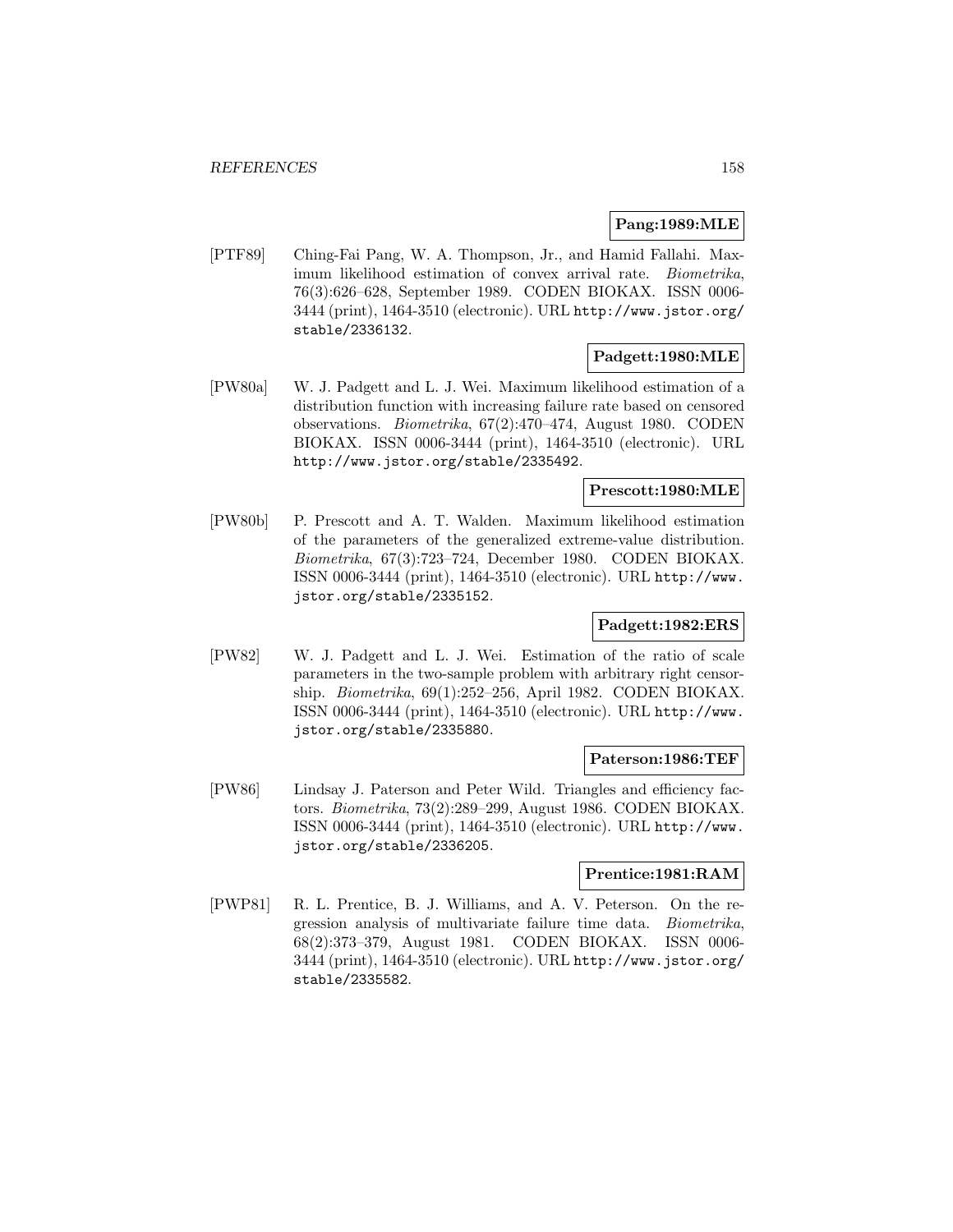#### **Quesenberry:1986:RAB**

[QJ86] Charles P. Quesenberry, Jr. and Nicholas P. Jewell. Regression analysis based on stratified samples. Biometrika, 73(3):605–614, December 1986. CODEN BIOKAX. ISSN 0006-3444 (print), 1464- 3510 (electronic). URL http://www.jstor.org/stable/2336525.

## **Raftery:1986:BAP**

[RA86] A. E. Raftery and V. E. Akman. Bayesian analysis of a Poisson process with a change-point. Biometrika, 73(1):85–89, April 1986. CODEN BIOKAX. ISSN 0006-3444 (print), 1464-3510 (electronic). URL http://www.jstor.org/stable/2336274.

### **Raftery:1988:IBP**

[Raf88] Adrian E. Raftery. Inference for the binomial N parameter: A hierarchical Bayes approach. Biometrika, 75(2):223–228, June 1988. CODEN BIOKAX. ISSN 0006-3444 (print), 1464-3510 (electronic). URL http://www.jstor.org/stable/2336170.

## **Rayner:1986:NTS**

[RB86] J. C. W. Rayner and D. J. Best. Neyman-type smooth tests for location-scale families. Biometrika, 73(2):437–446, August 1986. CODEN BIOKAX. ISSN 0006-3444 (print), 1464-3510 (electronic). URL http://www.jstor.org/stable/2336220.

## **Reid:1985:IFP**

[RC85] N. Reid and H. Crépeau. Influence functions for proportional hazards regression. Biometrika, 72(1):1–9, April 1985. CODEN BIOKAX. ISSN 0006-3444 (print), 1464-3510 (electronic). URL http://www.jstor.org/stable/2336329.

## **Regal:1980:TTC**

[Reg80] Ronald Regal. The F test with time-censored exponential data. Biometrika, 67(2):479–481, August 1980. CODEN BIOKAX. ISSN 0006-3444 (print), 1464-3510 (electronic). URL http://www. jstor.org/stable/2335494.

#### **Reid:1981:EMS**

[Rei81] Nancy Reid. Estimating the median survival time. Biometrika, 68(3):601–608, December 1981. CODEN BIOKAX. ISSN 0006- 3444 (print), 1464-3510 (electronic). URL http://www.jstor.org/ stable/2335442.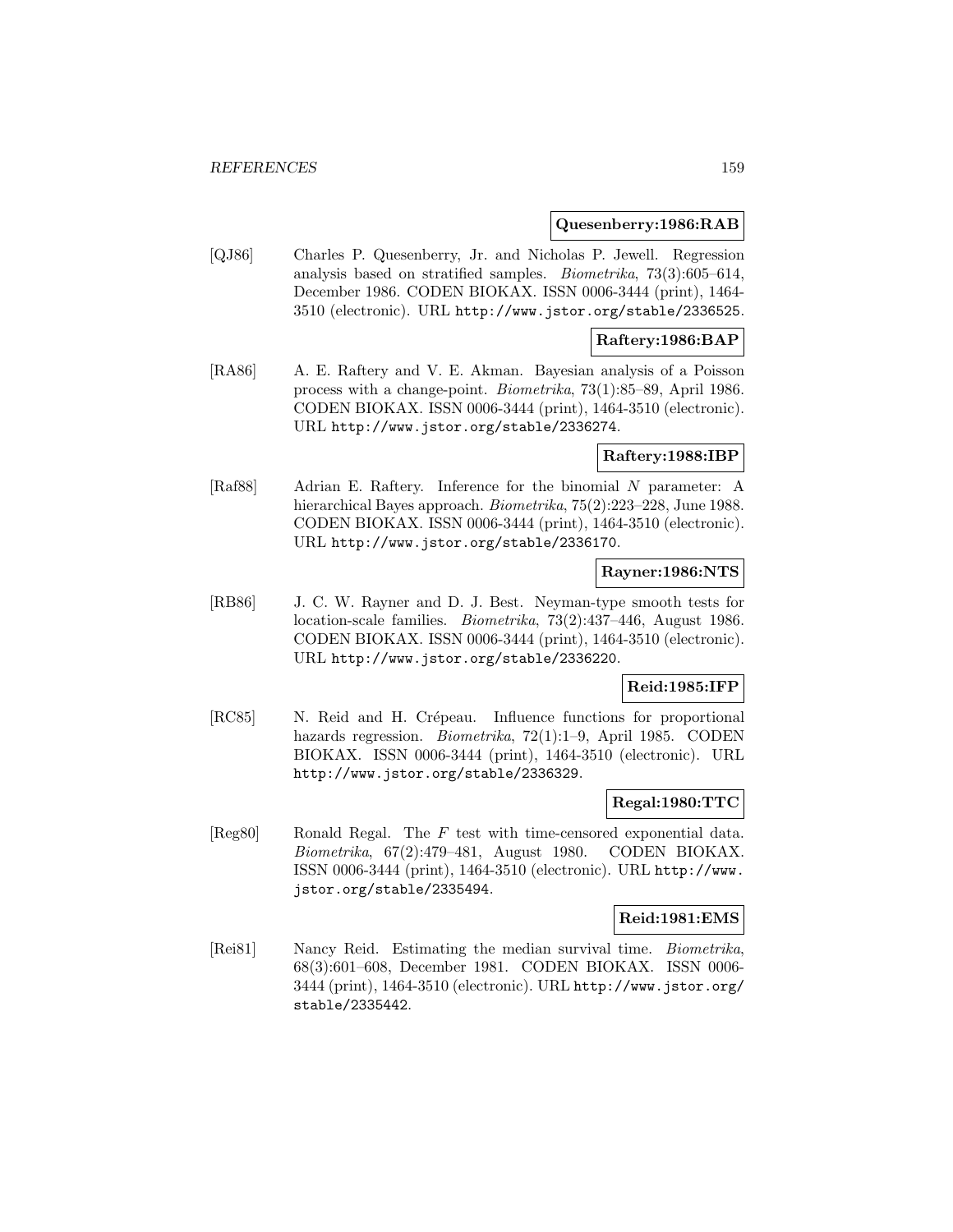#### **Reinsel:1983:SRM**

[Rei83] Gregory Reinsel. Some results on multivariate autoregressive index models. Biometrika, 70(1):145–156, April 1983. CODEN BIOKAX. ISSN 0006-3444 (print), 1464-3510 (electronic). URL http://www. jstor.org/stable/2335952.

## **Rencher:1988:UCI**

[Ren88] Alvin C. Rencher. On the use of correlations to interpret canonical functions. Biometrika, 75(2):363–365, June 1988. CODEN BIOKAX. ISSN 0006-3444 (print), 1464-3510 (electronic). URL http://www.jstor.org/stable/2336185.

### **Reschenhofer:1989:ATW**

[Res89] E. Reschenhofer. Adaptive test for white noise. Biometrika, 76 (3):629–632, September 1989. CODEN BIOKAX. ISSN 0006- 3444 (print), 1464-3510 (electronic). URL http://www.jstor.org/ stable/2336133.

# **Reilman:1985:SME**

[RGL85] Miriam A. Reilman, Richard F. Gunst, and Mani Y. Lakshminarayanan. Structural model estimation with correlated measurement errors. Biometrika, 72(3):669–672, December 1985. CODEN BIOKAX. ISSN 0006-3444 (print), 1464-3510 (electronic). URL http://www.jstor.org/stable/2336741.

## **Ritov:1989:ESN**

[Rit89] Ya'acov Ritov. Estimating a signal with noisy nuisance parameters. Biometrika, 76(1):31–37, March 1989. CODEN BIOKAX. ISSN 0006-3444 (print), 1464-3510 (electronic). URL http://www. jstor.org/stable/2336366.

#### **Rao:1984:SUV**

[RL84] J. N. K. Rao and J. Lanke. Simplified unbiased variance estimation for multistage designs. Biometrika, 71(2):387–395, August 1984. CODEN BIOKAX. ISSN 0006-3444 (print), 1464-3510 (electronic). URL http://www.jstor.org/stable/2336257.

#### **Ryan:1988:UCR**

[RO88] Louise M. Ryan and E. John Orav. On the use of covariates for rodent bioassay and screening experiments. Biometrika, 75 (4):631–637, December 1988. CODEN BIOKAX. ISSN 0006- 3444 (print), 1464-3510 (electronic). URL http://www.jstor.org/ stable/2336304. See correction [RO89].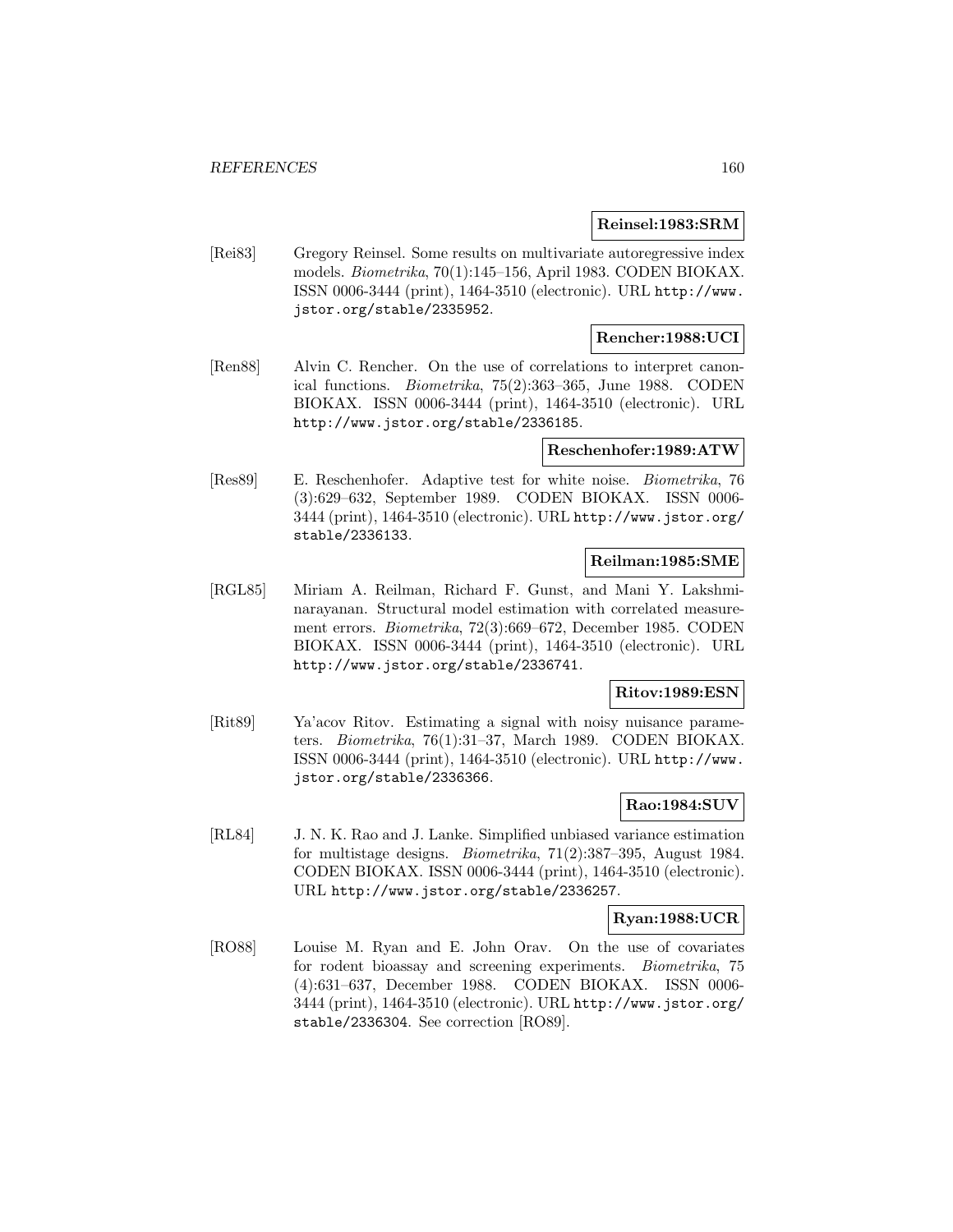## **Ryan:1989:ACU**

[RO89] Louise M. Ryan and E. John Orav. Amendments and corrections: "On the Use of Covariates for Rodent Bioassay and Screening Experiments". Biometrika, 76(2):407, June 1989. CODEN BIOKAX. ISSN 0006-3444 (print), 1464-3510 (electronic). URL http://www. jstor.org/stable/2336679. See [RO88].

## **Robinson:1983:CST**

[Rob83] Derek Robinson. A comparison of sequential treatment allocation rules. Biometrika, 70(2):492–495, August 1983. CODEN BIOKAX. ISSN 0006-3444 (print), 1464-3510 (electronic). URL http://www. jstor.org/stable/2335566.

### **Rocke:1983:RSA**

[Roc83] David M. Rocke. Robust statistical analysis of interlaboratory studies. Biometrika, 70(2):421–431, August 1983. CODEN BIOKAX. ISSN 0006-3444 (print), 1464-3510 (electronic). URL http://www. jstor.org/stable/2335556.

## **Rocke:1986:ORS**

[Roc86] David M. Rocke. Outlier resistance in small samples. Biometrika, 73(1):175–181, April 1986. CODEN BIOKAX. ISSN 0006-3444 (print), 1464-3510 (electronic). URL http://www.jstor.org/ stable/2336283. See correction [Roc90].

### **Rocke:1990:ACO**

[Roc90] David M. Rocke. Amendments and corrections: "Outlier resistance in small samples" [Biometrika **73** (1986), no. 1, 175–181; MR0836445 (88b:62069)] by D. M. Rocke. Biometrika, 77(1):235– 236, March 1990. CODEN BIOKAX. ISSN 0006-3444 (print), 1464- 3510 (electronic). URL http://www.jstor.org/stable/2336073. See [Roc86].

### **Rosenbaum:1987:SAC**

[Ros87] Paul R. Rosenbaum. Sensitivity analysis for certain permutation inferences in matched observational studies. Biometrika, 74(1):13– 26, March 1987. CODEN BIOKAX. ISSN 0006-3444 (print), 1464- 3510 (electronic). URL http://www.jstor.org/stable/2336017. See correction [Ros88a].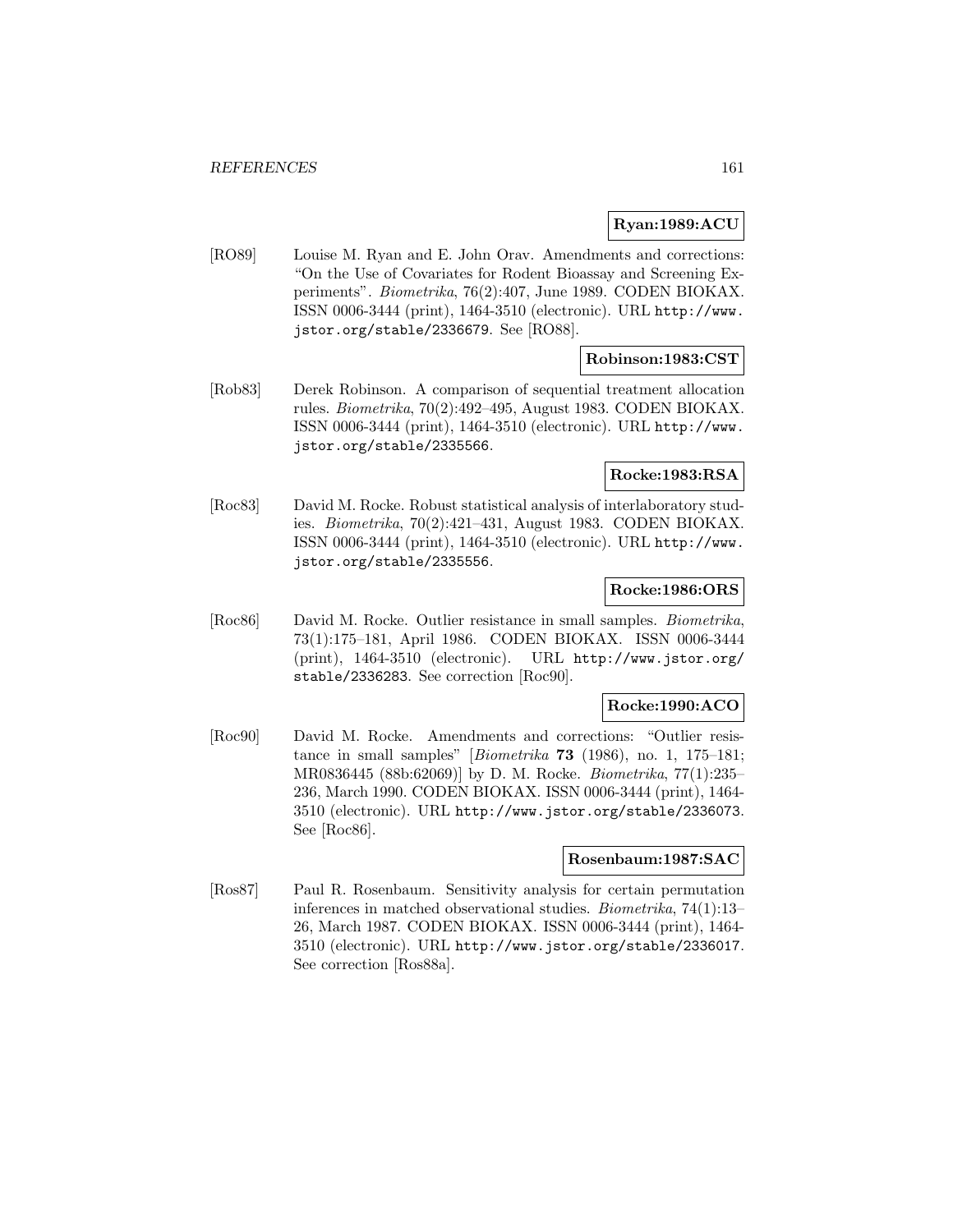#### **Rosenbaum:1988:ACS**

[Ros88a] Paul R. Rosenbaum. Amendments and corrections: "Sensitivity analysis for certain permutation inferences in matched observational studies" [Biometrika **74** (1987), no. 1, 13–26; MR0885915 (88c:62114)]. Biometrika, 75(2):396, June 1988. CODEN BIOKAX. ISSN 0006-3444 (print), 1464-3510 (electronic). URL http://www. jstor.org/stable/2336199. See [Ros87].

### **Rosenbaum:1988:SAM**

[Ros88b] Paul R. Rosenbaum. Sensitivity analysis for matching with multiple controls. Biometrika, 75(3):577–581, September 1988. CODEN BIOKAX. ISSN 0006-3444 (print), 1464-3510 (electronic). URL http://www.jstor.org/stable/2336609.

## **Roy:1989:ACS**

[Roy89] Roch Roy. Asymptotic covariance structure of serial correlations in multivariate time series. Biometrika, 76(4):824–827, December 1989. CODEN BIOKAX. ISSN 0006-3444 (print), 1464-3510 (electronic). URL http://www.jstor.org/stable/2336648.

## **Royall:1982:BSR**

[RP82] Richard M. Royall and Dany Pfeffermann. Balanced samples and robust Bayesian inference in finite population sampling. Biometrika, 69(2):401–409, August 1982. CODEN BIOKAX. ISSN 0006-3444 (print), 1464-3510 (electronic). URL http://www. jstor.org/stable/2335414.

#### **Rosenbaum:1983:CRP**

[RR83] Paul R. Rosenbaum and Donald B. Rubin. The central role of the propensity score in observational studies for causal effects. Biometrika, 70(1):41–55, April 1983. CODEN BIOKAX. ISSN 0006-3444 (print), 1464-3510 (electronic). URL http://www. jstor.org/stable/2335942.

## **Rice:1988:FE**

[RR88] John A. Rice and Murray Rosenblatt. On frequency estimation. Biometrika, 75(3):477–484, September 1988. CODEN BIOKAX. ISSN 0006-3444 (print), 1464-3510 (electronic). URL http://www. jstor.org/stable/2336597.

## **Roberts:1987:LRA**

[RRK87] G. Roberts, J. N. K. Rao, and S. Kumar. Logistic regression analysis of sample survey data. Biometrika, 74(1):1–12, March 1987.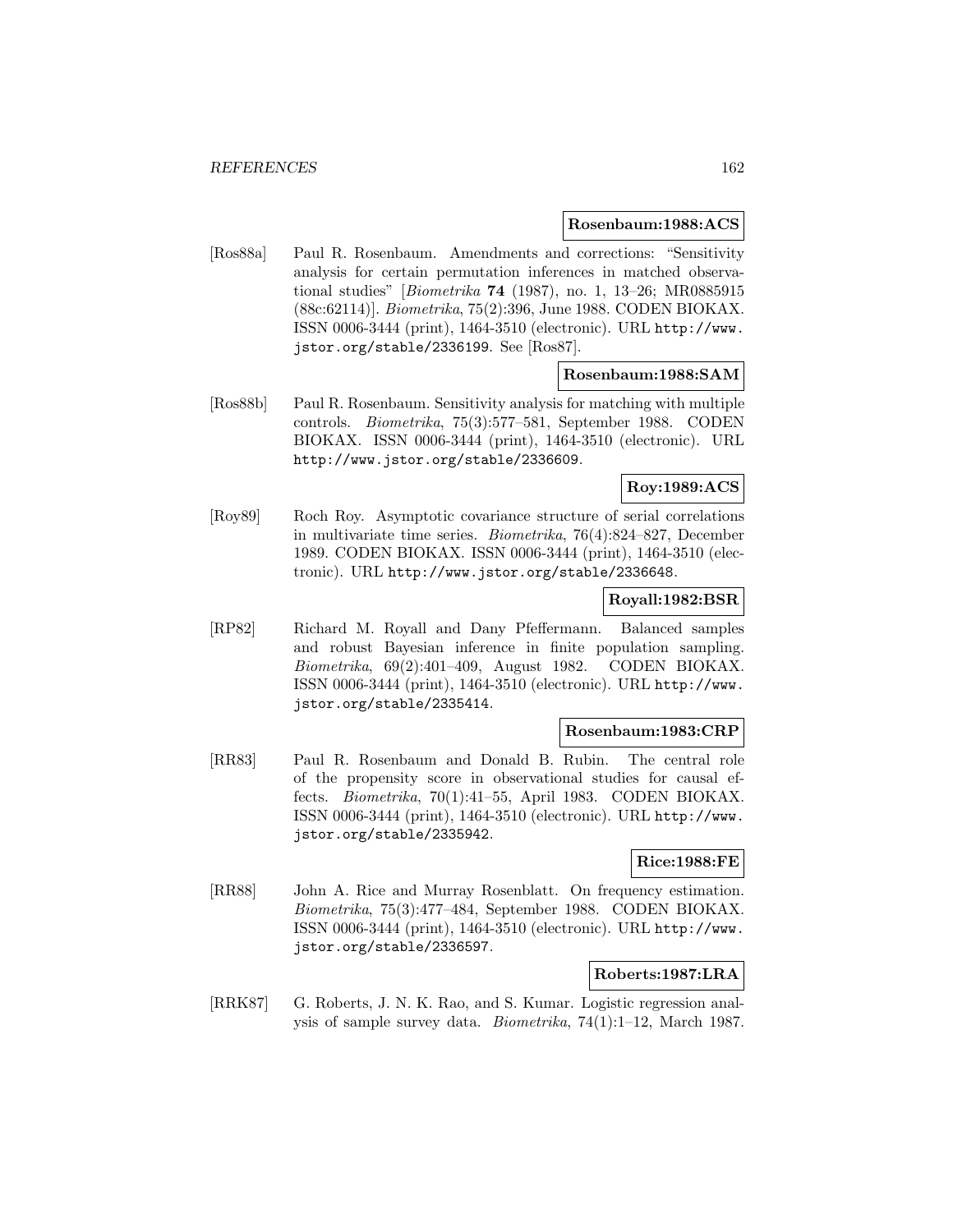CODEN BIOKAX. ISSN 0006-3444 (print), 1464-3510 (electronic). URL http://www.jstor.org/stable/2336016.

## **Ray:1980:EFR**

[RS80] S. K. Ray and Ashok Sahai. Efficient families of ratio and producttype estimators. Biometrika, 67(1):211–215, April 1980. CODEN BIOKAX. ISSN 0006-3444 (print), 1464-3510 (electronic). URL http://www.jstor.org/stable/2335336.

### **Rubin:1982:FML**

[RS82] Donald B. Rubin and Ted H. Szatrowski. Finding maximum likelihood estimates of patterned covariance matrices by the EM algorithm. Biometrika, 69(3):657–660, December 1982. CODEN BIOKAX. ISSN 0006-3444 (print), 1464-3510 (electronic). URL http://www.jstor.org/stable/2336003.

## **Rosner:1988:ECI**

[RT88] Gary L. Rosner and Anastasios A. Tsiatis. Exact confidence intervals following a group sequential trial: A comparison of methods. Biometrika, 75(4):723–729, December 1988. CODEN BIOKAX. ISSN 0006-3444 (print), 1464-3510 (electronic). URL http://www. jstor.org/stable/2336313.

### **Rukhin:1988:ELE**

[Ruk88] Andrew L. Rukhin. Estimating the loss of estimators of a binomial parameter. Biometrika, 75(1):153–155, March 1988. CODEN BIOKAX. ISSN 0006-3444 (print), 1464-3510 (electronic). URL http://www.jstor.org/stable/2336447.

## **Russell:1980:BCE**

[Rus80] K. G. Russell. Balancing carry-over effects in round robin tournaments. Biometrika, 67(1):127–131, April 1980. CODEN BIOKAX. ISSN 0006-3444 (print), 1464-3510 (electronic). URL http://www. jstor.org/stable/2335325.

#### **Robertson:1982:TOA**

[RW82] Tim Robertson and F. T. Wright. Testing for ordered alternatives with increased precision in one of the samples. Biometrika, 69(3):579–586, December 1982. CODEN BIOKAX. ISSN 0006- 3444 (print), 1464-3510 (electronic). URL http://www.jstor.org/ stable/2335993.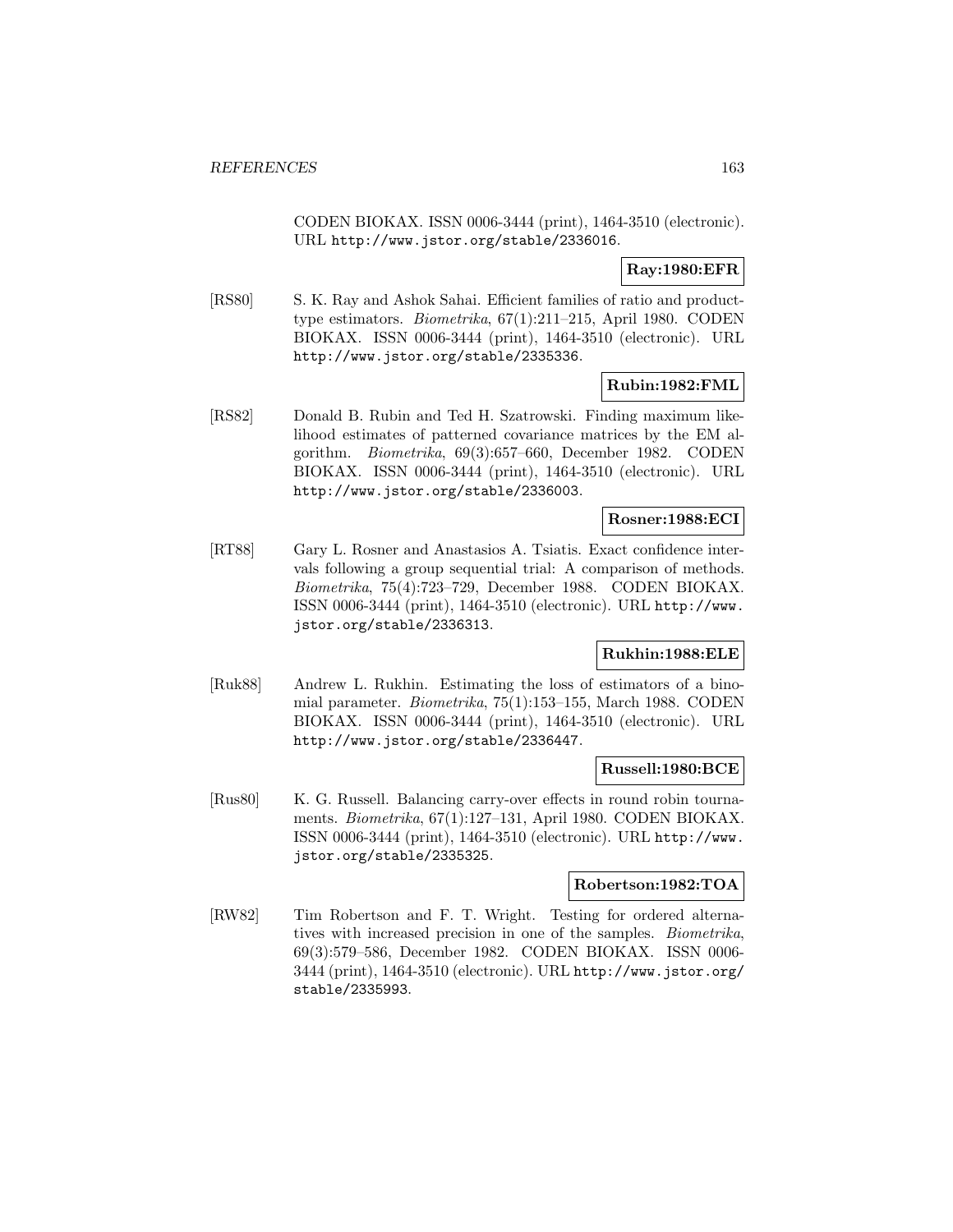#### **Robertson:1983:ALP**

[RW83] Tim Robertson and F. T. Wright. On approximation of the level probabilities and associated distributions in order restricted inference. Biometrika, 70(3):597–606, December 1983. CODEN BIOKAX. ISSN 0006-3444 (print), 1464-3510 (electronic). URL http://www.jstor.org/stable/2336495.

### **Reinsel:1987:ADP**

[RW87] Gregory C. Reinsel and Michael A. Wincek. Asymptotic distribution of parameter estimators for nonconsecutively observed time series. Biometrika, 74(1):115–124, March 1987. CODEN BIOKAX. ISSN 0006-3444 (print), 1464-3510 (electronic). URL http://www. jstor.org/stable/2336026.

## **Rao:1989:SCP**

[RW89] C. Radhakrishna Rao and Yue Hua Wu. A strongly consistent procedure for model selection in a regression problem. Biometrika, 76(2):369–374, June 1989. CODEN BIOKAX. ISSN 0006-3444 (print), 1464-3510 (electronic). URL http://www.jstor.org/ stable/2336671.

# **Ryall:1981:ECL**

[Rya81] T. A. Ryall. Extensions of the concept of local ancillarity. Biometrika, 68(3):677–683, December 1981. CODEN BIOKAX. ISSN 0006-3444 (print), 1464-3510 (electronic). URL http://www. jstor.org/stable/2335452.

## **Raab:1987:ECL**

[RZ87] Gillian M. Raab and Yu Jing Zhou. The effect of changes of location on least-squares estimators for samples stratified on the dependent variable. Biometrika, 74(1):216–219, March 1987. CODEN BIOKAX. ISSN 0006-3444 (print), 1464-3510 (electronic). URL http://www.jstor.org/stable/2336039.

### **Samiuddin:1981:SPU**

[SA81] M. Samiuddin and H. Asad. A simple procedure of unequal probability sampling. Biometrika, 68(3):728–731, December 1981. CO-DEN BIOKAX. ISSN 0006-3444 (print), 1464-3510 (electronic). URL http://www.jstor.org/stable/2335463.

### **Samuels:1981:MDE**

[Sam81] Myra L. Samuels. Matching and design efficiency in epidemiological studies. Biometrika, 68(3):577–588, December 1981. CODEN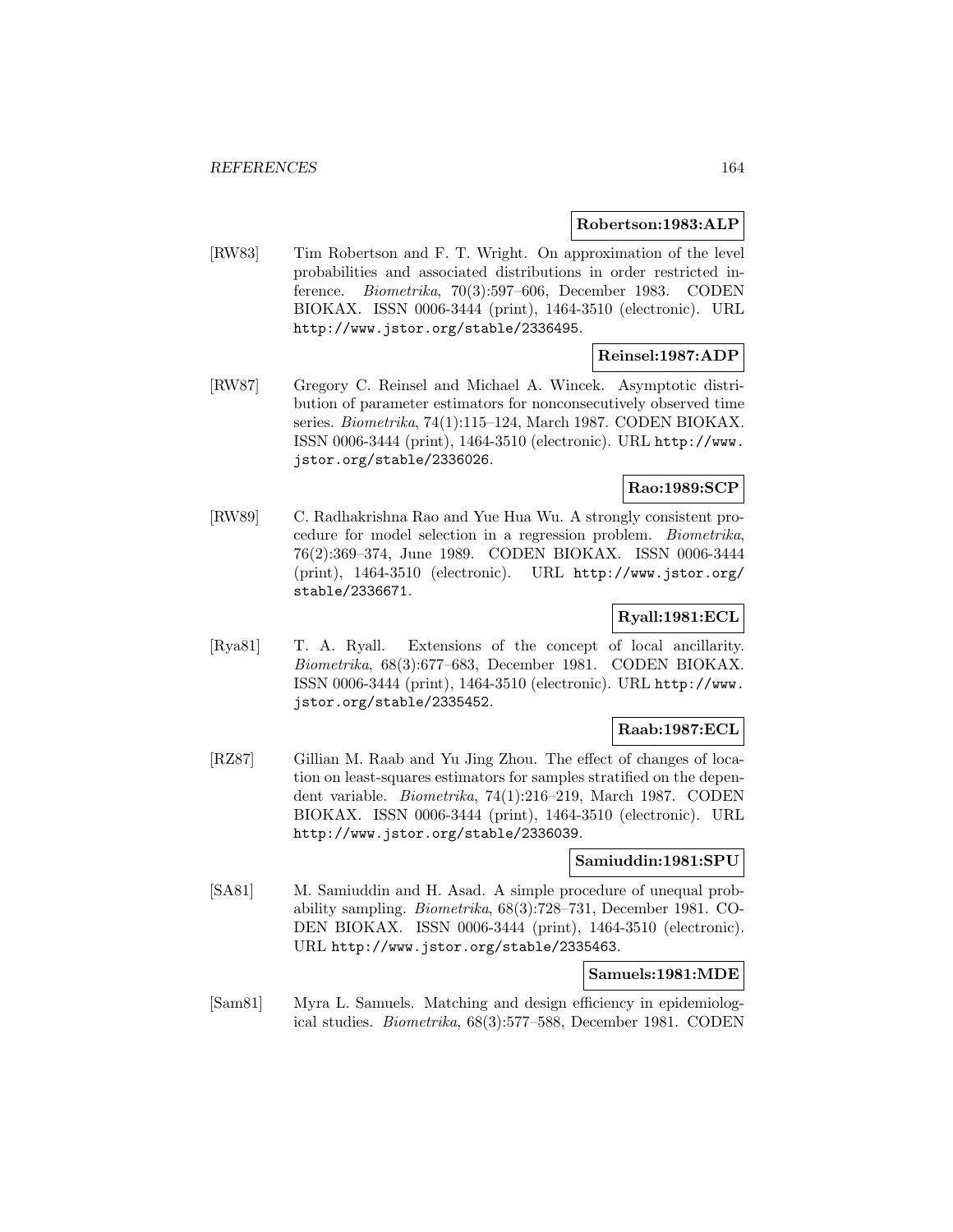BIOKAX. ISSN 0006-3444 (print), 1464-3510 (electronic). URL http://www.jstor.org/stable/2335440.

## **Sarndal:1980:IWV**

[Sär80] Carl-Erik Särndal. On  $\pi$ -inverse weighting versus best linear unbiased weighting in probability sampling. Biometrika, 67(3):639–650, December 1980. CODEN BIOKAX. ISSN 0006-3444 (print), 1464- 3510 (electronic). URL http://www.jstor.org/stable/2335134.

### **Sasabuchi:1980:TMN**

[Sas80] S. Sasabuchi. A test of a multivariate normal mean with composite hypotheses determined by linear inequalities. Biometrika, 67(2):429–439, August 1980. CODEN BIOKAX. ISSN 0006- 3444 (print), 1464-3510 (electronic). URL http://www.jstor.org/ stable/2335486.

## **Saw:1983:DUV**

[Saw83] John G. Saw. Dependent unit vectors. Biometrika, 70(3):665–671, December 1983. CODEN BIOKAX. ISSN 0006-3444 (print), 1464- 3510 (electronic). URL http://www.jstor.org/stable/2336503.

## **Sandland:1984:SIP**

[SC84] R. L. Sandland and R. M. Cormack. Statistical inference for Poisson and multinomial models for capture- recapture experiments. Biometrika, 71(1):27–33, April 1984. CODEN BIOKAX. ISSN 0006-3444 (print), 1464-3510 (electronic). URL http://www. jstor.org/stable/2336393.

### **Suen:1985:BFD**

[SC85] Chung-Yi Suen and I. M. Chakravarti. Balanced factorial designs with two-way elimination of heterogeneity. Biometrika, 72 (2):391–402, August 1985. CODEN BIOKAX. ISSN 0006-3444 (print), 1464-3510 (electronic). URL http://www.jstor.org/ stable/2336091.

### **Stefanski:1987:CSO**

[SC87] Leonard A. Stefanski and Raymond J. Carroll. Conditional scores and optimal scores for generalized linear measurement- error models. Biometrika, 74(4):703–716, December 1987. CODEN BIOKAX. ISSN 0006-3444 (print), 1464-3510 (electronic). URL http://www. jstor.org/stable/2336464.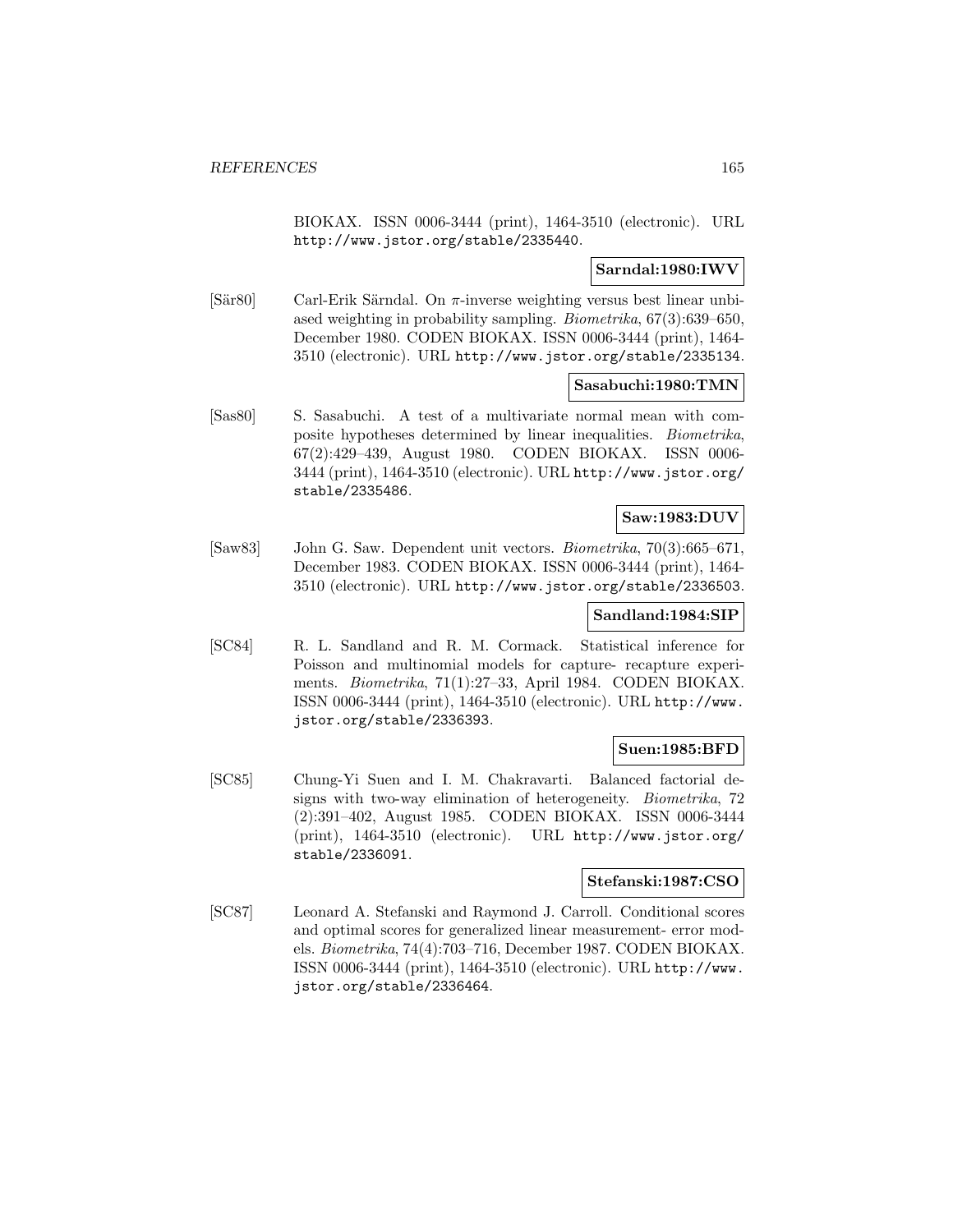#### **Schoenfeld:1980:CSG**

[Sch80] David Schoenfeld. Chi-squared goodness-of-fit tests for the proportional hazards regression model. Biometrika, 67(1):145–153, April 1980. CODEN BIOKAX. ISSN 0006-3444 (print), 1464-3510 (electronic). URL http://www.jstor.org/stable/2335327.

### **Schervish:1981:AEM**

[Sch81a] Mark J. Schervish. Asymptotic expansions for the means and variances of error rates. Biometrika, 68(1):295–299, April 1981. CO-DEN BIOKAX. ISSN 0006-3444 (print), 1464-3510 (electronic). URL http://www.jstor.org/stable/2335830.

#### **Schoenfeld:1981:APN**

[Sch81b] David Schoenfeld. The asymptotic properties of nonparametric tests for comparing survival distributions. Biometrika, 68(1):316– 319, April 1981. CODEN BIOKAX. ISSN 0006-3444 (print), 1464- 3510 (electronic). URL http://www.jstor.org/stable/2335833.

#### **Schoenfeld:1982:PRP**

[Sch82] David Schoenfeld. Partial residuals for the proportional hazards regression model. Biometrika, 69(1):239–241, April 1982. CODEN BIOKAX. ISSN 0006-3444 (print), 1464-3510 (electronic). URL http://www.jstor.org/stable/2335876.

#### **Schneider:1984:SHE**

[Sch84a] Helmut Schneider. Simple and highly efficient estimators for censored normal samples. Biometrika, 71(2):412–414, August 1984. CODEN BIOKAX. ISSN 0006-3444 (print), 1464-3510 (electronic). URL http://www.jstor.org/stable/2336262.

#### **Schott:1984:OBD**

[Sch84b] James R. Schott. Optimal bounds for the distributions of some test criteria for tests of dimensionality. Biometrika, 71(3):561–567, December 1984. CODEN BIOKAX. ISSN 0006-3444 (print), 1464- 3510 (electronic). URL http://www.jstor.org/stable/2336565.

#### **Schluchter:1985:ART**

[Sch85] Mark D. Schluchter. An aligned rank test for censored data from randomized block designs. Biometrika, 72(3):609–618, December 1985. CODEN BIOKAX. ISSN 0006-3444 (print), 1464-3510 (electronic). URL http://www.jstor.org/stable/2336733. See correction [Sch87b].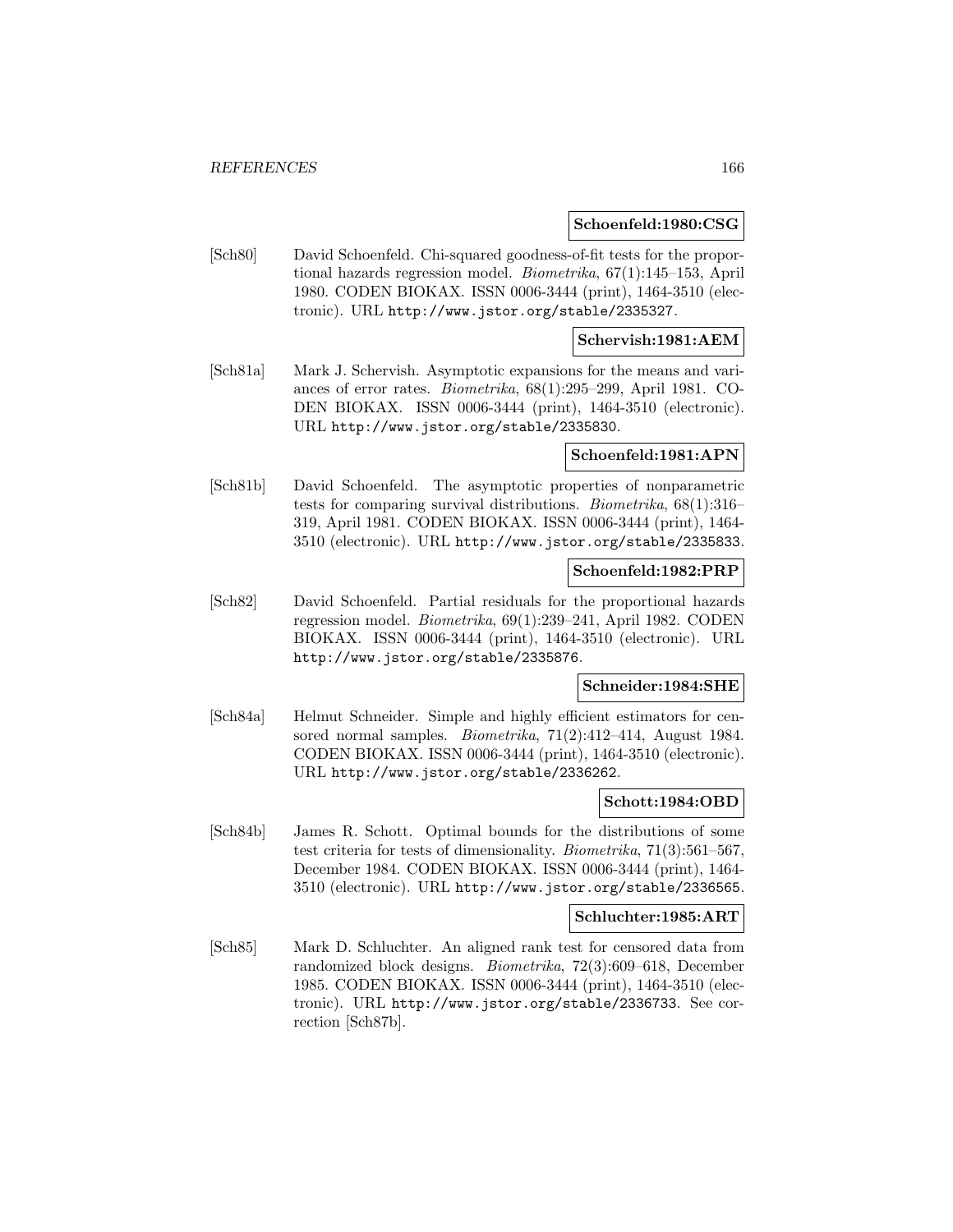#### **Schafer:1987:CME**

[Sch87a] Daniel W. Schafer. Covariate measurement error in generalized linear models. Biometrika, 74(2):385–391, June 1987. CODEN BIOKAX. ISSN 0006-3444 (print), 1464-3510 (electronic). URL http://www.jstor.org/stable/2336153.

## **Schluchter:1987:ACA**

[Sch87b] M. D. Schluchter. Amendments and corrections: "An aligned rank test for censored data from randomized block designs" [Biometrika **72** (1985), no. 3, 609–618; MR0817575 (87c:62091)]. Biometrika, 74(3):668, September 1987. CODEN BIOKAX. ISSN 0006-3444 (print), 1464-3510 (electronic). URL http://www.jstor.org/ stable/2336717. See [Sch85].

## **Schott:1988:CPC**

[Sch88a] James R. Schott. Common principal component subspaces in two groups. Biometrika, 75(2):229–236, June 1988. CODEN BIOKAX. ISSN 0006-3444 (print), 1464-3510 (electronic). URL http://www. jstor.org/stable/2336171. See correction [Sch89].

#### **Schott:1988:TES**

[Sch88b] James R. Schott. Testing the equality of the smallest latent roots of a correlation matrix. Biometrika, 75(4):794–796, December 1988. CODEN BIOKAX. ISSN 0006-3444 (print), 1464-3510 (electronic). URL http://www.jstor.org/stable/2336323.

### **Schott:1989:ACC**

[Sch89] James R. Schott. Amendments and corrections: "Common principal component subspaces in two groups" [Biometrika **75** (1988), no. 2, 229–236; MR0946048 (89c:62098)]. Biometrika, 76(2):408, June 1989. CODEN BIOKAX. ISSN 0006-3444 (print), 1464-3510 (electronic). URL http://www.jstor.org/stable/2336680. See [Sch88a].

### **Stefanski:1986:OBS**

[SCR86] Leonard A. Stefanski, Raymond J. Carroll, and David Ruppert. Optimally bounded score functions for generalized linear models with applications to logistic regression. *Biometrika*,  $73(2):413-424$ , August 1986. CODEN BIOKAX. ISSN 0006-3444 (print), 1464- 3510 (electronic). URL http://www.jstor.org/stable/2336218.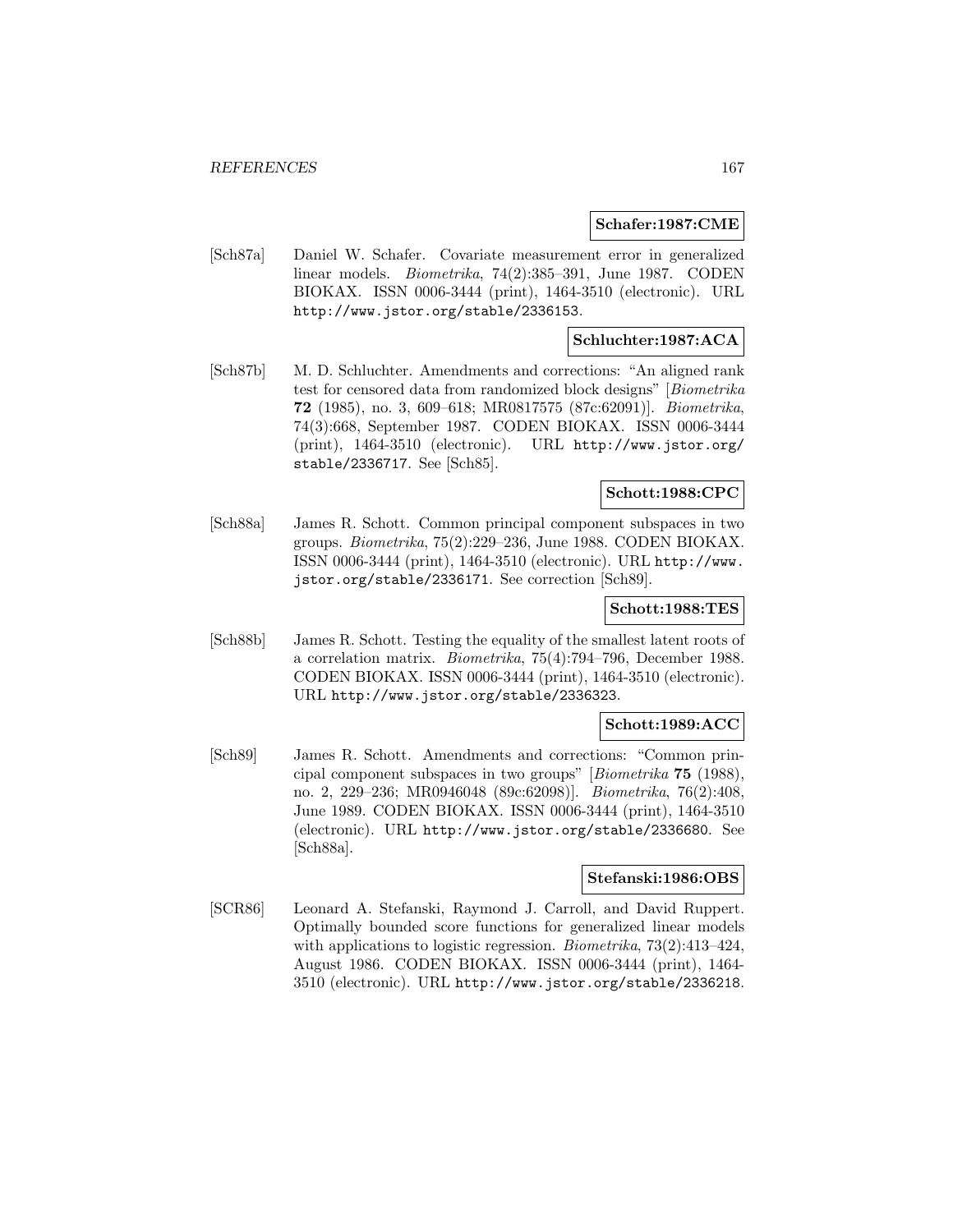### **Said:1984:TUR**

[SD84] Saïd E. Saïd and David A. Dickey. Testing for unit roots in autoregressive-moving average models of unknown order. Biometrika, 71(3):599–607, December 1984. CODEN BIOKAX. ISSN 0006-3444 (print), 1464-3510 (electronic). URL http://www. jstor.org/stable/2336570.

## **Santner:1986:NAJ**

[SD86] Thomas J. Santner and Diane E. Duffy. A note on A. Albert and J. A. Anderson's conditions for the existence of maximum likelihood estimates in logistic regression models. Biometrika, 73(3):755–758, December 1986. CODEN BIOKAX. ISSN 0006-3444 (print), 1464- 3510 (electronic). URL http://www.jstor.org/stable/2336546.

### **Spurrier:1986:AOS**

[SE86] John D. Spurrier and Don Edwards. An asymptotically optimal subclass of balanced treatment incomplete block designs for comparisons with a control. Biometrika, 73(1):191–199, April 1986. CODEN BIOKAX. ISSN 0006-3444 (print), 1464-3510 (electronic). URL http://www.jstor.org/stable/2336285.

### **Sen:1982:TLM**

[Sen82] Pranab Kumar Sen. On M tests in linear models. Biometrika, 69(1):245–248, April 1982. CODEN BIOKAX. ISSN 0006-3444 (print), 1464-3510 (electronic). URL http://www.jstor.org/ stable/2335878.

#### **Sengupta:1989:CUP**

[Sen89] S. Sengupta. On Chao's unequal probability sampling plan. Biometrika, 76(1):192–196, March 1989. CODEN BIOKAX. ISSN 0006-3444 (print), 1464-3510 (electronic). URL http://www. jstor.org/stable/2336386.

## **Seber:1981:TLP**

[SF81] G. A. F. Seber and R. Felton. Tag loss and the Petersen markrecapture experiment. Biometrika, 68(1):211–219, April 1981. CO-DEN BIOKAX. ISSN 0006-3444 (print), 1464-3510 (electronic). URL http://www.jstor.org/stable/2335821.

#### **Struthers:1989:MMT**

[SF89] C. A. Struthers and V. T. Farewell. A mixture model for time to AIDS data with left truncation and an uncertain origin. Biometrika,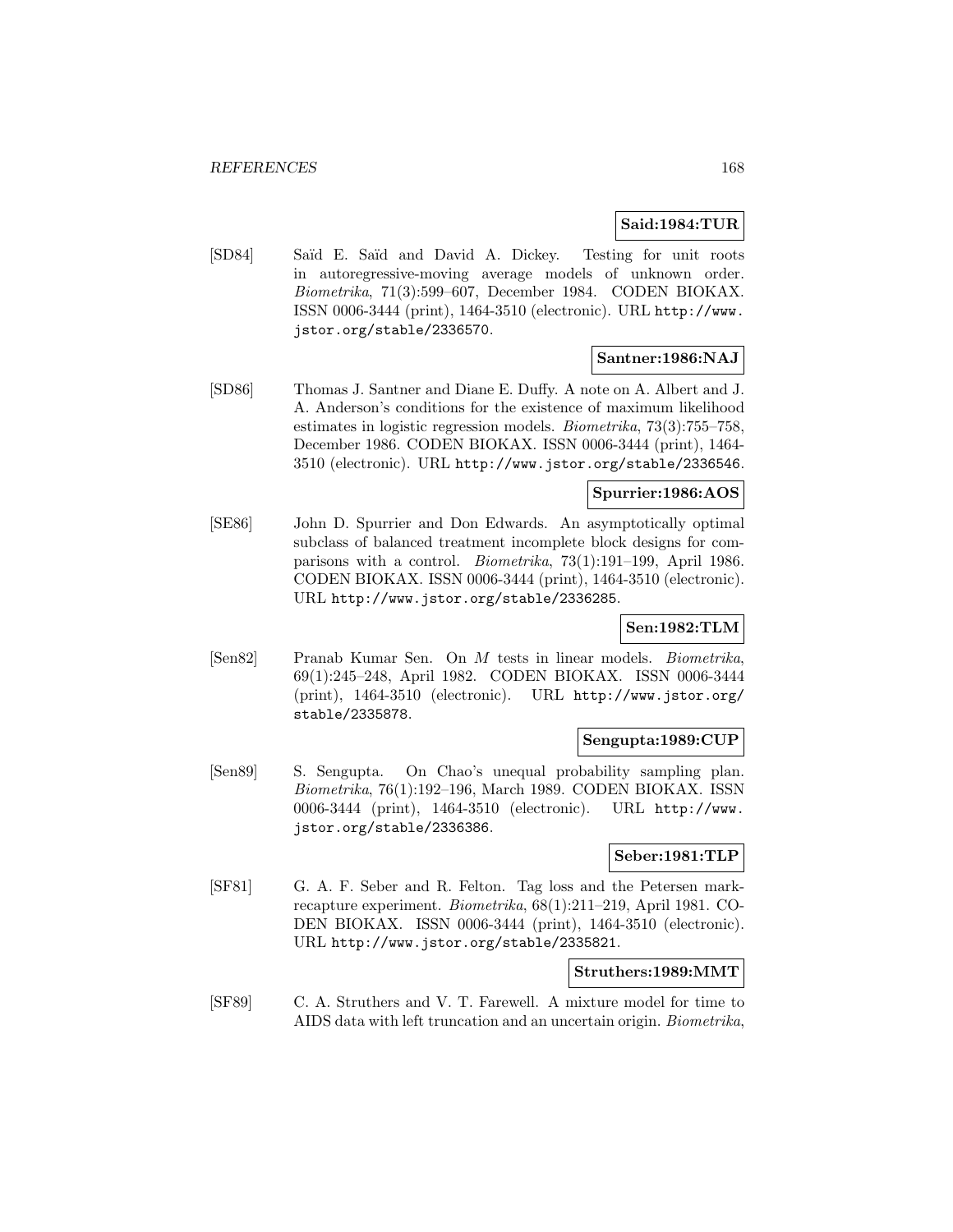76(4):814–817, December 1989. CODEN BIOKAX. ISSN 0006- 3444 (print), 1464-3510 (electronic). URL http://www.jstor.org/ stable/2336645.

## **Sugiura:1985:PDT**

[SG85] Nariaki Sugiura and Akihide Gomi. Pearson diagrams for truncated normal and truncated Weibull distributions. Biometrika, 72(1):219– 222, April 1985. CODEN BIOKAX. ISSN 0006-3444 (print), 1464- 3510 (electronic). URL http://www.jstor.org/stable/2336356.

## **Schrader:1980:RAV**

[SH80] Ronald M. Schrader and Thomas P. Hettmansperger. Robust analysis of variance based upon a likelihood ratio criterion. Biometrika, 67(1):93–101, April 1980. CODEN BIOKAX. ISSN 0006-3444 (print), 1464-3510 (electronic). URL http://www.jstor.org/ stable/2335321.

#### **Shoemaker:1982:RET**

[SH82] Lewis H. Shoemaker and Thomas P. Hettmansperger. Robust estimates and tests for the one- and two-sample scale models. Biometrika, 69(1):47–53, April 1982. CODEN BIOKAX. ISSN 0006-3444 (print), 1464-3510 (electronic). URL http://www. jstor.org/stable/2335851.

## **Smith:1988:RRL**

[SH88] S. P. Smith and K. Hammond. Rank regression with log gamma residuals. Biometrika, 75(4):741–751, December 1988. CODEN BIOKAX. ISSN 0006-3444 (print), 1464-3510 (electronic). URL http://www.jstor.org/stable/2336315.

### **Shapiro:1985:ADT**

[Sha85] Alexander Shapiro. Asymptotic distribution of test statistics in the analysis of moment structures under inequality constraints. Biometrika, 72(1):133–144, April 1985. CODEN BIOKAX. ISSN 0006-3444 (print), 1464-3510 (electronic). URL http://www. jstor.org/stable/2336343.

### **Shen:1982:MDB**

[She82] S. M. Shen. A method for discriminating between models describing compositional data. Biometrika, 69(3):587–595, December 1982. CODEN BIOKAX. ISSN 0006-3444 (print), 1464-3510 (electronic). URL http://www.jstor.org/stable/2335994.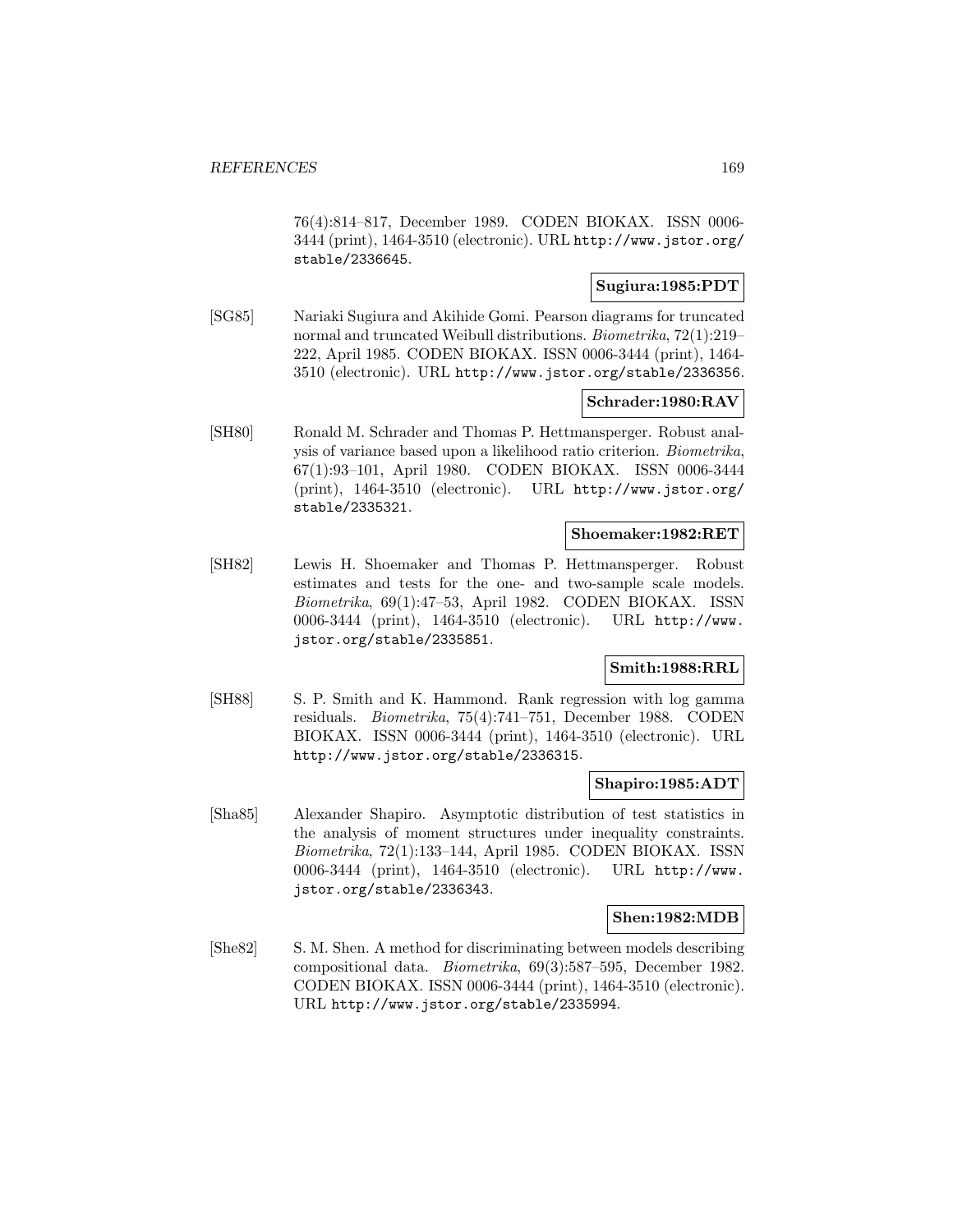#### **Shibata:1981:OSR**

[Shi81a] Ritei Shibata. An optimal selection of regression variables. Biometrika, 68(1):45–54, April 1981. CODEN BIOKAX. ISSN 0006-3444 (print), 1464-3510 (electronic). URL http://www. jstor.org/stable/2335804. See correction [Shi82].

## **Shirahata:1981:IRT**

[Shi81b] S. Shirahata. Intraclass rank tests for independence. Biometrika, 68(2):451–456, August 1981. CODEN BIOKAX. ISSN 0006- 3444 (print), 1464-3510 (electronic). URL http://www.jstor.org/ stable/2335592.

#### **Shibata:1982:ACO**

[Shi82] Ritei Shibata. Amendments and corrections: "An optimal selection of regression variables". Biometrika, 69(2):492, August 1982. CODEN BIOKAX. ISSN 0006-3444 (print), 1464-3510 (electronic). URL http://www.jstor.org/stable/2335436. See [Shi81a].

### **Shibata:1984:AES**

[Shi84] Ritei Shibata. Approximate efficiency of a selection procedure for the number of regression variables. Biometrika, 71(1):43–49, April 1984. CODEN BIOKAX. ISSN 0006-3444 (print), 1464-3510 (electronic). URL http://www.jstor.org/stable/2336395.

### **Shukla:1982:THV**

[Shu82] G. K. Shukla. Testing the homogeneity of variances in a two-way classification. Biometrika, 69(2):411–416, August 1982. CODEN BIOKAX. ISSN 0006-3444 (print), 1464-3510 (electronic). URL http://www.jstor.org/stable/2335415.

#### **Shuster:1986:CPE**

[Shu86] Jonathan J. Shuster. The cross-product estimator in matched casecontrol studies. Biometrika, 73(1):212–216, April 1986. CODEN BIOKAX. ISSN 0006-3444 (print), 1464-3510 (electronic). URL http://www.jstor.org/stable/2336288.

#### **Sichel:1982:AET**

[Sic82] H. S. Sichel. Asymptotic efficiencies of three methods of estimation for the inverse Gaussian–Poisson distribution. Biometrika, 69(2):467–472, August 1982. CODEN BIOKAX. ISSN 0006- 3444 (print), 1464-3510 (electronic). URL http://www.jstor.org/ stable/2335423.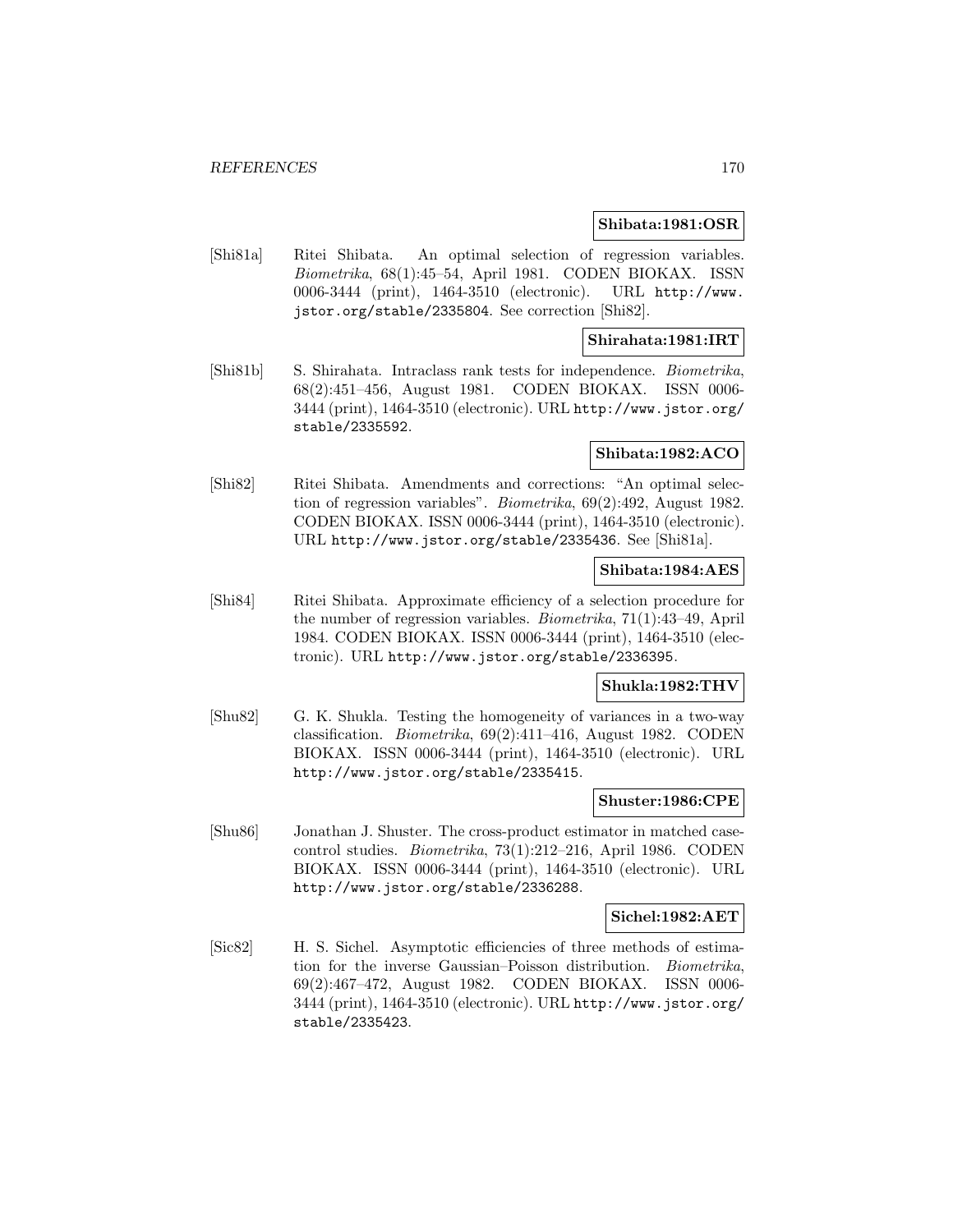#### **Siegmund:1980:STR**

[Sie80] D. Siegmund. Sequential  $\chi^2$  and F tests and the related confidence intervals. Biometrika, 67(2):389–402, August 1980. CODEN BIOKAX. ISSN 0006-3444 (print), 1464-3510 (electronic). URL http://www.jstor.org/stable/2335482.

## **Siegel:1982:RRU**

[Sie82] Andrew F. Siegel. Robust regression using repeated medians. Biometrika, 69(1):242–244, April 1982. CODEN BIOKAX. ISSN 0006-3444 (print), 1464-3510 (electronic). URL http://www. jstor.org/stable/2335877.

#### **Sasabuchi:1983:MVI**

[SIK83] S. Sasabuchi, M. Inutsuka, and D. D. S. Kulatunga. A multivariate version of isotonic regression. Biometrika, 70(2):465–472, August 1983. CODEN BIOKAX. ISSN 0006-3444 (print), 1464-3510 (electronic). URL http://www.jstor.org/stable/2335561.

## **Simes:1986:IBP**

[Sim86] R. J. Simes. An improved Bonferroni procedure for multiple tests of significance. Biometrika, 73(3):751–754, December 1986. CODEN BIOKAX. ISSN 0006-3444 (print), 1464-3510 (electronic). URL http://www.jstor.org/stable/2336545.

## **Sinha:1987:MCR**

[Sin87] Kishore Sinha. A method of construction of regular group divisible designs. Biometrika, 74(2):443–444, June 1987. CODEN BIOKAX. ISSN 0006-3444 (print), 1464-3510 (electronic). URL http://www. jstor.org/stable/2336163.

## **Sirvanci:1982:ELD**

[Sir82] Mete Sirvanci. An estimator of location for dependent data. Biometrika, 69(2):473–476, August 1982. CODEN BIOKAX. ISSN 0006-3444 (print), 1464-3510 (electronic). URL http://www. jstor.org/stable/2335424.

#### **Srivastava:1981:CEP**

[SJ81] Surendra K. Srivastava and Harbans Singh Jhajj. A class of estimators of the population mean in survey sampling using auxiliary information. Biometrika, 68(1):341–343, April 1981. CODEN BIOKAX. ISSN 0006-3444 (print), 1464-3510 (electronic). URL http://www.jstor.org/stable/2335842.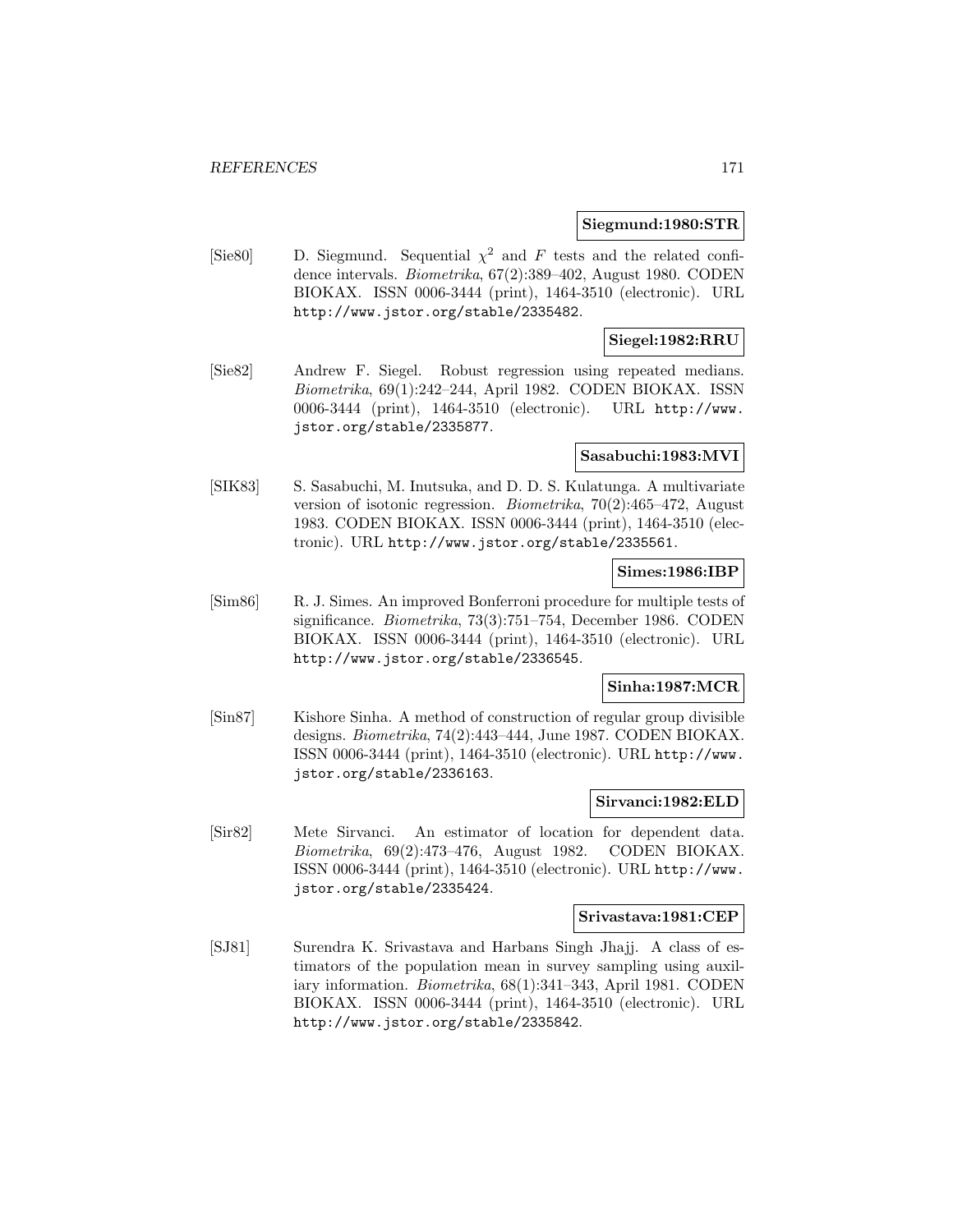#### **Sandland:1981:ESM**

[SK81] R. L. Sandland and G. P. Kirkwood. Estimation of survival in marked populations with possibly dependent sighting probabilities. Biometrika, 68(2):531–541, August 1981. CODEN BIOKAX. ISSN 0006-3444 (print), 1464-3510 (electronic). URL http://www. jstor.org/stable/2335602.

### **Sasabuchi:1985:SAN**

[SK85] Syoichi Sasabuchi and D. D. Sarath Kulatunga. Some approximations for the null distribution of the  $\bar{E}^2$  statistic used in order restricted inference. Biometrika, 72(2):476–480, August 1985. CO-DEN BIOKAX. ISSN 0006-3444 (print), 1464-3510 (electronic). URL http://www.jstor.org/stable/2336103.

# **Struthers:1986:MPH**

[SK86] C. A. Struthers and J. D. Kalbfleisch. Misspecified proportional hazard models. Biometrika, 73(2):363–369, August 1986. CODEN BIOKAX. ISSN 0006-3444 (print), 1464-3510 (electronic). URL http://www.jstor.org/stable/2336212.

#### **Srivastava:1988:EIC**

[SK88] M. S. Srivastava and K. J. Keen. Estimation of the interclass correlation coefficient. Biometrika, 75(4):731–739, December 1988. CO-DEN BIOKAX. ISSN 0006-3444 (print), 1464-3510 (electronic). URL http://www.jstor.org/stable/2336314.

#### **Skinner:1983:MPS**

[Ski83] C. J. Skinner. Multivariate prediction from selected samples. Biometrika, 70(1):289–292, April 1983. CODEN BIOKAX. ISSN 0006-3444 (print), 1464-3510 (electronic). URL http://www. jstor.org/stable/2335970.

#### **Skinner:1988:CMB**

[Ski88] C. J. Skinner. On conditioning for model-based inference in survey sampling. Biometrika, 75(2):275–286, June 1988. CODEN BIOKAX. ISSN 0006-3444 (print), 1464-3510 (electronic). URL http://www.jstor.org/stable/2336175.

#### **Skovgaard:1986:SIO**

[Sko86] Ib Skovgaard. Successive improvement of the order of ancillarity. Biometrika, 73(2):516–519, August 1986. CODEN BIOKAX.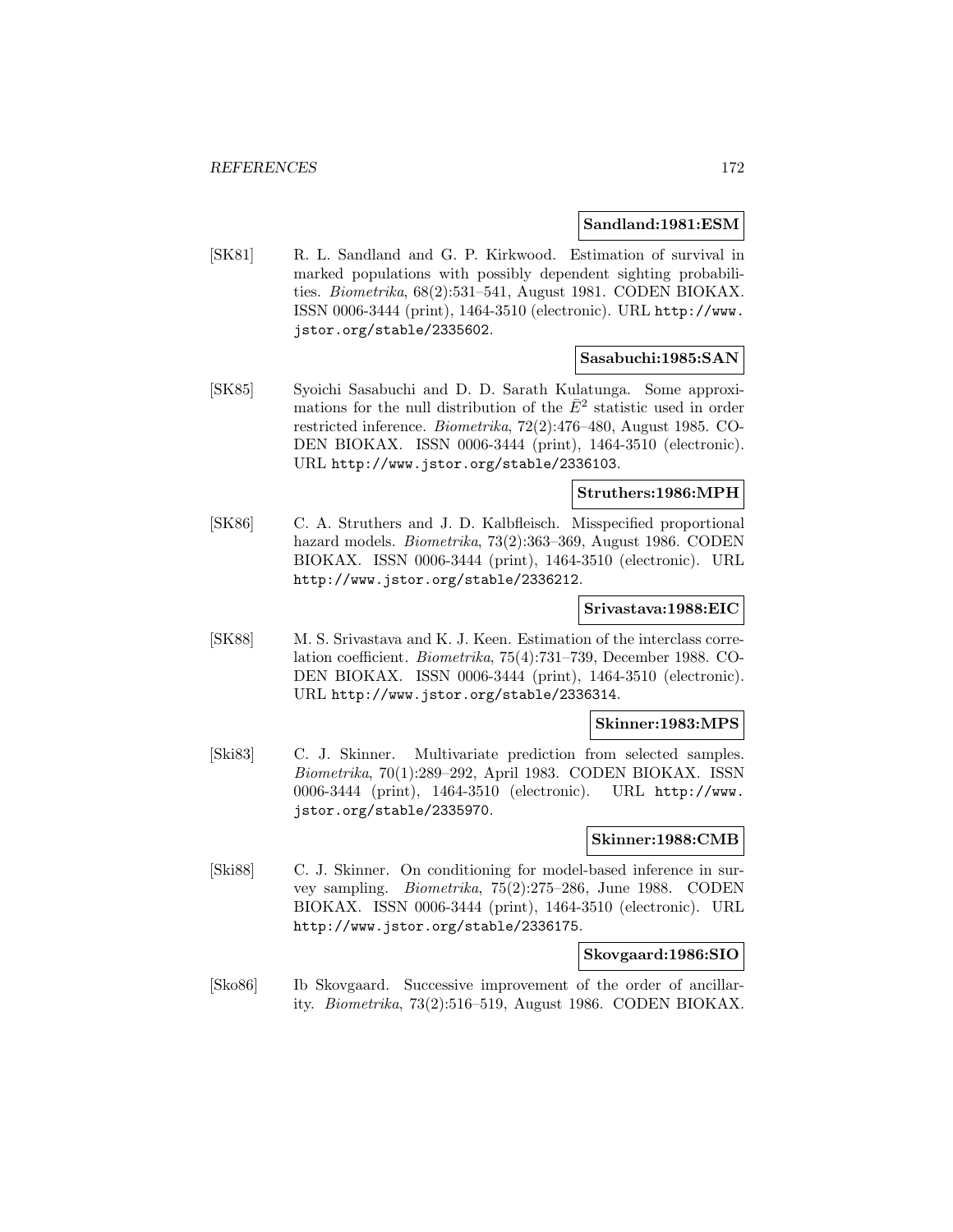ISSN 0006-3444 (print), 1464-3510 (electronic). URL http://www. jstor.org/stable/2336231.

#### **Saunders:1980:MKG**

[SL80] Roy Saunders and Purushottam Laud. The multidimensional Kolmogorov goodness-of-fit test. Biometrika, 67(1):237, April 1980. CODEN BIOKAX. ISSN 0006-3444 (print), 1464-3510 (electronic). URL http://www.jstor.org/stable/2335342.

#### **Sirvanci:1982:CMS**

[SL82] Mete Sirvanci and Ibrahim Levent. Cram´er–von Mises statistic for testing exponentiality with censored samples. Biometrika, 69 (3):641–646, December 1982. CODEN BIOKAX. ISSN 0006- 3444 (print), 1464-3510 (electronic). URL http://www.jstor.org/ stable/2336000. See correction [SL84].

## **Sirvanci:1984:ACC**

[SL84] Mete Sirvanci and Ibrahim Levent. Amendments and corrections: "Cramér–von Mises statistic for testing exponentiality with censored samples" [Biometrika **69** (1982), no. 3, 641–646; MR0695210 (84g:62080)]. Biometrika, 71(1):220, April 1984. CO-DEN BIOKAX. ISSN 0006-3444 (print), 1464-3510 (electronic). URL http://www.jstor.org/stable/2336423. See [SL82].

### **Slud:1982:CEI**

[Slu82] Eric V. Slud. Consistency and efficiency of inferences with the partial likelihood. Biometrika, 69(3):547–552, December 1982. CO-DEN BIOKAX. ISSN 0006-3444 (print), 1464-3510 (electronic). URL http://www.jstor.org/stable/2335990.

#### **Simpson:1986:RNT**

[SM86] Douglas G. Simpson and Barry H. Margolin. Recursive nonparametric testing for dose-response relationships subject to downturns at high doses. Biometrika, 73(3):589–596, December 1986. CO-DEN BIOKAX. ISSN 0006-3444 (print), 1464-3510 (electronic). URL http://www.jstor.org/stable/2336523.

#### **Small:1989:PMI**

[SM89] Christopher G. Small and D. L. McLeish. Projection as a method for increasing sensitivity and eliminating nuisance parameters. Biometrika, 76(4):693–703, December 1989. CODEN BIOKAX. ISSN 0006-3444 (print), 1464-3510 (electronic). URL http://www. jstor.org/stable/2336629.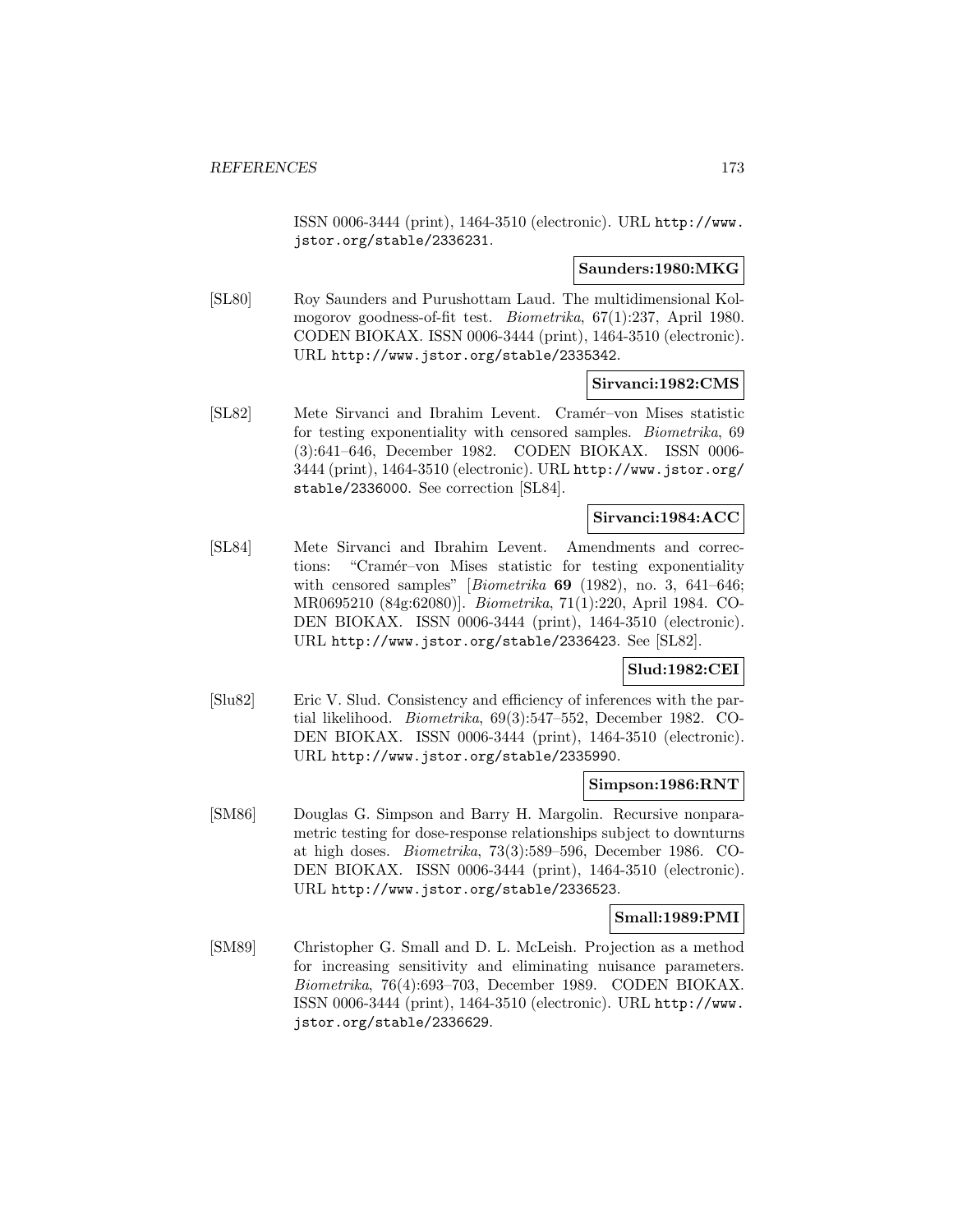#### **Smit:1980:DFB**

[Smi80a] C. F. Smit. On a distribution-free Behrens–Fisher test by Hettmansperger & Malin. Biometrika, 67(1):241–242, April 1980. CODEN BIOKAX. ISSN 0006-3444 (print), 1464-3510 (electronic). URL http://www.jstor.org/stable/2335344.

## **Smith:1980:BEU**

[Smi80b] J. Q. Smith. Bayes estimates under bounded loss. Biometrika, 67(3):629–638, December 1980. CODEN BIOKAX. ISSN 0006- 3444 (print), 1464-3510 (electronic). URL http://www.jstor.org/ stable/2335133.

### **Smith:1985:MLE**

[Smi85] Richard L. Smith. Maximum likelihood estimation in a class of nonregular cases. Biometrika, 72(1):67–90, April 1985. CODEN BIOKAX. ISSN 0006-3444 (print), 1464-3510 (electronic). URL http://www.jstor.org/stable/2336336.

## **Sandvik:1982:NDF**

[SO82] Leiv Sandvik and Birgitta Olsson. A nearly distribution-free test for comparing dispersion in paired samples. Biometrika, 69(2):484–485, August 1982. CODEN BIOKAX. ISSN 0006-3444 (print), 1464- 3510 (electronic). URL http://www.jstor.org/stable/2335427.

### **Solomon:1984:EMR**

[Sol84] Patricia J. Solomon. Effect of misspecification of regression models in the analysis of survival data. Biometrika, 71(2):291–298, August 1984. CODEN BIOKAX. ISSN 0006-3444 (print), 1464-3510 (electronic). URL http://www.jstor.org/stable/2336245. See correction [Sol86].

### **Solomon:1985:TCV**

[Sol85] P. J. Solomon. Transformations for components of variance and covariance. Biometrika, 72(2):233–239, August 1985. CODEN BIOKAX. ISSN 0006-3444 (print), 1464-3510 (electronic). URL http://www.jstor.org/stable/2336076.

#### **Solomon:1986:ACE**

[Sol86] P. J. Solomon. Amendments and corrections: "Effect of misspecification of regression models in the analysis of survival data" [Biometrika **71** (1984), no. 2, 291–298; MR0767157 (85j:62108)].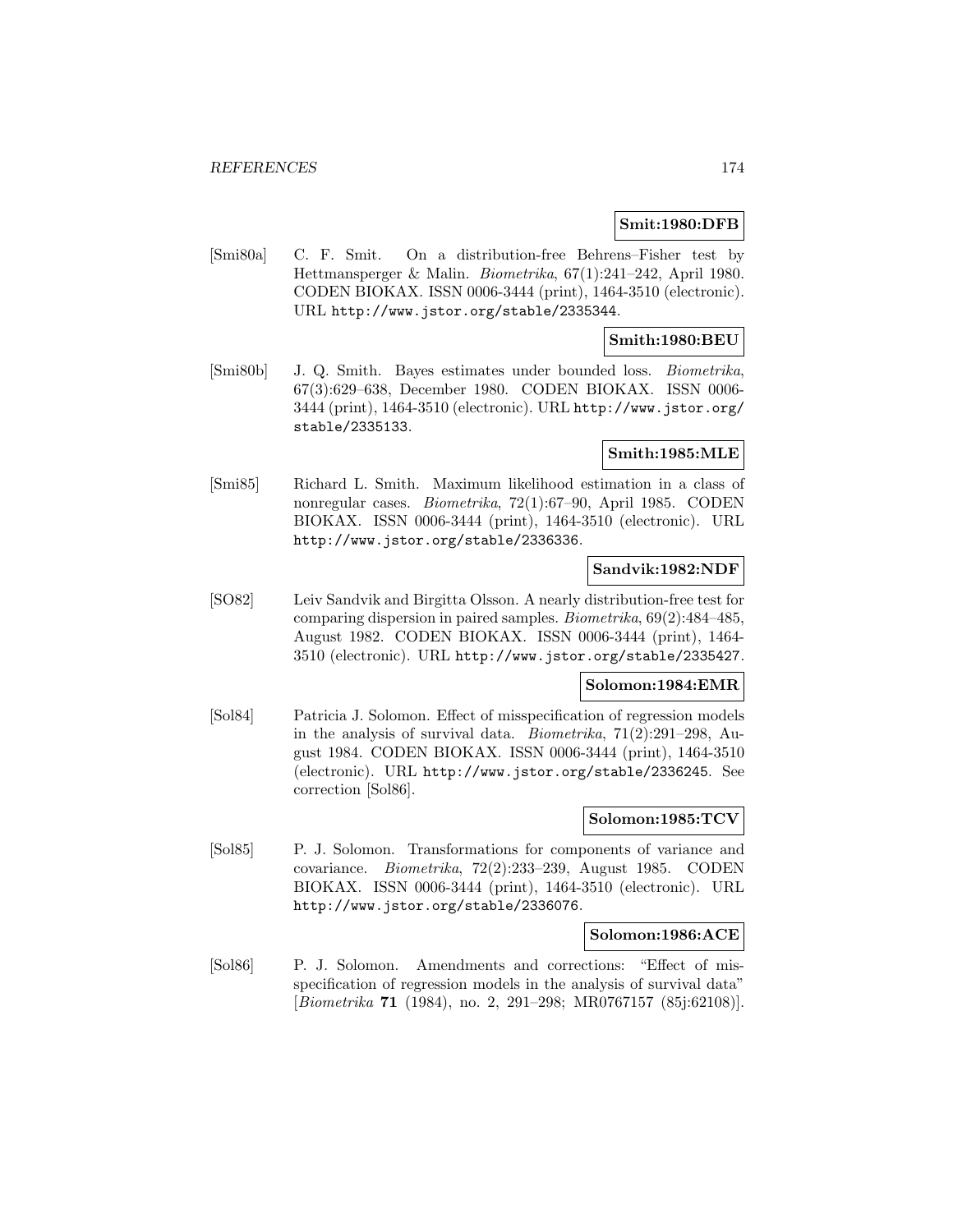Biometrika, 73(1):245, April 1986. CODEN BIOKAX. ISSN 0006- 3444 (print), 1464-3510 (electronic). URL http://www.jstor.org/ stable/2336299. See [Sol84].

## **Stewart:1982:ECM**

[SP82] William H. Stewart and Donald A. Pierce. Efficiency of Cox's model in estimating regression parameters with grouped survival data. Biometrika, 69(3):539–545, December 1982. CODEN BIOKAX. ISSN 0006-3444 (print), 1464-3510 (electronic). URL http://www. jstor.org/stable/2335989.

## **Spiegelhalter:1980:OTN**

[Spi80] D. J. Spiegelhalter. An omnibus test for normality for small samples. Biometrika, 67(2):493–496, August 1980. CODEN BIOKAX. ISSN 0006-3444 (print), 1464-3510 (electronic). URL http://www. jstor.org/stable/2335498.

## **Spiegelhalter:1983:DTD**

[Spi83] D. J. Spiegelhalter. Diagnostic tests of distributional shape. Biometrika, 70(2):401–409, August 1983. CODEN BIOKAX. ISSN 0006-3444 (print), 1464-3510 (electronic). URL http://www. jstor.org/stable/2335554.

## **Sprott:1980:MLS**

[Spr80] D. A. Sprott. Maximum likelihood in small samples: Estimation in the presence of nuisance parameters. Biometrika, 67(3):515–523, December 1980. CODEN BIOKAX. ISSN 0006-3444 (print), 1464- 3510 (electronic). URL http://www.jstor.org/stable/2335119.

## **Slud:1983:DCR**

[SR83] Eric V. Slud and Lawrence V. Rubinstein. Dependent competing risks and summary survival curves. Biometrika, 70(3):643–649, December 1983. CODEN BIOKAX. ISSN 0006-3444 (print), 1464- 3510 (electronic). URL http://www.jstor.org/stable/2336500.

### **Sreenath:1989:CSB**

[Sre89] P. R. Sreenath. Construction of some balanced incomplete block designs with nested rows and columns. Biometrika, 76(2):399–402, June 1989. CODEN BIOKAX. ISSN 0006-3444 (print), 1464-3510 (electronic). URL http://www.jstor.org/stable/2336675.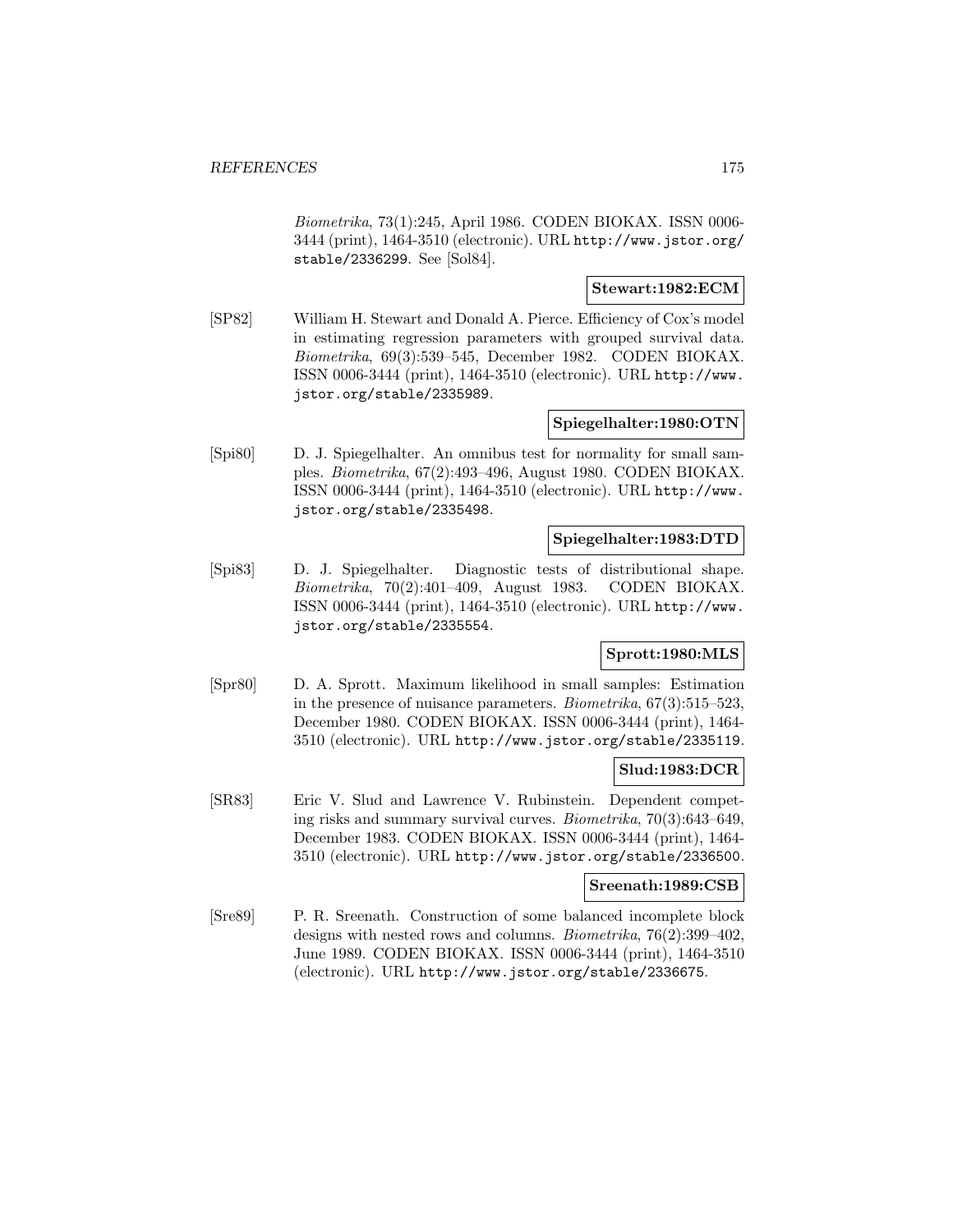#### **Srivenkataramana:1980:DRE**

[Sri80] T. Srivenkataramana. A dual to ratio estimator in sample surveys. Biometrika, 67(1):199–204, April 1980. CODEN BIOKAX. ISSN 0006-3444 (print), 1464-3510 (electronic). URL http://www. jstor.org/stable/2335334.

#### **Srivastava:1984:EIC**

[Sri84] M. S. Srivastava. Estimation of interclass correlations in familial data. Biometrika, 71(1):177–185, April 1984. CODEN BIOKAX. ISSN 0006-3444 (print), 1464-3510 (electronic). URL http://www. jstor.org/stable/2336410.

#### **Singh:1980:SSP**

[SS80] Padam Singh and A. K. Srivastava. Sampling schemes providing unbiased regression estimators. Biometrika, 67(1):205–209, April 1980. CODEN BIOKAX. ISSN 0006-3444 (print), 1464-3510 (electronic). URL http://www.jstor.org/stable/2335335.

#### **Srivastava:1981:SPI**

[SS81] A. K. Srivastava and D. Singh. A sampling procedure with inclusion probabilities proportional to size. Biometrika, 68(3):732–734, December 1981. CODEN BIOKAX. ISSN 0006-3444 (print), 1464- 3510 (electronic). URL http://www.jstor.org/stable/2335464.

#### **Schweder:1982:PVE**

[SS82] T. Schweder and E. Spjotvoll. Plots of P-values to evaluate many tests simultaneously. Biometrika, 69(3):493–502, December 1982. CODEN BIOKAX. ISSN 0006-3444 (print), 1464-3510 (electronic). URL http://www.jstor.org/stable/2335984.

#### **Sellke:1983:SAP**

[SS83a] T. Sellke and D. Siegmund. Sequential analysis of the proportional hazards model. *Biometrika*, 70(2):315–326, August 1983. CODEN BIOKAX. ISSN 0006-3444 (print), 1464-3510 (electronic). URL http://www.jstor.org/stable/2335546.

#### **Singh:1983:TAG**

[SS83b] B. B. Singh and G. K. Shukla. A test of autoregression in Gaussian spatial processes. Biometrika, 70(2):523–527, August 1983. CO-DEN BIOKAX. ISSN 0006-3444 (print), 1464-3510 (electronic). URL http://www.jstor.org/stable/2335573.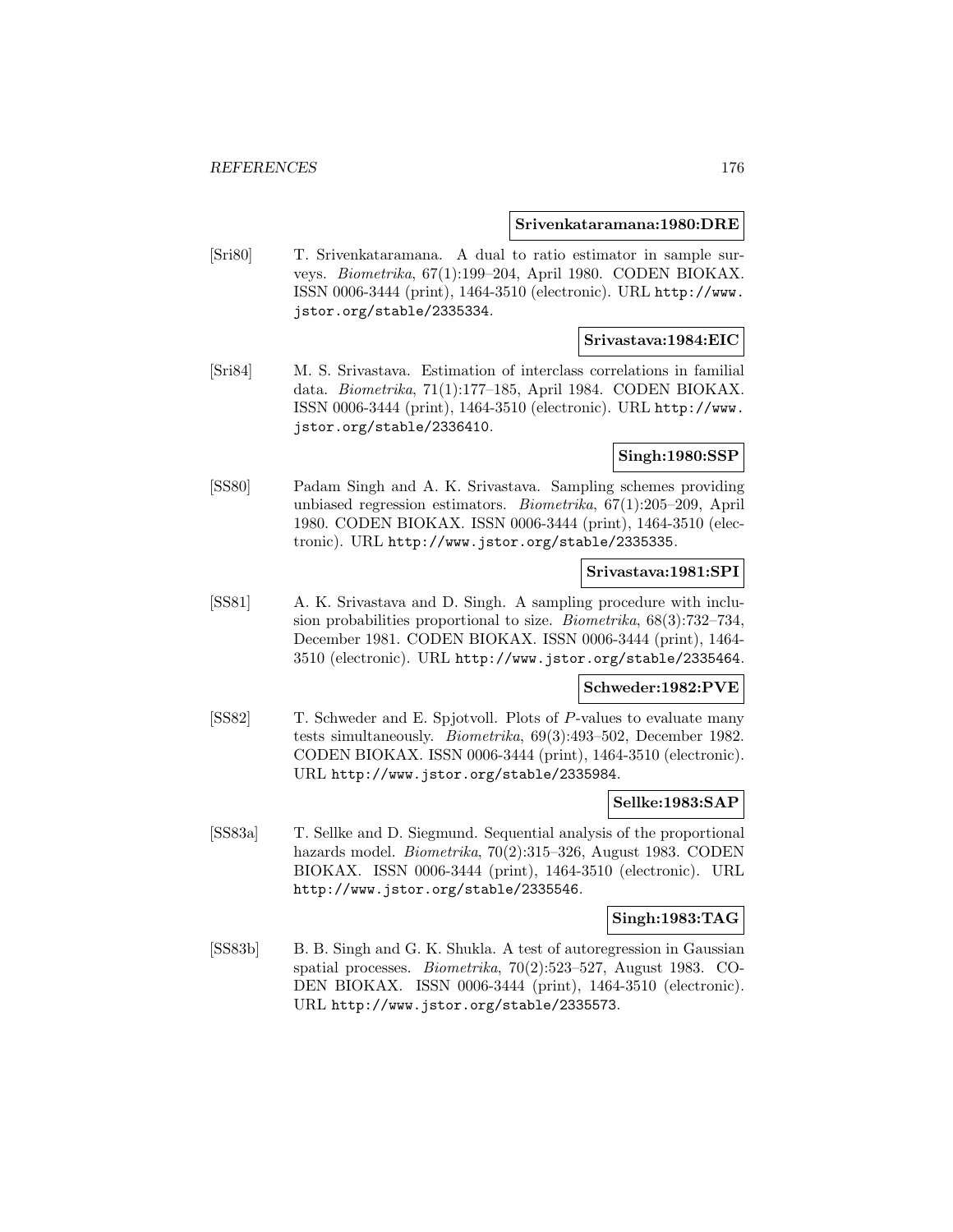## **Singh:1984:BIS**

[SS84a] Bahadur Singh and J. Sedransk. Bayesian inference and sample design for regression analysis when there is nonresponse. Biometrika, 71(1):161–170, April 1984. CODEN BIOKAX. ISSN 0006-3444 (print), 1464-3510 (electronic). URL http://www.jstor.org/ stable/2336408.

## **Sugden:1984:IID**

[SS84b] R. A. Sugden and T. M. F. Smith. Ignorable and informative designs in survey sampling inference. Biometrika, 71(3):495–506, December 1984. CODEN BIOKAX. ISSN 0006-3444 (print), 1464- 3510 (electronic). URL http://www.jstor.org/stable/2336558.

## **Schmitz:1985:RSC**

[SS85] N. Schmitz and R. J. R. Swamy. Remarks on: "Sequential comparison of two Markov chains" [Biometrika **70** (1983), no. 1, 293–296; MR0743002 (86b:62135)] by Swamy. Biometrika, 72(2):485–486, August 1985. CODEN BIOKAX. ISSN 0006-3444 (print), 1464- 3510 (electronic). URL http://www.jstor.org/stable/2336105. See [Swa83].

## **Schucany:1989:JE**

[SS89a] William R. Schucany and Simon J. Sheather. Jackknifing Restimators. Biometrika, 76(2):393–398, June 1989. CODEN BIOKAX. ISSN 0006-3444 (print), 1464-3510 (electronic). URL http://www.jstor.org/stable/2336674.

#### **Singh:1989:TPM**

[SS89b] Avinash C. Singh and Brajendra C. Sutradhar. Testing proportions for Markov dependent Bernoulli trials. Biometrika, 76(4):809–813, December 1989. CODEN BIOKAX. ISSN 0006-3444 (print), 1464- 3510 (electronic). URL http://www.jstor.org/stable/2336644.

#### **Saxena:1986:UPS**

[SSS86] R. R. Saxena, Padam Singh, and A. K. Srivastava. An unequal probability sampling scheme. Biometrika, 73(3):761–763, December 1986. CODEN BIOKAX. ISSN 0006-3444 (print), 1464-3510 (electronic). URL http://www.jstor.org/stable/2336548.

### **Sarndal:1989:WRT**

[SSW89] Carl-Erik Särndal, Bengt Swensson, and Jan H. Wretman. The weighted residual technique for estimating the variance of the general regression estimator of the finite population total. Biometrika,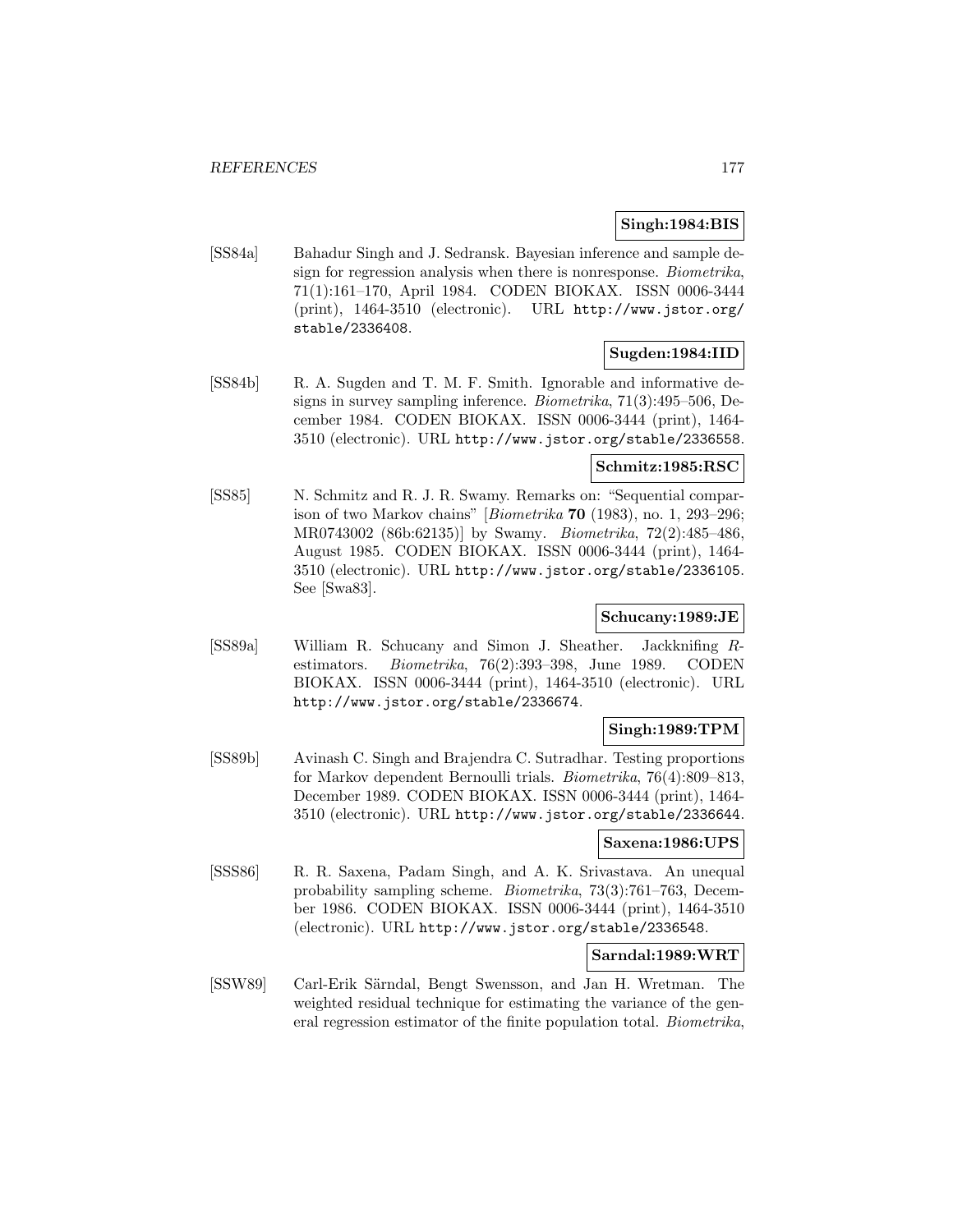76(3):527–537, September 1989. CODEN BIOKAX. ISSN 0006- 3444 (print), 1464-3510 (electronic). URL http://www.jstor.org/ stable/2336118.

#### **Schoenfeld:1987:MLR**

[ST87] David A. Schoenfeld and Anastasios A. Tsiatis. A modified log rank test for highly stratified data. Biometrika, 74(1):167–175, March 1987. CODEN BIOKAX. ISSN 0006-3444 (print), 1464-3510 (electronic). URL http://www.jstor.org/stable/2336031.

#### **Srivenkataramana:1989:TPS**

[ST89] T. Srivenkataramana and D. S. Tracy. Two-phase sampling for selection with probability proportional to size in sample surveys. Biometrika, 76(4):818–821, December 1989. CODEN BIOKAX. ISSN 0006-3444 (print), 1464-3510 (electronic). URL http://www. jstor.org/stable/2336646.

## **Steele:1980:ECV**

[Ste80] J. Michael Steele. Efron's conjecture on vulnerability to bias in a method for balancing sequential trials. Biometrika, 67(2):503–504, August 1980. CODEN BIOKAX. ISSN 0006-3444 (print), 1464- 3510 (electronic). URL http://www.jstor.org/stable/2335501.

#### **Stephens:1982:UMD**

[Ste82] Michael A. Stephens. Use of the von Mises distribution to analyse continuous proportions. Biometrika, 69(1):197–203, April 1982. CODEN BIOKAX. ISSN 0006-3444 (print), 1464-3510 (electronic). URL http://www.jstor.org/stable/2335869.

#### **Stefanski:1985:EME**

[Ste85a] Leonard A. Stefanski. The effects of measurement error on parameter estimation. Biometrika, 72(3):583–592, December 1985. CO-DEN BIOKAX. ISSN 0006-3444 (print), 1464-3510 (electronic). URL http://www.jstor.org/stable/2336730.

#### **Steinberg:1985:MRR**

[Ste85b] David M. Steinberg. Model robust response surface designs: Scaling two-level factorials. Biometrika, 72(3):513–526, December 1985. CODEN BIOKAX. ISSN 0006-3444 (print), 1464-3510 (electronic). URL http://www.jstor.org/stable/2336723.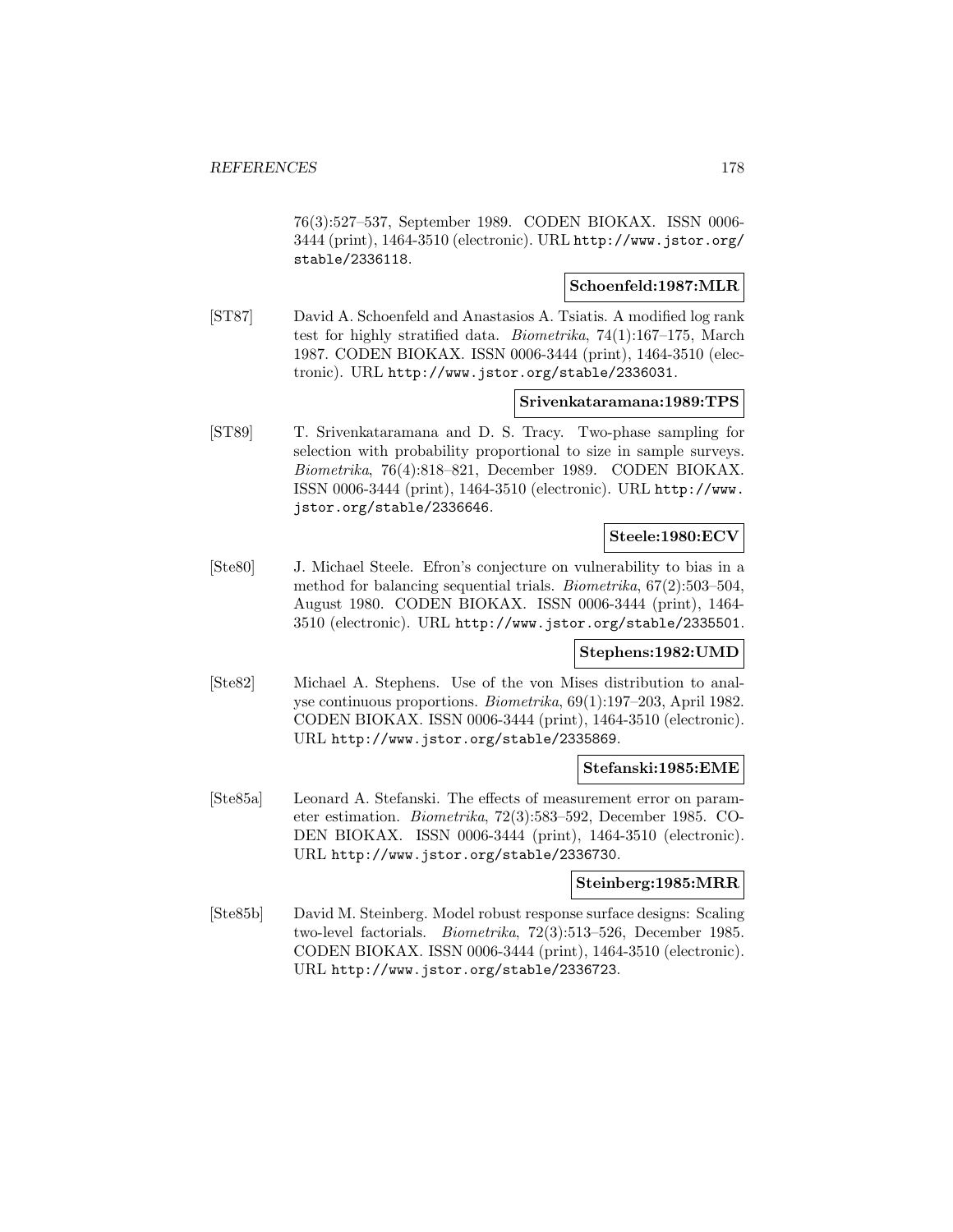#### **Stewart:1987:MPE**

[Ste87] Warren E. Stewart. Multiresponse parameter estimation with a new and noninformative prior. Biometrika, 74(3):557–562, September 1987. CODEN BIOKAX. ISSN 0006-3444 (print), 1464-3510 (electronic). URL http://www.jstor.org/stable/2336694.

### **Stigler:1980:SHP**

[Sti80] Stephen M. Stigler. Studies in the history of probability and statistics. XXXVIII. R. H. Smith, a Victorian interested in robustness. Biometrika, 67(1):217–221, April 1980. CODEN BIOKAX. ISSN 0006-3444 (print), 1464-3510 (electronic). URL http://www. jstor.org/stable/2335337.

## **Stigler:1984:SHP**

[Sti84] Stephen M. Stigler. Studies in the history of probability and statistics. XL. Boscovich, Simpson and a 1760 manuscript note on fitting a linear relation. Biometrika, 71(3):615–620, December 1984. CO-DEN BIOKAX. ISSN 0006-3444 (print), 1464-3510 (electronic). URL http://www.jstor.org/stable/2336572.

#### **Susarla:1984:BJT**

[STV84] V. Susarla, W. Y. Tsai, and J. Van Ryzin. A Buckley–Jamestype estimator for the mean with censored data. Biometrika, 71 (3):624–625, December 1984. CODEN BIOKAX. ISSN 0006- 3444 (print), 1464-3510 (electronic). URL http://www.jstor.org/ stable/2336574.

### **Sundberg:1986:TUM**

[Sun86] Rolf Sundberg. Tests for underlying Markovian structure from panel data with partially aggregated states. Biometrika, 73(3): 717–721, December 1986. CODEN BIOKAX. ISSN 0006-3444 (print), 1464-3510 (electronic). URL http://www.jstor.org/ stable/2336537.

### **Smith:1980:NBD**

[SV80] A. F. M. Smith and I. Verdinelli. A note on Bayes designs for inference using a hierarchical linear model. Biometrika, 67(3):613–619, December 1980. CODEN BIOKAX. ISSN 0006-3444 (print), 1464- 3510 (electronic). URL http://www.jstor.org/stable/2335131.

# **Swanepoel:1986:BAP**

[SvW86] J. W. H. Swanepoel and J. W. J. van Wyk. The bootstrap applied to power spectral density function estimation. Biometrika, 73(1):135–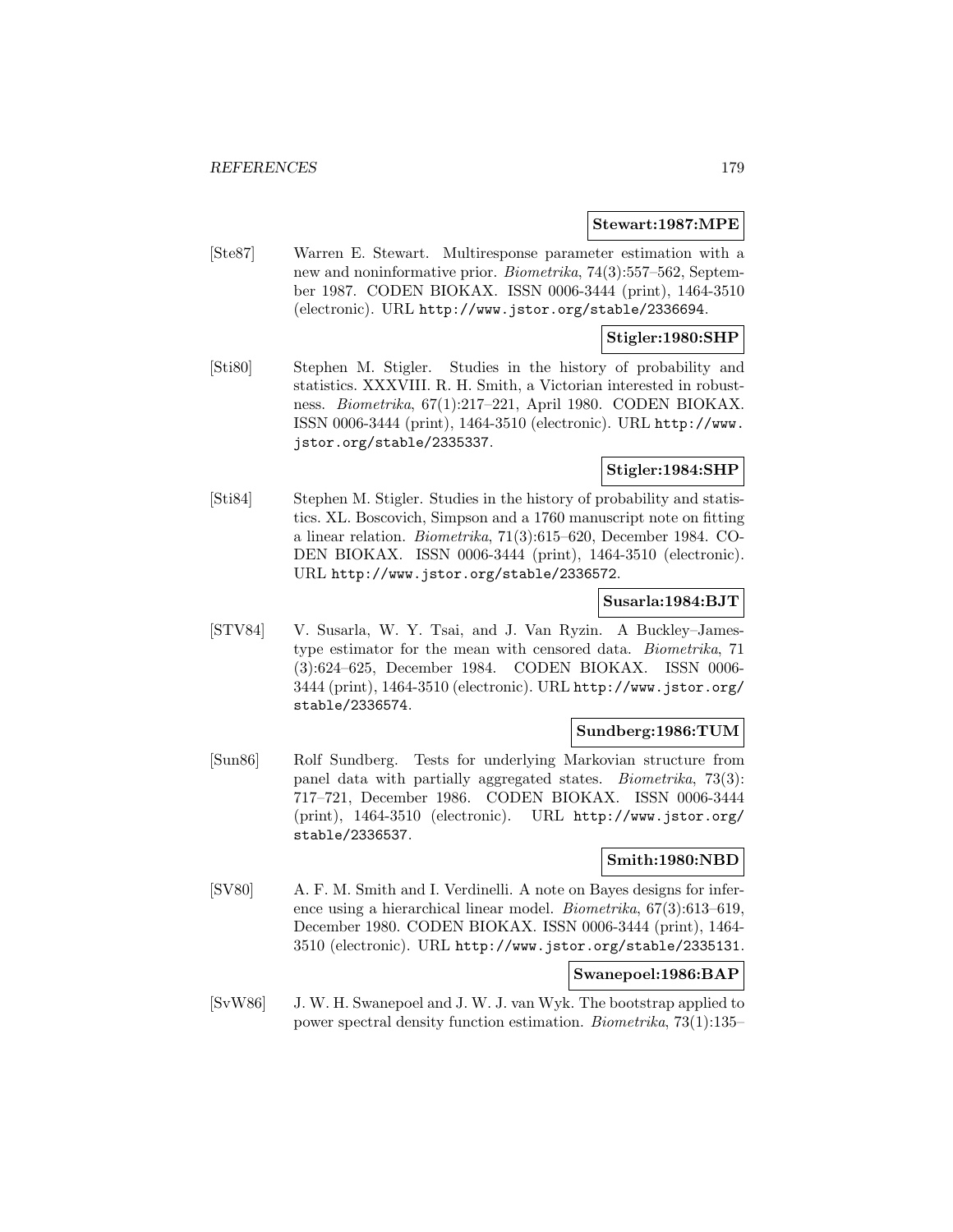141, April 1986. CODEN BIOKAX. ISSN 0006-3444 (print), 1464- 3510 (electronic). URL http://www.jstor.org/stable/2336278.

#### **Smythe:1983:STR**

[SW83] R. T. Smythe and L. J. Wei. Significance tests with restricted randomization design. Biometrika, 70(2):496–500, August 1983. CODEN BIOKAX. ISSN 0006-3444 (print), 1464-3510 (electronic). URL http://www.jstor.org/stable/2335567.

### **Schneider:1986:ELM**

[SW86] Helmut Schneider and Lisa Weissfeld. Estimation in linear models with censored data. Biometrika, 73(3):741–745, December 1986. CODEN BIOKAX. ISSN 0006-3444 (print), 1464-3510 (electronic). URL http://www.jstor.org/stable/2336543.

# **Singh:1987:APS**

[SW87] Bahadur Singh and F. T. Wright. Approximations to the power of some order restricted tests with slippage alternatives. Biometrika, 74(4):863–870, December 1987. CODEN BIOKAX. ISSN 0006- 3444 (print), 1464-3510 (electronic). URL http://www.jstor.org/ stable/2336481.

### **Scott:1989:HTC**

[SW89] A. J. Scott and C. J. Wild. Hypothesis testing in case-control studies. Biometrika, 76(4):806–808, December 1989. CODEN BIOKAX. ISSN 0006-3444 (print), 1464-3510 (electronic). URL http://www. jstor.org/stable/2336643.

## **Swamy:1983:SCT**

[Swa83] R. J. R. Swamy. Sequential comparison of two Markov chains. Biometrika, 70(1):293–296, April 1983. CODEN BIOKAX. ISSN 0006-3444 (print), 1464-3510 (electronic). URL http://www. jstor.org/stable/2335971. See remarks [SS85].

### **Sweeting:1984:CPD**

[Swe84] Trevor J. Sweeting. On the choice of prior distribution for the Box– Cox transformed linear model. Biometrika, 71(1):127–134, April 1984. CODEN BIOKAX. ISSN 0006-3444 (print), 1464-3510 (electronic). URL http://www.jstor.org/stable/2336404.

#### **Sweeting:1987:ABA**

[Swe87] Trevor J. Sweeting. Approximate Bayesian analysis of censored survival data. Biometrika, 74(4):809–816, December 1987. CODEN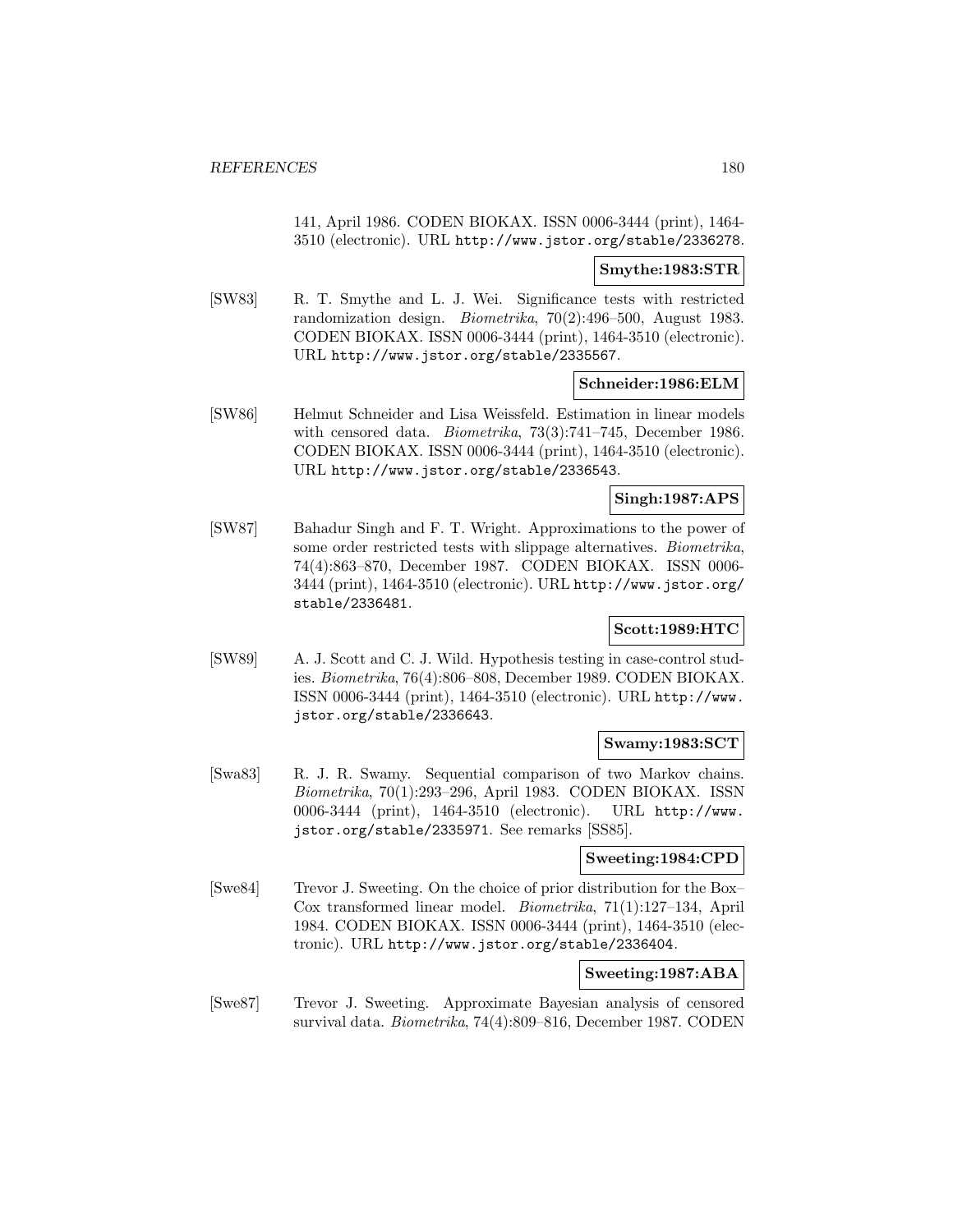BIOKAX. ISSN 0006-3444 (print), 1464-3510 (electronic). URL http://www.jstor.org/stable/2336475.

### **Silverman:1987:BSS**

[SY87] B. W. Silverman and G. A. Young. The bootstrap: To smooth or not to smooth? Biometrika, 74(3):469–479, September 1987. CODEN BIOKAX. ISSN 0006-3444 (print), 1464-3510 (electronic). URL http://www.jstor.org/stable/2336686.

# **Tavare:1983:SDO**

[TA83] Simon Tavaré and Patricia M. E. Altham. Serial dependence of observations leading to contingency tables, and corrections to chisquared statistics. Biometrika, 70(1):139–144, April 1983. CODEN BIOKAX. ISSN 0006-3444 (print), 1464-3510 (electronic). URL http://www.jstor.org/stable/2335951.

#### **Tableman:1987:SWC**

[Tab87] Mara Tableman. A simple way to construct a two-sample sequential confidence interval. Biometrika, 74(3):625–630, September 1987. CODEN BIOKAX. ISSN 0006-3444 (print), 1464-3510 (electronic). URL http://www.jstor.org/stable/2336702.

### **Tamhane:1982:NUR**

[Tam82] Ajit C. Tamhane. A note on the use of residuals for detecting an outlier in linear regression. Biometrika, 69(2):488–489, August 1982. CODEN BIOKAX. ISSN 0006-3444 (print), 1464-3510 (electronic). URL http://www.jstor.org/stable/2335429.

## **Tam:1984:OES**

[Tam84] S. M. Tam. Optimal estimation in survey sampling under a regression superpopulation model. Biometrika, 71(3):645–647, December 1984. CODEN BIOKAX. ISSN 0006-3444 (print), 1464-3510 (electronic). URL http://www.jstor.org/stable/2336581.

### **Tam:1986:CBM**

[Tam86] S. M. Tam. Characterization of best model-based predictors in survey sampling. Biometrika, 73(1):232–235, April 1986. CODEN BIOKAX. ISSN 0006-3444 (print), 1464-3510 (electronic). URL http://www.jstor.org/stable/2336293.

# **Tam:1987:ORP**

[Tam87] S. M. Tam. Optimality of Royall's predictor under a Gaussian superpopulation model. Biometrika, 74(3):659–660, September 1987.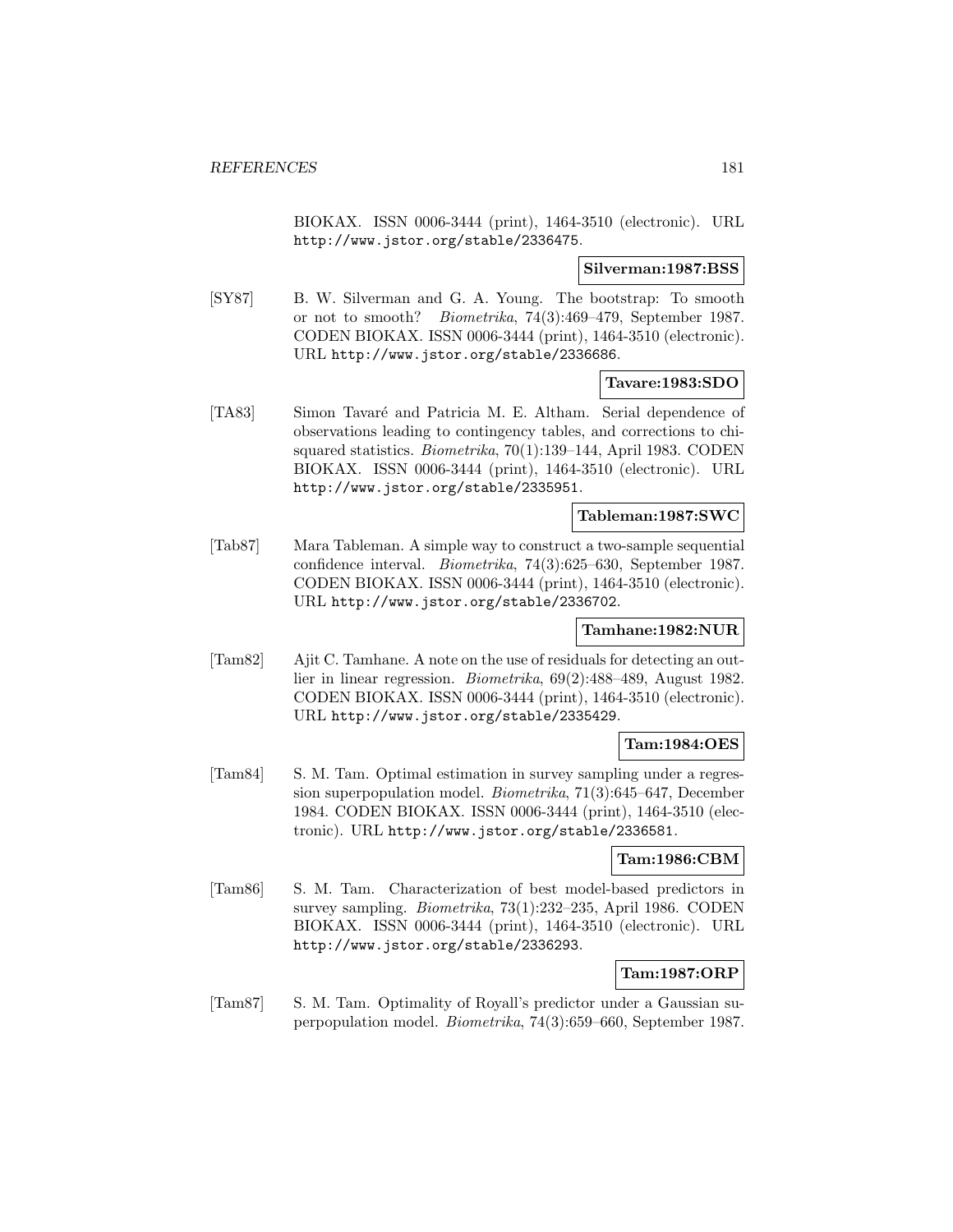CODEN BIOKAX. ISSN 0006-3444 (print), 1464-3510 (electronic). URL http://www.jstor.org/stable/2336710.

# **Tam:1988:ADU**

[Tam88a] S. M. Tam. Asymptotically design-unbiased predictors in survey sampling. Biometrika, 75(1):175–177, March 1988. CODEN BIOKAX. ISSN 0006-3444 (print), 1464-3510 (electronic). URL http://www.jstor.org/stable/2336453.

### **Tamura:1988:ERE**

[Tam88b] H. Tamura. Estimation of rare errors using expert judgement. Biometrika, 75(1):1–9, March 1988. CODEN BIOKAX. ISSN 0006- 3444 (print), 1464-3510 (electronic). URL http://www.jstor.org/ stable/2336428.

### **Taniguchi:1982:EIF**

[Tan82] Masanobu Taniguchi. On estimation of the integrals of the fourth order cumulant spectral density. Biometrika, 69(1):117–122, April 1982. CODEN BIOKAX. ISSN 0006-3444 (print), 1464-3510 (electronic). URL http://www.jstor.org/stable/2335859.

# **Tarone:1985:HTB**

[Tar85] Robert E. Tarone. On heterogeneity tests based on efficient scores. Biometrika, 72(1):91–95, April 1985. CODEN BIOKAX. ISSN 0006-3444 (print), 1464-3510 (electronic). URL http://www. jstor.org/stable/2336337.

### **Tawn:1988:BEV**

[Taw88] Jonathan A. Tawn. Bivariate extreme value theory: Models and estimation. Biometrika, 75(3):397–415, September 1988. CODEN BIOKAX. ISSN 0006-3444 (print), 1464-3510 (electronic). URL http://www.jstor.org/stable/2336591.

## **Taylor:1985:PTS**

[Tay85] Jeremy M. G. Taylor. Power transformations to symmetry. Biometrika, 72(1):145–152, April 1985. CODEN BIOKAX. ISSN 0006-3444 (print), 1464-3510 (electronic). URL http://www. jstor.org/stable/2336344.

### **Taylor:1987:AIC**

[Tay87] Charles C. Taylor. Akaike's information criterion and the histogram. Biometrika, 74(3):636–639, September 1987. CODEN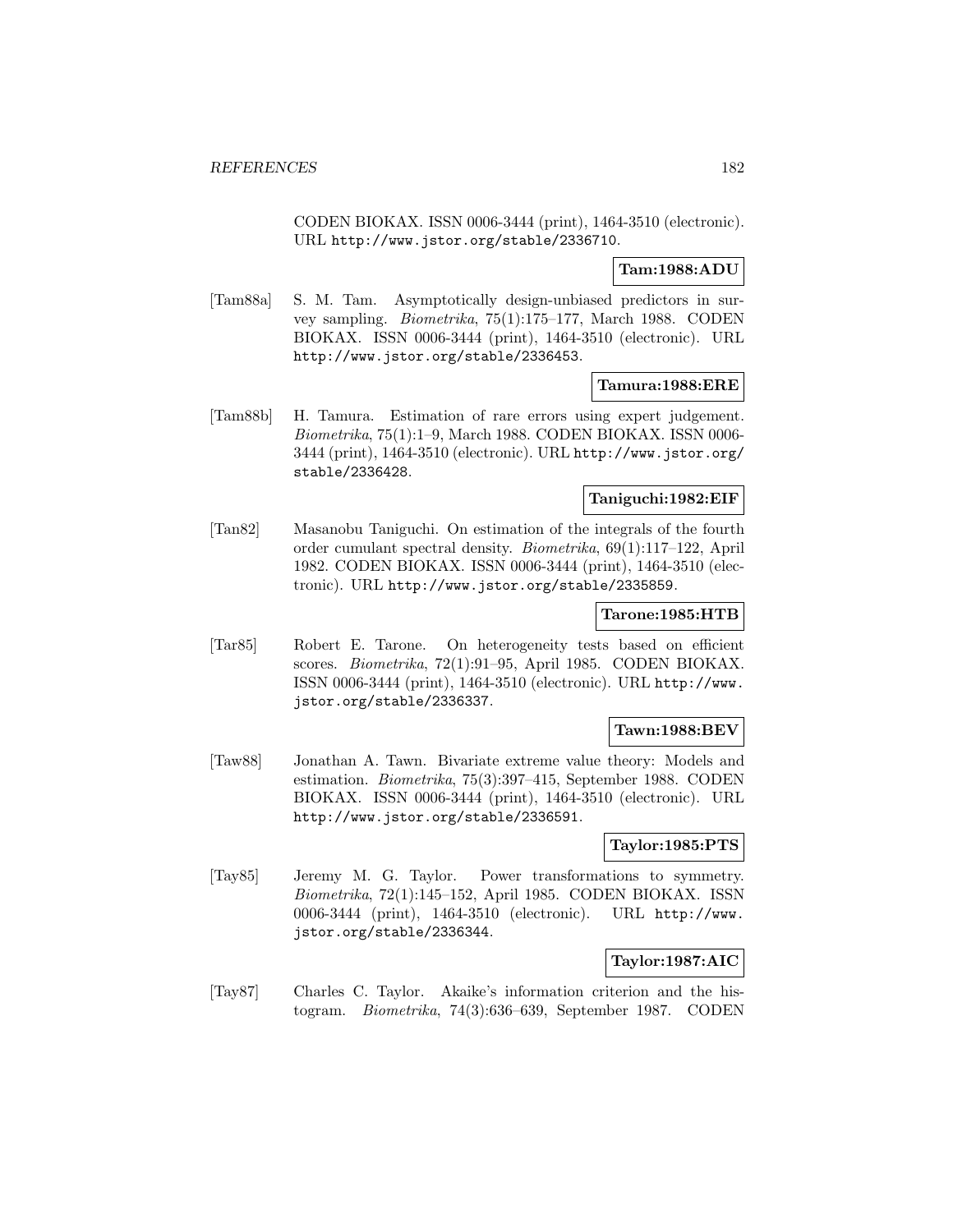BIOKAX. ISSN 0006-3444 (print), 1464-3510 (electronic). URL http://www.jstor.org/stable/2336704.

# **Taylor:1989:BCS**

[Tay89] Charles C. Taylor. Bootstrap choice of the smoothing parameter in kernel density estimation. Biometrika, 76(4):705–712, December 1989. CODEN BIOKAX. ISSN 0006-3444 (print), 1464-3510 (electronic). URL http://www.jstor.org/stable/2336630.

### **Thomas:1989:AIR**

[TC89] William Thomas and R. Dennis Cook. Assessing influence on regression coefficients in generalized linear models. Biometrika, 76 (4):741–749, December 1989. CODEN BIOKAX. ISSN 0006- 3444 (print), 1464-3510 (electronic). URL http://www.jstor.org/ stable/2336634.

# **Thisted:1987:DSW**

[TE87] Ronald Thisted and Bradley Efron. Did Shakespeare write a newlydiscovered poem? Biometrika, 74(3):445–455, September 1987. CODEN BIOKAX. ISSN 0006-3444 (print), 1464-3510 (electronic). URL http://www.jstor.org/stable/2336684.

## **Tiao:1980:HPA**

[TG80] G. C. Tiao and M. R. Grupe. Hidden periodic autoregressivemoving average models in time series data. Biometrika, 67(2):365– 373, August 1980. CODEN BIOKAX. ISSN 0006-3444 (print), 1464-3510 (electronic). URL http://www.jstor.org/stable/ 2335479.

## **Tang:1989:ALR**

[TGG89] Dei-In Tang, Clare Gnecco, and Nancy L. Geller. An approximate likelihood ratio test for a normal mean vector with nonnegative components with application to clinical trials. Biometrika, 76(3):577–583, September 1989. CODEN BIOKAX. ISSN 0006- 3444 (print), 1464-3510 (electronic). URL http://www.jstor.org/ stable/2336122.

### **Tarone:1983:AIC**

[TGH83] Robert E. Tarone, John J. Gart, and Walter W. Hauck. On the asymptotic inefficiency of certain noniterative estimators of a common relative risk or odds ratio. Biometrika, 70(2):519–522, August 1983. CODEN BIOKAX. ISSN 0006-3444 (print), 1464-3510 (electronic). URL http://www.jstor.org/stable/2335572.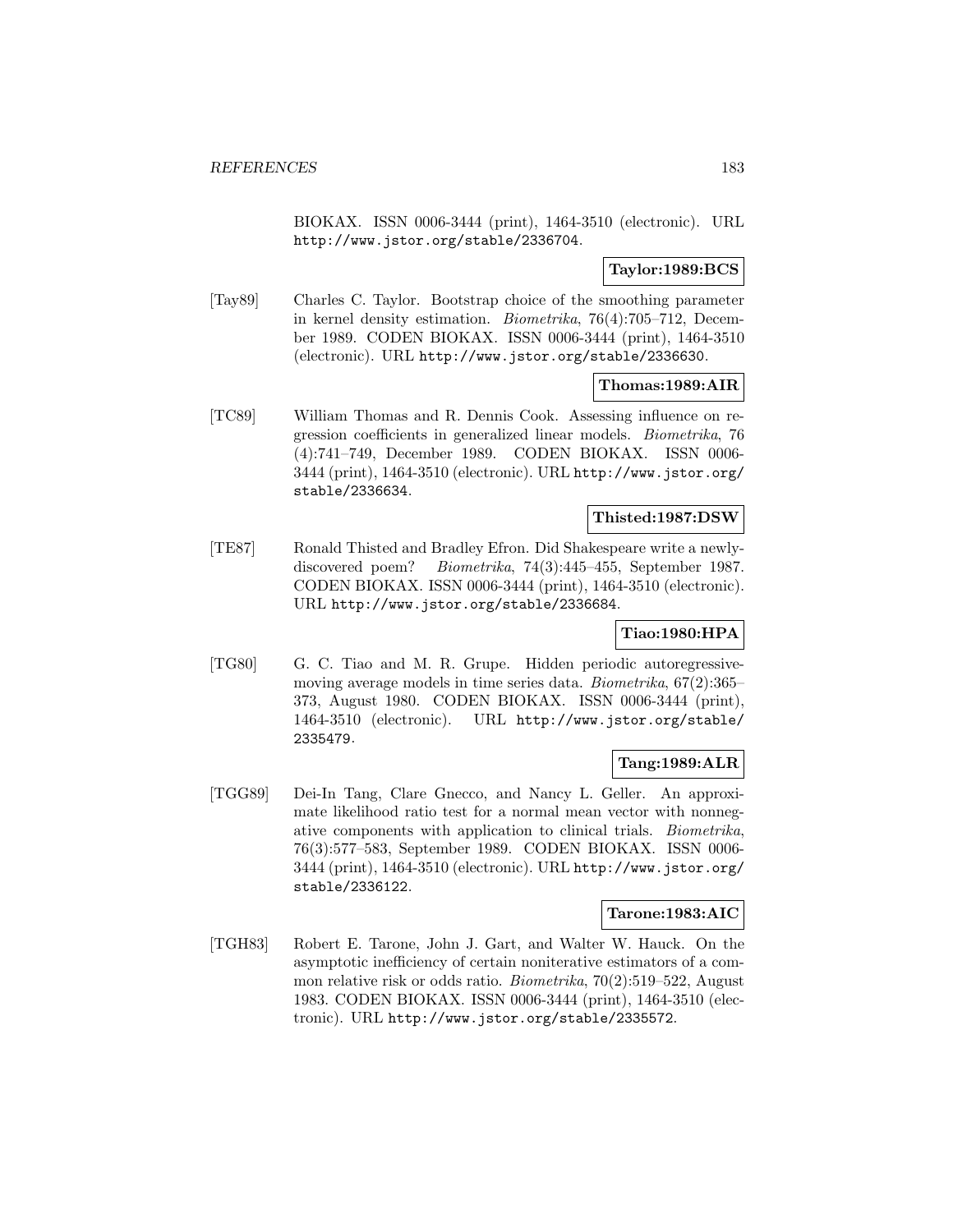### **Thompson:1985:OSP**

[Tho85] W. A. Thompson, Jr. Optimal significance procedures for simple hypotheses. Biometrika, 72(1):230–232, April 1985. CODEN BIOKAX. ISSN 0006-3444 (print), 1464-3510 (electronic). URL http://www.jstor.org/stable/2336359.

### **Thorburn:1986:BAD**

[Tho86] Daniel Thorburn. A Bayesian approach to density estimation. Biometrika, 73(1):65–75, April 1986. CODEN BIOKAX. ISSN 0006-3444 (print), 1464-3510 (electronic). URL http://www. jstor.org/stable/2336272.

#### **Tibshirani:1988:VSB**

[Tib88] Robert Tibshirani. Variance stabilization and the bootstrap. Biometrika, 75(3):433–444, September 1988. CODEN BIOKAX. ISSN 0006-3444 (print), 1464-3510 (electronic). URL http://www. jstor.org/stable/2336593.

### **Tibshirani:1989:NPO**

[Tib89] Robert Tibshirani. Noninformative priors for one parameter of many. Biometrika, 76(3):604–608, September 1989. CODEN BIOKAX. ISSN 0006-3444 (print), 1464-3510 (electronic). URL http://www.jstor.org/stable/2336126.

### **Tadikamalla:1982:SFC**

[TJ82] Pandu R. Tadikamalla and Norman L. Johnson. Systems of frequency curves generated by transformations of logistic variables. Biometrika, 69(2):461–465, August 1982. CODEN BIOKAX. ISSN 0006-3444 (print), 1464-3510 (electronic). URL http://www. jstor.org/stable/2335422.

#### **Titterington:1983:REP**

[TJ83] D. M. Titterington and J.-M. Jiang. Recursive estimation procedures for missing-data problems. Biometrika, 70(3):613–624, December 1983. CODEN BIOKAX. ISSN 0006-3444 (print), 1464- 3510 (electronic). URL http://www.jstor.org/stable/2336497. See correction [TJ89].

## **Titterington:1989:ACR**

[TJ89] D. M. Titterington and J.-M. Jiang. Amendments and corrections: "Recursive estimation procedures for missing-data problems" [Biometrika **70** (1983), no. 3, 613–624; MR0725375 (85g:62144)].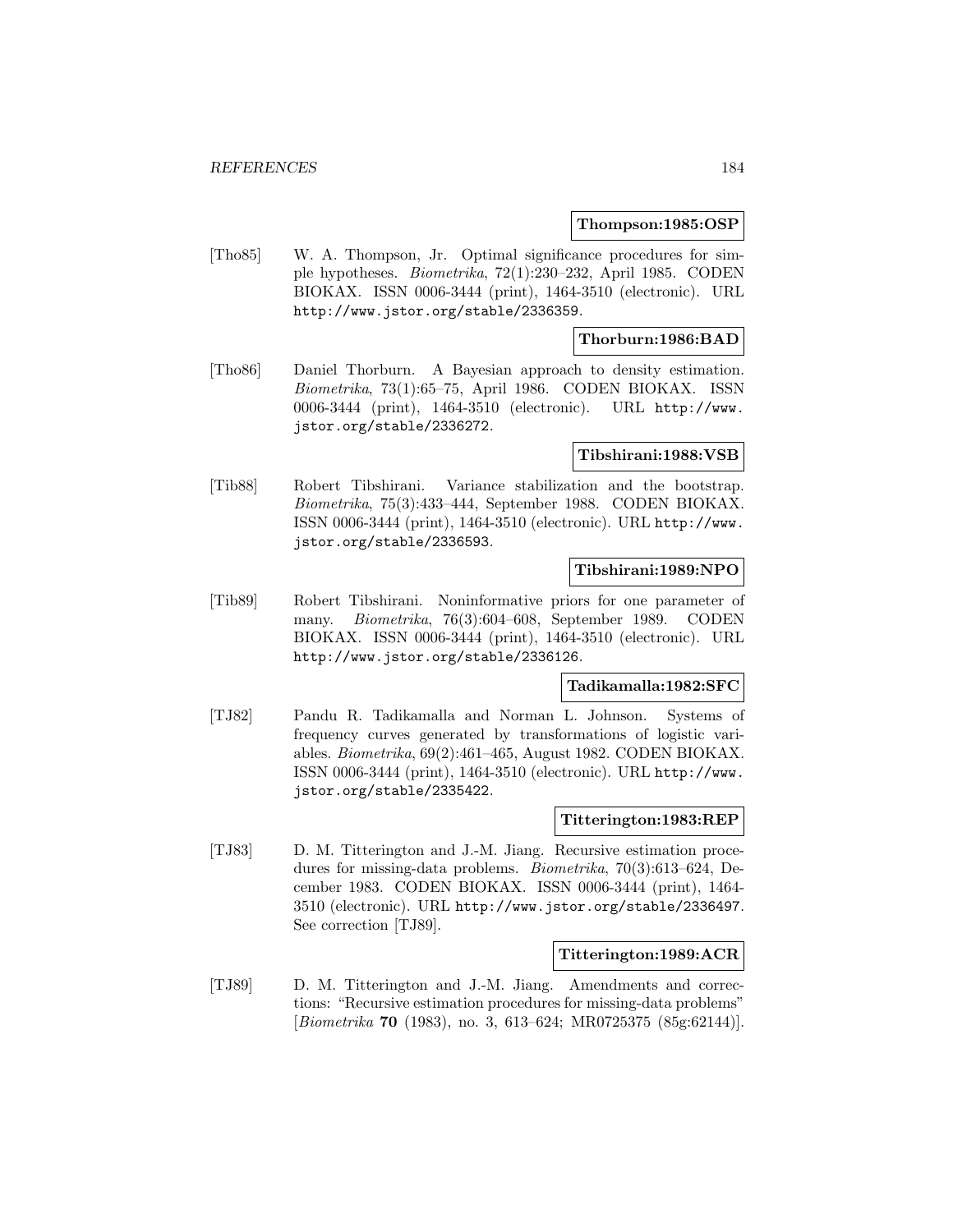Biometrika, 76(2):408, June 1989. CODEN BIOKAX. ISSN 0006- 3444 (print), 1464-3510 (electronic). URL http://www.jstor.org/ stable/2336681. See [TJ83].

# **Tsai:1987:NPL**

[TJW87] Wei-Yann Tsai, Nicholas P. Jewell, and Mei-Cheng Wang. A note on the product-limit estimator under right censoring and left truncation. Biometrika, 74(4):883–886, December 1987. CODEN BIOKAX. ISSN 0006-3444 (print), 1464-3510 (electronic). URL http://www.jstor.org/stable/2336484.

### **Tierney:1989:AMD**

[TKK89] Luke Tierney, Robert E. Kass, and Joseph B. Kadane. Approximate marginal densities of nonlinear functions. Biometrika, 76 (3):425–433, September 1989. CODEN BIOKAX. ISSN 0006- 3444 (print), 1464-3510 (electronic). URL http://www.jstor.org/ stable/2336109. See correction [TKK91].

# **Tierney:1991:ACA**

[TKK91] Luke Tierney, Robert E. Kass, and Joseph B. Kadane. Amendments and corrections: "Approximate marginal densities of nonlinear functions" [Biometrika **76** (1989), no. 3, 425–433; MR1040637 (91c:62015)]. Biometrika, 78(1):233–234, March 1991. CODEN BIOKAX. ISSN 0006-3444 (print), 1464-3510 (electronic). URL http://www.jstor.org/stable/2336918. See [TKK89].

# **Tuan:1987:VLN**

[TMKG87] Pham Dinh Tuan, Joachim Möcks, Walter Köhler, and Theo Gasser. Variable latencies of noisy signals: Estimation and testing in brain potential data. Biometrika, 74(3):525–533, September 1987. CODEN BIOKAX. ISSN 0006-3444 (print), 1464-3510 (electronic). URL http://www.jstor.org/stable/2336691.

### **Tong:1982:DDP**

[Ton82] H. Tong. Discontinuous decision processes and threshold autoregressive time series modelling. Biometrika, 69(1):274–276, April 1982. CODEN BIOKAX. ISSN 0006-3444 (print), 1464-3510 (electronic). URL http://www.jstor.org/stable/2335885. See correction [Ton83a].

# **Tong:1983:ACD**

[Ton83a] H. Tong. Amendments and corrections: "Discontinuous decision processes and threshold autoregressive time series modelling"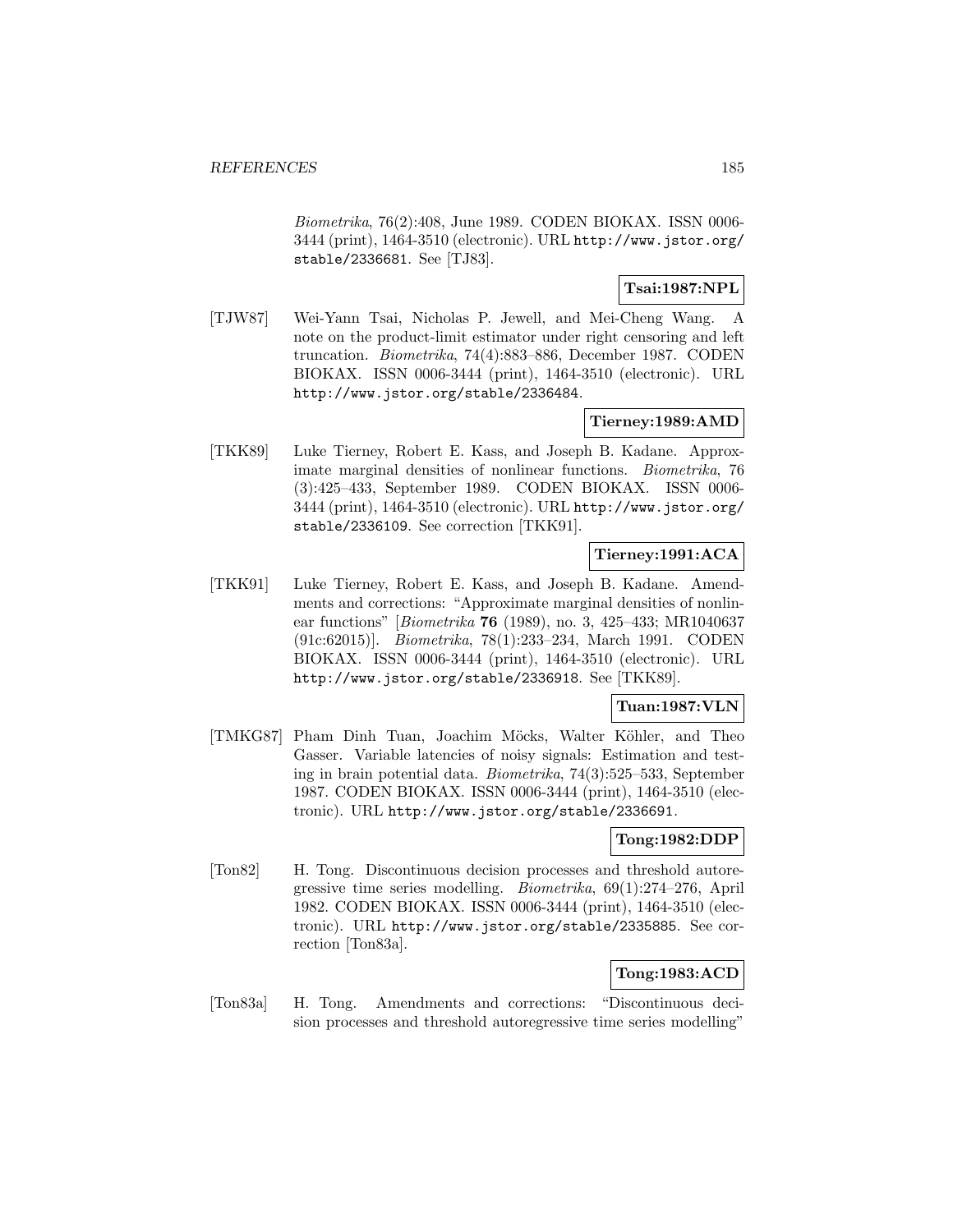[Biometrika **69** (1982), no. 1, 274–276; MR0655696 (83g:62145)]. Biometrika, 70(1):304, April 1983. CODEN BIOKAX. ISSN 0006- 3444 (print), 1464-3510 (electronic). URL http://www.jstor.org/ stable/2335979. See [Ton82].

# **Tong:1983:NDA**

[Ton83b] H. Tong. A note on a delayed autoregressive process in continuous time. Biometrika, 70(3):710–712, December 1983. CODEN BIOKAX. ISSN 0006-3444 (print), 1464-3510 (electronic). URL http://www.jstor.org/stable/2336509.

# **Tong:1988:NLP**

[Ton88] H. Tong. A note on local parameter orthogonality and Levinson– Durbin algorithm. Biometrika, 75(4):788–789, December 1988. CO-DEN BIOKAX. ISSN 0006-3444 (print), 1464-3510 (electronic). URL http://www.jstor.org/stable/2336321.

# **Toyooka:1982:PEL**

[Toy82a] Yasuyuki Toyooka. Prediction error in a linear model with estimated parameters. Biometrika, 69(2):453–459, August 1982. CO-DEN BIOKAX. ISSN 0006-3444 (print), 1464-3510 (electronic). URL http://www.jstor.org/stable/2335421.

# **Toyooka:1982:SOE**

[Toy82b] Yasuyuki Toyooka. Second-order expansion of mean squared error matrix of generalized least squares estimator with estimated parameters. Biometrika, 69(1):269–273, April 1982. CODEN BIOKAX. ISSN 0006-3444 (print), 1464-3510 (electronic). URL http://www. jstor.org/stable/2335884.

## **Tjostheim:1983:BSC**

[TP83] Dag Tjøstheim and Jostein Paulsen. Bias of some commonlyused time series estimates. Biometrika, 70(2):389–399, August 1983. CODEN BIOKAX. ISSN 0006-3444 (print), 1464-3510 (electronic). URL http://www.jstor.org/stable/2335553. See correction [TP84].

### **Tjostheim:1984:ACB**

[TP84] D. Tjøstheim and J. Paulsen. Amendments and corrections: "Bias of some commonly-used time series estimates" [Biometrika **70** (1983), no. 2, 389–399; MR0712026 (84i:62124)]. Biometrika, 71 (3):656, December 1984. CODEN BIOKAX. ISSN 0006-3444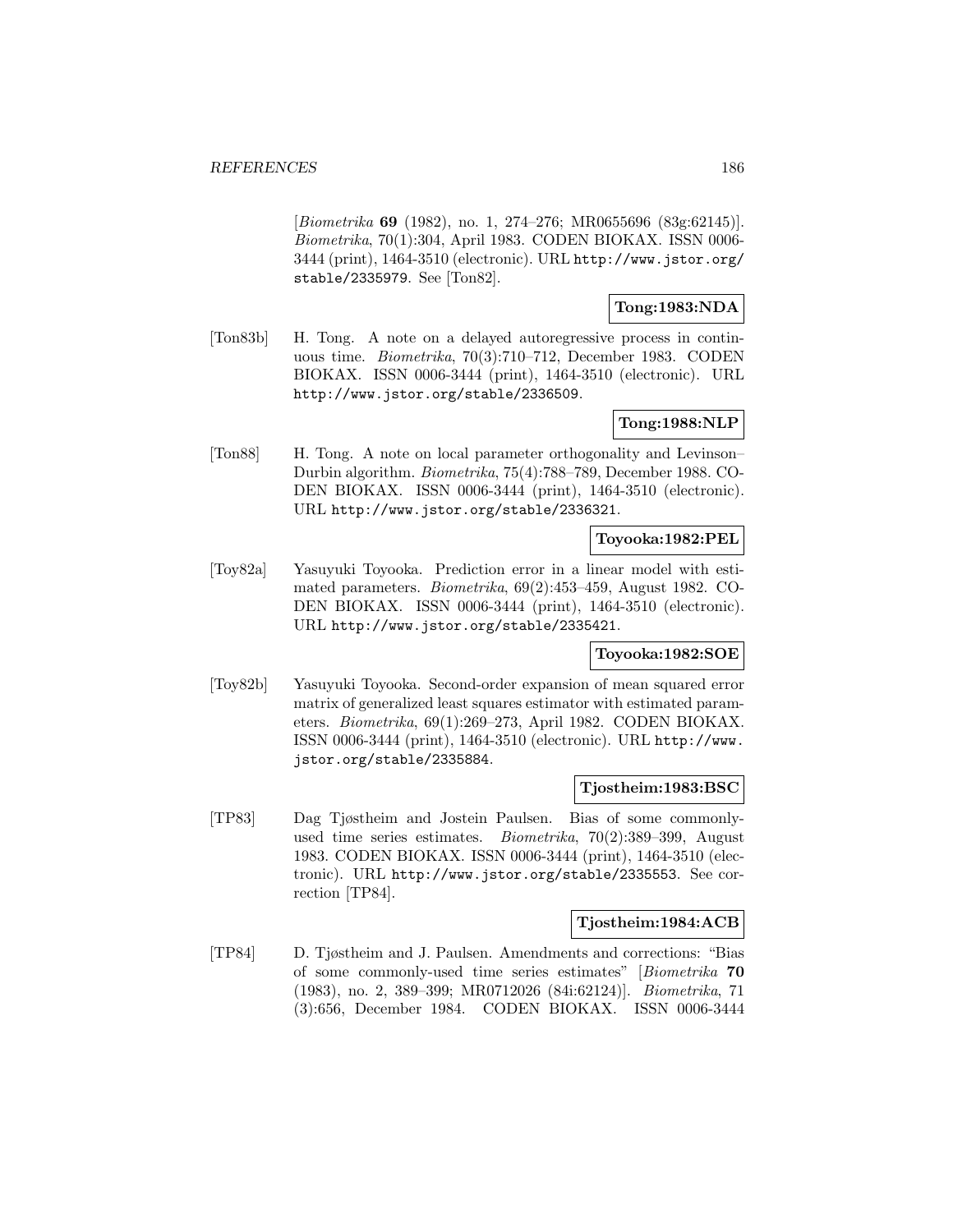(print), 1464-3510 (electronic). URL http://www.jstor.org/ stable/2336587. See [TP83].

# **Tsiatis:1985:GST**

[TRT85] Anastasios A. Tsiatis, Gary L. Rosner, and David L. Tritchler. Group sequential tests with censored survival data adjusting for covariates. Biometrika, 72(2):365–373, August 1985. CODEN BIOKAX. ISSN 0006-3444 (print), 1464-3510 (electronic). URL http://www.jstor.org/stable/2336089.

# **Tsai:1986:STF**

[Tsa86a] Chih-Ling Tsai. Score test for the first-order autoregressive model with heteroscedasticity. Biometrika, 73(2):455–460, August 1986. CODEN BIOKAX. ISSN 0006-3444 (print), 1464-3510 (electronic). URL http://www.jstor.org/stable/2336222.

## **Tsay:1986:NTT**

[Tsa86b] Ruey S. Tsay. Nonlinearity tests for time series. Biometrika, 73(2):461–466, August 1986. CODEN BIOKAX. ISSN 0006- 3444 (print), 1464-3510 (electronic). URL http://www.jstor.org/ stable/2336223.

# **Tsai:1988:ESF**

[Tsa88] Wei-Yann Tsai. Estimation of the survival function with increasing failure rate based on left truncated and right censored data. Biometrika, 75(2):319–324, June 1988. CODEN BIOKAX. ISSN 0006-3444 (print), 1464-3510 (electronic). URL http://www. jstor.org/stable/2336180.

### **Thall:1988:TSS**

[TSE88] Peter F. Thall, Richard Simon, and Susan S. Ellenberg. Twostage selection and testing designs for comparative clinical trials. Biometrika, 75(2):303–310, June 1988. CODEN BIOKAX. ISSN 0006-3444 (print), 1464-3510 (electronic). URL http://www. jstor.org/stable/2336178.

### **Tsiatis:1980:NGF**

[Tsi80] Anastasios A. Tsiatis. A note on a goodness-of-fit test for the logistic regression model. Biometrika, 67(1):250–251, April 1980. CO-DEN BIOKAX. ISSN 0006-3444 (print), 1464-3510 (electronic). URL http://www.jstor.org/stable/2335347.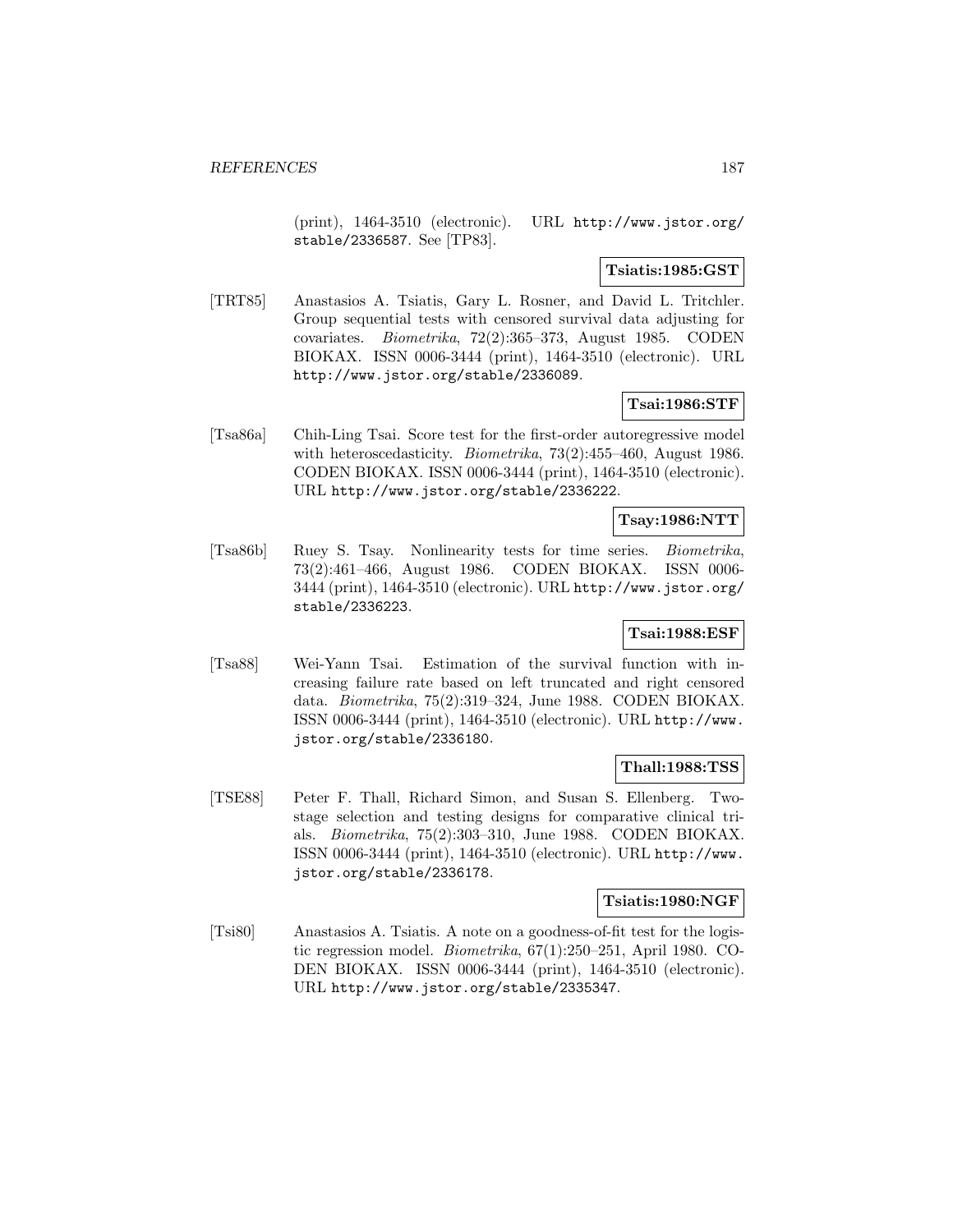### **Tsiatis:1981:AJD**

[Tsi81] Anastasios A. Tsiatis. The asymptotic joint distribution of the efficient scores test for the proportional hazards model calculated over time. Biometrika, 68(1):311–315, April 1981. CODEN BIOKAX. ISSN 0006-3444 (print), 1464-3510 (electronic). URL http://www. jstor.org/stable/2335832.

# **Tsay:1985:UCA**

[TT85] Ruey S. Tsay and George C. Tiao. Use of canonical analysis in time series model identification. Biometrika, 72(2):299–315, August 1985. CODEN BIOKAX. ISSN 0006-3444 (print), 1464-3510 (electronic). URL http://www.jstor.org/stable/2336082.

### **Tosteson:1988:ARE**

[TT88] Tor D. Tosteson and Anastasios A. Tsiatis. The asymptotic relative efficiency of score tests in a generalized linear model with surrogate covariates. Biometrika, 75(3):507–514, September 1988. CODEN BIOKAX. ISSN 0006-3444 (print), 1464-3510 (electronic). URL http://www.jstor.org/stable/2336601.

### **Turrero:1989:REG**

[Tur89] A. Turrero. On the relative efficiency of grouped and censored survival data. Biometrika, 76(1):125–131, March 1989. CODEN BIOKAX. ISSN 0006-3444 (print), 1464-3510 (electronic). URL http://www.jstor.org/stable/2336376.

## **Tutz:1986:ACS**

[Tut86] Gerhard Tutz. An alternative choice of smoothing for kernel-based density estimates in discrete discriminant analysis. Biometrika, 73(2):405–411, August 1986. CODEN BIOKAX. ISSN 0006- 3444 (print), 1464-3510 (electronic). URL http://www.jstor.org/ stable/2336217.

# **Tyler:1982:RET**

[Tyl82] David E. Tyler. Radial estimates and the test for sphericity. Biometrika, 69(2):429–436, August 1982. CODEN BIOKAX. ISSN 0006-3444 (print), 1464-3510 (electronic). URL http://www. jstor.org/stable/2335418.

## **Tyler:1983:REP**

[Tyl83] David E. Tyler. Robustness and efficiency properties of scatter matrices. Biometrika, 70(2):411–420, August 1983. CODEN BIOKAX.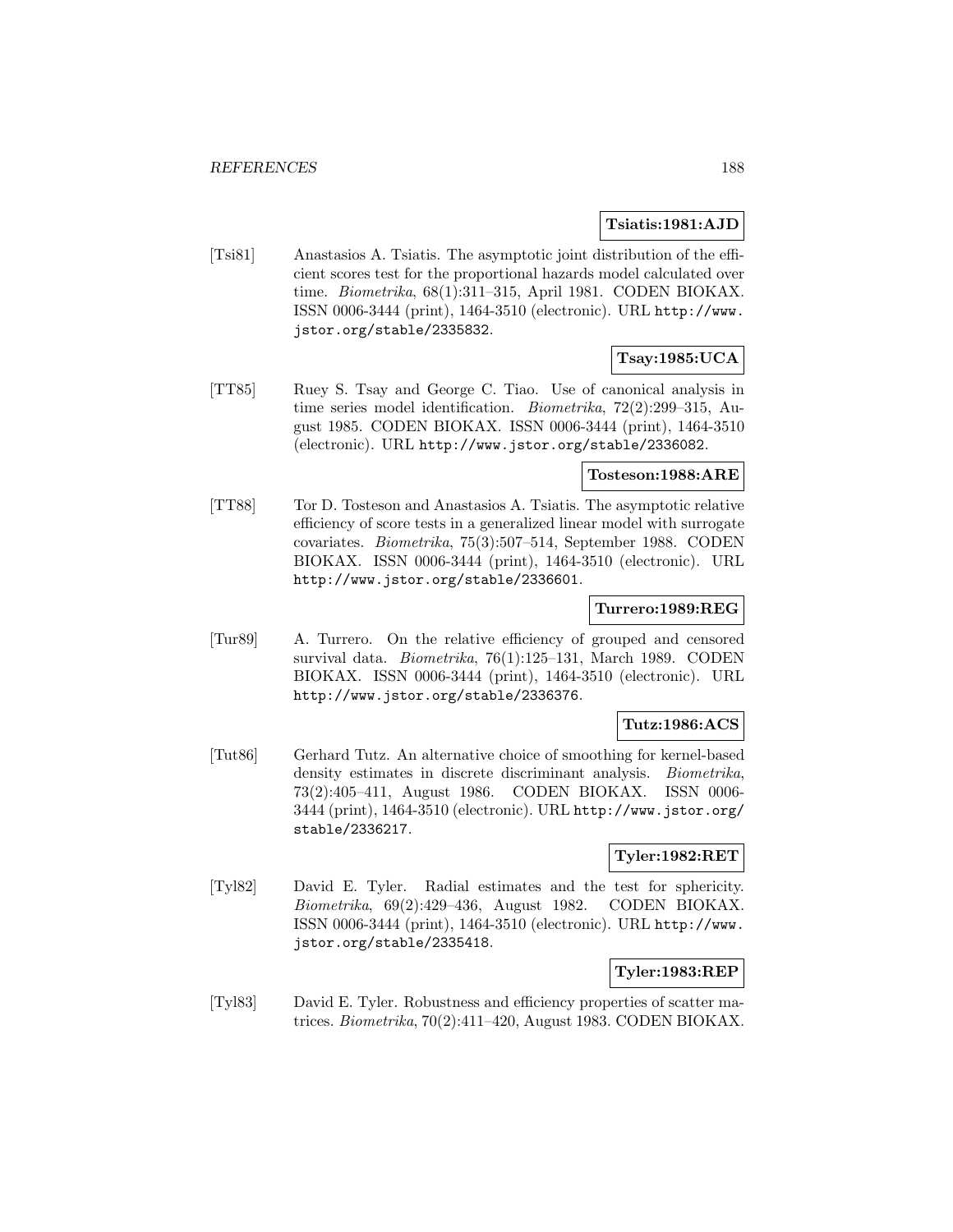ISSN 0006-3444 (print), 1464-3510 (electronic). URL http://www. jstor.org/stable/2335555. See correction [Tyl84].

# **Tyler:1984:ACR**

[Tyl84] David E. Tyler. Amendments and corrections: "Robustness and efficiency properties of scatter matrices" [Biometrika **70** (1983), no. 2, 411–420]. Biometrika, 71(3):656, December 1984. CODEN BIOKAX. ISSN 0006-3444 (print), 1464-3510 (electronic). URL http://www.jstor.org/stable/2336588. See [Tyl83].

# **Tyler:1987:SAA**

[Tyl87] David E. Tyler. Statistical analysis for the angular central Gaussian distribution on the sphere. Biometrika, 74(3):579–589, September 1987. CODEN BIOKAX. ISSN 0006-3444 (print), 1464-3510 (electronic). URL http://www.jstor.org/stable/2336697.

# **Upton:1986:ACI**

[Upt86] Graham J. G. Upton. Approximate confidence intervals for the mean direction of a von Mises distribution. Biometrika, 73(2):525– 527, August 1986. CODEN BIOKAX. ISSN 0006-3444 (print), 1464-3510 (electronic). URL http://www.jstor.org/stable/ 2336234.

## **VanDerWatt:1980:NEB**

[Van80] P. Van Der Watt. A note on estimation of bounds of random variables. Biometrika, 67(3):712–714, December 1980. CODEN BIOKAX. ISSN 0006-3444 (print), 1464-3510 (electronic). URL http://www.jstor.org/stable/2335149.

### **Vardi:1989:MCR**

[Var89] Y. Vardi. Multiplicative censoring, renewal processes, deconvolution and decreasing density: Nonparametric estimation. Biometrika, 76(4):751–761, December 1989. CODEN BIOKAX. ISSN 0006-3444 (print), 1464-3510 (electronic). URL http://www. jstor.org/stable/2336635.

# **Vassiliou:1981:LBN**

[Vas81] P.-C. G. Vassiliou. On the limiting behaviour of a nonhomogeneous Markov chain model in manpower systems. Biometrika, 68(2):557–561, August 1981. CODEN BIOKAX. ISSN 0006- 3444 (print), 1464-3510 (electronic). URL http://www.jstor.org/ stable/2335605.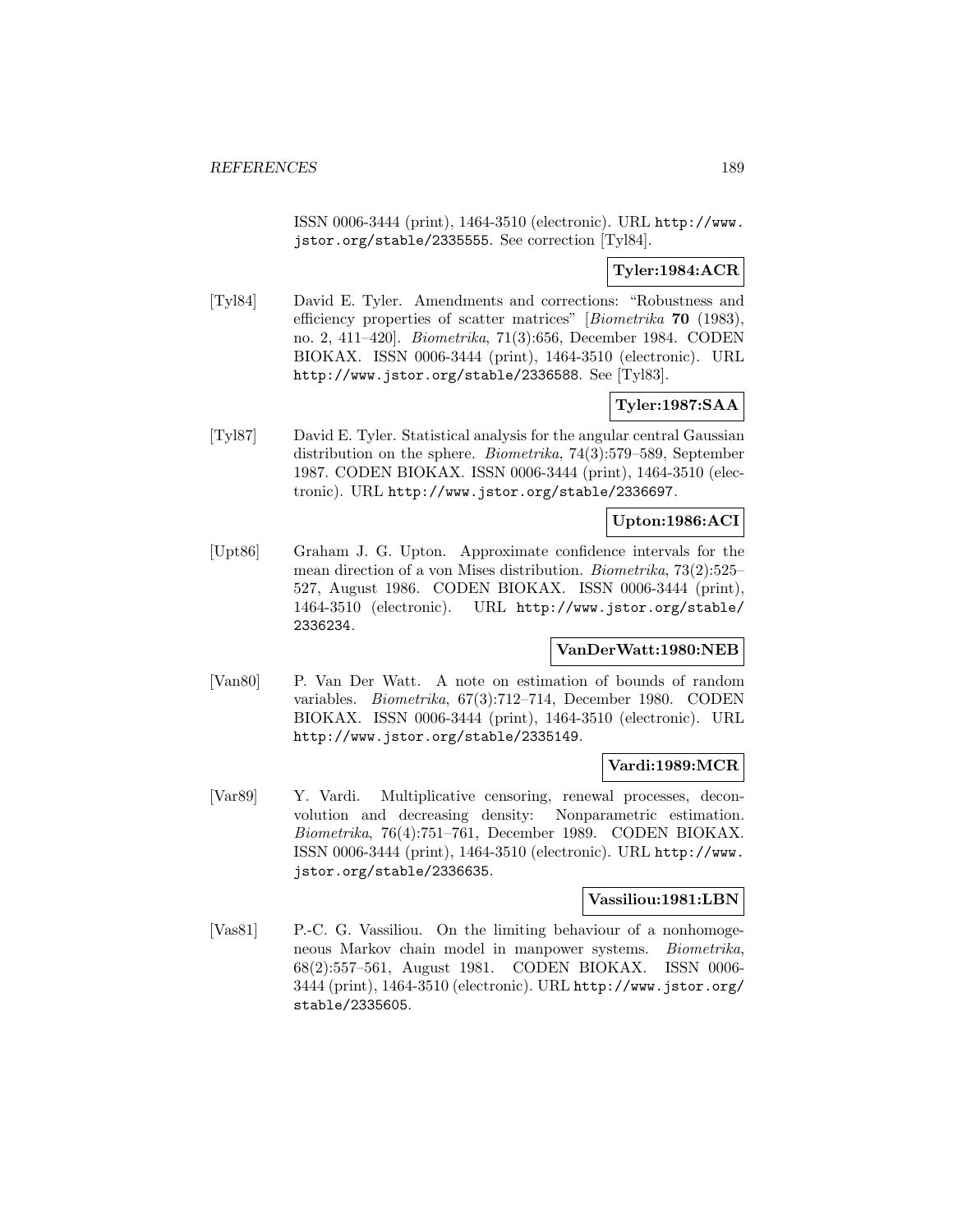### **Vecchia:1985:GCM**

[Vec85] A. V. Vecchia. A general class of models for stationary twodimensional random processes. Biometrika, 72(2):281–291, August 1985. CODEN BIOKAX. ISSN 0006-3444 (print), 1464-3510 (electronic). URL http://www.jstor.org/stable/2336080.

## **Verbyla:1986:CGC**

[Ver86] A. P. Verbyla. Conditioning in the growth curve model. *Biometrika*, 73(2):475–483, August 1986. CODEN BIOKAX. ISSN 0006- 3444 (print), 1464-3510 (electronic). URL http://www.jstor.org/ stable/2336225.

### **Verbyla:1988:ARM**

[Ver88] A. P. Verbyla. Analysis of repeated measures designs with changing covariates. Biometrika, 75(1):172–174, March 1988. CODEN BIOKAX. ISSN 0006-3444 (print), 1464-3510 (electronic). URL http://www.jstor.org/stable/2336452.

# **Venzon:1988:OIR**

[VM88] David J. Venzon and Suresh H. Moolgavkar. Origin-invariant relative risk functions for case-control and survival studies. Biometrika, 75(2):325–333, June 1988. CODEN BIOKAX. ISSN 0006-3444 (print), 1464-3510 (electronic). URL http://www.jstor.org/ stable/2336181.

# **Velu:1986:RRM**

[VRW86] Raja P. Velu, Gregory C. Reinsel, and Dean W. Wichern. Reduced rank models for multiple time series. Biometrika, 73(1):105–118, April 1986. CODEN BIOKAX. ISSN 0006-3444 (print), 1464-3510 (electronic). URL http://www.jstor.org/stable/2336276.

### **Vuchkov:1980:IED**

[VS80] I. N. Vuchkov and E. B. Solakov. The influence of experimental design on robustness to nonnormality of the  $F$  test in regression analysis. Biometrika, 67(2):489–492, August 1980. CODEN BIOKAX. ISSN 0006-3444 (print), 1464-3510 (electronic). URL http://www. jstor.org/stable/2335497.

#### **Verbyla:1988:EGC**

[VV88] A. P. Verbyla and W. N. Venables. An extension of the growth curve model. Biometrika, 75(1):129–138, March 1988. CODEN BIOKAX. ISSN 0006-3444 (print), 1464-3510 (electronic). URL http://www.jstor.org/stable/2336443.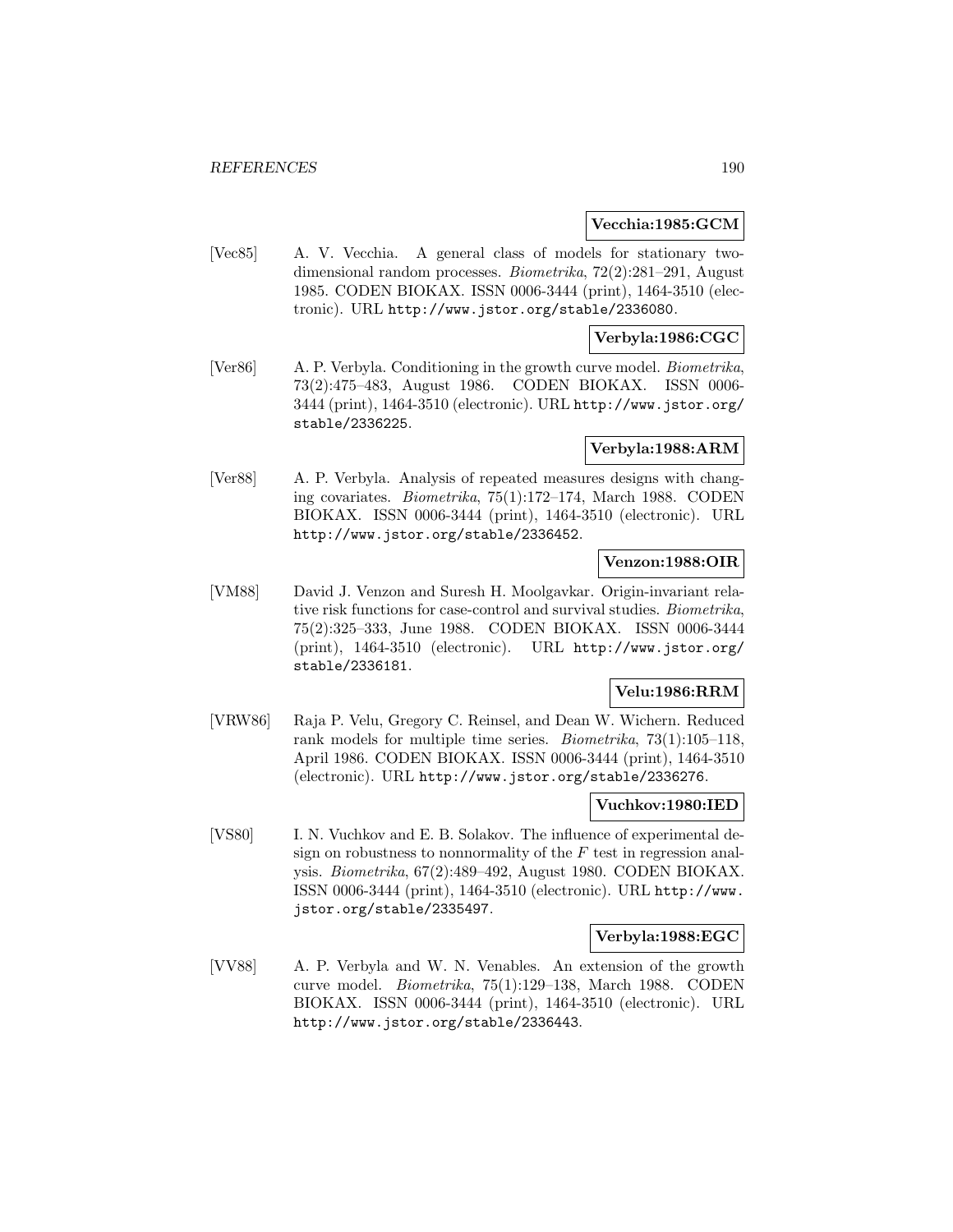#### **Wahrendorf:1980:ICT**

[Wah80] Jürgen Wahrendorf. Inference in contingency tables with ordered categories using Plackett's coefficient of association for bivariate distributions. Biometrika, 67(1):15–21, April 1980. CODEN BIOKAX. ISSN 0006-3444 (print), 1464-3510 (electronic). URL http://www.jstor.org/stable/2335311.

# **Walden:1988:PLE**

[Wal88] A. T. Walden. On phase-lag estimation from non-Gaussian time series. Biometrika, 75(4):785–787, December 1988. CODEN BIOKAX. ISSN 0006-3444 (print), 1464-3510 (electronic). URL http://www.jstor.org/stable/2336320.

# **Wang:1987:PIB**

[Wan87] Yuchung J. Wang. The probability integrals of bivariate normal distributions: A contingency table approach. Biometrika, 74(1):185– 190, March 1987. CODEN BIOKAX. ISSN 0006-3444 (print), 1464- 3510 (electronic). URL http://www.jstor.org/stable/2336033.

# **Wei:1981:ELD**

[Wei81] L. J. Wei. Estimation of location difference for fragmentary samples. Biometrika, 68(2):471–476, August 1981. CODEN BIOKAX. ISSN 0006-3444 (print), 1464-3510 (electronic). URL http://www. jstor.org/stable/2335595.

### **Wei:1982:IEL**

[Wei82] L. J. Wei. Interval estimation of location difference with incomplete data. Biometrika, 69(1):249–251, April 1982. CODEN BIOKAX. ISSN 0006-3444 (print), 1464-3510 (electronic). URL http://www. jstor.org/stable/2335879. See correction [Wei83].

# **Wei:1983:ACI**

[Wei83] L. J. Wei. Amendments and corrections: "Interval estimation of location difference with incomplete data" [Biometrika **69** (1982), no. 1, 249–251; MR0655691 (83d:62062)]. Biometrika, 70(1):304, April 1983. CODEN BIOKAX. ISSN 0006-3444 (print), 1464-3510 (electronic). URL http://www.jstor.org/stable/2335980. See [Wei82].

### **Wei:1988:ETS**

[Wei88] L. J. Wei. Exact two-sample permutation tests based on the randomized play-the-winner rule. Biometrika, 75(3):603–606, Septem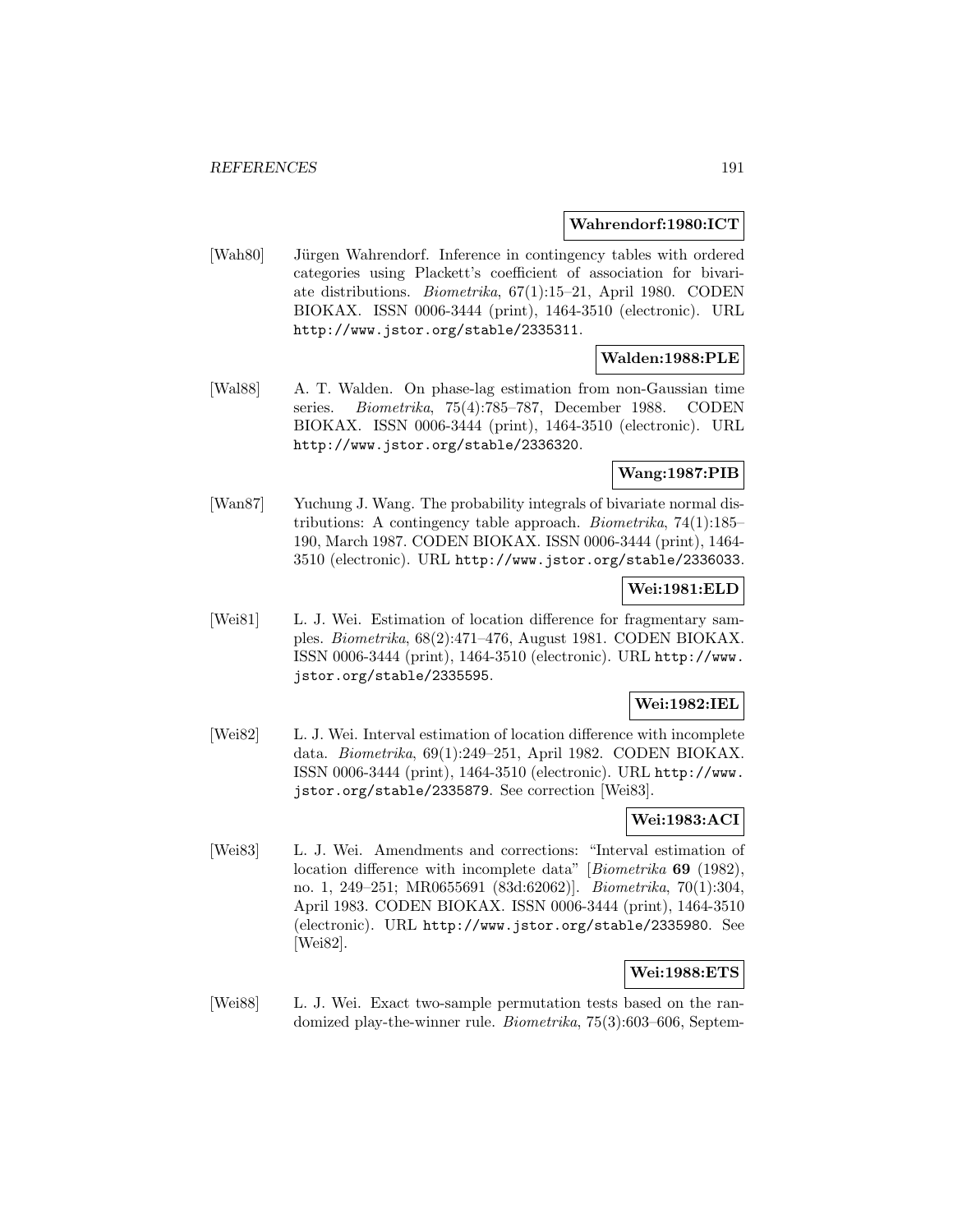ber 1988. CODEN BIOKAX. ISSN 0006-3444 (print), 1464-3510 (electronic). URL http://www.jstor.org/stable/2336615.

## **Welch:1983:MSE**

[Wel83] William J. Welch. A mean squared error criterion for the design of experiments. Biometrika, 70(1):205–213, April 1983. CODEN BIOKAX. ISSN 0006-3444 (print), 1464-3510 (electronic). URL http://www.jstor.org/stable/2335958.

# **Welsh:1985:AAL**

[Wel85] A. H. Welsh. An angular approach for linear data. Biometrika, 72(2):441–450, August 1985. CODEN BIOKAX. ISSN 0006- 3444 (print), 1464-3510 (electronic). URL http://www.jstor.org/ stable/2336096.

### **Welch:1987:RMM**

[Wel87] William J. Welch. Rerandomizing the median in matched-pairs designs. Biometrika, 74(3):609–614, September 1987. CODEN BIOKAX. ISSN 0006-3444 (print), 1464-3510 (electronic). URL http://www.jstor.org/stable/2336700.

# **Wermuth:1989:MES**

[Wer89] Nanny Wermuth. Moderating effects of subgroups in linear models. Biometrika, 76(1):81–92, March 1989. CODEN BIOKAX. ISSN 0006-3444 (print), 1464-3510 (electronic). URL http://www. jstor.org/stable/2336371.

### **West:1987:SMN**

[Wes87] Mike West. On scale mixtures of normal distributions. Biometrika, 74(3):646–648, September 1987. CODEN BIOKAX. ISSN 0006- 3444 (print), 1464-3510 (electronic). URL http://www.jstor.org/ stable/2336707.

## **Westfall:1988:RPT**

[Wes88] Peter Westfall. Robustness and power of tests for a null variance ratio. Biometrika, 75(2):207–214, June 1988. CODEN BIOKAX. ISSN 0006-3444 (print), 1464-3510 (electronic). URL http://www. jstor.org/stable/2336168.

# **Wolter:1982:EQE**

[WF82] Kirk M. Wolter and Wayne A. Fuller. Estimation of the quadratic errors in variables model. Biometrika, 69(1):175–182, April 1982.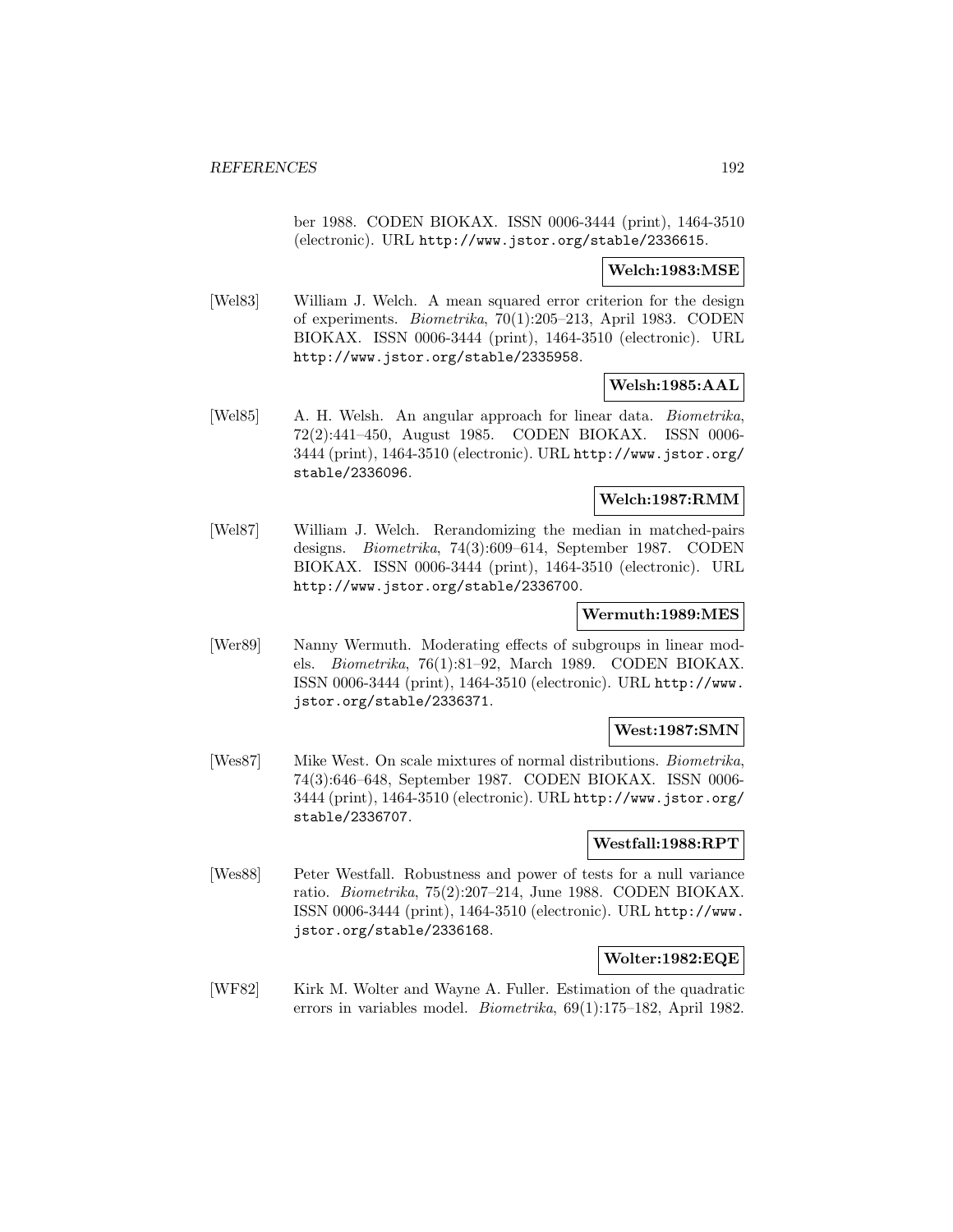CODEN BIOKAX. ISSN 0006-3444 (print), 1464-3510 (electronic). URL http://www.jstor.org/stable/2335866.

#### **Whittemore:1987:TDC**

[WFBH87] Alice S. Whittemore, Nina Friend, Byron W. Brown, Jr., and Elizabeth A. Holly. A test to detect clusters of disease. Biometrika, 74(3):631–635, September 1987. CODEN BIOKAX. ISSN 0006- 3444 (print), 1464-3510 (electronic). URL http://www.jstor.org/ stable/2336703. See correction [WFBH88].

## **Whittemore:1988:ACT**

[WFBH88] Alice S. Whittemore, Nina Friend, Byron W. Brown, Jr., and Elizabeth A. Holly. Amendments and corrections: "A test to detect clusters of disease" [Biometrika **74** (1987), no. 3, 631–635; MR0909368 (88i:62184)]. Biometrika, 75(2):396, June 1988. CODEN BIOKAX. ISSN 0006-3444 (print), 1464-3510 (electronic). URL http://www. jstor.org/stable/2336200. See [WFBH87].

### **Wieand:1989:FNS**

[WGJJ89] Sam Wieand, Mitchell H. Gail, Barry R. James, and Kang L. James. A family of nonparametric statistics for comparing diagnostic markers with paired or unpaired data. Biometrika, 76 (3):585–592, September 1989. CODEN BIOKAX. ISSN 0006- 3444 (print), 1464-3510 (electronic). URL http://www.jstor.org/ stable/2336123.

#### **Wacholder:1989:AVE**

[WGPB89] Sholom Wacholder, Mitchell H. Gail, David Pee, and Ron Brookmeyer. Alternative variance and efficiency calculations for the casecohort design. Biometrika, 76(1):117–123, March 1989. CODEN BIOKAX. ISSN 0006-3444 (print), 1464-3510 (electronic). URL http://www.jstor.org/stable/2336375.

#### **Whittemore:1989:TOR**

[WH89] Alice S. Whittemore and Jerry Halpern. Testing odds-ratio equality for several diseases. Biometrika, 76(4):795–798, December 1989. CODEN BIOKAX. ISSN 0006-3444 (print), 1464-3510 (electronic). URL http://www.jstor.org/stable/2336640.

# **Wheeler:1980:QEJ**

[Whe80] Robert E. Wheeler. Quantile estimators of Johnson curve parameters. Biometrika, 67(3):725–728, December 1980. CODEN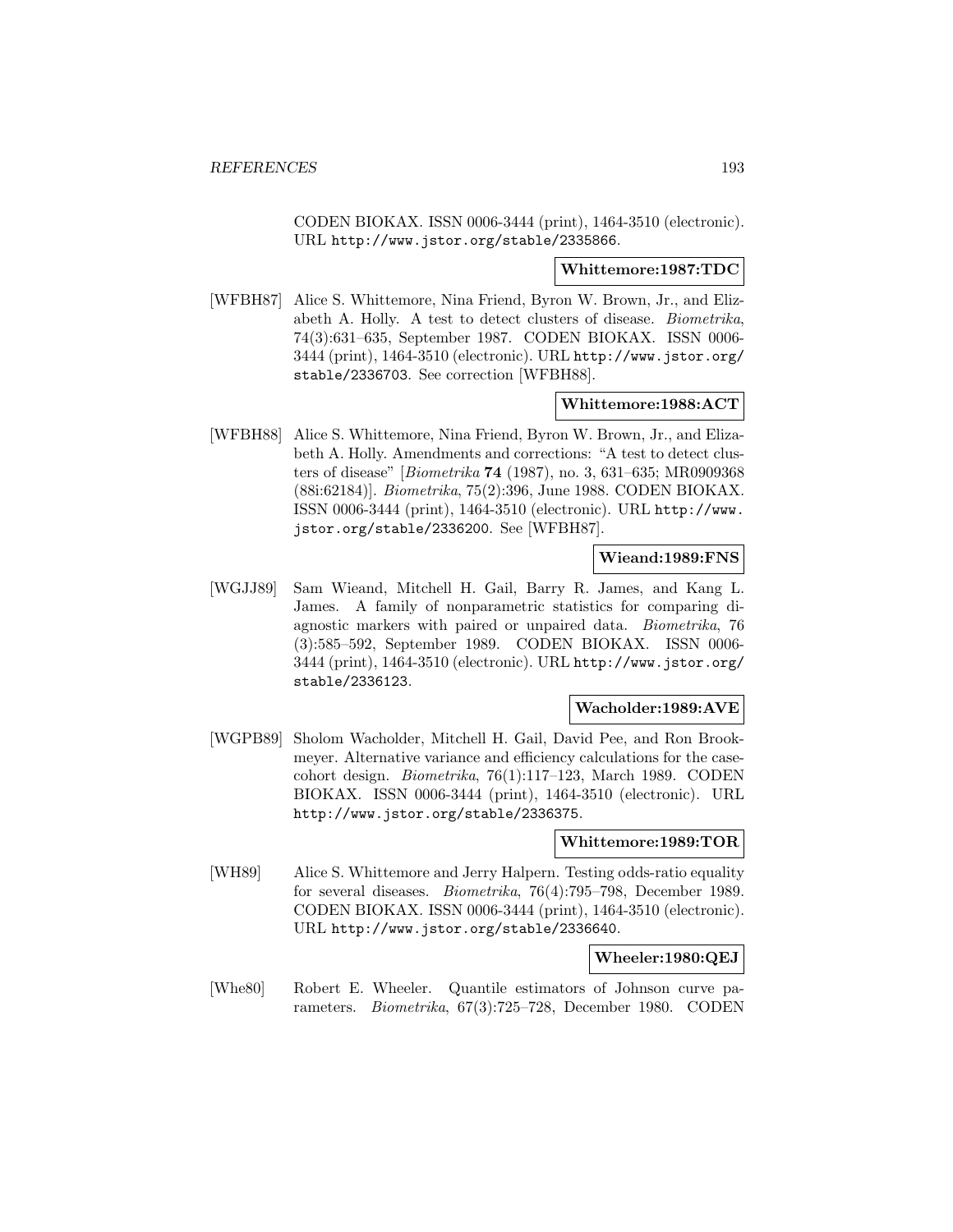BIOKAX. ISSN 0006-3444 (print), 1464-3510 (electronic). URL http://www.jstor.org/stable/2335153.

### **Whitehead:1986:BML**

[Whi86] John Whitehead. On the bias of maximum likelihood estimation following a sequential test. Biometrika, 73(3):573–581, December 1986. CODEN BIOKAX. ISSN 0006-3444 (print), 1464-3510 (electronic). URL http://www.jstor.org/stable/2336521.

# **Wild:1980:VEM**

[Wil80] C. J. Wild. Variance estimation with matched pairs. *Biometrika*, 67(2):507–510, August 1980. CODEN BIOKAX. ISSN 0006- 3444 (print), 1464-3510 (electronic). URL http://www.jstor.org/ stable/2335503.

### **Wild:1983:FTM**

[Wil83] C. J. Wild. Failure time models with matched data. *Biometrika*, 70(3):633–641, December 1983. CODEN BIOKAX. ISSN 0006- 3444 (print), 1464-3510 (electronic). URL http://www.jstor.org/ stable/2336499.

### **Williamson:1984:NPH**

[Wil84] John A. Williamson. A note on the proof by H. E. Daniels of the asymptotic efficiency of a maximum likelihood estimator. Biometrika, 71(3):651–653, December 1984. CODEN BIOKAX. ISSN 0006-3444 (print), 1464-3510 (electronic). URL http://www. jstor.org/stable/2336583.

# **Williams:1986:NMF**

[Wil86] E. R. Williams. A neighbour model for field experiments. Biometrika, 73(2):279–287, August 1986. CODEN BIOKAX. ISSN 0006-3444 (print), 1464-3510 (electronic). URL http://www. jstor.org/stable/2336204.

### **Winterbottom:1980:AEI**

[Win80] Alan Winterbottom. Asymptotic expansions to improve large sample confidence intervals for system reliability. *Biometrika*, 67 (2):351–357, August 1980. CODEN BIOKAX. ISSN 0006-3444 (print), 1464-3510 (electronic). URL http://www.jstor.org/ stable/2335477.

# **Wehrly:1980:BMD**

[WJ80] Thomas E. Wehrly and Richard A. Johnson. Bivariate models for dependence of angular observations and a related Markov pro-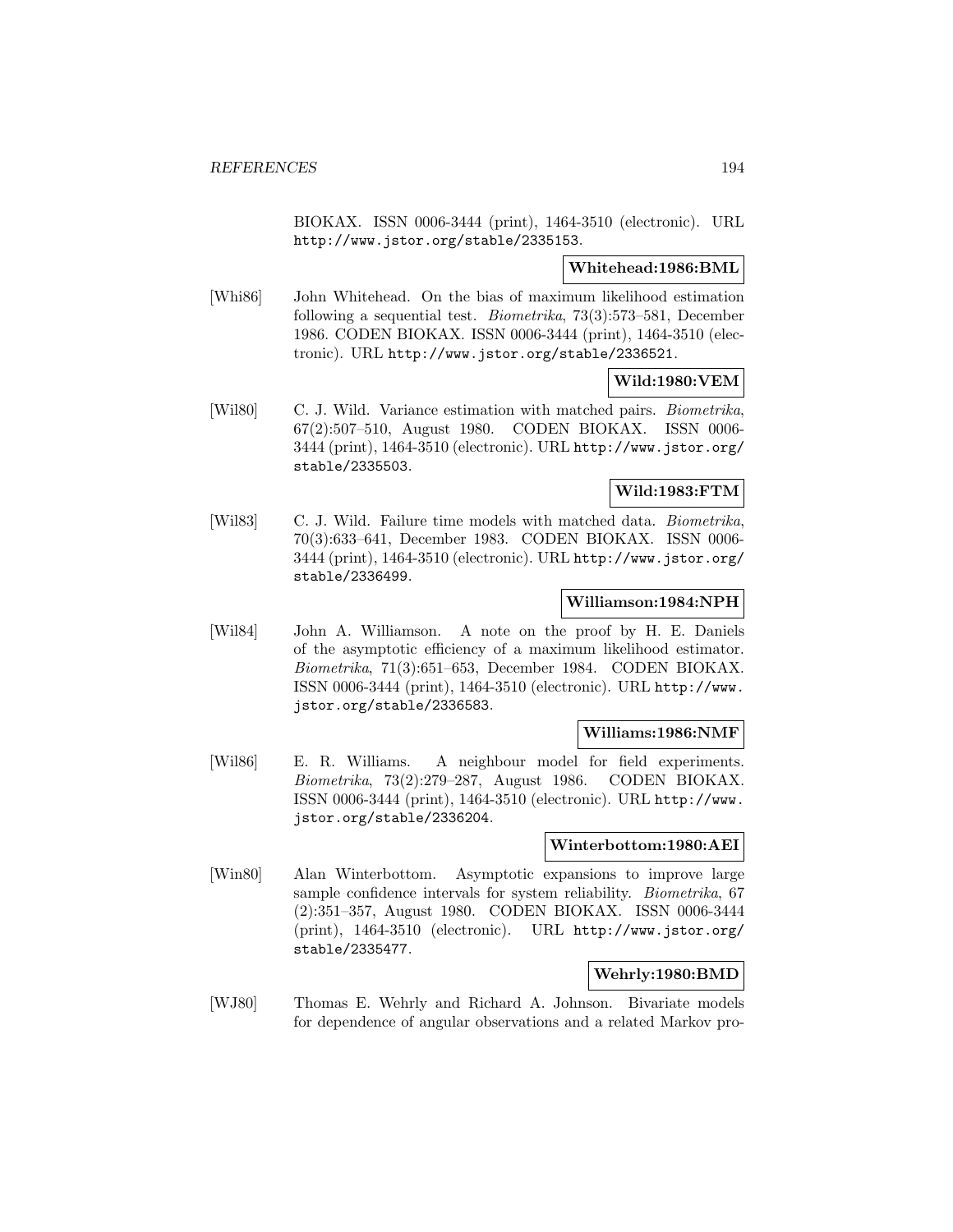cess. Biometrika, 67(1):255–256, April 1980. CODEN BIOKAX. ISSN 0006-3444 (print), 1464-3510 (electronic). URL http://www. jstor.org/stable/2335349.

## **Wei:1985:CDT**

[WJ85] L. J. Wei and Wayne E. Johnson. Combining dependent tests with incomplete repeated measurements. Biometrika, 72(2):359–364, August 1985. CODEN BIOKAX. ISSN 0006-3444 (print), 1464- 3510 (electronic). URL http://www.jstor.org/stable/2336088.

## **Woolson:1980:RTC**

[WL80] Robert F. Woolson and Peter A. Lachenbruch. Rank tests for censored matched pairs. Biometrika, 67(3):597–606, December 1980. CODEN BIOKAX. ISSN 0006-3444 (print), 1464-3510 (electronic). URL http://www.jstor.org/stable/2335129.

## **Woolson:1981:RTC**

[WL81] Robert F. Woolson and Peter A. Lachenbruch. Rank tests for censored randomized block designs. Biometrika, 68(2):427–435, August 1981. CODEN BIOKAX. ISSN 0006-3444 (print), 1464-3510 (electronic). URL http://www.jstor.org/stable/2335589. See correction [WL84].

## **Wermuth:1983:GRM**

[WL83] Nanny Wermuth and Steffen L. Lauritzen. Graphical and recursive models for contingency tables. Biometrika, 70(3):537–552, December 1983. CODEN BIOKAX. ISSN 0006-3444 (print), 1464-3510 (electronic). URL http://www.jstor.org/stable/2336490.

### **Woolson:1984:ACR**

[WL84] R. F. Woolson and P. A. Lachenbruch. Amendments and corrections: "Rank tests for censored matched pairs" [Biometrika **67** (1980), no. 3, 597–606; MR0601097 (82e:62073)]. Biometrika, 71(1): 220, April 1984. CODEN BIOKAX. ISSN 0006-3444 (print), 1464- 3510 (electronic). URL http://www.jstor.org/stable/2336424. See [WL81].

# **Wolak:1988:DTM**

[Wol88] Frank A. Wolak. Duality in testing multivariate hypotheses. Biometrika, 75(3):611–615, September 1988. CODEN BIOKAX. ISSN 0006-3444 (print), 1464-3510 (electronic). URL http://www. jstor.org/stable/2336617.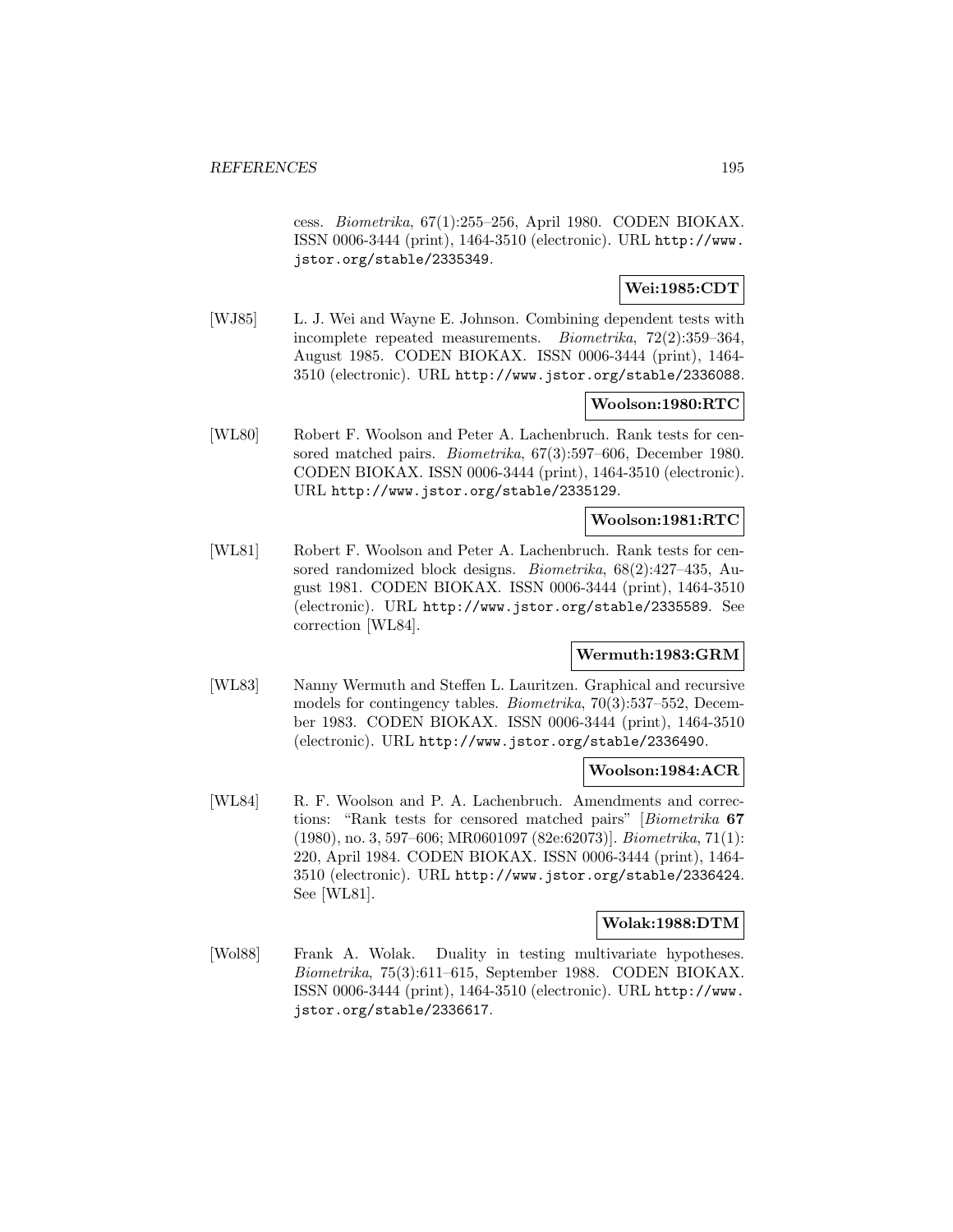### **Wong:1989:LES**

[Won89] M. Y. Wong. Likelihood estimation of a simple linear regression model when both variables have error. Biometrika, 76(1):141–148, March 1989. CODEN BIOKAX. ISSN 0006-3444 (print), 1464-3510 (electronic). URL http://www.jstor.org/stable/2336378.

### **Worsley:1982:IBI**

[Wor82] K. J. Worsley. An improved Bonferroni inequality and applications. Biometrika, 69(2):297–302, August 1982. CODEN BIOKAX. ISSN 0006-3444 (print), 1464-3510 (electronic). URL http://www. jstor.org/stable/2335402.

### **Worsley:1983:PLR**

[Wor83] K. J. Worsley. The power of likelihood ratio and cumulative sum tests for a change in a binomial probability. *Biometrika*, 70(2):455–464, August 1983. CODEN BIOKAX. ISSN 0006- 3444 (print), 1464-3510 (electronic). URL http://www.jstor.org/ stable/2335560.

# **Worsley:1986:CRT**

[Wor86] K. J. Worsley. Confidence regions and tests for a change-point in a sequence of exponential family random variables. Biometrika, 73(1):91–104, April 1986. CODEN BIOKAX. ISSN 0006-3444 (print), 1464-3510 (electronic). URL http://www.jstor.org/ stable/2336275.

# **Williams:1980:NAL**

[WR80a] E. R. Williams and D. Ratcliff. A note on the analysis of lattice designs with repeats. Biometrika, 67(3):706–708, December 1980. CODEN BIOKAX. ISSN 0006-3444 (print), 1464-3510 (electronic). URL http://www.jstor.org/stable/2335147.

#### **Winsberg:1980:MTA**

[WR80b] S. Winsberg and J. O. Ramsay. Monotonic transformations to additivity using splines. Biometrika, 67(3):669–674, December 1980. CODEN BIOKAX. ISSN 0006-3444 (print), 1464-3510 (electronic). URL http://www.jstor.org/stable/2335137.

#### **Walters:1982:CPO**

[WR82] D. E. Walters and J. G. Rowell. Comments on a paper by I. Olkin and M. Vaeth on two-way analysis of variance with correlated errors: "Maximum likelihood estimation in a two-way analysis of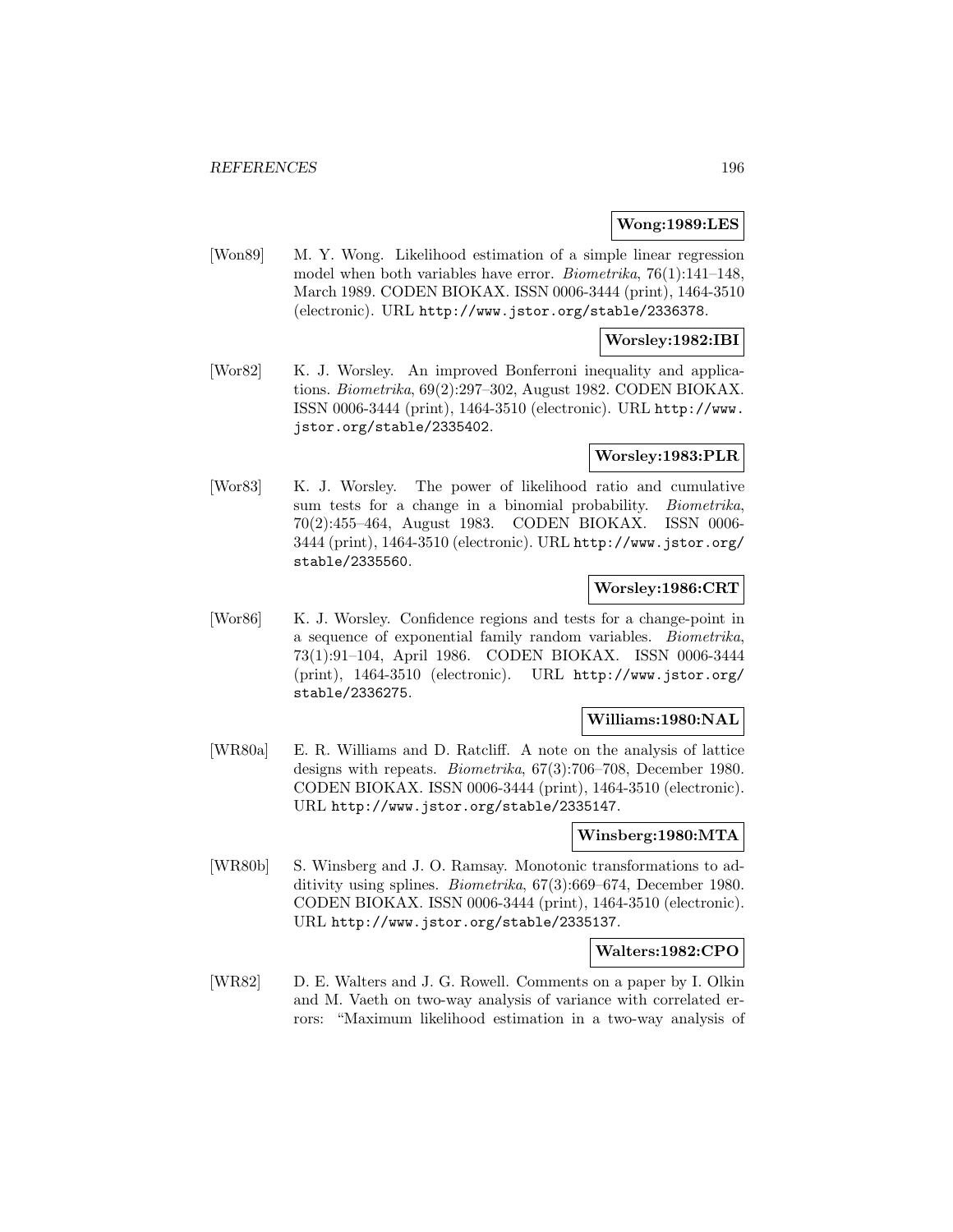variance with correlated errors in one classification" [Biometrika **68** (1981), no. 3, 653–660; MR0637784 (83b:62144)]. Biometrika, 69(3):664–666, December 1982. CODEN BIOKAX. ISSN 0006- 3444 (print), 1464-3510 (electronic). URL http://www.jstor.org/ stable/2336005.

# **Warnes:1987:PLE**

[WR87] J. J. Warnes and B. D. Ripley. Problems with likelihood estimation of covariance functions of spatial Gaussian processes. Biometrika, 74(3):640–642, September 1987. CODEN BIOKAX. ISSN 0006- 3444 (print), 1464-3510 (electronic). URL http://www.jstor.org/ stable/2336705.

# **Wehrly:1981:ICE**

[WS81] Thomas E. Wehrly and Eugene P. Shine. Influence curves of estimators for directional data. Biometrika, 68(1):334–335, April 1981. CODEN BIOKAX. ISSN 0006-3444 (print), 1464-3510 (electronic). URL http://www.jstor.org/stable/2335839.

# **Wei:1989:IER**

[WSM89] L. J. Wei, R. T. Smythe, and C. R. Mehta. Interval estimation with restricted randomization rules. *Biometrika*, 76(2):363-368, June 1989. CODEN BIOKAX. ISSN 0006-3444 (print), 1464-3510 (electronic). URL http://www.jstor.org/stable/2336670.

# **Wright:1985:ALP**

[WT85] F. T. Wright and Tuan Tran. Approximating the level probabilities in order restricted inference: The simple tree ordering. Biometrika, 72(2):429–439, August 1985. CODEN BIOKAX. ISSN 0006- 3444 (print), 1464-3510 (electronic). URL http://www.jstor.org/ stable/2336095.

# **Wu:1982:EVR**

[Wu82] Chien-Fu Wu. Estimation of variance of the ratio estimator. Biometrika, 69(1):183–189, April 1982. CODEN BIOKAX. ISSN 0006-3444 (print), 1464-3510 (electronic). URL http://www. jstor.org/stable/2335867.

## **Wu:1985:AIS**

[Wu85] C. F. J. Wu. Asymptotic inference from sequential design in a nonlinear situation. Biometrika, 72(3):553–558, December 1985. CODEN BIOKAX. ISSN 0006-3444 (print), 1464-3510 (electronic). URL http://www.jstor.org/stable/2336727.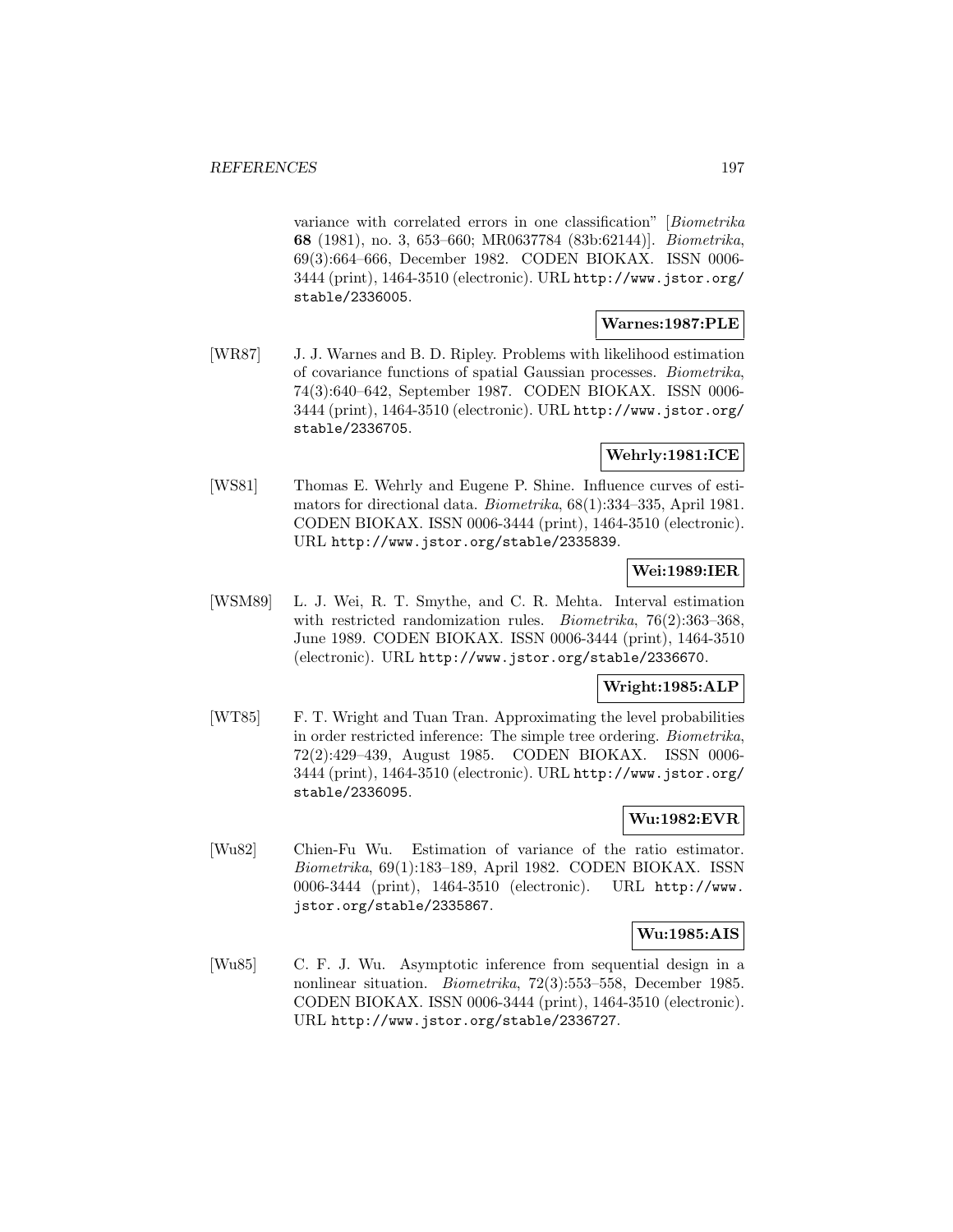### **Wang:1981:CSE**

[WV81] Min Chiang Wang and John Van Ryzin. A class of smooth estimators for discrete distributions. Biometrika, 68(1):301–309, April 1981. CODEN BIOKAX. ISSN 0006-3444 (print), 1464-3510 (electronic). URL http://www.jstor.org/stable/2335831.

# **Wild:1987:CND**

[WW87] P. R. Wild and E. R. Williams. The construction of neighbour designs. Biometrika, 74(4):871–876, December 1987. CODEN BIOKAX. ISSN 0006-3444 (print), 1464-3510 (electronic). URL http://www.jstor.org/stable/2336482.

## **Wynn:1984:ECB**

[Wyn84] H. P. Wynn. An exact confidence band for one-dimensional polynomial regression. Biometrika, 71(2):375–379, August 1984. CODEN BIOKAX. ISSN 0006-3444 (print), 1464-3510 (electronic). URL http://www.jstor.org/stable/2336255.

# **Yamamoto:1981:PMA**

[Yam81] Taku Yamamoto. Predictions of multivariate autoregressive-moving average models. Biometrika, 68(2):485–492, August 1981. CODEN BIOKAX. ISSN 0006-3444 (print), 1464-3510 (electronic). URL http://www.jstor.org/stable/2335597.

# **Yang:1978:DSS**

[Yan78] Mark C. K. Yang. Determination of sample size for testing the relation between an incident and a set of random variables in a sample survey. Biometrika, 65(3):635–640, December 1978. CODEN BIOKAX. ISSN 0006-3444 (print), 1464-3510 (electronic). URL http://www.jstor.org/stable/2335916. See correction [Yan80].

# **Yang:1980:ACD**

[Yan80] Mark C. K. Yang. Amendments and corrections: "Determination of Sample Size for Testing the Relation Between an Incident and a Set of Random Variables in a Sample Survey". Biometrika, 67(3):728, December 1980. CODEN BIOKAX. ISSN 0006-3444 (print), 1464- 3510 (electronic). URL http://www.jstor.org/stable/2335154. See [Yan78].

### **Yanagawa:1984:CCS**

[Yan84] Takashi Yanagawa. Case-control studies: Assessing the effect of a confounding factor. Biometrika, 71(1):191–194, April 1984. CO-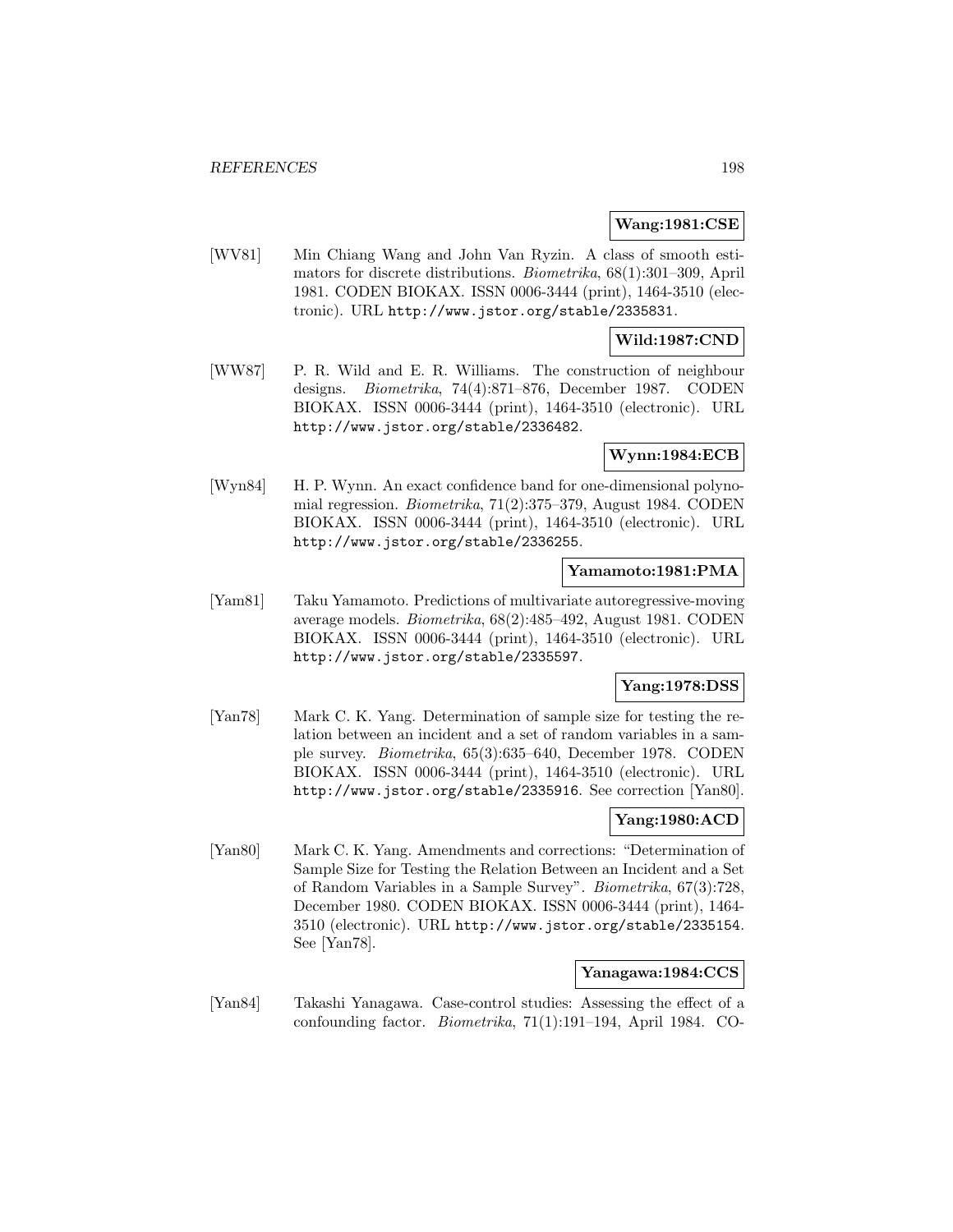DEN BIOKAX. ISSN 0006-3444 (print), 1464-3510 (electronic). URL http://www.jstor.org/stable/2336412.

# **Yeh:1986:CUO**

[Yeh86] Ching-Ming Yeh. Conditions for universal optimality of block designs. Biometrika, 73(3):701–706, December 1986. CODEN BIOKAX. ISSN 0006-3444 (print), 1464-3510 (electronic). URL http://www.jstor.org/stable/2336535.

# **Yeh:1988:BAS**

[Yeh88] Lam Yeh. Bayesian approach to single variable sampling plans. Biometrika, 75(2):387–391, June 1988. CODEN BIOKAX. ISSN 0006-3444 (print), 1464-3510 (electronic). URL http://www. jstor.org/stable/2336191.

# **Young:1982:LNN**

[You82] Dennis L. Young. The linear nearest neighbour statistic. Biometrika, 69(2):477–480, August 1982. CODEN BIOKAX. ISSN 0006-3444 (print), 1464-3510 (electronic). URL http://www. jstor.org/stable/2335425.

# **Young:1988:NBC**

[You88] G. A. Young. A note on bootstrapping the correlation coefficient. Biometrika, 75(2):370–373, June 1988. CODEN BIOKAX. ISSN 0006-3444 (print), 1464-3510 (electronic). URL http://www. jstor.org/stable/2336187.

### **Zamar:1989:REE**

[Zam89] Ruben H. Zamar. Robust estimation in the errors-in-variables model. Biometrika, 76(1):149–160, March 1989. CODEN BIOKAX. ISSN 0006-3444 (print), 1464-3510 (electronic). URL http://www. jstor.org/stable/2336379.

## **Zeger:1988:RMT**

[Zeg88] Scott L. Zeger. A regression model for time series of counts. Biometrika, 75(4):621–629, December 1988. CODEN BIOKAX. ISSN 0006-3444 (print), 1464-3510 (electronic). URL http://www. jstor.org/stable/2336303.

# **Zhang:1989:EPG**

[ZF89] Nien Fan Zhang and Robert V. Foutz. Estimating partial group delay. Biometrika, 76(1):57–63, March 1989. CODEN BIOKAX.